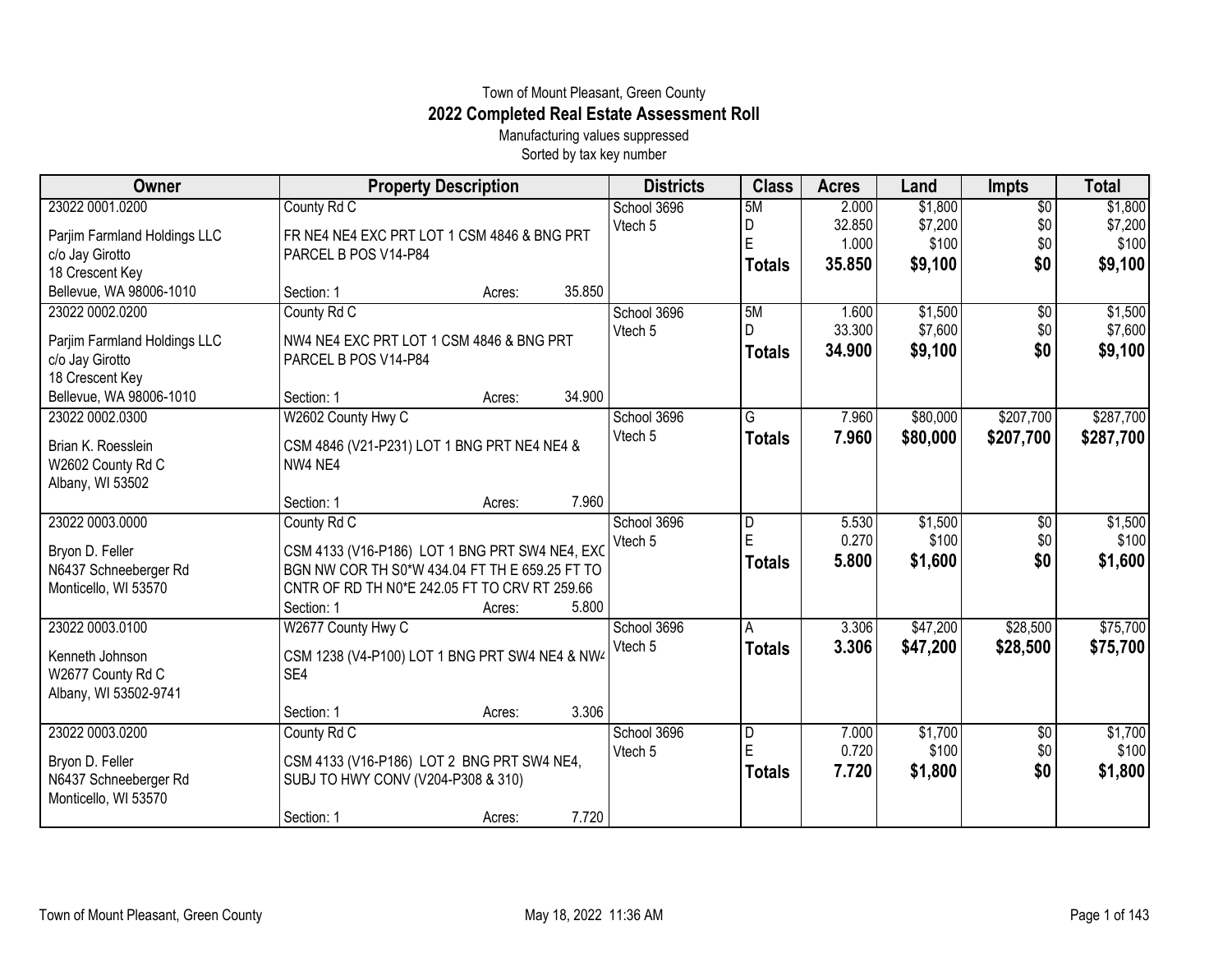| Owner                         | <b>Property Description</b>                    |        |        | <b>Districts</b> | <b>Class</b>   | <b>Acres</b> | Land     | Impts           | <b>Total</b> |
|-------------------------------|------------------------------------------------|--------|--------|------------------|----------------|--------------|----------|-----------------|--------------|
| 23022 0003.0300               | County Rd C                                    |        |        | School 3696      | D              | 6.800        | \$1,500  | $\overline{50}$ | \$1,500      |
| Bryon D. Feller               | CSM 4135 (V16-P189) LOT 1 BNG PRT SW4 NE4, EXC |        |        | Vtech 5          | E              | 0.340        | \$100    | \$0             | \$100        |
| N6437 Schneeberger Rd         | BGN NW COR TH S0*W 434.04 FT TH E 659.25 FT TO |        |        |                  | <b>Totals</b>  | 7.140        | \$1,600  | \$0             | \$1,600      |
| Monticello, WI 53570          | CNTR OF RD TH N0*E 242.05 FT TO CRV RT 259.66  |        |        |                  |                |              |          |                 |              |
|                               | Section: 1                                     | Acres: | 7.140  |                  |                |              |          |                 |              |
| 23022 0003.0400               | County Rd C                                    |        |        | School 3696      | $\overline{D}$ | 5.520        | \$1,200  | \$0             | \$1,200      |
|                               |                                                |        |        | Vtech 5          |                | 5.520        | \$1,200  | \$0             |              |
| Bryon D. Feller               | CSM 4135 (V16-P189) LOT 2 BNG PRT SW4 NE4,     |        |        |                  | <b>Totals</b>  |              |          |                 | \$1,200      |
| N6437 Schneeberger Rd         | SUBJ TO HWY CONV (V204-P308 & 310)             |        |        |                  |                |              |          |                 |              |
| Monticello, WI 53570          |                                                |        |        |                  |                |              |          |                 |              |
|                               | Section: 1                                     | Acres: | 5.520  |                  |                |              |          |                 |              |
| 23022 0003.0500               | County Rd C                                    |        |        | School 3696      | $\overline{D}$ | 4.350        | \$800    | $\overline{50}$ | \$800        |
|                               |                                                |        |        | Vtech 5          | E              | 1.000        | \$1,400  | \$0             | \$1,400      |
| Bryon D. Feller               | CSM 4135 (V16-P189) LOT 3 BNG PRT SW4 NE4, EXC |        |        |                  | <b>Totals</b>  | 5.350        | \$2,200  | \$0             | \$2,200      |
| N6437 Schneeberger Rd         | CSM 1238 (V4-P100) LOT 1 & SUBJ TO HWY CONV    |        |        |                  |                |              |          |                 |              |
| Monticello, WI 53570          | (V204-P308 & 310)                              |        | 5.350  |                  |                |              |          |                 |              |
|                               | Section: 1                                     | Acres: |        |                  |                |              |          |                 |              |
| 23022 0003.1000               | W2632 County Hwy C                             |        |        | School 3696      | l A            | 6.800        | \$61,200 | \$218,300       | \$279,500    |
| Thomas Kraus                  | PRT SW4 NE4 BGN NW COR OF SW4 NE4 TH S0*W      |        |        | Vtech 5          | <b>Totals</b>  | 6.800        | \$61,200 | \$218,300       | \$279,500    |
| W2632 County Rd C             | 434.04 FT TH E 659.25 FT TO CNTR OF RD TH N0*E |        |        |                  |                |              |          |                 |              |
| Albany, WI 53502              | 242.05 FT TO PT OF CRV TO RT 259.66 FT CHD     |        |        |                  |                |              |          |                 |              |
|                               | Section: 1                                     | Acres: | 6.800  |                  |                |              |          |                 |              |
| 23022 0004.0000               | County Rd C                                    |        |        | School 3696      | $\overline{D}$ | 37.000       | \$7,500  | $\overline{50}$ | \$7,500      |
|                               |                                                |        |        | Vtech 5          | E              | 3.000        | \$3,900  | \$0             | \$3,900      |
| Trumpy Dairy Farms, Inc       | SE4 NE4 (EASEMENT E 32 FT)                     |        |        |                  | <b>Totals</b>  | 40.000       | \$11,400 | \$0             | \$11,400     |
| W2501 County Rd F             |                                                |        |        |                  |                |              |          |                 |              |
| Albany, WI 53502              |                                                |        |        |                  |                |              |          |                 |              |
|                               | Section: 1                                     | Acres: | 40.000 |                  |                |              |          |                 |              |
| 23022 0005.0000               |                                                |        |        | School 3696      | 5M             | 16.500       | \$25,600 | $\overline{60}$ | \$25,600     |
| Dianne K. Rundle              | NE4 NW4                                        |        |        | Vtech 5          | D.             | 23.500       | \$4,800  | \$0             | \$4,800      |
| N2485 County Rd Gg            |                                                |        |        |                  | <b>Totals</b>  | 40.000       | \$30,400 | \$0             | \$30,400     |
| Brodhead, WI 53520            |                                                |        |        |                  |                |              |          |                 |              |
|                               | Section: 1                                     | Acres: | 40.000 |                  |                |              |          |                 |              |
| 23022 0006.0000               |                                                |        |        | School 3696      | D.             | 39.000       | \$7,300  | $\overline{50}$ | \$7,300      |
|                               |                                                |        |        | Vtech 5          | <b>Totals</b>  | 39.000       | \$7,300  | \$0             | \$7,300      |
| Spahr Susan L Declar of Trust | NW4 NW4 EXC PRT LOT 1 CSM 3459                 |        |        |                  |                |              |          |                 |              |
| W2808 County Rd C             |                                                |        |        |                  |                |              |          |                 |              |
| Albany, WI 53502              |                                                |        |        |                  |                |              |          |                 |              |
|                               | Section: 1                                     | Acres: | 39.000 |                  |                |              |          |                 |              |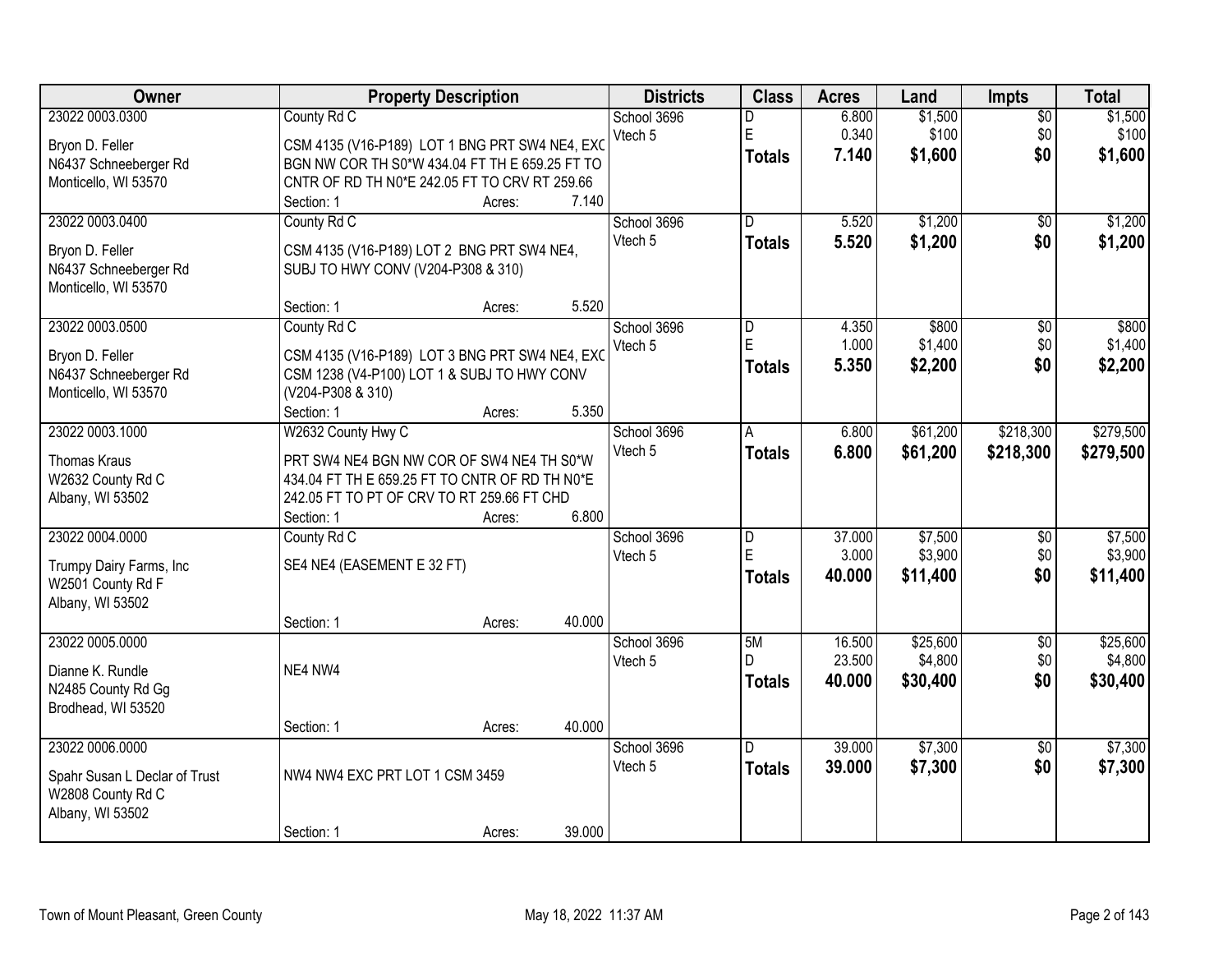| Owner                         | <b>Property Description</b>                  |        |        | <b>Districts</b> | <b>Class</b>  | <b>Acres</b>    | Land             | Impts           | <b>Total</b>     |
|-------------------------------|----------------------------------------------|--------|--------|------------------|---------------|-----------------|------------------|-----------------|------------------|
| 23022 0007.0000               | County Rd C                                  |        |        | School 3696      | 5M            | 1.000           | \$1,600          | $\overline{50}$ | \$1,600          |
| Spahr Susan L Declar of Trust | SW4 NW4 EXC PRT CSM 3459                     |        |        | Vtech 5          | D             | 17.140          | \$4,800          | \$0             | \$4,800          |
| W2808 County Rd C             |                                              |        |        |                  | E             | 17.000          | \$16,700         | \$0             | \$16,700         |
| Albany, WI 53502              |                                              |        |        |                  | <b>Totals</b> | 35.140          | \$23,100         | \$0             | \$23,100         |
|                               | Section: 1                                   | Acres: | 35.140 |                  |               |                 |                  |                 |                  |
| 23022 0007.1000               | W2808 County Hwy C                           |        |        | School 3696      | A             | 5.860           | \$54,000         | \$309,200       | \$363,200        |
| Spahr Susan L Declar of Trust | CSM 3459 (V13-P30) LOT 1 BNG PRT SW4 NW4 -   |        |        | Vtech 5          | <b>Totals</b> | 5.860           | \$54,000         | \$309,200       | \$363,200        |
| W2808 County Rd C             | 4.86A & PRT NW4 NW4 - 1A                     |        |        |                  |               |                 |                  |                 |                  |
| Albany, WI 53502              |                                              |        |        |                  |               |                 |                  |                 |                  |
|                               | Section: 1                                   | Acres: | 5.860  |                  |               |                 |                  |                 |                  |
| 23022 0008.0000               | W2792 County Hwy C                           |        |        | School 3696      | A             | 1.500           | \$22,500         | \$146,600       | \$169,100        |
| Nicholas R. Hartwig           | SE4 NW4                                      |        |        | Vtech 5          | D<br>E        | 37.500          | \$4,300          | \$0             | \$4,300          |
| W2792 County Rd C             |                                              |        |        |                  |               | 1.000<br>40.000 | \$100            | \$0             | \$100            |
| Albany, WI 53502-9741         |                                              |        |        |                  | <b>Totals</b> |                 | \$26,900         | \$146,600       | \$173,500        |
|                               | Section: 1                                   | Acres: | 40.000 |                  |               |                 |                  |                 |                  |
| 23022 0009.0000               | <b>Trumpy Rd</b>                             |        |        | School 3696      | D             | 38.000          | \$9,400          | \$0             | \$9,400          |
| Trumpy Dairy Farms, Inc       | NE4 SW4                                      |        |        | Vtech 5          | E             | 2.000           | \$1,400          | \$0             | \$1,400          |
| W2501 County Rd F             |                                              |        |        |                  | <b>Totals</b> | 40.000          | \$10,800         | \$0             | \$10,800         |
| Albany, WI 53502              |                                              |        |        |                  |               |                 |                  |                 |                  |
|                               | Section: 1                                   | Acres: | 40.000 |                  |               |                 |                  |                 |                  |
| 23022 0010.0100               | <b>Trumpy Rd</b>                             |        |        | School 3696      | D<br>E        | 7.910           | \$1,100          | $\overline{50}$ | \$1,100          |
| Julie A. Jansen               | CSM 5133 (V24-116) LOT 1 BNG PRT NW4 SW4     |        |        | Vtech 5          |               | 1.590<br>9.500  | \$700<br>\$1,800 | \$0<br>\$0      | \$700            |
| N7015 Trumpy Rd               |                                              |        |        |                  | <b>Totals</b> |                 |                  |                 | \$1,800          |
| Albany, WI 53502              |                                              |        |        |                  |               |                 |                  |                 |                  |
|                               | Section: 1                                   | Acres: | 9.500  |                  |               |                 |                  |                 |                  |
| 23022 0010.0200               | <b>Trumpy Rd</b>                             |        |        | School 3696      | D<br>E        | 26.140<br>1.000 | \$5,300<br>\$100 | $\sqrt{$0}$     | \$5,300<br>\$100 |
| Gordon D. Trumpy              | PRT NW4 SW4 EXC CSM 3866 LOT & CSM 5133 LOTS |        |        | Vtech 5          |               | 27.140          |                  | \$0<br>\$0      |                  |
| W224 Halfway Tree Rd          | 1 & 2                                        |        |        |                  | <b>Totals</b> |                 | \$5,400          |                 | \$5,400          |
| Brodhead, WI 53520            |                                              |        |        |                  |               |                 |                  |                 |                  |
|                               | Section: 1                                   | Acres: | 27.140 |                  |               |                 |                  |                 |                  |
| 23022 0010.1100               | N7019 Trumpy Rd                              |        |        | School 3696      | A             | 0.700           | \$16,100         | \$29,800        | \$45,900         |
| James A. Erickson             | CSM 5286 (V25-P208) LOT 2 BNG PRT NW4 SW4    |        |        | Vtech 5          | <b>Totals</b> | 0.700           | \$16,100         | \$29,800        | \$45,900         |
| N7015 Trumpy Rd               |                                              |        |        |                  |               |                 |                  |                 |                  |
| Albany, WI 53502              |                                              |        |        |                  |               |                 |                  |                 |                  |
|                               | Section: 1                                   | Acres: | 0.700  |                  |               |                 |                  |                 |                  |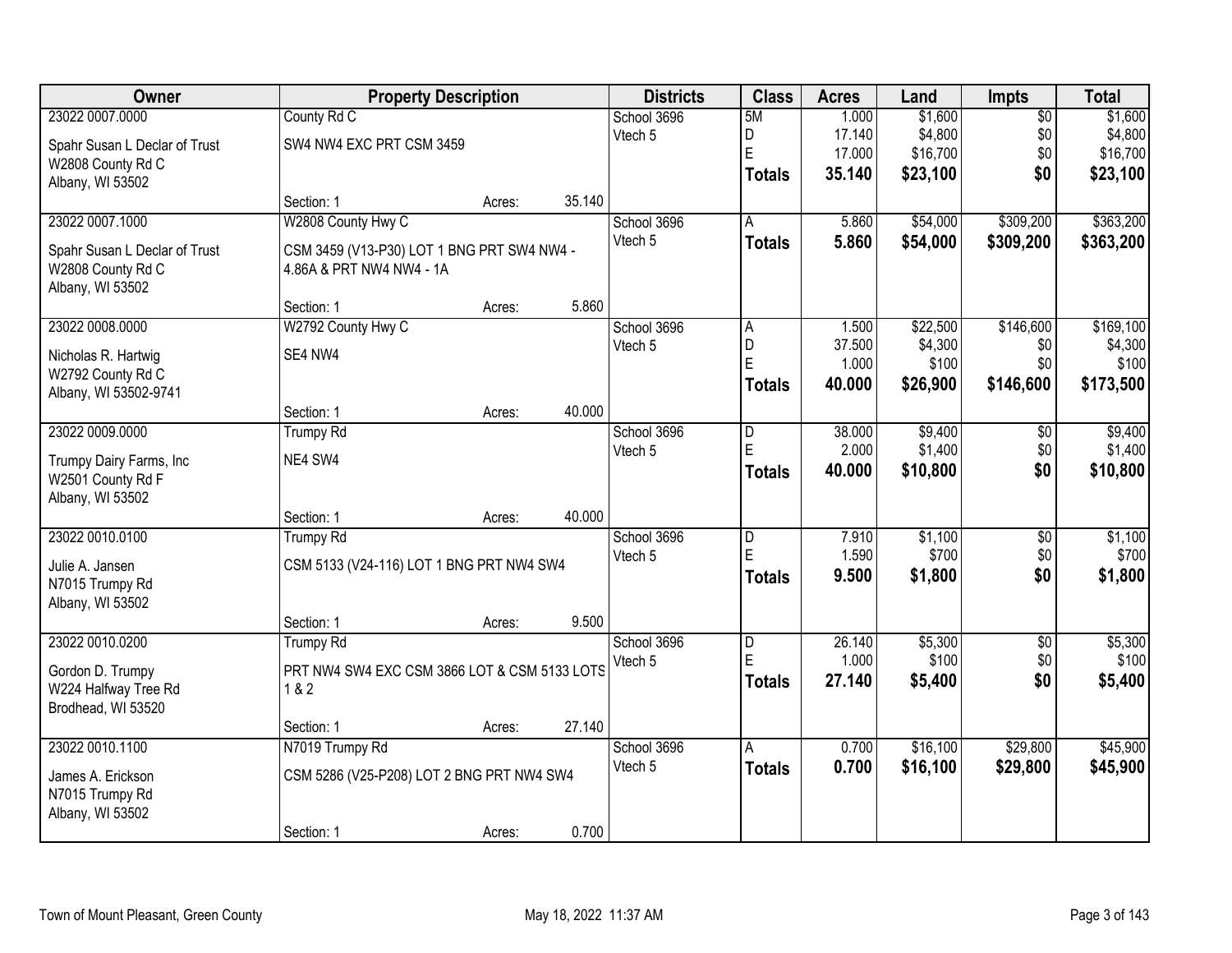| Owner                                                                               |                                                                 | <b>Property Description</b>                          |        |                        | <b>Class</b>                    | <b>Acres</b>              | Land                           | <b>Impts</b>                       | <b>Total</b>                   |
|-------------------------------------------------------------------------------------|-----------------------------------------------------------------|------------------------------------------------------|--------|------------------------|---------------------------------|---------------------------|--------------------------------|------------------------------------|--------------------------------|
| 23022 0010.1200                                                                     | N7015 Trumpy Rd                                                 |                                                      |        | School 3696            |                                 | 0.700                     | \$16,100                       | \$34,400                           | \$50,500                       |
| James A. Erickson<br>N7015 Trumpy Rd<br>Albany, WI 53502                            |                                                                 | CSM 5286 (V25-P208) LOT 1 BNG PRT NW4 SW4            |        | Vtech 5                | <b>Totals</b>                   | 0.700                     | \$16,100                       | \$34,400                           | \$50,500                       |
|                                                                                     | Section: 1                                                      | Acres:                                               | 0.700  |                        |                                 |                           |                                |                                    |                                |
| 23022 0011.0200                                                                     | <b>Trumpy Rd</b>                                                |                                                      |        | School 3696            | D                               | 37.130                    | \$8,600                        | $\overline{50}$                    | \$8,600                        |
| Gordon D. Trumpy<br>W224 Halfway Tree Rd<br>Brodhead, WI 53520                      | SW4 SW4 EXC CSM 5133 LOT 2                                      |                                                      |        | Vtech 5                | E<br><b>Totals</b>              | 1.000<br>38.130           | \$100<br>\$8,700               | \$0<br>\$0                         | \$100<br>\$8,700               |
|                                                                                     | Section: 1                                                      | Acres:                                               | 38.130 |                        |                                 |                           |                                |                                    |                                |
| 23022 0011.0300<br>Ryan P. Disch<br>W4141 County Rd Ee<br>Monticello, WI 53570      | N7001 Trumpy Rd<br>SW4                                          | CSM 5133 (V24-P116) LOT 2 BNG PRT NW4 & SW4 OF       |        | School 3696<br>Vtech 5 | D<br>G<br><b>Totals</b>         | 1.920<br>1.900<br>3.820   | \$500<br>\$14,300<br>\$14,800  | $\sqrt[6]{}$<br>\$2,600<br>\$2,600 | \$500<br>\$16,900<br>\$17,400  |
|                                                                                     | Section: 1                                                      | Acres:                                               | 3.820  |                        |                                 |                           |                                |                                    |                                |
| 23022 0012.0000                                                                     | <b>Trumpy Rd</b>                                                |                                                      |        | School 3696            | $\overline{D}$                  | 38.500                    | \$10,600                       | \$0                                | \$10,600                       |
| Trumpy Dairy Farms, Inc<br>W2501 County Rd F<br>Albany, WI 53502                    | SE4 SW4                                                         |                                                      |        | Vtech 5                | E<br>G<br><b>Totals</b>         | 1.000<br>0.500<br>40.000  | \$100<br>\$6,600<br>\$17,300   | \$0<br>\$7,400<br>\$7,400          | \$100<br>\$14,000<br>\$24,700  |
|                                                                                     | Section: 1                                                      | Acres:                                               | 40.000 |                        |                                 |                           |                                |                                    |                                |
| 23022 0013.0000<br>Trumpy Dairy Farms, Inc<br>W2501 County Rd F<br>Albany, WI 53502 | NE4 SE4                                                         |                                                      |        | School 3696<br>Vtech 5 | 5M<br>D<br><b>Totals</b>        | 3.000<br>37.000<br>40.000 | \$4,700<br>\$7,800<br>\$12,500 | \$0<br>\$0<br>\$0                  | \$4,700<br>\$7,800<br>\$12,500 |
|                                                                                     | Section: 1                                                      | Acres:                                               | 40.000 |                        |                                 |                           |                                |                                    |                                |
| 23022 0014.0000<br>Bryon D. Feller<br>N6437 Schneeberger Rd<br>Monticello, WI 53570 | County Rd C<br>SUBJ TO HWY CONV (V204-P308 & 310)               | CSM 4147 (V16-P208) LOT 1 BNG PRT NW4 SE4,           |        | School 3696<br>Vtech 5 | D<br>E<br><b>Totals</b>         | 7.400<br>0.230<br>7.630   | \$2,100<br>\$100<br>\$2,200    | \$0<br>\$0<br>\$0                  | \$2,100<br>\$100<br>\$2,200    |
|                                                                                     | Section: 1                                                      | Acres:                                               | 7.630  |                        |                                 |                           |                                |                                    |                                |
| 23022 0014.1000<br>Bryon D. Feller<br>N6437 Schneeberger Rd<br>Monticello, WI 53570 | County Rd C<br>SUBJ TO HWY CONV (V204-P308 & 310)<br>Section: 1 | CSM 4147 (V16-P208) LOT 2 BNG PRT NW4 SE4,<br>Acres: | 8.100  | School 3696<br>Vtech 5 | $\overline{D}$<br><b>Totals</b> | 8.100<br>8.100            | \$2,200<br>\$2,200             | $\overline{50}$<br>\$0             | \$2,200<br>\$2,200             |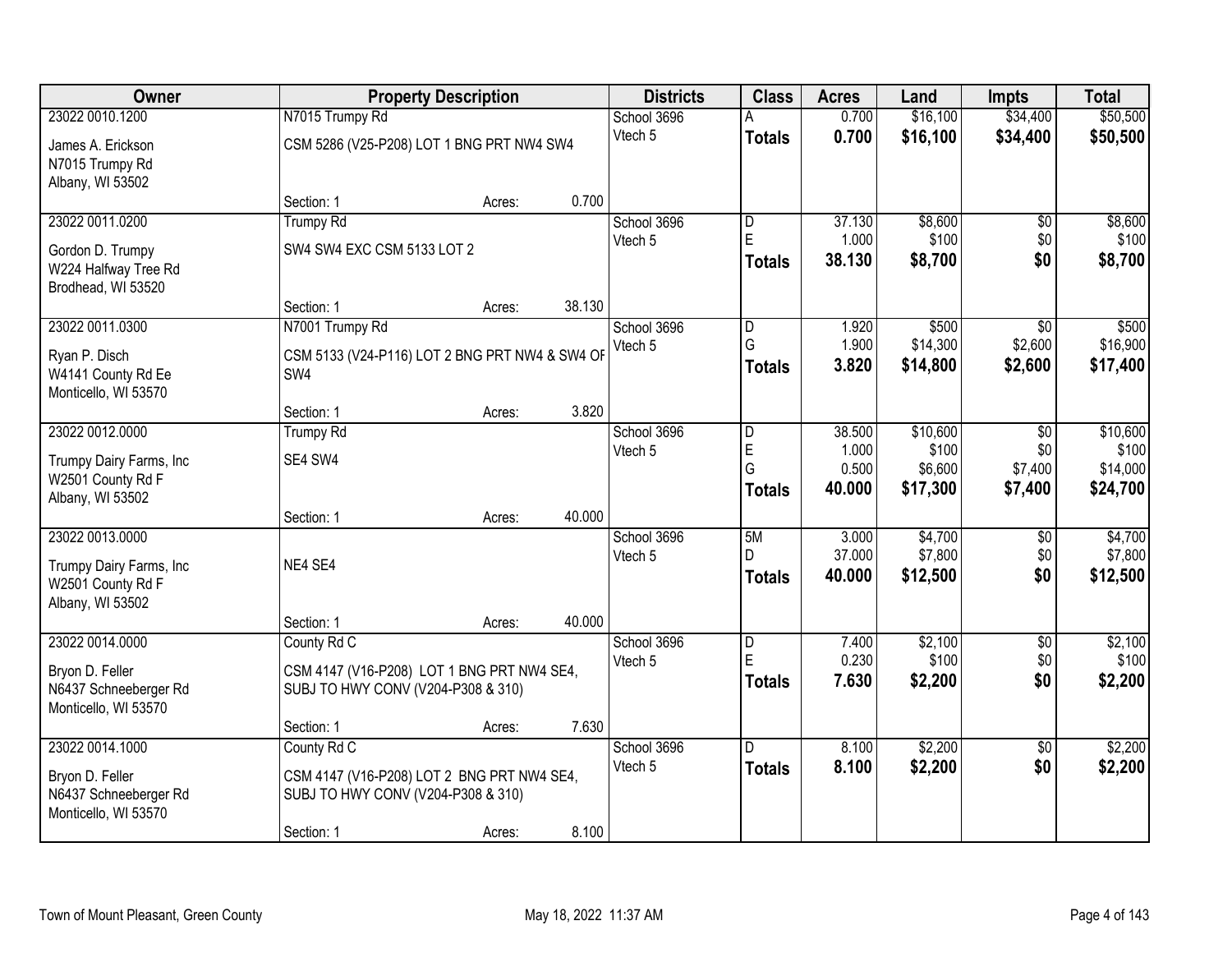| 23022 0014.2000<br>County Rd C<br>\$5,100<br>\$5,100<br>School 3696<br>22.000<br>$\overline{50}$<br>D<br>$\mathsf E$<br>\$2,000<br>\$2,000<br>Vtech 5<br>1.540<br>\$0<br>Bryon D. Feller<br>CSM 4147 (V16-P208) LOT 3 BNG PRT NW4 SE4 &<br>\$0<br>23.540<br>\$7,100<br>\$7,100<br><b>Totals</b><br>N6437 Schneeberger Rd<br>SW4 NE4, EXC CSM 1238 (V4-P100) LOT 1 & SUBJ TO<br>Monticello, WI 53570<br>HWY CONV (V204-P308 & 310)<br>23.540<br>Section: 1<br>Acres:<br>\$9,800<br>\$9,800<br>23022 0015.0000<br>$\overline{D}$<br>36.000<br>School 3696<br>\$0<br>$\mathsf E$<br>\$5,200<br>\$0<br>\$5,200<br>4.000<br>Vtech 5<br>SW4 SE4<br>Trumpy Dairy Farms, Inc<br>\$0<br>\$15,000<br>Totals<br>40.000<br>\$15,000<br>W2501 County Rd F<br>Albany, WI 53502<br>40.000<br>Section: 1<br>Acres:<br>\$14,800<br>23022 0016.0000<br>School 3696<br>5M<br>9.500<br>$\overline{50}$<br>\$14,800<br>\$0<br>\$6,600<br>\$6,600<br>Vtech 5<br>30.000<br>D<br>SE4 SE4<br>Trumpy Dairy Farms, Inc<br>E<br>0.500<br>\$700<br>\$0<br>W2501 County Rd F<br>\$22,100<br>\$0<br>\$22,100<br><b>Totals</b><br>40.000<br>Albany, WI 53502<br>40.000<br>Section: 1<br>Acres:<br>23022 0017.0000<br>$\overline{X5}$<br>School 3696<br>0.010<br>\$0<br>\$0<br>\$0<br>Vtech 5<br>\$0<br>\$0<br>0.010<br><b>Totals</b><br><b>Thomas Cemetery</b><br>SECTION 1 COM 1164' E & 416' S OF NW COR NW4<br>SW4 W 12' S 12' E 12' N 12' TO POB .01A<br>0.010<br>Section: 1<br>Acres:<br>\$26,400<br>23022 0018.0000<br>W2998 County Hwy C<br>5M<br>17.000<br>$\overline{30}$<br>School 3696<br>D<br>19.000<br>\$2,200<br>\$0<br>Vtech 5<br>NE4 NE4<br>Holtzee Richard A Revocable Trust<br>$\mathsf E$<br>\$0<br>1.150<br>\$500<br>W2998 County Rd C<br>G<br>2.850<br>\$37,900<br>\$170,100<br>Albany, WI 53502<br>40.000<br>\$67,000<br>\$170,100<br>\$237,100<br>Totals<br>40.000<br>Section: 2<br>Acres:<br>\$9,200<br>23022 0019.0000<br>School 3696<br>37.000<br>D<br>\$0<br>E<br>2.650<br>\$1,200<br>\$0<br>Vtech 5<br>NW4 NE4<br><b>Marty Trust</b><br>39.650<br>\$10,400<br>\$0<br><b>Totals</b><br>c/o Ruth M. Marty<br>N7202 County Rd D<br>Albany, WI 53502<br>39.650<br>Section: 2<br>Acres:<br>5M<br>\$14,400<br>23022 0020.0000<br>School 3696<br>9.300<br>$\overline{30}$<br>20.000<br>\$5,000<br>\$0<br>D<br>Vtech 5 | Owner | <b>Property Description</b> | <b>Districts</b> | <b>Class</b> | <b>Acres</b> | Land | <b>Impts</b> | <b>Total</b> |
|------------------------------------------------------------------------------------------------------------------------------------------------------------------------------------------------------------------------------------------------------------------------------------------------------------------------------------------------------------------------------------------------------------------------------------------------------------------------------------------------------------------------------------------------------------------------------------------------------------------------------------------------------------------------------------------------------------------------------------------------------------------------------------------------------------------------------------------------------------------------------------------------------------------------------------------------------------------------------------------------------------------------------------------------------------------------------------------------------------------------------------------------------------------------------------------------------------------------------------------------------------------------------------------------------------------------------------------------------------------------------------------------------------------------------------------------------------------------------------------------------------------------------------------------------------------------------------------------------------------------------------------------------------------------------------------------------------------------------------------------------------------------------------------------------------------------------------------------------------------------------------------------------------------------------------------------------------------------------------------------------------------------------------------------------------------------------------------------------------------------------------------------------------------------------------------------------------------------------------------------------------------------------------------------------------|-------|-----------------------------|------------------|--------------|--------------|------|--------------|--------------|
|                                                                                                                                                                                                                                                                                                                                                                                                                                                                                                                                                                                                                                                                                                                                                                                                                                                                                                                                                                                                                                                                                                                                                                                                                                                                                                                                                                                                                                                                                                                                                                                                                                                                                                                                                                                                                                                                                                                                                                                                                                                                                                                                                                                                                                                                                                            |       |                             |                  |              |              |      |              |              |
|                                                                                                                                                                                                                                                                                                                                                                                                                                                                                                                                                                                                                                                                                                                                                                                                                                                                                                                                                                                                                                                                                                                                                                                                                                                                                                                                                                                                                                                                                                                                                                                                                                                                                                                                                                                                                                                                                                                                                                                                                                                                                                                                                                                                                                                                                                            |       |                             |                  |              |              |      |              |              |
|                                                                                                                                                                                                                                                                                                                                                                                                                                                                                                                                                                                                                                                                                                                                                                                                                                                                                                                                                                                                                                                                                                                                                                                                                                                                                                                                                                                                                                                                                                                                                                                                                                                                                                                                                                                                                                                                                                                                                                                                                                                                                                                                                                                                                                                                                                            |       |                             |                  |              |              |      |              |              |
|                                                                                                                                                                                                                                                                                                                                                                                                                                                                                                                                                                                                                                                                                                                                                                                                                                                                                                                                                                                                                                                                                                                                                                                                                                                                                                                                                                                                                                                                                                                                                                                                                                                                                                                                                                                                                                                                                                                                                                                                                                                                                                                                                                                                                                                                                                            |       |                             |                  |              |              |      |              |              |
|                                                                                                                                                                                                                                                                                                                                                                                                                                                                                                                                                                                                                                                                                                                                                                                                                                                                                                                                                                                                                                                                                                                                                                                                                                                                                                                                                                                                                                                                                                                                                                                                                                                                                                                                                                                                                                                                                                                                                                                                                                                                                                                                                                                                                                                                                                            |       |                             |                  |              |              |      |              |              |
|                                                                                                                                                                                                                                                                                                                                                                                                                                                                                                                                                                                                                                                                                                                                                                                                                                                                                                                                                                                                                                                                                                                                                                                                                                                                                                                                                                                                                                                                                                                                                                                                                                                                                                                                                                                                                                                                                                                                                                                                                                                                                                                                                                                                                                                                                                            |       |                             |                  |              |              |      |              |              |
|                                                                                                                                                                                                                                                                                                                                                                                                                                                                                                                                                                                                                                                                                                                                                                                                                                                                                                                                                                                                                                                                                                                                                                                                                                                                                                                                                                                                                                                                                                                                                                                                                                                                                                                                                                                                                                                                                                                                                                                                                                                                                                                                                                                                                                                                                                            |       |                             |                  |              |              |      |              |              |
|                                                                                                                                                                                                                                                                                                                                                                                                                                                                                                                                                                                                                                                                                                                                                                                                                                                                                                                                                                                                                                                                                                                                                                                                                                                                                                                                                                                                                                                                                                                                                                                                                                                                                                                                                                                                                                                                                                                                                                                                                                                                                                                                                                                                                                                                                                            |       |                             |                  |              |              |      |              |              |
|                                                                                                                                                                                                                                                                                                                                                                                                                                                                                                                                                                                                                                                                                                                                                                                                                                                                                                                                                                                                                                                                                                                                                                                                                                                                                                                                                                                                                                                                                                                                                                                                                                                                                                                                                                                                                                                                                                                                                                                                                                                                                                                                                                                                                                                                                                            |       |                             |                  |              |              |      |              |              |
|                                                                                                                                                                                                                                                                                                                                                                                                                                                                                                                                                                                                                                                                                                                                                                                                                                                                                                                                                                                                                                                                                                                                                                                                                                                                                                                                                                                                                                                                                                                                                                                                                                                                                                                                                                                                                                                                                                                                                                                                                                                                                                                                                                                                                                                                                                            |       |                             |                  |              |              |      |              |              |
|                                                                                                                                                                                                                                                                                                                                                                                                                                                                                                                                                                                                                                                                                                                                                                                                                                                                                                                                                                                                                                                                                                                                                                                                                                                                                                                                                                                                                                                                                                                                                                                                                                                                                                                                                                                                                                                                                                                                                                                                                                                                                                                                                                                                                                                                                                            |       |                             |                  |              |              |      |              |              |
| \$700<br>$\frac{1}{3}$<br>\$26,400<br>\$2,200<br>\$500<br>\$208,000<br>\$9,200<br>\$1,200<br>\$10,400<br>\$14,400<br>\$5,000                                                                                                                                                                                                                                                                                                                                                                                                                                                                                                                                                                                                                                                                                                                                                                                                                                                                                                                                                                                                                                                                                                                                                                                                                                                                                                                                                                                                                                                                                                                                                                                                                                                                                                                                                                                                                                                                                                                                                                                                                                                                                                                                                                               |       |                             |                  |              |              |      |              |              |
|                                                                                                                                                                                                                                                                                                                                                                                                                                                                                                                                                                                                                                                                                                                                                                                                                                                                                                                                                                                                                                                                                                                                                                                                                                                                                                                                                                                                                                                                                                                                                                                                                                                                                                                                                                                                                                                                                                                                                                                                                                                                                                                                                                                                                                                                                                            |       |                             |                  |              |              |      |              |              |
|                                                                                                                                                                                                                                                                                                                                                                                                                                                                                                                                                                                                                                                                                                                                                                                                                                                                                                                                                                                                                                                                                                                                                                                                                                                                                                                                                                                                                                                                                                                                                                                                                                                                                                                                                                                                                                                                                                                                                                                                                                                                                                                                                                                                                                                                                                            |       |                             |                  |              |              |      |              |              |
|                                                                                                                                                                                                                                                                                                                                                                                                                                                                                                                                                                                                                                                                                                                                                                                                                                                                                                                                                                                                                                                                                                                                                                                                                                                                                                                                                                                                                                                                                                                                                                                                                                                                                                                                                                                                                                                                                                                                                                                                                                                                                                                                                                                                                                                                                                            |       |                             |                  |              |              |      |              |              |
|                                                                                                                                                                                                                                                                                                                                                                                                                                                                                                                                                                                                                                                                                                                                                                                                                                                                                                                                                                                                                                                                                                                                                                                                                                                                                                                                                                                                                                                                                                                                                                                                                                                                                                                                                                                                                                                                                                                                                                                                                                                                                                                                                                                                                                                                                                            |       |                             |                  |              |              |      |              |              |
|                                                                                                                                                                                                                                                                                                                                                                                                                                                                                                                                                                                                                                                                                                                                                                                                                                                                                                                                                                                                                                                                                                                                                                                                                                                                                                                                                                                                                                                                                                                                                                                                                                                                                                                                                                                                                                                                                                                                                                                                                                                                                                                                                                                                                                                                                                            |       |                             |                  |              |              |      |              |              |
|                                                                                                                                                                                                                                                                                                                                                                                                                                                                                                                                                                                                                                                                                                                                                                                                                                                                                                                                                                                                                                                                                                                                                                                                                                                                                                                                                                                                                                                                                                                                                                                                                                                                                                                                                                                                                                                                                                                                                                                                                                                                                                                                                                                                                                                                                                            |       |                             |                  |              |              |      |              |              |
|                                                                                                                                                                                                                                                                                                                                                                                                                                                                                                                                                                                                                                                                                                                                                                                                                                                                                                                                                                                                                                                                                                                                                                                                                                                                                                                                                                                                                                                                                                                                                                                                                                                                                                                                                                                                                                                                                                                                                                                                                                                                                                                                                                                                                                                                                                            |       |                             |                  |              |              |      |              |              |
|                                                                                                                                                                                                                                                                                                                                                                                                                                                                                                                                                                                                                                                                                                                                                                                                                                                                                                                                                                                                                                                                                                                                                                                                                                                                                                                                                                                                                                                                                                                                                                                                                                                                                                                                                                                                                                                                                                                                                                                                                                                                                                                                                                                                                                                                                                            |       |                             |                  |              |              |      |              |              |
|                                                                                                                                                                                                                                                                                                                                                                                                                                                                                                                                                                                                                                                                                                                                                                                                                                                                                                                                                                                                                                                                                                                                                                                                                                                                                                                                                                                                                                                                                                                                                                                                                                                                                                                                                                                                                                                                                                                                                                                                                                                                                                                                                                                                                                                                                                            |       |                             |                  |              |              |      |              |              |
|                                                                                                                                                                                                                                                                                                                                                                                                                                                                                                                                                                                                                                                                                                                                                                                                                                                                                                                                                                                                                                                                                                                                                                                                                                                                                                                                                                                                                                                                                                                                                                                                                                                                                                                                                                                                                                                                                                                                                                                                                                                                                                                                                                                                                                                                                                            |       |                             |                  |              |              |      |              |              |
|                                                                                                                                                                                                                                                                                                                                                                                                                                                                                                                                                                                                                                                                                                                                                                                                                                                                                                                                                                                                                                                                                                                                                                                                                                                                                                                                                                                                                                                                                                                                                                                                                                                                                                                                                                                                                                                                                                                                                                                                                                                                                                                                                                                                                                                                                                            |       |                             |                  |              |              |      |              |              |
|                                                                                                                                                                                                                                                                                                                                                                                                                                                                                                                                                                                                                                                                                                                                                                                                                                                                                                                                                                                                                                                                                                                                                                                                                                                                                                                                                                                                                                                                                                                                                                                                                                                                                                                                                                                                                                                                                                                                                                                                                                                                                                                                                                                                                                                                                                            |       |                             |                  |              |              |      |              |              |
|                                                                                                                                                                                                                                                                                                                                                                                                                                                                                                                                                                                                                                                                                                                                                                                                                                                                                                                                                                                                                                                                                                                                                                                                                                                                                                                                                                                                                                                                                                                                                                                                                                                                                                                                                                                                                                                                                                                                                                                                                                                                                                                                                                                                                                                                                                            |       |                             |                  |              |              |      |              |              |
|                                                                                                                                                                                                                                                                                                                                                                                                                                                                                                                                                                                                                                                                                                                                                                                                                                                                                                                                                                                                                                                                                                                                                                                                                                                                                                                                                                                                                                                                                                                                                                                                                                                                                                                                                                                                                                                                                                                                                                                                                                                                                                                                                                                                                                                                                                            |       |                             |                  |              |              |      |              |              |
|                                                                                                                                                                                                                                                                                                                                                                                                                                                                                                                                                                                                                                                                                                                                                                                                                                                                                                                                                                                                                                                                                                                                                                                                                                                                                                                                                                                                                                                                                                                                                                                                                                                                                                                                                                                                                                                                                                                                                                                                                                                                                                                                                                                                                                                                                                            |       |                             |                  |              |              |      |              |              |
|                                                                                                                                                                                                                                                                                                                                                                                                                                                                                                                                                                                                                                                                                                                                                                                                                                                                                                                                                                                                                                                                                                                                                                                                                                                                                                                                                                                                                                                                                                                                                                                                                                                                                                                                                                                                                                                                                                                                                                                                                                                                                                                                                                                                                                                                                                            |       |                             |                  |              |              |      |              |              |
|                                                                                                                                                                                                                                                                                                                                                                                                                                                                                                                                                                                                                                                                                                                                                                                                                                                                                                                                                                                                                                                                                                                                                                                                                                                                                                                                                                                                                                                                                                                                                                                                                                                                                                                                                                                                                                                                                                                                                                                                                                                                                                                                                                                                                                                                                                            |       |                             |                  |              |              |      |              |              |
|                                                                                                                                                                                                                                                                                                                                                                                                                                                                                                                                                                                                                                                                                                                                                                                                                                                                                                                                                                                                                                                                                                                                                                                                                                                                                                                                                                                                                                                                                                                                                                                                                                                                                                                                                                                                                                                                                                                                                                                                                                                                                                                                                                                                                                                                                                            |       |                             |                  |              |              |      |              |              |
|                                                                                                                                                                                                                                                                                                                                                                                                                                                                                                                                                                                                                                                                                                                                                                                                                                                                                                                                                                                                                                                                                                                                                                                                                                                                                                                                                                                                                                                                                                                                                                                                                                                                                                                                                                                                                                                                                                                                                                                                                                                                                                                                                                                                                                                                                                            |       |                             |                  |              |              |      |              |              |
|                                                                                                                                                                                                                                                                                                                                                                                                                                                                                                                                                                                                                                                                                                                                                                                                                                                                                                                                                                                                                                                                                                                                                                                                                                                                                                                                                                                                                                                                                                                                                                                                                                                                                                                                                                                                                                                                                                                                                                                                                                                                                                                                                                                                                                                                                                            |       |                             |                  |              |              |      |              |              |
|                                                                                                                                                                                                                                                                                                                                                                                                                                                                                                                                                                                                                                                                                                                                                                                                                                                                                                                                                                                                                                                                                                                                                                                                                                                                                                                                                                                                                                                                                                                                                                                                                                                                                                                                                                                                                                                                                                                                                                                                                                                                                                                                                                                                                                                                                                            |       |                             |                  |              |              |      |              |              |
| W2 NE4, EXC W2 OF E2 SW4 NE4, EXC .71A FOR RD<br><b>Marty Trust</b><br>\$0<br>29.300<br>\$19,400<br>\$19,400<br><b>Totals</b><br>c/o Ruth M. Marty                                                                                                                                                                                                                                                                                                                                                                                                                                                                                                                                                                                                                                                                                                                                                                                                                                                                                                                                                                                                                                                                                                                                                                                                                                                                                                                                                                                                                                                                                                                                                                                                                                                                                                                                                                                                                                                                                                                                                                                                                                                                                                                                                         |       |                             |                  |              |              |      |              |              |
| N7202 County Rd D                                                                                                                                                                                                                                                                                                                                                                                                                                                                                                                                                                                                                                                                                                                                                                                                                                                                                                                                                                                                                                                                                                                                                                                                                                                                                                                                                                                                                                                                                                                                                                                                                                                                                                                                                                                                                                                                                                                                                                                                                                                                                                                                                                                                                                                                                          |       |                             |                  |              |              |      |              |              |
| 29.300<br>Albany, WI 53502<br>Section: 2<br>Acres:                                                                                                                                                                                                                                                                                                                                                                                                                                                                                                                                                                                                                                                                                                                                                                                                                                                                                                                                                                                                                                                                                                                                                                                                                                                                                                                                                                                                                                                                                                                                                                                                                                                                                                                                                                                                                                                                                                                                                                                                                                                                                                                                                                                                                                                         |       |                             |                  |              |              |      |              |              |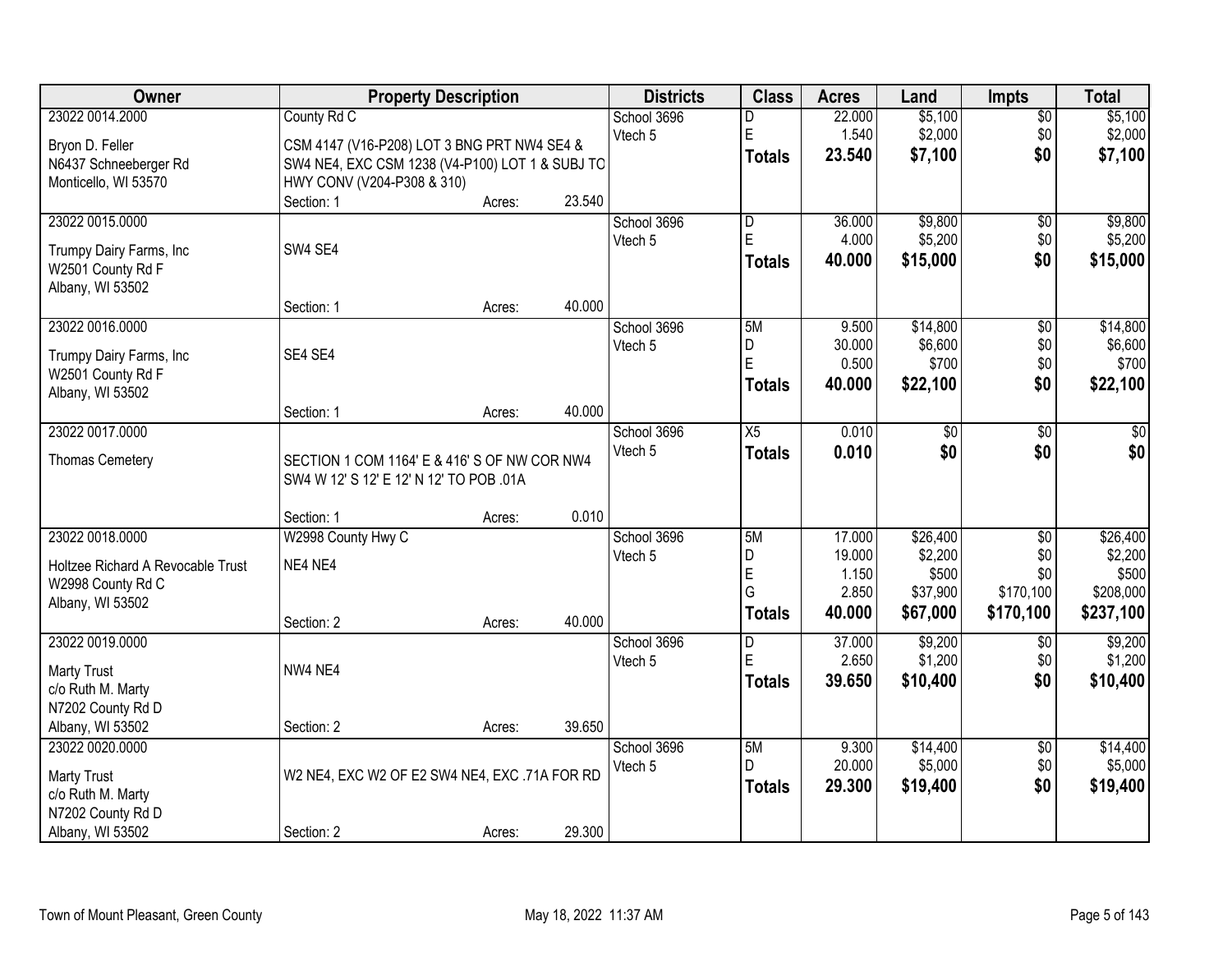| Owner                                                                                         | <b>Property Description</b>                     |                                           |        | <b>Districts</b>       | <b>Class</b>                            | <b>Acres</b>                       | Land                                      | <b>Impts</b>                                     | <b>Total</b>                               |
|-----------------------------------------------------------------------------------------------|-------------------------------------------------|-------------------------------------------|--------|------------------------|-----------------------------------------|------------------------------------|-------------------------------------------|--------------------------------------------------|--------------------------------------------|
| 23022 0020.1000<br><b>Green County</b><br>1016 16th Ave<br>Monroe, WI 53566                   |                                                 | SECTION 2 PARC IN W2 SW4 NE4 & E4 SW4 NE4 |        | School 3696<br>Vtech 5 | $\overline{\text{X3}}$<br><b>Totals</b> | 0.710<br>0.710                     | $\overline{60}$<br>\$0                    | $\overline{50}$<br>\$0                           | \$0<br>\$0                                 |
|                                                                                               | Section: 2                                      | Acres:                                    | 0.710  |                        |                                         |                                    |                                           |                                                  |                                            |
| 23022 0021.0000                                                                               | County Rd C                                     |                                           |        | School 3696            |                                         | 10.000                             | \$31,000                                  | $\overline{50}$                                  | \$31,000                                   |
| William E. O'Connor<br>W3007 Nye Rd<br>Albany, WI 53502                                       | <b>W2 E2 SW4 NE4</b>                            |                                           |        | Vtech 5                | <b>Totals</b>                           | 10.000                             | \$31,000                                  | \$0                                              | \$31,000                                   |
|                                                                                               | Section: 2                                      | Acres:                                    | 10.000 |                        |                                         |                                    |                                           |                                                  |                                            |
| 23022 0022.0000<br>Holtzee Richard A Revocable Trust<br>W2998 County Rd C<br>Albany, WI 53502 | County Rd C<br>SE4 NE4                          |                                           |        | School 3696<br>Vtech 5 | 5M<br>D<br>E<br><b>Totals</b>           | 3.000<br>33.000<br>4.000<br>40,000 | \$4,700<br>\$6,900<br>\$3,500<br>\$15,100 | $\overline{50}$<br>\$0<br>\$0<br>\$0             | \$4,700<br>\$6,900<br>\$3,500<br>\$15,100  |
|                                                                                               | Section: 2                                      | Acres:                                    | 40.000 |                        |                                         |                                    |                                           |                                                  |                                            |
| 23022 0023.0000<br><b>Marty Trust</b><br>c/o Ruth M. Marty<br>N7202 County Rd D               | N7202 County Hwy D<br>FR NE4 NW4 EX 1.3A FOR RD |                                           |        | School 3696<br>Vtech 5 | D<br>E<br>G<br><b>Totals</b>            | 34.500<br>1.850<br>1.500<br>37.850 | \$6,100<br>\$900<br>\$30,500<br>\$37,500  | $\overline{50}$<br>\$0<br>\$135,200<br>\$135,200 | \$6,100<br>\$900<br>\$165,700<br>\$172,700 |
| Albany, WI 53502<br>23022 0023.1000                                                           | Section: 2                                      | Acres:                                    | 37.850 |                        | $\overline{\text{X3}}$                  | 1.300                              | $\overline{50}$                           | $\overline{50}$                                  |                                            |
| <b>Green County</b><br>1016 16th Ave<br>Monroe, WI 53566                                      | SECTION 2PARC IN NE4 NW4<br>Section: 2          | Acres:                                    | 1.300  | School 3696<br>Vtech 5 | <b>Totals</b>                           | 1.300                              | \$0                                       | \$0                                              | \$0<br>\$0                                 |
| 23022 0024.0000                                                                               |                                                 |                                           |        | School 3696            | D                                       | 35.750                             | \$8,100                                   | $\overline{50}$                                  | \$8,100                                    |
| Martyland, LLC<br>W3244 County Rd C<br>Monticello, WI 53570                                   | NW4 NW4 EXC CONV TO HWY                         |                                           |        | Vtech 5                | E<br><b>Totals</b>                      | 1.000<br>36.750                    | \$100<br>\$8,200                          | \$0<br>\$0                                       | \$100<br>\$8,200                           |
|                                                                                               | Section: 2                                      | Acres:                                    | 36.750 |                        |                                         |                                    |                                           |                                                  |                                            |
| 23022 0024.1000<br><b>Green County</b><br>1016 16th Ave<br>Monroe, WI 53566                   | SECTION 2 PARC IN NW4 NW4<br>Section: 2         | Acres:                                    | 1.900  | School 3696<br>Vtech 5 | $\overline{\chi_3}$<br><b>Totals</b>    | 1.900<br>1.900                     | $\sqrt{$0}$<br>\$0                        | $\overline{50}$<br>\$0                           | $\sqrt{50}$<br>\$0                         |
|                                                                                               |                                                 |                                           |        |                        |                                         |                                    |                                           |                                                  |                                            |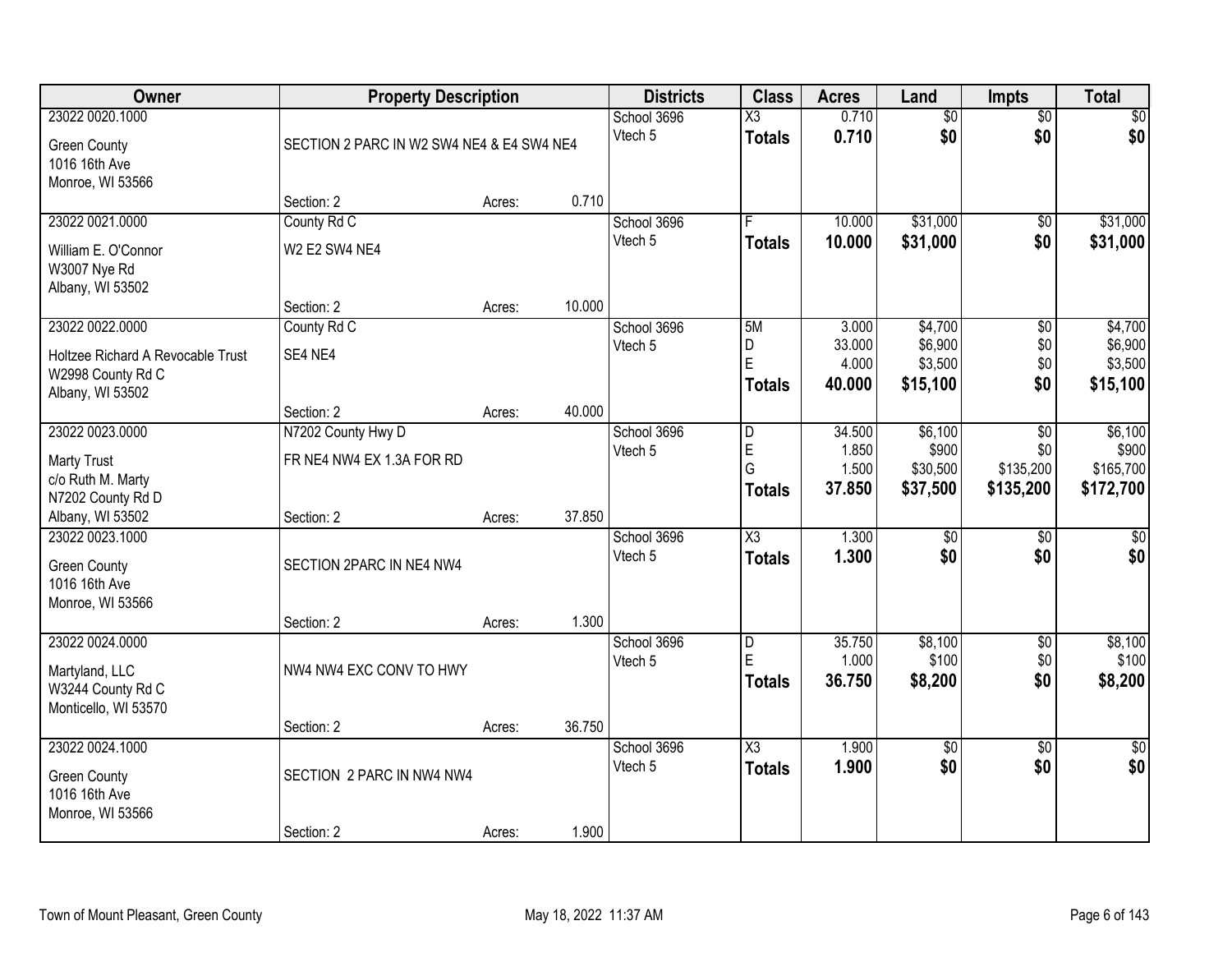| Owner                |                                                | <b>Property Description</b> |        | <b>Districts</b> | <b>Class</b>           | <b>Acres</b> | Land       | <b>Impts</b>    | <b>Total</b> |
|----------------------|------------------------------------------------|-----------------------------|--------|------------------|------------------------|--------------|------------|-----------------|--------------|
| 23022 0025.0000      | W3244 County Hwy C                             |                             |        | School 3696      | D                      | 30.500       | \$7,200    | $\overline{50}$ | \$7,200      |
| Martyland, LLC       | SW4 NW4 EXC CONV TO HWY                        |                             |        | Vtech 5          | E                      | 1.000        | \$100      | \$0             | \$100        |
| W3244 County Rd C    |                                                |                             |        |                  | G                      | 4.620        | \$52,700   | \$245,800       | \$298,500    |
| Monticello, WI 53570 |                                                |                             |        |                  | <b>Totals</b>          | 36.120       | \$60,000   | \$245,800       | \$305,800    |
|                      | Section: 2                                     | Acres:                      | 36.120 |                  |                        |              |            |                 |              |
| 23022 0025.1000      |                                                |                             |        | School 3696      | $\overline{\chi_3}$    | 3.880        | \$0        | $\overline{50}$ | \$0          |
| <b>Green County</b>  | SECTION 2 PARC IN SW4 NW4                      |                             |        | Vtech 5          | <b>Totals</b>          | 3.880        | \$0        | \$0             | \$0          |
| 1016 16th Ave        |                                                |                             |        |                  |                        |              |            |                 |              |
| Monroe, WI 53566     |                                                |                             |        |                  |                        |              |            |                 |              |
|                      | Section: 2                                     | Acres:                      | 3.880  |                  |                        |              |            |                 |              |
| 23022 0026.0000      | N7202 County Rd D                              |                             |        | School 3696      | D                      | 34.400       | \$8,300    | $\overline{50}$ | \$8,300      |
| <b>Marty Trust</b>   | PRT SE4 NW4                                    |                             |        | Vtech 5          | G                      | 3.000        | \$19,400   | \$34,100        | \$53,500     |
| c/o Ruth M. Marty    |                                                |                             |        |                  | <b>Totals</b>          | 37,400       | \$27,700   | \$34,100        | \$61,800     |
| N7202 County Rd D    |                                                |                             |        |                  |                        |              |            |                 |              |
| Albany, WI 53502     | Section: 2                                     | Acres:                      | 37.400 |                  |                        |              |            |                 |              |
| 23022 0026.1000      |                                                |                             |        | School 3696      | $\overline{\chi_3}$    | 2.600        | \$0        | \$0             | \$0          |
| <b>Green County</b>  | SECTION 2 PARC IN SE4 NW4                      |                             |        | Vtech 5          | <b>Totals</b>          | 2.600        | \$0        | \$0             | \$0          |
| 1016 16th Ave        |                                                |                             |        |                  |                        |              |            |                 |              |
| Monroe, WI 53566     |                                                |                             |        |                  |                        |              |            |                 |              |
|                      | Section: 2                                     | Acres:                      | 2.600  |                  |                        |              |            |                 |              |
| 23022 0027.0000      | W3111 County Hwy C                             |                             |        | School 3696      | A                      | 1.060        | \$24,100   | \$61,600        | \$85,700     |
| Glenn R. Zoglman     | CSM 3616 (V13-P292) LOT 1 BNG PRT NE4 SW4      |                             |        | Vtech 5          | <b>Totals</b>          | 1.060        | \$24,100   | \$61,600        | \$85,700     |
| W3111 County Rd C    |                                                |                             |        |                  |                        |              |            |                 |              |
| Monticello, WI 53570 |                                                |                             |        |                  |                        |              |            |                 |              |
|                      | Section: 2                                     | Acres:                      | 1.060  |                  |                        |              |            |                 |              |
| 23022 0027.1000      |                                                |                             |        | School 3696      | $\overline{\text{X3}}$ | 0.460        | $\sqrt{6}$ | $\sqrt{6}$      | $\sqrt{30}$  |
| Green County         | PRT NE4 SW4 LOC FROM HWY REF LN COM PT ON S    |                             |        | Vtech 5          | <b>Totals</b>          | 0.460        | \$0        | \$0             | \$0          |
| 1016 16th Ave        | LN N 1/2 SEC LN 264 FT W OF CNTR SD SEC SD PCL |                             |        |                  |                        |              |            |                 |              |
| Monroe, WI 53566     | INCL ALL LAND LYG S OF N PROP LN DESC AS 45 FT |                             |        |                  |                        |              |            |                 |              |
|                      | Section: 2                                     | Acres:                      | 0.460  |                  |                        |              |            |                 |              |
| 23022 0028.0000      |                                                |                             |        | School 3696      | D                      | 35.200       | \$8,100    | $\overline{50}$ | \$8,100      |
| Frederick J. Marty   | PRT NE4 SW4 EXC BGN NE COR TH W ALG CNTRLN     |                             |        | Vtech 5          | E                      | 1.000        | \$100      | \$0             | \$100        |
| W3244 County Rd C    | HWY C 297 FT TH S1*E 165 FT TH E 297 FT TO     |                             |        |                  | <b>Totals</b>          | 36.200       | \$8,200    | \$0             | \$8,200      |
| Monticello, WI 53570 | CNTRLN HWY D & E LN OF SW4 SEC 2 TH N1* ALG E  |                             |        |                  |                        |              |            |                 |              |
|                      | Section: 2                                     | Acres:                      | 36.200 |                  |                        |              |            |                 |              |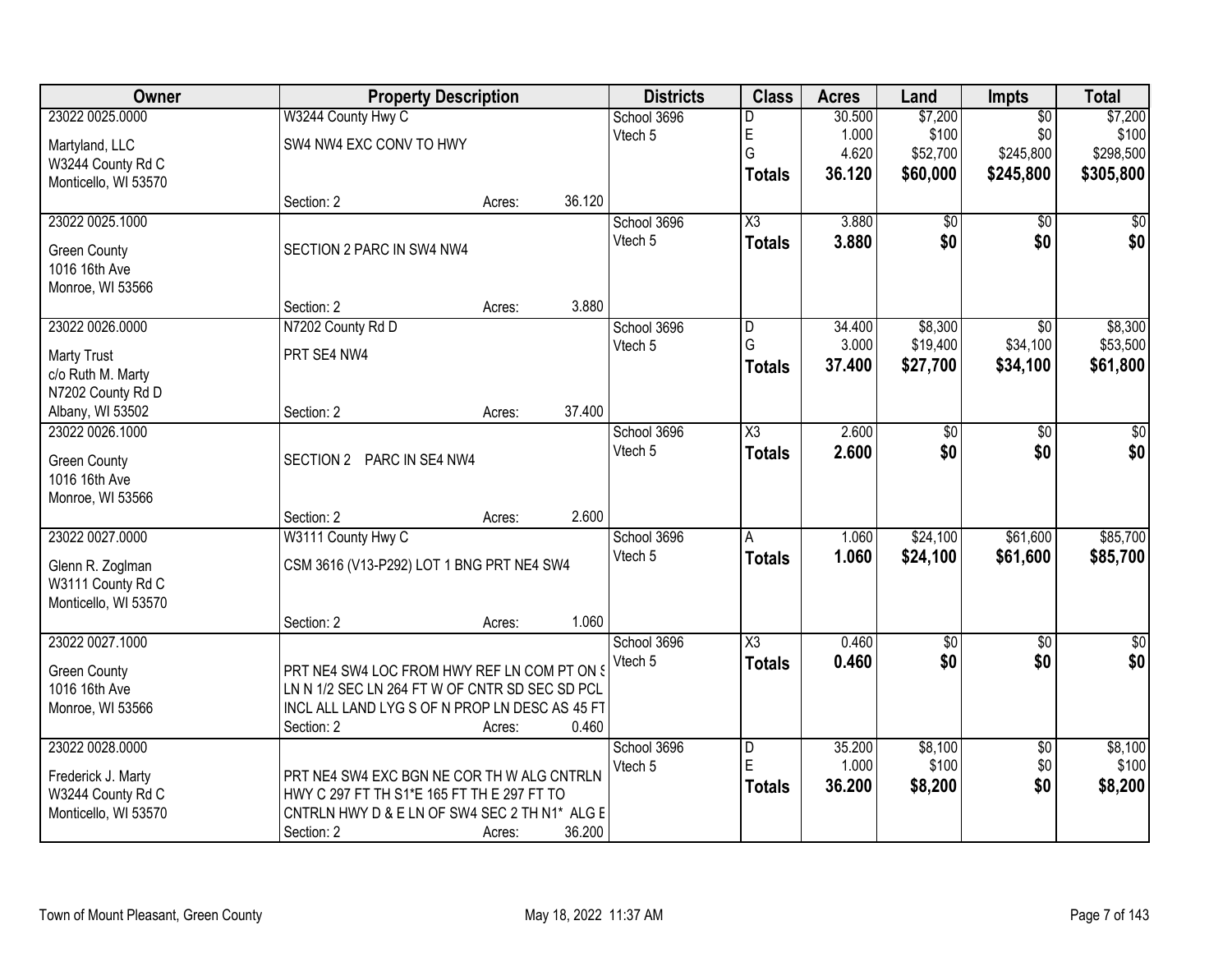| Owner                |                                           | <b>Property Description</b> |        | <b>Districts</b> | <b>Class</b>            | <b>Acres</b> | Land     | <b>Impts</b>    | <b>Total</b> |
|----------------------|-------------------------------------------|-----------------------------|--------|------------------|-------------------------|--------------|----------|-----------------|--------------|
| 23022 0028.1000      | County Rd C                               |                             |        | School 3696      | Α                       | 0.440        | \$2,000  | \$800           | \$2,800      |
| Glenn R. Zoglman     | CSM 3616 (V13-P292) LOT 2 BNG PRT NE4 SW4 |                             |        | Vtech 5          | D                       | 2.500        | \$700    | \$0             | \$700        |
| W3111 County Rd C    |                                           |                             |        |                  | <b>Totals</b>           | 2.940        | \$2,700  | \$800           | \$3,500      |
| Monticello, WI 53570 |                                           |                             |        |                  |                         |              |          |                 |              |
|                      | Section: 2                                | Acres:                      | 2.940  |                  |                         |              |          |                 |              |
| 23022 0029.0000      |                                           |                             |        | School 3696      | $\overline{D}$          | 34.000       | \$8,700  | $\overline{50}$ | \$8,700      |
| Frederick J. Marty   | PRT NW4 SW4                               |                             |        | Vtech 5          | $\mathsf E$             | 1.020        | \$100    | \$0             | \$100        |
| W3244 County Rd C    |                                           |                             |        |                  | Totals                  | 35.020       | \$8,800  | \$0             | \$8,800      |
| Monticello, WI 53570 |                                           |                             |        |                  |                         |              |          |                 |              |
|                      | Section: 2                                | Acres:                      | 35.020 |                  |                         |              |          |                 |              |
| 23022 0029.1000      |                                           |                             |        | School 3696      | $\overline{\text{X3}}$  | 4.980        | \$0      | \$0             | \$0          |
| <b>Green County</b>  | SECTION 2 PARC IN NW4 SW4                 |                             |        | Vtech 5          | <b>Totals</b>           | 4.980        | \$0      | \$0             | \$0          |
| 1016 16th Ave        |                                           |                             |        |                  |                         |              |          |                 |              |
| Monroe, WI 53566     |                                           |                             |        |                  |                         |              |          |                 |              |
|                      | Section: 2                                | Acres:                      | 4.980  |                  |                         |              |          |                 |              |
| 23022 0030.0000      |                                           |                             |        | School 3696      | ID.                     | 24.000       | \$5,900  | \$0             | \$5,900      |
| Frederick J. Marty   | SW4 SW4                                   |                             |        | Vtech 5          | $\mathsf E$             | 16.000       | \$21,100 | \$0             | \$21,100     |
| W3244 County Rd C    |                                           |                             |        |                  | <b>Totals</b>           | 40.000       | \$27,000 | \$0             | \$27,000     |
| Monticello, WI 53570 |                                           |                             |        |                  |                         |              |          |                 |              |
|                      | Section: 2                                | Acres:                      | 40.000 |                  |                         |              |          |                 |              |
| 23022 0031.0000      | N6920 County Rd D                         |                             |        | School 3696      | $\overline{\mathsf{D}}$ | 37.400       | \$7,000  | $\overline{30}$ | \$7,000      |
| Frederick J. Marty   | SE4 SW4                                   |                             |        | Vtech 5          | E                       | 0.900        | \$100    | \$0             | \$100        |
| W3244 County Rd C    |                                           |                             |        |                  | G                       | 1.700        | \$14,900 | \$48,700        | \$63,600     |
| Monticello, WI 53570 |                                           |                             |        |                  | <b>Totals</b>           | 40.000       | \$22,000 | \$48,700        | \$70,700     |
|                      | Section: 2                                | Acres:                      | 40.000 |                  |                         |              |          |                 |              |
| 23022 0032.0000      |                                           |                             |        | School 3696      | 5M                      | 3.500        | \$5,500  | $\overline{50}$ | \$5,500      |
| Gordon D. Trumpy     | NE4 SE4                                   |                             |        | Vtech 5          | D                       | 36.500       | \$8,100  | \$0             | \$8,100      |
| W224 Halfway Tree Rd |                                           |                             |        |                  | <b>Totals</b>           | 40.000       | \$13,600 | \$0             | \$13,600     |
| Brodhead, WI 53520   |                                           |                             |        |                  |                         |              |          |                 |              |
|                      | Section: 2                                | Acres:                      | 40.000 |                  |                         |              |          |                 |              |
| 23022 0033.0000      |                                           |                             |        | School 3696      | $\overline{D}$          | 39.000       | \$9,900  | $\overline{50}$ | \$9,900      |
| Frederick J. Marty   | NW4 SE4                                   |                             |        | Vtech 5          | E                       | 1.000        | \$100    | \$0             | \$100        |
| W3244 County Rd C    |                                           |                             |        |                  | Totals                  | 40.000       | \$10,000 | \$0             | \$10,000     |
| Monticello, WI 53570 |                                           |                             |        |                  |                         |              |          |                 |              |
|                      | Section: 2                                | Acres:                      | 40.000 |                  |                         |              |          |                 |              |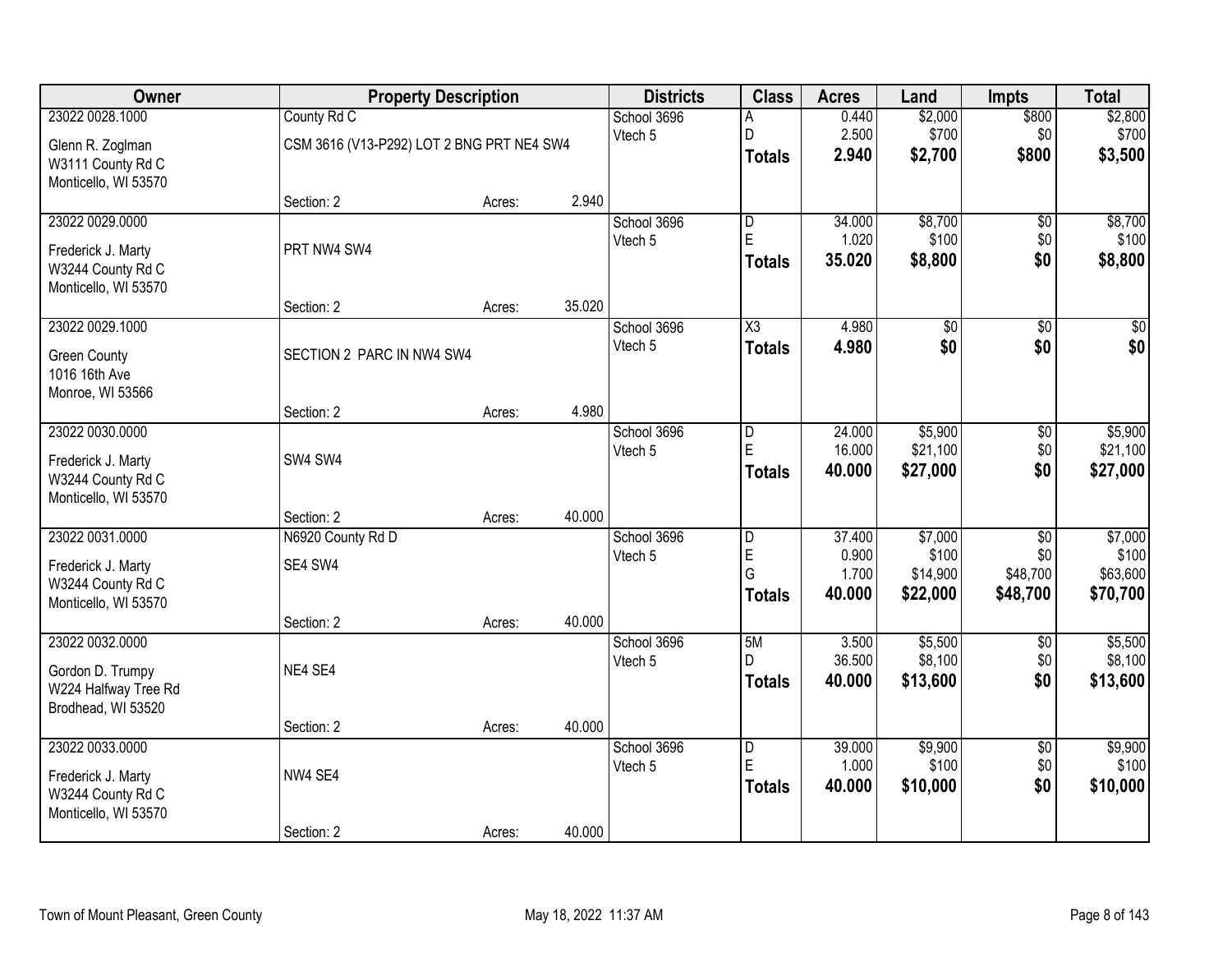| Owner                             | <b>Property Description</b>                        |        |        | <b>Districts</b> | <b>Class</b>   | <b>Acres</b> | Land     | Impts           | <b>Total</b> |
|-----------------------------------|----------------------------------------------------|--------|--------|------------------|----------------|--------------|----------|-----------------|--------------|
| 23022 0034.0000                   | N6920 County Hwy D                                 |        |        | School 3696      | D              | 37.200       | \$8,900  | $\overline{50}$ | \$8,900      |
| Frederick J. Marty                | SW4 SE4                                            |        |        | Vtech 5          | E              | 1.300        | \$200    | \$0             | \$200        |
| W3244 County Rd C                 |                                                    |        |        |                  | G              | 1.500        | \$30,500 | \$64,200        | \$94,700     |
| Monticello, WI 53570              |                                                    |        |        |                  | <b>Totals</b>  | 40.000       | \$39,600 | \$64,200        | \$103,800    |
|                                   | Section: 2                                         | Acres: | 40.000 |                  |                |              |          |                 |              |
| 23022 0035.0000                   |                                                    |        |        | School 3696      | 5M             | 37.000       | \$57,400 | $\overline{50}$ | \$57,400     |
| Gordon D. Trumpy                  | SE4 SE4                                            |        |        | Vtech 5          | D.             | 3.000        | \$700    | \$0             | \$700        |
| W224 Halfway Tree Rd              |                                                    |        |        |                  | <b>Totals</b>  | 40.000       | \$58,100 | \$0             | \$58,100     |
| Brodhead, WI 53520                |                                                    |        |        |                  |                |              |          |                 |              |
|                                   | Section: 2                                         | Acres: | 40.000 |                  |                |              |          |                 |              |
| 23022 0036.0000                   | N7213 Silver Rd                                    |        |        | School 3696      | D              | 31.500       | \$6,800  | $\overline{50}$ | \$6,800      |
| Dennis R. Johnson                 | FR NE4 NE4                                         |        |        | Vtech 5          | E              | 0.690        | \$100    | \$0             | \$100        |
| N7213 Silver Rd                   |                                                    |        |        |                  | G              | 6.300        | \$62,800 | \$220,800       | \$283,600    |
| Monticello, WI 53570-9714         |                                                    |        |        |                  | <b>Totals</b>  | 38.490       | \$69,700 | \$220,800       | \$290,500    |
|                                   | Section: 3                                         | Acres: | 38.490 |                  |                |              |          |                 |              |
| 23022 0037.0000                   |                                                    |        |        | School 3696      | D              | 38.360       | \$8,100  | \$0             | \$8,100      |
| Dennis R. Johnson                 | FR NW4 NE4                                         |        |        | Vtech 5          | <b>Totals</b>  | 38.360       | \$8,100  | \$0             | \$8,100      |
| N7213 Silver Rd                   |                                                    |        |        |                  |                |              |          |                 |              |
| Monticello, WI 53570-9714         |                                                    |        |        |                  |                |              |          |                 |              |
|                                   | Section: 3                                         | Acres: | 38.360 |                  |                |              |          |                 |              |
| 23022 0038.0000                   |                                                    |        |        | School 3696      | $\overline{D}$ | 39.000       | \$8,700  | $\overline{50}$ | \$8,700      |
| Dennis R. Johnson                 | SW4 NE4                                            |        |        | Vtech 5          | E              | 1.000        | \$100    | \$0             | \$100        |
| N7213 Silver Rd                   |                                                    |        |        |                  | <b>Totals</b>  | 40.000       | \$8,800  | \$0             | \$8,800      |
| Monticello, WI 53570-9714         |                                                    |        |        |                  |                |              |          |                 |              |
|                                   | Section: 3                                         | Acres: | 40.000 |                  |                |              |          |                 |              |
| 23022 0039.0000                   |                                                    |        |        | School 3696      | D              | 38.000       | \$8,000  | $\overline{50}$ | \$8,000      |
| Dennis R. Johnson                 | SE4 NE4                                            |        |        | Vtech 5          | E              | 2.000        | \$200    | \$0             | \$200        |
| N7213 Silver Rd                   |                                                    |        |        |                  | <b>Totals</b>  | 40.000       | \$8,200  | \$0             | \$8,200      |
| Monticello, WI 53570-9714         |                                                    |        |        |                  |                |              |          |                 |              |
|                                   | Section: 3                                         | Acres: | 40.000 |                  |                |              |          |                 |              |
| 23022 0040.0000                   |                                                    |        |        | School 3696      | D              | 35.600       | \$10,300 | $\overline{50}$ | \$10,300     |
| D S Roe Family Land Holdings, LLC | NE4 NW4 EXC COM NW COR SEC 3 TH N89*E 56.53        |        |        | Vtech 5          | <b>Totals</b>  | 35.600       | \$10,300 | \$0             | \$10,300     |
| N5680 Gutzmer Rd                  | FT TH S89*E 1261.64 FT TH S6*E 90.14 FT POB TH     |        |        |                  |                |              |          |                 |              |
| Monticello, WI 53570              | S6*E 184.43 FT TH S5*E 780.15 FT TH S5* E 193.0 FT |        |        |                  |                |              |          |                 |              |
|                                   | Section: 3                                         | Acres: | 35.600 |                  |                |              |          |                 |              |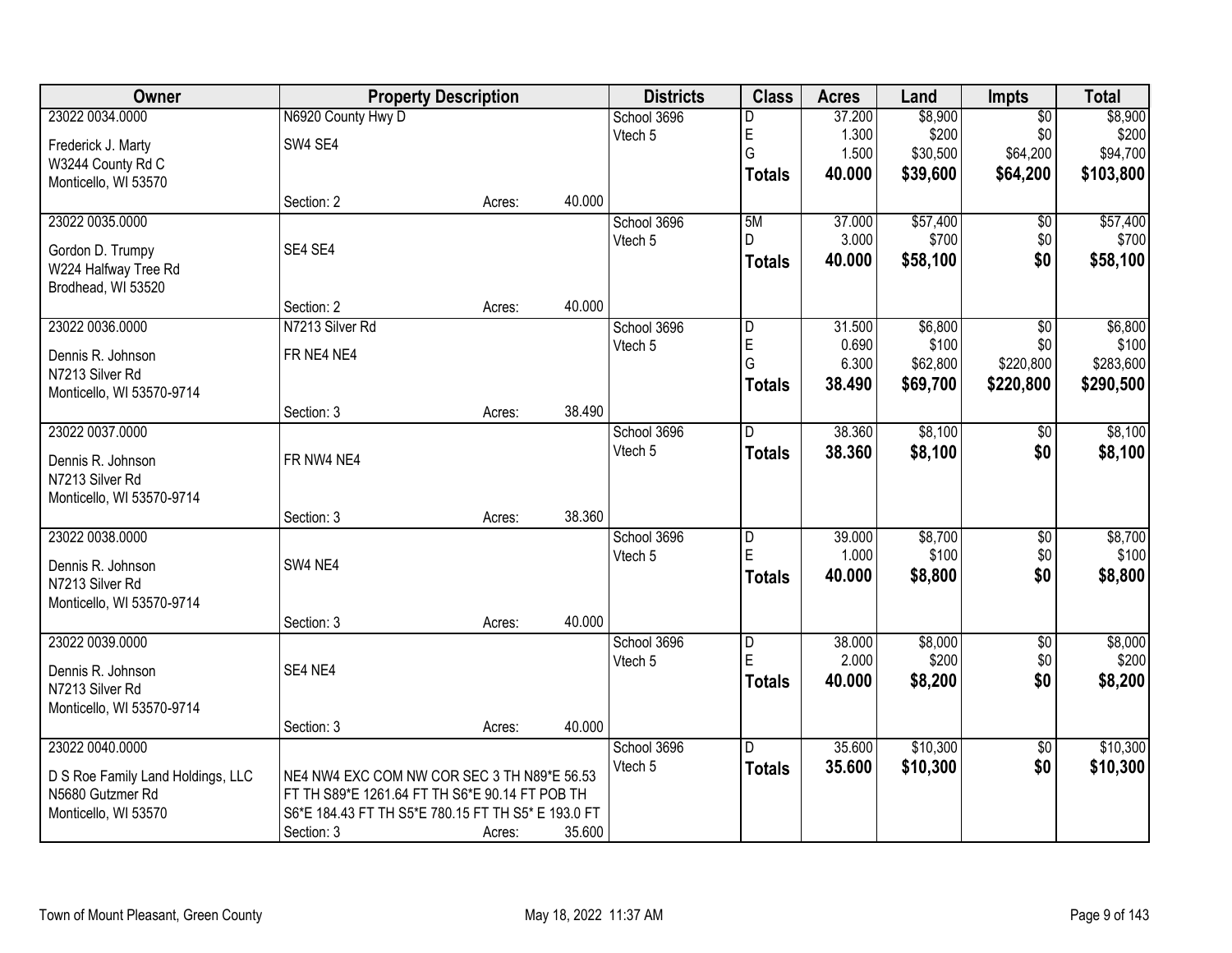| Owner                                                                  | <b>Property Description</b>                        | <b>Districts</b> | <b>Class</b> | <b>Acres</b>                 | Land   | <b>Impts</b> | <b>Total</b>    |           |
|------------------------------------------------------------------------|----------------------------------------------------|------------------|--------------|------------------------------|--------|--------------|-----------------|-----------|
| 23022 0041.0000                                                        |                                                    |                  | School 3696  | D                            | 38.100 | \$6,700      | $\overline{50}$ | \$6,700   |
| Donald Silver                                                          | FR NW4 NW4 EXC COM NW COR SD SEC TH N89*E          |                  | Vtech 5      | <b>Totals</b>                | 38.100 | \$6,700      | \$0             | \$6,700   |
| W3466 County Rd Ee                                                     | 56.53 FT TH S89*E 1261.64 FT POB TH S89 *E 9.83 FT |                  |              |                              |        |              |                 |           |
| Monticello, WI 53570-9408                                              | TH S0*E 89.57 FT TH N6*W 90.14 FT POB-.01A         |                  |              |                              |        |              |                 |           |
|                                                                        | Section: 3                                         | 38.100<br>Acres: |              |                              |        |              |                 |           |
| 23022 0042.0000                                                        |                                                    |                  |              |                              | 40.000 | \$8,800      |                 | \$8,800   |
|                                                                        |                                                    |                  | School 3696  | $\overline{\mathsf{D}}$<br>E |        |              | $\overline{50}$ |           |
| Donald Silver                                                          | SW4 NW4 40A; ALSO PRT SE4 NW4 COM 1420.69 F1       |                  | Vtech 5      |                              | 6.660  | \$7,500      | \$0             | \$7,500   |
| W3466 County Rd Ee                                                     | E W4 R SD SECTH N0*W 33 FT POB TH N16*E 174.32     |                  |              | <b>Totals</b>                | 46.660 | \$16,300     | \$0             | \$16,300  |
| Monticello, WI 53570-9408                                              | FT TH N78*E 101.98 FT TH S16*E 177.2 FT TH S89*W   |                  |              |                              |        |              |                 |           |
|                                                                        | Section: 3                                         | 46.660<br>Acres: |              |                              |        |              |                 |           |
| 23022 0043.0000                                                        |                                                    |                  | School 3696  | D                            | 17.000 | \$4,500      | $\overline{50}$ | \$4,500   |
|                                                                        |                                                    |                  | Vtech 5      | E                            | 2.400  | \$2,700      | \$0             | \$2,700   |
| D S Roe Family Land Holdings, LLC                                      | SE4 NW4 EXC COM SE COR SE4 NW4 N1304 FT W          |                  |              | <b>Totals</b>                | 19.400 | \$7,200      | \$0             | \$7,200   |
| N5680 Gutzmer Rd                                                       | 541 FT S 644 FT E 78 FT S660 FT E 463 FT POB &     |                  |              |                              |        |              |                 |           |
| Monticello, WI 53570                                                   | EXC COM PT CNTRLN HWY C LOC N 89*E 1420.69 FT      |                  |              |                              |        |              |                 |           |
|                                                                        | Section: 3                                         | 19.400<br>Acres: |              |                              |        |              |                 |           |
| 23022 0043.1000                                                        | W3514 County Hwy C                                 |                  | School 3696  | A                            | 6.790  | \$61,200     | \$117,800       | \$179,000 |
| Brian C. Pence                                                         | PRT SE4 NW4 COM SE COR SD SE4 TH N 1304 FT         |                  | Vtech 5      | D                            | 9.400  | \$1,800      | \$0             | \$1,800   |
| W3514 County Rd C                                                      | TH W 541 FT TH S 644 FT TH E 78 FT TH S 660 FT     |                  |              | <b>Totals</b>                | 16.190 | \$63,000     | \$117,800       | \$180,800 |
| Monticello, WI 53570                                                   | TH E 463 FT POB                                    |                  |              |                              |        |              |                 |           |
|                                                                        | Section: 3                                         | 16.190<br>Acres: |              |                              |        |              |                 |           |
| 23022 0044.0000                                                        | W3605 County Rd C                                  |                  | School 3696  | $\overline{\mathsf{D}}$      | 38.650 | \$7,400      | $\overline{30}$ | \$7,400   |
|                                                                        |                                                    |                  | Vtech 5      | $\mathsf{E}$                 | 0.700  | \$100        | \$0             | \$100     |
| Carroll-Dierickx Alice J Irrevocable Trust   NE4 SW4                   |                                                    |                  |              | Ġ                            | 0.650  | \$10,100     | \$24,700        | \$34,800  |
| W3605 County Rd C                                                      |                                                    |                  |              | <b>Totals</b>                | 40.000 | \$17,600     | \$24,700        | \$42,300  |
| Monticello, WI 53570                                                   |                                                    |                  |              |                              |        |              |                 |           |
|                                                                        | Section: 3                                         | 40.000<br>Acres: |              |                              |        |              |                 |           |
| 23022 0045.0000                                                        | W3605 County Hwy C                                 |                  | School 3696  | D                            | 27.800 | \$5,500      | $\overline{50}$ | \$5,500   |
| Carroll-Dierickx Alice J Irrevocable Trust   NW4 SW4 EXC W 10 3/4A M/L |                                                    |                  | Vtech 5      | E                            | 0.700  | \$100        | \$0             | \$100     |
|                                                                        |                                                    |                  |              | G                            | 1.500  | \$30,500     | \$145,800       | \$176,300 |
| W3605 County Rd C                                                      |                                                    |                  |              | <b>Totals</b>                | 30.000 | \$36,100     | \$145,800       | \$181,900 |
| Monticello, WI 53570                                                   |                                                    | 30.000           |              |                              |        |              |                 |           |
|                                                                        | Section: 3                                         | Acres:           |              |                              |        |              |                 |           |
| 23022 0046.0000                                                        |                                                    |                  | School 3696  | $\overline{\mathsf{D}}$<br>E | 9.000  | \$1,800      | $\overline{50}$ | \$1,800   |
| Donald Silver                                                          | W4 NW4 SW4                                         |                  | Vtech 5      |                              | 1.000  | \$700        | \$0             | \$700     |
| W3466 County Rd Ee                                                     |                                                    |                  |              | <b>Totals</b>                | 10.000 | \$2,500      | \$0             | \$2,500   |
| Monticello, WI 53570-9408                                              |                                                    |                  |              |                              |        |              |                 |           |
|                                                                        | Section: 3                                         | 10.000<br>Acres: |              |                              |        |              |                 |           |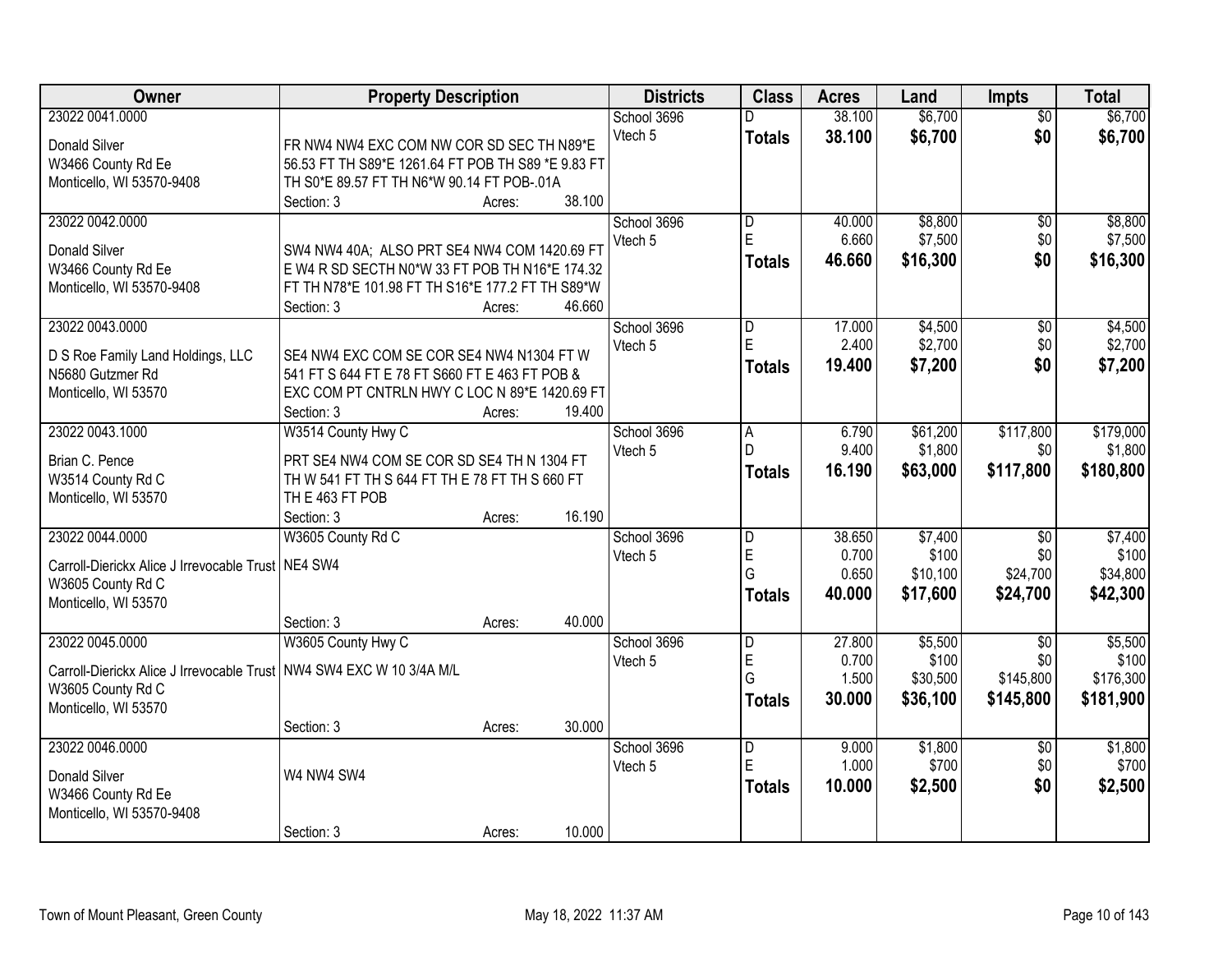| Owner                                                                                 |                                                  | <b>Property Description</b> |        | <b>Districts</b>   | <b>Class</b>   | <b>Acres</b>    | Land                | Impts            | <b>Total</b>         |
|---------------------------------------------------------------------------------------|--------------------------------------------------|-----------------------------|--------|--------------------|----------------|-----------------|---------------------|------------------|----------------------|
| 23022 0047.0000                                                                       |                                                  |                             |        | School 3696        |                | 12.000          | \$1,400             | $\overline{50}$  | \$1,400              |
| Robert R. Zurfluh                                                                     | PRT SW4 SW4 COM SW COR TH N 1320 FT TH E 337     |                             |        | Vtech 5            | <b>Totals</b>  | 12.000          | \$1,400             | \$0              | \$1,400              |
| W3817 County Rd C                                                                     | FT TH S 1011.5 FT TH S 57*E 387 FT TH S 95 FT TO |                             |        |                    |                |                 |                     |                  |                      |
| Monticello, WI 53570                                                                  | SLN THW 663.5 FT TO POB                          |                             |        |                    |                |                 |                     |                  |                      |
|                                                                                       | Section: 3                                       | Acres:                      | 12.000 |                    |                |                 |                     |                  |                      |
| 23022 0048.0000                                                                       |                                                  |                             |        | School 3696        | $\overline{D}$ | 28.000          | \$3,700             | $\overline{50}$  | \$3,700              |
| Carroll-Dierickx Alice J Irrevocable Trust SW4 SW4 EXC COM SW COR SD SEC TH N 1320 FT |                                                  |                             |        | Vtech <sub>5</sub> | <b>Totals</b>  | 28.000          | \$3,700             | \$0              | \$3,700              |
| W3605 County Rd C                                                                     | TH E 337 FT TH S 1011.5 FT TH S57*E 387 FT TH S  |                             |        |                    |                |                 |                     |                  |                      |
| Monticello, WI 53570                                                                  | 95 FT TH W 663.5 FT POB                          |                             |        |                    |                |                 |                     |                  |                      |
|                                                                                       | Section: 3                                       | Acres:                      | 28.000 |                    |                |                 |                     |                  |                      |
| 23022 0049.0000                                                                       |                                                  |                             |        | School 3696        | D              | 37.000          | \$7,400             | \$0              | \$7,400              |
|                                                                                       |                                                  |                             |        | Vtech 5            | E              | 3.000           | \$1,400             | \$0              | \$1,400              |
| Carroll-Dierickx Alice J Irrevocable Trust   SE4 SW4<br>W3605 County Rd C             |                                                  |                             |        |                    | <b>Totals</b>  | 40.000          | \$8,800             | \$0              | \$8,800              |
| Monticello, WI 53570                                                                  |                                                  |                             |        |                    |                |                 |                     |                  |                      |
|                                                                                       | Section: 3                                       | Acres:                      | 40.000 |                    |                |                 |                     |                  |                      |
| 23022 0050.0000                                                                       |                                                  |                             |        | School 3696        | D              | 38.000          | \$8,700             | \$0              | \$8,700              |
|                                                                                       |                                                  |                             |        | Vtech 5            | E              | 2.000           | \$200               | \$0              | \$200                |
| Dennis R. Johnson                                                                     | NE4 SE4                                          |                             |        |                    | <b>Totals</b>  | 40.000          | \$8,900             | \$0              | \$8,900              |
| N7213 Silver Rd<br>Monticello, WI 53570-9714                                          |                                                  |                             |        |                    |                |                 |                     |                  |                      |
|                                                                                       | Section: 3                                       | Acres:                      | 40.000 |                    |                |                 |                     |                  |                      |
| 23022 0051.0000                                                                       |                                                  |                             |        | School 3696        | $\overline{D}$ | 34.570          | \$6,800             | $\overline{50}$  | \$6,800              |
|                                                                                       |                                                  |                             |        | Vtech 5            | E              | 1.000           | \$100               | \$0              | \$100                |
| Dennis R. Johnson                                                                     | NW4 SE4 EXC PRT LOT 1 CSM 2678                   |                             |        |                    | <b>Totals</b>  | 35.570          | \$6,900             | \$0              | \$6,900              |
| N7213 Silver Rd                                                                       |                                                  |                             |        |                    |                |                 |                     |                  |                      |
| Monticello, WI 53570-9714                                                             |                                                  |                             |        |                    |                |                 |                     |                  |                      |
|                                                                                       | Section: 3                                       | Acres:                      | 35.570 |                    |                |                 |                     |                  |                      |
| 23022 0052.0000                                                                       | W3499 County Hwy C                               |                             |        | School 3696        | l A<br>D.      | 4.000<br>15.430 | \$47,500<br>\$1,800 | \$348,400<br>\$0 | \$395,900<br>\$1,800 |
| Carneth G. Lipke                                                                      | CSM 2678 (V9-P174) LOT 1 BNG PRT SW4 SE4 -15A &  |                             |        | Vtech 5            |                |                 |                     |                  | \$397,700            |
| W3499 County Rd C                                                                     | PRT NW4 SE4 - 4.43A                              |                             |        |                    | <b>Totals</b>  | 19.430          | \$49,300            | \$348,400        |                      |
| Monticello, WI 53570                                                                  |                                                  |                             |        |                    |                |                 |                     |                  |                      |
|                                                                                       | Section: 3                                       | Acres:                      | 19.430 |                    |                |                 |                     |                  |                      |
| 23022 0053,0000                                                                       |                                                  |                             |        | School 3696        | 5M             | 1.000           | \$1,600             | $\overline{50}$  | \$1,600              |
| Dorothy Christen                                                                      | E 25A SW4 SE4                                    |                             |        | Vtech 5            | D              | 24.000          | \$4,500             | \$0              | \$4,500              |
| 631 Terrace Ct                                                                        |                                                  |                             |        |                    | <b>Totals</b>  | 25.000          | \$6,100             | \$0              | \$6,100              |
| Monticello, WI 53570                                                                  |                                                  |                             |        |                    |                |                 |                     |                  |                      |
|                                                                                       | Section: 3                                       | Acres:                      | 25.000 |                    |                |                 |                     |                  |                      |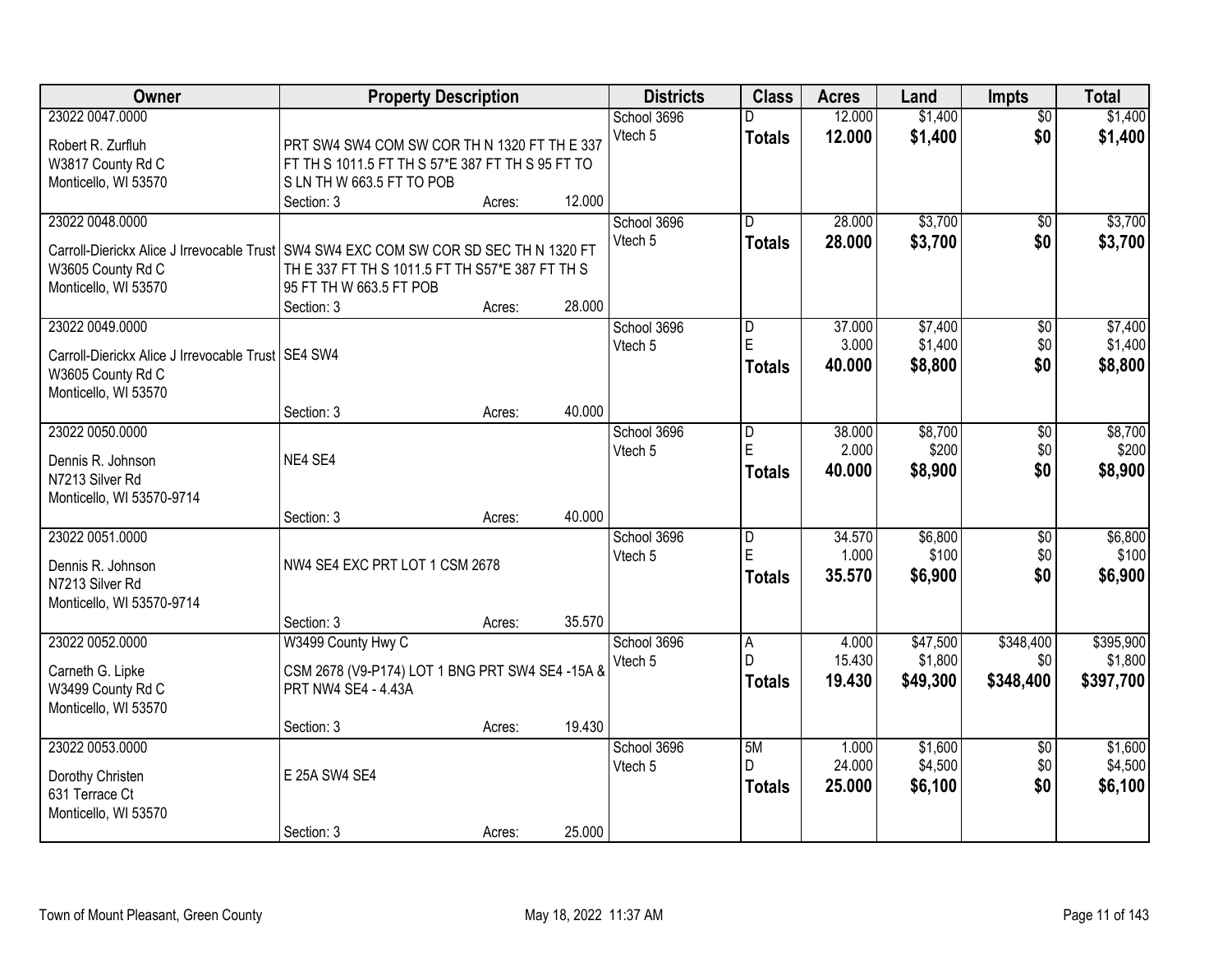| Owner                         | <b>Property Description</b>                 |        |        | <b>Districts</b> | <b>Class</b>   | <b>Acres</b> | Land     | <b>Impts</b>    | <b>Total</b> |
|-------------------------------|---------------------------------------------|--------|--------|------------------|----------------|--------------|----------|-----------------|--------------|
| 23022 0054.0000               | N6917 Silver Rd                             |        |        | School 3696      | 5M             | 2.000        | \$3,100  | $\overline{50}$ | \$3,100      |
| Dorothy Christen              | SE4 SE4                                     |        |        | Vtech 5          | D              | 34.700       | \$7,500  | \$0             | \$7,500      |
| 631 Terrace Ct                |                                             |        |        |                  | E              | 0.700        | \$100    | \$0             | \$100        |
| Monticello, WI 53570          |                                             |        |        |                  | G              | 2.600        | \$40,600 | \$129,900       | \$170,500    |
|                               | Section: 3                                  | Acres: | 40.000 |                  | <b>Totals</b>  | 40.000       | \$51,300 | \$129,900       | \$181,200    |
| 23022 0055.0000               |                                             |        |        | School 3696      | D.             | 38.140       | \$8,400  | $\overline{50}$ | \$8,400      |
| <b>Donald Silver</b>          | FR NE4 NE4                                  |        |        | Vtech 5          | <b>Totals</b>  | 38.140       | \$8,400  | \$0             | \$8,400      |
| W3466 County Rd Ee            |                                             |        |        |                  |                |              |          |                 |              |
| Monticello, WI 53570-9408     |                                             |        |        |                  |                |              |          |                 |              |
|                               | Section: 4                                  | Acres: | 38.140 |                  |                |              |          |                 |              |
| 23022 0056.0000               | N7206 County Hwy Cc                         |        |        | School 3696      | $\overline{D}$ | 36.110       | \$7,200  | $\overline{50}$ | \$7,200      |
| David L. Riese                | FR NW4 NE4                                  |        |        | Vtech 5          | G              | 2.200        | \$38,200 | \$110,800       | \$149,000    |
| Edward & Donna Riese Le       |                                             |        |        |                  | <b>Totals</b>  | 38.310       | \$45,400 | \$110,800       | \$156,200    |
| 8305 Mitchell Rd              |                                             |        |        |                  |                |              |          |                 |              |
| Ooltewah, TN 37363            | Section: 4                                  | Acres: | 38.310 |                  |                |              |          |                 |              |
| 23022 0057.0000               |                                             |        |        | School 3696      | $\overline{D}$ | 38.000       | \$7,400  | \$0             | \$7,400      |
| David L. Riese                | SW4 NE4                                     |        |        | Vtech 5          | E              | 2.000        | \$2,600  | \$0             | \$2,600      |
| Edward & Donna Riese Le       |                                             |        |        |                  | <b>Totals</b>  | 40.000       | \$10,000 | \$0             | \$10,000     |
| 8305 Mitchell Rd              |                                             |        |        |                  |                |              |          |                 |              |
| Ooltewah, TN 37363            | Section: 4                                  | Acres: | 40.000 |                  |                |              |          |                 |              |
| 23022 0058.0000               | W3712 County Hwy C                          |        |        | School 3696      | $\overline{D}$ | 40.000       | \$6,800  | $\overline{50}$ | \$6,800      |
| Donald Silver                 | SE4 NE4 & PRT NE4 SE4 N OF HWY              |        |        | Vtech 5          | E              | 0.500        | \$100    | \$0             | \$100        |
| W3466 County Rd Ee            |                                             |        |        |                  | G              | 0.500        | \$8,400  | \$11,000        | \$19,400     |
| Monticello, WI 53570-9408     |                                             |        |        |                  | <b>Totals</b>  | 41.000       | \$15,300 | \$11,000        | \$26,300     |
|                               | Section: 4                                  | Acres: | 41.000 |                  |                |              |          |                 |              |
| 23022 0059.0000               |                                             |        |        | School 3696      | D              | 14.090       | \$3,500  | $\overline{50}$ | \$3,500      |
| Feller Wilkinson Living Trust | FR NE4 NW4 EXC CSM 1311 ALSO EXC CSM 1496 & |        |        | Vtech 5          | <b>Totals</b>  | 14.090       | \$3,500  | \$0             | \$3,500      |
| W3131 County Rd Ee            | EXC 2.5A PCL                                |        |        |                  |                |              |          |                 |              |
| Monticello, WI 53570          |                                             |        |        |                  |                |              |          |                 |              |
|                               | Section: 4                                  | Acres: | 14.090 |                  |                |              |          |                 |              |
| 23022 0059.1000               | N7251 County Hwy Cc                         |        |        | School 3696      | A              | 5.409        | \$69,500 | \$97,900        | \$167,400    |
| Alex J. Blohowiak             | CSM 1311 (V4-P195) LOT 1 BNG PRT NE4 NW4    |        |        | Vtech 5          | <b>Totals</b>  | 5.409        | \$69,500 | \$97,900        | \$167,400    |
| N7251 County Rd Cc            |                                             |        |        |                  |                |              |          |                 |              |
| Monticello, WI 53570          |                                             |        |        |                  |                |              |          |                 |              |
|                               | Section: 4                                  | Acres: | 5.409  |                  |                |              |          |                 |              |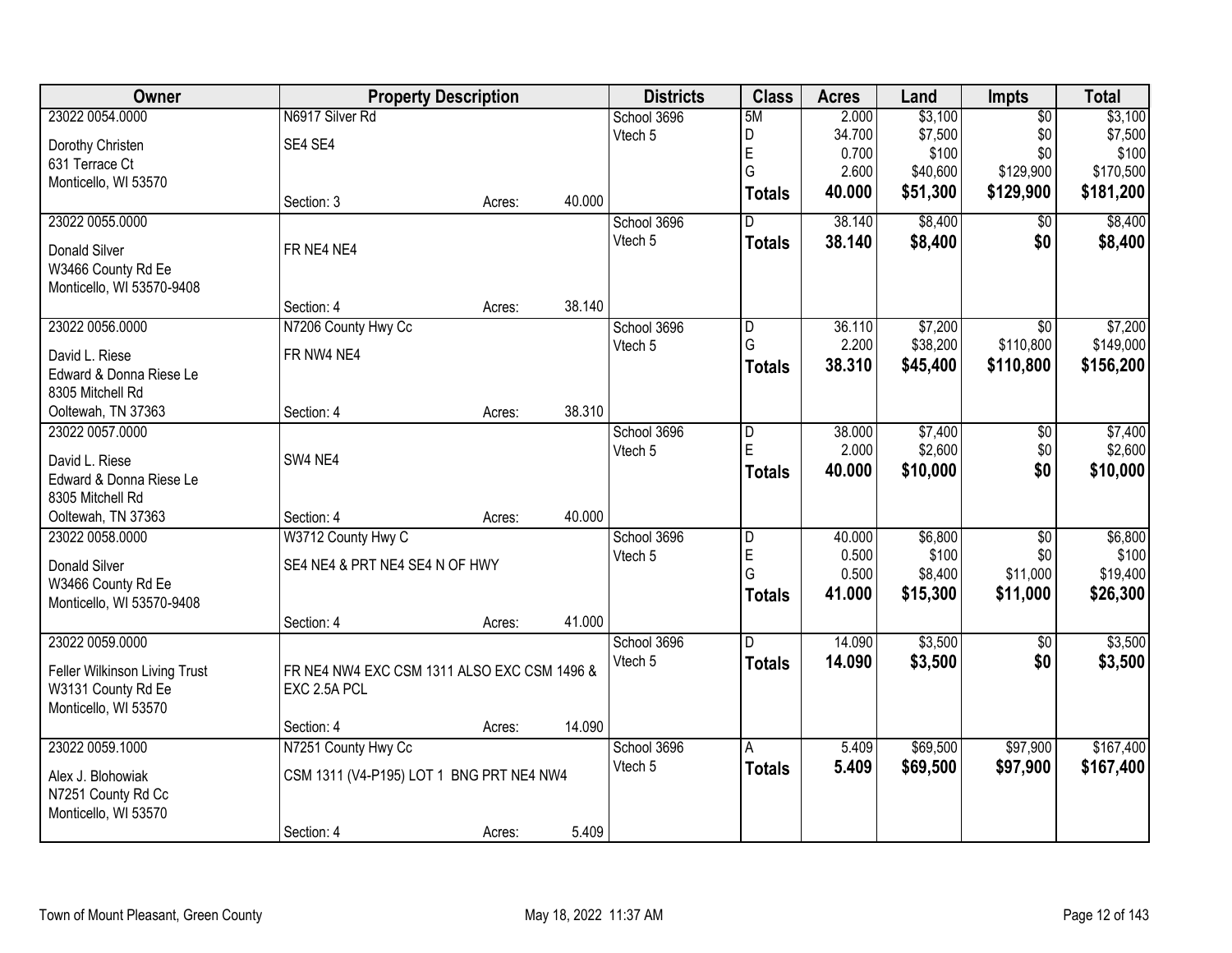| <b>Owner</b>                                                                                   |                                                                                                                                                                | <b>Property Description</b> |                  |                        | <b>Class</b>                             | <b>Acres</b>                       | Land                                       | <b>Impts</b>                                     | <b>Total</b>                                 |
|------------------------------------------------------------------------------------------------|----------------------------------------------------------------------------------------------------------------------------------------------------------------|-----------------------------|------------------|------------------------|------------------------------------------|------------------------------------|--------------------------------------------|--------------------------------------------------|----------------------------------------------|
| 23022 0059.2000<br>Alex J. Blohowiak<br>N7251 County Rd Cc<br>Monticello, WI 53570             | CSM 1496 (V4-P481) LOT 1 BNG PRT NE4 NW4                                                                                                                       |                             |                  | School 3696<br>Vtech 5 | <b>Totals</b>                            | 16.490<br>16.490                   | \$3,600<br>\$3,600                         | $\overline{50}$<br>\$0                           | \$3,600<br>\$3,600                           |
|                                                                                                | Section: 4                                                                                                                                                     | Acres:                      | 16.490           |                        |                                          |                                    |                                            |                                                  |                                              |
| 23022 0059.3000<br>Terry L. Naef<br>N7229 County Rd Cc<br>Monticello, WI 53570                 | PRT NE4 NW4 COM 828.21 FT S NW COR NE4 NW4<br>TH N89*E 1250.35 FT TH N3*E 267.8 FT TH N88*W<br>153.86 FT TH S56*W 171.86 FT TH S0*W 140.05 FT TH<br>Section: 4 | Acres:                      | 2.500            | School 3696<br>Vtech 5 | $\overline{\mathsf{n}}$<br><b>Totals</b> | 2.500<br>2.500                     | \$600<br>\$600                             | $\overline{50}$<br>\$0                           | \$600<br>\$600                               |
| 23022 0060.0000<br>Feller Wilkinson Living Trust<br>W3131 County Rd Ee<br>Monticello, WI 53570 | FR NW4 NW4 EXC 21.10A LYG IN N<br>Section: 4                                                                                                                   | Acres:                      | 17.570           | School 3696<br>Vtech 5 | D<br><b>Totals</b>                       | 17.570<br>17.570                   | \$4,400<br>\$4,400                         | $\sqrt[6]{3}$<br>\$0                             | \$4,400<br>\$4,400                           |
| 23022 0060.1000<br>Terry L. Naef<br>N7229 County Rd Cc<br>Monticello, WI 53570                 | N7229 County Hwy Cc<br>PRT NW4 NW4                                                                                                                             |                             |                  | School 3696<br>Vtech 5 | 5M<br>A<br>D<br><b>Totals</b>            | 2.000<br>3.000<br>16.100<br>21.100 | \$1,300<br>\$46,000<br>\$3,300<br>\$50,600 | $\overline{50}$<br>\$342,900<br>\$0<br>\$342,900 | \$1,300<br>\$388,900<br>\$3,300<br>\$393,500 |
| 23022 0061.0000<br>Feller Wilkinson Living Trust<br>W3131 County Rd Ee<br>Monticello, WI 53570 | Section: 4<br>SW4 NW4 EXC PRT LOT 1 & ALL LOT 2 CSM 4086<br>Section: 4                                                                                         | Acres:<br>Acres:            | 21.100<br>29.970 | School 3696<br>Vtech 5 | $\overline{D}$<br><b>Totals</b>          | 29.970<br>29.970                   | \$8,200<br>\$8,200                         | \$0<br>\$0                                       | \$8,200<br>\$8,200                           |
| 23022 0061.1000<br>Feller Wilkinson Living Trust<br>W3131 County Rd Ee<br>Monticello, WI 53570 | CSM 4086 (V16-P104) LOT 1 BNG PRT NW4 SW4 -<br>1.33A & PRT SW4 NW4 - 4.36A<br>Section: 4                                                                       | Acres:                      | 5.690            | School 3696<br>Vtech 5 | 5M<br><b>Totals</b>                      | 4.690<br>1.000<br>5.690            | \$7,500<br>\$200<br>\$7,700                | $\overline{50}$<br>\$0<br>\$0                    | \$7,500<br>\$200<br>\$7,700                  |
| 23022 0061.2000<br>Feller Wilkinson Living Trust<br>W3131 County Rd Ee<br>Monticello, WI 53570 | CSM 4086 (V16-P104) LOT 2 BNG PRT SW4 NW4<br>Section: 4                                                                                                        | Acres:                      | 5.670            | School 3696<br>Vtech 5 | 5M<br>D<br><b>Totals</b>                 | 4.170<br>1.500<br>5.670            | \$6,700<br>\$400<br>\$7,100                | $\overline{50}$<br>\$0<br>\$0                    | \$6,700<br>\$400<br>\$7,100                  |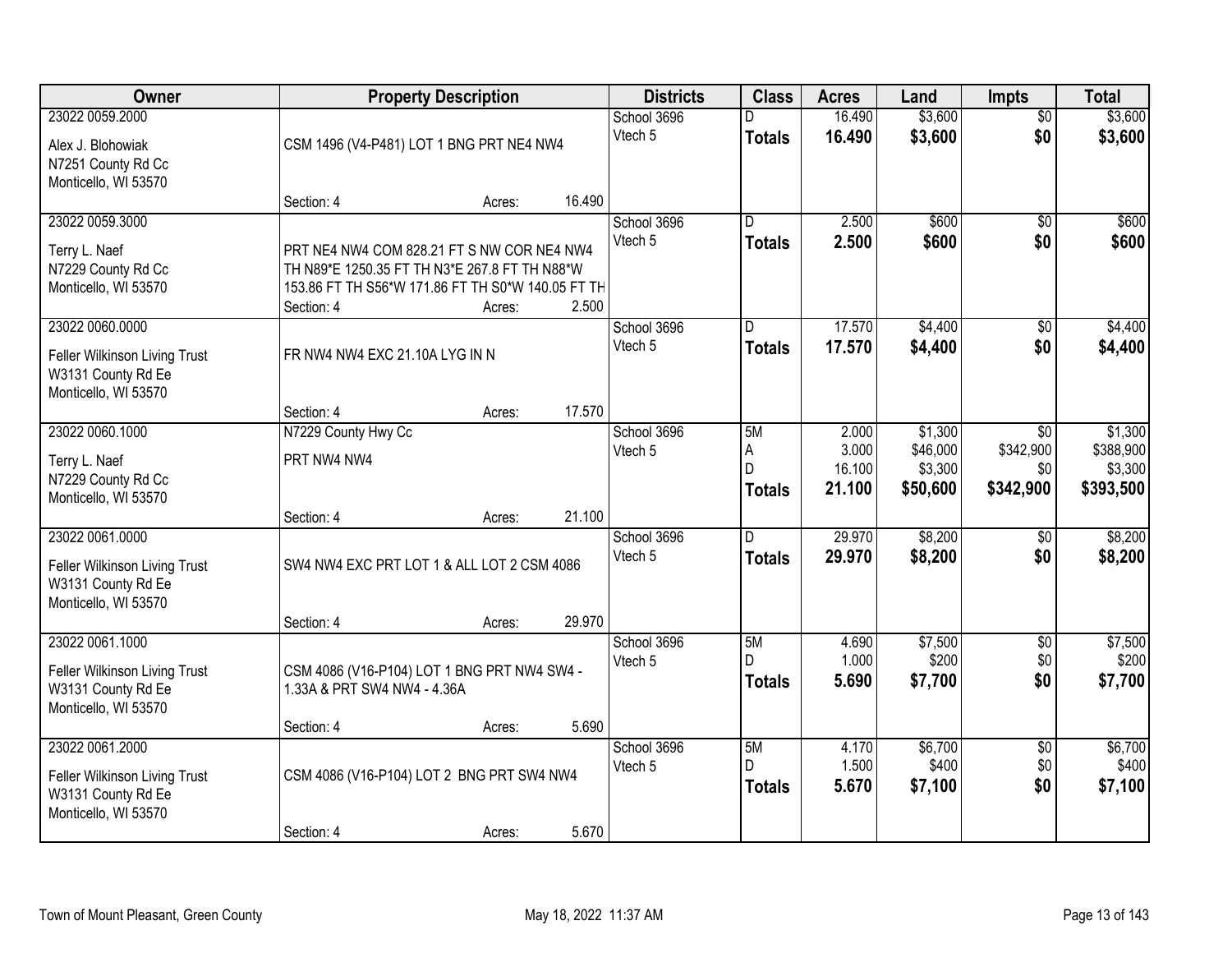| Owner                                                                                              |                                                                                                             | <b>Property Description</b> |        | <b>Districts</b>       | <b>Class</b>                                       | <b>Acres</b>                       | Land                                     | <b>Impts</b>                                 | <b>Total</b>                             |
|----------------------------------------------------------------------------------------------------|-------------------------------------------------------------------------------------------------------------|-----------------------------|--------|------------------------|----------------------------------------------------|------------------------------------|------------------------------------------|----------------------------------------------|------------------------------------------|
| 23022 0062.0000<br>Feller Wilkinson Living Trust<br>W3131 County Rd Ee<br>Monticello, WI 53570     | SE4 NW4 EXC LOT 1 CSM 3608 & EXC LOTS 1 & 2<br><b>CSM 4090</b>                                              |                             |        | School 3696<br>Vtech 5 | <b>Totals</b>                                      | 24.960<br>24.960                   | \$6,200<br>\$6,200                       | $\overline{50}$<br>\$0                       | \$6,200<br>\$6,200                       |
|                                                                                                    | Section: 4                                                                                                  | Acres:                      | 24.960 |                        |                                                    |                                    |                                          |                                              |                                          |
| 23022 0062.1000<br>Langenfeld Family Trust<br>Mark L & Lynn E Langenfeld, Co<br>N7111 County Rd Cc | N7111 County Hwy Cc<br>CSM 3608 (V13-P277) LOT 1 BNG PRT SE4 NW4                                            |                             |        | School 3696<br>Vtech 5 | Α<br>D.<br><b>Totals</b>                           | 2.030<br>3.000<br>5.030            | \$53,900<br>\$700<br>\$54,600            | \$205,300<br>\$0<br>\$205,300                | \$259,200<br>\$700<br>\$259,900          |
| Monticello, WI 53570                                                                               | Section: 4                                                                                                  | Acres:                      | 5.030  |                        |                                                    |                                    |                                          |                                              |                                          |
| 23022 0062.2000<br>Feller Wilkinson Living Trust<br>W3131 County Rd Ee<br>Monticello, WI 53570     | CSM 4090 (V16-P108) LOT 1 BNG PRT SE4 NW4                                                                   |                             |        | School 3696<br>Vtech 5 | 5M<br>D<br><b>Totals</b>                           | 0.510<br>4.500<br>5.010            | \$1,000<br>\$1,100<br>\$2,100            | \$0<br>\$0<br>\$0                            | \$1,000<br>\$1,100<br>\$2,100            |
|                                                                                                    | Section: 4                                                                                                  | Acres:                      | 5.010  |                        |                                                    |                                    |                                          |                                              |                                          |
| 23022 0062.3000<br>Feller Wilkinson Living Trust<br>W3131 County Rd Ee<br>Monticello, WI 53570     | CSM 4090 (V16-P108) LOT 2 BNG PRT SE4 NW4                                                                   |                             |        | School 3696<br>Vtech 5 | 5M<br>D<br><b>Totals</b>                           | 0.750<br>4.250<br>5.000            | \$1,400<br>\$1,100<br>\$2,500            | \$0<br>\$0<br>\$0                            | \$1,400<br>\$1,100<br>\$2,500            |
|                                                                                                    | Section: 4                                                                                                  | Acres:                      | 5.000  |                        |                                                    |                                    |                                          |                                              |                                          |
| 23022 0063.0000<br>David L. Riese<br>8305 Mitchell Mill Rd<br>Ooltewah, TN 37363                   | W3921 County Hwy C<br>NE4 SW4<br>Section: 4                                                                 | Acres:                      | 40.000 | School 3696<br>Vtech 5 | $\overline{\mathsf{D}}$<br>E<br>G<br><b>Totals</b> | 36.500<br>1.500<br>2.000<br>40.000 | \$8,000<br>\$200<br>\$20,400<br>\$28,600 | $\overline{30}$<br>\$0<br>\$7,900<br>\$7,900 | \$8,000<br>\$200<br>\$28,300<br>\$36,500 |
| 23022 0064.0000<br>Feller Wilkinson Living Trust<br>W3131 County Rd Ee<br>Monticello, WI 53570     | NW4 SW4 EXC CSM 4010 & EXC LD LYG S CTY C                                                                   |                             |        | School 3696<br>Vtech 5 | D<br>E<br><b>Totals</b>                            | 26.760<br>0.500<br>27,260          | \$7,000<br>\$100<br>\$7,100              | $\overline{50}$<br>\$0<br>\$0                | \$7,000<br>\$100<br>\$7,100              |
|                                                                                                    | Section: 4                                                                                                  | Acres:                      | 27.260 |                        |                                                    |                                    |                                          |                                              |                                          |
| 23022 0064.1000<br>Bradley A. Renken<br>W4065 County Rd C<br>Monticello, WI 53570                  | W4065 County Hwy C<br>CSM 4010 (V15-P324) LOT 1 BNG PRT NW4 SW4 -<br>1.78A & PRT SW4 SW4 - 1A<br>Section: 4 | Acres:                      | 2.780  | School 3696<br>Vtech 5 | A<br><b>Totals</b>                                 | 2.780<br>2.780                     | \$56,100<br>\$56,100                     | \$96,500<br>\$96,500                         | \$152,600<br>\$152,600                   |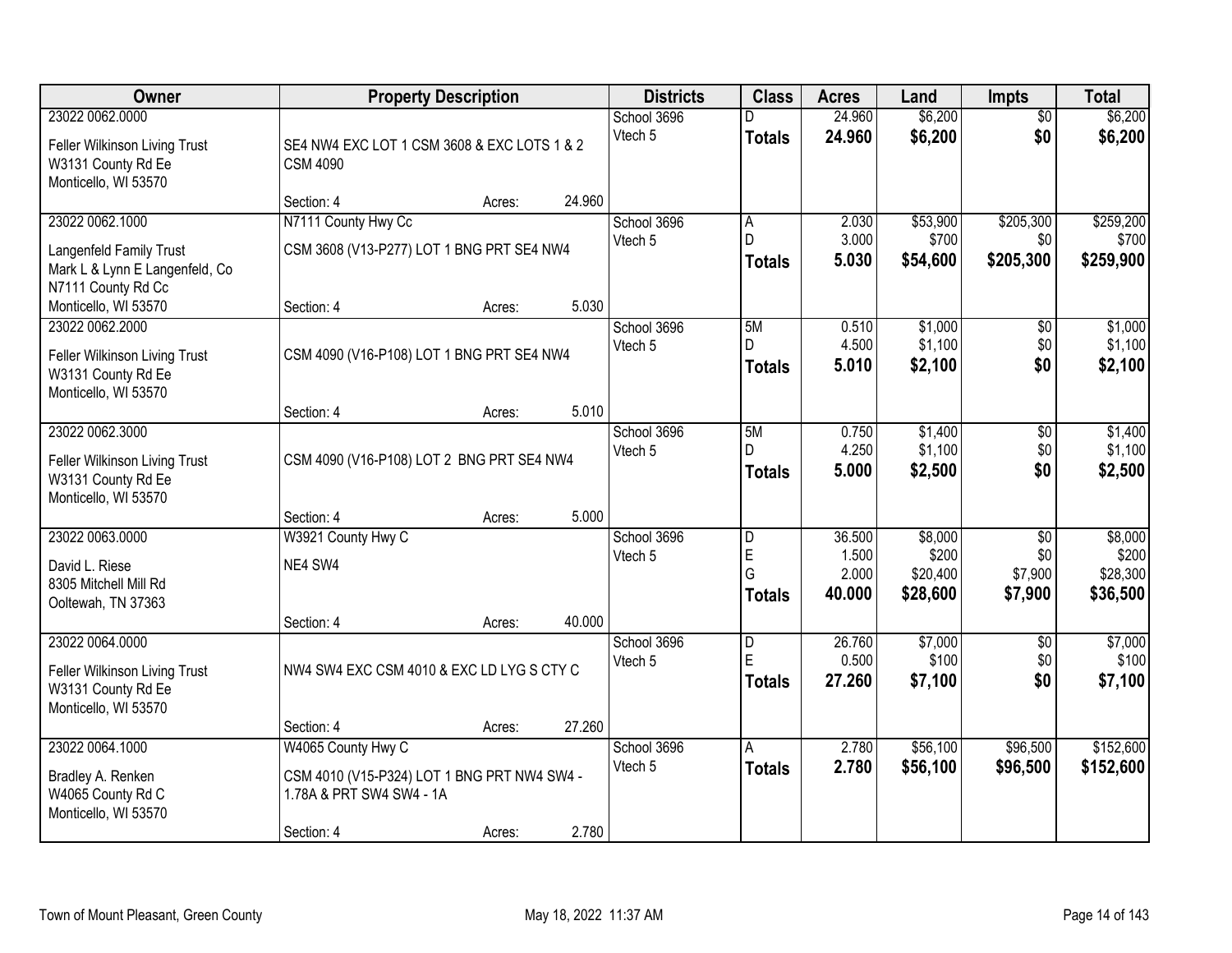| Owner                                                                                          |                                                                                          | <b>Property Description</b> |       | <b>Districts</b>       | <b>Class</b>                                  | <b>Acres</b>                     | Land                                     | Impts                                            | <b>Total</b>                               |
|------------------------------------------------------------------------------------------------|------------------------------------------------------------------------------------------|-----------------------------|-------|------------------------|-----------------------------------------------|----------------------------------|------------------------------------------|--------------------------------------------------|--------------------------------------------|
| 23022 0064.2000<br>Natasha Hartman<br>5320 S Ridge Way<br>Middleton, WI 53562-1203             | W4099 County Hwy C<br>CSM 4063 (V16-P65) LOT 1 BNG PRT NW4 SW4 & SW<br>SW <sub>4</sub>   |                             |       | School 3696<br>Vtech 5 | 5M<br>D<br><b>Totals</b>                      | 2.161<br>3.000<br>5.161          | \$3,400<br>\$500<br>\$3,900              | $\overline{50}$<br>\$0<br>\$0                    | \$3,400<br>\$500<br>\$3,900                |
|                                                                                                | Section: 4                                                                               | Acres:                      | 5.161 |                        |                                               |                                  |                                          |                                                  |                                            |
| 23022 0064.3000<br>Feller Wilkinson Living Trust<br>W3131 County Rd Ee<br>Monticello, WI 53570 | W4064 County Hwy C<br>CSM 4085 (V16-P103) LOT 1 BNG PRT NW4 SW4                          |                             | 5.500 | School 3696<br>Vtech 5 | $\overline{\mathsf{D}}$<br>G<br><b>Totals</b> | 2.500<br>3.000<br>5.500          | \$600<br>\$23,700<br>\$24,300            | $\overline{30}$<br>\$31,800<br>\$31,800          | \$600<br>\$55,500<br>\$56,100              |
| 23022 0065.0000                                                                                | Section: 4                                                                               | Acres:                      |       | School 3696            | D                                             | 5.034                            | \$900                                    | \$0                                              | \$900                                      |
| Neil D. Dettwiler<br>W4037 County Rd C<br>Monticello, WI 53570                                 | CSM 4063 (V16-P65) LOT 2 BNG PRT SW4 SW4                                                 |                             |       | Vtech 5                | <b>Totals</b>                                 | 5.034                            | \$900                                    | \$0                                              | \$900                                      |
|                                                                                                | Section: 4                                                                               | Acres:                      | 5.034 |                        |                                               |                                  |                                          |                                                  |                                            |
| 23022 0065.0100<br>Clark D. Piper<br>1909 Vilas Ave<br>Madison, WI 53711-2233                  | CSM 4063 (V16-P65) LOT 3 BNG PRT SW4 SW4 SUBJ<br><b>TO EASEMENT</b>                      |                             |       | School 3696<br>Vtech 5 | 5M<br>D.<br><b>Totals</b>                     | 2.034<br>3.000<br>5.034          | \$3,200<br>\$500<br>\$3,700              | \$0<br>\$0<br>\$0                                | \$3,200<br>\$500<br>\$3,700                |
|                                                                                                | Section: 4                                                                               | Acres:                      | 5.034 |                        |                                               |                                  |                                          |                                                  |                                            |
| 23022 0065.0200<br>Trevor C. Watson<br>3657 E Oak Grove Rd<br>Byron, IL 61010-9624             | W4031 County Hwy C<br>CSM 4064 (V16-P67) LOT 4 BNG PRT SW4 SW4 & NW<br>SW4 INCL EASEMENT |                             |       | School 3696<br>Vtech 5 | A<br><b>Totals</b>                            | 5.669<br>5.669                   | \$62,400<br>\$62,400                     | \$30,000<br>\$30,000                             | \$92,400<br>\$92,400                       |
|                                                                                                | Section: 4                                                                               | Acres:                      | 5.669 |                        |                                               |                                  |                                          |                                                  |                                            |
| 23022 0065.0300<br>John A. Ruf<br>W4033 County Rd C<br>Monticello, WI 53570                    | W4033 County Hwy C<br>CSM 4064 (V16-P67) LOT 5 BNG PRT SW4 SW4                           |                             |       | School 3696<br>Vtech 5 | 5M<br>A<br>D<br><b>Totals</b>                 | 1.500<br>1.500<br>2.174<br>5.174 | \$2,400<br>\$16,500<br>\$400<br>\$19,300 | $\overline{50}$<br>\$208,900<br>\$0<br>\$208,900 | \$2,400<br>\$225,400<br>\$400<br>\$228,200 |
|                                                                                                | Section: 4                                                                               | Acres:                      | 5.174 |                        |                                               |                                  |                                          |                                                  |                                            |
| 23022 0065.0400<br>Neil D. Dettwiler<br>W4037 County Rd C<br>Monticello, WI 53570              | W4037 County Hwy C<br>CSM 4064 (V16-P67) LOT 6 BNG PRT SW4 SW4<br>Section: 4             | Acres:                      | 5.459 | School 3696<br>Vtech 5 | A<br>D<br><b>Totals</b>                       | 3.000<br>2.459<br>5.459          | \$39,300<br>\$400<br>\$39,700            | \$262,800<br>\$0<br>\$262,800                    | \$302,100<br>\$400<br>\$302,500            |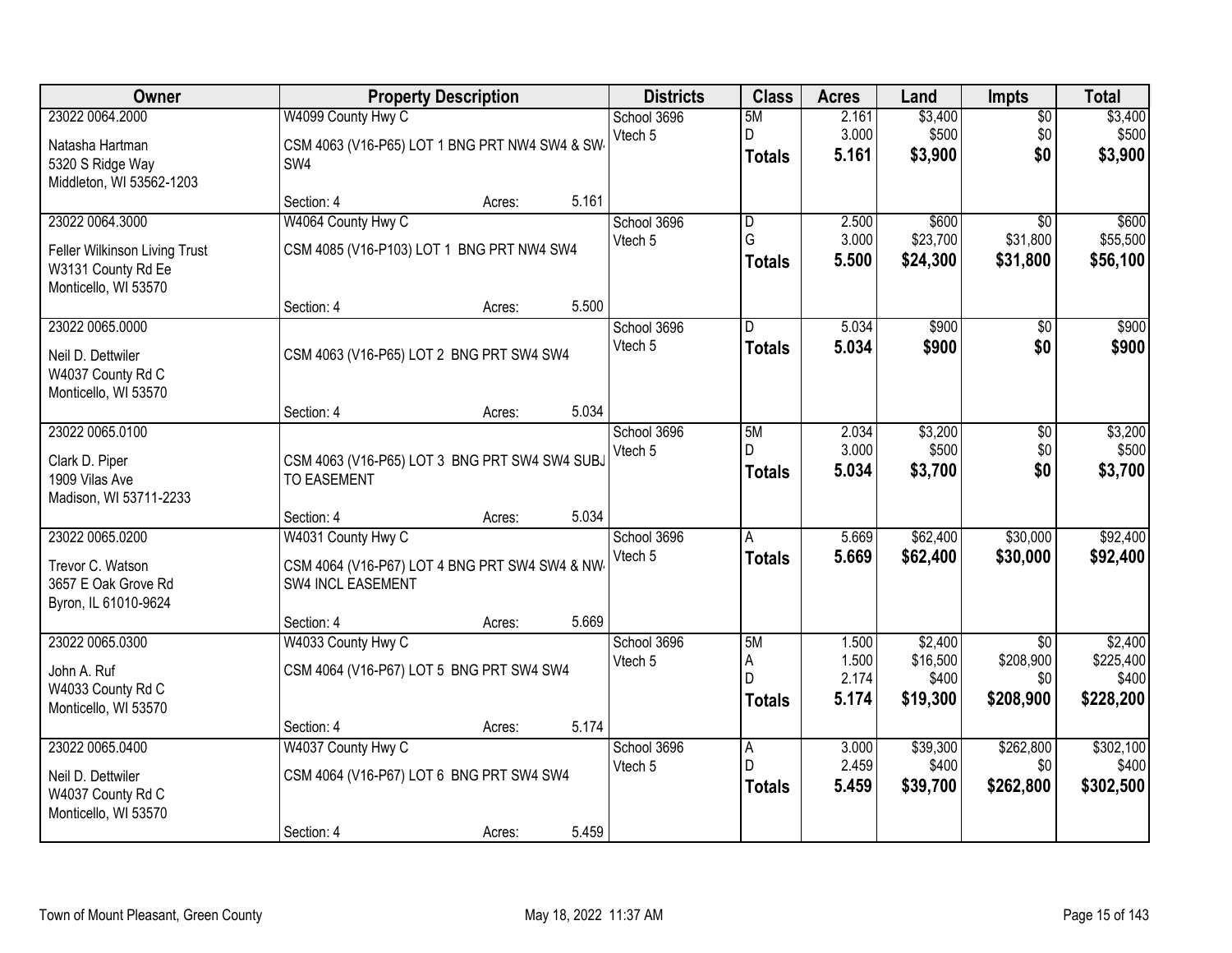| Owner                                                                                |                                                                                                                           | <b>Property Description</b> |        | <b>Districts</b>       | <b>Class</b>                         | <b>Acres</b>              | Land                             | <b>Impts</b>                  | <b>Total</b>              |
|--------------------------------------------------------------------------------------|---------------------------------------------------------------------------------------------------------------------------|-----------------------------|--------|------------------------|--------------------------------------|---------------------------|----------------------------------|-------------------------------|---------------------------|
| 23022 0065.0500                                                                      | W4029 County Hwy C                                                                                                        |                             |        | School 3696            |                                      | 5.607                     | \$55,500                         | \$154,100                     | \$209,600                 |
| Kirk E. Siegenthaler<br>W4029 County Rd C<br>Monticello, WI 53570                    | CSM 4065 (V16-P69) LOT 7 BNG PRT NW4 SW4 &<br>SW4 SW4 & SE4 SW4                                                           |                             |        | Vtech 5                | <b>Totals</b>                        | 5.607                     | \$55,500                         | \$154,100                     | \$209,600                 |
|                                                                                      | Section: 4                                                                                                                | Acres:                      | 5.607  |                        |                                      |                           |                                  |                               |                           |
| 23022 0065.0600<br>Kirk E. Siegenthaler<br>W4029 County Rd C<br>Monticello, WI 53570 | CSM 4065 (V16-P69) LOT 8 BNG PRT SW4 SW4 & SE4<br>SW4                                                                     |                             |        | School 3696<br>Vtech 5 | $\overline{D}$<br><b>Totals</b>      | 5.759<br>5.759            | \$1,200<br>\$1,200               | \$0<br>\$0                    | \$1,200<br>\$1,200        |
|                                                                                      | Section: 4                                                                                                                | Acres:                      | 5.759  |                        |                                      |                           |                                  |                               |                           |
| 23022 0065.0700<br>Trevor C. Watson<br>3657 E Oak Grove Rd<br>Byron, IL 61010-9624   | W4047 County Hwy C<br>CSM 4065 (V16-P69) LOT 9 BNG PRT SW4 SW4 & SE4<br>SW4 INCL EASEMENT                                 |                             |        | School 3696<br>Vtech 5 | A<br><b>Totals</b>                   | 6.072<br>6.072            | \$66,800<br>\$66,800             | \$43,200<br>\$43,200          | \$110,000<br>\$110,000    |
|                                                                                      | Section: 4                                                                                                                | Acres:                      | 6.072  |                        |                                      |                           |                                  |                               |                           |
| 23022 0065.0800                                                                      | W4043 County Hwy C                                                                                                        |                             |        | School 3696            | A                                    | 5.041                     | \$55,500                         | \$378,800                     | \$434,300                 |
| <b>Mathes Living Trust</b><br>Robert & Gayle Mathes Trustees<br>W4043 County Rd C    | CSM 4065 (V16-P69) LOT 10 BNG PRT SW4 SW4                                                                                 |                             |        | Vtech 5                | <b>Totals</b>                        | 5.041                     | \$55,500                         | \$378,800                     | \$434,300                 |
| Monticello, WI 53570<br>23022 0066.0000                                              | Section: 4                                                                                                                | Acres:                      | 5.041  | School 3696            | D                                    | 5.483                     | \$1,000                          | $\overline{50}$               | \$1,000                   |
| Jeffrey M. Byrne<br>806 Arbor Vitae PI<br>Verona, WI 53593-1764                      | CSM 4066 (V16-P71) LOT 11 BNG PRT SW4 & SE4 OF<br>SW4 & PRT SEC 9 NE4 NW4 TOG W/NON-EXCL<br><b>EASEMENT</b><br>Section: 9 | Acres:                      | 5.483  | Vtech 5                | <b>Totals</b>                        | 5.483                     | \$1,000                          | \$0                           | \$1,000                   |
| 23022 0067.0000                                                                      |                                                                                                                           |                             |        | School 3696            | D.                                   | 12.500                    | \$2,600                          | $\overline{50}$               | \$2,600                   |
| David L. Riese<br>8305 Mitchell Mill Rd<br>Ooltewah, TN 37363                        | E 12.5A OF W 25A SE4 SW4                                                                                                  |                             |        | Vtech 5                | <b>Totals</b>                        | 12.500                    | \$2,600                          | \$0                           | \$2,600                   |
|                                                                                      | Section: 4                                                                                                                | Acres:                      | 12.500 |                        |                                      |                           |                                  |                               |                           |
| 23022 0068,0000<br>Robert R. Zurfluh<br>W3817 County Rd C<br>Monticello, WI 53570    | County Rd C<br>E 15A SE4 SW4<br>Section: 4                                                                                | Acres:                      | 15.000 | School 3696<br>Vtech 5 | D<br>M <sub>6</sub><br><b>Totals</b> | 13.000<br>2.000<br>15.000 | \$2,600<br>( \$3,100)<br>\$2,600 | $\overline{50}$<br>\$0<br>\$0 | \$2,600<br>\$0<br>\$2,600 |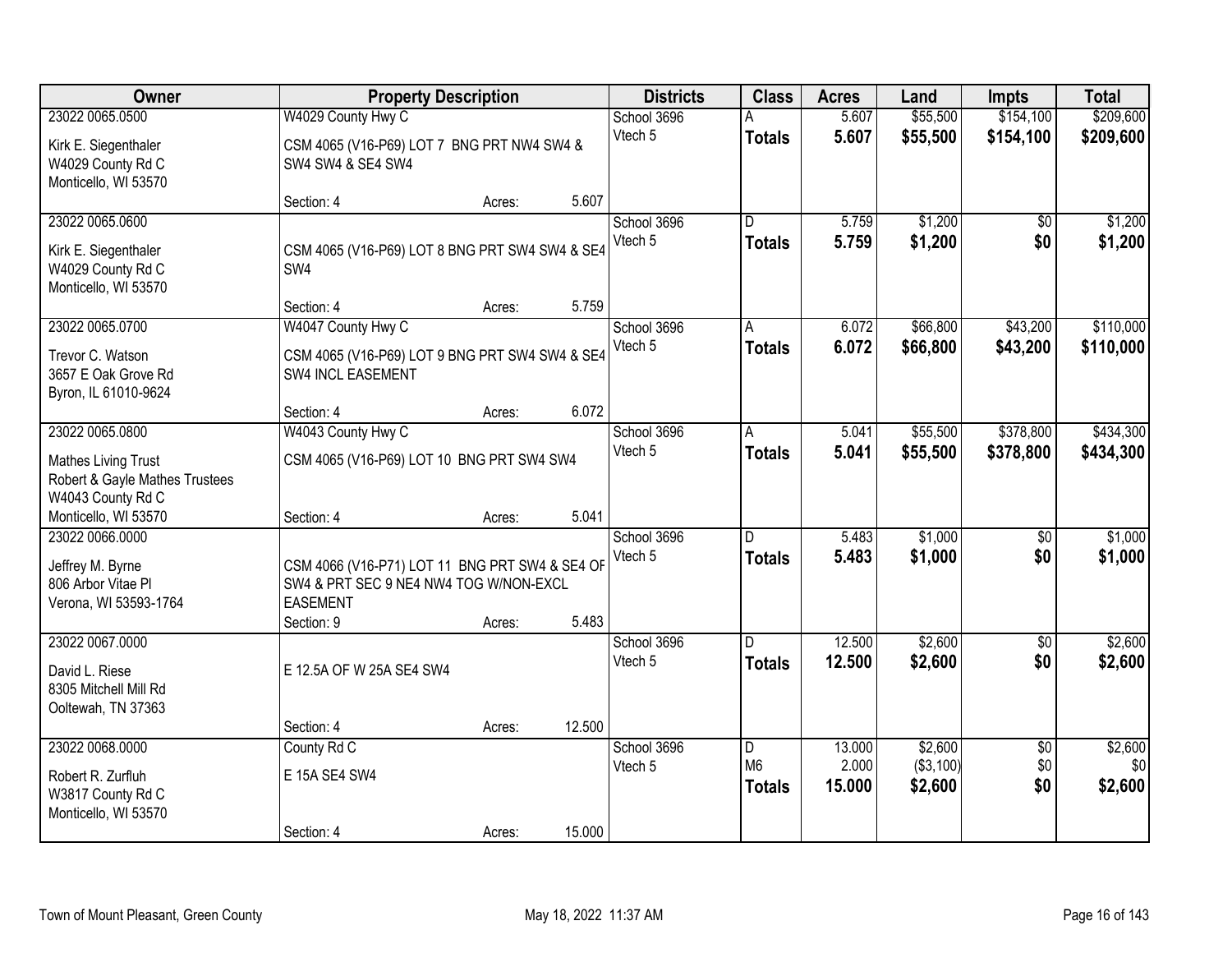| Owner                        |                                               | <b>Property Description</b> |        | <b>Districts</b> | <b>Class</b>            | <b>Acres</b> | Land       | <b>Impts</b>    | <b>Total</b> |
|------------------------------|-----------------------------------------------|-----------------------------|--------|------------------|-------------------------|--------------|------------|-----------------|--------------|
| 23022 0069.0000              | W3797 County Hwy C                            |                             |        | School 3696      | Α                       | 1.000        | \$27,000   | \$128,500       | \$155,500    |
| Robert R. Zurfluh            | PRT OF NE4 SE4 S OF HWY                       |                             |        | Vtech 5          | D                       | 37.000       | \$6,900    | \$0             | \$6,900      |
| Roger & Barbara Zurfluh - Le |                                               |                             |        |                  | E                       | 1.000        | \$100      | \$0             | \$100        |
| W3817 County Rd C            |                                               |                             |        |                  | <b>Totals</b>           | 39.000       | \$34,000   | \$128,500       | \$162,500    |
| Monticello, WI 53570         | Section: 4                                    | Acres:                      | 39.000 |                  |                         |              |            |                 |              |
| 23022 0070.0000              |                                               |                             |        | School 3696      | $\overline{\mathsf{D}}$ | 26.000       | \$5,400    | \$0             | \$5,400      |
| David L. Riese               | PRT NW4 SE4                                   |                             |        | Vtech 5          | E                       | 1.060        | \$100      | \$0             | \$100        |
| 8305 Mitchell Mill Rd        |                                               |                             |        |                  | <b>Totals</b>           | 27,060       | \$5,500    | \$0             | \$5,500      |
| Ooltewah, TN 37363           |                                               |                             |        |                  |                         |              |            |                 |              |
|                              | Section: 4                                    | Acres:                      | 27.060 |                  |                         |              |            |                 |              |
| 23022 0070.1000              | W3817 County Hwy C                            |                             |        | School 3696      | $\overline{\mathsf{D}}$ | 1.900        | \$300      | \$0             | \$300        |
| Robert R. Zurfluh            | 2.9A OFF S END NW4 SE4                        |                             |        | Vtech 5          | G                       | 1.000        | \$22,800   | \$66,200        | \$89,000     |
| W3817 County Rd C            |                                               |                             |        |                  | <b>Totals</b>           | 2.900        | \$23,100   | \$66,200        | \$89,300     |
| Monticello, WI 53570         |                                               |                             |        |                  |                         |              |            |                 |              |
|                              | Section: 4                                    | Acres:                      | 2.900  |                  |                         |              |            |                 |              |
| 23022 0070.2000              | W3814 County Hwy C                            |                             |        | School 3696      | A                       | 2.040        | \$41,200   | \$138,100       | \$179,300    |
| Alan F. Chase                | CSM 288 (V1-P296) LOT 1 BNG PRT NW4 SE4       |                             |        | Vtech 5          | <b>Totals</b>           | 2.040        | \$41,200   | \$138,100       | \$179,300    |
| W3814 County Rd C            |                                               |                             |        |                  |                         |              |            |                 |              |
| Monticello, WI 53570         |                                               |                             |        |                  |                         |              |            |                 |              |
|                              | Section: 4                                    | Acres:                      | 2.040  |                  |                         |              |            |                 |              |
| 23022 0070.3000              |                                               |                             |        | School 3696      | $\overline{\mathsf{D}}$ | 6.700        | \$1,500    | $\overline{50}$ | \$1,500      |
| David L. Riese               | PRT NW4 SE4 WHICH IS NLY & ELY OF HWY'S C &   |                             |        | Vtech 5          | E                       | 1.300        | \$200      | \$0             | \$200        |
| 8305 Mitchell Mill Rd        | CC, EXC LOT 1 CSM 288 & EXC ALL HWY'S & ROW'S |                             |        |                  | <b>Totals</b>           | 8.000        | \$1,700    | \$0             | \$1,700      |
| Ooltewah, TN 37363           |                                               |                             |        |                  |                         |              |            |                 |              |
|                              | Section: 4                                    | Acres:                      | 8.000  |                  |                         |              |            |                 |              |
| 23022 0071.0000              | W3817 County Rd C                             |                             |        | School 3696      | $\overline{\mathsf{D}}$ | 24.000       | \$5,200    | $\overline{50}$ | \$5,200      |
| Robert R. Zurfluh            | SW4 SE4                                       |                             |        | Vtech 5          | G                       | 2.000        | \$27,800   | \$83,700        | \$111,500    |
| W3817 County Rd C            |                                               |                             |        |                  | M <sub>6</sub>          | 14.000       | (\$21,700) | \$0             | \$0          |
| Monticello, WI 53570         |                                               |                             |        |                  | <b>Totals</b>           | 40.000       | \$33,000   | \$83,700        | \$116,700    |
|                              | Section: 4                                    | Acres:                      | 40.000 |                  |                         |              |            |                 |              |
| 23022 0072.0000              |                                               |                             |        | School 3696      | D.                      | 40.000       | \$6,300    | $\overline{50}$ | \$6,300      |
| Robert R. Zurfluh            | SE4 SE4                                       |                             |        | Vtech 5          | <b>Totals</b>           | 40.000       | \$6,300    | \$0             | \$6,300      |
| W3817 County Rd C            |                                               |                             |        |                  |                         |              |            |                 |              |
| Monticello, WI 53570         |                                               |                             |        |                  |                         |              |            |                 |              |
|                              | Section: 4                                    | Acres:                      | 40.000 |                  |                         |              |            |                 |              |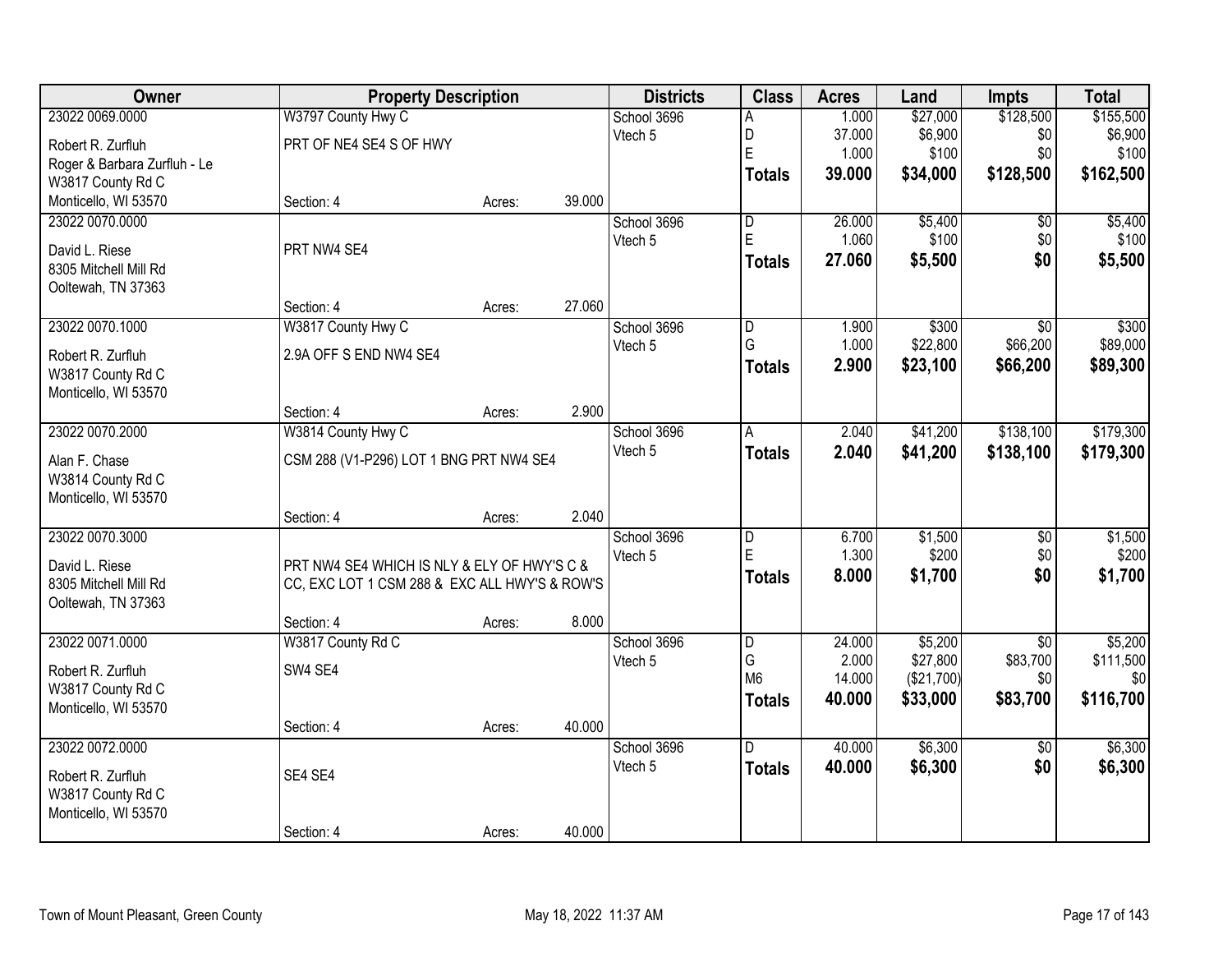| Owner                                                                                          | <b>Property Description</b>                                                                                                                                             |        |        | <b>Districts</b>                                          | <b>Class</b>                         | <b>Acres</b>                       | Land                                     | Impts                                          | <b>Total</b>                               |
|------------------------------------------------------------------------------------------------|-------------------------------------------------------------------------------------------------------------------------------------------------------------------------|--------|--------|-----------------------------------------------------------|--------------------------------------|------------------------------------|------------------------------------------|------------------------------------------------|--------------------------------------------|
| 23022 0073.0000<br>Feller Wilkinson Living Trust<br>W3131 County Rd Ee<br>Monticello, WI 53570 | FR NE4 NE4 EXC N 22.90A                                                                                                                                                 |        |        | School 3696<br>Vtech 5                                    | <b>Totals</b>                        | 15.910<br>15.910                   | \$3,900<br>\$3,900                       | $\overline{50}$<br>\$0                         | \$3,900<br>\$3,900                         |
|                                                                                                | Section: 5                                                                                                                                                              | Acres: | 15.910 |                                                           |                                      |                                    |                                          |                                                |                                            |
| 23022 0073.1000<br>Terry L. Naef<br>N7229 County Rd Cc<br>Monticello, WI 53570                 | PRT NE4 NE4 LYG IN N1/2                                                                                                                                                 |        |        | School 3696<br>Vtech 5                                    | 5M<br>D.<br><b>Totals</b>            | 15.900<br>7.000<br>22.900          | \$32,100<br>\$1,700<br>\$33,800          | $\overline{50}$<br>\$0<br>\$0                  | \$32,100<br>\$1,700<br>\$33,800            |
| 23022 0074.0000                                                                                | Section: 5                                                                                                                                                              | Acres: | 22.900 | School 3696                                               | D                                    | 2.500                              | \$600                                    | $\overline{50}$                                | \$600                                      |
| Terry L. Naef<br>N7229 County Rd Cc<br>Monticello, WI 53570                                    | PRT NW4 NE4 BEG NE COR TH W 330 FT TH S26*E<br>735.62 FT TH N POB                                                                                                       |        |        | Vtech 5                                                   | <b>Totals</b>                        | 2.500                              | \$600                                    | \$0                                            | \$600                                      |
|                                                                                                | Section: 5                                                                                                                                                              | Acres: | 2.500  |                                                           |                                      |                                    |                                          |                                                |                                            |
| 23022 0075.0000<br>Dilley Scott R Trust<br>N7275 Marshall Bluff Rd<br>Monticello, WI 53570     | N7275 Marshall Bluff Rd<br>FR NW4 NE4 EXC 2.45A IN NE COR COM 1/8 POST<br>TH S7.25*E 35 RODS 16 LINKS TH N35.25*W 40 RODS<br>10 LINKS TH N82.5*E 19 RODS 5 LINKS TO POB |        |        | School 3696<br>Vtech 5                                    | D<br>G<br><b>Totals</b>              | 35.770<br>0.300<br>36.070          | \$8,100<br>\$4,300<br>\$12,400           | $\sqrt{6}$<br>\$10,000<br>\$10,000             | \$8,100<br>\$14,300<br>\$22,400            |
|                                                                                                | Section: 5                                                                                                                                                              | Acres: | 36.070 |                                                           |                                      |                                    |                                          |                                                |                                            |
| 23022 0076.0000<br>Dilley Scott R Trust<br>N7275 Marshall Bluff Rd<br>Monticello, WI 53570     | SW4 NE4                                                                                                                                                                 |        | 40.000 | School 3696<br>Vtech 5                                    | $\overline{D}$<br>E<br><b>Totals</b> | 39.000<br>1.000<br>40.000          | \$10,500<br>\$100<br>\$10,600            | $\overline{50}$<br>\$0<br>\$0                  | \$10,500<br>\$100<br>\$10,600              |
| 23022 0077.0000                                                                                | Section: 5                                                                                                                                                              | Acres: |        | School 3696                                               | D.                                   | 40.000                             | \$11,100                                 | $\sqrt{6}$                                     | \$11,100                                   |
| Feller Wilkinson Living Trust<br>W3131 County Rd Ee<br>Monticello, WI 53570                    | SE4 NE4                                                                                                                                                                 |        |        | Vtech 5                                                   | <b>Totals</b>                        | 40.000                             | \$11,100                                 | \$0                                            | \$11,100                                   |
|                                                                                                | Section: 5                                                                                                                                                              | Acres: | 40.000 |                                                           |                                      |                                    |                                          |                                                |                                            |
| 23022 0078.0000<br>Dilley Scott R Trust<br>N7275 Marshall Bluff Rd<br>Monticello, WI 53570     | N7275 Marshall Bluff Rd<br>FR NE4 NW4 EXC RR                                                                                                                            |        |        | <b>Green County Drain</b><br>#2<br>School 3696<br>Vtech 5 | D<br>E<br>G<br><b>Totals</b>         | 33.650<br>1.000<br>1.700<br>36.350 | \$4,200<br>\$100<br>\$36,400<br>\$40,700 | $\overline{50}$<br>\$0<br>\$76,000<br>\$76,000 | \$4,200<br>\$100<br>\$112,400<br>\$116,700 |
|                                                                                                | Section: 5                                                                                                                                                              | Acres: | 36.350 |                                                           |                                      |                                    |                                          |                                                |                                            |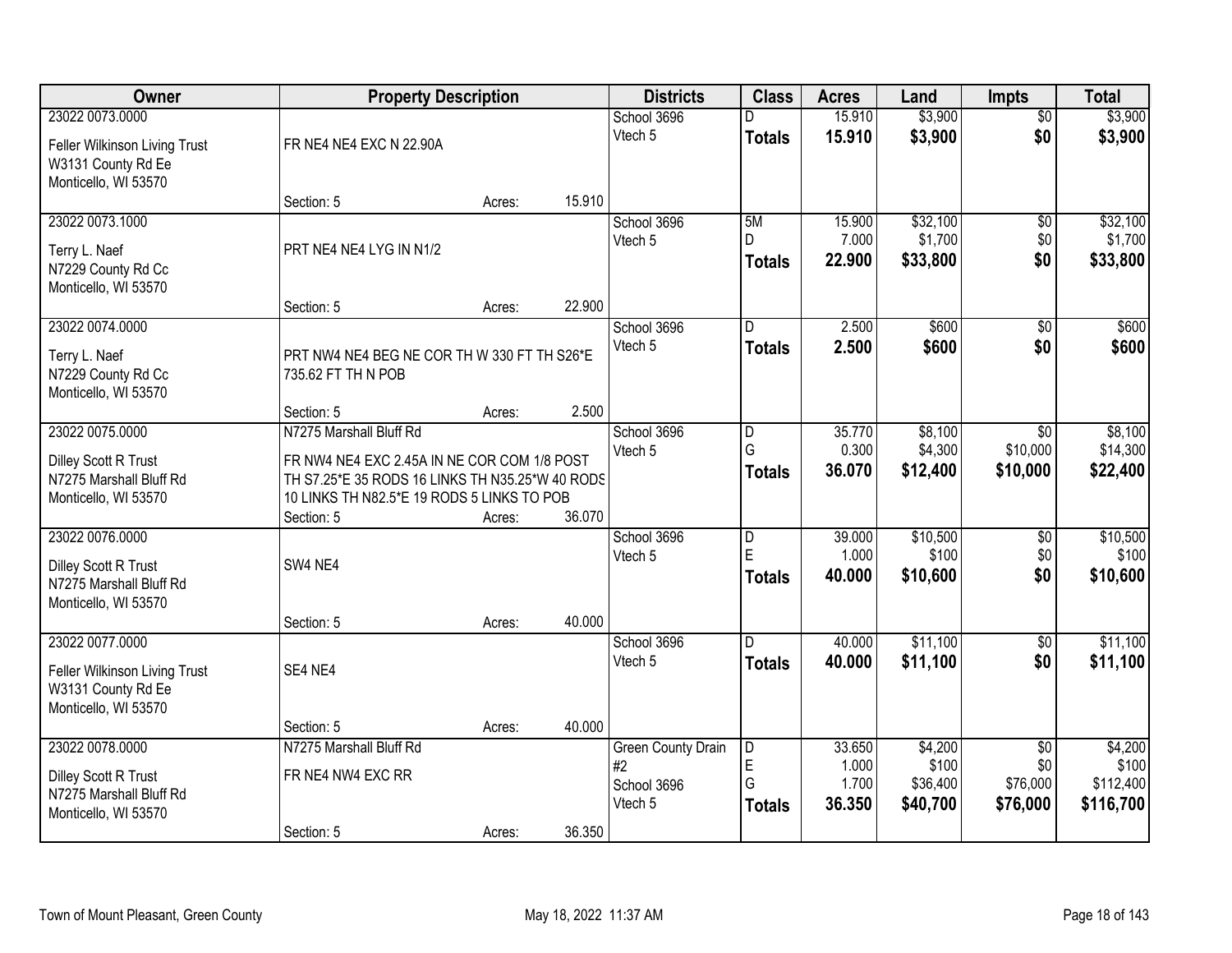| Owner                                                                                             | <b>Property Description</b>                                                                                                                                       | <b>Districts</b>                                          | <b>Class</b>              | <b>Acres</b>              | Land                           | Impts                         | <b>Total</b>                   |
|---------------------------------------------------------------------------------------------------|-------------------------------------------------------------------------------------------------------------------------------------------------------------------|-----------------------------------------------------------|---------------------------|---------------------------|--------------------------------|-------------------------------|--------------------------------|
| 23022 0079.0000<br>Dilley Scott R Trust<br>N7275 Marshall Bluff Rd<br>Monticello, WI 53570        | PRT FR NW4 NW4 LYG E OF ORIGINAL CRK BED EXO<br><b>RR</b>                                                                                                         | <b>Green County Drain</b><br>#2<br>School 3696<br>Vtech 5 | F.<br><b>Totals</b>       | 12.670<br>12.670          | \$4,300<br>\$4,300             | $\overline{50}$<br>\$0        | \$4,300<br>\$4,300             |
| 23022 0080.0000<br>Jonathan J. Wettach<br>N7296 Wettach Rd<br>Monticello, WI 53570                | 12.670<br>Section: 5<br>Acres:<br>PRT NW4 NW4 LYG W OF LITTLE SUGAR RIVER EXC<br><b>DNR</b>                                                                       | <b>Green County Drain</b><br>#2<br>School 3696<br>Vtech 5 | D<br>E<br><b>Totals</b>   | 22.000<br>2.460<br>24.460 | \$6,000<br>\$1,100<br>\$7,100  | $\overline{50}$<br>\$0<br>\$0 | \$6,000<br>\$1,100<br>\$7,100  |
| 23022 0081.0000<br><b>Dilley Scott R Trust</b><br>N7275 Marshall Bluff Rd<br>Monticello, WI 53570 | 24.460<br>Section: 5<br>Acres:<br>PRT SW4 NW4 LYG E OF CREEK COM 1/8 POST TH<br>SWLY TO HIGH WATER MARK MILL POND TH N TO<br>POB<br>6.500<br>Section: 5<br>Acres: | <b>Green County Drain</b><br>#2<br>School 3696<br>Vtech 5 | D<br><b>Totals</b>        | 4.500<br>2.000<br>6.500   | \$1,100<br>\$700<br>\$1,800    | \$0<br>\$0<br>\$0             | \$1,100<br>\$700<br>\$1,800    |
| 23022 0082.0000<br>Kim D. Buehl<br>N6903 Marshall Bluff Rd<br>Monticello, WI 53570                | Church Rd<br>PRT SW4 NW4 LYG W OF CREEK (PRT POS<br>$V11-P112)$<br>19.930<br>Section: 5<br>Acres:                                                                 | <b>Green County Drain</b><br>#2<br>School 3696<br>Vtech 5 | E<br><b>Totals</b>        | 14.930<br>5.000<br>19.930 | \$9,300<br>\$9,000<br>\$18,300 | \$0<br>\$0<br>\$0             | \$9,300<br>\$9,000<br>\$18,300 |
| 23022 0083.0000<br>M & J Grain, LLC<br>PO Box 724<br>New Glarus, WI 53574                         | FR SW4 NW4 COM NW COR TH E 17 RDS SLY TO S<br>LN AT RR W TO SW COR N TO POB EXC RR<br>8.250<br>Section: 5<br>Acres:                                               | <b>Green County Drain</b><br>#2<br>School 3696<br>Vtech 5 | 5M<br>D.<br><b>Totals</b> | 2.600<br>5.650<br>8.250   | \$3,400<br>\$1,000<br>\$4,400  | $\overline{50}$<br>\$0<br>\$0 | \$3,400<br>\$1,000<br>\$4,400  |
| 23022 0084.0000<br>Dilley Scott R Trust<br>N7275 Marshall Bluff Rd<br>Monticello, WI 53570        | SE4 NW4 EXC RR<br>37.000<br>Section: 5<br>Acres:                                                                                                                  | <b>Green County Drain</b><br>#2<br>School 3696<br>Vtech 5 | D<br><b>Totals</b>        | 31.000<br>6.000<br>37.000 | \$8,500<br>\$1,800<br>\$10,300 | $\overline{50}$<br>\$0<br>\$0 | \$8,500<br>\$1,800<br>\$10,300 |
| 23022 0085,0000<br>Raymond H. Kempf<br>N6927 Marshall Bluff Rd<br>Monticello, WI 53570            | NE4 SW4 EXC PRT POS V11- P112<br>24.730<br>Section: 5<br>Acres:                                                                                                   | <b>Green County Drain</b><br>#2<br>School 3696<br>Vtech 5 | D<br>E<br><b>Totals</b>   | 22.000<br>2.730<br>24.730 | \$6,200<br>\$1,300<br>\$7,500  | $\overline{50}$<br>\$0<br>\$0 | \$6,200<br>\$1,300<br>\$7,500  |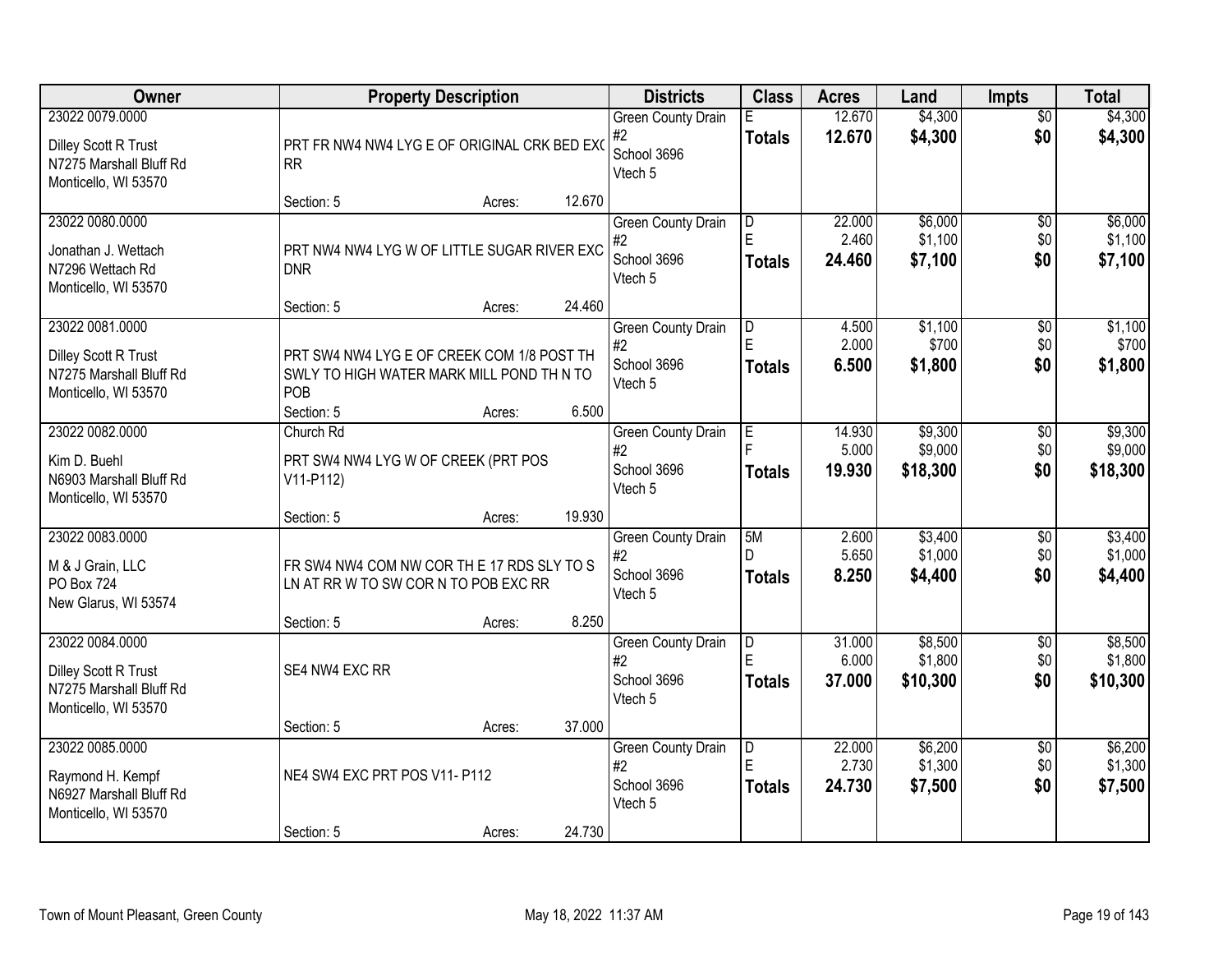| <b>Owner</b>                                                                        |                                                                                                                                               | <b>Property Description</b> |        | <b>Districts</b>                                          | <b>Class</b>                  | <b>Acres</b>                       | Land                                       | <b>Impts</b>                  | <b>Total</b>                               |
|-------------------------------------------------------------------------------------|-----------------------------------------------------------------------------------------------------------------------------------------------|-----------------------------|--------|-----------------------------------------------------------|-------------------------------|------------------------------------|--------------------------------------------|-------------------------------|--------------------------------------------|
| 23022 0086.0000<br>Kim D. Buehl<br>N6903 Marshall Bluff Rd<br>Monticello, WI 53570  | PRT NE4 SW4 (PRT POS V11-P112)                                                                                                                |                             |        | <b>Green County Drain</b><br>#2<br>School 3696<br>Vtech 5 | F.<br><b>Totals</b>           | 12.270<br>12.270                   | \$16,500<br>\$16,500                       | $\overline{30}$<br>\$0        | \$16,500<br>\$16,500                       |
|                                                                                     | Section: 5                                                                                                                                    | Acres:                      | 12.270 |                                                           |                               |                                    |                                            |                               |                                            |
| 23022 0087.0000<br>Kim D. Buehl<br>N6903 Marshall Bluff Rd<br>Monticello, WI 53570  | PRT NW4 SW4 EXC BIKE TRAIL (PRT POS V11-P112)                                                                                                 |                             |        | <b>Green County Drain</b><br>#2<br>School 3696<br>Vtech 5 | Έ<br><b>Totals</b>            | 14.380<br>14.380                   | \$18,300<br>\$18,300                       | \$0<br>\$0                    | \$18,300<br>\$18,300                       |
|                                                                                     | Section: 5                                                                                                                                    | Acres:                      | 14.380 |                                                           |                               |                                    |                                            |                               |                                            |
| 23022 0088.0000<br>M & J Grain, LLC<br>PO Box 724<br>New Glarus, WI 53574           | PRT NW4 SW4 EXC BIKE TRAIL                                                                                                                    |                             |        | <b>Green County Drain</b><br>#2<br>School 3696<br>Vtech 5 | 5M<br>D<br>E<br><b>Totals</b> | 8.600<br>10.000<br>1.900<br>20.500 | \$11,200<br>\$1,800<br>\$3,400<br>\$16,400 | \$0<br>\$0<br>\$0<br>\$0      | \$11,200<br>\$1,800<br>\$3,400<br>\$16,400 |
|                                                                                     | Section: 5                                                                                                                                    | Acres:                      | 20.500 |                                                           |                               |                                    |                                            |                               |                                            |
| 23022 0089.0000<br>Michael J. Aeberhard<br>720 E Coates Ave<br>Monticello, WI 53570 | SW4 SW4 EXC BIKE TRAIL                                                                                                                        |                             |        | School 3696<br>Vtech 5                                    | 5M<br>D<br><b>Totals</b>      | 10.000<br>28.620<br>38.620         | \$15,500<br>\$5,300<br>\$20,800            | \$0<br>\$0<br>\$0             | \$15,500<br>\$5,300<br>\$20,800            |
|                                                                                     | Section: 5                                                                                                                                    | Acres:                      | 38.620 |                                                           |                               |                                    |                                            |                               |                                            |
| 23022 0090.0000<br>Josef H. Lehnherr<br>N6843 Pratt Rd<br>Monticello, WI 53570      | PRT SE4 SW4 COM 173.66 FT N OF SW COR SE4 SW<br>N 990 FT TO EDGE MILL POND SELY ALG EDGE TO<br>PT 173.66 FT N OF S LN 40A W POB<br>Section: 5 | Acres:                      | 3.000  | <b>Green County Drain</b><br>#2<br>School 3696<br>Vtech 5 | E<br><b>Totals</b>            | 1.000<br>2.000<br>3.000            | \$200<br>\$400<br>\$600                    | $\overline{30}$<br>\$0<br>\$0 | \$200<br>\$400<br>\$600                    |
| 23022 0091.0000<br>Kim D. Buehl<br>N6903 Marshall Bluff Rd<br>Monticello, WI 53570  | PRT SE4 SW4 (PRT POS V11-P112)                                                                                                                |                             |        | <b>Green County Drain</b><br>#2<br>School 3696<br>Vtech 5 | E<br><b>Totals</b>            | 6.120<br>3.000<br>9.120            | \$2,900<br>\$10,200<br>\$13,100            | $\overline{50}$<br>\$0<br>\$0 | \$2,900<br>\$10,200<br>\$13,100            |
| 23022 0092.0110                                                                     | Section: 5<br>N6903 Marshall Bluff Rd                                                                                                         | Acres:                      | 9.120  | <b>Green County Drain</b>                                 | A                             | 5.430                              | \$61,300                                   | \$182,600                     | \$243,900                                  |
| Kim D. Buehl<br>N6903 Marshall Bluff Rd<br>Monticello, WI 53570                     | CSM 4959 (V22-P226) LOT 1 BNG PRT SE4 SW4 SEC<br>5 & PRT NE4 NW4 SEC 8 (INCLUDES VAC 66 FT ROW<br>PRATT RD)<br>Section: 8                     | Acres:                      | 5.430  | #2<br>School 3696<br>Vtech 5                              | <b>Totals</b>                 | 5.430                              | \$61,300                                   | \$182,600                     | \$243,900                                  |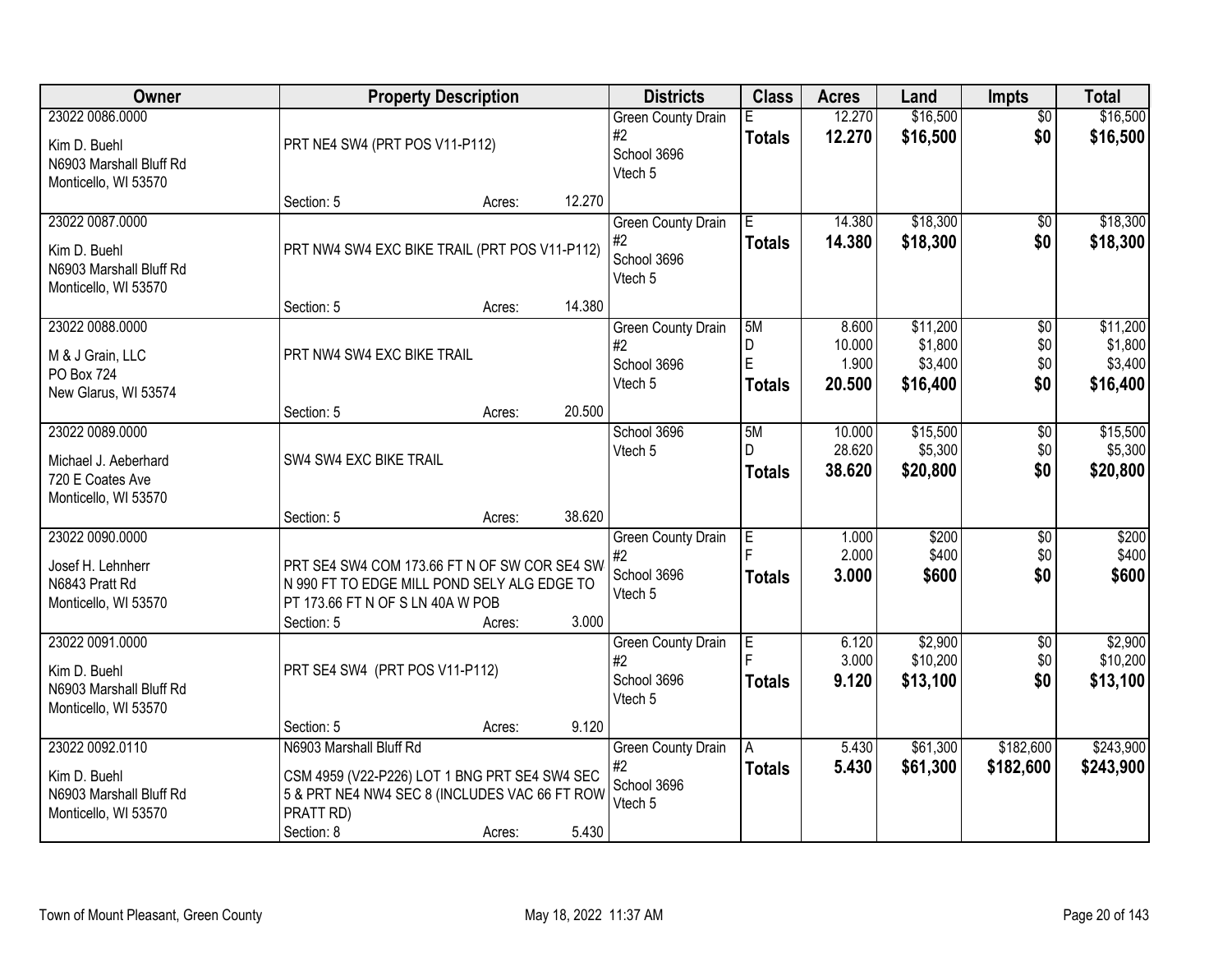| Owner                          |                                                | <b>Property Description</b> |        | <b>Districts</b>          | <b>Class</b>        | <b>Acres</b>    | Land              | Impts                  | <b>Total</b>      |
|--------------------------------|------------------------------------------------|-----------------------------|--------|---------------------------|---------------------|-----------------|-------------------|------------------------|-------------------|
| 23022 0092.0200                | N6927 Marshall Bluff Rd                        |                             |        | <b>Green County Drain</b> | 5M                  | 1.500           | \$2,000           | $\overline{50}$        | \$2,000           |
| Raymond H. Kempf               | CSM 4960 (V22-P229) LOT 1 BNG PRT SE4 SW4      |                             |        | #2                        | D                   | 6.000           | \$1,100           | \$0                    | \$1,100           |
| N6927 Marshall Bluff Rd        |                                                |                             |        | School 3696               | G                   | 2.500           | \$43,500          | \$155,400              | \$198,900         |
| Monticello, WI 53570           |                                                |                             |        | Vtech 5                   | <b>Totals</b>       | 10.000          | \$46,600          | \$155,400              | \$202,000         |
|                                | Section: 5                                     | Acres:                      | 10.000 |                           |                     |                 |                   |                        |                   |
| 23022 0092.0300                | N6985 Marshall Bluff Rd                        |                             |        | <b>Green County Drain</b> | $\overline{D}$      | 7.560           | \$1,900           | \$0                    | \$1,900           |
| Raymond H. Kempf               | PRT SE4 SW4 COM SE COR TH N 1320 FT TH W 710   |                             |        | #2                        | X <sub>5</sub>      | 1.000           | \$0               | \$0                    | \$0               |
| N6927 Marshall Bluff Rd        | FT TH SLY 1145 FT TH ELY 210 FT TH SELY TO PT  |                             |        | School 3696<br>Vtech 5    | <b>Totals</b>       | 8.560           | \$1,900           | \$0                    | \$1,900           |
| Monticello, WI 53570           | ON S LN 300 FT W OF SE COR TH E 300 FT TO POB  |                             |        |                           |                     |                 |                   |                        |                   |
|                                | Section: 5                                     | Acres:                      | 8.560  |                           |                     |                 |                   |                        |                   |
| 23022 0092.2000                |                                                |                             |        | <b>Green County Drain</b> | E                   | 0.386           | \$300             | $\overline{50}$        | \$300             |
| Kim D. Buehl                   | PRT SE4 SW4 BNG PRT PCL KNOWN AS MILL LOT      |                             |        | #2                        |                     | 2.000           | \$200             | \$0                    | \$200             |
| N6903 Marshall Bluff Rd        | -1.23A & PCL KNOWN AS QUARRY LOT -1.156A (PRT  |                             |        | School 3696<br>Vtech 5    | <b>Totals</b>       | 2.386           | \$500             | \$0                    | \$500             |
| Monticello, WI 53570           | POS V11-P112)                                  |                             |        |                           |                     |                 |                   |                        |                   |
|                                | Section: 5                                     | Acres:                      | 2.386  |                           |                     |                 |                   |                        |                   |
| 23022 0093.0000                |                                                |                             |        | School 3696               | D                   | 33.000          | \$8,700           | \$0                    | \$8,700           |
| Feller Wilkinson Living Trust  | PRT NE4 SE4 & SE4 SE4 LYG N OF HWY EXC CSM     |                             |        | Vtech 5                   | E                   | 1.400           | \$200             | \$0                    | \$200             |
| W3131 County Rd Ee             | 3960                                           |                             |        |                           | <b>Totals</b>       | 34.400          | \$8,900           | \$0                    | \$8,900           |
| Monticello, WI 53570           |                                                |                             |        |                           |                     |                 |                   |                        |                   |
|                                | Section: 5                                     | Acres:                      | 34.400 |                           |                     |                 |                   |                        |                   |
| 23022 0093.1000                | W4170 County Hwy C                             |                             |        | School 3696               | A                   | 5.600           | \$45,100          | \$136,400              | \$181,500         |
| John D. Blumer                 | CSM 3960 (V15-P231) LOT 1 BNG PRT NE4 & SE4 OF |                             |        | Vtech 5                   | <b>Totals</b>       | 5.600           | \$45,100          | \$136,400              | \$181,500         |
| W4170 County Rd C              | SE4                                            |                             |        |                           |                     |                 |                   |                        |                   |
| Monticello, WI 53570           |                                                |                             |        |                           |                     |                 |                   |                        |                   |
|                                | Section: 5                                     | Acres:                      | 5.600  |                           |                     |                 |                   |                        |                   |
| 23022 0094.0000                |                                                |                             |        | School 3696               | D<br>E              | 39.000<br>1.000 | \$10,100<br>\$100 | $\overline{60}$<br>\$0 | \$10,100<br>\$100 |
| <b>Pfeuti Living Trust</b>     | NW4 SE4                                        |                             |        | Vtech 5                   |                     | 40.000          | \$10,200          | \$0                    | \$10,200          |
| Scot B & Marian E Pfeuti Ttees |                                                |                             |        |                           | <b>Totals</b>       |                 |                   |                        |                   |
| W2556 County Rd Ee             |                                                |                             |        |                           |                     |                 |                   |                        |                   |
| Albany, WI 53502               | Section: 5                                     | Acres:                      | 40.000 |                           |                     |                 |                   |                        |                   |
| 23022 0095.0000                |                                                |                             |        | School 3696               | $\overline{D}$<br>E | 37.200<br>2.800 | \$9,500<br>\$300  | $\overline{50}$<br>\$0 | \$9,500<br>\$300  |
| Pfeuti Living Trust            | SW4 SE4                                        |                             |        | Vtech 5                   |                     | 40.000          | \$9,800           | \$0                    | \$9,800           |
| Scot B & Marian E Pfeuti Ttees |                                                |                             |        |                           | <b>Totals</b>       |                 |                   |                        |                   |
| W2556 County Rd Ee             |                                                |                             |        |                           |                     |                 |                   |                        |                   |
| Albany, WI 53502               | Section: 5                                     | Acres:                      | 40.000 |                           |                     |                 |                   |                        |                   |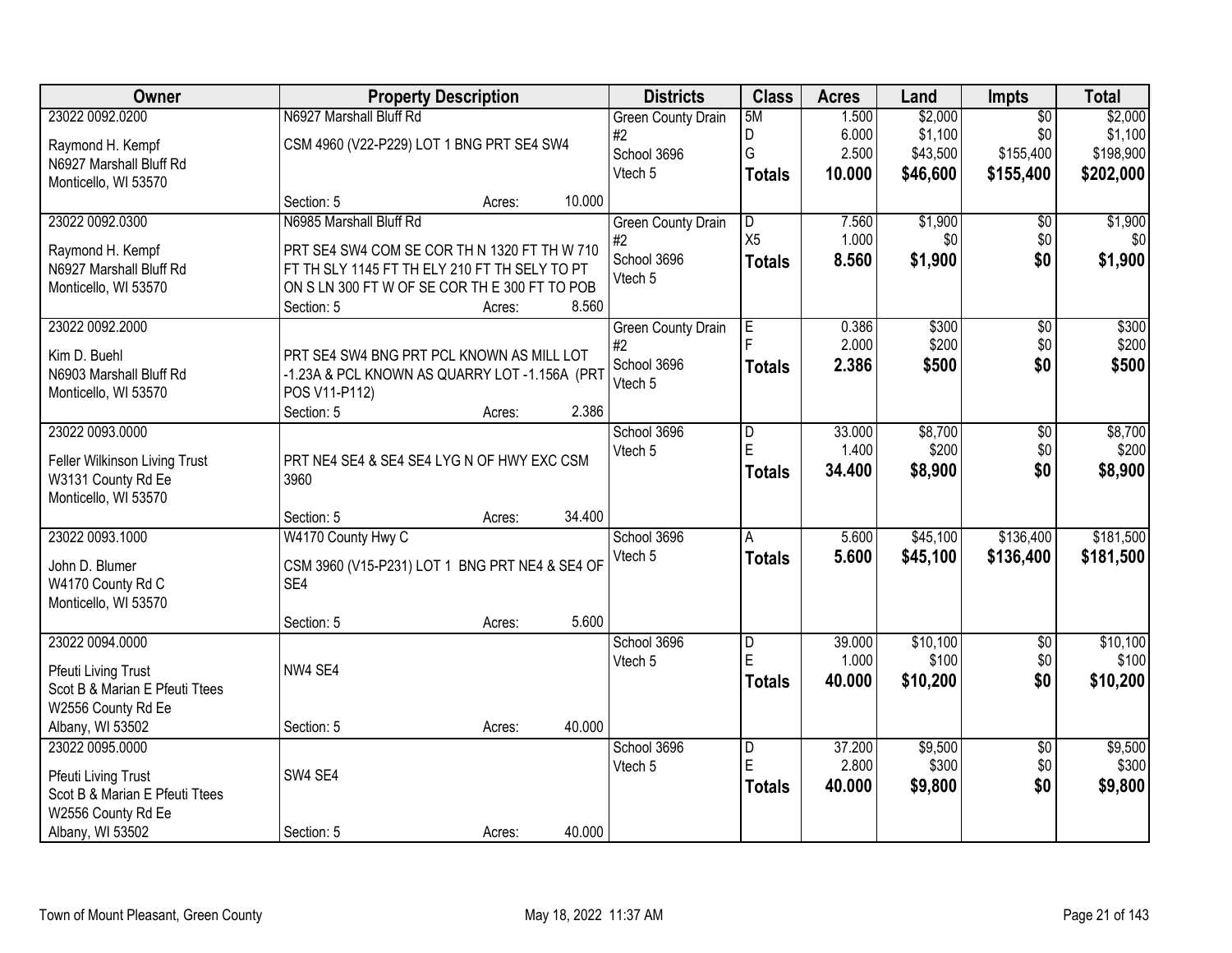| Owner                                                |                                                                                            | <b>Property Description</b> |        | <b>Districts</b>          | <b>Class</b>    | <b>Acres</b> | Land            | Impts           | <b>Total</b>    |
|------------------------------------------------------|--------------------------------------------------------------------------------------------|-----------------------------|--------|---------------------------|-----------------|--------------|-----------------|-----------------|-----------------|
| 23022 0096.0000                                      |                                                                                            |                             |        | School 3696               | D               | 38.200       | \$10,900        | $\overline{50}$ | \$10,900        |
| Meier Robert W & Barbara A Rev Trust                 | PRT SE4 SE4 & NE4 SE4 LYG S OF HWY                                                         |                             |        | Vtech 5                   | E               | 1.800        | \$200           | \$0             | \$200           |
| W4209 County Rd C                                    |                                                                                            |                             |        |                           | <b>Totals</b>   | 40.000       | \$11,100        | \$0             | \$11,100        |
| Monticello, WI 53570                                 |                                                                                            |                             |        |                           |                 |              |                 |                 |                 |
|                                                      | Section: 5                                                                                 | Acres:                      | 40.000 |                           |                 |              |                 |                 |                 |
| 23022 0096.1000                                      |                                                                                            |                             |        | <b>Green County Drain</b> | $\overline{X2}$ | 14.220       | $\overline{60}$ | $\overline{50}$ | $\overline{30}$ |
| State of Wisconsin D N R                             | <b>SECTION 5</b>                                                                           | . BICYCLE TRAIL PRT NW4 NW4 |        | #2                        | <b>Totals</b>   | 14.220       | \$0             | \$0             | \$0             |
| Box 7921                                             | 3.67A M/L PRT SW4 NW4 2.07A M/L PRT NW4 SW4                                                |                             |        | School 3696               |                 |              |                 |                 |                 |
| Madison, WI 53707                                    | 7.1A M/LPRT SW4 SW4 1.38A M/L                                                              |                             |        | Vtech 5                   |                 |              |                 |                 |                 |
|                                                      | Section: 5                                                                                 | Acres:                      | 14.220 |                           |                 |              |                 |                 |                 |
| 23022 0097.0000                                      |                                                                                            |                             |        | School 3696               | D               | 22.610       | \$3,300         | \$0             | \$3,300         |
| Jonathan J. Wettach                                  | FR NE4 NE4 EXC TRAIL & EXC 13.70A BNG PRT POS                                              |                             |        | Vtech 5                   | <b>Totals</b>   | 22.610       | \$3,300         | \$0             | \$3,300         |
| N7296 Wettach Rd                                     |                                                                                            |                             |        |                           |                 |              |                 |                 |                 |
| Monticello, WI 53570                                 |                                                                                            |                             |        |                           |                 |              |                 |                 |                 |
|                                                      | Section: 6                                                                                 | Acres:                      | 22.610 |                           |                 |              |                 |                 |                 |
| 23022 0097.0100                                      |                                                                                            |                             |        | School 3696               | D.              | 13.700       | \$4,000         | \$0             | \$4,000         |
|                                                      |                                                                                            |                             |        | Vtech 5                   | <b>Totals</b>   | 13.700       | \$4,000         | \$0             | \$4,000         |
| Dk Roe Family Land Holdings, LLC<br>N5680 Gutzmer Rd | PRT FR NE4 NE4 & PRT FR NW4 NW4 SEC 5 (.16A)<br>BNG PRT POS (SEE PCL 98.01 & T EXETER- PCL |                             |        |                           |                 |              |                 |                 |                 |
| Monticello, WI 53570                                 | 216.01 FOR REMAINING ACRES IN POS)                                                         |                             |        |                           |                 |              |                 |                 |                 |
|                                                      | Section: 6                                                                                 | Acres:                      | 13.700 |                           |                 |              |                 |                 |                 |
| 23022 0098.0000                                      | N7296 Wettach Rd                                                                           |                             |        | School 3696               | $\overline{D}$  | 29.680       | \$4,200         | $\overline{30}$ | \$4,200         |
|                                                      |                                                                                            |                             |        | Vtech 5                   | G               | 2.200        | \$45,800        | \$104,600       | \$150,400       |
| Jonathan J. Wettach<br>N7296 Wettach Rd              | FR NW4 NE4 EXC 5.30A BNG PRT POS                                                           |                             |        |                           | <b>Totals</b>   | 31.880       | \$50,000        | \$104,600       | \$154,600       |
| Monticello, WI 53570                                 |                                                                                            |                             |        |                           |                 |              |                 |                 |                 |
|                                                      | Section: 6                                                                                 | Acres:                      | 31.880 |                           |                 |              |                 |                 |                 |
| 23022 0098.0100                                      |                                                                                            |                             |        | School 3696               | D.              | 5.300        | \$1,600         | $\overline{50}$ | \$1,600         |
|                                                      |                                                                                            |                             |        | Vtech 5                   | <b>Totals</b>   | 5.300        | \$1,600         | \$0             | \$1,600         |
| Dk Roe Family Land Holdings, LLC                     | PRT FR NW4 NE4 BNG PRT POS (SEE PCL 97.01 &                                                |                             |        |                           |                 |              |                 |                 |                 |
| N5680 Gutzmer Rd<br>Monticello, WI 53570             | PCL 216.01 IN T EXETER FOR REMAINING ACRES IN<br>POS)                                      |                             |        |                           |                 |              |                 |                 |                 |
|                                                      | Section: 6                                                                                 | Acres:                      | 5.300  |                           |                 |              |                 |                 |                 |
| 23022 0099.0000                                      |                                                                                            |                             |        | School 3696               | D               | 39.000       | \$7,200         | $\overline{50}$ | \$7,200         |
|                                                      |                                                                                            |                             |        | Vtech 5                   | E               | 1.000        | \$100           | \$0             | \$100           |
| Siegenthaler Leroy Revocable Trust                   | SW4 NE4                                                                                    |                             |        |                           | <b>Totals</b>   | 40.000       | \$7,300         | \$0             | \$7,300         |
| N7109 Wettach Rd<br>Monticello, WI 53570             |                                                                                            |                             |        |                           |                 |              |                 |                 |                 |
|                                                      | Section: 6                                                                                 | Acres:                      | 40.000 |                           |                 |              |                 |                 |                 |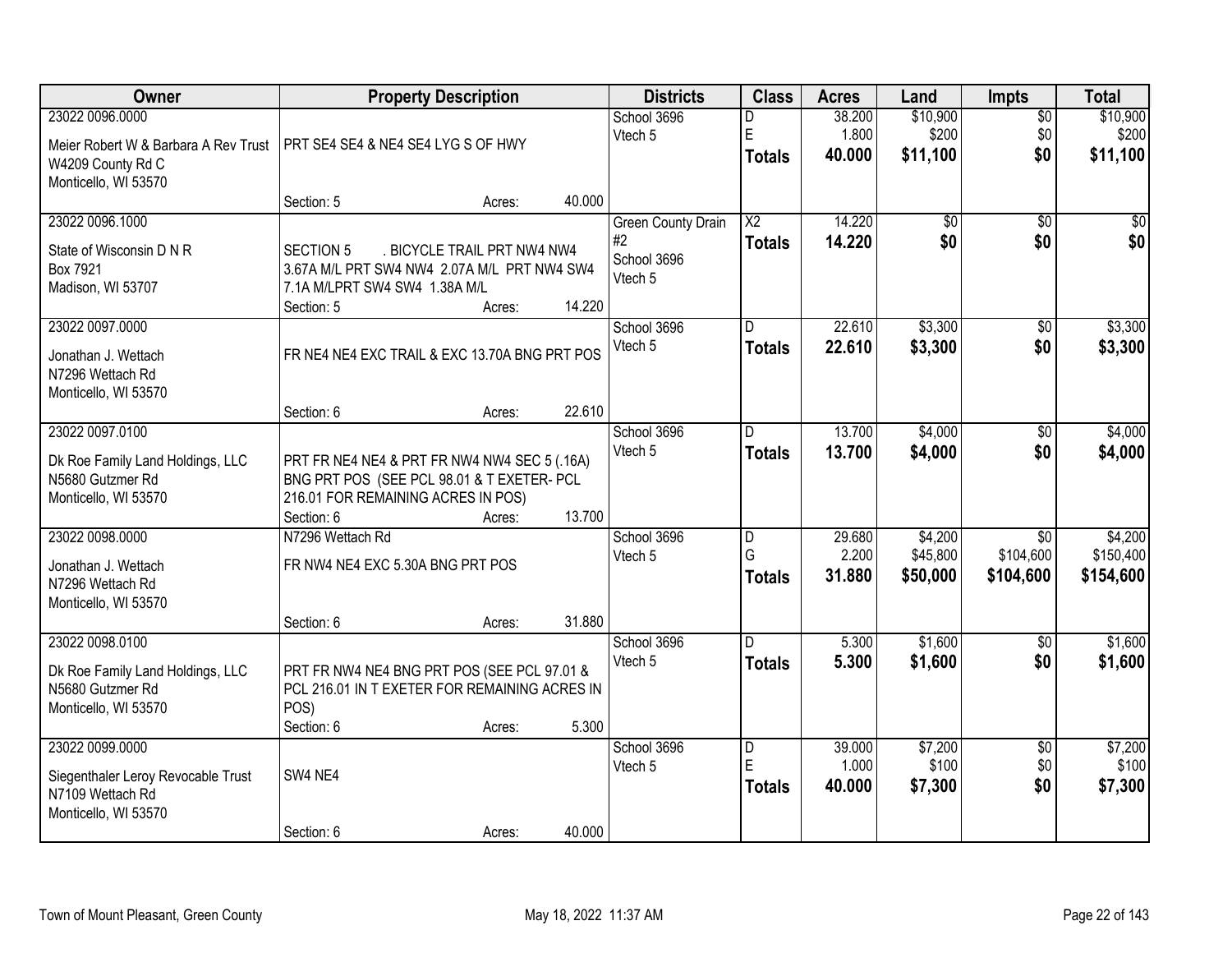| Owner                                               |                 | <b>Property Description</b>                     |        | <b>Districts</b>       | <b>Class</b>   | <b>Acres</b>   | Land     | <b>Impts</b>           | <b>Total</b> |
|-----------------------------------------------------|-----------------|-------------------------------------------------|--------|------------------------|----------------|----------------|----------|------------------------|--------------|
| 23022 0100.0000                                     |                 |                                                 |        | School 3696            | D              | 25.500         | \$4,600  | $\overline{50}$        | \$4,600      |
| M & J Grain, LLC                                    | SE4 NE4         |                                                 |        | Vtech 5                | E              | 14.500         | \$6,600  | \$0                    | \$6,600      |
| PO Box 724                                          |                 |                                                 |        |                        | <b>Totals</b>  | 40.000         | \$11,200 | \$0                    | \$11,200     |
| New Glarus, WI 53574                                |                 |                                                 |        |                        |                |                |          |                        |              |
|                                                     | Section: 6      | Acres:                                          | 40.000 |                        |                |                |          |                        |              |
| 23022 0101.0000                                     |                 |                                                 |        | School 3696            | D.             | 7.590          | \$1,700  | $\overline{50}$        | \$1,700      |
| Leah, LLC                                           |                 | FR NE4 NW4 EXC LOTS 1,2,3, & 4 CSM 3134 & LOT 5 |        | Vtech 5                | <b>Totals</b>  | 7.590          | \$1,700  | \$0                    | \$1,700      |
| 100 Wisconsin Ave Apt 800                           | <b>CSM 3133</b> |                                                 |        |                        |                |                |          |                        |              |
| Madison, WI 53703-4172                              |                 |                                                 |        |                        |                |                |          |                        |              |
|                                                     | Section: 6      | Acres:                                          | 7.590  |                        |                |                |          |                        |              |
| 23022 0101.1000                                     |                 |                                                 |        | School 3696<br>Vtech 5 | $\overline{D}$ | 6.823<br>6.823 | \$1,600  | $\overline{50}$<br>\$0 | \$1,600      |
| Leah, LLC                                           |                 | CSM 3134 (V11-P173) LOT 1 BNG PRT FR NE4 NW4    |        |                        | <b>Totals</b>  |                | \$1,600  |                        | \$1,600      |
| 100 Wisconsin Ave Apt 800                           |                 |                                                 |        |                        |                |                |          |                        |              |
| Madison, WI 53703-4172                              |                 |                                                 | 6.823  |                        |                |                |          |                        |              |
| 23022 0101.2000                                     | Section: 6      | Acres:                                          |        | School 3696            | D              | 5.091          | \$1,100  | $\overline{50}$        | \$1,100      |
|                                                     |                 |                                                 |        | Vtech 5                | <b>Totals</b>  | 5.091          | \$1,100  | \$0                    | \$1,100      |
| Leah, LLC                                           |                 | CSM 3134 (V11-P173) LOT 2 BNG PRT FR NE4 NW4    |        |                        |                |                |          |                        |              |
| 100 Wisconsin Ave Apt 800<br>Madison, WI 53703-4172 |                 |                                                 |        |                        |                |                |          |                        |              |
|                                                     | Section: 6      | Acres:                                          | 5.091  |                        |                |                |          |                        |              |
| 23022 0101.3000                                     |                 |                                                 |        | School 3696            | D.             | 6.333          | \$1,300  | \$0                    | \$1,300      |
|                                                     |                 |                                                 |        | Vtech 5                | <b>Totals</b>  | 6.333          | \$1,300  | \$0                    | \$1,300      |
| Leah, LLC<br>100 Wisconsin Ave Apt 800              |                 | CSM 3134 (V11-P173) LOT 3 BNG PRT FR NE4 NW4    |        |                        |                |                |          |                        |              |
| Madison, WI 53703-4172                              |                 |                                                 |        |                        |                |                |          |                        |              |
|                                                     | Section: 6      | Acres:                                          | 6.333  |                        |                |                |          |                        |              |
| 23022 0101.4000                                     |                 |                                                 |        | School 3696            | D              | 5.057          | \$1,100  | $\sqrt{6}$             | \$1,100      |
| Leah, LLC                                           |                 | CSM 3134 (V11-P173) LOT 4 BNG PRT FR NE4 NW4    |        | Vtech 5                | <b>Totals</b>  | 5.057          | \$1,100  | \$0                    | \$1,100      |
| 100 Wisconsin Ave Apt 800                           |                 |                                                 |        |                        |                |                |          |                        |              |
| Madison, WI 53703-4172                              |                 |                                                 |        |                        |                |                |          |                        |              |
|                                                     | Section: 6      | Acres:                                          | 5.057  |                        |                |                |          |                        |              |
| 23022 0101.5000                                     |                 |                                                 |        | School 3696            | $\overline{D}$ | 6.015          | \$1,200  | $\overline{50}$        | \$1,200      |
| Leah, LLC                                           |                 | CSM 3133 (V11-P172) LOT 5 BNG PRT FR NE4 NW4    |        | Vtech 5                | <b>Totals</b>  | 6.015          | \$1,200  | \$0                    | \$1,200      |
| 100 Wisconsin Ave Apt 800                           |                 |                                                 |        |                        |                |                |          |                        |              |
| Madison, WI 53703-4172                              |                 |                                                 |        |                        |                |                |          |                        |              |
|                                                     | Section: 6      | Acres:                                          | 6.015  |                        |                |                |          |                        |              |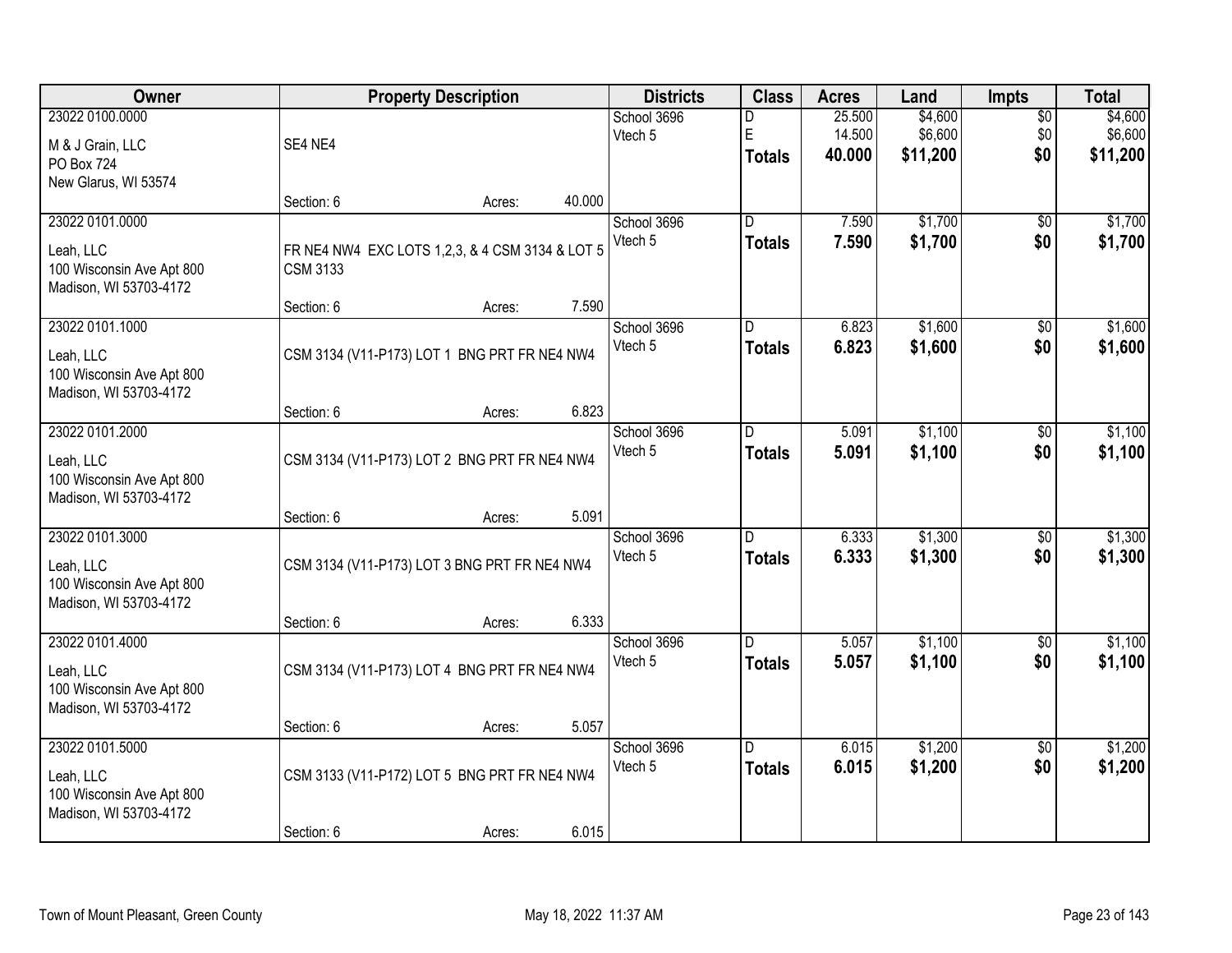| Owner                                                                                             |                                                                                                                                                            | <b>Property Description</b> |        | <b>Districts</b>       | <b>Class</b>                                        | <b>Acres</b>                       | Land                                     | <b>Impts</b>                         | <b>Total</b>                               |
|---------------------------------------------------------------------------------------------------|------------------------------------------------------------------------------------------------------------------------------------------------------------|-----------------------------|--------|------------------------|-----------------------------------------------------|------------------------------------|------------------------------------------|--------------------------------------|--------------------------------------------|
| 23022 0102.0000<br>Siegenthaler Leroy Revocable Trust<br>N7109 Wettach Rd<br>Monticello, WI 53570 | FR NW4 NW4                                                                                                                                                 |                             |        | School 3696<br>Vtech 5 | D<br>M <sub>6</sub><br><b>Totals</b>                | 10.000<br>11.000<br>21.000         | \$2,100<br>(\$34,100)<br>\$2,100         | $\overline{50}$<br>\$0<br>\$0        | \$2,100<br>\$0<br>\$2,100                  |
|                                                                                                   | Section: 6                                                                                                                                                 | Acres:                      | 21.000 |                        |                                                     |                                    |                                          |                                      |                                            |
| 23022 0103.0000<br>Siegenthaler Leroy Revocable Trust<br>N7109 Wettach Rd<br>Monticello, WI 53570 | FR SW4 NW4                                                                                                                                                 |                             |        | School 3696<br>Vtech 5 | $\overline{D}$<br><b>Totals</b>                     | 22.000<br>22.000                   | \$4,800<br>\$4,800                       | $\overline{50}$<br>\$0               | \$4,800<br>\$4,800                         |
|                                                                                                   | Section: 6                                                                                                                                                 | Acres:                      | 22.000 |                        |                                                     |                                    |                                          |                                      |                                            |
| 23022 0104.0000<br>Siegenthaler Leroy Revocable Trust<br>N7109 Wettach Rd<br>Monticello, WI 53570 | N7109 Wettach Rd<br>SE4 NW4                                                                                                                                |                             |        | School 3696<br>Vtech 5 | $\overline{D}$<br>$\mathsf E$<br>G<br><b>Totals</b> | 34.800<br>0.700<br>4.500<br>40.000 | \$8,200<br>\$100<br>\$59,800<br>\$68,100 | \$0<br>\$0<br>\$136,500<br>\$136,500 | \$8,200<br>\$100<br>\$196,300<br>\$204,600 |
|                                                                                                   | Section: 6                                                                                                                                                 | Acres:                      | 40.000 |                        |                                                     |                                    |                                          |                                      |                                            |
| 23022 0105.0000<br>Siegenthaler Leroy Revocable Trust<br>N7109 Wettach Rd<br>Monticello, WI 53570 | BNG N1/2 NE4 SW4 BGN NE COR NW4 SE4 SEC 6 TH<br>S 552 FT TO FENCE COR SD COR BNG 2088 FT N OF<br>S LN TH N88*W 3254 FT TO FENCE COR BNG 2106<br>Section: 6 | Acres:                      | 16.300 | School 3696<br>Vtech 5 | D<br>E<br><b>Totals</b>                             | 15.000<br>1.300<br>16.300          | \$4,000<br>\$600<br>\$4,600              | \$0<br>\$0<br>\$0                    | \$4,000<br>\$600<br>\$4,600                |
| 23022 0106.0000<br>James R. Grossen<br>N7001 Wettach Rd<br>Monticello, WI 53570                   | N7001 Wettach Rd<br>CSM 3991 (V15-P292) LOT 2 BNG PRT NE4 SW4<br>Section: 6                                                                                | Acres:                      | 0.990  | School 3696<br>Vtech 5 | A<br><b>Totals</b>                                  | 0.990<br>0.990                     | \$27,300<br>\$27,300                     | \$169,600<br>\$169,600               | \$196,900<br>\$196,900                     |
| 23022 0106.1000<br>M & J Grain, LLC<br>PO Box 724<br>New Glarus, WI 53574                         | CSM 3991 (V15-P292) LOT 3 BNG PRT NE4 SW4 &<br>SE4 SW4 & SW4 SW4 & NW4 SW4<br>Section: 6                                                                   | Acres:                      | 90.100 | School 3696<br>Vtech 5 | D<br>E<br><b>Totals</b>                             | 84.900<br>5.200<br>90.100          | \$21,400<br>\$5,300<br>\$26,700          | \$0<br>\$0<br>\$0                    | \$21,400<br>\$5,300<br>\$26,700            |
| 23022 0106.2000<br>Angela J. Sweetwood<br>N7021 Wettach Rd<br>Monticello, WI 53570                | N7021 Wettach Rd<br>CSM 3991 (V15-P292) LOT 1 BNG PRT NE4 SW4<br>Section: 6                                                                                | Acres:                      | 1.260  | School 3696<br>Vtech 5 | A<br><b>Totals</b>                                  | 1.260<br>1.260                     | \$27,700<br>\$27,700                     | \$238,900<br>\$238,900               | \$266,600<br>\$266,600                     |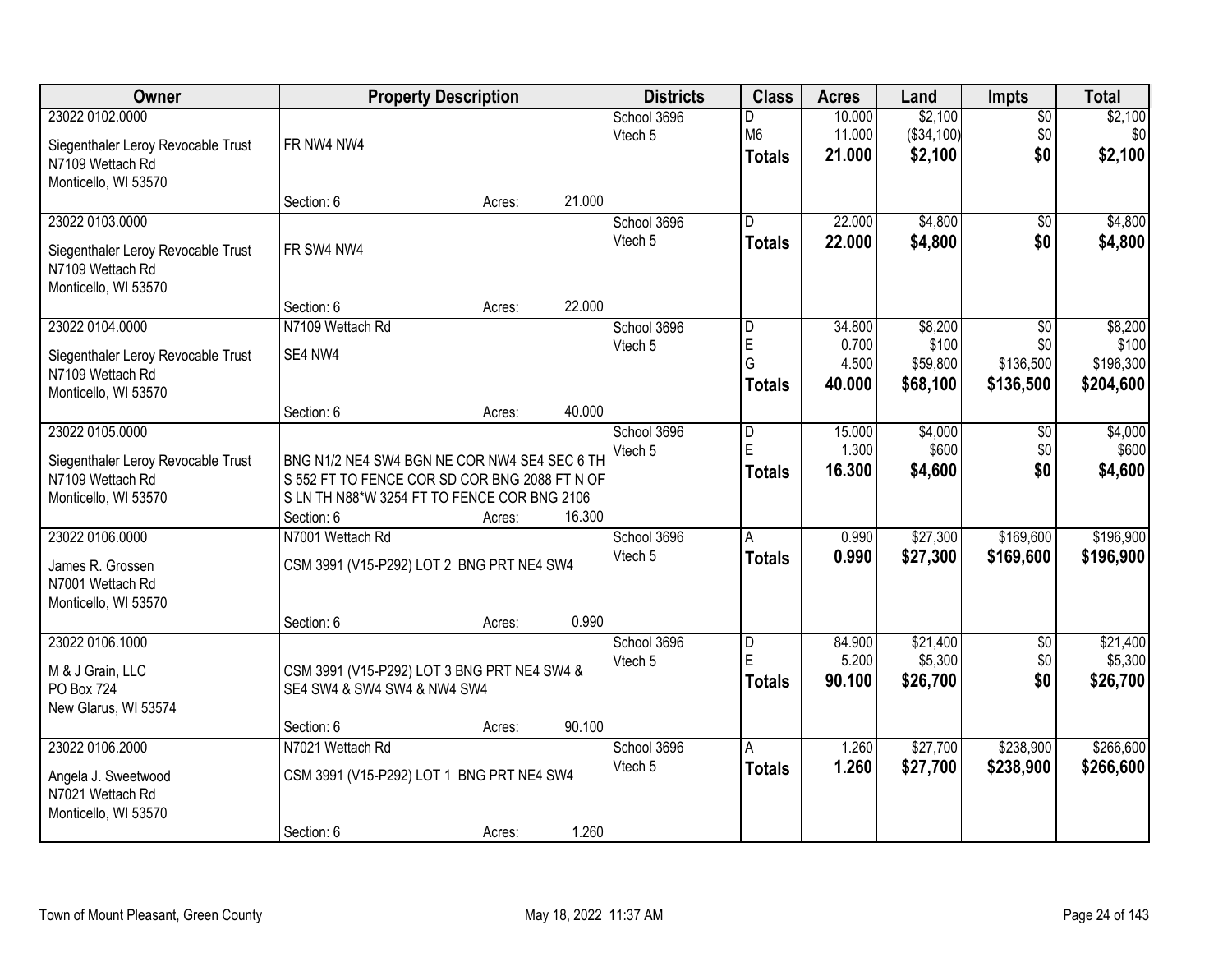| Owner                                                                                             |                                                                                              | <b>Property Description</b> |        | <b>Districts</b>       | <b>Class</b>                     | <b>Acres</b>              | Land                          | <b>Impts</b>                  | <b>Total</b>                    |
|---------------------------------------------------------------------------------------------------|----------------------------------------------------------------------------------------------|-----------------------------|--------|------------------------|----------------------------------|---------------------------|-------------------------------|-------------------------------|---------------------------------|
| 23022 0108.0000<br>Siegenthaler Leroy Revocable Trust<br>N7109 Wettach Rd<br>Monticello, WI 53570 | N 8A NW4 SW4 (SEE FULL DESC ON PCL 0105.)                                                    |                             |        | School 3696<br>Vtech 5 | <b>Totals</b>                    | 8.000<br>8.000            | \$2,000<br>\$2,000            | $\overline{30}$<br>\$0        | \$2,000<br>\$2,000              |
|                                                                                                   | Section: 6                                                                                   | Acres:                      | 8.000  |                        |                                  |                           |                               |                               |                                 |
| 23022 0109.1000<br>Village Of Monticello<br>140 N Main St<br>Monticello, WI 53570                 | SECTION 6 CSM 2540 (V8-P316) LOT 1 CONT .15A<br>BNG PRT SW4 SW4                              |                             |        | School 3696<br>Vtech 5 | $\overline{X4}$<br><b>Totals</b> | 0.150<br>0.150            | $\overline{50}$<br>\$0        | $\overline{50}$<br>\$0        | $\sqrt{50}$<br>\$0              |
| 23022 0111.0000                                                                                   | Section: 6                                                                                   | Acres:                      | 0.150  | School 3696            | ID.                              | 37.000                    | \$7,600                       | \$0                           | \$7,600                         |
| M & J Grain, LLC<br><b>PO Box 724</b><br>New Glarus, WI 53574                                     | NE4 SE4                                                                                      |                             |        | Vtech 5                | $\mathsf E$<br>Totals            | 3.000<br>40.000           | \$1,400<br>\$9,000            | \$0<br>\$0                    | \$1,400<br>\$9,000              |
|                                                                                                   | Section: 6                                                                                   | Acres:                      | 40.000 |                        |                                  |                           |                               |                               |                                 |
| 23022 0112.0000<br>Siegenthaler Leroy Revocable Trust<br>N7109 Wettach Rd<br>Monticello, WI 53570 | N 16.3A NW4 SE4 (SEE FULL DESC PCL 0105.)                                                    |                             |        | School 3696<br>Vtech 5 | ID.<br>E<br>Totals               | 15.900<br>0.400<br>16.300 | \$3,700<br>\$100<br>\$3,800   | \$0<br>\$0<br>\$0             | \$3,700<br>\$100<br>\$3,800     |
|                                                                                                   | Section: 6                                                                                   | Acres:                      | 16.300 |                        |                                  |                           |                               |                               |                                 |
| 23022 0113.1000<br>M & J Grain, LLC<br><b>PO Box 724</b><br>New Glarus, WI 53574                  | PRT S 23.7A NW4 SE4 EXC 1.73A LYG IN SW COR                                                  |                             |        | School 3696<br>Vtech 5 | D<br>E<br><b>Totals</b>          | 21.600<br>0.370<br>21.970 | \$4,800<br>\$100<br>\$4,900   | $\overline{50}$<br>\$0<br>\$0 | \$4,800<br>\$100<br>\$4,900     |
|                                                                                                   | Section: 6                                                                                   | Acres:                      | 21.970 |                        |                                  |                           |                               |                               |                                 |
| 23022 0114.0000<br>Phillip A. Lean<br>N7006 Wettach Rd<br>Monticello, WI 53570                    | N7006 Wettach Rd<br>CSM 4174 (V16-P258) LOT 1 BNG PRT SW4 SE4 -<br>.24A & PRT NW4 SE4 -1.76A |                             |        | School 3696<br>Vtech 5 | A<br><b>Totals</b>               | 2.000<br>2.000            | \$41,000<br>\$41,000          | \$44,400<br>\$44,400          | \$85,400<br>\$85,400            |
|                                                                                                   | Section: 6                                                                                   | Acres:                      | 2.000  |                        |                                  |                           |                               |                               |                                 |
| 23022 0114.1000<br>Craig R. Thoman<br>N6910 Wettach Rd<br>Monticello, WI 53570                    | N6910 Wettach Rd<br>CSM 3144 (V11-P190) LOT 1 BNG PRT SW4 SE4<br>Section: 6                  | Acres:                      | 6.280  | School 3696<br>Vtech 5 | A<br>D<br><b>Totals</b>          | 3.280<br>3.000<br>6.280   | \$56,500<br>\$700<br>\$57,200 | \$285,500<br>\$0<br>\$285,500 | \$342,000<br>\$700<br>\$342,700 |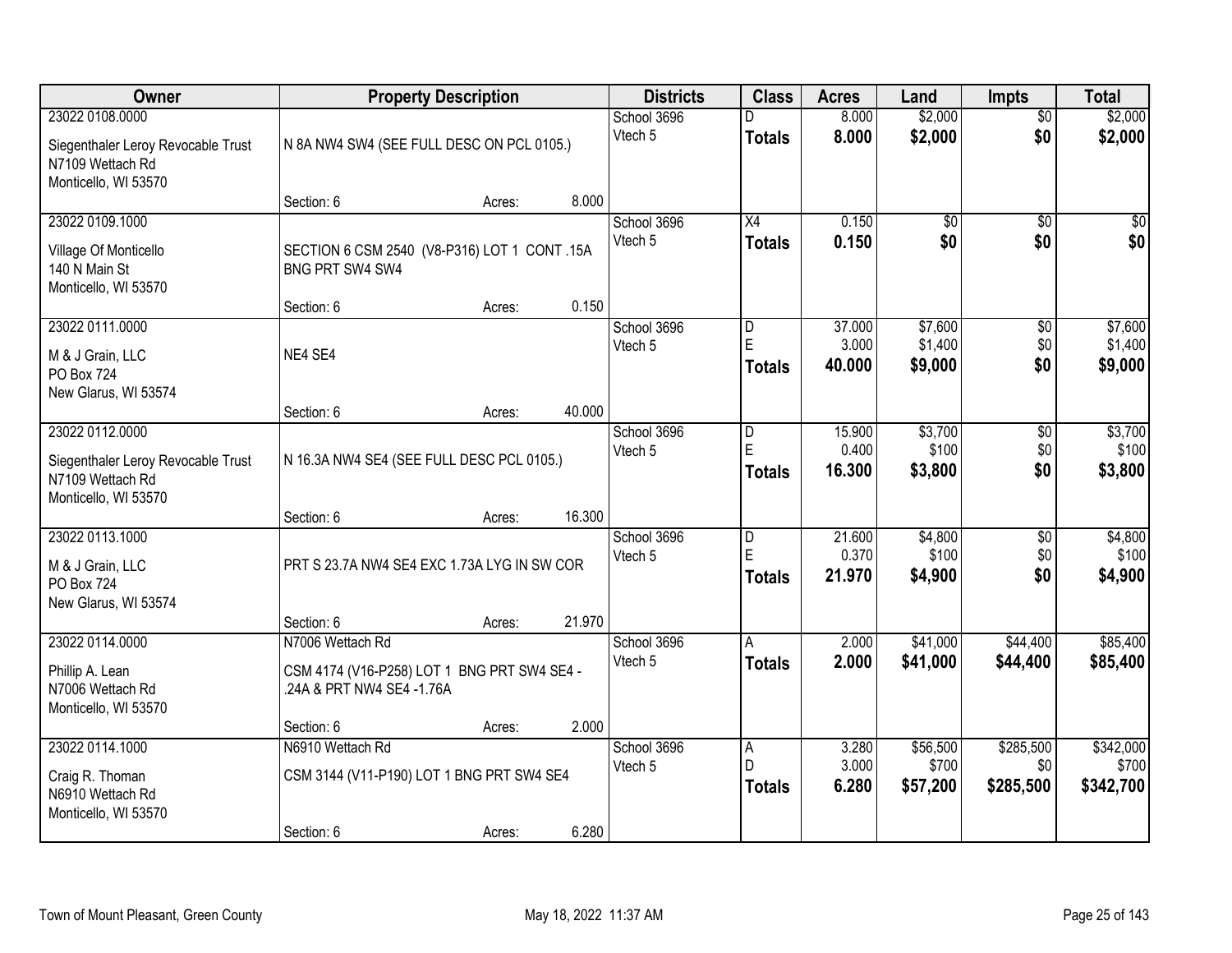| <b>Owner</b>                                                                                      | <b>Property Description</b>                                 |        |        | <b>Districts</b>       | <b>Class</b>                                  | <b>Acres</b>              | Land                           | <b>Impts</b>                  | <b>Total</b>                   |
|---------------------------------------------------------------------------------------------------|-------------------------------------------------------------|--------|--------|------------------------|-----------------------------------------------|---------------------------|--------------------------------|-------------------------------|--------------------------------|
| 23022 0114.2000<br>M & J Grain, LLC<br>PO Box 724<br>New Glarus, WI 53574                         | PRT SW4 SE4 EXC CSM 2944 & EXC .24A LYG IN NW<br><b>COR</b> |        |        | School 3696<br>Vtech 5 | D<br>E<br><b>Totals</b>                       | 32.800<br>0.680<br>33.480 | \$8,300<br>\$100<br>\$8,400    | $\overline{50}$<br>\$0<br>\$0 | \$8,300<br>\$100<br>\$8,400    |
|                                                                                                   | Section: 6                                                  | Acres: | 33.480 |                        |                                               |                           |                                |                               |                                |
| 23022 0115.0000<br>M & J Grain, LLC<br>PO Box 724<br>New Glarus, WI 53574                         | N4 SE4 SE4                                                  |        |        | School 3696<br>Vtech 5 | $\overline{\mathsf{D}}$<br>E<br><b>Totals</b> | 9.750<br>0.250<br>10.000  | \$2,100<br>\$400<br>\$2,500    | $\overline{50}$<br>\$0<br>\$0 | \$2,100<br>\$400<br>\$2,500    |
|                                                                                                   | Section: 6                                                  | Acres: | 10.000 |                        |                                               |                           |                                |                               |                                |
| 23022 0116.0000<br>Jeffrey S. Zuber<br>507 E Coates Ave<br>Monticello, WI 53570                   | S 3/4 SE4 SE4                                               |        |        | School 3696<br>Vtech 5 | D<br>E<br><b>Totals</b>                       | 29.550<br>0.450<br>30.000 | \$6,400<br>\$600<br>\$7,000    | \$0<br>\$0<br>\$0             | \$6,400<br>\$600<br>\$7,000    |
|                                                                                                   | Section: 6                                                  | Acres: | 30.000 |                        |                                               |                           |                                |                               |                                |
| 23022 0116.1000<br>State of Wisconsin D N R<br>Box 7921<br>Madison, WI 53707                      | <b>SECTION 6</b><br>BICYCLE TRAIL PARC IN NE4 NE4           |        |        | School 3696<br>Vtech 5 | $\overline{\text{X2}}$<br><b>Totals</b>       | 1.150<br>1.150            | $\overline{60}$<br>\$0         | \$0<br>\$0                    | \$0<br>\$0                     |
|                                                                                                   | Section: 6                                                  | Acres: | 1.150  |                        |                                               |                           |                                |                               |                                |
| 23022 0117.0000<br>Jeffrey S. Zuber<br>507 E Coates Ave<br>Monticello, WI 53570                   | NE4 NE4 EXC CSM 779 LOT 1                                   |        |        | School 3696<br>Vtech 5 | D.<br><b>Totals</b>                           | 32.350<br>32.350          | \$7,100<br>\$7,100             | $\overline{50}$<br>\$0        | \$7,100<br>\$7,100             |
| 23022 0117.1000                                                                                   | Section: 7                                                  | Acres: | 32.350 | School 3696            | D.                                            | 7.650                     | \$1,600                        |                               | \$1,600                        |
| Michael J. Aeberhard<br>720 E Coates Ave<br>Monticello, WI 53570                                  | CSM 779 (V2-P351) PRT LOT 1 BNG PRT SE4 NE4                 |        |        | Vtech 5                | <b>Totals</b>                                 | 7.650                     | \$1,600                        | $\sqrt{6}$<br>\$0             | \$1,600                        |
|                                                                                                   | Section: 7                                                  | Acres: | 7.650  |                        |                                               |                           |                                |                               |                                |
| 23022 0118.0200<br>Siegenthaler Leroy Revocable Trust<br>N7109 Wettach Rd<br>Monticello, WI 53570 | NW4 NE4 EXC CSM 4948 LOT 1<br>Section: 7                    |        | 38.970 | School 3696<br>Vtech 5 | $\overline{D}$<br>E<br><b>Totals</b>          | 37.770<br>1.200<br>38.970 | \$9,000<br>\$1,700<br>\$10,700 | $\overline{50}$<br>\$0<br>\$0 | \$9,000<br>\$1,700<br>\$10,700 |
|                                                                                                   |                                                             | Acres: |        |                        |                                               |                           |                                |                               |                                |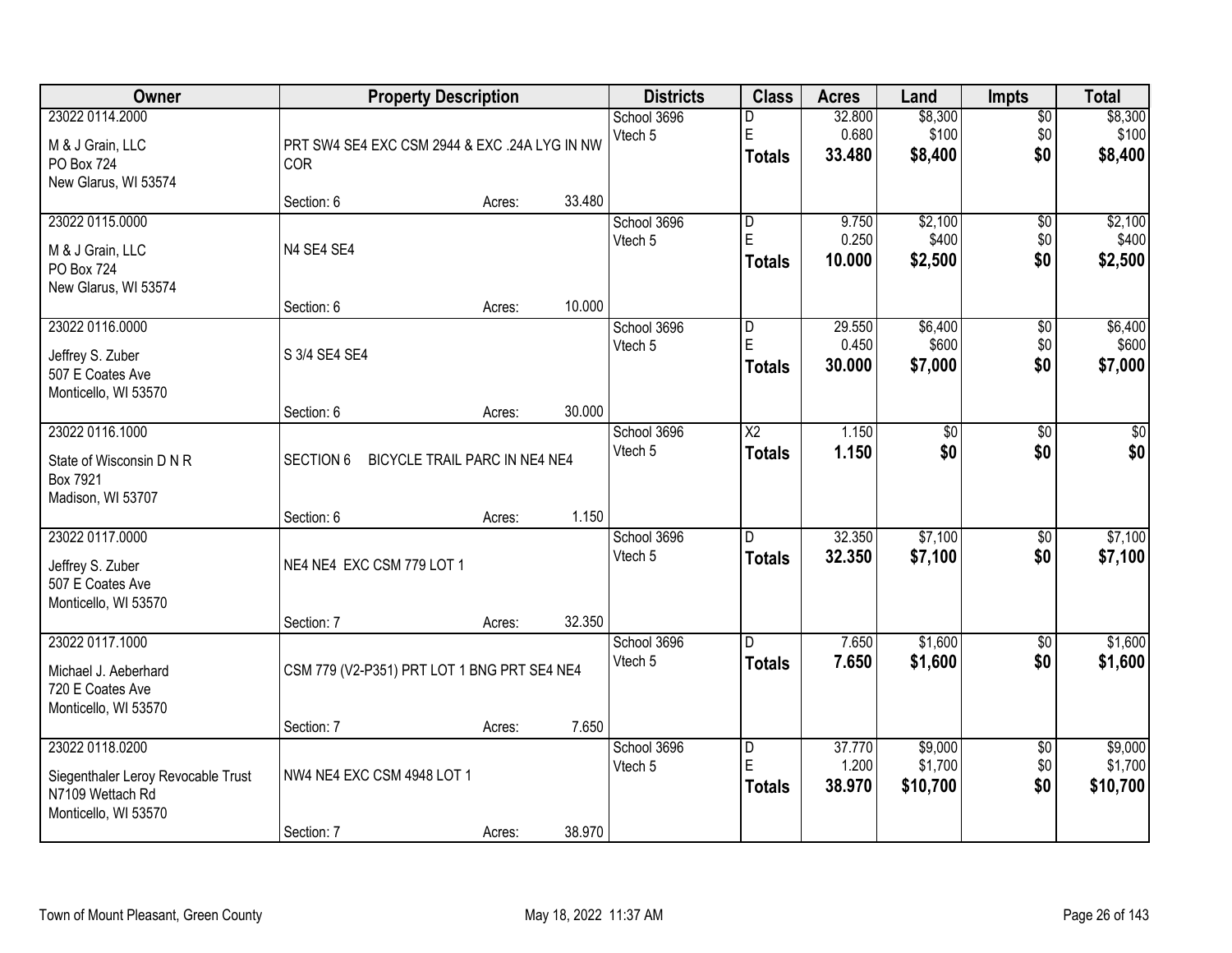| Owner                                                                                             |                                                                                                                                                                                   | <b>Property Description</b> |        | <b>Districts</b>       | <b>Class</b>        | <b>Acres</b>              | Land                            | <b>Impts</b>                              | <b>Total</b>                      |
|---------------------------------------------------------------------------------------------------|-----------------------------------------------------------------------------------------------------------------------------------------------------------------------------------|-----------------------------|--------|------------------------|---------------------|---------------------------|---------------------------------|-------------------------------------------|-----------------------------------|
| 23022 0119.0200<br>Siegenthaler Leroy Revocable Trust<br>N7109 Wettach Rd<br>Monticello, WI 53570 | PRT SW4 NE4 LYG N OF OL 38 VILLAGE<br>MONTICELLO, EXC CSM 4948 LOT 1                                                                                                              |                             |        | School 3696<br>Vtech 5 | <b>Totals</b>       | 5.850<br>5.850            | \$1,300<br>\$1,300              | $\overline{50}$<br>\$0                    | \$1,300<br>\$1,300                |
|                                                                                                   | Section: 7                                                                                                                                                                        | Acres:                      | 5.850  |                        |                     |                           |                                 |                                           |                                   |
| 23022 0120.0000<br>Jeffrey S. Zuber<br>507 E Coates Ave<br>Monticello, WI 53570                   | PRT SE4 NE4 LYG IN NW COR N OF VIL<br>Section: 7                                                                                                                                  | Acres:                      | 3.350  | School 3696<br>Vtech 5 | D.<br><b>Totals</b> | 3.350<br>3.350            | \$1,000<br>\$1,000              | $\overline{50}$<br>\$0                    | \$1,000<br>\$1,000                |
| 23022 0120.1000                                                                                   |                                                                                                                                                                                   |                             |        | School 3696            | D                   | 2.650                     | \$800                           | \$0                                       | \$800                             |
| Michael J. Aeberhard<br>720 E Coates Ave<br>Monticello, WI 53570                                  | CSM 779 (V2-P351) PRT LOT 1 BNG PRT SW4 NE4                                                                                                                                       |                             |        | Vtech 5                | <b>Totals</b>       | 2.650                     | \$800                           | \$0                                       | \$800                             |
|                                                                                                   | Section: 7                                                                                                                                                                        | Acres:                      | 2.650  |                        |                     |                           |                                 |                                           |                                   |
| 23022 0124.0000<br>Steven R. Dilley<br>N6204 Cemetery Rd<br>Monticello, WI 53570                  | PRT SW4 NW4 N OF HWY EXC N 7.5 RDS                                                                                                                                                |                             |        | School 3696<br>Vtech 5 | D<br><b>Totals</b>  | 8.230<br>8.230            | \$2,200<br>\$2,200              | \$0<br>\$0                                | \$2,200<br>\$2,200                |
|                                                                                                   | Section: 7                                                                                                                                                                        | Acres:                      | 8.230  |                        |                     |                           |                                 |                                           |                                   |
| 23022 0128.0000<br>Steven R. Dilley<br>N6204 Cemetery Rd<br>Monticello, WI 53570                  | PRT W 324' SE4 NW4 LYG E OF HWY EXC N 75 RDS                                                                                                                                      |                             |        | School 3696<br>Vtech 5 | D<br>E<br>Totals    | 8.000<br>0.990<br>8.990   | \$1,700<br>\$500<br>\$2,200     | \$0<br>\$0<br>\$0                         | \$1,700<br>\$500<br>\$2,200       |
|                                                                                                   | Section: 7                                                                                                                                                                        | Acres:                      | 8.990  |                        |                     |                           |                                 |                                           |                                   |
| 23022 0132.1000<br>John K. Hulbert<br>W4863 Washington Rd<br>Monticello, WI 53570                 | W4863 Washington Rd<br>COM NE COR NW4 SW4 TH S87*W 594 FT TH S02*E<br>399 FT TH S87*W 479.94 FT TO PT CURVE SELY ON<br>CURVE R RAD 1840.13 FT CHORD S11*E 440.46 FT<br>Section: 7 | Acres:                      | 5.483  | School 3696<br>Vtech 5 | A<br><b>Totals</b>  | 5.483<br>5.483            | \$61,500<br>\$61,500            | \$162,800<br>\$162,800                    | \$224,300<br>\$224,300            |
| 23022 0133.0000<br>Nancy J. Karlen<br>W4876 County Rd C<br>Monticello, WI 53570                   | W4876 County Hwy C<br>PRT SW4 SW4 COM SW COR SEC 7 TH N ON SEC LN<br>1200 FT TO BANK OF CREEK TH SLY & ELY ALG MILL<br>POND ABOVE HIGH WATER MARK TO JACK OAK 12"<br>Section: 7   | Acres:                      | 13.500 | School 3696<br>Vtech 5 | D<br>G<br>Totals    | 10.400<br>3.100<br>13.500 | \$2,100<br>\$45,800<br>\$47,900 | $\overline{30}$<br>\$187,800<br>\$187,800 | \$2,100<br>\$233,600<br>\$235,700 |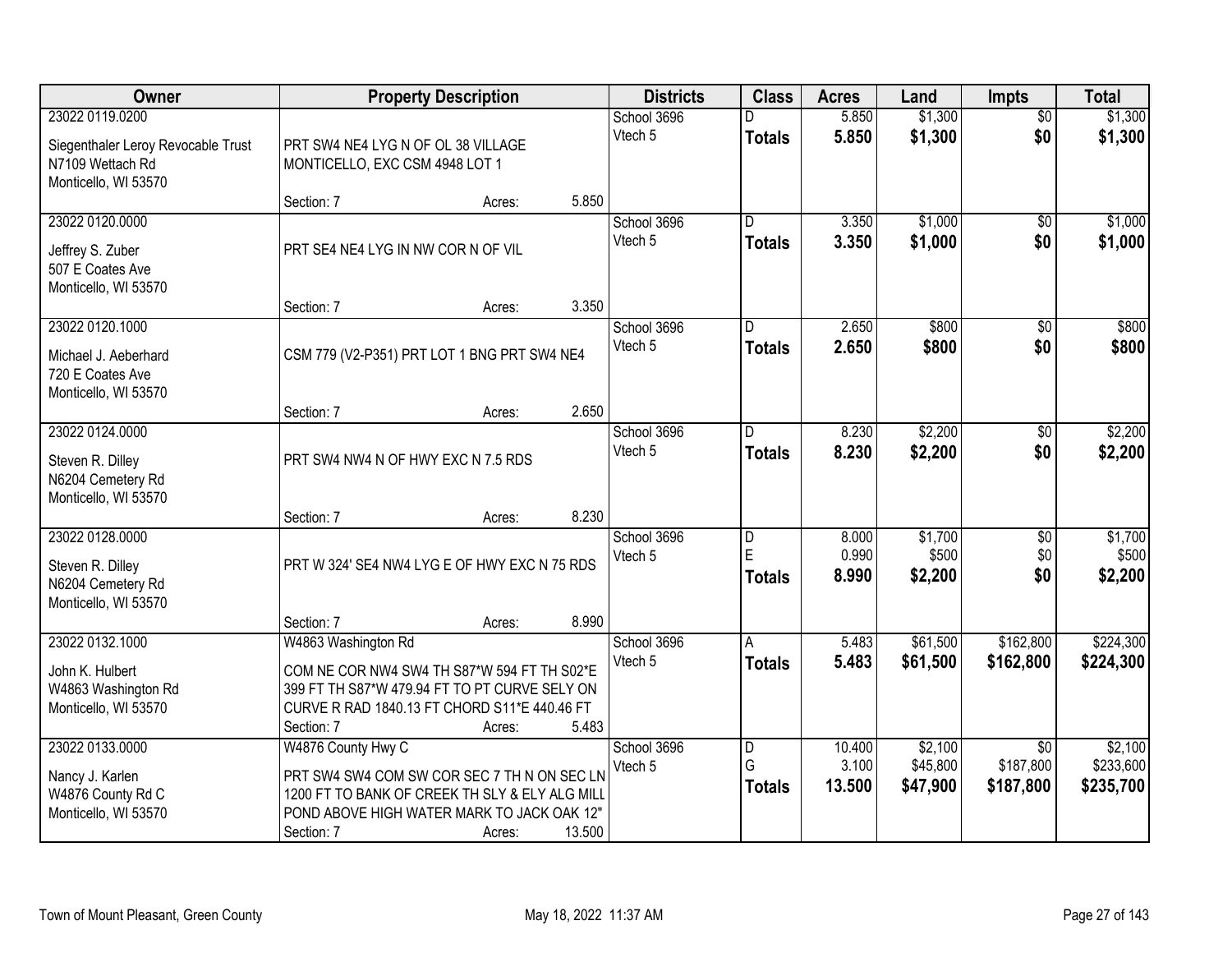| Owner                                                                                                | <b>Property Description</b>                                                                                                                                                    | <b>Districts</b>       | <b>Class</b>                         | <b>Acres</b>                                | Land                                                | Impts                                                   | <b>Total</b>                                          |
|------------------------------------------------------------------------------------------------------|--------------------------------------------------------------------------------------------------------------------------------------------------------------------------------|------------------------|--------------------------------------|---------------------------------------------|-----------------------------------------------------|---------------------------------------------------------|-------------------------------------------------------|
| 23022 0134.0000<br>Nancy J. Karlen<br>W4876 County Rd C<br>Monticello, WI 53570                      | PRT SE4 SW4 COM SW COR SEC 7 TH N ON SEC LN<br>1200 FT TO BANK OF CREEK TH SLY & ELY ALG MILL<br>POND ABOVE HIGH WATER MARK TO JACK OAK 12"<br>6.420<br>Section: 7<br>Acres:   | School 3696<br>Vtech 5 | n<br>E<br><b>Totals</b>              | 6.100<br>0.320<br>6.420                     | \$1,400<br>\$200<br>\$1,600                         | $\overline{50}$<br>\$0<br>\$0                           | \$1,400<br>\$200<br>\$1,600                           |
| 23022 0135.0000<br>Village of Monticello<br>PO Box 147<br>Monticello, WI 53570                       | State Highway 69<br>PRT NW4 & SW4 OF SW4 (PRT MONTESIAN<br>LAKE)EXEMPT<br>13.890<br>Section: 7<br>Acres:                                                                       | School 3696<br>Vtech 5 | $\overline{X4}$<br><b>Totals</b>     | 13.890<br>13.890                            | $\overline{50}$<br>\$0                              | $\overline{50}$<br>\$0                                  | $\sqrt{50}$<br>\$0                                    |
| 23022 0136.0000<br>L Linn Lederman<br>345 Urban Rd<br>Monticello, WI 53570                           | COM 726 FT E & 240 FT N OF SW COR SE4 SW4 TH N<br>170 FT TO CL HY TH SWLY ALG CL TO PT 270 FT W<br>OF POB TH E 270 FT TO POB, LESS HWY 69 ROW<br>0.360<br>Section: 7<br>Acres: | School 3696<br>Vtech 5 | A<br><b>Totals</b>                   | 0.360<br>0.360                              | \$7,900<br>\$7,900                                  | \$0<br>\$0                                              | \$7,900<br>\$7,900                                    |
| 23022 0137.0000<br>Arn Leona M Rev Trust<br>320 W Wisconsin Ave<br>Monticello, WI 53570              | CSM (V1-P76) PRT LOT BNG PRT SEC 7 & 18<br>1.270<br>Section: 18<br>Acres:                                                                                                      | School 3696<br>Vtech 5 | E<br><b>Totals</b>                   | 1.270<br>1.270                              | \$1,100<br>\$1,100                                  | \$0<br>\$0                                              | \$1,100<br>\$1,100                                    |
| 23022 0138.0000<br>Meier Robert W & Barbara A Rev Trust<br>W4209 County Rd C<br>Monticello, WI 53570 | W4209 County Hwy C<br>NE4 NE4<br>40.000<br>Section: 8<br>Acres:                                                                                                                | School 3696<br>Vtech 5 | 5M<br>D<br>E<br>G<br><b>Totals</b>   | 5.300<br>29.700<br>2.000<br>3.000<br>40.000 | \$8,200<br>\$5,500<br>\$900<br>\$44,300<br>\$58,900 | $\overline{50}$<br>\$0<br>\$0<br>\$134,600<br>\$134,600 | \$8,200<br>\$5,500<br>\$900<br>\$178,900<br>\$193,500 |
| 23022 0139.0000<br>Kim D. Buehl<br>N6903 Marshall Bluff Rd<br>Monticello, WI 53570                   | NW4 NE4 EXC HWY CONV V312-P196                                                                                                                                                 | School 3696<br>Vtech 5 | D<br>E<br><b>Totals</b>              | 30.600<br>9.400<br>40.000                   | \$2,900<br>\$3,200<br>\$6,100                       | $\overline{50}$<br>\$0<br>\$0                           | \$2,900<br>\$3,200<br>\$6,100                         |
| 23022 0140.0000<br>Michael J. Aeberhard<br>720 E Coates Ave<br>Monticello, WI 53570                  | 40.000<br>Section: 8<br>Acres:<br>SW4 NE4 EXC PRT LYG E OF RVR<br>31.000<br>Section: 8<br>Acres:                                                                               | School 3696<br>Vtech 5 | $\overline{D}$<br>E<br><b>Totals</b> | 14.900<br>16.100<br>31.000                  | \$3,700<br>\$9,400<br>\$13,100                      | $\overline{50}$<br>\$0<br>\$0                           | \$3,700<br>\$9,400<br>\$13,100                        |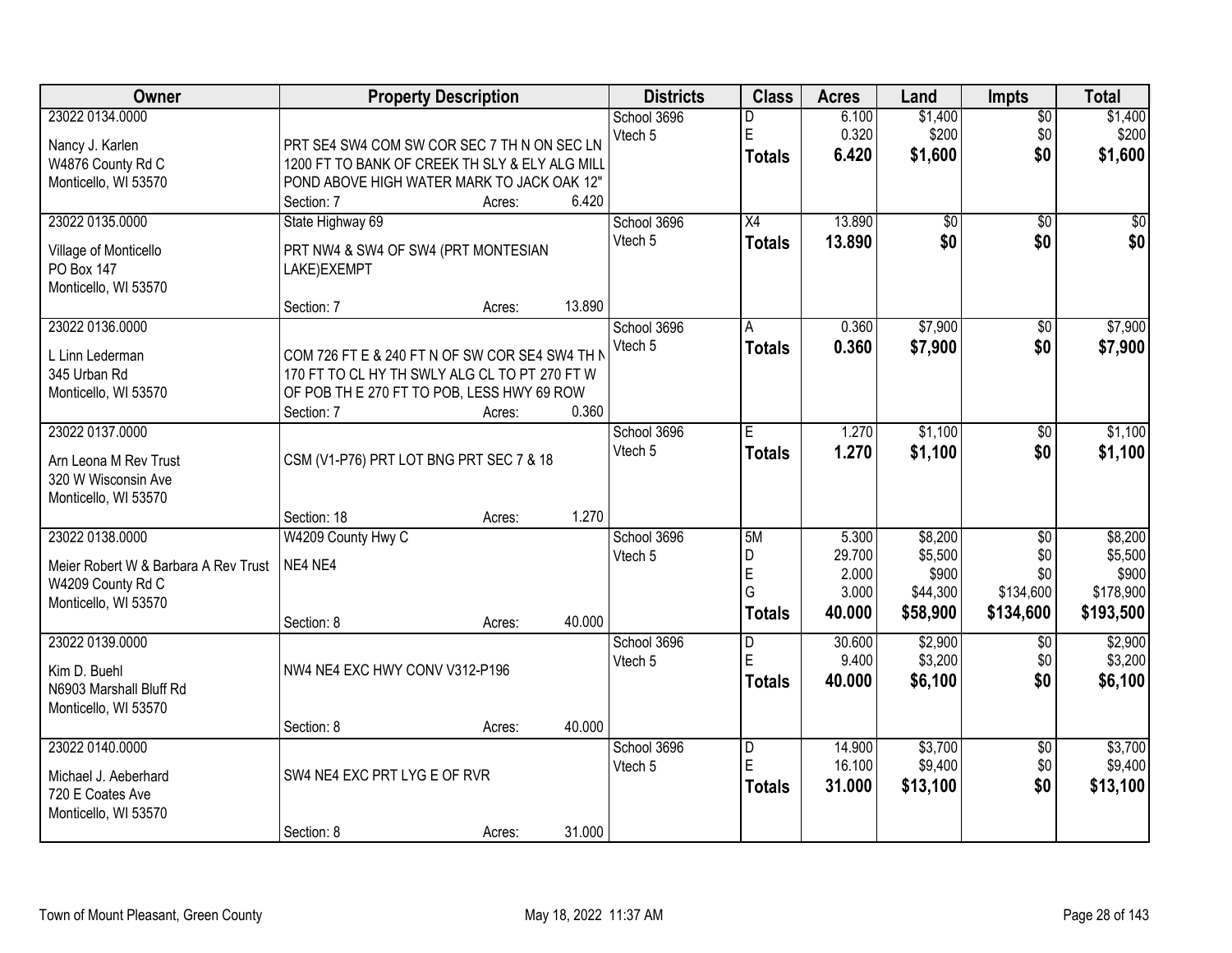| Owner                                                                                                | <b>Property Description</b>                                                                                                                                                  | <b>Districts</b>       | <b>Class</b>                         | <b>Acres</b>                       | Land                                   | Impts                                | <b>Total</b>                           |
|------------------------------------------------------------------------------------------------------|------------------------------------------------------------------------------------------------------------------------------------------------------------------------------|------------------------|--------------------------------------|------------------------------------|----------------------------------------|--------------------------------------|----------------------------------------|
| 23022 0141.0000<br>Mark A. Updike<br>W4220 County Rd Ee<br>Monticello, WI 53570                      | PRT SW4 NE4 LYG S & E OF RVR                                                                                                                                                 | School 3696<br>Vtech 5 | n<br>E<br><b>Totals</b>              | 6.000<br>3.000<br>9.000            | \$1,100<br>\$1,400<br>\$2,500          | $\overline{50}$<br>\$0<br>\$0        | \$1,100<br>\$1,400<br>\$2,500          |
|                                                                                                      | 9.000<br>Section: 8<br>Acres:                                                                                                                                                |                        |                                      |                                    |                                        |                                      |                                        |
| 23022 0142.0000<br>Meier Robert W & Barbara A Rev Trust<br>W4209 County Rd C<br>Monticello, WI 53570 | COM NE COR SE4 NE4 THW 900 FT FT SLY 442 FT<br>TH ELY 586 FT TH S 42 FT TH E 280 FT TH N 464 FT<br>TO POB<br>Section: 8<br>9.120<br>Acres:                                   | School 3696<br>Vtech 5 | $\overline{D}$<br><b>Totals</b>      | 9.120<br>9.120                     | \$1,700<br>\$1,700                     | \$0<br>\$0                           | \$1,700<br>\$1,700                     |
| 23022 0143.0000<br>Mark A. Updike<br>W4220 County Rd Ee<br>Monticello, WI 53570                      | SE4 NE4 SEC 8 EXC BGN NE COR SD QTR TH W 15<br>RODS TH S 30 RODS TH E 15 RODS TH N 30 RODS<br>TO POB ALSO EXC COM PT 867.50 FT W OF NE COR<br>30.880<br>Section: 8<br>Acres: | School 3696<br>Vtech 5 | 5M<br>D<br>E<br><b>Totals</b>        | 1.000<br>29.000<br>0.880<br>30.880 | \$1,300<br>\$6,400<br>\$400<br>\$8,100 | $\overline{50}$<br>\$0<br>\$0<br>\$0 | \$1,300<br>\$6,400<br>\$400<br>\$8,100 |
| 23022 0144.0000<br>Kim D. Buehl<br>N6903 Marshall Bluff Rd<br>Monticello, WI 53570                   | PRT NE4 NW4 LYG E RR EXC CSM 4959 LOT 1(INCL<br>VAC PRATT RD)<br>14.430<br>Section: 8<br>Acres:                                                                              | School 3696<br>Vtech 5 | D<br>E<br><b>Totals</b>              | 13.000<br>1.430<br>14.430          | \$3,600<br>\$700<br>\$4,300            | $\overline{50}$<br>\$0<br>\$0        | \$3,600<br>\$700<br>\$4,300            |
| 23022 0144.1000<br>Kim D. Buehl<br>N6903 Marshall Bluff Rd<br>Monticello, WI 53570                   | COM SW COR SEC 5 TH N90*E 2669.34 FT TO S4<br>COR SEC 5 TH S51*W 250 FT TH S53*W 316.66 FT<br>ALG CTRLN PRATT RD TH S52*W 101.65 FT POB TH<br>Section: 8<br>1.070<br>Acres:  | School 3696<br>Vtech 5 | A<br><b>Totals</b>                   | 1.070<br>1.070                     | \$600<br>\$600                         | $\overline{60}$<br>\$0               | \$600<br>\$600                         |
| 23022 0145.0000<br>Kim D. Buehl<br>N6903 Marshall Bluff Rd<br>Monticello, WI 53570                   | W4344 County Hwy C<br>PRT NE4 NW4 LYG NWLY OF HWY & E OF RR (PRT<br>POS V11-P112)(INCLUDES VAC 66 FT ROW PRATT<br>RD)<br>5.690<br>Section: 8<br>Acres:                       | School 3696<br>Vtech 5 | A<br><b>Totals</b>                   | 5.690<br>5.690                     | \$32,900<br>\$32,900                   | \$104,400<br>\$104,400               | \$137,300<br>\$137,300                 |
| 23022 0147.0000<br>Josef H. Lehnherr<br>N6843 Pratt Rd<br>Monticello, WI 53570                       | N6843 Pratt Rd<br>PRT NE4 NW4 W OF RR & N & W OF HY EXC .5A<br>8.500<br>Section: 8<br>Acres:                                                                                 | School 3696<br>Vtech 5 | $\overline{A}$<br>D<br><b>Totals</b> | 6.500<br>2.000<br>8.500            | \$60,000<br>\$500<br>\$60,500          | \$104,000<br>\$0<br>\$104,000        | \$164,000<br>\$500<br>\$164,500        |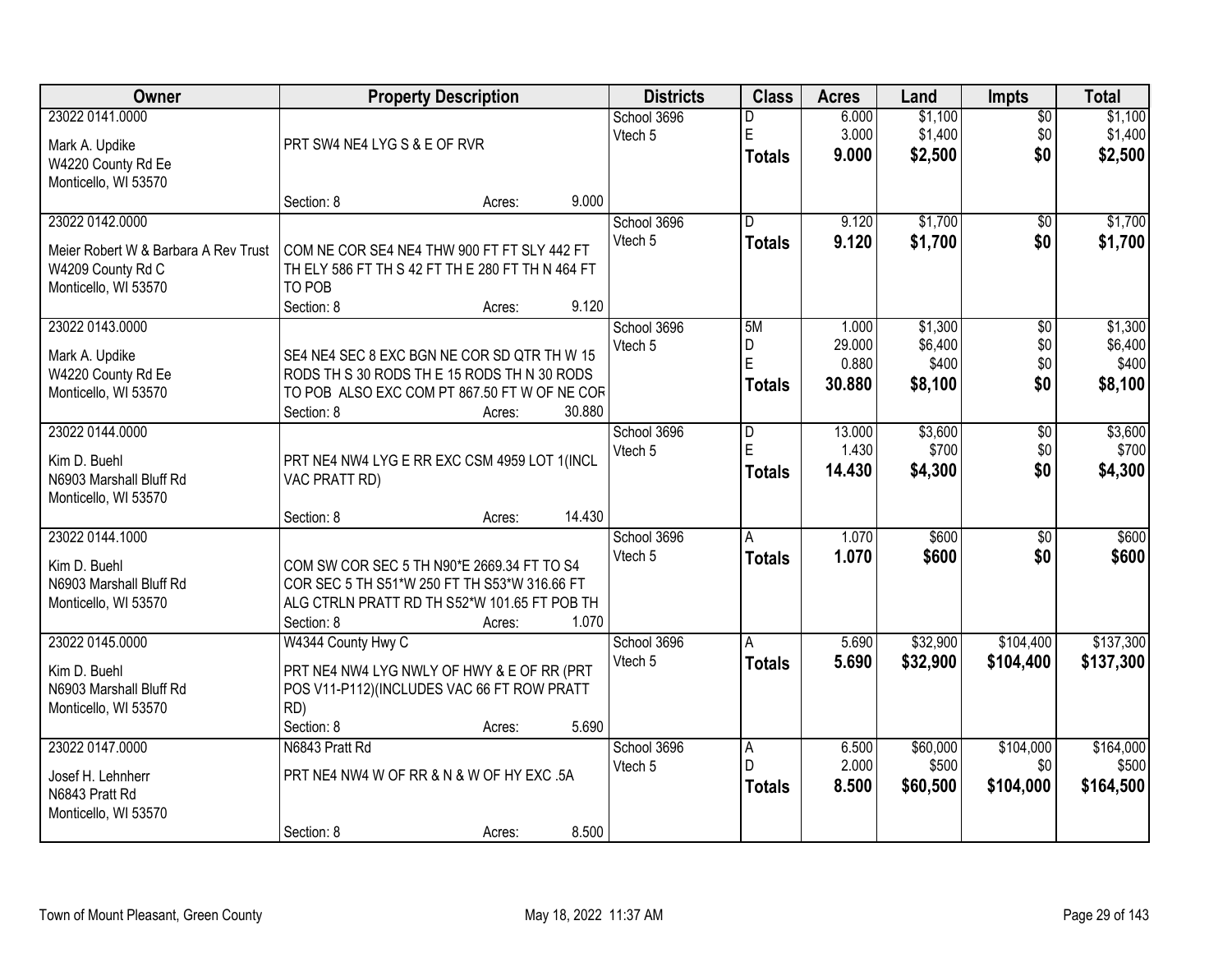| Owner                                                            |                | <b>Property Description</b>                    |        | <b>Districts</b> | <b>Class</b>        | <b>Acres</b>     | Land                | <b>Impts</b>    | <b>Total</b>        |
|------------------------------------------------------------------|----------------|------------------------------------------------|--------|------------------|---------------------|------------------|---------------------|-----------------|---------------------|
| 23022 0148,0000                                                  | N6832 Pratt Rd |                                                |        | School 3696      |                     | 0.580            | \$16,700            | \$64,800        | \$81,500            |
| Scott A. Babler<br>N6832 Pratt Rd                                |                | CSM 365 (V1-P378) LOT 1 BNG PRT NW4 NE4        |        | Vtech 5          | <b>Totals</b>       | 0.580            | \$16,700            | \$64,800        | \$81,500            |
| Monticello, WI 53570                                             |                |                                                |        |                  |                     |                  |                     |                 |                     |
|                                                                  | Section: 8     | Acres:                                         | 0.580  |                  |                     |                  |                     |                 |                     |
| 23022 0149.0000                                                  |                |                                                |        | School 3696      | D                   | 2.850            | \$500               | $\overline{30}$ | \$500               |
| Michael J. Aeberhard<br>720 E Coates Ave<br>Monticello, WI 53570 |                | PRT NE4 NW4 LYG BTWN RR & HWY EXC .58A IN NW   |        | Vtech 5          | <b>Totals</b>       | 2.850            | \$500               | \$0             | \$500               |
|                                                                  | Section: 8     | Acres:                                         | 2.850  |                  |                     |                  |                     |                 |                     |
| 23022 0151.0000                                                  |                |                                                |        | School 3696      | 5M                  | 4.580            | \$6,800             | \$0             | \$6,800             |
| Michael J. Aeberhard<br>720 E Coates Ave<br>Monticello, WI 53570 |                | NW4 NW4 EXC PRT CSM 4416 & EXC 6.36A           |        | Vtech 5          | D.<br><b>Totals</b> | 30.000<br>34.580 | \$5,500<br>\$12,300 | \$0<br>\$0      | \$5,500<br>\$12,300 |
|                                                                  | Section: 8     | Acres:                                         | 34.580 |                  |                     |                  |                     |                 |                     |
| 23022 0152.0000                                                  | Coates Ave     |                                                |        | School 3696      | D                   | 7.050            | \$900               | \$0             | \$900               |
|                                                                  |                |                                                |        | Vtech 5          | G                   | 1.850            | \$19,300            | \$31,100        | \$50,400            |
| Michael J. Aeberhard<br>720 E Coates Ave<br>Monticello, WI 53570 | NW4 NW4- 6.36A | W 33.96 RDS OF N 12 RDS SW4 NW4 - 2.54A; PRT   |        |                  | <b>Totals</b>       | 8.900            | \$20,200            | \$31,100        | \$51,300            |
|                                                                  | Section: 8     | Acres:                                         | 8.900  |                  |                     |                  |                     |                 |                     |
| 23022 0153.0000                                                  |                |                                                |        | School 3696      | 5M                  | 0.980            | \$1,300             | $\overline{50}$ | \$1,300             |
| Michael J. Aeberhard                                             |                | E 46.04 RDS OF N 12 RDS SW4 NW4 EXC PRT CSM    |        | Vtech 5          | D.                  | 2.500            | \$500               | \$0             | \$500               |
| 720 E Coates Ave                                                 | 4416           |                                                |        |                  | <b>Totals</b>       | 3.480            | \$1,800             | \$0             | \$1,800             |
| Monticello, WI 53570                                             |                |                                                |        |                  |                     |                  |                     |                 |                     |
|                                                                  | Section: 8     | Acres:                                         | 3.480  |                  |                     |                  |                     |                 |                     |
| 23022 0155.0000                                                  |                |                                                |        | School 3696      | D                   | 14.000           | \$3,800             | $\overline{50}$ | \$3,800             |
| Michael J. Aeberhard                                             |                | E 36 RDS SE4 NW4 & PRT OF N 12 RDS OF W 44 RDS |        | Vtech 5          | E                   | 4.500            | \$5,700             | \$0             | \$5,700             |
| 720 E Coates Ave                                                 | LYG E OF RR    |                                                |        |                  | <b>Totals</b>       | 18.500           | \$9,500             | \$0             | \$9,500             |
| Monticello, WI 53570                                             |                |                                                |        |                  |                     |                  |                     |                 |                     |
|                                                                  | Section: 8     | Acres:                                         | 18.500 |                  |                     |                  |                     |                 |                     |
| 23022 0156.0000                                                  |                |                                                |        | School 3696      | E                   | 15.690           | \$3,200             | $\overline{50}$ | \$3,200             |
| Mark A. Updike<br>W4220 County Rd Ee<br>Monticello, WI 53570     |                | PRT NE4 SW4 LYG E OF VILLAGE & OF RR           |        | Vtech 5          | <b>Totals</b>       | 15.690           | \$3,200             | \$0             | \$3,200             |
|                                                                  | Section: 8     | Acres:                                         | 15.690 |                  |                     |                  |                     |                 |                     |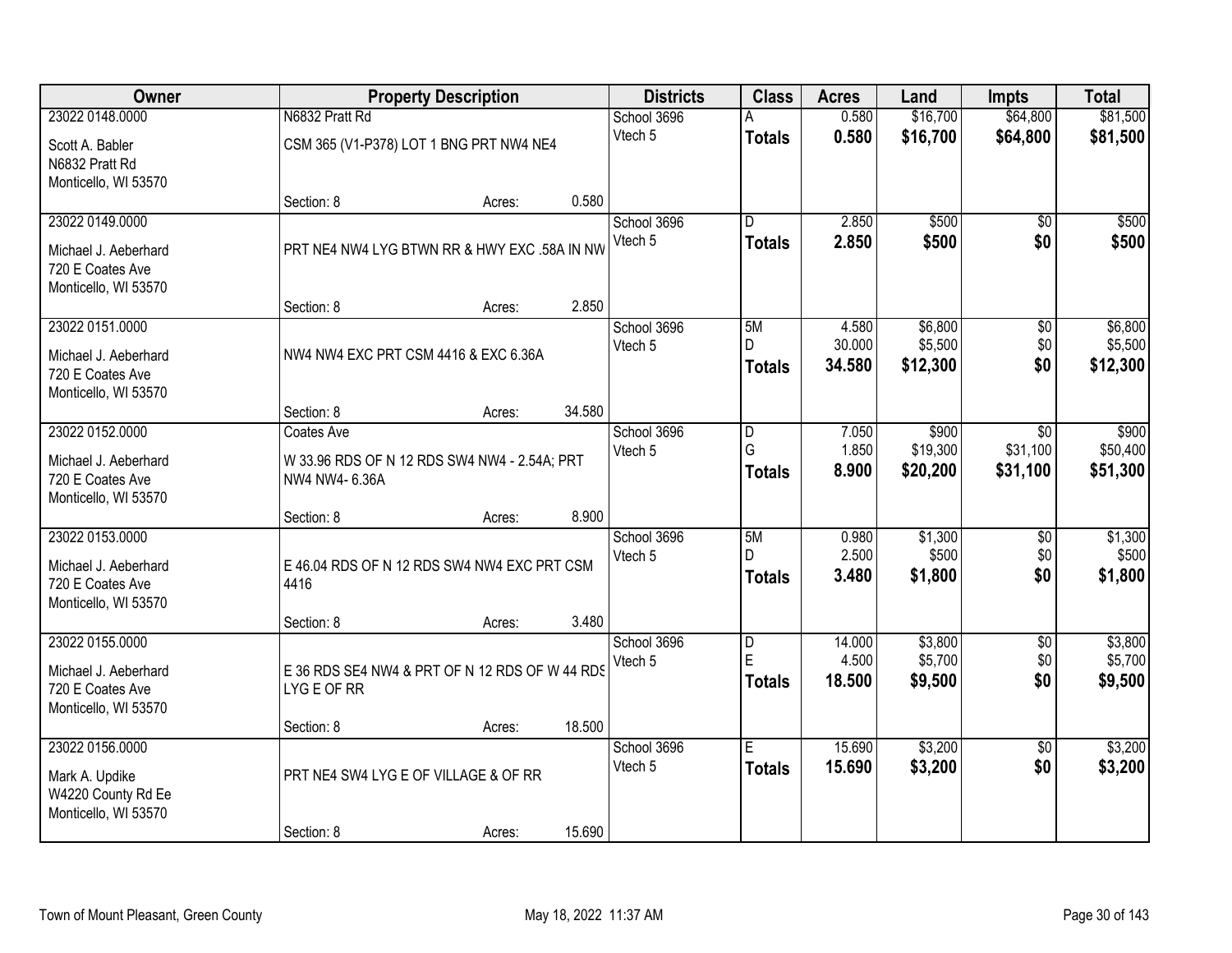| Owner                                                                                     | <b>Property Description</b>    |        |        | <b>Districts</b>       | <b>Class</b>                                       | <b>Acres</b>                       | Land                                     | <b>Impts</b>                         | <b>Total</b>                               |
|-------------------------------------------------------------------------------------------|--------------------------------|--------|--------|------------------------|----------------------------------------------------|------------------------------------|------------------------------------------|--------------------------------------|--------------------------------------------|
| 23022 0157.0000                                                                           |                                |        |        | School 3696            | F                                                  | 12.170                             | \$2,500                                  | $\overline{50}$                      | \$2,500                                    |
| Mark A. Updike<br>W4220 County Rd Ee<br>Monticello, WI 53570                              | PRT SE4 SW4 LYG E OF RR        |        |        | Vtech 5                | <b>Totals</b>                                      | 12.170                             | \$2,500                                  | \$0                                  | \$2,500                                    |
|                                                                                           | Section: 8                     | Acres: | 12.170 |                        |                                                    |                                    |                                          |                                      |                                            |
| 23022 0159.0000<br>Mark A. Updike<br>W4220 County Rd Ee                                   | NE4 SE4                        |        |        | School 3696<br>Vtech 5 | 5M<br>D.<br><b>Totals</b>                          | 1.200<br>38.800<br>40.000          | \$1,600<br>\$8,900<br>\$10,500           | \$0<br>\$0<br>\$0                    | \$1,600<br>\$8,900<br>\$10,500             |
| Monticello, WI 53570                                                                      | Section: 8                     | Acres: | 40.000 |                        |                                                    |                                    |                                          |                                      |                                            |
| 23022 0160.0000<br>Mark A. Updike<br>W4220 County Rd Ee<br>Monticello, WI 53570           | NW4 SE4                        |        |        | School 3696<br>Vtech 5 | $\overline{D}$<br>E<br><b>Totals</b>               | 28.000<br>12.000<br>40.000         | \$5,300<br>\$4,100<br>\$9,400            | \$0<br>\$0<br>\$0                    | \$5,300<br>\$4,100<br>\$9,400              |
|                                                                                           | Section: 8                     | Acres: | 40.000 |                        |                                                    |                                    |                                          |                                      |                                            |
| 23022 0161.0000<br>Mark A. Updike<br>W4220 County Rd Ee<br>Monticello, WI 53570           | W4220 County Hwy Ee<br>SW4 SE4 |        |        | School 3696<br>Vtech 5 | $\overline{\mathsf{D}}$<br>E<br>G<br><b>Totals</b> | 33.600<br>0.500<br>5.900<br>40.000 | \$6,800<br>\$100<br>\$57,400<br>\$64,300 | \$0<br>\$0<br>\$209,000<br>\$209,000 | \$6,800<br>\$100<br>\$266,400<br>\$273,300 |
|                                                                                           | Section: 8                     | Acres: | 40.000 |                        |                                                    |                                    |                                          |                                      |                                            |
| 23022 0162.0000<br>Mark A. Updike<br>W4220 County Rd Ee<br>Monticello, WI 53570           | County Rd EE<br>W2 SE4 SE4     |        |        | School 3696<br>Vtech 5 | $\overline{\mathsf{D}}$<br>E<br>G<br><b>Totals</b> | 19.300<br>0.300<br>0.400<br>20.000 | \$4,200<br>\$100<br>\$5,300<br>\$9,600   | \$0<br>\$0<br>\$3,100<br>\$3,100     | \$4,200<br>\$100<br>\$8,400<br>\$12,700    |
| 23022 0163.0000                                                                           | Section: 8                     | Acres: | 20.000 |                        |                                                    |                                    |                                          |                                      |                                            |
| Jeffrey Disch<br>W4068 County Rd Ee<br>Monticello, WI 53570                               | E2 SE4 SE4 (PRT POS V10-P28)   |        |        | School 3696<br>Vtech 5 | 5M<br>D<br>E<br><b>Totals</b>                      | 1.800<br>17.700<br>0.500<br>20.000 | \$600<br>\$4,500<br>\$100<br>\$5,200     | $\overline{50}$<br>\$0<br>\$0<br>\$0 | \$600<br>\$4,500<br>\$100<br>\$5,200       |
|                                                                                           | Section: 8                     | Acres: | 20.000 |                        |                                                    |                                    |                                          |                                      |                                            |
| 23022 0164.0000<br>T & C Kubly Living Trust<br>W3796 County Rd Ee<br>Monticello, WI 53570 | NE4 NE4                        |        |        | School 3696<br>Vtech 5 | 5M<br>D<br><b>Totals</b>                           | 3.500<br>36.500<br>40.000          | \$4,600<br>\$7,500<br>\$12,100           | $\overline{50}$<br>\$0<br>\$0        | \$4,600<br>\$7,500<br>\$12,100             |
|                                                                                           | Section: 9                     | Acres: | 40.000 |                        |                                                    |                                    |                                          |                                      |                                            |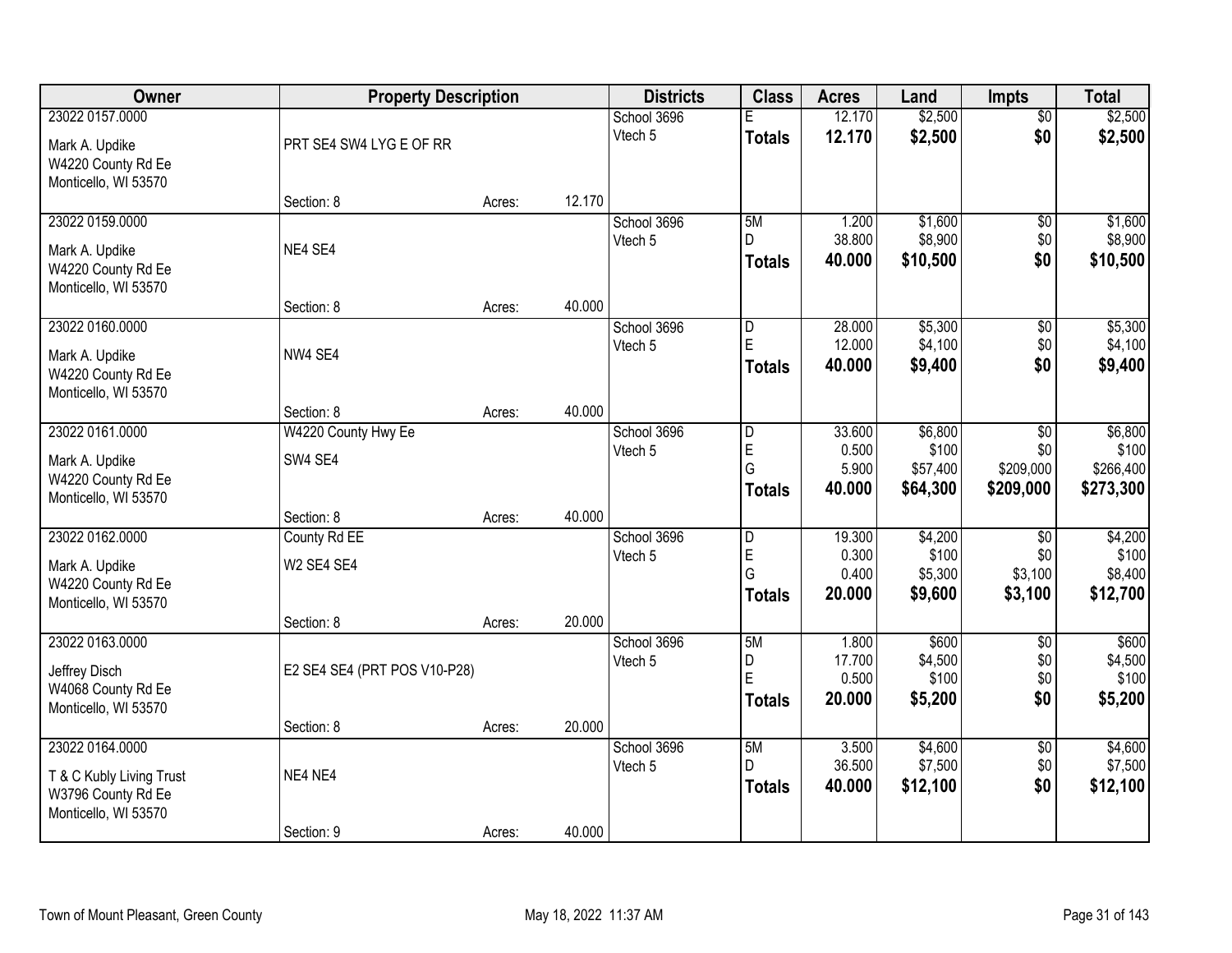| Owner                     |                                                | <b>Property Description</b> |        | <b>Districts</b> | <b>Class</b>            | <b>Acres</b> | Land     | <b>Impts</b>    | <b>Total</b> |
|---------------------------|------------------------------------------------|-----------------------------|--------|------------------|-------------------------|--------------|----------|-----------------|--------------|
| 23022 0165.0000           |                                                |                             |        | School 3696      | 5M                      | 2.400        | \$3,100  | $\overline{50}$ | \$3,100      |
| T & C Kubly Living Trust  | NW4 NE4                                        |                             |        | Vtech 5          | D                       | 37.600       | \$8,200  | \$0             | \$8,200      |
| W3796 County Rd Ee        |                                                |                             |        |                  | <b>Totals</b>           | 40.000       | \$11,300 | \$0             | \$11,300     |
| Monticello, WI 53570      |                                                |                             |        |                  |                         |              |          |                 |              |
|                           | Section: 9                                     | Acres:                      | 40.000 |                  |                         |              |          |                 |              |
| 23022 0166.0000           |                                                |                             |        | School 3696      | 5M                      | 5.300        | \$6,900  | $\overline{50}$ | \$6,900      |
| Steven L. Spring          | SW4 NE4                                        |                             |        | Vtech 5          | D.                      | 34.700       | \$7,900  | \$0             | \$7,900      |
| W3860 County Rd Ee        |                                                |                             |        |                  | <b>Totals</b>           | 40.000       | \$14,800 | \$0             | \$14,800     |
| Monticello, WI 53570      |                                                |                             |        |                  |                         |              |          |                 |              |
|                           | Section: 9                                     | Acres:                      | 40.000 |                  |                         |              |          |                 |              |
| 23022 0167.0200           |                                                |                             |        | School 3696      | $\overline{\mathsf{D}}$ | 34.560       | \$7,900  | $\overline{50}$ | \$7,900      |
| T & C Kubly Living Trust  | SE4 NE4 EXC PRT LOT 3                          |                             |        | Vtech 5          | <b>Totals</b>           | 34.560       | \$7,900  | \$0             | \$7,900      |
| W3796 County Rd Ee        |                                                |                             |        |                  |                         |              |          |                 |              |
| Monticello, WI 53570      |                                                |                             |        |                  |                         |              |          |                 |              |
|                           | Section: 9                                     | Acres:                      | 34.560 |                  |                         |              |          |                 |              |
| 23022 0168.0000           | W4053 County Hwy C                             |                             |        | School 3696      | A                       | 5.296        | \$55,200 | \$266,000       | \$321,200    |
| Naomi Arreola             | CSM 4066 (V16-P71) LOT 12 BNG PRT NE4 NW4      |                             |        | Vtech 5          | <b>Totals</b>           | 5.296        | \$55,200 | \$266,000       | \$321,200    |
| W4503 County Rd C         | <b>INCLUDING EASEMENT</b>                      |                             |        |                  |                         |              |          |                 |              |
| Monticello, WI 53570      |                                                |                             |        |                  |                         |              |          |                 |              |
|                           | Section: 9                                     | Acres:                      | 5.296  |                  |                         |              |          |                 |              |
| 23022 0168.0100           |                                                |                             |        | School 3696      | 5M                      | 3.000        | \$4,700  | \$0             | \$4,700      |
| Lukas N. Kolasch          | CSM 4066 (V16-P71) LOT 13 BNG PRT NE4 NW4 INCL |                             |        | Vtech 5          | D                       | 2.718        | \$500    | \$0             | \$500        |
| W3766 County Rd Ee        | <b>EASEMENT</b>                                |                             |        |                  | <b>Totals</b>           | 5.718        | \$5,200  | \$0             | \$5,200      |
| Monticello, WI 53570      |                                                |                             |        |                  |                         |              |          |                 |              |
|                           | Section: 9                                     | Acres:                      | 5.718  |                  |                         |              |          |                 |              |
| 23022 0168.0200           | W4063 County Hwy C                             |                             |        | School 3696      | A                       | 5.752        | \$63,300 | \$288,300       | \$351,600    |
| Jon Byrd                  | CSM 4066 (V16-P71) LOT 14 BNG PRT NE4 NW4      |                             |        | Vtech 5          | <b>Totals</b>           | 5.752        | \$63,300 | \$288,300       | \$351,600    |
| W4063 County Rd C         |                                                |                             |        |                  |                         |              |          |                 |              |
| Monticello, WI 53570-9727 |                                                |                             |        |                  |                         |              |          |                 |              |
|                           | Section: 9                                     | Acres:                      | 5.752  |                  |                         |              |          |                 |              |
| 23022 0168.0300           | W4057 County Hwy C                             |                             |        | School 3696      | $\overline{A}$          | 5.417        | \$59,600 | \$249,400       | \$309,000    |
| Jared F. Shelerud         | CSM 4067 (V16-P73) LOT 15 BNG PRT NE4 NW4      |                             |        | Vtech 5          | <b>Totals</b>           | 5.417        | \$59,600 | \$249,400       | \$309,000    |
| W4057 County Rd C         |                                                |                             |        |                  |                         |              |          |                 |              |
| Monticello, WI 53570      |                                                |                             |        |                  |                         |              |          |                 |              |
|                           | Section: 9                                     | Acres:                      | 5.417  |                  |                         |              |          |                 |              |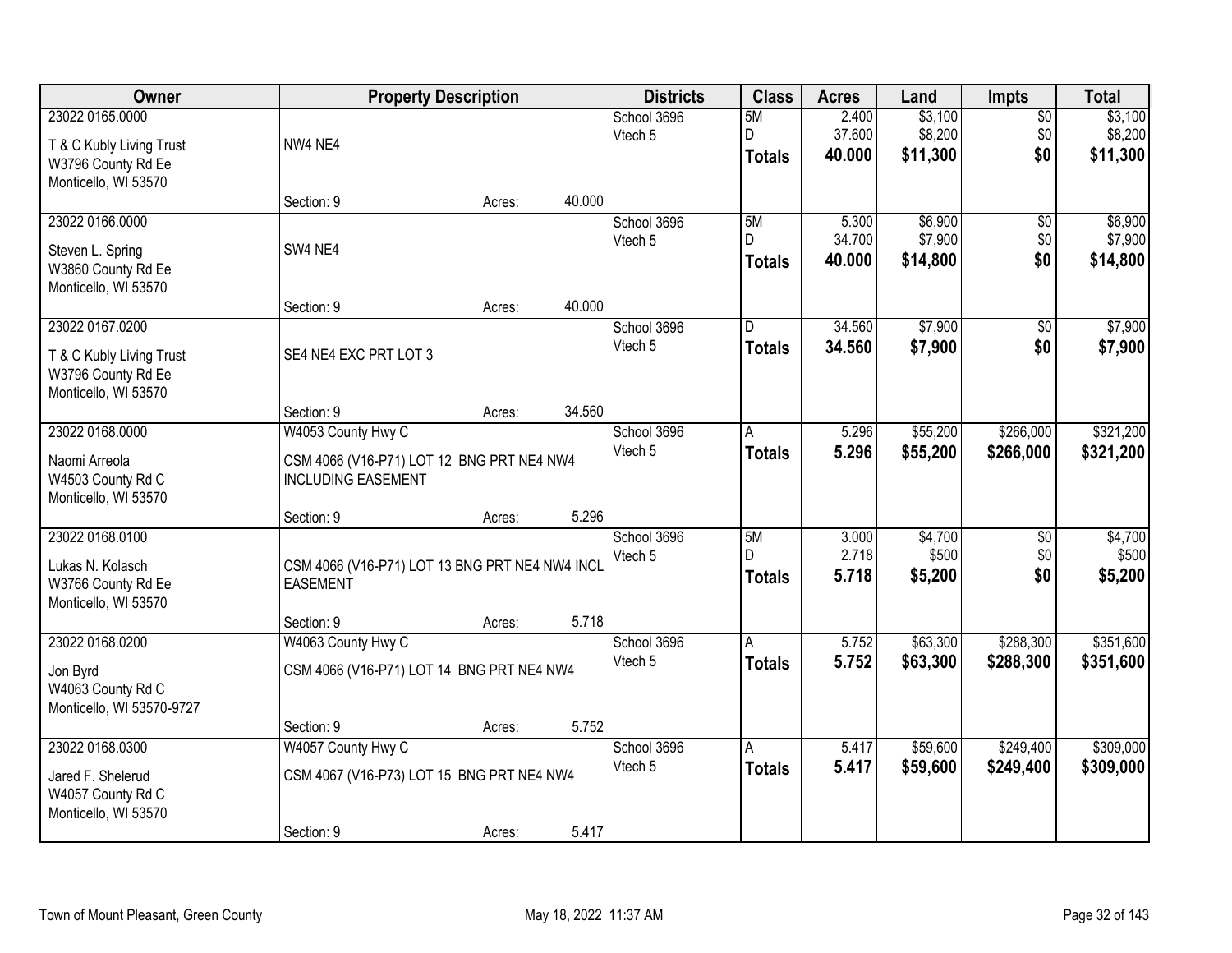| Owner                                                     |                                           | <b>Property Description</b> |        | <b>Districts</b>       | <b>Class</b>   | <b>Acres</b>   | Land                | <b>Impts</b>     | <b>Total</b>         |
|-----------------------------------------------------------|-------------------------------------------|-----------------------------|--------|------------------------|----------------|----------------|---------------------|------------------|----------------------|
| 23022 0168.0400                                           | W4051 County Hwy C                        |                             |        | School 3696            | А              | 2.500          | \$34,400            | \$463,800        | \$498,200            |
| Dennis L. Unterholzner                                    | CSM 4067 (V16-P73) LOT 16 BNG PRT NE4 NW4 |                             |        | Vtech 5                | D              | 3.074          | \$800               | \$0              | \$800                |
| W4051 County Rd C                                         |                                           |                             |        |                        | <b>Totals</b>  | 5.574          | \$35,200            | \$463,800        | \$499,000            |
| Monticello, WI 53570                                      |                                           |                             |        |                        |                |                |                     |                  |                      |
|                                                           | Section: 9                                | Acres:                      | 5.574  |                        |                |                |                     |                  |                      |
| 23022 0168.0500                                           | W4059 County Hwy C                        |                             |        | School 3696            | 5M             | 0.750          | \$1,300             | $\overline{50}$  | \$1,300              |
| <b>Brad Penniston</b>                                     | CSM 4067 (V16-P73) LOT 17 BNG PRT NE4 NW4 |                             |        | Vtech 5                | Α<br>D         | 1.000<br>3.604 | \$11,000<br>\$1,100 | \$313,700<br>\$0 | \$324,700<br>\$1,100 |
| 400 Oak St                                                | <b>INCL EASEMENT</b>                      |                             |        |                        | <b>Totals</b>  | 5.354          | \$13,400            | \$313,700        | \$327,100            |
| Argyle, WI 53504                                          |                                           |                             |        |                        |                |                |                     |                  |                      |
|                                                           | Section: 9                                | Acres:                      | 5.354  |                        |                |                |                     |                  |                      |
| 23022 0168.0600                                           |                                           |                             |        | School 3696<br>Vtech 5 | 5M<br>D.       | 2.193<br>3.000 | \$3,400<br>\$800    | \$0<br>\$0       | \$3,400<br>\$800     |
| Riley J. Johnson                                          | CSM 4067 (V16-P73) LOT 18 BNG PRT NE4 NW4 |                             |        |                        | <b>Totals</b>  | 5.193          | \$4,200             | \$0              | \$4,200              |
| 210 E Highland Ave                                        | <b>SUBJ TO EASEMENT</b>                   |                             |        |                        |                |                |                     |                  |                      |
| Monticello, WI 53570                                      |                                           |                             | 5.193  |                        |                |                |                     |                  |                      |
| 23022 0169.0000                                           | Section: 9                                | Acres:                      |        | School 3696            | 5M             | 3.800          | \$5,000             | \$0              | \$5,000              |
|                                                           |                                           |                             |        | Vtech 5                | D.             | 36.200         | \$7,000             | \$0              | \$7,000              |
| Meier Robert W & Barbara A Rev Trust                      | NW4 NW4                                   |                             |        |                        | <b>Totals</b>  | 40.000         | \$12,000            | \$0              | \$12,000             |
| W4209 County Rd C<br>Monticello, WI 53570                 |                                           |                             |        |                        |                |                |                     |                  |                      |
|                                                           | Section: 9                                | Acres:                      | 40.000 |                        |                |                |                     |                  |                      |
| 23022 0170.0000                                           |                                           |                             |        | School 3696            | 5M             | 6.000          | \$7,800             | $\overline{50}$  | \$7,800              |
|                                                           | SW4 NW4                                   |                             |        | Vtech 5                | D              | 29.500         | \$6,600             | \$0              | \$6,600              |
| Meier Robert W & Barbara A Rev Trust<br>W4209 County Rd C |                                           |                             |        |                        | Ė              | 4.500          | \$5,900             | \$0              | \$5,900              |
| Monticello, WI 53570                                      |                                           |                             |        |                        | <b>Totals</b>  | 40.000         | \$20,300            | \$0              | \$20,300             |
|                                                           | Section: 9                                | Acres:                      | 40.000 |                        |                |                |                     |                  |                      |
| 23022 0171.0000                                           |                                           |                             |        | School 3696            | 5M             | 1.000          | \$1,600             | $\overline{50}$  | \$1,600              |
| Meier Robert W & Barbara A Rev Trust                      | SE4 NW4                                   |                             |        | Vtech 5                | D              | 38.000         | \$7,000             | \$0              | \$7,000              |
| W4209 County Rd C                                         |                                           |                             |        |                        | Ė              | 1.000          | \$1,300             | \$0              | \$1,300              |
| Monticello, WI 53570                                      |                                           |                             |        |                        | <b>Totals</b>  | 40.000         | \$9,900             | \$0              | \$9,900              |
|                                                           | Section: 9                                | Acres:                      | 40.000 |                        |                |                |                     |                  |                      |
| 23022 0172.0000                                           |                                           |                             |        | School 3696            | $\overline{D}$ | 37,000         | \$7,400             | $\overline{50}$  | \$7,400              |
| Steven L. Spring                                          | NE4 SW4                                   |                             |        | Vtech 5                | E              | 3.000          | \$3,900             | \$0              | \$3,900              |
| W3860 County Rd Ee                                        |                                           |                             |        |                        | <b>Totals</b>  | 40.000         | \$11,300            | \$0              | \$11,300             |
| Monticello, WI 53570                                      |                                           |                             |        |                        |                |                |                     |                  |                      |
|                                                           | Section: 9                                | Acres:                      | 40.000 |                        |                |                |                     |                  |                      |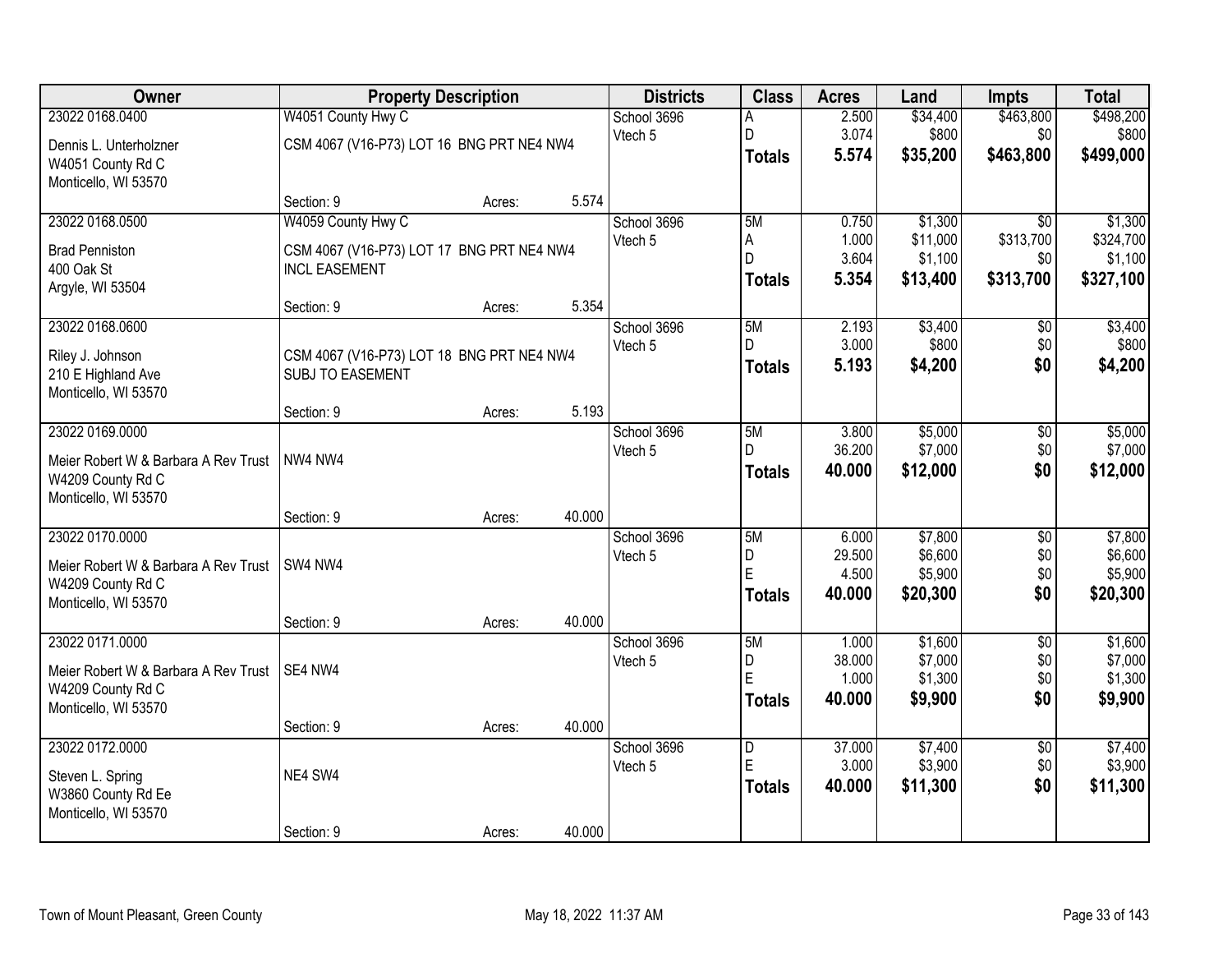| Owner                      |                                                | <b>Property Description</b> |        | <b>Districts</b> | <b>Class</b>            | <b>Acres</b>   | Land     | <b>Impts</b>    | <b>Total</b> |
|----------------------------|------------------------------------------------|-----------------------------|--------|------------------|-------------------------|----------------|----------|-----------------|--------------|
| 23022 0173.0000            |                                                |                             |        | School 3696      |                         | 40.000         | \$8,000  | $\overline{50}$ | \$8,000      |
| Jeffrey Disch              | NW4 SW4                                        |                             |        | Vtech 5          | <b>Totals</b>           | 40.000         | \$8,000  | \$0             | \$8,000      |
| W4068 County Rd Ee         |                                                |                             |        |                  |                         |                |          |                 |              |
| Monticello, WI 53570       |                                                |                             |        |                  |                         |                |          |                 |              |
|                            | Section: 9                                     | Acres:                      | 40.000 |                  |                         |                |          |                 |              |
| 23022 0174.0000            | W4068 County Hwy Ee                            |                             |        | School 3696      | $\overline{\mathsf{B}}$ | 1.000          | \$4,600  | $\overline{50}$ | \$4,600      |
| Jeffrey Disch              | SW4 SW4 (PRT POS V10-P28)                      |                             |        | Vtech 5          | D                       | 35.420         | \$6,000  | \$0             | \$6,000      |
| W4068 County Rd Ee         |                                                |                             |        |                  | E                       | 0.580          | \$100    | \$0             | \$100        |
| Monticello, WI 53570       |                                                |                             |        |                  | G                       | 3.000          | \$45,200 | \$156,400       | \$201,600    |
|                            | Section: 9                                     | Acres:                      | 40.000 |                  | <b>Totals</b>           | 40.000         | \$55,900 | \$156,400       | \$212,300    |
| 23022 0175.0000            | County Rd EE                                   |                             |        | School 3696      | D                       | 16.000         | \$3,000  | $\sqrt[6]{3}$   | \$3,000      |
| Jeffrey Disch              | W2 SE4 SW4                                     |                             |        | Vtech 5          | E                       | 4.000          | \$4,800  | \$0             | \$4,800      |
| W4068 County Rd Ee         |                                                |                             |        |                  | <b>Totals</b>           | 20.000         | \$7,800  | \$0             | \$7,800      |
| Monticello, WI 53570       |                                                |                             |        |                  |                         |                |          |                 |              |
|                            | Section: 9                                     | Acres:                      | 20.000 |                  |                         |                |          |                 |              |
| 23022 0176.0000            |                                                |                             |        | School 3696      | D                       | 19.300         | \$3,800  | $\sqrt[6]{3}$   | \$3,800      |
| Steven L. Spring           | E2 SE4 SW4                                     |                             |        | Vtech 5          | E                       | 0.700          | \$900    | \$0             | \$900        |
| W3860 County Rd Ee         |                                                |                             |        |                  | <b>Totals</b>           | 20.000         | \$4,700  | \$0             | \$4,700      |
| Monticello, WI 53570       |                                                |                             |        |                  |                         |                |          |                 |              |
|                            | Section: 9                                     | Acres:                      | 20.000 |                  |                         |                |          |                 |              |
| 23022 0177.0300            | W3780 County Hwy Ee                            |                             |        | School 3696      | $\overline{A}$          | 0.700          | \$16,100 | \$153,100       | \$169,200    |
| Richard J. Marti           | CSM 4760 (V21-P22) LOT 3 BNG PRT SE4 & PRT SE4 |                             |        | Vtech 5          | D                       | 15.040         | \$1,300  | \$0             | \$1,300      |
| W3780 County Rd Ee         | NE4                                            |                             |        |                  | Ė                       | 1.300          | \$1,800  | \$0             | \$1,800      |
| Monticello, WI 53570       |                                                |                             |        |                  | <b>Totals</b>           | 17.040         | \$19,200 | \$153,100       | \$172,300    |
|                            | Section: 9                                     | Acres:                      | 17.040 |                  |                         |                |          |                 |              |
| 23022 0177.0400            | County Rd EE                                   |                             |        | School 3696      | $\overline{\mathsf{D}}$ | 18.400         | \$3,700  | \$0             | \$3,700      |
| T & C Kubly Living Trust   | NE4 SE4, EXC CSM 4760 LOT 2 & 3                |                             |        | Vtech 5          | G                       | 2.600          | \$36,500 | \$67,900        | \$104,400    |
| W3796 County Rd Ee         |                                                |                             |        |                  | <b>Totals</b>           | 21.000         | \$40,200 | \$67,900        | \$108,100    |
| Monticello, WI 53570       |                                                |                             |        |                  |                         |                |          |                 |              |
|                            | Section: 9                                     | Acres:                      | 21.000 |                  |                         |                |          |                 |              |
| 23022 0177.0500            |                                                |                             |        | School 3696      | D<br>G                  | 9.100<br>0.370 | \$1,600  | $\overline{50}$ | \$1,600      |
| K & M Whitetail Ridge, LLC | CSM 4760 (V21-P22) LOT 2 BNG PRT NE4 SE4       |                             |        | Vtech 5          |                         |                | \$8,000  | \$4,600         | \$12,600     |
| W3796 County Rd Ee         |                                                |                             |        |                  | <b>Totals</b>           | 9.470          | \$9,600  | \$4,600         | \$14,200     |
| Monticello, WI 53570       |                                                |                             |        |                  |                         |                |          |                 |              |
|                            | Section: 9                                     | Acres:                      | 9.470  |                  |                         |                |          |                 |              |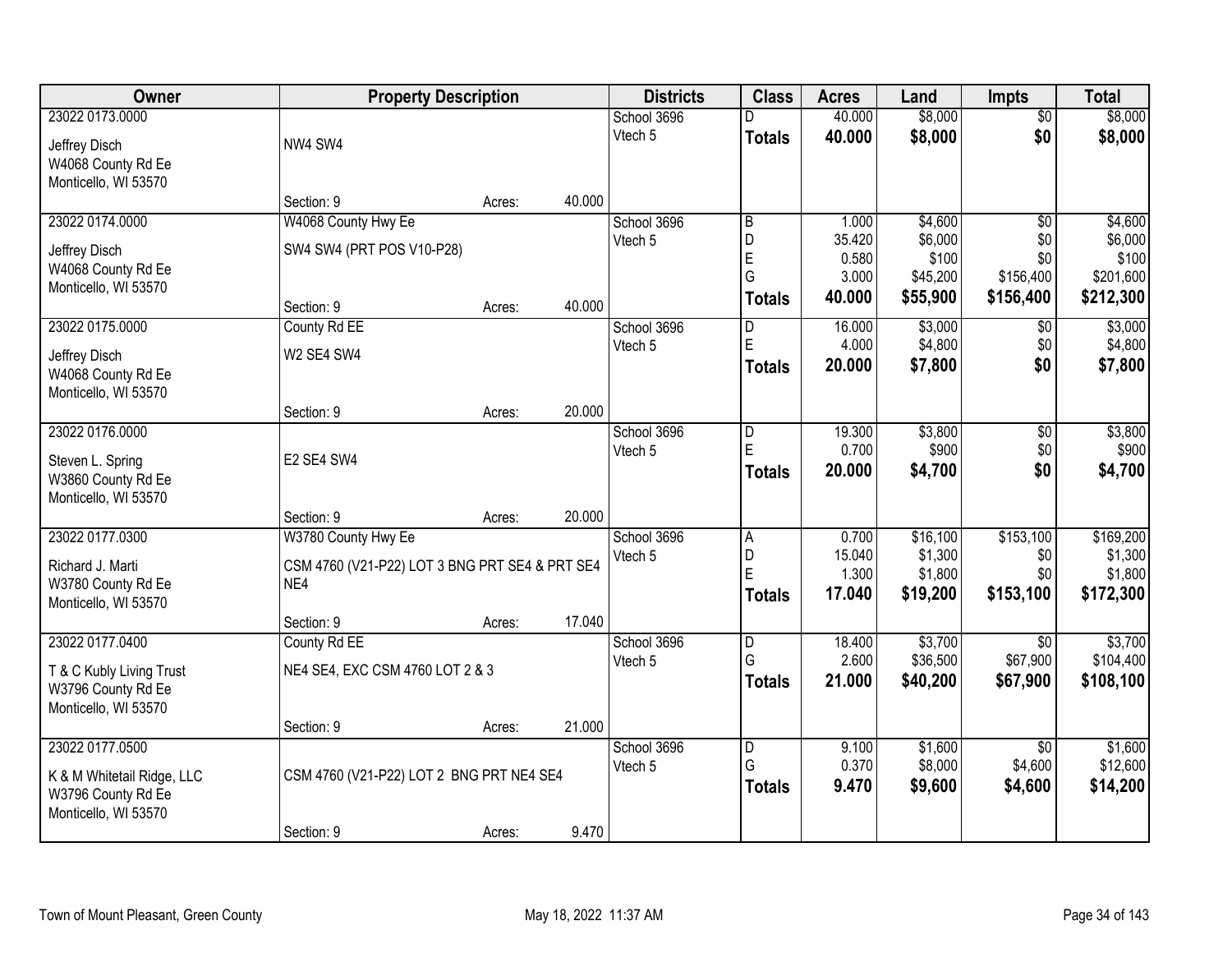| Owner                                                                                     |                                                                                 | <b>Property Description</b> |        | <b>Districts</b>       | <b>Class</b>                                 | <b>Acres</b>                                | Land                                                | <b>Impts</b>                                          | <b>Total</b>                                        |
|-------------------------------------------------------------------------------------------|---------------------------------------------------------------------------------|-----------------------------|--------|------------------------|----------------------------------------------|---------------------------------------------|-----------------------------------------------------|-------------------------------------------------------|-----------------------------------------------------|
| 23022 0178.0200<br>Steven L. Spring<br>W3860 County Rd Ee<br>Monticello, WI 53570         | NW4 SE4 EXC CSM 4760 LOT 3                                                      |                             |        | School 3696<br>Vtech 5 | D<br>$\mathsf E$<br><b>Totals</b>            | 38.000<br>1.600<br>39.600                   | \$7,600<br>\$2,100<br>\$9,700                       | \$0<br>\$0<br>\$0                                     | \$7,600<br>\$2,100<br>\$9,700                       |
|                                                                                           | Section: 9                                                                      | Acres:                      | 39.600 |                        |                                              |                                             |                                                     |                                                       |                                                     |
| 23022 0179.0200<br>Steven L. Spring<br>W3860 County Rd Ee<br>Monticello, WI 53570         | W3844 County Hwy Ee<br>PRT SW4 SE4, EXC CSM 4760 PRT LOT 3<br>Section: 9        | Acres:                      | 39.170 | School 3696<br>Vtech 5 | 5M<br>D<br>$\mathsf E$<br>G<br><b>Totals</b> | 5.000<br>30.570<br>0.600<br>3.000<br>39.170 | \$4,500<br>\$6,400<br>\$100<br>\$43,000<br>\$54,000 | $\overline{50}$<br>\$0<br>\$0<br>\$37,300<br>\$37,300 | \$4,500<br>\$6,400<br>\$100<br>\$80,300<br>\$91,300 |
| 23022 0180.0000                                                                           | W3860 County Hwy Ee                                                             |                             |        | School 3696            | A                                            | 0.530                                       | \$12,200                                            | \$79,200                                              | \$91,400                                            |
| Steven L. Spring<br>W3860 County Rd Ee<br>Monticello, WI 53570                            | COM 2023 FT W OF SE COR TH W 140 FT TH N 167<br>FT THE 140 FT THS 167 FT TO POB |                             |        | Vtech 5                | <b>Totals</b>                                | 0.530                                       | \$12,200                                            | \$79,200                                              | \$91,400                                            |
|                                                                                           | Section: 9                                                                      | Acres:                      | 0.530  |                        |                                              |                                             |                                                     |                                                       |                                                     |
| 23022 0181.0400<br>T & C Kubly Living Trust<br>W3796 County Rd Ee<br>Monticello, WI 53570 | W3766 County Hwy Ee<br>SE4 SE4 EXC CSM 4760 LOT 1 & PRT LOT 2 & 3               |                             |        | School 3696<br>Vtech 5 | D<br>E<br>G<br><b>Totals</b>                 | 33.600<br>1.000<br>1.650<br>36.250          | \$8,600<br>\$100<br>\$37,300<br>\$46,000            | $\sqrt[6]{3}$<br>\$0<br>\$92,700<br>\$92,700          | \$8,600<br>\$100<br>\$130,000<br>\$138,700          |
|                                                                                           | Section: 9                                                                      | Acres:                      | 36.250 |                        |                                              |                                             |                                                     |                                                       |                                                     |
| 23022 0181.1100<br>T & C Kubly Living Trust<br>W3796 County Rd Ee<br>Monticello, WI 53570 | W3796 County Hwy Ee<br>CSM 4760 (V21-P22) LOT 1 BNG PRT SE4 SE4                 |                             | 2.410  | School 3696<br>Vtech 5 | $\overline{A}$<br><b>Totals</b>              | 2.410<br>2.410                              | \$43,100<br>\$43,100                                | \$168,800<br>\$168,800                                | \$211,900<br>\$211,900                              |
| 23022 0182.0000                                                                           | Section: 9                                                                      | Acres:                      |        | School 3696            | 5M                                           | 2.000                                       | \$3,100                                             | $\overline{50}$                                       | \$3,100                                             |
| Dorothy Christen<br>631 Terrace Ct<br>Monticello, WI 53570                                | NE4 NE4                                                                         |                             |        | Vtech 5                | D<br>E<br><b>Totals</b>                      | 37.000<br>1.000<br>40.000                   | \$10,500<br>\$100<br>\$13,700                       | \$0<br>\$0<br>\$0                                     | \$10,500<br>\$100<br>\$13,700                       |
|                                                                                           | Section: 10                                                                     | Acres:                      | 40.000 |                        |                                              |                                             |                                                     |                                                       |                                                     |
| 23022 0183.0000<br>Dorothy Christen<br>631 Terrace Ct<br>Monticello, WI 53570             | NW4 NE4                                                                         |                             |        | School 3696<br>Vtech 5 | 5M<br>D<br><b>Totals</b>                     | 2.000<br>38.000<br>40.000                   | \$2,600<br>\$7,600<br>\$10,200                      | $\overline{50}$<br>\$0<br>\$0                         | \$2,600<br>\$7,600<br>\$10,200                      |
|                                                                                           | Section: 10                                                                     | Acres:                      | 40.000 |                        |                                              |                                             |                                                     |                                                       |                                                     |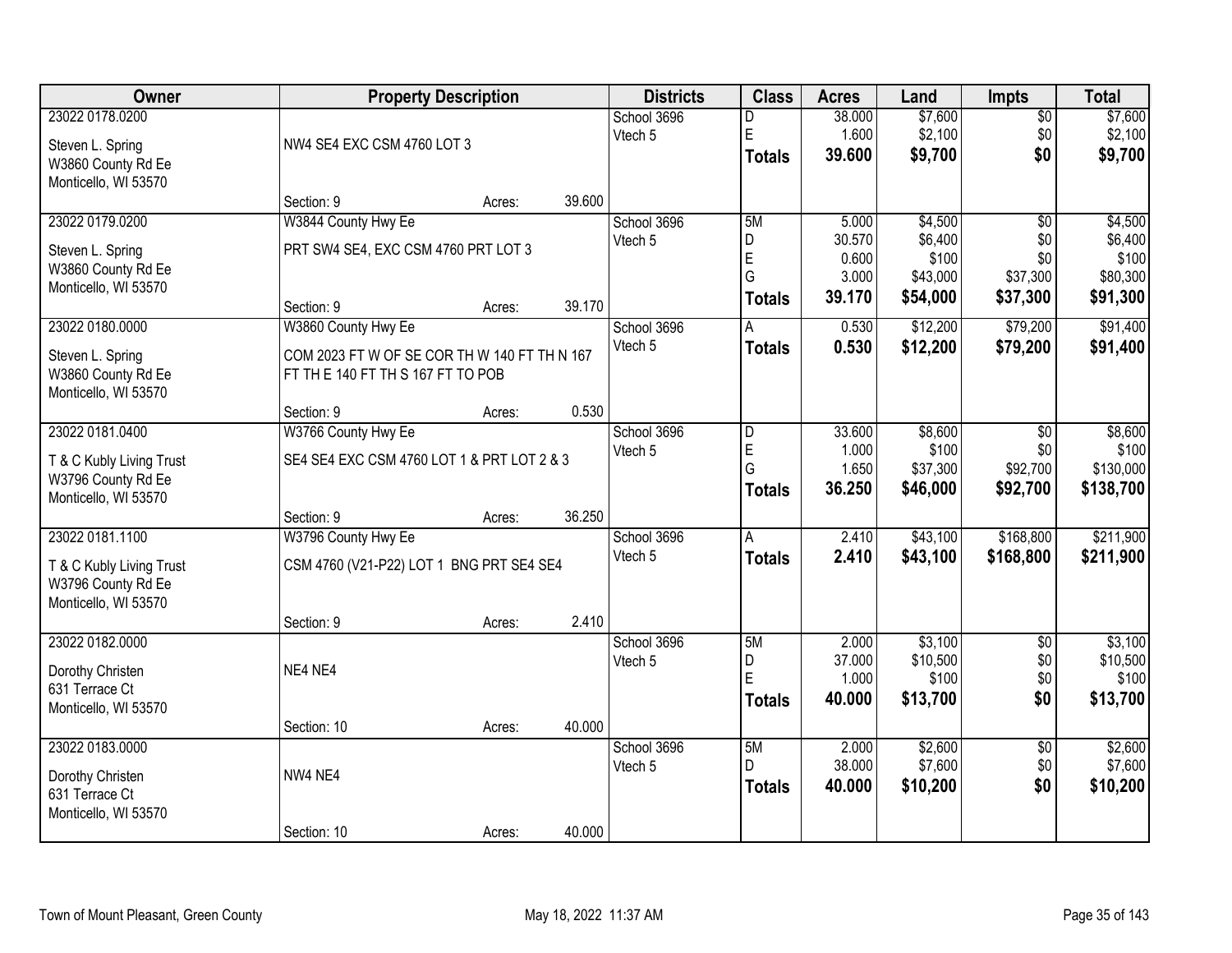| Owner                         |                                               | <b>Property Description</b> |        | <b>Districts</b> | <b>Class</b>   | <b>Acres</b> | Land     | <b>Impts</b>    | <b>Total</b> |
|-------------------------------|-----------------------------------------------|-----------------------------|--------|------------------|----------------|--------------|----------|-----------------|--------------|
| 23022 0184.0000               | W3795 County Hwy C                            |                             |        | School 3696      | 5M             | 16.750       | \$21,800 | $\overline{50}$ | \$21,800     |
| Robert Buehl Conservancy, LLC | SW4 NE4 WITH EASEMENT RIGHTS IN V182-P590     |                             |        | Vtech 5          | А              | 0.250        | \$1,500  | \$5,000         | \$6,500      |
| N6903 Marshall Bluff Rd       |                                               |                             |        |                  | D              | 23.000       | \$5,700  | \$0             | \$5,700      |
| Monticello, WI 53570          |                                               |                             |        |                  | Totals         | 40.000       | \$29,000 | \$5,000         | \$34,000     |
|                               | Section: 10                                   | Acres:                      | 40.000 |                  |                |              |          |                 |              |
| 23022 0185.0000               |                                               |                             |        | School 3696      | 5M             | 12.500       | \$19,400 | $\overline{50}$ | \$19,400     |
| Dorothy Christen              | SE4 NE4                                       |                             |        | Vtech 5          | D              | 26.500       | \$6,700  | \$0             | \$6,700      |
| 631 Terrace Ct                |                                               |                             |        |                  | $\overline{E}$ | 1.000        | \$100    | \$0             | \$100        |
| Monticello, WI 53570          |                                               |                             |        |                  | <b>Totals</b>  | 40.000       | \$26,200 | \$0             | \$26,200     |
|                               | Section: 10                                   | Acres:                      | 40.000 |                  |                |              |          |                 |              |
| 23022 0186.0000               |                                               |                             |        | School 3696      | ID.            | 38.000       | \$9,300  | \$0             | \$9,300      |
| Dorothy Christen              | NE4 NW4                                       |                             |        | Vtech 5          | $\mathsf E$    | 2.000        | \$900    | \$0             | \$900        |
| 631 Terrace Ct                |                                               |                             |        |                  | <b>Totals</b>  | 40.000       | \$10,200 | \$0             | \$10,200     |
| Monticello, WI 53570          |                                               |                             |        |                  |                |              |          |                 |              |
|                               | Section: 10                                   | Acres:                      | 40.000 |                  |                |              |          |                 |              |
| 23022 0187.0000               |                                               |                             |        | School 3696      | D              | 1.130        | \$100    | \$0             | \$100        |
| Robert R. Zurfluh             | COM NE COR NW4 NW4 W 742.5 FT S 66 FT E 742.5 |                             |        | Vtech 5          | <b>Totals</b>  | 1.130        | \$100    | \$0             | \$100        |
| W3817 County Rd C             | FT N 66 FT POB                                |                             |        |                  |                |              |          |                 |              |
| Monticello, WI 53570          |                                               |                             |        |                  |                |              |          |                 |              |
|                               | Section: 10                                   | Acres:                      | 1.130  |                  |                |              |          |                 |              |
| 23022 0188.0000               |                                               |                             |        | School 3696      | 5M             | 3.000        | \$4,700  | $\overline{30}$ | \$4,700      |
| T & C Kubly Living Trust      | PRT NW4 NW4                                   |                             |        | Vtech 5          | D              | 34.000       | \$6,800  | \$0             | \$6,800      |
| W3796 County Rd Ee            |                                               |                             |        |                  | E              | 1.870        | \$900    | \$0             | \$900        |
| Monticello, WI 53570          |                                               |                             |        |                  | Totals         | 38.870       | \$12,400 | \$0             | \$12,400     |
|                               | Section: 10                                   | Acres:                      | 38.870 |                  |                |              |          |                 |              |
| 23022 0189.0000               |                                               |                             |        | School 3696      | $\overline{D}$ | 38.000       | \$8,100  | $\overline{60}$ | \$8,100      |
| T & C Kubly Living Trust      | SW4 NW4                                       |                             |        | Vtech 5          | E              | 2.000        | \$900    | \$0             | \$900        |
| W3796 County Rd Ee            |                                               |                             |        |                  | <b>Totals</b>  | 40.000       | \$9,000  | \$0             | \$9,000      |
| Monticello, WI 53570          |                                               |                             |        |                  |                |              |          |                 |              |
|                               | Section: 10                                   | Acres:                      | 40.000 |                  |                |              |          |                 |              |
| 23022 0190.0000               |                                               |                             |        | School 3696      | 5M             | 27.000       | \$41,900 | $\overline{50}$ | \$41,900     |
| Robert Buehl Conservancy, LLC | SE4 NW4                                       |                             |        | Vtech 5          | D              | 11.000       | \$800    | \$0             | \$800        |
| N6903 Marshall Bluff Rd       |                                               |                             |        |                  | E              | 2.000        | \$900    | \$0             | \$900        |
| Monticello, WI 53570          |                                               |                             |        |                  | Totals         | 40.000       | \$43,600 | \$0             | \$43,600     |
|                               | Section: 10                                   | Acres:                      | 40.000 |                  |                |              |          |                 |              |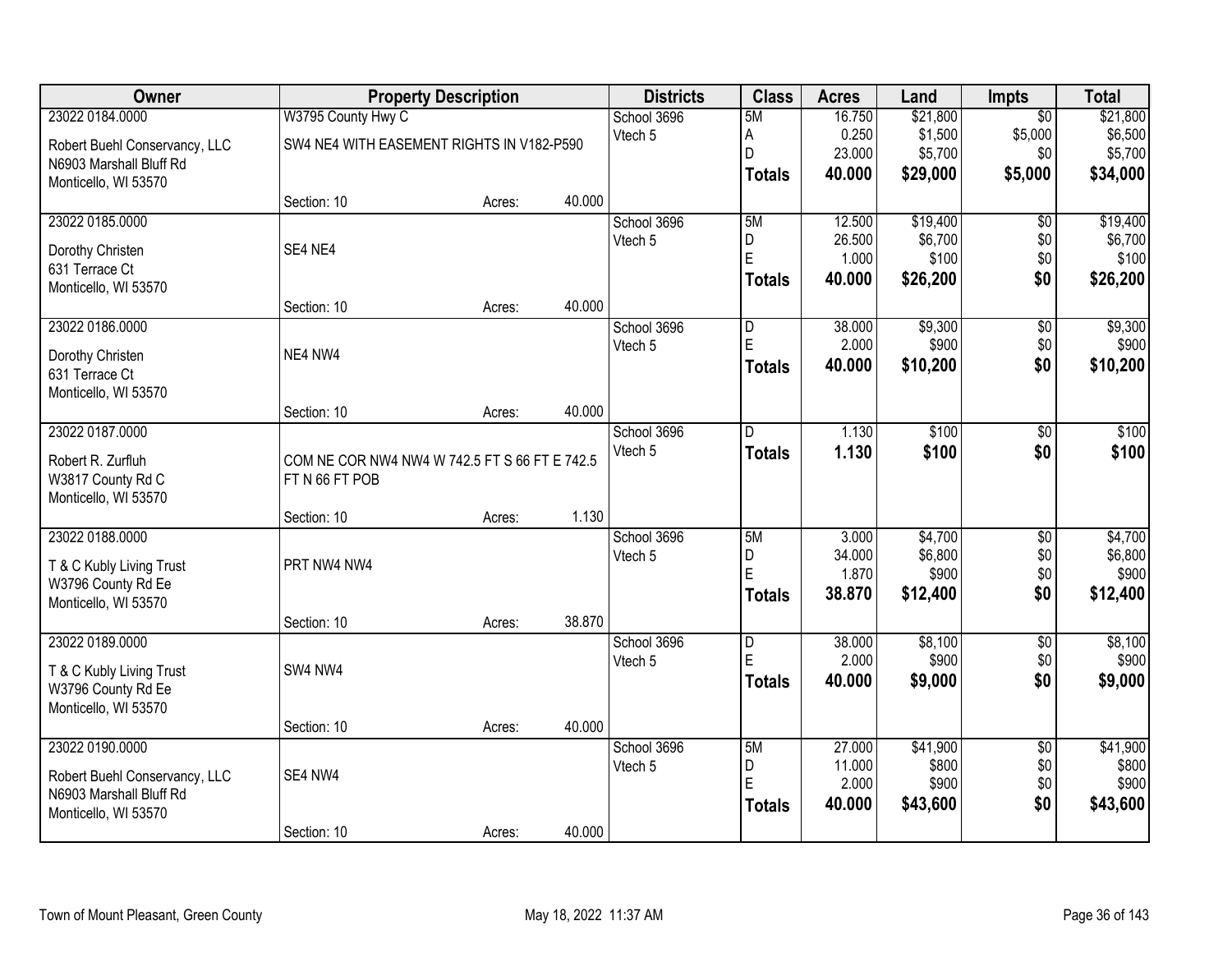| Owner                                                              | <b>Property Description</b>              |        |        | <b>Districts</b>   | <b>Class</b>  | <b>Acres</b> | Land     | Impts           | <b>Total</b> |
|--------------------------------------------------------------------|------------------------------------------|--------|--------|--------------------|---------------|--------------|----------|-----------------|--------------|
| 23022 0191.0000                                                    |                                          |        |        | School 3696        | 5M            | 8.000        | \$12,400 | $\overline{50}$ | \$12,400     |
| Strahm Nathan & Karen Irrev Farm Trus   NE4 SW4                    |                                          |        |        | Vtech 5            | D             | 30.000       | \$5,200  | \$0             | \$5,200      |
| Angela Johnson Ttee                                                |                                          |        |        |                    | E             | 2.000        | \$900    | \$0             | \$900        |
| W3640 County Rd Ee                                                 |                                          |        |        |                    | <b>Totals</b> | 40.000       | \$18,500 | \$0             | \$18,500     |
| Monticello, WI 53570                                               | Section: 10                              | Acres: | 40.000 |                    |               |              |          |                 |              |
| 23022 0192.0000                                                    |                                          |        |        | School 3696        | D             | 38.000       | \$9,200  | \$0             | \$9,200      |
|                                                                    |                                          |        |        | Vtech 5            | E             | 2.000        | \$900    | \$0             | \$900        |
| Strahm Nathan & Karen Irrev Farm Trus   NW4 SW4                    |                                          |        |        |                    | <b>Totals</b> | 40.000       | \$10,100 | \$0             | \$10,100     |
| Angela Johnson Ttee                                                |                                          |        |        |                    |               |              |          |                 |              |
| W3640 County Rd Ee                                                 |                                          |        |        |                    |               |              |          |                 |              |
| Monticello, WI 53570                                               | Section: 10                              | Acres: | 40.000 |                    |               |              |          |                 |              |
| 23022 0193.1000                                                    | W3640 County Hwy Ee                      |        |        | School 3696        | G             | 2.700        | \$41,200 | \$147,900       | \$189,100    |
| Strahm Nathan & Karen Irrev Residence                              | CSM 5355 (V26-P97) LOT 1 BNG PRT SW4 SW4 |        |        | Vtech 5            | <b>Totals</b> | 2.700        | \$41,200 | \$147,900       | \$189,100    |
| <b>Trt</b>                                                         |                                          |        |        |                    |               |              |          |                 |              |
| Angela Johnson Ttee                                                |                                          |        |        |                    |               |              |          |                 |              |
| W3640 County Rd Ee                                                 | Section: 10                              | Acres: | 2.700  |                    |               |              |          |                 |              |
| Monticello, WI 53570                                               |                                          |        |        |                    |               |              |          |                 |              |
| 23022 0193.2000                                                    |                                          |        |        | School 3696        | D             | 27.000       | \$6,600  | $\overline{50}$ | \$6,600      |
|                                                                    |                                          |        |        | Vtech 5            | E             | 9.000        | \$5,300  | \$0             | \$5,300      |
| Strahm Nathan & Karen Irrev Farm Trus   SW4 SW4 EXC CSM 5355 LOT 1 |                                          |        |        |                    | G             | 1.300        | \$27,900 | \$37,500        | \$65,400     |
| Angela Johnson Ttee                                                |                                          |        |        |                    | <b>Totals</b> | 37.300       | \$39,800 | \$37,500        | \$77,300     |
| W3640 County Rd Ee                                                 |                                          |        |        |                    |               |              |          |                 |              |
| Monticello, WI 53570                                               | Section: 10                              | Acres: | 37.300 |                    |               |              |          |                 |              |
| 23022 0194.0000                                                    |                                          |        |        | School 3696        | D             | 39.000       | \$7,600  | \$0             | \$7,600      |
| Strahm Nathan & Karen Irrey Farm Trus   SE4 SW4                    |                                          |        |        | Vtech <sub>5</sub> | E             | 1.000        | \$100    | \$0             | \$100        |
| Angela Johnson Ttee                                                |                                          |        |        |                    | <b>Totals</b> | 40.000       | \$7,700  | \$0             | \$7,700      |
| W3640 County Rd Ee                                                 |                                          |        |        |                    |               |              |          |                 |              |
| Monticello, WI 53570                                               | Section: 10                              | Acres: | 40.000 |                    |               |              |          |                 |              |
| 23022 0195.0000                                                    | Silver <sub>Rd</sub>                     |        |        | School 3696        | D             | 38.500       | \$7,800  | $\overline{60}$ | \$7,800      |
|                                                                    |                                          |        |        | Vtech 5            | E             | 0.750        | \$100    | \$0             | \$100        |
| <b>Donald Silver</b>                                               | NE4 SE4                                  |        |        |                    | G             | 0.750        | \$3,600  | \$0             | \$3,600      |
| W3466 County Rd Ee                                                 |                                          |        |        |                    | <b>Totals</b> | 40.000       | \$11,500 | \$0             | \$11,500     |
| Monticello, WI 53570-9408                                          |                                          |        |        |                    |               |              |          |                 |              |
|                                                                    | Section: 10                              | Acres: | 40.000 |                    |               |              |          |                 |              |
| 23022 0196.0000                                                    |                                          |        |        | School 3696        | 5M            | 17.300       | \$26,800 | $\overline{50}$ | \$26,800     |
| <b>Donald Silver</b>                                               | E2 NW4 SE4                               |        |        | Vtech 5            | D.            | 2.700        | \$700    | \$0             | \$700        |
| W3466 County Rd Ee                                                 |                                          |        |        |                    | <b>Totals</b> | 20.000       | \$27,500 | \$0             | \$27,500     |
| Monticello, WI 53570-9408                                          |                                          |        |        |                    |               |              |          |                 |              |
|                                                                    | Section: 10                              | Acres: | 20.000 |                    |               |              |          |                 |              |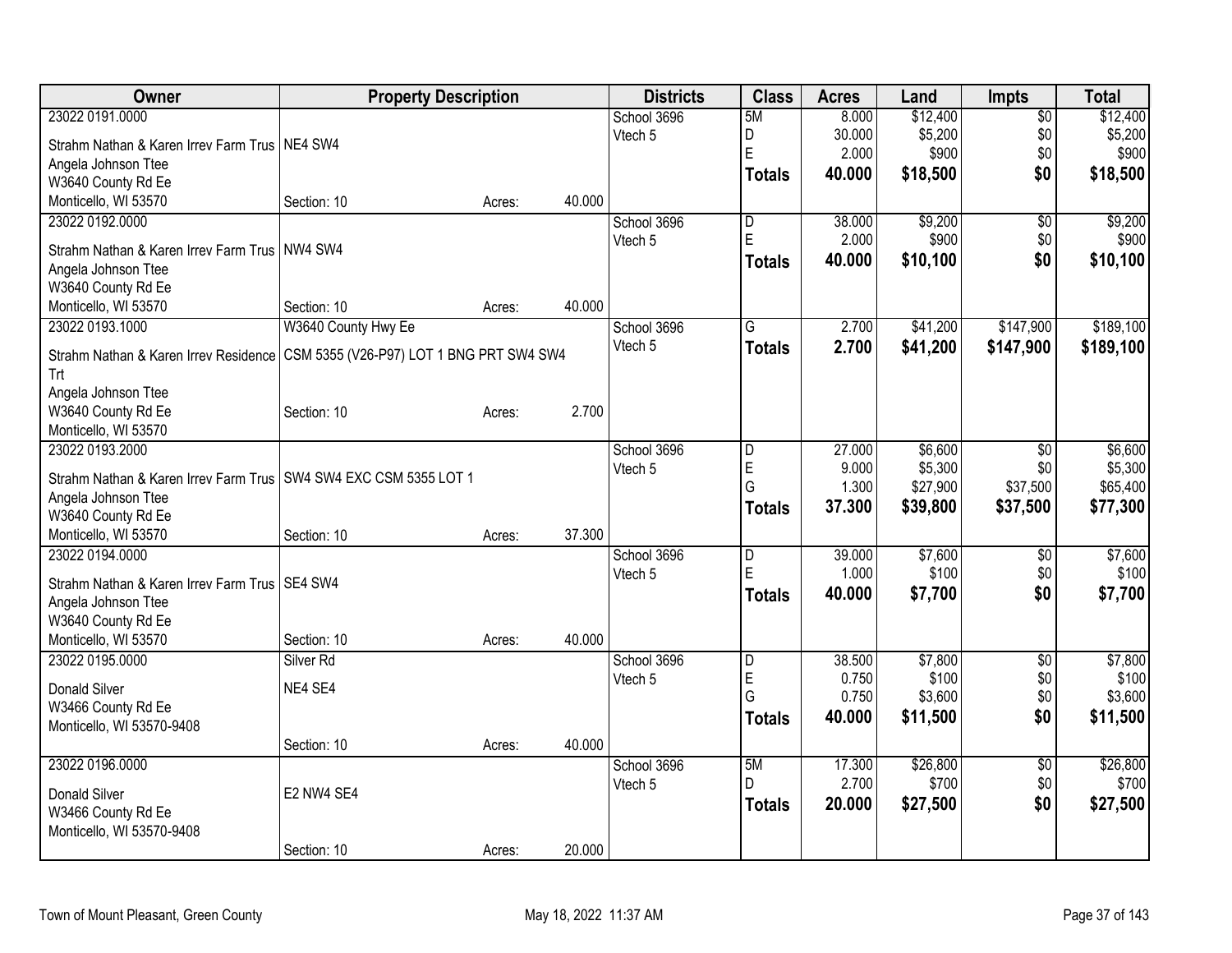| Owner                                                                                 | <b>Property Description</b>                                                                     |        |        | <b>Districts</b> | <b>Class</b>            | <b>Acres</b> | Land     | <b>Impts</b>    | <b>Total</b> |
|---------------------------------------------------------------------------------------|-------------------------------------------------------------------------------------------------|--------|--------|------------------|-------------------------|--------------|----------|-----------------|--------------|
| 23022 0197.0000                                                                       | Silver <sub>Rd</sub>                                                                            |        |        | School 3696      | 5M                      | 6.500        | \$10,100 | $\overline{50}$ | \$10,100     |
| Donald Silver                                                                         | S 7.5A OF E1/2 W1/2 NW4 SE4                                                                     |        |        | Vtech 5          | D                       | 1.000        | \$200    | \$0             | \$200        |
| W3466 County Rd Ee                                                                    |                                                                                                 |        |        |                  | <b>Totals</b>           | 7.500        | \$10,300 | \$0             | \$10,300     |
| Monticello, WI 53570-9408                                                             |                                                                                                 |        |        |                  |                         |              |          |                 |              |
|                                                                                       | Section: 10                                                                                     | Acres: | 7.500  |                  |                         |              |          |                 |              |
| 23022 0198.0000                                                                       |                                                                                                 |        |        | School 3696      | 5M                      | 6.500        | \$10,100 | $\overline{50}$ | \$10,100     |
|                                                                                       |                                                                                                 |        |        | Vtech 5          | D                       | 6.000        | \$1,500  | \$0             | \$1,500      |
| Strahm Nathan & Karen Irrev Farm Trus   PRT W 1/4 OF W 1/2 OF SE4 SEC 10; ALSO COM PT |                                                                                                 |        |        |                  | <b>Totals</b>           | 12.500       | \$11,600 | \$0             | \$11,600     |
| Angela Johnson Ttee                                                                   | 20 RDS E OF NW COR SE4 SEC 10 TH E 20 RDS TH S                                                  |        |        |                  |                         |              |          |                 |              |
| W3640 County Rd Ee                                                                    | 20 RDS TH W 20 RDS TH N 20 RDS TO POB                                                           |        |        |                  |                         |              |          |                 |              |
| Monticello, WI 53570                                                                  | Section: 10                                                                                     | Acres: | 12.500 |                  |                         |              |          |                 |              |
| 23022 0199.0000                                                                       |                                                                                                 |        |        | School 3696      | 5M                      | 0.750        | \$1,200  | $\overline{50}$ | \$1,200      |
| Strahm Nathan & Karen Irrev Farm Trus   PRT W 1/4 OF W 1/2 SE4 SEC 10                 |                                                                                                 |        |        | Vtech 5          | D                       | 9.000        | \$2,000  | \$0             | \$2,000      |
| Angela Johnson Ttee                                                                   |                                                                                                 |        |        |                  | E                       | 0.250        | \$100    | \$0             | \$100        |
| W3640 County Rd Ee                                                                    |                                                                                                 |        |        |                  | <b>Totals</b>           | 10.000       | \$3,300  | \$0             | \$3,300      |
| Monticello, WI 53570                                                                  | Section: 10                                                                                     | Acres: | 10.000 |                  |                         |              |          |                 |              |
| 23022 0200.0000                                                                       | W3466 County Hwy Ee                                                                             |        |        | School 3696      | 5M                      | 9.000        | \$18,000 | \$0             | \$18,000     |
|                                                                                       |                                                                                                 |        |        | Vtech 5          | А                       | 0.500        | \$11,500 | \$227,200       | \$238,700    |
| Donald Silver                                                                         | E 3/4 SW4 SE4                                                                                   |        |        |                  | D                       | 20.000       | \$4,500  | \$0             | \$4,500      |
| W3466 County Rd Ee                                                                    |                                                                                                 |        |        |                  | E                       | 0.500        | \$100    | \$0             | \$100        |
| Monticello, WI 53570-9408                                                             |                                                                                                 |        |        |                  | <b>Totals</b>           | 30.000       | \$34,100 | \$227,200       | \$261,300    |
|                                                                                       | Section: 10                                                                                     | Acres: | 30.000 |                  |                         |              |          |                 |              |
| 23022 0201.0000                                                                       | N6585 Silver Rd                                                                                 |        |        | School 3696      | $\overline{\mathsf{D}}$ | 35.300       | \$10,000 | $\overline{50}$ | \$10,000     |
| <b>Donald Silver</b>                                                                  | SE4 SE4, EXC .50A IN SE COR                                                                     |        |        | Vtech 5          | E<br>Ġ                  | 1.400        | \$200    | \$0             | \$200        |
| W3466 County Rd Ee                                                                    |                                                                                                 |        |        |                  |                         | 2.800        | \$41,800 | \$177,300       | \$219,100    |
| Monticello, WI 53570-9408                                                             |                                                                                                 |        |        |                  | <b>Totals</b>           | 39.500       | \$52,000 | \$177,300       | \$229,300    |
|                                                                                       | Section: 10                                                                                     | Acres: | 39.500 |                  |                         |              |          |                 |              |
| 23022 0202.0000                                                                       |                                                                                                 |        |        | School 3696      | A                       | 0.500        | \$9,800  | \$0             | \$9,800      |
|                                                                                       |                                                                                                 |        |        | Vtech 5          | <b>Totals</b>           | 0.500        | \$9,800  | \$0             | \$9,800      |
| Leroy Spring                                                                          | BEG SE COR TH N87*W 147.58 FT TH N1*E 147.58 FT<br>TH S87*E 147.58 FT TH S1*W 147.58 FT POB BNG |        |        |                  |                         |              |          |                 |              |
| W3842 County Rd Ee                                                                    |                                                                                                 |        |        |                  |                         |              |          |                 |              |
| Monticello, WI 53570                                                                  | PRT SE4 SE4 (POS V10-P179)<br>Section: 10                                                       | Acres: | 0.500  |                  |                         |              |          |                 |              |
| 23022 0203.0000                                                                       |                                                                                                 |        |        | School 3696      | D.                      | 13.330       | \$3,400  | $\overline{50}$ | \$3,400      |
|                                                                                       |                                                                                                 |        |        |                  |                         |              |          |                 |              |
| William G. Anderson                                                                   | S 1/3 NE4 NE4                                                                                   |        |        | Vtech 5          | <b>Totals</b>           | 13.330       | \$3,400  | \$0             | \$3,400      |
| 527 Eisenhower Ct                                                                     |                                                                                                 |        |        |                  |                         |              |          |                 |              |
| Monticello, WI 53570                                                                  |                                                                                                 |        |        |                  |                         |              |          |                 |              |
|                                                                                       | Section: 11                                                                                     | Acres: | 13.330 |                  |                         |              |          |                 |              |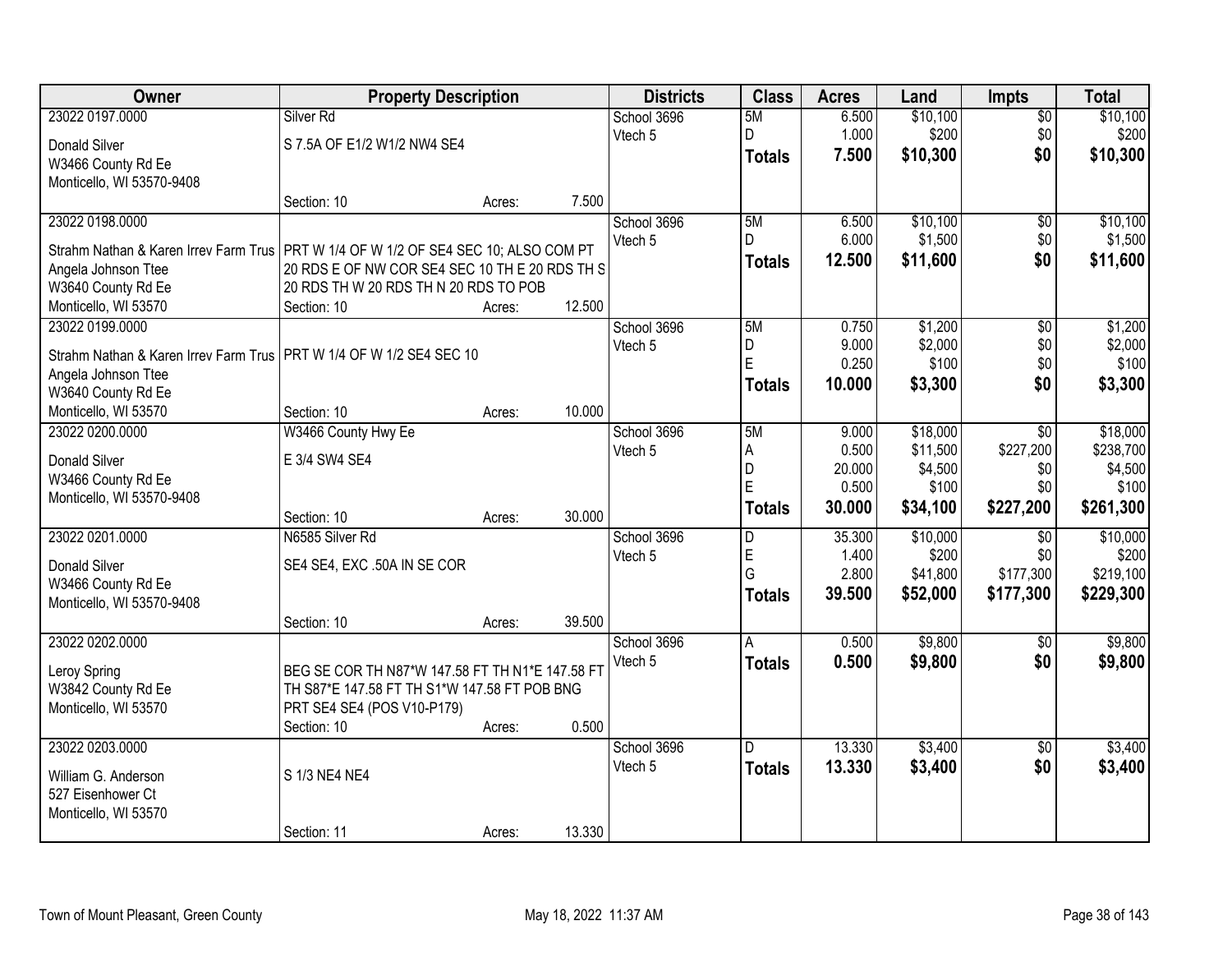| Owner                                    | <b>Property Description</b>                  |        | <b>Districts</b> | <b>Class</b>            | <b>Acres</b> | Land     | Impts           | <b>Total</b> |
|------------------------------------------|----------------------------------------------|--------|------------------|-------------------------|--------------|----------|-----------------|--------------|
| 23022 0204.0000                          |                                              |        | School 3696      | 5M                      | 6.370        | \$9,900  | $\overline{50}$ | \$9,900      |
| Timmy L. Wichser                         | COM NE COR SEC 11 TH W 240 RODS TH S 53 1/3  |        | Vtech 5          | D                       | 18.600       | \$4,200  | \$0             | \$4,200      |
| N6894 County Rd D                        | RODS THE 240 RODS TO ELN SEC 11 TH N 53 1/3  |        |                  | <b>Totals</b>           | 24.970       | \$14,100 | \$0             | \$14,100     |
| Monticello, WI 53570                     | RODS TO POB, BNG N 2/3 NE4 NE4 EXC LOT 1 OF  |        |                  |                         |              |          |                 |              |
|                                          | Section: 11                                  | Acres: | 24.970           |                         |              |          |                 |              |
| 23022 0204.0100                          | N6894 County Hwy D                           |        | School 3696      | A                       | 5.020        | \$54,100 | \$252,500       | \$306,600    |
|                                          |                                              |        | Vtech 5          | <b>Totals</b>           | 5.020        | \$54,100 | \$252,500       | \$306,600    |
| Timmy L. Wichser                         | CSM 2064 (V6-P404) LOT 1 BNG PRT N2 NE4      |        |                  |                         |              |          |                 |              |
| N6894 County Rd D                        |                                              |        |                  |                         |              |          |                 |              |
| Monticello, WI 53570                     |                                              |        |                  |                         |              |          |                 |              |
|                                          | Section: 11                                  | Acres: | 5.020            |                         |              |          |                 |              |
| 23022 0205.0000                          | County Rd D                                  |        | School 3696      | D                       | 22.350       | \$5,300  | \$0             | \$5,300      |
| Timmy L. Wichser                         | COM NE COR SEC 11 TH W 240 RODS TH S 53 1/3  |        | Vtech 5          | E                       | 0.500        | \$100    | \$0             | \$100        |
| N6894 County Rd D                        | RODS THE 240 RODS TO E LN SEC 11 TH N 53 1/3 |        |                  | G                       | 0.500        | \$12,000 | \$4,500         | \$16,500     |
| Monticello, WI 53570                     | RODS TO POB, BNG N 2/3 NW4 NE4 EXC LOT 1 OF  |        |                  | <b>Totals</b>           | 23.350       | \$17,400 | \$4,500         | \$21,900     |
|                                          | Section: 11                                  | Acres: | 23.350           |                         |              |          |                 |              |
| 23022 0206.0000                          | N6799 County Rd D                            |        | School 3696      | $\overline{\mathsf{D}}$ | 10.830       | \$2,800  | \$0             | \$2,800      |
|                                          |                                              |        | Vtech 5          | G                       | 2.500        | \$18,000 | \$104,600       | \$122,600    |
| William G. Anderson<br>527 Eisenhower Ct | S 1/3 NW4 NE4                                |        |                  | <b>Totals</b>           | 13.330       | \$20,800 | \$104,600       | \$125,400    |
| Monticello, WI 53570                     |                                              |        |                  |                         |              |          |                 |              |
|                                          | Section: 11                                  | Acres: | 13.330           |                         |              |          |                 |              |
| 23022 0207.0000                          | N6799 County Hwy D                           |        | School 3696      | 5M                      | 7.000        | \$10,900 | $\overline{60}$ | \$10,900     |
|                                          |                                              |        | Vtech 5          | D                       | 30.000       | \$6,600  | \$0             | \$6,600      |
| William G. Anderson                      | SW4 NE4                                      |        |                  | E                       | 2.000        | \$200    | \$0             | \$200        |
| 527 Eisenhower Ct                        |                                              |        |                  | G                       | 1.000        | \$25,200 | \$69,600        | \$94,800     |
| Monticello, WI 53570                     |                                              |        |                  | <b>Totals</b>           | 40.000       | \$42,900 | \$69,600        | \$112,500    |
|                                          | Section: 11                                  | Acres: | 40.000           |                         |              |          |                 |              |
| 23022 0208.0000                          |                                              |        | School 3696      | 5M                      | 0.500        | \$500    | $\sqrt{6}$      | \$500        |
| William G. Anderson                      | SE4 NE4                                      |        | Vtech 5          | D                       | 39.500       | \$10,200 | \$0             | \$10,200     |
| 527 Eisenhower Ct                        |                                              |        |                  | <b>Totals</b>           | 40.000       | \$10,700 | \$0             | \$10,700     |
| Monticello, WI 53570                     |                                              |        |                  |                         |              |          |                 |              |
|                                          | Section: 11                                  | Acres: | 40.000           |                         |              |          |                 |              |
| 23022 0209.0000                          | N6799 County Rd D                            |        | School 3696      | $\overline{D}$          | 13.000       | \$3,000  | $\overline{50}$ | \$3,000      |
|                                          |                                              |        | Vtech 5          | G                       | 0.330        | \$3,600  | \$6,000         | \$9,600      |
| William G. Anderson                      | S 13.33 NE4 NW4                              |        |                  | <b>Totals</b>           | 13.330       | \$6,600  | \$6,000         | \$12,600     |
| 527 Eisenhower Ct                        |                                              |        |                  |                         |              |          |                 |              |
| Monticello, WI 53570                     |                                              |        |                  |                         |              |          |                 |              |
|                                          | Section: 11                                  | Acres: | 13.330           |                         |              |          |                 |              |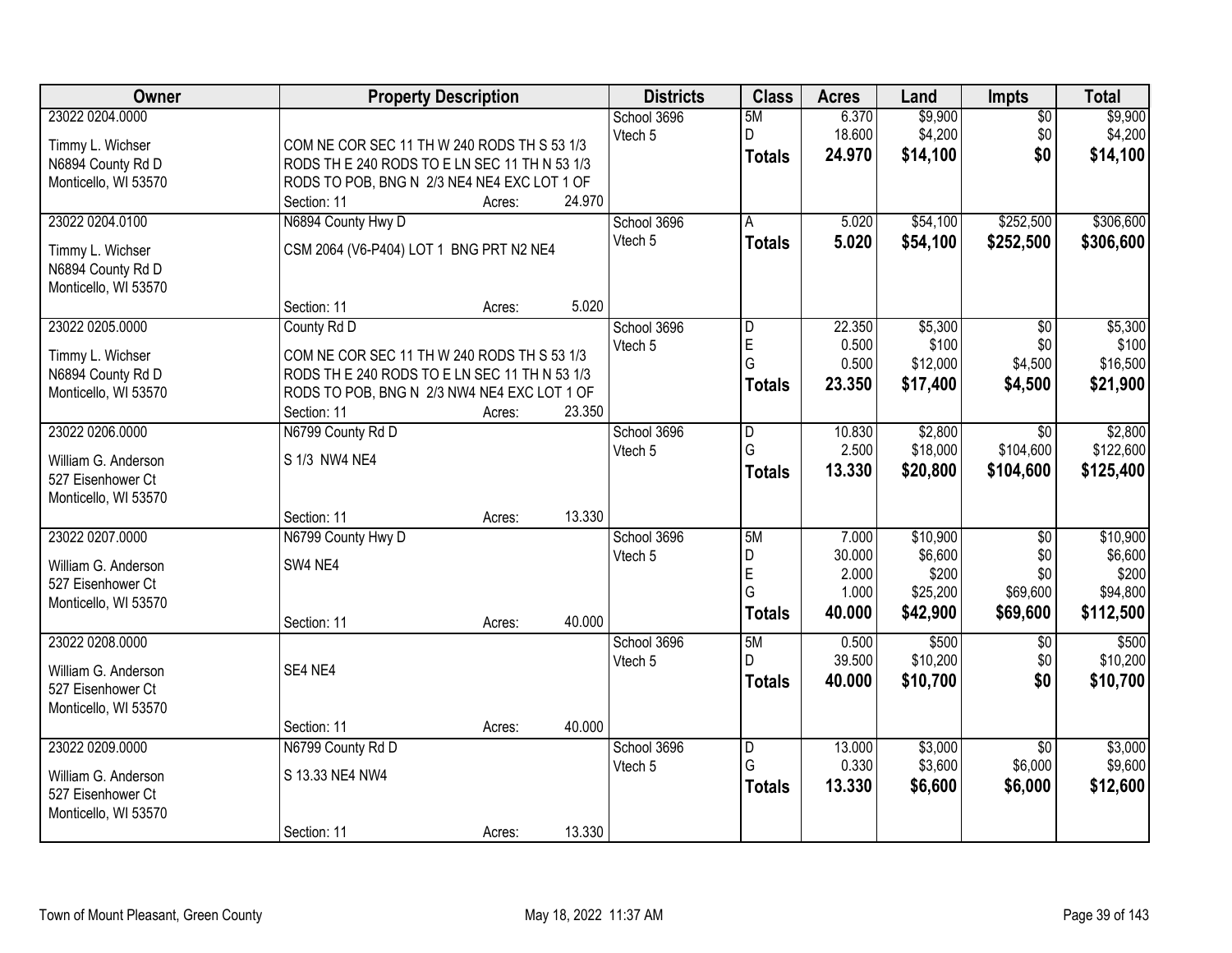| Owner                              |                                              | <b>Property Description</b> |        | <b>Districts</b> | <b>Class</b>            | <b>Acres</b> | Land     | Impts           | <b>Total</b> |
|------------------------------------|----------------------------------------------|-----------------------------|--------|------------------|-------------------------|--------------|----------|-----------------|--------------|
| 23022 0210.0000                    | N6857 County Hwy D                           |                             |        | School 3696      | D                       | 25.200       | \$6,400  | $\overline{50}$ | \$6,400      |
| Timmy L. Wichser                   | COM NE COR SEC 11 TH W 240 RODS TH S 53 1/3  |                             |        | Vtech 5          | E                       | 0.470        | \$100    | \$0             | \$100        |
| N6894 County Rd D                  | RODS THE 240 RODS TO ELN SEC 11 TH N 53 1/3  |                             |        |                  | Ġ                       | 1.000        | \$30,000 | \$56,000        | \$86,000     |
| Monticello, WI 53570               | RODS TO POB, BNG N 26 2/3A NE4 NW4 EXC NW4 & |                             |        |                  | <b>Totals</b>           | 26.670       | \$36,500 | \$56,000        | \$92,500     |
|                                    | Section: 11                                  | Acres:                      | 26.670 |                  |                         |              |          |                 |              |
| 23022 0211.0000                    |                                              |                             |        | School 3696      | $\overline{\mathsf{D}}$ | 39.000       | \$10,500 | $\overline{50}$ | \$10,500     |
| Dorothy Christen                   | NW4 NW4                                      |                             |        | Vtech 5          | E                       | 1.000        | \$100    | \$0             | \$100        |
| 631 Terrace Ct                     |                                              |                             |        |                  | <b>Totals</b>           | 40.000       | \$10,600 | \$0             | \$10,600     |
| Monticello, WI 53570               |                                              |                             |        |                  |                         |              |          |                 |              |
|                                    | Section: 11                                  | Acres:                      | 40.000 |                  |                         |              |          |                 |              |
| 23022 0212.0000                    | Silver <sub>Rd</sub>                         |                             |        | School 3696      |                         | 10.000       | \$25,700 | \$0             | \$25,700     |
| Todd E. Hasse                      | NE4 SW4 NW4 INCL EASEMENT                    |                             |        | Vtech 5          | <b>Totals</b>           | 10.000       | \$25,700 | \$0             | \$25,700     |
| W5820 Iliff Rd                     |                                              |                             |        |                  |                         |              |          |                 |              |
| Monroe, WI 53566                   |                                              |                             |        |                  |                         |              |          |                 |              |
|                                    | Section: 11                                  | Acres:                      | 10.000 |                  |                         |              |          |                 |              |
| 23022 0213.0000                    |                                              |                             |        | School 3696      | 5M                      | 1.500        | \$2,000  | \$0             | \$2,000      |
|                                    |                                              |                             |        | Vtech 5          | D                       | 8.000        | \$2,200  | \$0             | \$2,200      |
| Dorothy Christen<br>631 Terrace Ct | NW4 SW4 NW4                                  |                             |        |                  | E                       | 0.500        | \$100    | \$0             | \$100        |
| Monticello, WI 53570               |                                              |                             |        |                  | <b>Totals</b>           | 10.000       | \$4,300  | \$0             | \$4,300      |
|                                    | Section: 11                                  | Acres:                      | 10.000 |                  |                         |              |          |                 |              |
| 23022 0214.0000                    |                                              |                             |        | School 3696      | 5M                      | 10.000       | \$15,500 | $\overline{50}$ | \$15,500     |
|                                    |                                              |                             |        | Vtech 5          | <b>Totals</b>           | 10.000       | \$15,500 | \$0             | \$15,500     |
| Donald Silver                      | SW4 SW4 NW4                                  |                             |        |                  |                         |              |          |                 |              |
| W3466 County Rd Ee                 |                                              |                             |        |                  |                         |              |          |                 |              |
| Monticello, WI 53570-9408          | Section: 11                                  | Acres:                      | 10.000 |                  |                         |              |          |                 |              |
| 23022 0215.0000                    |                                              |                             |        | School 3696      |                         | 10.000       | \$25,700 | $\overline{60}$ | \$25,700     |
|                                    |                                              |                             |        | Vtech 5          | <b>Totals</b>           | 10.000       | \$25,700 | \$0             | \$25,700     |
| Trevor T. Hasse                    | SE4 SW4 NW4 SEC 11 SUBJ TO EASEMENTS         |                             |        |                  |                         |              |          |                 |              |
| W5820 IIiff Rd                     |                                              |                             |        |                  |                         |              |          |                 |              |
| Monroe, WI 53566                   |                                              |                             |        |                  |                         |              |          |                 |              |
| 23022 0216.0000                    | Section: 11                                  | Acres:                      | 10.000 | School 3696      | 5M                      | 2.000        | \$3,100  | $\overline{60}$ | \$3,100      |
|                                    |                                              |                             |        | Vtech 5          | D.                      | 38.000       | \$9,700  | \$0             | \$9,700      |
| William G. Anderson                | SE4 NW4                                      |                             |        |                  | <b>Totals</b>           | 40.000       | \$12,800 | \$0             | \$12,800     |
| 527 Eisenhower Ct                  |                                              |                             |        |                  |                         |              |          |                 |              |
| Monticello, WI 53570               |                                              |                             |        |                  |                         |              |          |                 |              |
|                                    | Section: 11                                  | Acres:                      | 40.000 |                  |                         |              |          |                 |              |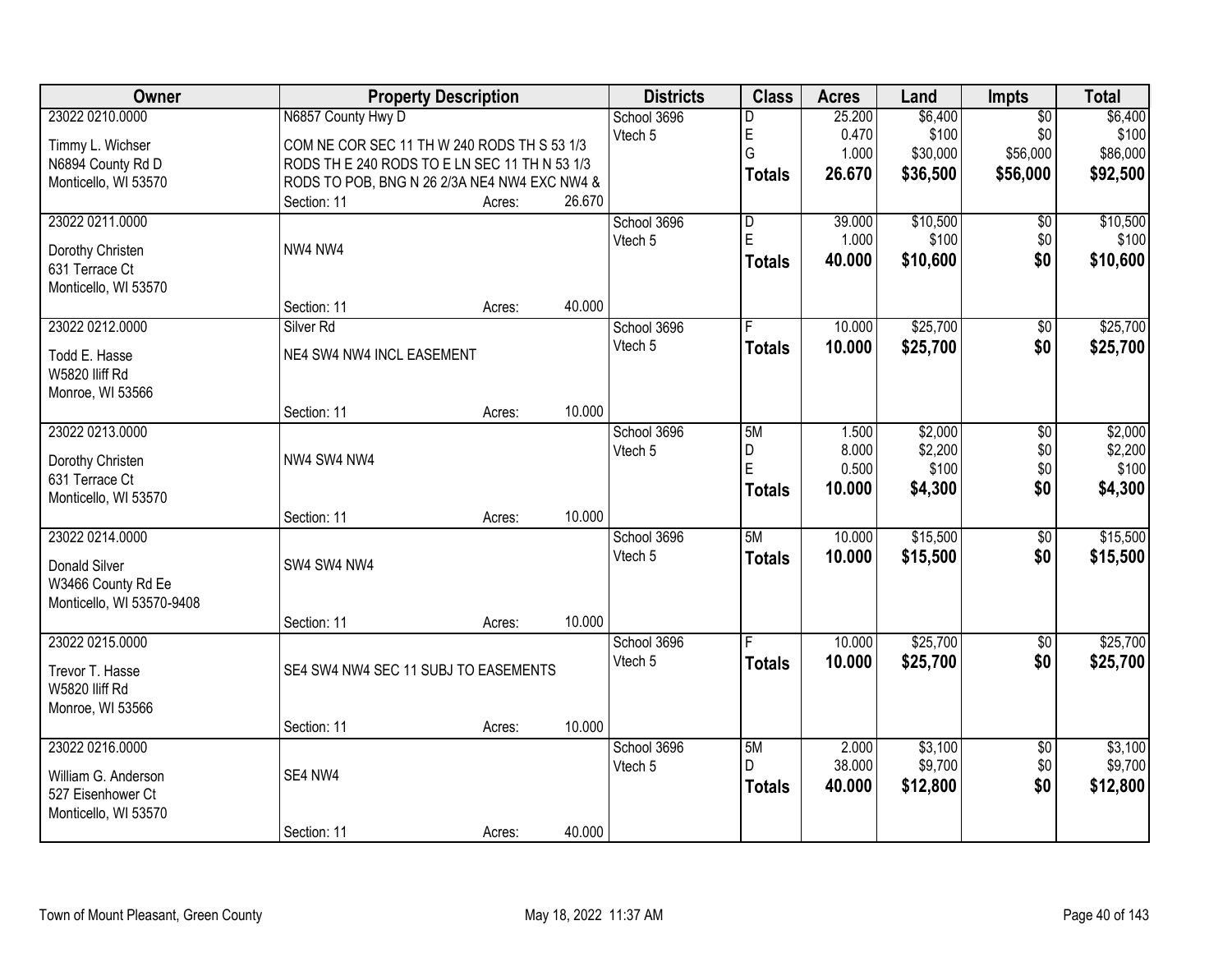| <b>Owner</b>              |                                                | <b>Property Description</b> |        | <b>Districts</b> | <b>Class</b>   | <b>Acres</b> | Land     | <b>Impts</b>    | <b>Total</b> |
|---------------------------|------------------------------------------------|-----------------------------|--------|------------------|----------------|--------------|----------|-----------------|--------------|
| 23022 0217.0000           |                                                |                             |        | School 3696      | D              | 40.000       | \$10,000 | $\overline{50}$ | \$10,000     |
| Eugene H. Keener          | NE4 SW4                                        |                             |        | Vtech 5          | <b>Totals</b>  | 40.000       | \$10,000 | \$0             | \$10,000     |
| N6678 County Rd D         |                                                |                             |        |                  |                |              |          |                 |              |
| Monticello, WI 53570      |                                                |                             |        |                  |                |              |          |                 |              |
|                           | Section: 11                                    | Acres:                      | 40.000 |                  |                |              |          |                 |              |
| 23022 0218.0000           |                                                |                             |        | School 3696      | D              | 39.000       | \$8,600  | \$0             | \$8,600      |
| <b>Donald Silver</b>      | NW4 SW4                                        |                             |        | Vtech 5          | E              | 1.000        | \$100    | \$0             | \$100        |
| W3466 County Rd Ee        |                                                |                             |        |                  | Totals         | 40.000       | \$8,700  | \$0             | \$8,700      |
| Monticello, WI 53570-9408 |                                                |                             |        |                  |                |              |          |                 |              |
|                           | Section: 11                                    | Acres:                      | 40.000 |                  |                |              |          |                 |              |
| 23022 0219.0000           | N6585 Silver Rd                                |                             |        | School 3696      | $\overline{D}$ | 38.400       | \$5,800  | \$0             | \$5,800      |
| <b>Donald Silver</b>      | SW4 SW4                                        |                             |        | Vtech 5          | $\mathsf E$    | 0.600        | \$100    | \$0             | \$100        |
| W3466 County Rd Ee        |                                                |                             |        |                  | G              | 1.000        | \$10,800 | \$41,900        | \$52,700     |
| Monticello, WI 53570-9408 |                                                |                             |        |                  | <b>Totals</b>  | 40.000       | \$16,700 | \$41,900        | \$58,600     |
|                           | Section: 11                                    | Acres:                      | 40.000 |                  |                |              |          |                 |              |
| 23022 0220.0000           |                                                |                             |        | School 3696      | 5M             | 0.600        | \$600    | \$0             | \$600        |
| Eugene H. Keener          | SE4 SW4                                        |                             |        | Vtech 5          | D              | 38.500       | \$7,900  | \$0             | \$7,900      |
| N6678 County Rd D         |                                                |                             |        |                  | E              | 0.900        | \$100    | \$0<br>\$0      | \$100        |
| Monticello, WI 53570      |                                                |                             |        |                  | <b>Totals</b>  | 40.000       | \$8,600  |                 | \$8,600      |
|                           | Section: 11                                    | Acres:                      | 40.000 |                  |                |              |          |                 |              |
| 23022 0221.0000           |                                                |                             |        | School 0063      | $\overline{D}$ | 3.790        | \$700    | \$0             | \$700        |
| Eric J. Thompson          | NE4 SE4 EXC CSM 1911 & 1912                    |                             |        | Vtech 5          | <b>Totals</b>  | 3.790        | \$700    | \$0             | \$700        |
| 300 S Summit St           |                                                |                             |        |                  |                |              |          |                 |              |
| Albany, WI 53502          |                                                |                             |        |                  |                |              |          |                 |              |
|                           | Section: 11                                    | Acres:                      | 3.790  |                  |                |              |          |                 |              |
| 23022 0221.1100           | W2962 County Hwy Ee                            |                             |        | School 0063      | A              | 2.130        | \$37,500 | \$245,500       | \$283,000    |
| Melissa L. Christensen    | CSM 1981 (V6-P298) LOT 11 BNG PRT NE4 SE4 WITH |                             |        | Vtech 5          | <b>Totals</b>  | 2.130        | \$37,500 | \$245,500       | \$283,000    |
| W2962 County Rd Ee        | <b>EASEMENT</b>                                |                             |        |                  |                |              |          |                 |              |
| Albany, WI 53502          |                                                |                             |        |                  |                |              |          |                 |              |
|                           | Section: 11                                    | Acres:                      | 2.130  |                  |                |              |          |                 |              |
| 23022 0221.1200           |                                                |                             |        | School 0063      | D.             | 1.670        | \$300    | $\overline{50}$ | \$300        |
| Eric J. Thompson          | CSM 1981 (V6 P298) LOT 12 BNG PRT NE4 SE4      |                             |        | Vtech 5          | <b>Totals</b>  | 1.670        | \$300    | \$0             | \$300        |
| 300 S Summit St           |                                                |                             |        |                  |                |              |          |                 |              |
| Albany, WI 53502          |                                                |                             |        |                  |                |              |          |                 |              |
|                           | Section: 11                                    | Acres:                      | 1.670  |                  |                |              |          |                 |              |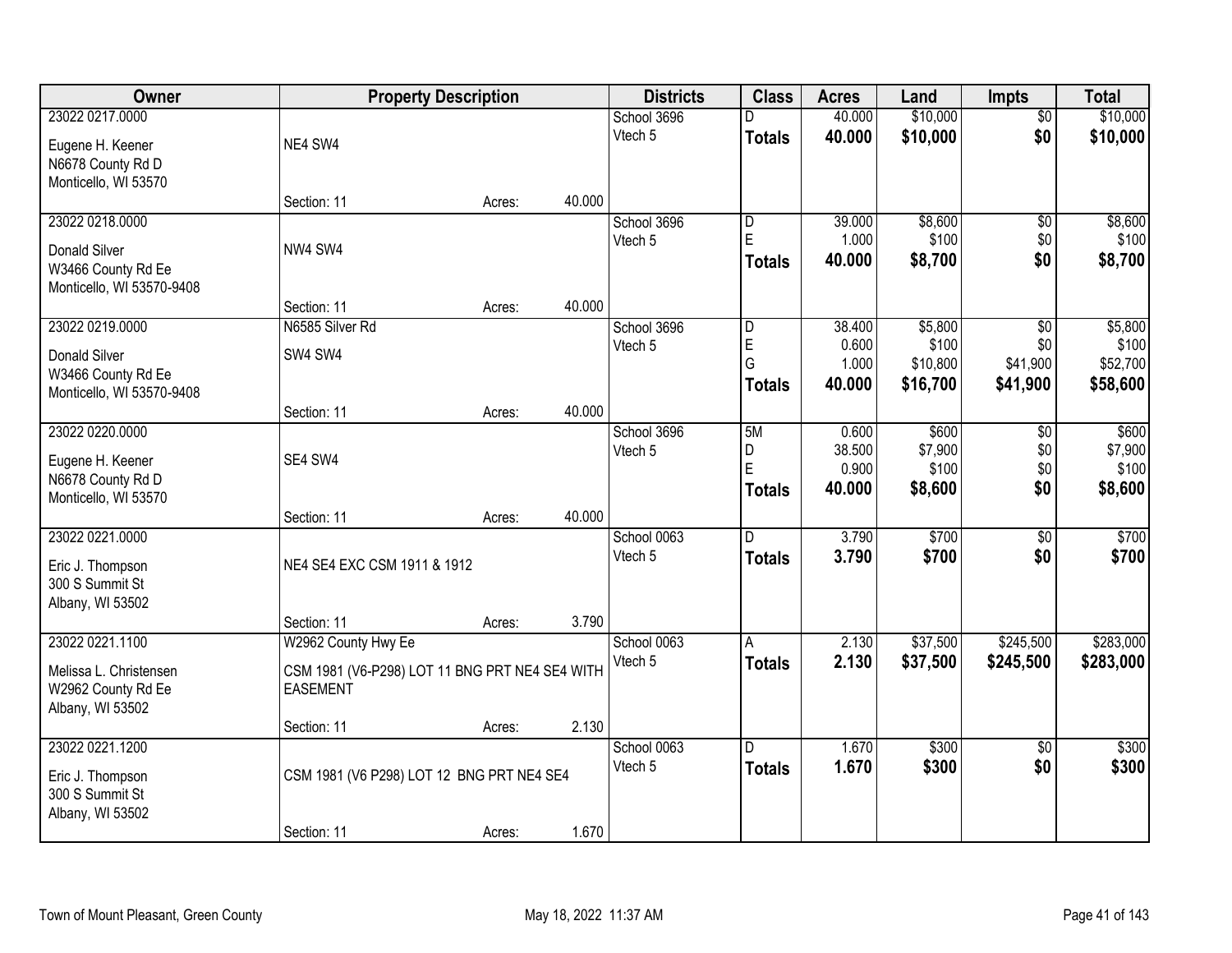| Owner                                                                      |             | <b>Property Description</b>               |       |                        | <b>Class</b>                    | <b>Acres</b>   | Land           | <b>Impts</b>           | <b>Total</b>   |
|----------------------------------------------------------------------------|-------------|-------------------------------------------|-------|------------------------|---------------------------------|----------------|----------------|------------------------|----------------|
| 23022 0221.1300<br>Eric J. Thompson<br>300 S Summit St<br>Albany, WI 53502 |             | CSM 1981 (V6 P298) LOT 13 BNG PRT NE4 SE4 |       | School 0063<br>Vtech 5 | D<br><b>Totals</b>              | 1.510<br>1.510 | \$300<br>\$300 | $\overline{50}$<br>\$0 | \$300<br>\$300 |
|                                                                            | Section: 11 | Acres:                                    | 1.510 |                        |                                 |                |                |                        |                |
| 23022 0221.1400<br>Eric J. Thompson<br>300 S Summit St<br>Albany, WI 53502 |             | CSM 1981 (V6 P298) LOT 14 BNG PRT NE4 SE4 | 1.510 | School 0063<br>Vtech 5 | D.<br><b>Totals</b>             | 1.510<br>1.510 | \$300<br>\$300 | $\overline{50}$<br>\$0 | \$300<br>\$300 |
| 23022 0221.1500                                                            | Section: 11 | Acres:                                    |       | School 0063            | ID.                             | 1.620          | \$300          | \$0                    | \$300          |
| Eric J. Thompson<br>300 S Summit St<br>Albany, WI 53502                    |             | CSM 1982 (V6-P299) LOT 15 BNG PRT NE4 SE4 |       | Vtech 5                | <b>Totals</b>                   | 1.620          | \$300          | \$0                    | \$300          |
|                                                                            | Section: 11 | Acres:                                    | 1.620 |                        |                                 |                |                |                        |                |
| 23022 0221.1600<br>Eric J. Thompson<br>300 S Summit St                     |             | CSM 1982 (V6-P299) LOT 16 BNG PRT NE4 SE4 |       | School 0063<br>Vtech 5 | ID.<br><b>Totals</b>            | 1.620<br>1.620 | \$300<br>\$300 | \$0<br>\$0             | \$300<br>\$300 |
| Albany, WI 53502                                                           | Section: 11 | Acres:                                    | 1.620 |                        |                                 |                |                |                        |                |
| 23022 0221.1700<br>Eric J. Thompson<br>300 S Summit St<br>Albany, WI 53502 |             | CSM 1982 (V6 P299) LOT 17 BNG PRT NE4 SE4 | 2.030 | School 0063<br>Vtech 5 | $\overline{D}$<br><b>Totals</b> | 2.030<br>2.030 | \$400<br>\$400 | $\overline{50}$<br>\$0 | \$400<br>\$400 |
| 23022 0221.1800                                                            | Section: 11 | Acres:                                    |       | School 0063            | D.                              | 1.510          | \$300          | \$0                    | \$300          |
| Eric J. Thompson<br>300 S Summit St<br>Albany, WI 53502                    |             | CSM 1982 (V6-P299) LOT 18 BNG PRT NE4 SE4 |       | Vtech 5                | <b>Totals</b>                   | 1.510          | \$300          | \$0                    | \$300          |
|                                                                            | Section: 11 | Acres:                                    | 1.510 |                        |                                 |                |                |                        |                |
| 23022 0221.1900<br>Eric J. Thompson<br>300 S Summit St<br>Albany, WI 53502 |             | CSM 1983 (V6-P300) LOT 19 BNG PRT NE4 SE4 |       | School 0063<br>Vtech 5 | D.<br><b>Totals</b>             | 1.780<br>1.780 | \$300<br>\$300 | $\overline{50}$<br>\$0 | \$300<br>\$300 |
|                                                                            | Section: 11 | Acres:                                    | 1.780 |                        |                                 |                |                |                        |                |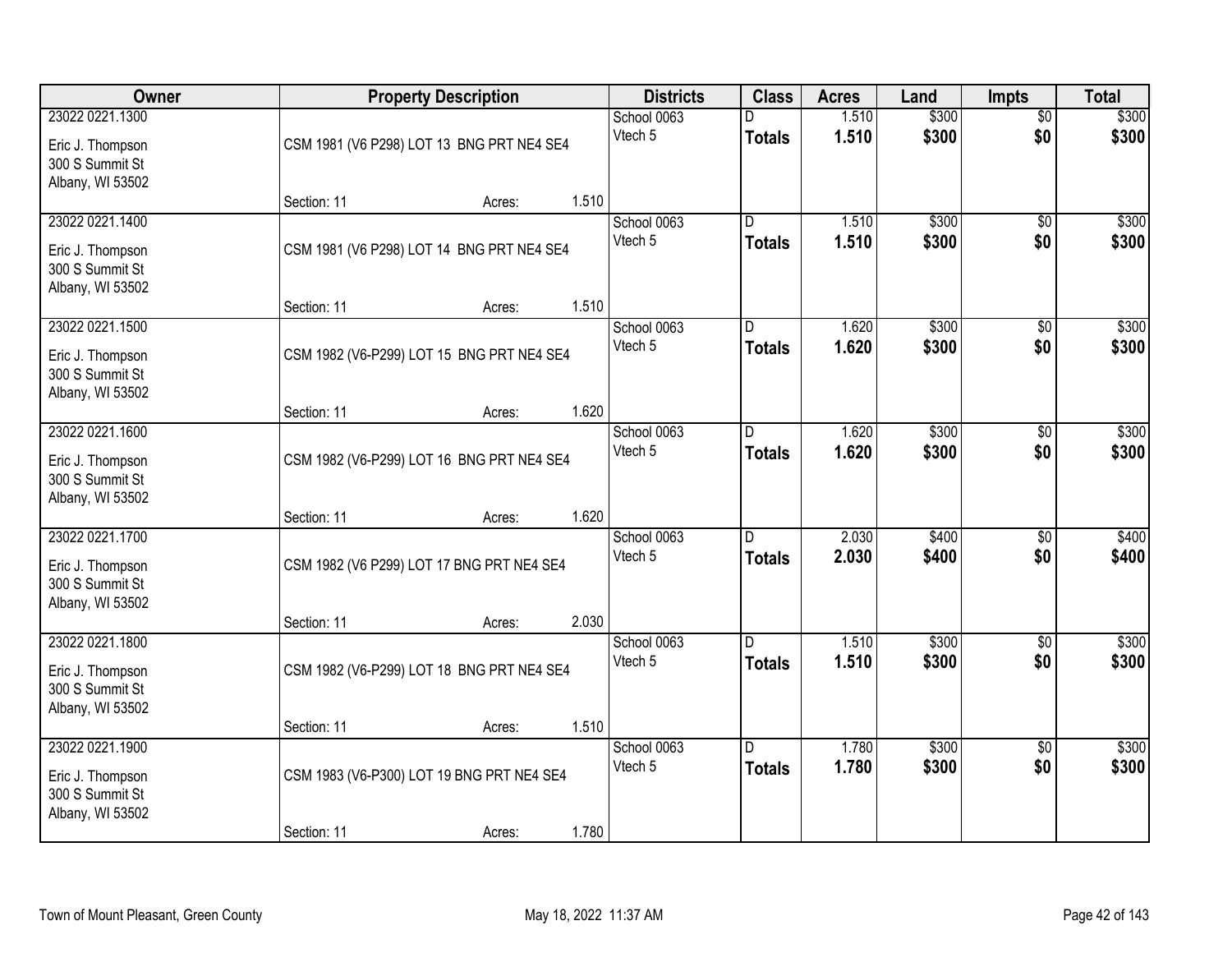| Owner                                                                            |                                                                                    | <b>Property Description</b> |        | <b>Districts</b>       | <b>Class</b>                             | <b>Acres</b>                                | Land                                                | <b>Impts</b>                                          | <b>Total</b>                                          |
|----------------------------------------------------------------------------------|------------------------------------------------------------------------------------|-----------------------------|--------|------------------------|------------------------------------------|---------------------------------------------|-----------------------------------------------------|-------------------------------------------------------|-------------------------------------------------------|
| 23022 0221.2000<br>Eric J. Thompson<br>300 S Summit St<br>Albany, WI 53502       | CSM 1983 (V6-P300) LOT 20 BNG PRT NE4 SE4                                          |                             |        | School 0063<br>Vtech 5 | <b>Totals</b>                            | 3.730<br>3.730                              | \$700<br>\$700                                      | $\overline{50}$<br>\$0                                | \$700<br>\$700                                        |
|                                                                                  | Section: 11                                                                        | Acres:                      | 3.730  |                        |                                          |                                             |                                                     |                                                       |                                                       |
| 23022 0221.2100<br>Eric J. Thompson<br>300 S Summit St<br>Albany, WI 53502       | CSM 1984 (V6-P301) LOT 21 BNG PRT NE4 SE4                                          |                             | 3.350  | School 0063<br>Vtech 5 | $\overline{\mathsf{n}}$<br><b>Totals</b> | 3.350<br>3.350                              | \$600<br>\$600                                      | $\overline{50}$<br>\$0                                | \$600<br>\$600                                        |
| 23022 0221.2200<br>Eric J. Thompson<br>300 S Summit St<br>Albany, WI 53502       | Section: 11<br>CSM 1984 (V6-P301) LOT 22 BNG PRT NE4 SE4                           | Acres:                      |        | School 0063<br>Vtech 5 | 5M<br><b>Totals</b>                      | 1.500<br>3.700<br>5.200                     | \$2,400<br>\$700<br>\$3,100                         | \$0<br>\$0<br>\$0                                     | \$2,400<br>\$700<br>\$3,100                           |
| 23022 0221.2300<br>Eric J. Thompson<br>300 S Summit St                           | Section: 11<br>CSM 1984 (V6-P301) LOT 23 BNG PRT NE4 SE4                           | Acres:                      | 5.200  | School 0063<br>Vtech 5 | 5M<br>D<br><b>Totals</b>                 | 2.000<br>2.840<br>4.840                     | \$3,100<br>\$500<br>\$3,600                         | \$0<br>\$0<br>\$0                                     | \$3,100<br>\$500<br>\$3,600                           |
| Albany, WI 53502<br>23022 0221.2400                                              | Section: 11                                                                        | Acres:                      | 4.840  | School 0063            | $\overline{A}$                           | 7.150                                       | \$13,800                                            | $\overline{$0}$                                       | \$13,800                                              |
| Eric J. Thompson<br>300 S Summit St<br>Albany, WI 53502                          | SECTION 11 OUTLOT 1 OF CSM'S 1911, 1912, 1913,<br>1981, 1982 & 1984<br>Section: 11 | Acres:                      | 7.150  | Vtech 5                | <b>Totals</b>                            | 7.150                                       | \$13,800                                            | \$0                                                   | \$13,800                                              |
| 23022 0222.0000<br>Eugene H. Keener<br>N6678 County Rd D<br>Monticello, WI 53570 | N6678 County Hwy D<br>NW4 SE4<br>Section: 11                                       | Acres:                      | 40.000 | School 3696<br>Vtech 5 | 5M<br>D<br>E<br>G<br><b>Totals</b>       | 1.700<br>34.700<br>1.600<br>2.000<br>40.000 | \$2,200<br>\$7,900<br>\$200<br>\$37,000<br>\$47,300 | $\overline{50}$<br>\$0<br>\$0<br>\$85,800<br>\$85,800 | \$2,200<br>\$7,900<br>\$200<br>\$122,800<br>\$133,100 |
| 23022 0223,0000<br>Eugene H. Keener<br>N6678 County Rd D<br>Monticello, WI 53570 | PRT SW4 SE4<br>Section: 11                                                         | Acres:                      | 36.370 | School 3696<br>Vtech 5 | $\overline{D}$<br>E<br>Totals            | 34.000<br>2.370<br>36.370                   | \$9,200<br>\$300<br>\$9,500                         | $\overline{50}$<br>\$0<br>\$0                         | \$9,200<br>\$300<br>\$9,500                           |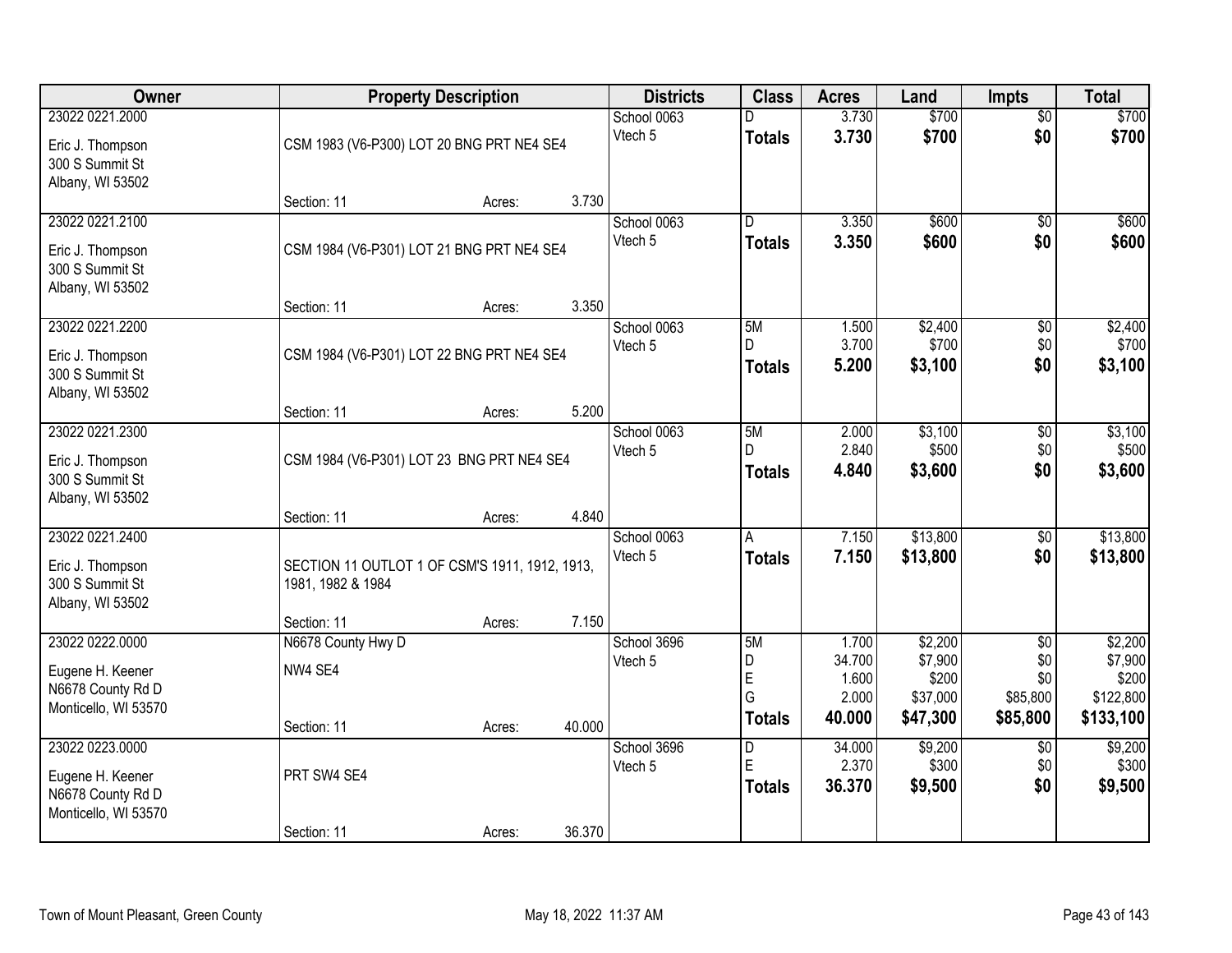| Owner                                                                                                 |                                                                             | <b>Property Description</b> |        | <b>Districts</b>       | <b>Class</b>                                  | <b>Acres</b>              | Land                        | <b>Impts</b>                  | <b>Total</b>                |
|-------------------------------------------------------------------------------------------------------|-----------------------------------------------------------------------------|-----------------------------|--------|------------------------|-----------------------------------------------|---------------------------|-----------------------------|-------------------------------|-----------------------------|
| 23022 0223.1000                                                                                       | N6577 County Hwy D                                                          |                             |        | School 3696            |                                               | 3.630                     | \$47,100                    | \$29,600                      | \$76,700                    |
| Robert H. Schneider<br>N6577 County Rd D<br>Monticello, WI 53570                                      | PARC IN SW4 SE4 & SE4 SW4                                                   |                             |        | Vtech 5                | <b>Totals</b>                                 | 3.630                     | \$47,100                    | \$29,600                      | \$76,700                    |
|                                                                                                       | Section: 11                                                                 | Acres:                      | 3.630  |                        |                                               |                           |                             |                               |                             |
| 23022 0224.0000<br>Eric J. Thompson<br>300 S Summit St                                                | SE4 SE4 EXC CSM 1981, 1982, 1983 & 1984                                     |                             |        | School 0063<br>Vtech 5 | $\overline{\mathsf{D}}$<br>E<br><b>Totals</b> | 19.700<br>0.770<br>20.470 | \$4,100<br>\$100<br>\$4,200 | $\overline{50}$<br>\$0<br>\$0 | \$4,100<br>\$100<br>\$4,200 |
| Albany, WI 53502                                                                                      | Section: 11                                                                 | Acres:                      | 20.470 |                        |                                               |                           |                             |                               |                             |
| 23022 0224.0100                                                                                       | W2904 County Hwy Ee                                                         |                             |        | School 0063            | Α                                             | 1.730                     | \$34,300                    | \$145,800                     | \$180,100                   |
| Keith A. Post<br>W2904 County Rd Ee<br>Albany, WI 53502                                               | CSM 1911 (V6-P199) LOT 1 BNG PRT SE4 SE4 INCL<br><b>EASEMENT</b>            |                             |        | Vtech 5                | <b>Totals</b>                                 | 1.730                     | \$34,300                    | \$145,800                     | \$180,100                   |
|                                                                                                       | Section: 11                                                                 | Acres:                      | 1.730  |                        |                                               |                           |                             |                               |                             |
| 23022 0224.0200                                                                                       | W2920 County Hwy Ee                                                         |                             |        | School 0063            | A                                             | 2.200                     | \$38,700                    | \$162,700                     | \$201,400                   |
| Curt G. Stiegman<br>W2920 County Rd Ee<br>Albany, WI 53502                                            | CSM 1911 (V6 P199) LOT 2 BNG PRT SE4 SE4,<br>W/NON-EXCL EASEMENT            |                             |        | Vtech 5                | <b>Totals</b>                                 | 2.200                     | \$38,700                    | \$162,700                     | \$201,400                   |
|                                                                                                       | Section: 11                                                                 | Acres:                      | 2.200  |                        |                                               |                           |                             |                               |                             |
| 23022 0224.0300<br>Buettner Joel H & Vicki A Rev Trust<br>W2912 County Rd Ee<br>Albany, WI 53502-9598 | W2912 County Hwy Ee<br>CSM 1911 (V6-P199) LOT 3 BNG PRT SE4 SE4             |                             |        | School 0063<br>Vtech 5 | A<br><b>Totals</b>                            | 1.300<br>1.300            | \$17,000<br>\$17,000        | \$288,600<br>\$288,600        | \$305,600<br>\$305,600      |
|                                                                                                       | Section: 11                                                                 | Acres:                      | 1.300  |                        |                                               |                           |                             |                               |                             |
| 23022 0224.0400                                                                                       | W2918 County Hwy Ee                                                         |                             |        | School 0063            | A                                             | 1.210                     | \$22,000                    | \$155,000                     | \$177,000                   |
| Samantha Kincaid<br>1746 N 3rd St<br>Philadelphia, PA 19122-3005                                      | CSM 1911 (V6-P199) LOT 4 BNG PRT SE4 SE4 WITH<br><b>EASEMENT</b>            |                             |        | Vtech 5                | <b>Totals</b>                                 | 1.210                     | \$22,000                    | \$155,000                     | \$177,000                   |
|                                                                                                       | Section: 11                                                                 | Acres:                      | 1.210  |                        |                                               |                           |                             |                               |                             |
| 23022 0224.0500<br>Molly L. Jacobi<br>W2916 County Rd Ee<br>Albany, WI 53502                          | W2916 County Hwy Ee<br>CSM 1912 (V6-P201) LOT 5 BNG PRT NE4 & SE4 OF<br>SE4 |                             |        | School 0063<br>Vtech 5 | A<br><b>Totals</b>                            | 1.390<br>1.390            | \$24,500<br>\$24,500        | \$168,800<br>\$168,800        | \$193,300<br>\$193,300      |
|                                                                                                       | Section: 11                                                                 | Acres:                      | 1.390  |                        |                                               |                           |                             |                               |                             |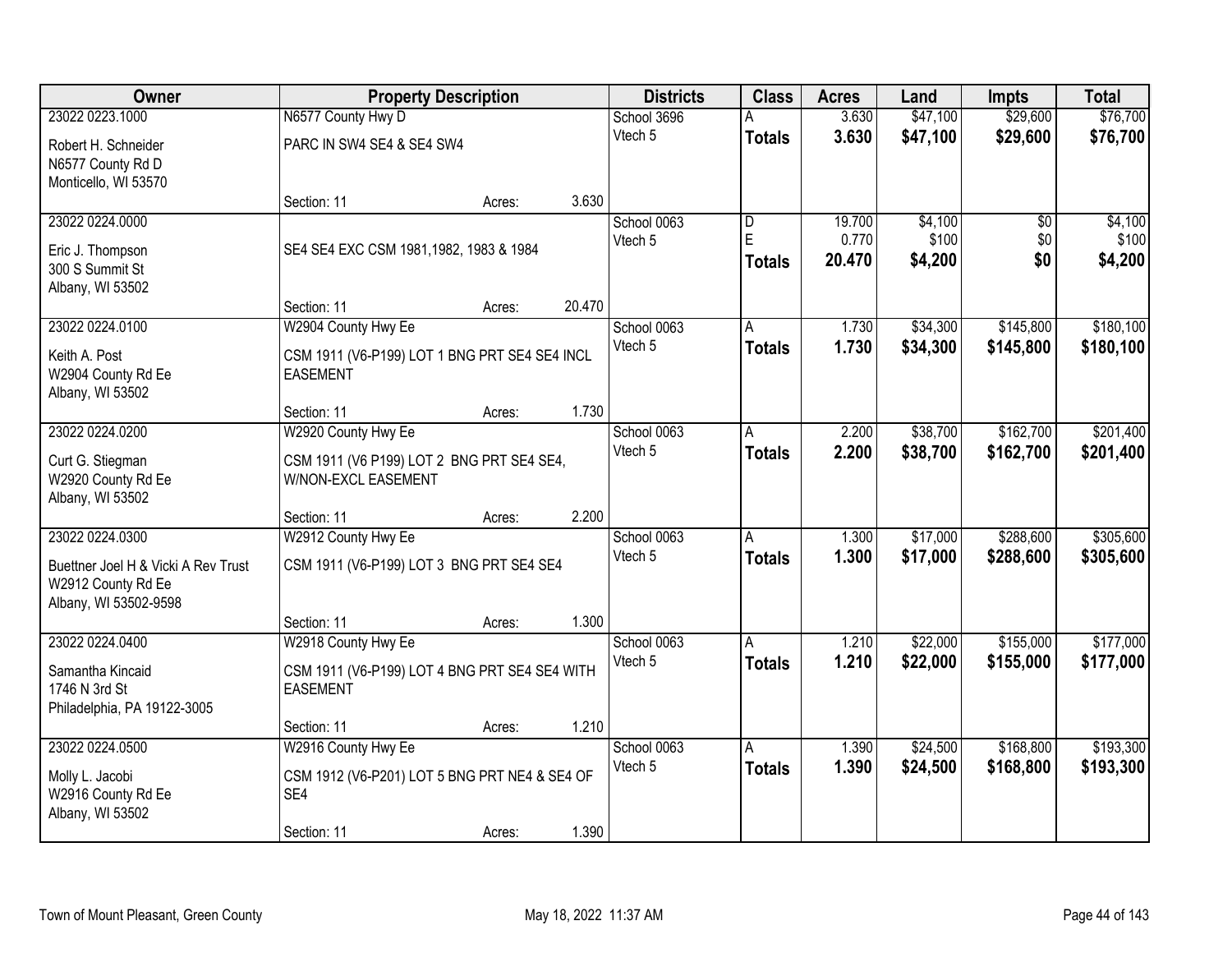| Owner                                                                                                              |                                                                                                             | <b>Property Description</b> |        | <b>Districts</b>       | <b>Class</b>                  | <b>Acres</b>                       | Land                                      | <b>Impts</b>                         | <b>Total</b>                              |
|--------------------------------------------------------------------------------------------------------------------|-------------------------------------------------------------------------------------------------------------|-----------------------------|--------|------------------------|-------------------------------|------------------------------------|-------------------------------------------|--------------------------------------|-------------------------------------------|
| 23022 0224.0600                                                                                                    | Schneeberger Rd                                                                                             |                             |        | School 0063            | D                             | 1.730                              | \$300                                     | $\overline{50}$                      | \$300                                     |
| Eric J. Thompson<br>300 S Summit St<br>Albany, WI 53502                                                            | CSM 1912 (V6-P201) LOT 6 BNG PRT NE & SE4'S SE4                                                             |                             |        | Vtech 5                | <b>Totals</b>                 | 1.730                              | \$300                                     | \$0                                  | \$300                                     |
|                                                                                                                    | Section: 11                                                                                                 | Acres:                      | 1.730  |                        |                               |                                    |                                           |                                      |                                           |
| 23022 0224.0700<br>Jamie A. Krueger<br>W2930 County Rd Ee<br>Albany, WI 53502                                      | W2930 County Hwy Ee<br>CSM 1912 (V6-P201) LOT 7 BNG PRT NE & SE4'S SE4                                      |                             |        | School 0063<br>Vtech 5 | A<br><b>Totals</b>            | 1.500<br>1.500                     | \$26,400<br>\$26,400                      | \$304,700<br>\$304,700               | \$331,100<br>\$331,100                    |
|                                                                                                                    | Section: 11                                                                                                 | Acres:                      | 1.500  |                        |                               |                                    |                                           |                                      |                                           |
| 23022 0224.0810<br>Aaron C. Homb<br>W2972 County Rd Ee<br>Albany, WI 53502                                         | W2972 County Hwy Ee<br>CSM 5304 (V25-P258) LOT 1 BNG LOT 8 CSM 1912 &<br>LOT 9 CSM 1913 IN NE4 & SE4 OF SE4 |                             |        | School 0063<br>Vtech 5 | A<br>D.<br><b>Totals</b>      | 2.930<br>0.310<br>3.240            | \$32,200<br>\$100<br>\$32,300             | \$211,500<br>\$0<br>\$211,500        | \$243,700<br>\$100<br>\$243,800           |
|                                                                                                                    | Section: 11                                                                                                 | Acres:                      | 3.240  |                        |                               |                                    |                                           |                                      |                                           |
| 23022 0224.1000<br>Lowell E. Thronson<br>309 N Grove St<br>Barneveld, WI 53507                                     | CSM 1913 (V6-P203) LOT 10; INC NON-EXCLUSIVE<br>EASM                                                        |                             |        | School 0063<br>Vtech 5 | A<br>D<br><b>Totals</b>       | 0.680<br>1.100<br>1.780            | \$4,100<br>\$200<br>\$4,300               | $\sqrt[6]{}$<br>\$0<br>\$0           | \$4,100<br>\$200<br>\$4,300               |
|                                                                                                                    | Section: 11                                                                                                 | Acres:                      | 1.780  |                        |                               |                                    |                                           |                                      |                                           |
| 23022 0225.0000<br>Trumpy Dairy Farms, Inc<br>W2501 County Rd F<br>Albany, WI 53502                                | NE4 NE4<br>Section: 12                                                                                      | Acres:                      | 40.000 | School 3696<br>Vtech 5 | 5M<br>D<br>E<br><b>Totals</b> | 5.600<br>33.400<br>1.000<br>40.000 | \$8,700<br>\$9,200<br>\$1,300<br>\$19,200 | $\overline{50}$<br>\$0<br>\$0<br>\$0 | \$8,700<br>\$9,200<br>\$1,300<br>\$19,200 |
| 23022 0226.0000<br>Trumpy Dairy Farms, Inc<br>W2501 County Rd F<br>Albany, WI 53502                                | NW4 NE4                                                                                                     |                             |        | School 3696<br>Vtech 5 | D<br>E<br><b>Totals</b>       | 38.000<br>2.000<br>40.000          | \$9,800<br>\$2,600<br>\$12,400            | $\overline{50}$<br>\$0<br>\$0        | \$9,800<br>\$2,600<br>\$12,400            |
|                                                                                                                    | Section: 12                                                                                                 | Acres:                      | 40.000 |                        |                               |                                    |                                           |                                      |                                           |
| 23022 0227.0000<br>Pfeuti Living Trust<br>Scot B & Marian E Pfeuti Ttees<br>W2556 County Rd Ee<br>Albany, WI 53502 | SW4 NE4<br>Section: 12                                                                                      | Acres:                      | 40.000 | School 0063<br>Vtech 5 | 5M<br>D.<br><b>Totals</b>     | 14.000<br>26.000<br>40.000         | \$12,600<br>\$5,900<br>\$18,500           | $\overline{50}$<br>\$0<br>\$0        | \$12,600<br>\$5,900<br>\$18,500           |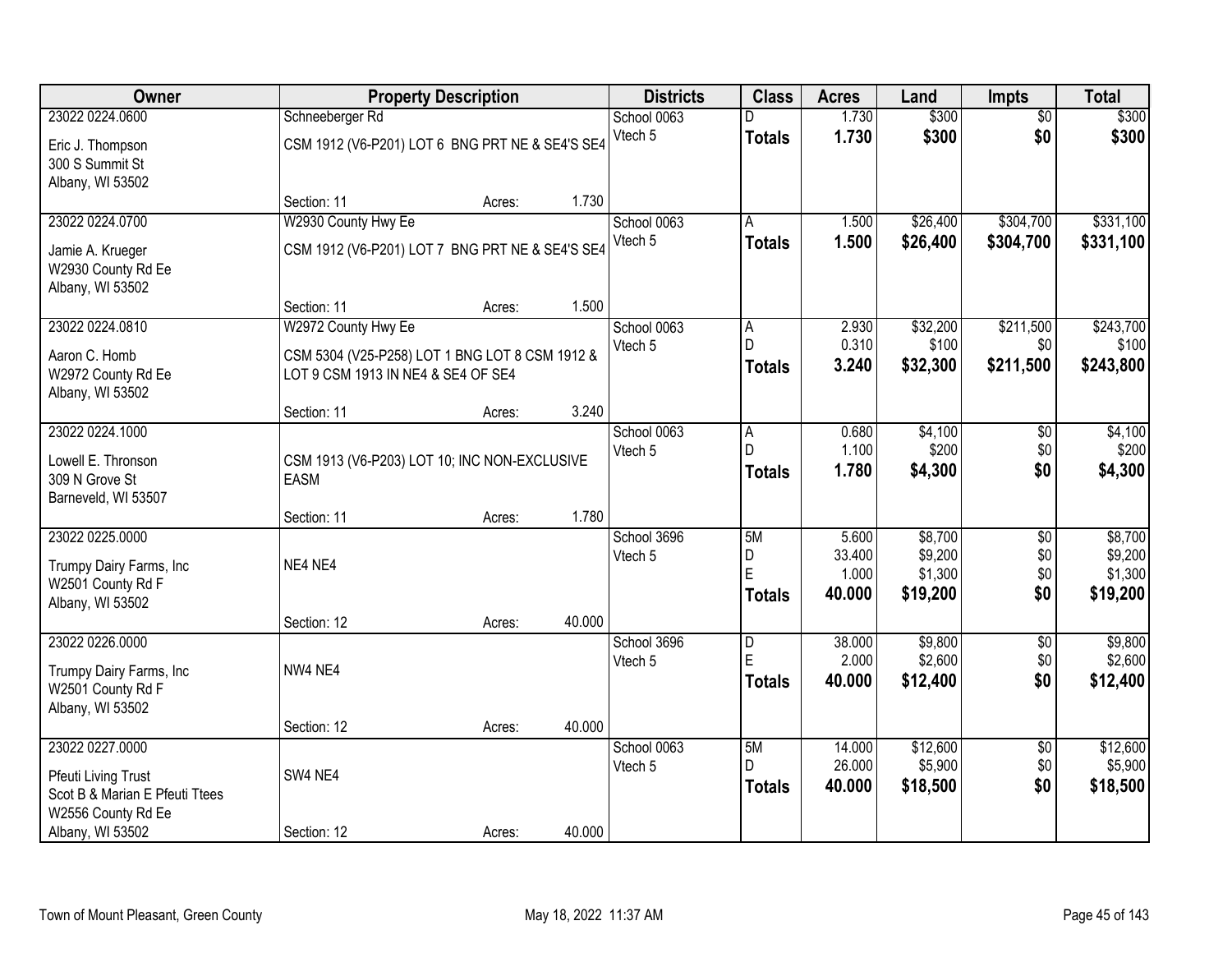| Owner                                                                                                 | <b>Property Description</b>                                |        |        | <b>Districts</b>       | <b>Class</b>                    | <b>Acres</b>                        | Land                                       | Impts                                | <b>Total</b>                               |
|-------------------------------------------------------------------------------------------------------|------------------------------------------------------------|--------|--------|------------------------|---------------------------------|-------------------------------------|--------------------------------------------|--------------------------------------|--------------------------------------------|
| 23022 0228.0000<br><b>Pfeuti Living Trust</b><br>Scot B & Marian E Pfeuti Ttees<br>W2556 County Rd Ee | PRT SE4 NE4 LYG S OF DRAINAGE DITCH                        |        |        | School 0063<br>Vtech 5 | 5M<br>D<br><b>Totals</b>        | 8.000<br>10.000<br>18.000           | \$7,200<br>\$2,700<br>\$9,900              | $\overline{50}$<br>\$0<br>\$0        | \$7,200<br>\$2,700<br>\$9,900              |
| Albany, WI 53502                                                                                      | Section: 12                                                | Acres: | 18.000 |                        |                                 |                                     |                                            |                                      |                                            |
| 23022 0229.0000<br>Trumpy Dairy Farms, Inc<br>W2501 County Rd F<br>Albany, WI 53502                   | PRT SE4 NE4 LYG N OF DRAINAGE DITCH                        |        |        | School 3696<br>Vtech 5 | $\overline{D}$<br><b>Totals</b> | 22.000<br>22.000                    | \$6,300<br>\$6,300                         | $\overline{50}$<br>\$0               | \$6,300<br>\$6,300                         |
|                                                                                                       | Section: 12                                                | Acres: | 22.000 |                        |                                 |                                     |                                            |                                      |                                            |
| 23022 0230.0000<br>Pfeuti Living Trust<br>Scot B & Marian E Pfeuti Ttees<br>W2556 County Rd Ee        | NE4 NW4                                                    |        |        | School 0063<br>Vtech 5 | 5M<br>D<br>Ė<br><b>Totals</b>   | 16.000<br>21.000<br>3.000<br>40.000 | \$14,400<br>\$5,700<br>\$3,900<br>\$24,000 | \$0<br>\$0<br>\$0<br>\$0             | \$14,400<br>\$5,700<br>\$3,900<br>\$24,000 |
| Albany, WI 53502                                                                                      | Section: 12                                                | Acres: | 40.000 |                        |                                 |                                     |                                            |                                      |                                            |
| 23022 0231.0000<br>Gordon D. Trumpy<br>W224 Halfway Tree Rd<br>Brodhead, WI 53520                     | NW4 NW4                                                    |        |        | School 3696<br>Vtech 5 | D<br>E<br><b>Totals</b>         | 39.000<br>1.000<br>40.000           | \$8,200<br>\$100<br>\$8,300                | \$0<br>\$0<br>\$0                    | \$8,200<br>\$100<br>\$8,300                |
|                                                                                                       | Section: 12                                                | Acres: | 40.000 |                        |                                 |                                     |                                            |                                      |                                            |
| 23022 0232.0000<br>Gordon D. Trumpy<br>W224 Halfway Tree Rd<br>Brodhead, WI 53520                     | N 24A SW4 NW4<br>Section: 12                               | Acres: | 24.000 | School 3696<br>Vtech 5 | 5M<br>D<br>E<br><b>Totals</b>   | 12.400<br>11.000<br>0.600<br>24.000 | \$19,200<br>\$2,600<br>\$800<br>\$22,600   | $\overline{50}$<br>\$0<br>\$0<br>\$0 | \$19,200<br>\$2,600<br>\$800<br>\$22,600   |
| 23022 0233.0000<br>James F. Waterman<br>W2882 County Rd Ee<br>Albany, WI 53502                        | S 8A OF W1/2 SW4 NW4                                       |        |        | School 3696<br>Vtech 5 | <b>Totals</b>                   | 8.000<br>8.000                      | \$24,800<br>\$24,800                       | $\overline{50}$<br>\$0               | \$24,800<br>\$24,800                       |
|                                                                                                       | Section: 12                                                | Acres: | 8.000  |                        |                                 |                                     |                                            |                                      |                                            |
| 23022 0234.0000<br>James F. Waterman<br>W2882 County Rd Ee<br>Albany, WI 53502                        | W2882 County Rd EE<br>E 8A OF S 16A SW4 NW4<br>Section: 12 | Acres: | 8.000  | School 0063<br>Vtech 5 | D.<br><b>Totals</b>             | 8.000<br>8.000                      | \$600<br>\$600                             | $\overline{50}$<br>\$0               | \$600<br>\$600                             |
|                                                                                                       |                                                            |        |        |                        |                                 |                                     |                                            |                                      |                                            |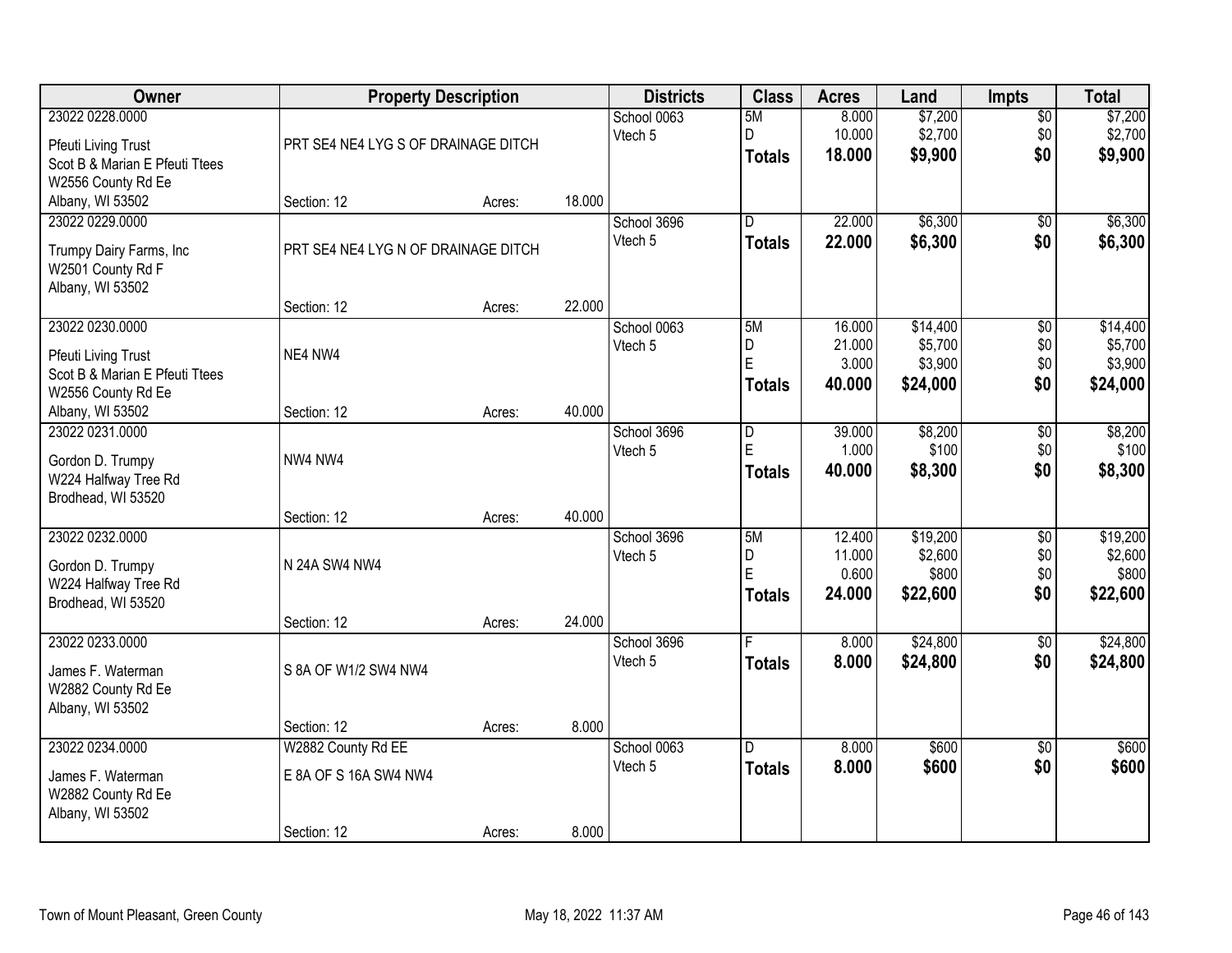| Owner                                               | <b>Property Description</b>              |        |        | <b>Districts</b>       | <b>Class</b>            | <b>Acres</b>    | Land             | <b>Impts</b>    | <b>Total</b>     |
|-----------------------------------------------------|------------------------------------------|--------|--------|------------------------|-------------------------|-----------------|------------------|-----------------|------------------|
| 23022 0235.0000                                     |                                          |        |        | School 0063            | 5M                      | 1.000           | \$900            | $\overline{50}$ | \$900            |
| <b>Pfeuti Living Trust</b>                          | SE4 NW4                                  |        |        | Vtech 5                | D                       | 38.000          | \$8,900          | \$0             | \$8,900          |
| Scot B & Marian E Pfeuti Ttees                      |                                          |        |        |                        | E                       | 1.000           | \$100            | \$0             | \$100            |
| W2556 County Rd Ee                                  |                                          |        |        |                        | <b>Totals</b>           | 40.000          | \$9,900          | \$0             | \$9,900          |
| Albany, WI 53502                                    | Section: 12                              | Acres: | 40.000 |                        |                         |                 |                  |                 |                  |
| 23022 0236.0000                                     |                                          |        |        | School 0063            | $\overline{\mathsf{D}}$ | 39.000          | \$10,900         | $\overline{50}$ | \$10,900         |
|                                                     | NE4 SW4                                  |        |        | Vtech 5                | E                       | 1.000           | \$100            | \$0             | \$100            |
| Feller Wilkinson Living Trust                       |                                          |        |        |                        | <b>Totals</b>           | 40.000          | \$11,000         | \$0             | \$11,000         |
| W3131 County Rd Ee<br>Monticello, WI 53570          |                                          |        |        |                        |                         |                 |                  |                 |                  |
|                                                     | Section: 12                              | Acres: | 40.000 |                        |                         |                 |                  |                 |                  |
| 23022 0237.0000                                     |                                          |        |        | School 0063            | $\overline{D}$          | 39.000          | \$5,400          | \$0             | \$5,400          |
|                                                     |                                          |        |        | Vtech 5                | E                       | 1.000           | \$100            | \$0             | \$100            |
| James F. Waterman                                   | NW4 SW4                                  |        |        |                        | <b>Totals</b>           | 40.000          | \$5,500          | \$0             | \$5,500          |
| W2882 County Rd Ee                                  |                                          |        |        |                        |                         |                 |                  |                 |                  |
| Albany, WI 53502                                    |                                          |        |        |                        |                         |                 |                  |                 |                  |
|                                                     | Section: 12                              | Acres: | 40.000 |                        |                         |                 |                  |                 |                  |
| 23022 0238.0000                                     | W2882 County Hwy Ee                      |        |        | School 0063<br>Vtech 5 | D<br>E                  | 34.200<br>1.550 | \$4,000<br>\$200 | \$0<br>\$0      | \$4,000<br>\$200 |
| James F. Waterman                                   | SW4 SW4, EXC CSM 3683                    |        |        |                        | G                       | 2.000           | \$40,700         | \$84,200        | \$124,900        |
| W2882 County Rd Ee                                  |                                          |        |        |                        |                         | 37.750          | \$44,900         |                 |                  |
| Albany, WI 53502                                    |                                          |        |        |                        | <b>Totals</b>           |                 |                  | \$84,200        | \$129,100        |
|                                                     | Section: 12                              | Acres: | 37.750 |                        |                         |                 |                  |                 |                  |
| 23022 0238.1000                                     | N6545 Trumpy Rd                          |        |        | School 0063            | A                       | 2.250           | \$44,400         | \$125,300       | \$169,700        |
| Robert L. Chrostowski                               | CSM 3683 (V14-P77) LOT 1 BNG PRT SW4 SW4 |        |        | Vtech 5                | <b>Totals</b>           | 2.250           | \$44,400         | \$125,300       | \$169,700        |
| N6545 Trumpy Rd                                     |                                          |        |        |                        |                         |                 |                  |                 |                  |
| Albany, WI 53502                                    |                                          |        |        |                        |                         |                 |                  |                 |                  |
|                                                     | Section: 12                              | Acres: | 2.250  |                        |                         |                 |                  |                 |                  |
| 23022 0239.0000                                     |                                          |        |        | School 0063            | D                       | 19.500          | \$5,700          | $\sqrt{$0}$     | \$5,700          |
|                                                     | N2 SE4 SW4                               |        |        | Vtech 5                | E                       | 0.500           | \$100            | \$0             | \$100            |
| Feller Wilkinson Living Trust<br>W3131 County Rd Ee |                                          |        |        |                        | <b>Totals</b>           | 20.000          | \$5,800          | \$0             | \$5,800          |
| Monticello, WI 53570                                |                                          |        |        |                        |                         |                 |                  |                 |                  |
|                                                     | Section: 12                              | Acres: | 20.000 |                        |                         |                 |                  |                 |                  |
| 23022 0240.0000                                     |                                          |        |        | School 0063            | D                       | 18.500          | \$5,000          | $\overline{30}$ | \$5,000          |
|                                                     |                                          |        |        | Vtech 5                | E                       | 1.500           | \$200            | \$0             | \$200            |
| Pfeuti Living Trust                                 | S2 SE4 SW4                               |        |        |                        | <b>Totals</b>           | 20.000          | \$5,200          | \$0             | \$5,200          |
| Scot B & Marian E Pfeuti Ttees                      |                                          |        |        |                        |                         |                 |                  |                 |                  |
| W2556 County Rd Ee<br>Albany, WI 53502              | Section: 12                              |        | 20.000 |                        |                         |                 |                  |                 |                  |
|                                                     |                                          | Acres: |        |                        |                         |                 |                  |                 |                  |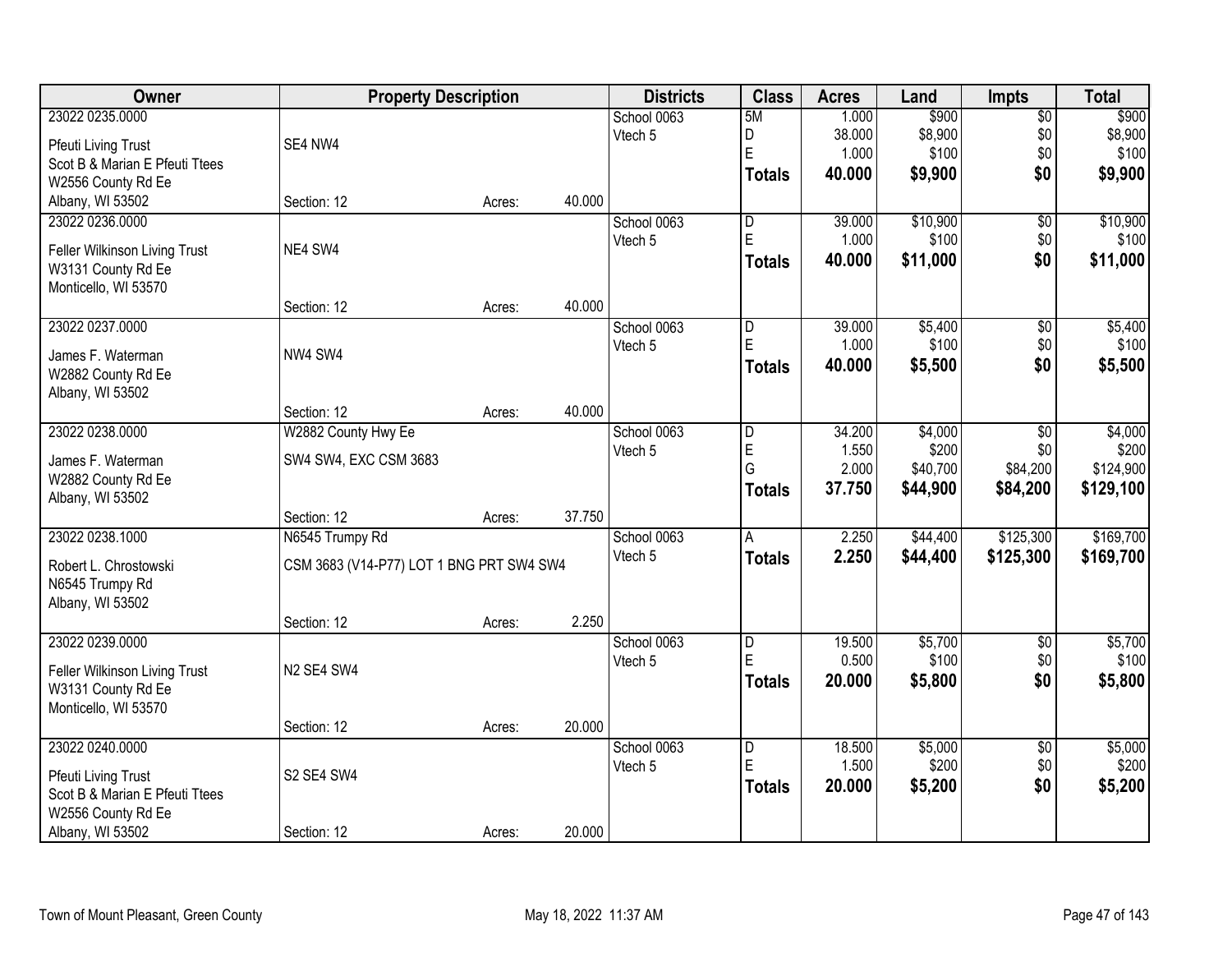| Owner                          | <b>Property Description</b>                    |        |         | <b>Districts</b> | <b>Class</b>   | <b>Acres</b> | Land     | <b>Impts</b>    | <b>Total</b> |
|--------------------------------|------------------------------------------------|--------|---------|------------------|----------------|--------------|----------|-----------------|--------------|
| 23022 0241.0000                |                                                |        |         | School 0063      | 5M             | 13.000       | \$11,700 | $\sqrt{$0}$     | \$11,700     |
| <b>Pfeuti Living Trust</b>     | NE4 SE4                                        |        |         | Vtech 5          | D              | 27.000       | \$5,600  | \$0             | \$5,600      |
| Scot B & Marian E Pfeuti Ttees |                                                |        |         |                  | Totals         | 40.000       | \$17,300 | \$0             | \$17,300     |
| W2556 County Rd Ee             |                                                |        |         |                  |                |              |          |                 |              |
| Albany, WI 53502               | Section: 12                                    | Acres: | 40.000  |                  |                |              |          |                 |              |
| 23022 0242.0000                |                                                |        |         | School 0063      | $\overline{D}$ | 36.500       | \$8,200  | \$0             | \$8,200      |
| Pfeuti Living Trust            | NW4 SE4                                        |        |         | Vtech 5          | E              | 3.500        | \$6,900  | \$0             | \$6,900      |
| Scot B & Marian E Pfeuti Ttees |                                                |        |         |                  | <b>Totals</b>  | 40.000       | \$15,100 | \$0             | \$15,100     |
| W2556 County Rd Ee             |                                                |        |         |                  |                |              |          |                 |              |
| Albany, WI 53502               | Section: 12                                    | Acres: | 40.000  |                  |                |              |          |                 |              |
| 23022 0243.0000                |                                                |        |         | School 0063      | D              | 25.000       | \$7,300  | \$0             | \$7,300      |
| <b>Pfeuti Living Trust</b>     | SW4 SE4                                        |        |         | Vtech 5          | $\mathsf E$    | 15.000       | \$22,900 | \$0             | \$22,900     |
| Scot B & Marian E Pfeuti Ttees |                                                |        |         |                  | Totals         | 40.000       | \$30,200 | \$0             | \$30,200     |
| W2556 County Rd Ee             |                                                |        |         |                  |                |              |          |                 |              |
| Albany, WI 53502               | Section: 12                                    | Acres: | 40.000  |                  |                |              |          |                 |              |
| 23022 0244.0000                | W2556 County Hwy Ee                            |        |         | School 0063      | $\overline{D}$ | 19.500       | \$5,500  | $\sqrt[6]{}$    | \$5,500      |
| <b>Pfeuti Living Trust</b>     | SE4 SE4 EXC PRT LOT 1 CSM 3698                 |        |         | Vtech 5          | E              | 13.300       | \$21,600 | \$0             | \$21,600     |
| Scot B & Marian E Pfeuti Ttees |                                                |        |         |                  | G              | 4.700        | \$53,200 | \$198,900       | \$252,100    |
| W2556 County Rd Ee             |                                                |        |         |                  | <b>Totals</b>  | 37.500       | \$80,300 | \$198,900       | \$279,200    |
| Albany, WI 53502               | Section: 12                                    | Acres: | 37.500  |                  |                |              |          |                 |              |
| 23022 0245.0000                |                                                |        |         | School 0063      | D              | 148.600      | \$38,300 | $\overline{50}$ | \$38,300     |
| William E. Bittner             | CSM 3698 (V14-P98) LOT 1 BNG PRT NE4 & E1/2    |        |         | Vtech 5          | E              | 1.430        | \$200    | \$0             | \$200        |
| W2761 County Rd Ee             | NW4, & NE4 SW4 EXC LOT 1 CSM 4441              |        |         |                  | Totals         | 150.030      | \$38,500 | \$0             | \$38,500     |
| Albany, WI 53502               |                                                |        |         |                  |                |              |          |                 |              |
|                                | Section: 13                                    | Acres: | 150.030 |                  |                |              |          |                 |              |
| 23022 0245.1000                | W2761 County Hwy Ee                            |        |         | School 0063      | A              | 1.640        | \$36,200 | \$194,200       | \$230,400    |
| William E. Bittner             | CSM 4441 (V18-P192) LOT 1 BNG PRT NE4 NW4      |        |         | Vtech 5          | $\mathsf{D}$   | 4.500        | \$1,100  | \$0             | \$1,100      |
| W2761 County Rd Ee             |                                                |        |         |                  | Totals         | 6.140        | \$37,300 | \$194,200       | \$231,500    |
| Albany, WI 53502               |                                                |        |         |                  |                |              |          |                 |              |
|                                | Section: 13                                    | Acres: | 6.140   |                  |                |              |          |                 |              |
| 23022 0246.1000                | W2757 County Hwy Ee                            |        |         | School 0063      | $\overline{A}$ | 5.000        | \$37,500 | \$56,200        | \$93,700     |
| Virgil D. Krueger              | CSM 1971 (V6-P285) LOT 1 BNG PRT NW4 NE4 & NE4 |        |         | Vtech 5          | l D            | 8.540        | \$1,500  | \$0             | \$1,500      |
| W2757 County Rd Ee             | NW4                                            |        |         |                  | Totals         | 13.540       | \$39,000 | \$56,200        | \$95,200     |
| Albany, WI 53502               |                                                |        |         |                  |                |              |          |                 |              |
|                                | Section: 13                                    | Acres: | 13.540  |                  |                |              |          |                 |              |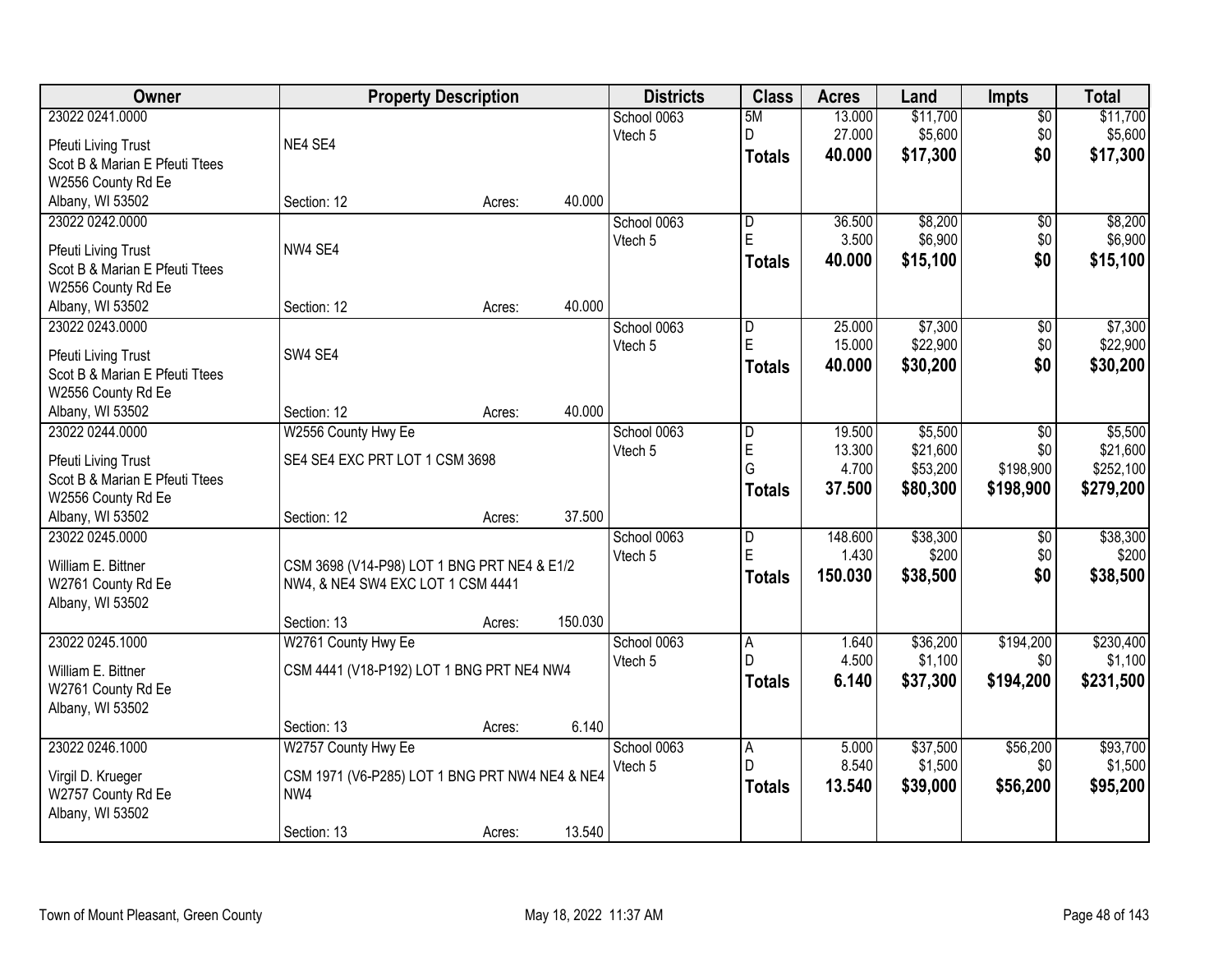| Owner                                                                                          |                                                                                                                | <b>Property Description</b> |        | <b>Districts</b>       | <b>Class</b>              | <b>Acres</b>               | Land                             | Impts                         | <b>Total</b>                     |
|------------------------------------------------------------------------------------------------|----------------------------------------------------------------------------------------------------------------|-----------------------------|--------|------------------------|---------------------------|----------------------------|----------------------------------|-------------------------------|----------------------------------|
| 23022 0247.1000<br>Richard J. Karls<br>4105 Keewatin Trl<br>Verona, WI 53593                   | CSM 1992 (V6-P312) LOT 1 BNG PRT NW & SW OF<br>NE4; NW4 SE4; NE4 SW4; SE4 NW4 INCL EASEMENT:                   |                             |        | School 0063<br>Vtech 5 | F.<br><b>Totals</b>       | 58.000<br>23.310<br>81.310 | \$30,000<br>\$69,700<br>\$99,700 | $\overline{50}$<br>\$0<br>\$0 | \$30,000<br>\$69,700<br>\$99,700 |
|                                                                                                | Section: 13                                                                                                    | Acres:                      | 81.310 |                        |                           |                            |                                  |                               |                                  |
| 23022 0248.1000<br>Richard J. Karls<br>4105 Keewatin Trl<br>Verona, WI 53593                   | CSM 3083 (V11-P102) LOT 1 BNG PRT SE4 NE4 -<br>31.34A & PRT NE4 NE4 -.30A & PRT NE4 SE4 - 2.60A<br>Section: 13 | Acres:                      | 34.240 | School 0063<br>Vtech 5 | E<br><b>Totals</b>        | 30.240<br>4.000<br>34.240  | \$13,600<br>\$7,200<br>\$20,800  | $\overline{50}$<br>\$0<br>\$0 | \$13,600<br>\$7,200<br>\$20,800  |
| 23022 0249.1000                                                                                |                                                                                                                |                             |        | School 0063            | E                         | 7.270                      | \$3,300                          | \$0                           | \$3,300                          |
| Richard J. Karls<br>4105 Keewatin Trl<br>Verona, WI 53593                                      | CSM 3082 (V11-P101) LOT 1 BNG PRT NE4 NW4 -<br>4.30A & PRT NW4 NE4 - 2.27A & PRT SE4 NW4 - 70A                 |                             |        | Vtech 5                | <b>Totals</b>             | 7.270                      | \$3,300                          | \$0                           | \$3,300                          |
|                                                                                                | Section: 13                                                                                                    | Acres:                      | 7.270  |                        |                           |                            |                                  |                               |                                  |
| 23022 0250.0000<br>Feller Wilkinson Living Trust<br>W3131 County Rd Ee<br>Monticello, WI 53570 | NW4 NW4                                                                                                        |                             |        | School 0063<br>Vtech 5 | D<br>E<br><b>Totals</b>   | 39.000<br>1.000<br>40.000  | \$9,600<br>\$100<br>\$9,700      | \$0<br>\$0<br>\$0             | \$9,600<br>\$100<br>\$9,700      |
|                                                                                                | Section: 13                                                                                                    | Acres:                      | 40.000 |                        |                           |                            |                                  |                               |                                  |
| 23022 0251.0000<br>Feller Wilkinson Living Trust<br>W3131 County Rd Ee<br>Monticello, WI 53570 | SW4 NW4                                                                                                        |                             |        | School 0063<br>Vtech 5 | D.<br><b>Totals</b>       | 40.000<br>40.000           | \$9,000<br>\$9,000               | $\overline{50}$<br>\$0        | \$9,000<br>\$9,000               |
| 23022 0254.0000                                                                                | Section: 13                                                                                                    | Acres:                      | 40.000 |                        | D.                        | 17.780                     | \$4,500                          |                               | \$4,500                          |
| Feller Wilkinson Living Trust<br>W3131 County Rd Ee<br>Monticello, WI 53570                    | NW4 SW4 EXC CSM 4168                                                                                           |                             |        | School 0063<br>Vtech 5 | <b>Totals</b>             | 17.780                     | \$4,500                          | $\overline{50}$<br>\$0        | \$4,500                          |
|                                                                                                | Section: 13                                                                                                    | Acres:                      | 17.780 |                        |                           |                            |                                  |                               |                                  |
| 23022 0254.1000<br>Feller Wilkinson Living Trust<br>W3131 County Rd Ee<br>Monticello, WI 53570 | CSM 4168 (V16-P244) LOT 1 BNG PRT NW4 SW4<br>Section: 13                                                       | Acres:                      | 22.220 | School 0063<br>Vtech 5 | 5M<br>E.<br><b>Totals</b> | 18.000<br>4.220<br>22.220  | \$16,200<br>\$1,900<br>\$18,100  | $\overline{50}$<br>\$0<br>\$0 | \$16,200<br>\$1,900<br>\$18,100  |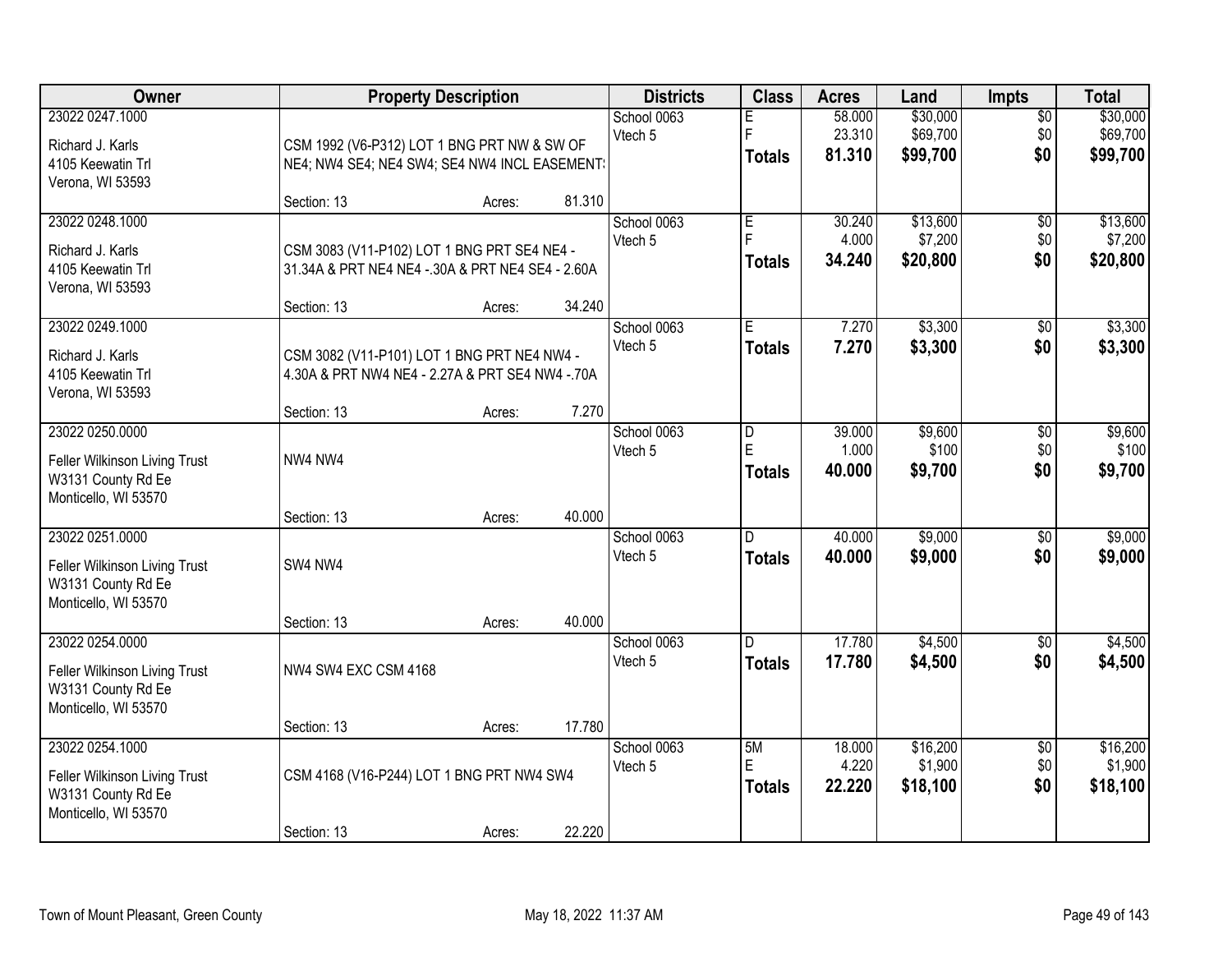| <b>Owner</b>             | <b>Property Description</b>                 |        |        | <b>Districts</b> | <b>Class</b>    | <b>Acres</b>    | Land               | <b>Impts</b>    | <b>Total</b>       |
|--------------------------|---------------------------------------------|--------|--------|------------------|-----------------|-----------------|--------------------|-----------------|--------------------|
| 23022 0255.0000          |                                             |        |        | School 0063      | 5M              | 22.000          | \$25,800           | $\overline{60}$ | \$25,800           |
| Russell D. Hill          | SW4 SW4 EXC TRAIL                           |        |        | Vtech 5          | D               | 8.000           | \$800              | \$0             | \$800              |
| N5181 State Rd 59        |                                             |        |        |                  | E               | 7.460           | \$3,400            | \$0             | \$3,400            |
| Albany, WI 53502         |                                             |        |        |                  | <b>Totals</b>   | 37.460          | \$30,000           | \$0             | \$30,000           |
|                          | Section: 13                                 | Acres: | 37.460 |                  |                 |                 |                    |                 |                    |
| 23022 0256.0000          |                                             |        |        | School 0063      | 5M              | 8.000           | \$12,000           | $\overline{50}$ | \$12,000           |
|                          |                                             |        |        | Vtech 5          | D               | 12.000          | \$3,200            | \$0             | \$3,200            |
| Russell D. Hill          | SE4 SW4 EXC TRAIL                           |        |        |                  | $\overline{E}$  | 16.730          | \$15,900           | \$0             | \$15,900           |
| N5181 State Rd 59        |                                             |        |        |                  | <b>Totals</b>   | 36.730          | \$31,100           | \$0             | \$31,100           |
| Albany, WI 53502         | Section: 13                                 | Acres: | 36.730 |                  |                 |                 |                    |                 |                    |
| 23022 0257.0000          |                                             |        |        | School 3696      | 5M              | 1.000           | \$1,600            | \$0             | \$1,600            |
|                          |                                             |        |        | Vtech 5          | D               | 26.400          | \$6,500            | \$0             | \$6,500            |
| Joshua L. Brugger        | PRT NE4 SE4 EXC PRT LOT 1 CSM 3083          |        |        |                  | E               | 10.000          | \$14,900           | \$0             | \$14,900           |
| W1946 Purintun Rd        |                                             |        |        |                  | <b>Totals</b>   | 37,400          | \$23,000           | \$0             | \$23,000           |
| Albany, WI 53502-9607    |                                             |        | 37.400 |                  |                 |                 |                    |                 |                    |
| 23022 0258.0000          | Section: 13                                 | Acres: |        |                  |                 |                 |                    |                 |                    |
|                          |                                             |        |        | School 0063      | 5M              | 9.000<br>14.800 | \$11,700           | \$0<br>\$0      | \$11,700           |
| Richard J. Karls         | NW4 SE4 & NE4 SW4 LYG S LITTLE SUGAR RVR    |        |        | Vtech 5          | D<br>E          | 8.390           | \$2,300<br>\$4,900 | \$0             | \$2,300<br>\$4,900 |
| 4105 Keewatin Trl        |                                             |        |        |                  |                 | 32.190          | \$18,900           | \$0             |                    |
| Verona, WI 53593         |                                             |        |        |                  | <b>Totals</b>   |                 |                    |                 | \$18,900           |
|                          | Section: 13                                 | Acres: | 32.190 |                  |                 |                 |                    |                 |                    |
| 23022 0259.0000          |                                             |        |        | School 0063      | D.              | 36.730          | \$8,500            | \$0             | \$8,500            |
| Russell D. Hill          | SW4 SE4 EXC TRAIL                           |        |        | Vtech 5          | <b>Totals</b>   | 36.730          | \$8,500            | \$0             | \$8,500            |
| N5181 State Rd 59        |                                             |        |        |                  |                 |                 |                    |                 |                    |
| Albany, WI 53502         |                                             |        |        |                  |                 |                 |                    |                 |                    |
|                          | Section: 13                                 | Acres: | 36.730 |                  |                 |                 |                    |                 |                    |
| 23022 0260.0000          | W2518 Zurfluh Rd                            |        |        | School 3696      | $\overline{D}$  | 31.860          | \$7,300            | $\overline{50}$ | \$7,300            |
| Joshua L. Brugger        | SE4 SE4 EXC TRAIL                           |        |        | Vtech 5          | $\mathsf E$     | 1.000           | \$100              | \$0             | \$100              |
| W1946 Purintun Rd        |                                             |        |        |                  | G               | 3.750           | \$40,400           | \$84,500        | \$124,900          |
| Albany, WI 53502-9607    |                                             |        |        |                  | <b>Totals</b>   | 36.610          | \$47,800           | \$84,500        | \$132,300          |
|                          | Section: 13                                 | Acres: | 36.610 |                  |                 |                 |                    |                 |                    |
| 23022 0260.1000          |                                             |        |        | School 0063      | $\overline{X2}$ | 12.470          | $\overline{50}$    | $\overline{30}$ | \$0                |
| State of Wisconsin D N R | SECTION 13 BICYCLE TRAIL PRT SW4 SW4 2.54A  |        |        | Vtech 5          | <b>Totals</b>   | 12.470          | \$0                | \$0             | \$0                |
| Box 7921                 | PRT SE4 SW4 3.27A PRT SW4 SE4 3.27A PRT SE4 |        |        |                  |                 |                 |                    |                 |                    |
| Madison, WI 53707        | SE4 3.39A                                   |        |        |                  |                 |                 |                    |                 |                    |
|                          | Section: 13                                 | Acres: | 12.470 |                  |                 |                 |                    |                 |                    |
|                          |                                             |        |        |                  |                 |                 |                    |                 |                    |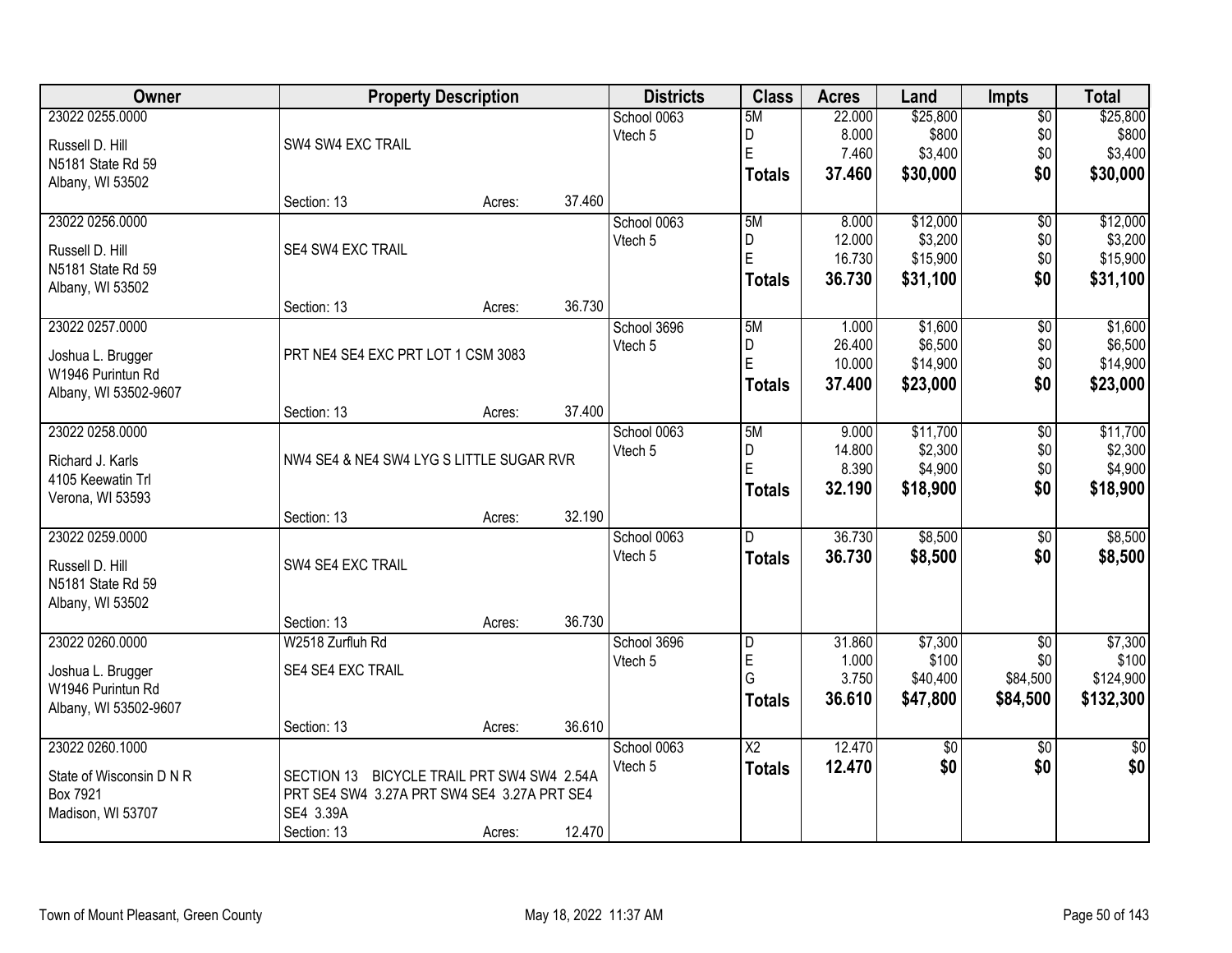| Owner                                      | <b>Property Description</b>                       | <b>Districts</b> | <b>Class</b>                 | <b>Acres</b> | Land            | <b>Impts</b>           | <b>Total</b>     |
|--------------------------------------------|---------------------------------------------------|------------------|------------------------------|--------------|-----------------|------------------------|------------------|
| 23022 0261.0000                            |                                                   | School 0063      | D                            | 37.400       | \$10,300        | $\overline{50}$        | \$10,300         |
| Feller Wilkinson Living Trust              | NE4 NE4                                           | Vtech 5          | E                            | 2.600        | \$800           | \$0                    | \$800            |
| W3131 County Rd Ee                         |                                                   |                  | <b>Totals</b>                | 40,000       | \$11,100        | \$0                    | \$11,100         |
| Monticello, WI 53570                       |                                                   |                  |                              |              |                 |                        |                  |
|                                            | 40.000<br>Section: 14<br>Acres:                   |                  |                              |              |                 |                        |                  |
| 23022 0262.0000                            | N6437 Schneeberger Rd                             | School 3696      | D                            | 30.750       | \$6,000         | $\overline{50}$        | \$6,000          |
|                                            |                                                   | Vtech 5          | E                            | 0.500        | \$100           | \$0                    | \$100            |
| Bryon D. Feller                            | NW4 NE4 EXC BEG NW COR N E4 TH N87*E 178.56       |                  | G                            | 5.600        | \$58,600        | \$420,300              | \$478,900        |
| N6437 Schneeberger Rd                      | FT POB TH N87*E 460.5 FT TH S7*E 397.9 FT TH      |                  | <b>Totals</b>                | 36.850       | \$64,700        | \$420,300              | \$485,000        |
| Monticello, WI 53570                       | S83*W 263.78 FT TH N7*W 288 FT TH S86*W 203.15    |                  |                              |              |                 |                        |                  |
|                                            | 36.850<br>Section: 14<br>Acres:                   |                  |                              |              |                 |                        |                  |
| 23022 0262.1000                            |                                                   | School 3696      | C.                           | 2.455        | \$0             | $\sqrt{50}$            | \$0              |
| Silver Lewis Cheese Coop                   | PRT NW4 NE4 COM NW COR NE4 SD SEC TH N87*E        | Vtech 5          | <b>Totals</b>                | 2.455        | \$0             | \$0                    | \$0              |
| c/o Peters Peters                          | 170.56 FT POB TH N87*E 460.5 FT TH S7 *E 397.9 FT |                  |                              |              |                 |                        |                  |
| PO Box 59                                  | TH S83*W 263.78 FT TH N7*W 400 FT M/L POB         |                  |                              |              |                 |                        |                  |
| Monroe, WI 53566-0059                      | Section: 14<br>Acres:                             | 2.455            |                              |              |                 |                        |                  |
| 23022 0262.2000                            | County Rd EE                                      | School 3696      | $\overline{\text{C}}$        | 0.080        | $\overline{50}$ | $\overline{30}$        | $\overline{\$0}$ |
|                                            |                                                   | Vtech 5          |                              |              |                 |                        | \$0              |
| Silver & Lewis Cheese Factory              | COM NW COR NE4 SD SEC TH N87*E 178.56 FT TH       |                  | <b>Totals</b>                | 0.080        | \$0             | \$0                    |                  |
| Company Cooperative                        | S3*E 129.8 FT TH N86*E 203.15 FT POB TH S7*E 50   |                  |                              |              |                 |                        |                  |
| c/o Peters Peters                          | FT TH S86*W 70 FT TH N7*W 50 FT TH N86* E 70 FT   |                  |                              |              |                 |                        |                  |
| PO Box 59                                  | Section: 14<br>Acres:                             | 0.080            |                              |              |                 |                        |                  |
| Monroe, WI 53566-0059                      |                                                   |                  |                              |              |                 |                        |                  |
| 23022 0263.0000                            | W3075 County Hwy Ee                               | School 3696      | C                            | 0.603        | \$0             | $\sqrt{6}$             | \$0              |
| Silver Lewis Cheese Coop                   | PRT NW4 NE4 BNG E 196 FT OF N 134 FT OF W 354     | Vtech 5          | <b>Totals</b>                | 0.603        | \$0             | \$0                    | \$0              |
| c/o Peters Peters                          |                                                   |                  |                              |              |                 |                        |                  |
| PO Box 59                                  | FT (STATE ASSESSED)                               |                  |                              |              |                 |                        |                  |
| Monroe, WI 53566-0059                      | Section: 14<br>Acres:                             | 0.603            |                              |              |                 |                        |                  |
| 23022 0264.0000                            |                                                   |                  |                              | 39.000       | \$9,000         |                        |                  |
|                                            |                                                   | School 3696      | $\overline{\mathsf{D}}$<br>E | 1.000        | \$100           | $\overline{50}$<br>\$0 | \$9,000<br>\$100 |
| Bryon D. Feller                            | SW4 NE4                                           | Vtech 5          |                              |              |                 |                        |                  |
| N6437 Schneeberger Rd                      |                                                   |                  | <b>Totals</b>                | 40.000       | \$9,100         | \$0                    | \$9,100          |
| Monticello, WI 53570                       |                                                   |                  |                              |              |                 |                        |                  |
|                                            | 40.000<br>Section: 14<br>Acres:                   |                  |                              |              |                 |                        |                  |
| 23022 0265.0000                            |                                                   | School 0063      | $\overline{\mathsf{D}}$      | 38.000       | \$10,300        | $\overline{60}$        | \$10,300         |
|                                            | SE4 NE4                                           | Vtech 5          | E                            | 2.000        | \$600           | \$0                    | \$600            |
| Feller Wilkinson Living Trust              |                                                   |                  | <b>Totals</b>                | 40.000       | \$10,900        | \$0                    | \$10,900         |
| W3131 County Rd Ee<br>Monticello, WI 53570 |                                                   |                  |                              |              |                 |                        |                  |
|                                            | 40.000<br>Section: 14                             |                  |                              |              |                 |                        |                  |
|                                            | Acres:                                            |                  |                              |              |                 |                        |                  |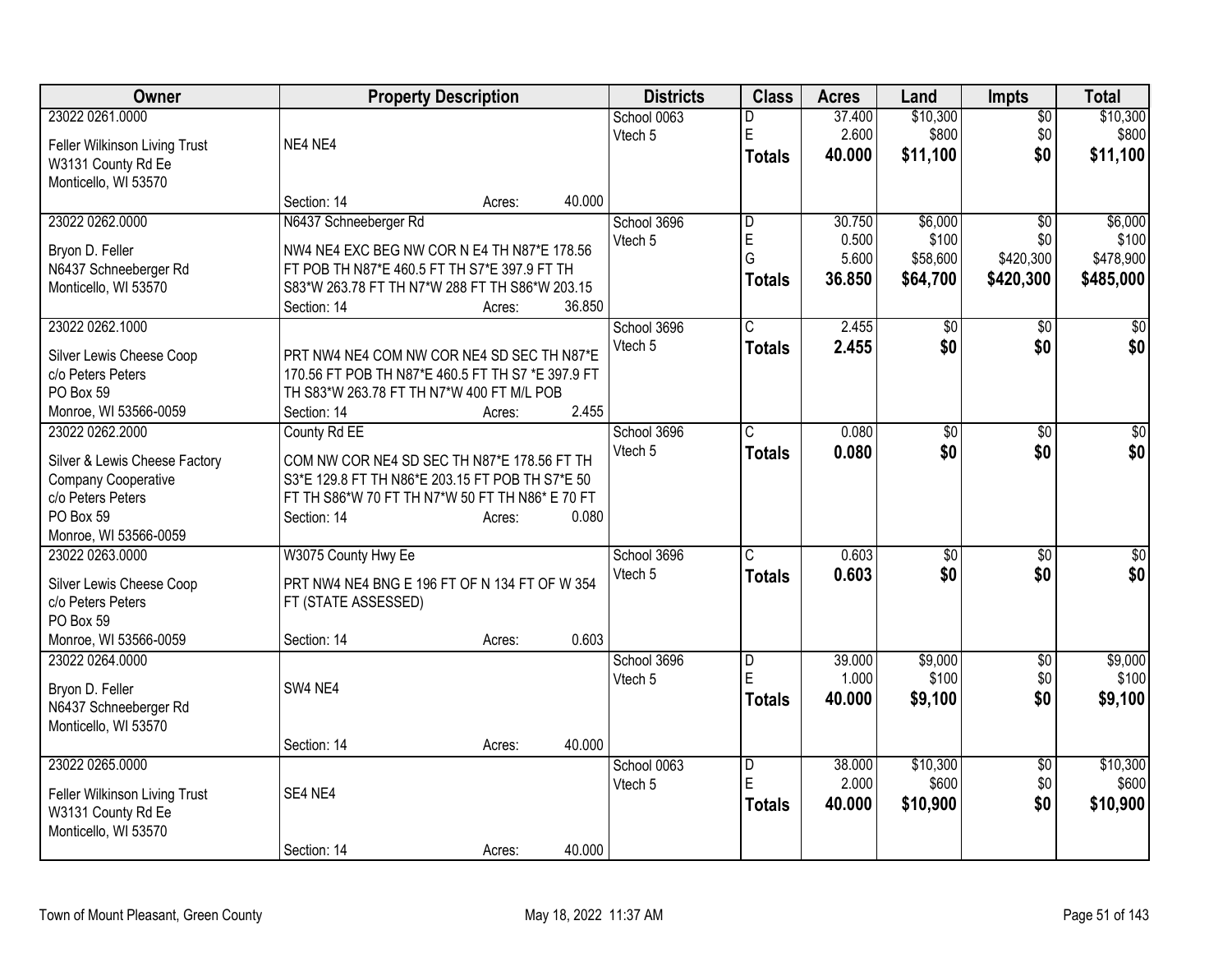| <b>Owner</b>                                                                                         | <b>Property Description</b>                                                                                                                                                          |        | <b>Districts</b>                 | <b>Class</b>                              | <b>Acres</b>                       | Land                                    | Impts                                | <b>Total</b>                            |
|------------------------------------------------------------------------------------------------------|--------------------------------------------------------------------------------------------------------------------------------------------------------------------------------------|--------|----------------------------------|-------------------------------------------|------------------------------------|-----------------------------------------|--------------------------------------|-----------------------------------------|
| 23022 0266.0000<br>Feller Wilkinson Living Trust<br>W3131 County Rd Ee<br>Monticello, WI 53570       | NE4 NW4 EXC 4.26A PCL                                                                                                                                                                |        | School 3696<br>Vtech 5           | D<br>E<br><b>Totals</b>                   | 35.000<br>0.740<br>35.740          | \$7,300<br>\$100<br>\$7,400             | $\overline{50}$<br>\$0<br>\$0        | \$7,300<br>\$100<br>\$7,400             |
|                                                                                                      | Section: 14                                                                                                                                                                          | Acres: | 35.740                           |                                           |                                    |                                         |                                      |                                         |
| 23022 0266.1000<br>Feller Wilkinson Living Trust<br>W3131 County Rd Ee<br>Monticello, WI 53570       | W3131 County Hwy Ee<br>PRT NE4 NW4 TH WLY ALG N LN 376 FT TO POB TH<br>WLY ALG N SEC LN 222 FT TH SLY 568 FT TH ELY<br>397 FT TH NLY 326 FT TH WLY 99 FT TH NLY 34 FT<br>Section: 14 | Acres: | School 3696<br>Vtech 5<br>4.260  | A<br><b>Totals</b>                        | 4.260<br>4.260                     | \$49,500<br>\$49,500                    | \$219,200<br>\$219,200               | \$268,700<br>\$268,700                  |
| 23022 0267.0200<br>Ft Properties, LLC<br>W3131 County Rd Ee<br>Monticello, WI 53570                  | N6482 Silver Rd<br>CSM 5453 (V27-P60) LOT 1 BNG PRT NW4 NW4<br>Section: 14                                                                                                           | Acres: | School 3696<br>Vtech 5<br>6.730  | D<br>G<br><b>Totals</b>                   | 4.730<br>2.000<br>6.730            | \$300<br>\$38,900<br>\$39,200           | \$0<br>\$96,200<br>\$96,200          | \$300<br>\$135,100<br>\$135,400         |
| 23022 0267.1000<br>Feller Wilkinson Living Trust<br>W3131 County Rd Ee<br>Monticello, WI 53570       | Silver <sub>Rd</sub><br>NW4 NW4 INCL CSM 2231 (V7-P222) LOT 2 EXC CSM<br>5453 LOT 1 INCL EASEMENT<br>Section: 14                                                                     | Acres: | School 3696<br>Vtech 5<br>33.270 | 5M<br>D.<br>E<br><b>Totals</b>            | 0.680<br>31.890<br>0.700<br>33.270 | \$600<br>\$7,600<br>\$100<br>\$8,300    | \$0<br>\$0<br>\$0<br>\$0             | \$600<br>\$7,600<br>\$100<br>\$8,300    |
| 23022 0268.0000<br>Strahm Nathan N & Karen R Lvg Trust<br>W3640 County Rd Ee<br>Monticello, WI 53570 | SW4 NW4<br>Section: 14                                                                                                                                                               | Acres: | School 3696<br>Vtech 5<br>40.000 | 5M<br>D<br>E<br><b>Totals</b>             | 3.400<br>35.600<br>1.000<br>40.000 | \$5,300<br>\$7,500<br>\$100<br>\$12,900 | $\overline{50}$<br>\$0<br>\$0<br>\$0 | \$5,300<br>\$7,500<br>\$100<br>\$12,900 |
| 23022 0269.0000<br>Bryon D. Feller<br>N6437 Schneeberger Rd<br>Monticello, WI 53570                  | SE4 NW4<br>Section: 14                                                                                                                                                               | Acres: | School 3696<br>Vtech 5<br>40.000 | 5M<br>D<br><b>Totals</b>                  | 6.400<br>33.600<br>40.000          | \$9,900<br>\$6,900<br>\$16,800          | $\overline{50}$<br>\$0<br>\$0        | \$9,900<br>\$6,900<br>\$16,800          |
| 23022 0270.0000<br>State Of Wisconsin Dnr<br>101 S Webster<br>Madison, WI 53707                      | NE4 SW4<br>Section: 14                                                                                                                                                               | Acres: | School 0063<br>Vtech 5<br>40.000 | $\overline{\mathsf{X2}}$<br><b>Totals</b> | 40.000<br>40.000                   | \$0<br>\$0                              | $\overline{50}$<br>\$0               | $\overline{50}$<br>\$0                  |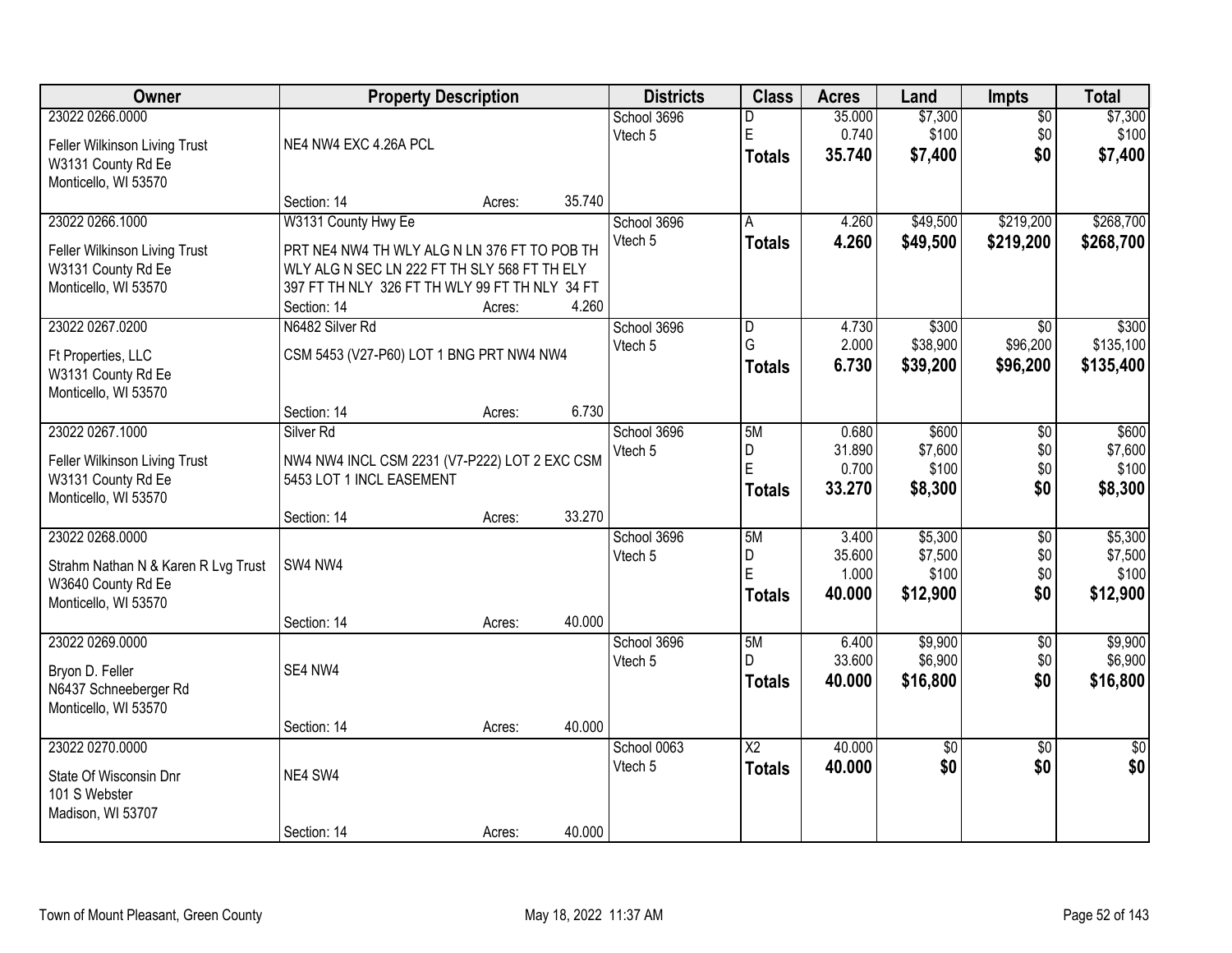| Owner                               |                                          | <b>Property Description</b> |        | <b>Districts</b> | <b>Class</b>            | <b>Acres</b> | Land            | <b>Impts</b>    | <b>Total</b>  |
|-------------------------------------|------------------------------------------|-----------------------------|--------|------------------|-------------------------|--------------|-----------------|-----------------|---------------|
| 23022 0271.0000                     |                                          |                             |        | School 3696      | 5M                      | 9.250        | \$14,400        | $\overline{50}$ | \$14,400      |
| Strahm Nathan N & Karen R Lvg Trust | NW4 SW4                                  |                             |        | Vtech 5          | D                       | 30.500       | \$6,800         | \$0             | \$6,800       |
| W3640 County Rd Ee                  |                                          |                             |        |                  | E                       | 0.250        | \$100           | \$0             | \$100         |
| Monticello, WI 53570                |                                          |                             |        |                  | <b>Totals</b>           | 40.000       | \$21,300        | \$0             | \$21,300      |
|                                     | Section: 14                              | Acres:                      | 40.000 |                  |                         |              |                 |                 |               |
| 23022 0272.0000                     |                                          |                             |        | School 3696      | $\overline{\mathsf{D}}$ | 16.500       | \$4,000         | $\overline{50}$ | \$4,000       |
| Strahm Nathan N & Karen R Lvg Trust | SW4 SW4 EXC PRT LYG W OF TOWN RD EXC 20A |                             |        | Vtech 5          | E                       | 0.500        | \$100           | \$0             | \$100         |
| W3640 County Rd Ee                  | V234-498                                 |                             |        |                  | <b>Totals</b>           | 17.000       | \$4,100         | \$0             | \$4,100       |
| Monticello, WI 53570                |                                          |                             |        |                  |                         |              |                 |                 |               |
|                                     | Section: 14                              | Acres:                      | 17.000 |                  |                         |              |                 |                 |               |
| 23022 0272.1000                     |                                          |                             |        | School 0063      | X2                      | 20.000       | \$0             | \$0             | \$0           |
| State of Wisconsin D N R            | PARC SW4 SW4 LYG N OF RIVER              |                             |        | Vtech 5          | <b>Totals</b>           | 20.000       | \$0             | \$0             | \$0           |
| Box 7921                            |                                          |                             |        |                  |                         |              |                 |                 |               |
| Madison, WI 53707                   |                                          |                             |        |                  |                         |              |                 |                 |               |
|                                     | Section: 14                              | Acres:                      | 20.000 |                  |                         |              |                 |                 |               |
| 23022 0273.0000                     |                                          |                             |        | School 0063      | 5M                      | 1.000        | \$1,600         | \$0             | \$1,600       |
| Kenneth W. Christen                 | PRT SW4 SW4 LYG S & E OF RIVER           |                             |        | Vtech 5          | D                       | 0.200        | \$100           | \$0             | \$100         |
| W3810 Oliver Rd                     |                                          |                             |        |                  | E                       | 1.800        | \$800           | \$0             | \$800         |
| Monticello, WI 53570                |                                          |                             |        |                  | <b>Totals</b>           | 3.000        | \$2,500         | \$0             | \$2,500       |
|                                     | Section: 14                              | Acres:                      | 3.000  |                  |                         |              |                 |                 |               |
| 23022 0274.0000                     |                                          |                             |        | School 0063      | $\overline{\text{X2}}$  | 40.000       | $\overline{50}$ | $\overline{30}$ | $\sqrt{50}$   |
| State Of Wisconsin Dnr              | SE4 SW4                                  |                             |        | Vtech 5          | <b>Totals</b>           | 40.000       | \$0             | \$0             | \$0           |
| 101 S Webster                       |                                          |                             |        |                  |                         |              |                 |                 |               |
| Madison, WI 53707                   |                                          |                             |        |                  |                         |              |                 |                 |               |
|                                     | Section: 14                              | Acres:                      | 40.000 |                  |                         |              |                 |                 |               |
| 23022 0275.0000                     | N6260 Schneeberger Rd                    |                             |        | School 0063      | D                       | 35.800       | \$8,900         | $\overline{50}$ | \$8,900       |
| Eric J. Thompson                    | NE4 SE4                                  |                             |        | Vtech 5          | E                       | 0.700        | \$100           | \$0             | \$100         |
| James & Shirley Thompson - Le       |                                          |                             |        |                  | Ġ                       | 3.500        | \$46,000        | \$208,700       | \$254,700     |
| N6260 Schneeberger Rd               |                                          |                             |        |                  | <b>Totals</b>           | 40.000       | \$55,000        | \$208,700       | \$263,700     |
| Albany, WI 53502                    | Section: 14                              | Acres:                      | 40.000 |                  |                         |              |                 |                 |               |
| 23022 0276.0000                     |                                          |                             |        | School 0063      | $\overline{\text{X2}}$  | 40.000       | $\overline{50}$ | $\overline{50}$ | $\frac{1}{2}$ |
| State Of Wisconsin Dnr              | NW4 SE4                                  |                             |        | Vtech 5          | <b>Totals</b>           | 40.000       | \$0             | \$0             | \$0           |
| 101 S Webster                       |                                          |                             |        |                  |                         |              |                 |                 |               |
| Madison, WI 53707                   |                                          |                             |        |                  |                         |              |                 |                 |               |
|                                     | Section: 14                              | Acres:                      | 40.000 |                  |                         |              |                 |                 |               |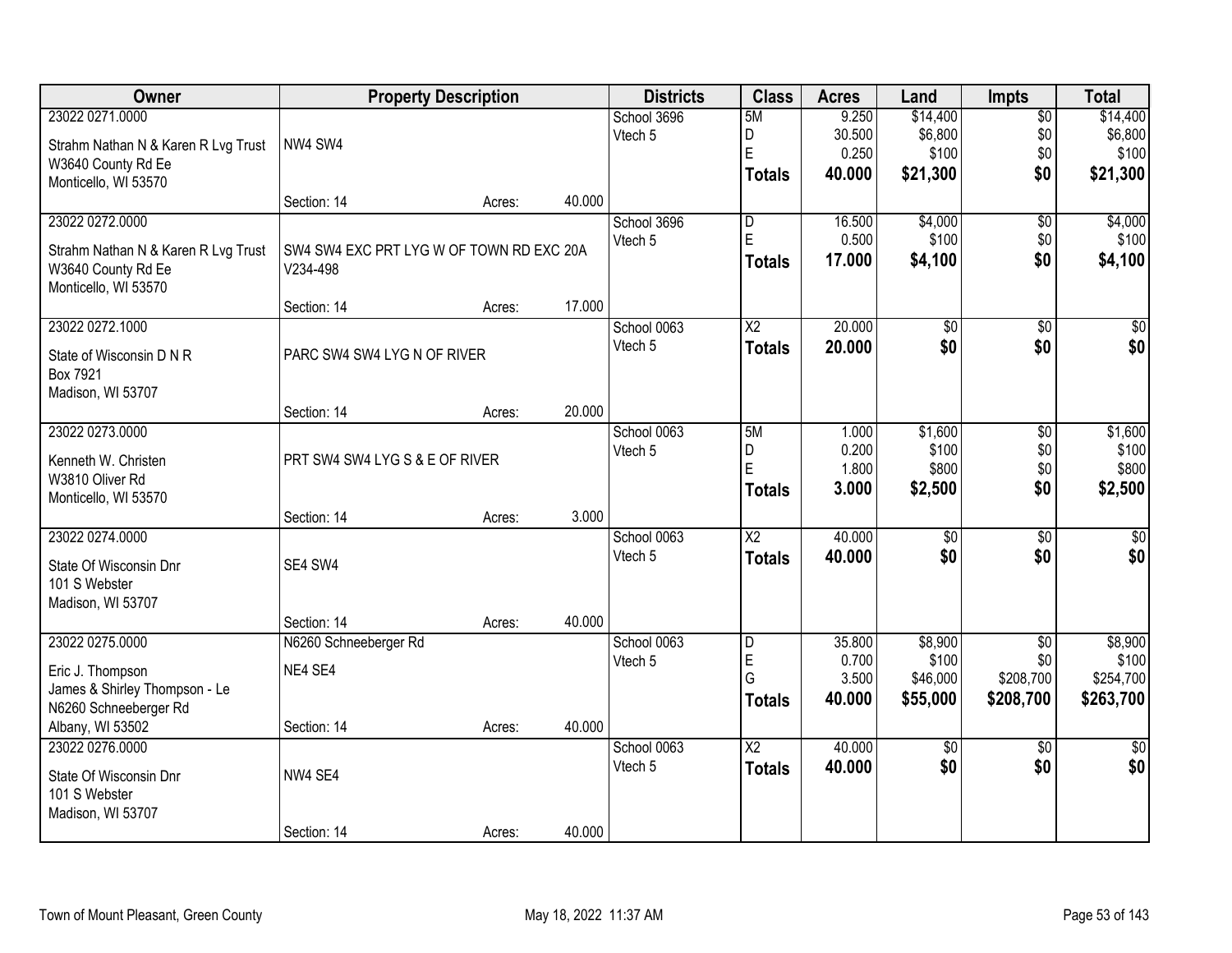| Owner                          |                                               | <b>Property Description</b> |        | <b>Districts</b> | <b>Class</b>           | <b>Acres</b>    | Land               | <b>Impts</b>    | <b>Total</b>       |
|--------------------------------|-----------------------------------------------|-----------------------------|--------|------------------|------------------------|-----------------|--------------------|-----------------|--------------------|
| 23022 0277.0000                |                                               |                             |        | School 0063      | $\overline{\text{X2}}$ | 40.000          | $\overline{50}$    | $\sqrt{$0}$     | \$0                |
| State Of Wisconsin Dnr         | SW4 SE4                                       |                             |        | Vtech 5          | <b>Totals</b>          | 40.000          | \$0                | \$0             | \$0                |
| 101 S Webster                  |                                               |                             |        |                  |                        |                 |                    |                 |                    |
| Madison, WI 53707              |                                               |                             |        |                  |                        |                 |                    |                 |                    |
|                                | Section: 14                                   | Acres:                      | 40.000 |                  |                        |                 |                    |                 |                    |
| 23022 0278.0000                |                                               |                             |        | School 0063      | 5M                     | 12.000          | \$15,600           | $\overline{50}$ | \$15,600           |
| Morgan Living Trust            | SE4 SE4 BEG SE COR SD SEC TH N88*W 1335.74 FT |                             |        | Vtech 5          | D<br>E                 | 5.000           | \$1,300            | \$0             | \$1,300            |
| Kenneth M & Joyce A Morgan, Tr | TO SW COR SE4 SE4 TH N00*E 1319.72 FT TO NW   |                             |        |                  |                        | 23.420          | \$10,600           | \$0<br>\$0      | \$10,600           |
| 7826 Paulson Rd                | COR SE4 SE4 TH S88*E 1335.41 FT TH S00*W      |                             |        |                  | <b>Totals</b>          | 40.420          | \$27,500           |                 | \$27,500           |
| Verona, WI 53593               | Section: 14                                   | Acres:                      | 40.420 |                  |                        |                 |                    |                 |                    |
| 23022 0279.0000                |                                               |                             |        | School 3696      | D                      | 28.400          | \$5,700            | \$0             | \$5,700            |
| Feller Wilkinson Living Trust  | PRT NE4 NE4                                   |                             |        | Vtech 5          | E                      | 0.540           | \$100              | \$0             | \$100              |
| W3131 County Rd Ee             |                                               |                             |        |                  | <b>Totals</b>          | 28.940          | \$5,800            | \$0             | \$5,800            |
| Monticello, WI 53570           |                                               |                             |        |                  |                        |                 |                    |                 |                    |
|                                | Section: 15                                   | Acres:                      | 28.940 |                  |                        |                 |                    |                 |                    |
| 23022 0279.0100                |                                               |                             |        | School 3696      | D                      | 11.060          | \$800              | \$0             | \$800              |
| Feller Wilkinson Living Trust  | CSM 2231 (V7-P222) LOT 1 BNG PRT NE4 NE4      |                             |        | Vtech 5          | <b>Totals</b>          | 11.060          | \$800              | \$0             | \$800              |
| W3131 County Rd Ee             |                                               |                             |        |                  |                        |                 |                    |                 |                    |
| Monticello, WI 53570           |                                               |                             |        |                  |                        |                 |                    |                 |                    |
|                                | Section: 15                                   | Acres:                      | 11.060 |                  |                        |                 |                    |                 |                    |
| 23022 0280.0000                |                                               |                             |        | School 3696      | D                      | 39.000          | \$7,700            | \$0             | \$7,700            |
| Feller Wilkinson Living Trust  | NW4 NE4                                       |                             |        | Vtech 5          | E                      | 1.000           | \$100              | \$0             | \$100              |
| W3131 County Rd Ee             |                                               |                             |        |                  | <b>Totals</b>          | 40.000          | \$7,800            | \$0             | \$7,800            |
| Monticello, WI 53570           |                                               |                             |        |                  |                        |                 |                    |                 |                    |
|                                | Section: 15                                   | Acres:                      | 40.000 |                  |                        |                 |                    |                 |                    |
| 23022 0281.0000                |                                               |                             |        | School 3696      | 5M                     | 5.000           | \$7,800            | $\overline{60}$ | \$7,800            |
| Dorothy Christen               | SW4 NE4                                       |                             |        | Vtech 5          | D<br>E                 | 30.000<br>5.000 | \$5,700<br>\$6,500 | \$0<br>\$0      | \$5,700<br>\$6,500 |
| 631 Terrace Ct                 |                                               |                             |        |                  | <b>Totals</b>          | 40.000          | \$20,000           | \$0             | \$20,000           |
| Monticello, WI 53570           |                                               |                             |        |                  |                        |                 |                    |                 |                    |
|                                | Section: 15                                   | Acres:                      | 40.000 |                  |                        |                 |                    |                 |                    |
| 23022 0282.0000                |                                               |                             |        | School 3696      | 5M                     | 2.000           | \$3,100            | $\overline{50}$ | \$3,100            |
| Feller Wilkinson Living Trust  | SE4 NE4                                       |                             |        | Vtech 5          | D<br>E                 | 37.000<br>1.000 | \$7,500<br>\$1,300 | \$0<br>\$0      | \$7,500<br>\$1,300 |
| W3131 County Rd Ee             |                                               |                             |        |                  | <b>Totals</b>          | 40.000          | \$11,900           | \$0             | \$11,900           |
| Monticello, WI 53570           |                                               |                             |        |                  |                        |                 |                    |                 |                    |
|                                | Section: 15                                   | Acres:                      | 40.000 |                  |                        |                 |                    |                 |                    |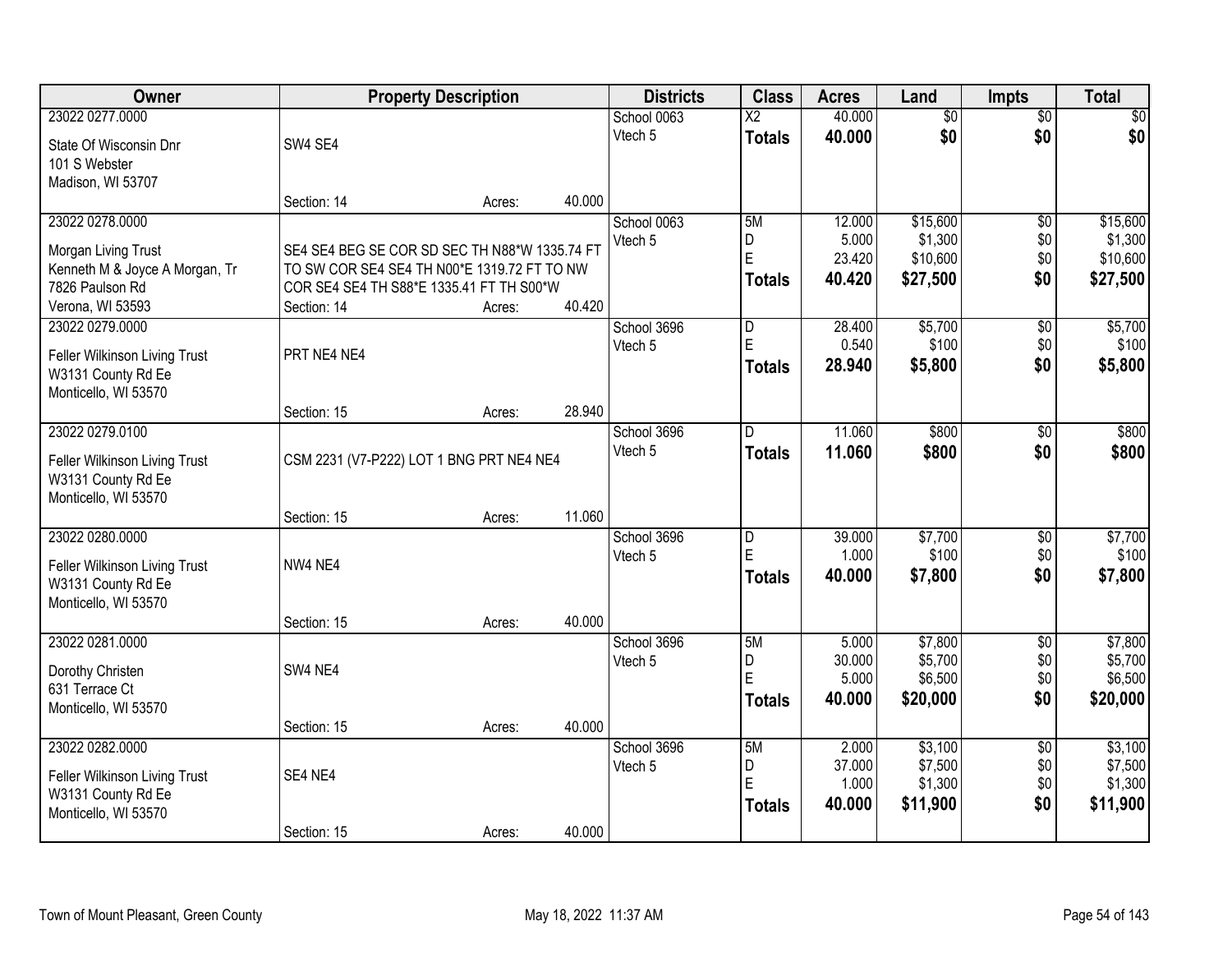| Owner                                                                                                                                   |                                                                                            | <b>Property Description</b> |        | <b>Districts</b>       | <b>Class</b>                                                 | <b>Acres</b>                        | Land                                        | <b>Impts</b>                                   | <b>Total</b>                                  |
|-----------------------------------------------------------------------------------------------------------------------------------------|--------------------------------------------------------------------------------------------|-----------------------------|--------|------------------------|--------------------------------------------------------------|-------------------------------------|---------------------------------------------|------------------------------------------------|-----------------------------------------------|
| 23022 0283.1000                                                                                                                         | W3511 County Hwy Ee                                                                        |                             |        | School 3696            |                                                              | 2.000                               | \$12,000                                    | \$298,500                                      | \$310,500                                     |
| Jeanne L. Schwartzlow<br>W3685 County Rd Ee<br>Monticello, WI 53570                                                                     | CSM 5328 (V26-P24) LOT 1 BNG PRT NE4 NW4                                                   |                             |        | Vtech 5                | <b>Totals</b>                                                | 2.000                               | \$12,000                                    | \$298,500                                      | \$310,500                                     |
|                                                                                                                                         | Section: 15                                                                                | Acres:                      | 2.000  |                        |                                                              |                                     |                                             |                                                |                                               |
| 23022 0283.2000<br>Schwartzlow Gregory J Irrev Trust<br>W3685 County Rd Ee<br>Monticello, WI 53570                                      | County Hwy Ee<br>NE4 NW4 EXC DNR CONV (V244-P248) & EXC CSM<br>5328 LOT 1                  |                             |        | School 3696<br>Vtech 5 | 5M<br>D<br>E<br><b>Totals</b>                                | 4.500<br>32.750<br>0.750<br>38.000  | \$7,000<br>\$6,300<br>\$100<br>\$13,400     | $\overline{50}$<br>\$0<br>\$0<br>\$0           | \$7,000<br>\$6,300<br>\$100<br>\$13,400       |
|                                                                                                                                         | Section: 15                                                                                | Acres:                      | 38.000 |                        |                                                              |                                     |                                             |                                                |                                               |
| 23022 0284.1000<br>Timothy J. Schwartzlow<br>W3685 County Rd Ee<br>Monticello, WI 53570                                                 | W3685 County Hwy Ee<br>CSM 5354 (V26-P95) LOT 1 BNG PRT NW4 NW4 SUBJ<br><b>TO EASEMENT</b> |                             |        | School 3696<br>Vtech 5 | G<br><b>Totals</b>                                           | 1.640<br>1.640                      | \$30,700<br>\$30,700                        | \$95,600<br>\$95,600                           | \$126,300<br>\$126,300                        |
|                                                                                                                                         | Section: 15                                                                                | Acres:                      | 1.640  |                        |                                                              |                                     |                                             |                                                |                                               |
| 23022 0284.2000<br>Schwartzlow Gregory J Irrev Trust<br>W3685 County Rd Ee<br>Monticello, WI 53570                                      | County Hwy Ee<br>NW4 NW4 EXC CSM 5354 LOT 1                                                |                             |        | School 3696<br>Vtech 5 | $\overline{\mathsf{D}}$<br>$\mathsf E$<br>G<br><b>Totals</b> | 37.000<br>0.700<br>0.660<br>38.360  | \$7,000<br>\$100<br>\$15,000<br>\$22,100    | $\sqrt{6}$<br>\$0<br>\$2,300<br>\$2,300        | \$7,000<br>\$100<br>\$17,300<br>\$24,400      |
|                                                                                                                                         | Section: 15                                                                                | Acres:                      | 38.360 |                        |                                                              |                                     |                                             |                                                |                                               |
| 23022 0285.0000<br>Schwartzlow Gregory J Irrev Trust<br>W3685 County Rd Ee<br>Monticello, WI 53570                                      | SW4 NW4<br>Section: 15                                                                     | Acres:                      | 40.000 | School 3696<br>Vtech 5 | 5M<br>D<br>Ė<br><b>Totals</b>                                | 4.000<br>34.000<br>2.000<br>40.000  | \$6,200<br>\$8,300<br>\$2,600<br>\$17,100   | $\overline{30}$<br>\$0<br>\$0<br>\$0           | \$6,200<br>\$8,300<br>\$2,600<br>\$17,100     |
| 23022 0286.0000                                                                                                                         |                                                                                            |                             |        | School 3696            | 5M                                                           | 9.900                               | \$15,400                                    | $\overline{60}$                                | \$15,400                                      |
| Visger Family Revocable Living Trust<br>Vincent A & Susan J Visger, Tr<br>9939 W State Rd 11                                            | SE4 NW4                                                                                    |                             |        | Vtech 5                | D<br><b>Totals</b>                                           | 30.100<br>40.000                    | \$6,400<br>\$21,800                         | \$0<br>\$0                                     | \$6,400<br>\$21,800                           |
| Janesville, WI 53548                                                                                                                    | Section: 15                                                                                | Acres:                      | 40.000 |                        |                                                              |                                     |                                             |                                                |                                               |
| 23022 0287.0000<br>Visger Family Revocable Living Trust<br>Vincent A & Susan J Visger, Tr<br>9939 W State Rd 11<br>Janesville, WI 53548 | W3588 Krueger Rd<br>NE4 SW4 LYG N KRUEGER RD<br>Section: 15                                | Acres:                      | 35.000 | School 3696<br>Vtech 5 | 5M<br>A<br>D<br><b>Totals</b>                                | 19.000<br>2.500<br>13.500<br>35.000 | \$29,500<br>\$48,000<br>\$2,700<br>\$80,200 | $\overline{30}$<br>\$75,500<br>\$0<br>\$75,500 | \$29,500<br>\$123,500<br>\$2,700<br>\$155,700 |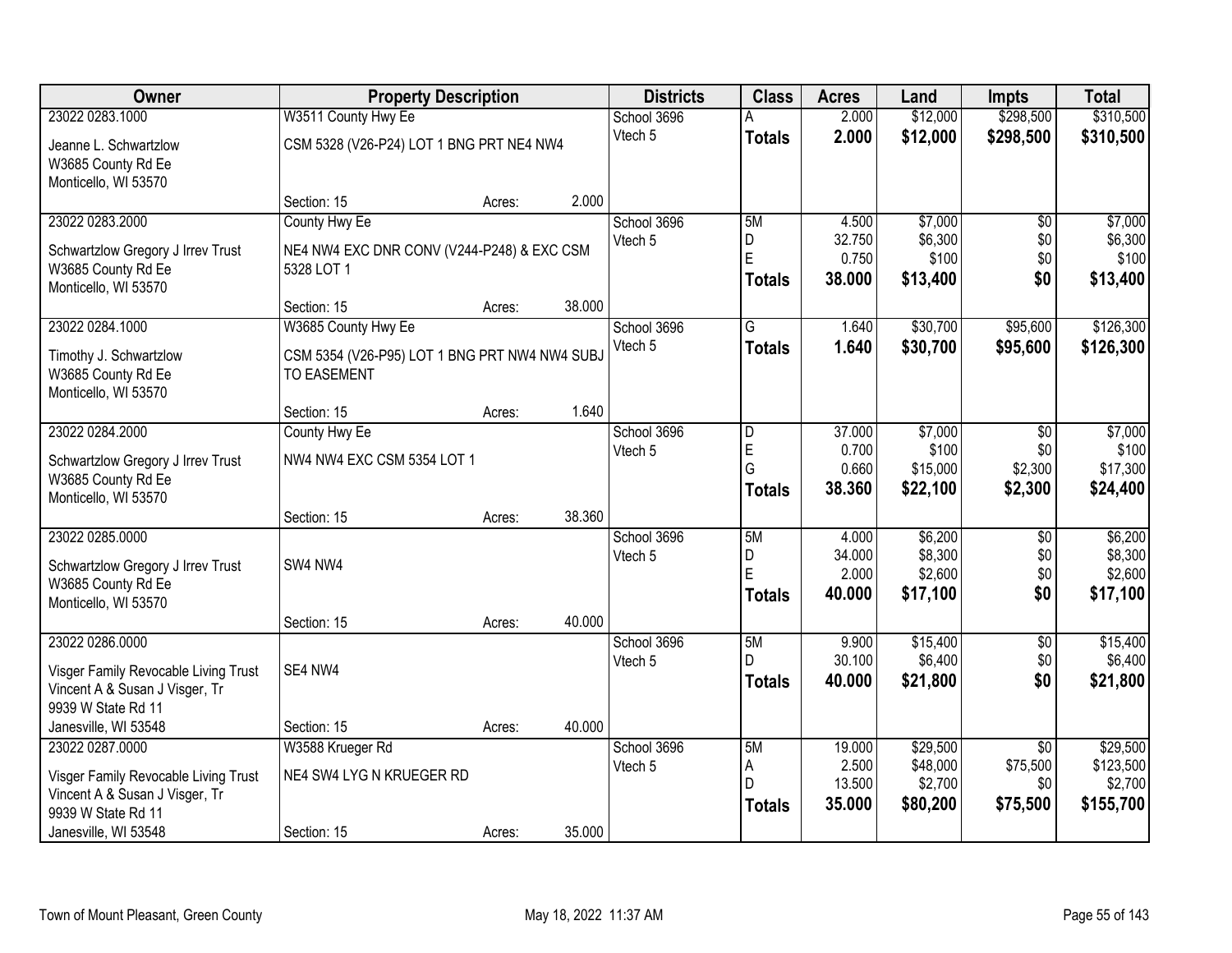| Owner                                                                                                | <b>Property Description</b>                                                                                                                                                     |        |        | <b>Districts</b>       | <b>Class</b>                     | <b>Acres</b>                       | Land                                     | Impts                                | <b>Total</b>                             |
|------------------------------------------------------------------------------------------------------|---------------------------------------------------------------------------------------------------------------------------------------------------------------------------------|--------|--------|------------------------|----------------------------------|------------------------------------|------------------------------------------|--------------------------------------|------------------------------------------|
| 23022 0287.1000<br>State of Wisconsin D N R<br>Box 7921<br>Madison, WI 53707                         | CSM 770 (V2-P339) PRT LOT 1 BNG PRT NE4 SW4                                                                                                                                     |        |        | School 3696<br>Vtech 5 | $\overline{X2}$<br><b>Totals</b> | 5.000<br>5.000                     | $\overline{50}$<br>\$0                   | $\overline{50}$<br>\$0               | \$0<br>\$0                               |
|                                                                                                      | Section: 15                                                                                                                                                                     | Acres: | 5.000  |                        |                                  |                                    |                                          |                                      |                                          |
| 23022 0288.0000<br>Schwartzlow Gregory J Irrev Trust<br>W3685 County Rd Ee<br>Monticello, WI 53570   | NW4 SW4                                                                                                                                                                         |        |        | School 3696<br>Vtech 5 | D<br>E<br><b>Totals</b>          | 36.000<br>4.000<br>40.000          | \$8,700<br>\$2,800<br>\$11,500           | $\overline{60}$<br>\$0<br>\$0        | \$8,700<br>\$2,800<br>\$11,500           |
|                                                                                                      | Section: 15                                                                                                                                                                     | Acres: | 40.000 |                        |                                  |                                    |                                          |                                      |                                          |
| 23022 0289.0000<br>Schwartzlow Gregory J Irrev Trust<br>W3685 County Rd Ee<br>Monticello, WI 53570   | SW4 SW4                                                                                                                                                                         |        |        | School 3696<br>Vtech 5 | D<br><b>Totals</b>               | 40.000<br>40.000                   | \$9,500<br>\$9,500                       | $\overline{50}$<br>\$0               | \$9,500<br>\$9,500                       |
|                                                                                                      | Section: 15                                                                                                                                                                     | Acres: | 40.000 |                        |                                  |                                    |                                          |                                      |                                          |
| 23022 0290.0000<br>State of Wisconsin D N R<br>Box 7921<br>Madison, WI 53707                         | CSM 770 (V2-P339) PRT LOT 1 BNG PRT SE4 SW4                                                                                                                                     |        |        | School 3696<br>Vtech 5 | $\overline{X2}$<br><b>Totals</b> | 40.000<br>40.000                   | \$0<br>\$0                               | \$0<br>\$0                           | \$0<br>\$0                               |
|                                                                                                      | Section: 15                                                                                                                                                                     | Acres: | 40.000 |                        |                                  |                                    |                                          |                                      |                                          |
| 23022 0291.0000<br>Dorothy Christen<br>631 Terrace Ct<br>Monticello, WI 53570                        | PRT NE4 SE4 LYG W & N OF DESC LINE: COM E4<br>COR SD SEC TH N88*W 57 FT TO WLY ROW SILVER<br>RD TH S23*W ALG ROW 397.6 FT POB TH S28*W<br>Section: 15                           | Acres: | 32.880 | School 3696<br>Vtech 5 | 5M<br>D<br>E<br><b>Totals</b>    | 8.500<br>23.480<br>0.900<br>32.880 | \$13,200<br>\$4,400<br>\$100<br>\$17,700 | $\overline{50}$<br>\$0<br>\$0<br>\$0 | \$13,200<br>\$4,400<br>\$100<br>\$17,700 |
| 23022 0291.1000<br>Strahm Nathan N & Karen R Lvg Trust<br>W3640 County Rd Ee<br>Monticello, WI 53570 | PRT NE4 SE4 LYG E OF TN RD                                                                                                                                                      |        |        | School 3696<br>Vtech 5 | D.<br><b>Totals</b>              | 0.700<br>0.700                     | \$100<br>\$100                           | $\overline{50}$<br>\$0               | \$100<br>\$100                           |
|                                                                                                      | Section: 15                                                                                                                                                                     | Acres: | 0.700  |                        |                                  |                                    |                                          |                                      |                                          |
| 23022 0292.0000<br>Raymond R. Cisewski<br>N6253 Silver Rd<br>Monticello, WI 53570                    | N6253 Silver Rd<br>PRT NE4 SE4 COM E4 COR SD SEC 15 TH N88*W 57<br>FT TO W ROW SILVER RD TH S23*W 397.6 FT POB<br>TH S28*W 443.16 FT TH S31*E 400.91 FT TH N70*E<br>Section: 15 | Acres: | 4.000  | School 3696<br>Vtech 5 | A<br><b>Totals</b>               | 4.000<br>4.000                     | \$50,000<br>\$50,000                     | \$114,000<br>\$114,000               | \$164,000<br>\$164,000                   |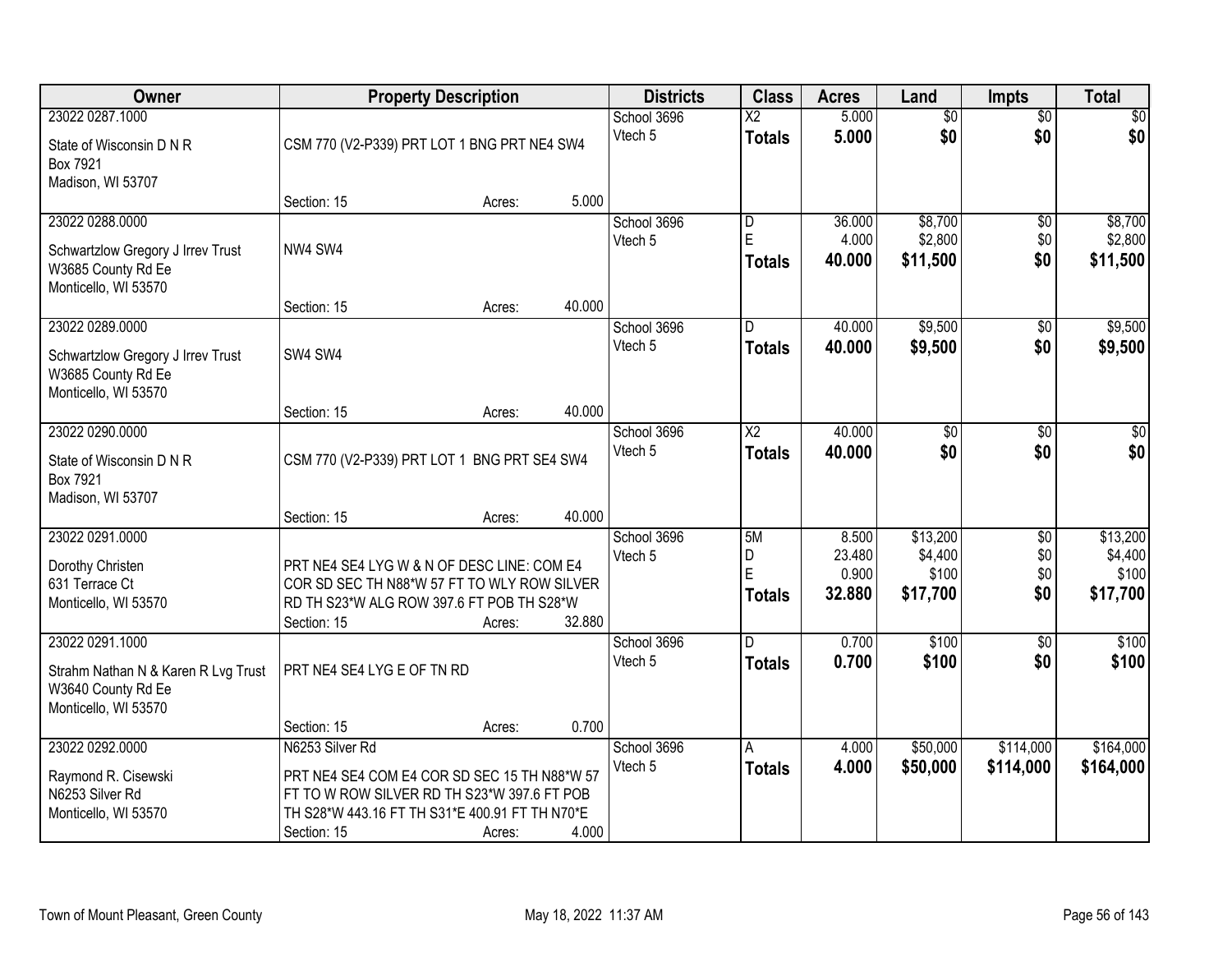| Owner                                                                             |                                                                                                                              | <b>Property Description</b> |        | <b>Districts</b>       | <b>Class</b>                            | <b>Acres</b>                       | Land                                    | Impts                                | <b>Total</b>                            |
|-----------------------------------------------------------------------------------|------------------------------------------------------------------------------------------------------------------------------|-----------------------------|--------|------------------------|-----------------------------------------|------------------------------------|-----------------------------------------|--------------------------------------|-----------------------------------------|
| 23022 0292.1000<br>Raymond R. Cisewski<br>N6253 Silver Rd<br>Monticello, WI 53570 | CSM 1247 (V4-P110) LOT 1 BNG PRT NW & SW SW4<br>SEC 14 & PRT NE4 SE4 SEC 15                                                  |                             |        | School 3696<br>Vtech 5 | <b>Totals</b>                           | 3.780<br>3.780                     | \$12,100<br>\$12,100                    | $\overline{50}$<br>\$0               | \$12,100<br>\$12,100                    |
|                                                                                   | Section: 15                                                                                                                  | Acres:                      | 3.780  |                        |                                         |                                    |                                         |                                      |                                         |
| 23022 0293.0000<br>Dorothy Christen<br>631 Terrace Ct<br>Monticello, WI 53570     | NW4 SE4<br>Section: 15                                                                                                       | Acres:                      | 40.000 | School 3696<br>Vtech 5 | 5M<br>D<br>E<br><b>Totals</b>           | 6.000<br>32.000<br>2.000<br>40.000 | \$9,300<br>\$7,000<br>\$200<br>\$16,500 | $\overline{50}$<br>\$0<br>\$0<br>\$0 | \$9,300<br>\$7,000<br>\$200<br>\$16,500 |
| 23022 0294.0000                                                                   |                                                                                                                              |                             |        | School 3696            | D                                       | 38.250                             | \$10,100                                | \$0                                  | \$10,100                                |
| Dorothy Christen<br>631 Terrace Ct<br>Monticello, WI 53570                        | SW4 SE4 EXC 1.75A PCL IN SW COR                                                                                              |                             |        | Vtech 5                | <b>Totals</b>                           | 38.250                             | \$10,100                                | \$0                                  | \$10,100                                |
|                                                                                   | Section: 15                                                                                                                  | Acres:                      | 38.250 |                        |                                         |                                    |                                         |                                      |                                         |
| 23022 0294.1000<br>State of Wisconsin D N R<br>Box 7921<br>Madison, WI 53707      | PRT SW4 SE4 COM 100 FT N OF SW COR SD SW4<br>SE4 TH E 765 FT TH S 100 FT TH W 765 FT TH N 100<br>FT POB<br>Section: 15       | Acres:                      | 1.750  | School 3696<br>Vtech 5 | $\overline{\text{X2}}$<br><b>Totals</b> | 1.750<br>1.750                     | \$0<br>\$0                              | \$0<br>\$0                           | \$0<br>\$0                              |
| 23022 0295.0000<br>Dorothy Christen<br>631 Terrace Ct<br>Monticello, WI 53570     | PRT SE4 SE4 EXC PRT LYG S & E OF PUB RD; ALSO<br>SM TRIANGLEPCL EXC LOT 1 CSM 4207 & LOT 2<br><b>CSM 4208</b><br>Section: 15 | Acres:                      | 4.528  | School 3696<br>Vtech 5 | 5M<br>D.<br><b>Totals</b>               | 2.000<br>2.528<br>4.528            | \$3,100<br>\$600<br>\$3,700             | $\overline{50}$<br>\$0<br>\$0        | \$3,100<br>\$600<br>\$3,700             |
| 23022 0295.1000<br>Katherine M. Risley<br>N6175 Silver Rd<br>Monticello, WI 53570 | N6175 Silver Rd<br>CSM 4207 (V17-P1) LOT 1 BNG PRT SE4 SE4<br>Section: 15                                                    | Acres:                      | 4.567  | School 3696<br>Vtech 5 | A<br><b>Totals</b>                      | 4.567<br>4.567                     | \$52,300<br>\$52,300                    | \$97,300<br>\$97,300                 | \$149,600<br>\$149,600                  |
| 23022 0295.2000<br>Dorothy Christen<br>631 Terrace Ct<br>Monticello, WI 53570     | CSM 4208 (V17-P2) LOT 2 BNG PRT SE4 SE4<br>Section: 15                                                                       | Acres:                      | 24.605 | School 3696<br>Vtech 5 | D.<br><b>Totals</b>                     | 24.605<br>24.605                   | \$6,100<br>\$6,100                      | $\overline{50}$<br>\$0               | \$6,100<br>\$6,100                      |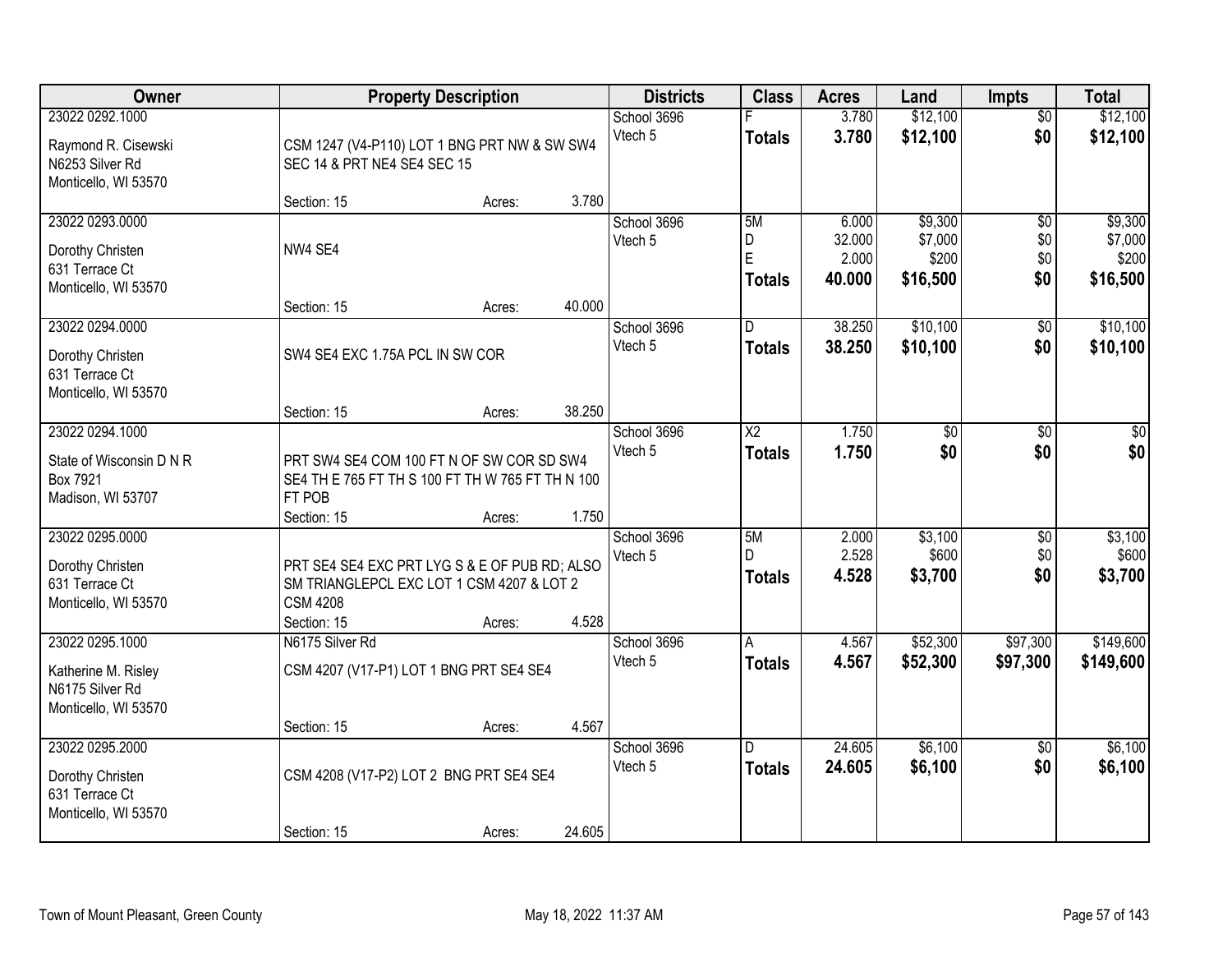| Owner                                      |                                                        | <b>Property Description</b> |        | <b>Districts</b> | <b>Class</b>            | <b>Acres</b> | Land     | <b>Impts</b>    | <b>Total</b> |
|--------------------------------------------|--------------------------------------------------------|-----------------------------|--------|------------------|-------------------------|--------------|----------|-----------------|--------------|
| 23022 0296.0000                            |                                                        |                             |        | School 3696      | D                       | 6.200        | \$1,400  | $\overline{50}$ | \$1,400      |
| Strahm Nathan N & Karen R Lvg Trust        | PRT SE4 SE4 COM SE COR SEC 15 TH W ALG SEC             |                             |        | Vtech 5          | $\mathsf E$             | 0.730        | \$100    | \$0             | \$100        |
| W3640 County Rd Ee                         | LN 580.8 FT TO CTR HWY TH N27*E 66 FT TH N15*E         |                             |        |                  | <b>Totals</b>           | 6.930        | \$1,500  | \$0             | \$1,500      |
| Monticello, WI 53570                       | 330 FT TO E LN SEC TH S ON SEC LN TO POB               |                             |        |                  |                         |              |          |                 |              |
|                                            | Section: 15                                            | Acres:                      | 6.930  |                  |                         |              |          |                 |              |
| 23022 0297.0000                            |                                                        |                             |        | School 3696      | $\overline{\mathsf{D}}$ | 4.000        | \$1,000  | $\overline{50}$ | \$1,000      |
|                                            | E 1/8 NE4 NE4                                          |                             |        | Vtech 5          | E                       | 1.000        | \$500    | \$0             | \$500        |
| Schwartzlow Gregory J Irrev Trust          |                                                        |                             |        |                  | <b>Totals</b>           | 5.000        | \$1,500  | \$0             | \$1,500      |
| W3685 County Rd Ee<br>Monticello, WI 53570 |                                                        |                             |        |                  |                         |              |          |                 |              |
|                                            | Section: 16                                            | Acres:                      | 5.000  |                  |                         |              |          |                 |              |
| 23022 0298.0000                            |                                                        |                             |        | School 3696      | D                       | 34.000       | \$6,800  | \$0             | \$6,800      |
|                                            |                                                        |                             |        | Vtech 5          | E                       | 1.000        | \$100    | \$0             | \$100        |
| Gertrude M. Waelchli                       | <b>W 35A NE4 NE4</b>                                   |                             |        |                  | Totals                  | 35.000       | \$6,900  | \$0             | \$6,900      |
| W3737 Krueger Rd                           |                                                        |                             |        |                  |                         |              |          |                 |              |
| Monticello, WI 53570                       | Section: 16                                            |                             | 35.000 |                  |                         |              |          |                 |              |
| 23022 0299.0200                            |                                                        | Acres:                      |        | School 3696      | 5M                      | 14.200       | \$22,000 |                 | \$22,000     |
|                                            |                                                        |                             |        | Vtech 5          | D                       | 20.300       | \$4,300  | \$0<br>\$0      | \$4,300      |
| Gertrude M. Waelchli                       | NW4 NE4 EXC CSM 5004 (V23-P52) LOT 1                   |                             |        |                  | <b>Totals</b>           | 34.500       | \$26,300 | \$0             | \$26,300     |
| W3737 Krueger Rd                           |                                                        |                             |        |                  |                         |              |          |                 |              |
| Monticello, WI 53570                       |                                                        |                             |        |                  |                         |              |          |                 |              |
|                                            | Section: 16                                            | Acres:                      | 34.500 |                  |                         |              |          |                 |              |
| 23022 0300.0000                            | W3808 Krueger Rd                                       |                             |        | School 3696      | $\overline{A}$          | 0.750        | \$19,800 | \$49,300        | \$69,100     |
| Seth Rear                                  | COM 320 FT N SE COR SW4 NE4 TH N 100 FT TH W           |                             |        | Vtech 5          | Totals                  | 0.750        | \$19,800 | \$49,300        | \$69,100     |
| W3808 Krueger Rd                           | 297 FT TH S 110 FT TH E 297 FT POB                     |                             |        |                  |                         |              |          |                 |              |
| Monticello, WI 53570                       |                                                        |                             |        |                  |                         |              |          |                 |              |
|                                            | Section: 16                                            | Acres:                      | 0.750  |                  |                         |              |          |                 |              |
| 23022 0301.0000                            | W3824 Krueger Rd                                       |                             |        | School 3696      | 5M                      | 9.000        | \$14,000 | $\overline{50}$ | \$14,000     |
| Kenneth L. Risley                          | SW4 NE4 EXC PRT LOT 1 CSM 4407 & EXC .75A PCL          |                             |        | Vtech 5          | D                       | 22.850       | \$3,800  | \$0             | \$3,800      |
| W3874 Krueger Rd                           |                                                        |                             |        |                  | E                       | 2.000        | \$900    | \$0             | \$900        |
| Monticello, WI 53570                       |                                                        |                             |        |                  | G                       | 1.500        | \$32,000 | \$38,000        | \$70,000     |
|                                            | Section: 16                                            | Acres:                      | 35.350 |                  | Totals                  | 35.350       | \$50,700 | \$38,000        | \$88,700     |
| 23022 0301.1000                            | W3874 Krueger Rd                                       |                             |        | School 3696      | A                       | 4.900        | \$53,600 | \$104,800       | \$158,400    |
|                                            |                                                        |                             |        | Vtech 5          | <b>Totals</b>           | 4.900        | \$53,600 | \$104,800       | \$158,400    |
| Kenneth L. Risley<br>W3874 Krueger Rd      | CSM 4407 (V18-P122) LOT 1 BNG PRT SW4 NE4 &<br>SE4 NW4 |                             |        |                  |                         |              |          |                 |              |
| Monticello, WI 53570                       |                                                        |                             |        |                  |                         |              |          |                 |              |
|                                            | Section: 16                                            | Acres:                      | 4.900  |                  |                         |              |          |                 |              |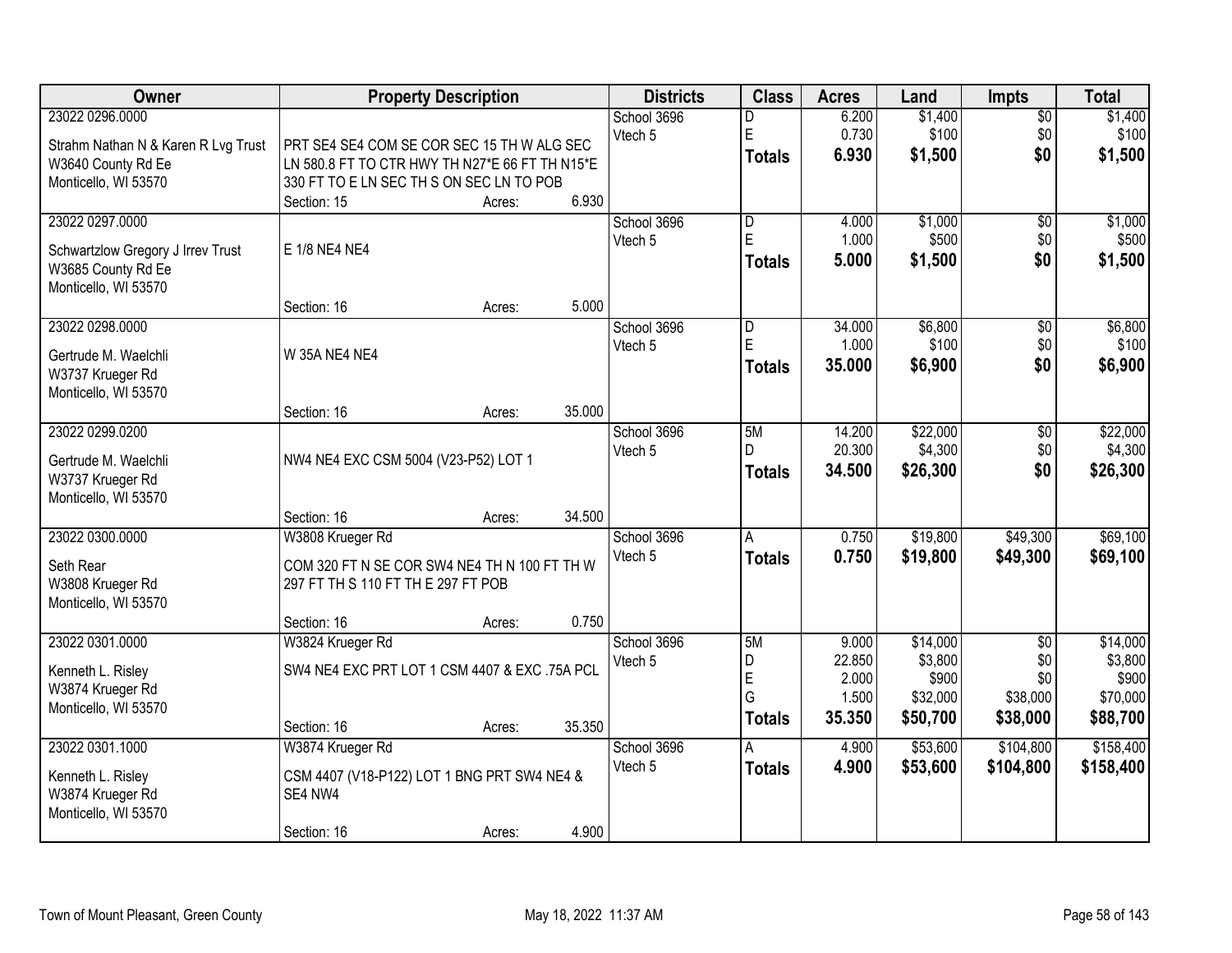| Owner                                  |                                                        | <b>Property Description</b> |        | <b>Districts</b> | <b>Class</b>   | <b>Acres</b> | Land     | <b>Impts</b>    | <b>Total</b> |
|----------------------------------------|--------------------------------------------------------|-----------------------------|--------|------------------|----------------|--------------|----------|-----------------|--------------|
| 23022 0302.0000                        |                                                        |                             |        | School 3696      | D              | 39.600       | \$8,000  | \$0             | \$8,000      |
| Gertrude M. Waelchli                   | SE4 NE4                                                |                             |        | Vtech 5          | $\mathsf E$    | 0.400        | \$100    | \$0             | \$100        |
| W3737 Krueger Rd                       |                                                        |                             |        |                  | <b>Totals</b>  | 40,000       | \$8,100  | \$0             | \$8,100      |
| Monticello, WI 53570                   |                                                        |                             |        |                  |                |              |          |                 |              |
|                                        | Section: 16                                            | Acres:                      | 40.000 |                  |                |              |          |                 |              |
| 23022 0303.0100                        | N6426 River Rd                                         |                             |        | School 3696      | 5M             | 4.000        | \$6,200  | \$0             | \$6,200      |
|                                        | CSM 5004 (V23-P52) LOT 1 BNG PRT NE4 NW4 & NW4         |                             |        | Vtech 5          | $\overline{B}$ | 6.000        | \$46,800 | \$0             | \$46,800     |
| Disch Quarry, LLC<br>W5422 County Rd C | NE4                                                    |                             |        |                  | D              | 34.000       | \$8,700  | \$0             | \$8,700      |
| Monticello, WI 53570                   |                                                        |                             |        |                  | E              | 1.000        | \$100    | \$0             | \$100        |
|                                        | Section: 16                                            | Acres:                      | 45.000 |                  | <b>Totals</b>  | 45.000       | \$61,800 | \$0             | \$61,800     |
| 23022 0304.0000                        |                                                        |                             |        | School 3696      | 5M             | 8.000        | \$10,400 | $\overline{60}$ | \$10,400     |
| Risley Properties, LLC                 | PRT SE4 NW4 EXC COM NW COR OF NE4 NW4 TH S             |                             |        | Vtech 5          | D              | 25.500       | \$5,900  | \$0             | \$5,900      |
| W3874 Krueger Rd                       | 931.FT TO POB TH S32* 481.5 FT TH S89*E 95.1 FT        |                             |        |                  | E              | 4.000        | \$600    | \$0             | \$600        |
| Monticello, WI 53570-9720              | TO IRON STK TH S0*W 95 FT TH S89*W 352.5 FT TO         |                             |        |                  | <b>Totals</b>  | 37.500       | \$16,900 | \$0             | \$16,900     |
|                                        | Section: 16                                            | Acres:                      | 37.500 |                  |                |              |          |                 |              |
| 23022 0304.1000                        | N6404 River Rd                                         |                             |        | School 3696      | A              | 2.000        | \$41,000 | \$107,800       | \$148,800    |
|                                        |                                                        |                             |        | Vtech 5          | <b>Totals</b>  | 2.000        | \$41,000 | \$107,800       | \$148,800    |
| Kevin D. Pratt                         | PARC IN E2 NW4 COM NW COR NE4 NW4 TH S 931'            |                             |        |                  |                |              |          |                 |              |
| N6404 River Rd                         | POB TH S32*E 481.5' TH S89*E 95.1' TH S0*W 95' TH      |                             |        |                  |                |              |          |                 |              |
| Monticello, WI 53570                   | S89*W 352.5' TO CTLN RD TH N 477 FT POB<br>Section: 16 | Acres:                      | 2.000  |                  |                |              |          |                 |              |
| 23022 0305.0000                        |                                                        |                             |        | School 3696      | $\overline{D}$ | 28.370       | \$6,900  | $\overline{50}$ | \$6,900      |
|                                        |                                                        |                             |        | Vtech 5          | E              | 1.000        | \$100    | \$0             | \$100        |
| Jeffrey Disch                          | PRT NW4 NW4, EXC 5.83A PCL                             |                             |        |                  | Totals         | 29.370       | \$7,000  | \$0             | \$7,000      |
| W4068 County Rd Ee                     |                                                        |                             |        |                  |                |              |          |                 |              |
| Monticello, WI 53570                   |                                                        |                             |        |                  |                |              |          |                 |              |
|                                        | Section: 16                                            | Acres:                      | 29.370 |                  |                |              |          |                 |              |
| 23022 0305.1000                        | N6496 River Rd                                         |                             |        | School 3696      | A              | 1.398        | \$30,200 | \$96,500        | \$126,700    |
| Keith A. Kubly                         | W 191 FT COM NW COR SEC TH N89*E 988.22 FT             |                             |        | Vtech 5          | <b>Totals</b>  | 1.398        | \$30,200 | \$96,500        | \$126,700    |
| N6496 River Rd                         | POB TH N89*E 348.56 FT TO NE COR TH S 174.06 FT        |                             |        |                  |                |              |          |                 |              |
| Monticello, WI 53570                   | TH S89*W 353.06 FT TO CTR RIVER RD TH N1*E             |                             |        |                  |                |              |          |                 |              |
|                                        | Section: 16                                            | Acres:                      | 1.398  |                  |                |              |          |                 |              |
| 23022 0305.2000                        | N6458 River Rd                                         |                             |        | School 3696      | A              | 2.084        | \$45,600 | \$121,200       | \$166,800    |
| Eric J. Kassebaum                      | PRT NW4 NW4 COM NW COR SD SEC TH N89*E                 |                             |        | Vtech 5          | <b>Totals</b>  | 2.084        | \$45,600 | \$121,200       | \$166,800    |
| N6458 River Rd                         | 1337.2 FT TO NE COR NW4 NW4 TH S0*E ALG E LN           |                             |        |                  |                |              |          |                 |              |
| Monticello, WI 53570                   | 416.37 FT TO POB TH S0*E 537.79 FT TH S72*W 33         |                             |        |                  |                |              |          |                 |              |
|                                        | Section: 16                                            | Acres:                      | 2.084  |                  |                |              |          |                 |              |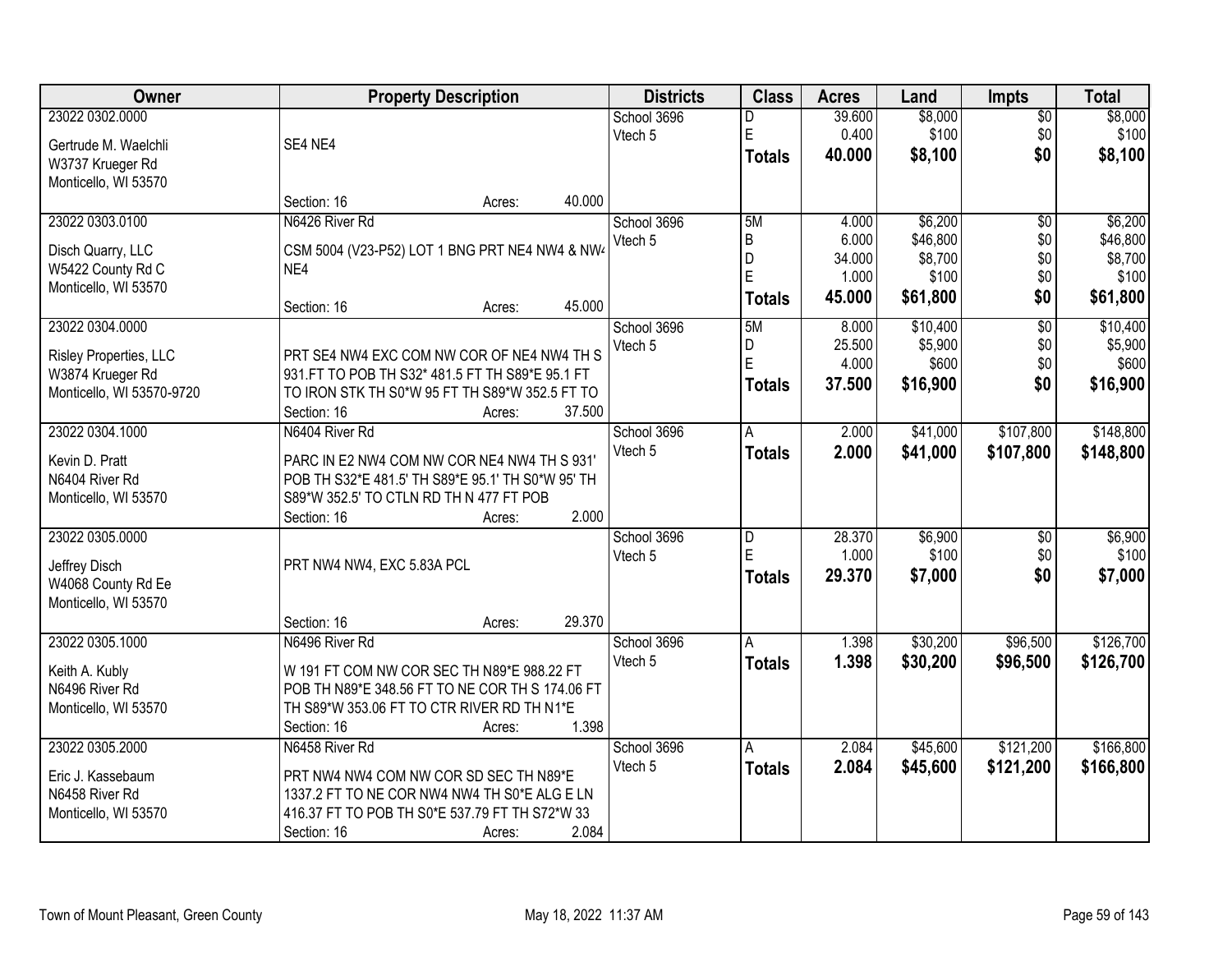| Owner                                         |                                                                                           | <b>Property Description</b> |        | <b>Districts</b>       | <b>Class</b>   | <b>Acres</b> | Land     | <b>Impts</b>    | <b>Total</b> |
|-----------------------------------------------|-------------------------------------------------------------------------------------------|-----------------------------|--------|------------------------|----------------|--------------|----------|-----------------|--------------|
| 23022 0305.3000                               | N6490 River Rd                                                                            |                             |        | School 3696            |                | 1.791        | \$37,200 | \$64,100        | \$101,300    |
| Jeffrey Disch                                 | COM NW COR SEC N89*E 1336.78 FT TO NE COR                                                 |                             |        | Vtech 5                | <b>Totals</b>  | 1.791        | \$37,200 | \$64,100        | \$101,300    |
| W4068 County Rd Ee                            | NW4 NW4 S 174.06 FT POB S89*W 353.06 FT S1*W 41                                           |                             |        |                        |                |              |          |                 |              |
| Monticello, WI 53570                          | FT CURVE TO LEFT RADIUS 402.57 FT CHORD                                                   |                             |        |                        |                |              |          |                 |              |
|                                               | Section: 16                                                                               | Acres:                      | 1.791  |                        |                |              |          |                 |              |
| 23022 0305.4001                               | N6487 River Rd                                                                            |                             |        | School 3696            | A              | 1.750        | \$31,000 | \$128,300       | \$159,300    |
| Ryan Disch                                    | CSM 4621 (V19-P272) LOT 1 BNG PRT NW4 NW4                                                 |                             |        | Vtech 5                | <b>Totals</b>  | 1.750        | \$31,000 | \$128,300       | \$159,300    |
| Karen L Disch Le                              |                                                                                           |                             |        |                        |                |              |          |                 |              |
| N6487 River Rd                                |                                                                                           |                             |        |                        |                |              |          |                 |              |
| Monticello, WI 53570-9721                     | Section: 16                                                                               | Acres:                      | 1.750  |                        |                |              |          |                 |              |
| 23022 0305.4002                               |                                                                                           |                             |        | School 3696            | D              | 4.080        | \$1,200  | \$0             | \$1,200      |
|                                               |                                                                                           |                             |        | Vtech 5                | <b>Totals</b>  | 4.080        | \$1,200  | \$0             | \$1,200      |
| Jeffrey Disch<br>W4068 County Rd Ee           | PRT NW4 NW4 COM NW COR SD SEC TH N89*E<br>635.21 FT POB TH N89*E 353.01 FT TH S1*W 215.86 |                             |        |                        |                |              |          |                 |              |
| Monticello, WI 53570                          | FT TH CRV L W/RAD 402.57 FT CHD S16*E 240.49 FT                                           |                             |        |                        |                |              |          |                 |              |
|                                               | Section: 16                                                                               | Acres:                      | 4.080  |                        |                |              |          |                 |              |
| 23022 0306.0000                               |                                                                                           |                             |        | School 3696            | D              | 33.000       | \$8,700  | \$0             | \$8,700      |
|                                               |                                                                                           |                             |        | Vtech 5                | E              | 7.000        | \$5,500  | \$0             | \$5,500      |
| Jeffrey Disch                                 | SW4 NW4                                                                                   |                             |        |                        | <b>Totals</b>  | 40.000       | \$14,200 | \$0             | \$14,200     |
| W4068 County Rd Ee<br>Monticello, WI 53570    |                                                                                           |                             |        |                        |                |              |          |                 |              |
|                                               | Section: 16                                                                               | Acres:                      | 40.000 |                        |                |              |          |                 |              |
| 23022 0307.0000                               |                                                                                           |                             |        | School 3696            | $\overline{D}$ | 20.930       | \$5,900  | $\overline{50}$ | \$5,900      |
|                                               |                                                                                           |                             |        | Vtech 5                | E              | 17.000       | \$7,700  | \$0             | \$7,700      |
| Risley Properties, LLC                        | E1/2 SW4 EXC PORTION LYG S & W OF RR ROW                                                  |                             |        |                        | <b>Totals</b>  | 37.930       | \$13,600 | \$0             | \$13,600     |
| W3874 Krueger Rd<br>Monticello, WI 53570-9720 |                                                                                           |                             |        |                        |                |              |          |                 |              |
|                                               | Section: 16                                                                               | Acres:                      | 37.930 |                        |                |              |          |                 |              |
| 23022 0308.0000                               |                                                                                           |                             |        | School 3696            | D              | 35.870       | \$10,000 | $\overline{50}$ | \$10,000     |
|                                               |                                                                                           |                             |        | Vtech 5                | E              | 0.800        | \$100    | \$0             | \$100        |
| Jeffrey C. Pfeuti                             | NW4 SW4 EXC TRAIL                                                                         |                             |        |                        | <b>Totals</b>  | 36.670       | \$10,100 | \$0             | \$10,100     |
| Cathy E. Pfeuti                               |                                                                                           |                             |        |                        |                |              |          |                 |              |
| W2975 Purintun Rd                             |                                                                                           |                             |        |                        |                |              |          |                 |              |
| Albany, WI 53502<br>23022 0309.0100           | Section: 16<br>N6023 River Rd                                                             | Acres:                      | 36.670 |                        | A              | 0.900        | \$20,700 | \$66,000        | \$86,700     |
|                                               |                                                                                           |                             |        | School 3696<br>Vtech 5 |                | 0.900        | \$20,700 | \$66,000        | \$86,700     |
| Melissa Chicker                               | CSM 4644 (V20-P40) LOT 1 BNG PRT SW4 SW4                                                  |                             |        |                        | <b>Totals</b>  |              |          |                 |              |
| N6023 River Rd                                |                                                                                           |                             |        |                        |                |              |          |                 |              |
| Monticello, WI 53570                          |                                                                                           |                             |        |                        |                |              |          |                 |              |
|                                               | Section: 16                                                                               | Acres:                      | 0.900  |                        |                |              |          |                 |              |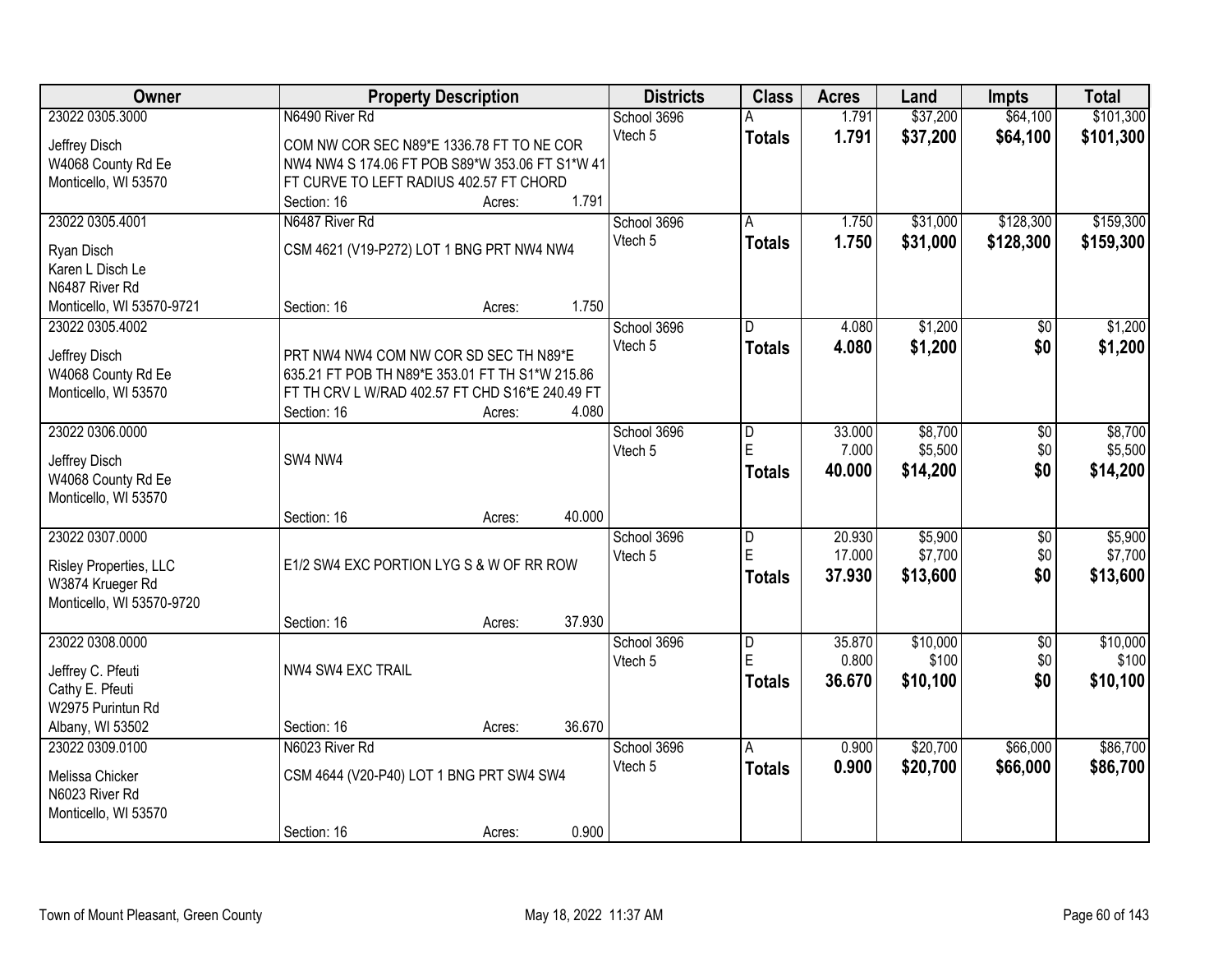| <b>Owner</b>                             | <b>Property Description</b>    |        | <b>Districts</b> | <b>Class</b> | <b>Acres</b>            | Land   | Impts    | <b>Total</b>    |           |
|------------------------------------------|--------------------------------|--------|------------------|--------------|-------------------------|--------|----------|-----------------|-----------|
| 23022 0309.0200                          | N6023 River Rd                 |        |                  | School 3696  | D                       | 34.150 | \$8,600  | $\overline{50}$ | \$8,600   |
| Jeffrey C. Pfeuti                        | SW4 SW4, EXC LOT 1 CSM 4644    |        |                  | Vtech 5      | E                       | 0.750  | \$100    | \$0             | \$100     |
| Cathy E. Pfeuti                          |                                |        |                  |              | G                       | 4.200  | \$37,700 | \$27,300        | \$65,000  |
| W2975 Purintun Rd                        |                                |        |                  |              | <b>Totals</b>           | 39.100 | \$46,400 | \$27,300        | \$73,700  |
| Albany, WI 53502                         | Section: 16                    | Acres: | 39.100           |              |                         |        |          |                 |           |
| 23022 0310.0000                          |                                |        |                  | School 3696  | $\overline{\mathsf{D}}$ | 35.400 | \$8,900  | $\overline{50}$ | \$8,900   |
| Jeffrey C. Pfeuti                        | PRT E1/2 SW4 LYG S & W TRAIL   |        |                  | Vtech 5      | E                       | 1.000  | \$100    | \$0             | \$100     |
| Cathy E. Pfeuti                          |                                |        |                  |              | <b>Totals</b>           | 36.400 | \$9,000  | \$0             | \$9,000   |
| W2975 Purintun Rd                        |                                |        |                  |              |                         |        |          |                 |           |
| Albany, WI 53502                         | Section: 16                    | Acres: | 36.400           |              |                         |        |          |                 |           |
| 23022 0311.0000                          | W3737 Krueger Rd               |        |                  | School 3696  | $\overline{\mathsf{D}}$ | 20.000 | \$5,100  | \$0             | \$5,100   |
|                                          |                                |        |                  | Vtech 5      | E                       | 16.800 | \$17,600 | \$0             | \$17,600  |
| Gertrude M. Waelchli                     | NE4 SE4                        |        |                  |              | G                       | 3.200  | \$44,200 | \$158,000       | \$202,200 |
| W3737 Krueger Rd<br>Monticello, WI 53570 |                                |        |                  |              | <b>Totals</b>           | 40.000 | \$66,900 | \$158,000       | \$224,900 |
|                                          | Section: 16                    | Acres: | 40.000           |              |                         |        |          |                 |           |
| 23022 0312.0000                          |                                |        |                  | School 3696  | D                       | 27.000 | \$7,400  | $\sqrt[6]{}$    | \$7,400   |
|                                          |                                |        |                  | Vtech 5      | E                       | 13.000 | \$14,200 | \$0             | \$14,200  |
| Risley Properties, LLC                   | NW4 SE4                        |        |                  |              | <b>Totals</b>           | 40.000 | \$21,600 | \$0             | \$21,600  |
| W3874 Krueger Rd                         |                                |        |                  |              |                         |        |          |                 |           |
| Monticello, WI 53570-9720                |                                |        | 40.000           |              |                         |        |          |                 |           |
| 23022 0313.0000                          | Section: 16                    | Acres: |                  | School 3696  | $\overline{\mathsf{D}}$ | 14.000 | \$3,600  | $\overline{50}$ | \$3,600   |
|                                          |                                |        |                  | Vtech 5      | E                       | 17.730 | \$15,200 | \$0             | \$15,200  |
| Risley Properties, LLC                   | PRT SW4 SE4 LYG NE OF TRAIL    |        |                  |              | <b>Totals</b>           | 31.730 | \$18,800 | \$0             | \$18,800  |
| W3874 Krueger Rd                         |                                |        |                  |              |                         |        |          |                 |           |
| Monticello, WI 53570-9720                |                                |        |                  |              |                         |        |          |                 |           |
|                                          | Section: 16                    | Acres: | 31.730           |              |                         |        |          |                 |           |
| 23022 0314.0000                          |                                |        |                  | School 3696  | 5M                      | 2.600  | \$3,400  | $\overline{50}$ | \$3,400   |
| Jeffrey C. Pfeuti                        | PRT SW4 SE4 LYG S & W OF TRAIL |        |                  | Vtech 5      | D                       | 2.000  | \$500    | \$0             | \$500     |
| Cathy E. Pfeuti                          |                                |        |                  |              | <b>Totals</b>           | 4.600  | \$3,900  | \$0             | \$3,900   |
| W2975 Purintun Rd                        |                                |        |                  |              |                         |        |          |                 |           |
| Albany, WI 53502                         | Section: 16                    | Acres: | 4.600            |              |                         |        |          |                 |           |
| 23022 0315.0000                          |                                |        |                  | School 3696  | $\overline{D}$          | 22,500 | \$5,800  | $\overline{50}$ | \$5,800   |
| Gertrude M. Waelchli                     | SE4 SE4                        |        |                  | Vtech 5      | E                       | 17.500 | \$16,600 | \$0             | \$16,600  |
| W3737 Krueger Rd                         |                                |        |                  |              | <b>Totals</b>           | 40.000 | \$22,400 | \$0             | \$22,400  |
| Monticello, WI 53570                     |                                |        |                  |              |                         |        |          |                 |           |
|                                          | Section: 16                    | Acres: | 40.000           |              |                         |        |          |                 |           |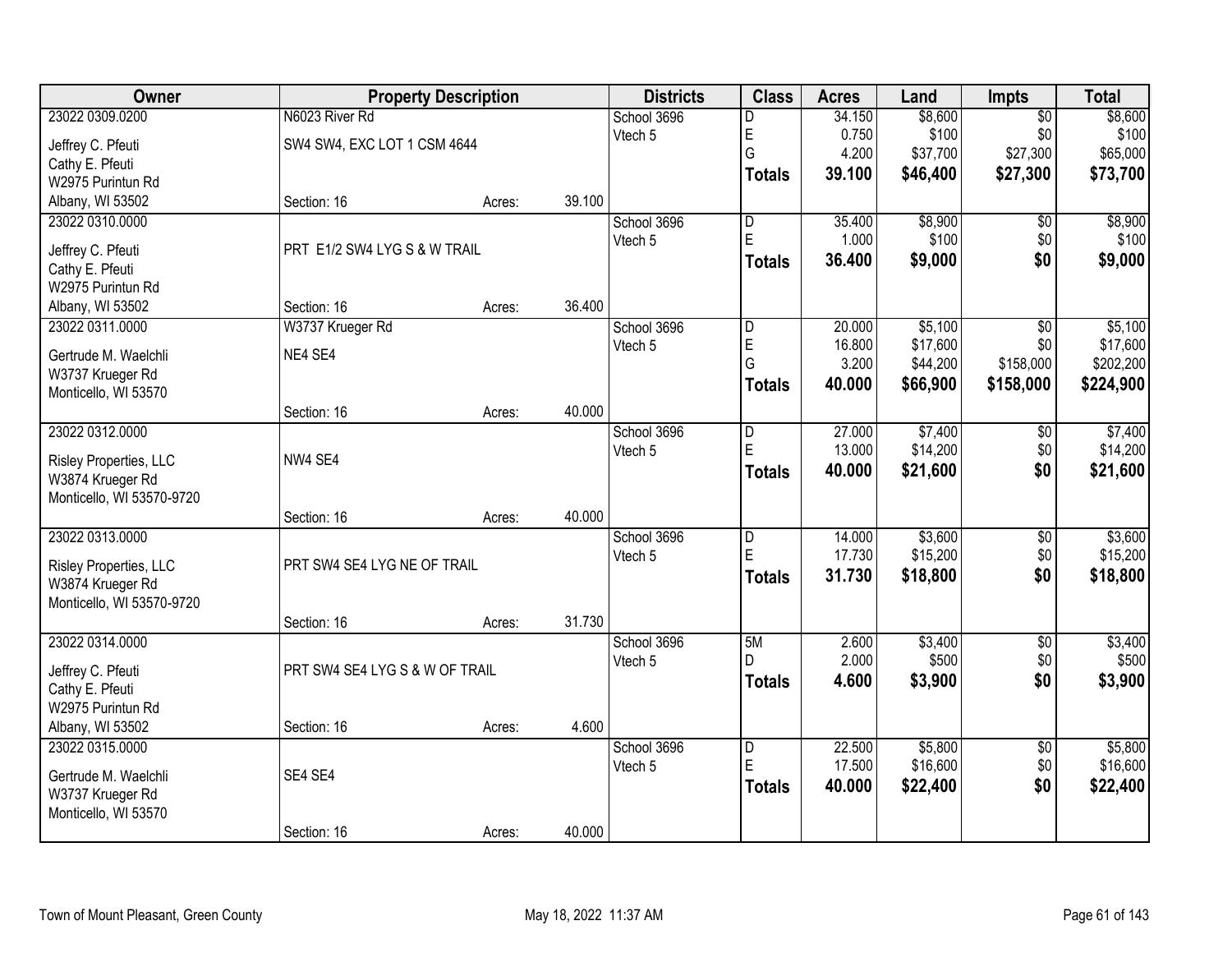| 23022 0315.1000<br>10.000<br>$\overline{30}$<br>\$0<br>School 3696<br>$\overline{\text{X2}}$<br>\$0<br>\$0<br>Vtech 5<br>10.000<br>\$0<br><b>Totals</b><br>State of Wisconsin D N R<br><b>SECTION 16</b><br>. BICYCLE TRAIL PRT NW4 SW4<br>Box 7921<br>1.61A PRT NW4 SW4 3.33A PRT SE4 SW4 2.53A PRT<br>Madison, WI 53707<br>SW4 SE4 2.53A<br>10.000<br>Section: 16<br>Acres:<br>\$3,800<br>\$3,800<br>23022 0316.0000<br>$\overline{\mathsf{D}}$<br>18.180<br>$\overline{60}$<br>School 3696<br>E<br>0.400<br>\$100<br>\$0<br>\$100<br>Vtech 5<br>E2 NE4 NE4, EXC CSM 3375<br>Jeffrey Disch<br>\$0<br>\$3,900<br>18.580<br>\$3,900<br><b>Totals</b><br>W4068 County Rd Ee<br>Monticello, WI 53570<br>18.580<br>Section: 17<br>Acres:<br>23022 0316.1000<br>W4141 County Hwy Ee<br>School 3696<br>\$30,600<br>\$140,600<br>\$171,200<br>1.420<br>A<br>Vtech 5<br>1.420<br>\$30,600<br>\$140,600<br>\$171,200<br><b>Totals</b><br>CSM 3375 (V12-P216) LOT 1 BNG PRT NE4 NE4<br>Disch, Ryan<br>d.b.a. Disch Landscaping<br>W4141 County Rd Ee<br>1.420<br>Monticello, WI 53570<br>Section: 17<br>Acres:<br>23022 0317.0000<br>\$54,400<br>\$80,300<br>W4171 County Hwy Ee<br>\$25,900<br>School 3696<br>1.160<br>Α<br>Vtech 5<br>1.160<br>\$25,900<br>\$54,400<br>\$80,300<br><b>Totals</b><br>Julie A. Zimmerman<br>N 245 FT NE4 NE4; N 245 FT IN NE COR NW4 NE4<br>W4171 County Rd Ee<br>-1.03A EXC W 391 FT OF & EXC PCL 725 N & S BY 248<br>Monticello, WI 53570<br>FT E & W IN NE COR OF W1/2 NE4 NE4<br>1.160<br>Section: 17<br>Acres:<br>\$134,900<br>23022 0317.1000<br>W4149 County Hwy Ee<br>\$39,200<br>\$95,700<br>1.900<br>School 3696<br>$\overline{A}$<br>D<br>2.100<br>\$500<br>\$0<br>\$500<br>Vtech 5<br>PARC IN NE COR W2 NE4 NE4 725 FT N & S BY 248<br>Gene W. Fahrney<br>\$95,700<br>4.000<br>\$135,400<br>\$39,700<br><b>Totals</b><br>W4149 County Rd Ee<br>FT E & W, EXC .12A ALG S SIDE TO DNR<br>Monticello, WI 53570<br>4.000<br>Section: 17<br>Acres:<br>2.190<br>\$400<br>$\overline{50}$<br>\$400<br>23022 0317.2000<br>School 3696<br>D<br>Vtech 5<br>2.190<br>\$400<br>\$0<br>\$400<br><b>Totals</b><br>W 391 FT OF N 245 FT IN NE COR NW4 NE4 & IN NW<br>Gene W. Fahrney<br>W4149 County Rd Ee<br>COR NE4 NE4<br>Monticello, WI 53570<br>2.190<br>Section: 17<br>Acres:<br>23022 0318.0100<br>11.100<br>School 3696<br>$\overline{\text{X2}}$<br>\$0<br>$\overline{30}$<br>$\sqrt{50}$<br>\$0<br>\$0<br>\$0<br>Vtech 5<br>11.100<br><b>Totals</b><br>State of Wisconsin Dnr<br>PRT NE4 NE4 & NW4 NE4 COM NE COR SEC 17 TH<br>101 S Webster St<br>S89*W 667.64 FT TH S0*E 709.47 FT POB TH S0*E<br>566.84 FT TH N88*W 763.52 FT TH N21*W 155.08 FT<br>Madison, WI 53703 | Owner | <b>Property Description</b>     | <b>Districts</b> | <b>Class</b> | <b>Acres</b> | Land            | Impts | <b>Total</b> |
|--------------------------------------------------------------------------------------------------------------------------------------------------------------------------------------------------------------------------------------------------------------------------------------------------------------------------------------------------------------------------------------------------------------------------------------------------------------------------------------------------------------------------------------------------------------------------------------------------------------------------------------------------------------------------------------------------------------------------------------------------------------------------------------------------------------------------------------------------------------------------------------------------------------------------------------------------------------------------------------------------------------------------------------------------------------------------------------------------------------------------------------------------------------------------------------------------------------------------------------------------------------------------------------------------------------------------------------------------------------------------------------------------------------------------------------------------------------------------------------------------------------------------------------------------------------------------------------------------------------------------------------------------------------------------------------------------------------------------------------------------------------------------------------------------------------------------------------------------------------------------------------------------------------------------------------------------------------------------------------------------------------------------------------------------------------------------------------------------------------------------------------------------------------------------------------------------------------------------------------------------------------------------------------------------------------------------------------------------------------------------------------------------------------------------------------------------------------------------------------------------------------------------------------------------------------------------------------------------------------------------------------------------------------------------------------------------------|-------|---------------------------------|------------------|--------------|--------------|-----------------|-------|--------------|
|                                                                                                                                                                                                                                                                                                                                                                                                                                                                                                                                                                                                                                                                                                                                                                                                                                                                                                                                                                                                                                                                                                                                                                                                                                                                                                                                                                                                                                                                                                                                                                                                                                                                                                                                                                                                                                                                                                                                                                                                                                                                                                                                                                                                                                                                                                                                                                                                                                                                                                                                                                                                                                                                                                        |       |                                 |                  |              |              | $\overline{50}$ |       |              |
|                                                                                                                                                                                                                                                                                                                                                                                                                                                                                                                                                                                                                                                                                                                                                                                                                                                                                                                                                                                                                                                                                                                                                                                                                                                                                                                                                                                                                                                                                                                                                                                                                                                                                                                                                                                                                                                                                                                                                                                                                                                                                                                                                                                                                                                                                                                                                                                                                                                                                                                                                                                                                                                                                                        |       |                                 |                  |              |              |                 |       |              |
|                                                                                                                                                                                                                                                                                                                                                                                                                                                                                                                                                                                                                                                                                                                                                                                                                                                                                                                                                                                                                                                                                                                                                                                                                                                                                                                                                                                                                                                                                                                                                                                                                                                                                                                                                                                                                                                                                                                                                                                                                                                                                                                                                                                                                                                                                                                                                                                                                                                                                                                                                                                                                                                                                                        |       |                                 |                  |              |              |                 |       |              |
|                                                                                                                                                                                                                                                                                                                                                                                                                                                                                                                                                                                                                                                                                                                                                                                                                                                                                                                                                                                                                                                                                                                                                                                                                                                                                                                                                                                                                                                                                                                                                                                                                                                                                                                                                                                                                                                                                                                                                                                                                                                                                                                                                                                                                                                                                                                                                                                                                                                                                                                                                                                                                                                                                                        |       |                                 |                  |              |              |                 |       |              |
|                                                                                                                                                                                                                                                                                                                                                                                                                                                                                                                                                                                                                                                                                                                                                                                                                                                                                                                                                                                                                                                                                                                                                                                                                                                                                                                                                                                                                                                                                                                                                                                                                                                                                                                                                                                                                                                                                                                                                                                                                                                                                                                                                                                                                                                                                                                                                                                                                                                                                                                                                                                                                                                                                                        |       |                                 |                  |              |              |                 |       |              |
|                                                                                                                                                                                                                                                                                                                                                                                                                                                                                                                                                                                                                                                                                                                                                                                                                                                                                                                                                                                                                                                                                                                                                                                                                                                                                                                                                                                                                                                                                                                                                                                                                                                                                                                                                                                                                                                                                                                                                                                                                                                                                                                                                                                                                                                                                                                                                                                                                                                                                                                                                                                                                                                                                                        |       |                                 |                  |              |              |                 |       |              |
|                                                                                                                                                                                                                                                                                                                                                                                                                                                                                                                                                                                                                                                                                                                                                                                                                                                                                                                                                                                                                                                                                                                                                                                                                                                                                                                                                                                                                                                                                                                                                                                                                                                                                                                                                                                                                                                                                                                                                                                                                                                                                                                                                                                                                                                                                                                                                                                                                                                                                                                                                                                                                                                                                                        |       |                                 |                  |              |              |                 |       |              |
|                                                                                                                                                                                                                                                                                                                                                                                                                                                                                                                                                                                                                                                                                                                                                                                                                                                                                                                                                                                                                                                                                                                                                                                                                                                                                                                                                                                                                                                                                                                                                                                                                                                                                                                                                                                                                                                                                                                                                                                                                                                                                                                                                                                                                                                                                                                                                                                                                                                                                                                                                                                                                                                                                                        |       |                                 |                  |              |              |                 |       |              |
|                                                                                                                                                                                                                                                                                                                                                                                                                                                                                                                                                                                                                                                                                                                                                                                                                                                                                                                                                                                                                                                                                                                                                                                                                                                                                                                                                                                                                                                                                                                                                                                                                                                                                                                                                                                                                                                                                                                                                                                                                                                                                                                                                                                                                                                                                                                                                                                                                                                                                                                                                                                                                                                                                                        |       |                                 |                  |              |              |                 |       |              |
|                                                                                                                                                                                                                                                                                                                                                                                                                                                                                                                                                                                                                                                                                                                                                                                                                                                                                                                                                                                                                                                                                                                                                                                                                                                                                                                                                                                                                                                                                                                                                                                                                                                                                                                                                                                                                                                                                                                                                                                                                                                                                                                                                                                                                                                                                                                                                                                                                                                                                                                                                                                                                                                                                                        |       |                                 |                  |              |              |                 |       |              |
|                                                                                                                                                                                                                                                                                                                                                                                                                                                                                                                                                                                                                                                                                                                                                                                                                                                                                                                                                                                                                                                                                                                                                                                                                                                                                                                                                                                                                                                                                                                                                                                                                                                                                                                                                                                                                                                                                                                                                                                                                                                                                                                                                                                                                                                                                                                                                                                                                                                                                                                                                                                                                                                                                                        |       |                                 |                  |              |              |                 |       |              |
|                                                                                                                                                                                                                                                                                                                                                                                                                                                                                                                                                                                                                                                                                                                                                                                                                                                                                                                                                                                                                                                                                                                                                                                                                                                                                                                                                                                                                                                                                                                                                                                                                                                                                                                                                                                                                                                                                                                                                                                                                                                                                                                                                                                                                                                                                                                                                                                                                                                                                                                                                                                                                                                                                                        |       |                                 |                  |              |              |                 |       |              |
|                                                                                                                                                                                                                                                                                                                                                                                                                                                                                                                                                                                                                                                                                                                                                                                                                                                                                                                                                                                                                                                                                                                                                                                                                                                                                                                                                                                                                                                                                                                                                                                                                                                                                                                                                                                                                                                                                                                                                                                                                                                                                                                                                                                                                                                                                                                                                                                                                                                                                                                                                                                                                                                                                                        |       |                                 |                  |              |              |                 |       |              |
|                                                                                                                                                                                                                                                                                                                                                                                                                                                                                                                                                                                                                                                                                                                                                                                                                                                                                                                                                                                                                                                                                                                                                                                                                                                                                                                                                                                                                                                                                                                                                                                                                                                                                                                                                                                                                                                                                                                                                                                                                                                                                                                                                                                                                                                                                                                                                                                                                                                                                                                                                                                                                                                                                                        |       |                                 |                  |              |              |                 |       |              |
|                                                                                                                                                                                                                                                                                                                                                                                                                                                                                                                                                                                                                                                                                                                                                                                                                                                                                                                                                                                                                                                                                                                                                                                                                                                                                                                                                                                                                                                                                                                                                                                                                                                                                                                                                                                                                                                                                                                                                                                                                                                                                                                                                                                                                                                                                                                                                                                                                                                                                                                                                                                                                                                                                                        |       |                                 |                  |              |              |                 |       |              |
|                                                                                                                                                                                                                                                                                                                                                                                                                                                                                                                                                                                                                                                                                                                                                                                                                                                                                                                                                                                                                                                                                                                                                                                                                                                                                                                                                                                                                                                                                                                                                                                                                                                                                                                                                                                                                                                                                                                                                                                                                                                                                                                                                                                                                                                                                                                                                                                                                                                                                                                                                                                                                                                                                                        |       |                                 |                  |              |              |                 |       |              |
|                                                                                                                                                                                                                                                                                                                                                                                                                                                                                                                                                                                                                                                                                                                                                                                                                                                                                                                                                                                                                                                                                                                                                                                                                                                                                                                                                                                                                                                                                                                                                                                                                                                                                                                                                                                                                                                                                                                                                                                                                                                                                                                                                                                                                                                                                                                                                                                                                                                                                                                                                                                                                                                                                                        |       |                                 |                  |              |              |                 |       |              |
|                                                                                                                                                                                                                                                                                                                                                                                                                                                                                                                                                                                                                                                                                                                                                                                                                                                                                                                                                                                                                                                                                                                                                                                                                                                                                                                                                                                                                                                                                                                                                                                                                                                                                                                                                                                                                                                                                                                                                                                                                                                                                                                                                                                                                                                                                                                                                                                                                                                                                                                                                                                                                                                                                                        |       |                                 |                  |              |              |                 |       |              |
|                                                                                                                                                                                                                                                                                                                                                                                                                                                                                                                                                                                                                                                                                                                                                                                                                                                                                                                                                                                                                                                                                                                                                                                                                                                                                                                                                                                                                                                                                                                                                                                                                                                                                                                                                                                                                                                                                                                                                                                                                                                                                                                                                                                                                                                                                                                                                                                                                                                                                                                                                                                                                                                                                                        |       |                                 |                  |              |              |                 |       |              |
|                                                                                                                                                                                                                                                                                                                                                                                                                                                                                                                                                                                                                                                                                                                                                                                                                                                                                                                                                                                                                                                                                                                                                                                                                                                                                                                                                                                                                                                                                                                                                                                                                                                                                                                                                                                                                                                                                                                                                                                                                                                                                                                                                                                                                                                                                                                                                                                                                                                                                                                                                                                                                                                                                                        |       |                                 |                  |              |              |                 |       |              |
|                                                                                                                                                                                                                                                                                                                                                                                                                                                                                                                                                                                                                                                                                                                                                                                                                                                                                                                                                                                                                                                                                                                                                                                                                                                                                                                                                                                                                                                                                                                                                                                                                                                                                                                                                                                                                                                                                                                                                                                                                                                                                                                                                                                                                                                                                                                                                                                                                                                                                                                                                                                                                                                                                                        |       |                                 |                  |              |              |                 |       |              |
|                                                                                                                                                                                                                                                                                                                                                                                                                                                                                                                                                                                                                                                                                                                                                                                                                                                                                                                                                                                                                                                                                                                                                                                                                                                                                                                                                                                                                                                                                                                                                                                                                                                                                                                                                                                                                                                                                                                                                                                                                                                                                                                                                                                                                                                                                                                                                                                                                                                                                                                                                                                                                                                                                                        |       |                                 |                  |              |              |                 |       |              |
|                                                                                                                                                                                                                                                                                                                                                                                                                                                                                                                                                                                                                                                                                                                                                                                                                                                                                                                                                                                                                                                                                                                                                                                                                                                                                                                                                                                                                                                                                                                                                                                                                                                                                                                                                                                                                                                                                                                                                                                                                                                                                                                                                                                                                                                                                                                                                                                                                                                                                                                                                                                                                                                                                                        |       |                                 |                  |              |              |                 |       |              |
|                                                                                                                                                                                                                                                                                                                                                                                                                                                                                                                                                                                                                                                                                                                                                                                                                                                                                                                                                                                                                                                                                                                                                                                                                                                                                                                                                                                                                                                                                                                                                                                                                                                                                                                                                                                                                                                                                                                                                                                                                                                                                                                                                                                                                                                                                                                                                                                                                                                                                                                                                                                                                                                                                                        |       |                                 |                  |              |              |                 |       |              |
|                                                                                                                                                                                                                                                                                                                                                                                                                                                                                                                                                                                                                                                                                                                                                                                                                                                                                                                                                                                                                                                                                                                                                                                                                                                                                                                                                                                                                                                                                                                                                                                                                                                                                                                                                                                                                                                                                                                                                                                                                                                                                                                                                                                                                                                                                                                                                                                                                                                                                                                                                                                                                                                                                                        |       |                                 |                  |              |              |                 |       |              |
|                                                                                                                                                                                                                                                                                                                                                                                                                                                                                                                                                                                                                                                                                                                                                                                                                                                                                                                                                                                                                                                                                                                                                                                                                                                                                                                                                                                                                                                                                                                                                                                                                                                                                                                                                                                                                                                                                                                                                                                                                                                                                                                                                                                                                                                                                                                                                                                                                                                                                                                                                                                                                                                                                                        |       |                                 |                  |              |              |                 |       |              |
|                                                                                                                                                                                                                                                                                                                                                                                                                                                                                                                                                                                                                                                                                                                                                                                                                                                                                                                                                                                                                                                                                                                                                                                                                                                                                                                                                                                                                                                                                                                                                                                                                                                                                                                                                                                                                                                                                                                                                                                                                                                                                                                                                                                                                                                                                                                                                                                                                                                                                                                                                                                                                                                                                                        |       |                                 |                  |              |              |                 |       |              |
|                                                                                                                                                                                                                                                                                                                                                                                                                                                                                                                                                                                                                                                                                                                                                                                                                                                                                                                                                                                                                                                                                                                                                                                                                                                                                                                                                                                                                                                                                                                                                                                                                                                                                                                                                                                                                                                                                                                                                                                                                                                                                                                                                                                                                                                                                                                                                                                                                                                                                                                                                                                                                                                                                                        |       |                                 |                  |              |              |                 |       |              |
|                                                                                                                                                                                                                                                                                                                                                                                                                                                                                                                                                                                                                                                                                                                                                                                                                                                                                                                                                                                                                                                                                                                                                                                                                                                                                                                                                                                                                                                                                                                                                                                                                                                                                                                                                                                                                                                                                                                                                                                                                                                                                                                                                                                                                                                                                                                                                                                                                                                                                                                                                                                                                                                                                                        |       |                                 |                  |              |              |                 |       |              |
|                                                                                                                                                                                                                                                                                                                                                                                                                                                                                                                                                                                                                                                                                                                                                                                                                                                                                                                                                                                                                                                                                                                                                                                                                                                                                                                                                                                                                                                                                                                                                                                                                                                                                                                                                                                                                                                                                                                                                                                                                                                                                                                                                                                                                                                                                                                                                                                                                                                                                                                                                                                                                                                                                                        |       |                                 |                  |              |              |                 |       |              |
|                                                                                                                                                                                                                                                                                                                                                                                                                                                                                                                                                                                                                                                                                                                                                                                                                                                                                                                                                                                                                                                                                                                                                                                                                                                                                                                                                                                                                                                                                                                                                                                                                                                                                                                                                                                                                                                                                                                                                                                                                                                                                                                                                                                                                                                                                                                                                                                                                                                                                                                                                                                                                                                                                                        |       |                                 |                  |              |              |                 |       |              |
|                                                                                                                                                                                                                                                                                                                                                                                                                                                                                                                                                                                                                                                                                                                                                                                                                                                                                                                                                                                                                                                                                                                                                                                                                                                                                                                                                                                                                                                                                                                                                                                                                                                                                                                                                                                                                                                                                                                                                                                                                                                                                                                                                                                                                                                                                                                                                                                                                                                                                                                                                                                                                                                                                                        |       |                                 |                  |              |              |                 |       |              |
|                                                                                                                                                                                                                                                                                                                                                                                                                                                                                                                                                                                                                                                                                                                                                                                                                                                                                                                                                                                                                                                                                                                                                                                                                                                                                                                                                                                                                                                                                                                                                                                                                                                                                                                                                                                                                                                                                                                                                                                                                                                                                                                                                                                                                                                                                                                                                                                                                                                                                                                                                                                                                                                                                                        |       |                                 |                  |              |              |                 |       |              |
|                                                                                                                                                                                                                                                                                                                                                                                                                                                                                                                                                                                                                                                                                                                                                                                                                                                                                                                                                                                                                                                                                                                                                                                                                                                                                                                                                                                                                                                                                                                                                                                                                                                                                                                                                                                                                                                                                                                                                                                                                                                                                                                                                                                                                                                                                                                                                                                                                                                                                                                                                                                                                                                                                                        |       |                                 |                  |              |              |                 |       |              |
|                                                                                                                                                                                                                                                                                                                                                                                                                                                                                                                                                                                                                                                                                                                                                                                                                                                                                                                                                                                                                                                                                                                                                                                                                                                                                                                                                                                                                                                                                                                                                                                                                                                                                                                                                                                                                                                                                                                                                                                                                                                                                                                                                                                                                                                                                                                                                                                                                                                                                                                                                                                                                                                                                                        |       |                                 |                  |              |              |                 |       |              |
|                                                                                                                                                                                                                                                                                                                                                                                                                                                                                                                                                                                                                                                                                                                                                                                                                                                                                                                                                                                                                                                                                                                                                                                                                                                                                                                                                                                                                                                                                                                                                                                                                                                                                                                                                                                                                                                                                                                                                                                                                                                                                                                                                                                                                                                                                                                                                                                                                                                                                                                                                                                                                                                                                                        |       | 11.100<br>Section: 17<br>Acres: |                  |              |              |                 |       |              |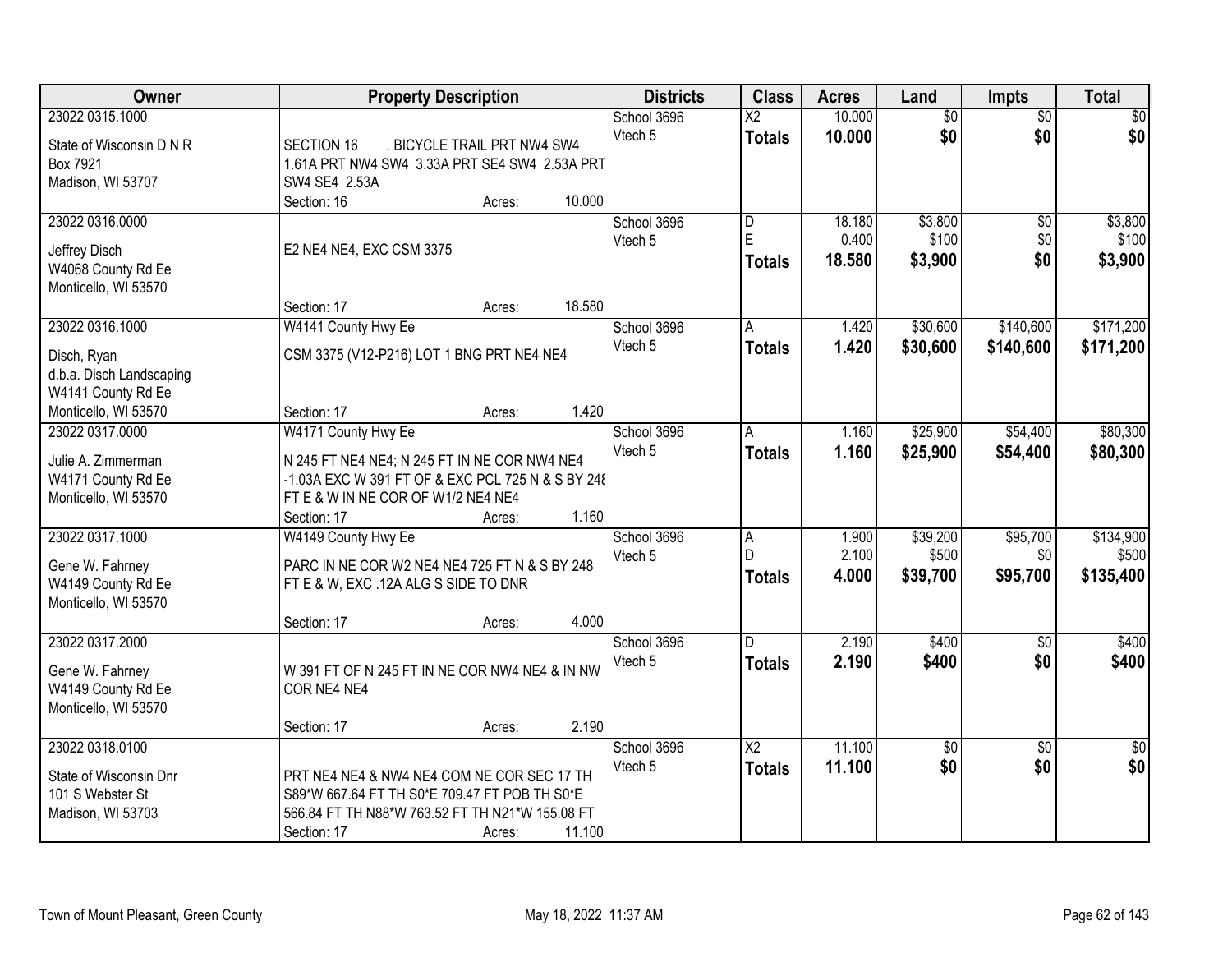| Owner                                                                                   | <b>Property Description</b>                                                                                                                                                                   | <b>Districts</b>       | <b>Class</b>                         | <b>Acres</b>                        | Land                                        | <b>Impts</b>                         | <b>Total</b>                                |
|-----------------------------------------------------------------------------------------|-----------------------------------------------------------------------------------------------------------------------------------------------------------------------------------------------|------------------------|--------------------------------------|-------------------------------------|---------------------------------------------|--------------------------------------|---------------------------------------------|
| 23022 0318.0200<br>Gene W. Fahrney<br>W4149 County Rd Ee<br>Monticello, WI 53570        | NW4 NE4 EXC W 29A FOR DNR & EXC N 245 FT IN<br>NE COR & PRT W2 NE4 NE4 EXC N 245 FT & PCL IN<br>NE COR 725 FT N & S BY 248 FT E & W & EXC                                                     | School 3696<br>Vtech 5 | <b>Totals</b>                        | 10.370<br>10.370                    | \$2,300<br>\$2,300                          | $\overline{50}$<br>\$0               | \$2,300<br>\$2,300                          |
|                                                                                         | 10.370<br>Section: 17<br>Acres:                                                                                                                                                               |                        |                                      |                                     |                                             |                                      |                                             |
| 23022 0318.1000<br>State of Wisconsin D N R<br>Box 7921<br>Madison, WI 53707            | SECTION 17 PRT NW4 NE4 29A PRT W2 NE4 NE4<br>2A PRT SW4 NE4 .4A & 2.53A                                                                                                                       | School 3696<br>Vtech 5 | $\overline{X2}$<br><b>Totals</b>     | 33.930<br>33.930                    | $\overline{50}$<br>\$0                      | $\overline{50}$<br>\$0               | \$0<br>\$0                                  |
|                                                                                         | 33.930<br>Section: 17<br>Acres:                                                                                                                                                               |                        |                                      |                                     |                                             |                                      |                                             |
| 23022 0319.0000<br>Disch Donna J Revocable Trust<br>1019 8th St<br>New Glarus, WI 53574 | County Rd F<br>SW4 NE4 BGN PT CTR HWY RUNS N & S THRU NW4<br>SEC 17, 1678 FT S & 1320 FT E OF NW COR TH E 10<br>CHNS 12 LINKS TH N 4 CHNS 70 LINKS TH E 18<br>37.070<br>Section: 17<br>Acres: | School 3696<br>Vtech 5 | 5M<br>D<br>E<br><b>Totals</b>        | 5.070<br>16.000<br>16.000<br>37.070 | \$11,400<br>\$4,200<br>\$21,600<br>\$37,200 | $\overline{60}$<br>\$0<br>\$0<br>\$0 | \$11,400<br>\$4,200<br>\$21,600<br>\$37,200 |
| 23022 0320.0000<br>Jeffrey Disch<br>W4068 County Rd Ee<br>Monticello, WI 53570          | E2 SE4 NE4 EXC TRAIL & PRT NE4 SE4 LYG N TRAIL                                                                                                                                                | School 3696<br>Vtech 5 | D<br>$\mathsf E$<br><b>Totals</b>    | 10.000<br>7.990<br>17.990           | \$2,100<br>\$2,500<br>\$4,600               | \$0<br>\$0<br>\$0                    | \$2,100<br>\$2,500<br>\$4,600               |
|                                                                                         | 17.990<br>Section: 17<br>Acres:                                                                                                                                                               |                        |                                      |                                     |                                             |                                      |                                             |
| 23022 0321.0000<br>Jeffrey Disch<br>W4068 County Rd Ee<br>Monticello, WI 53570          | PRT W2 SE4 NE4 LYG S OF CRK & N OF RR ROW<br>3.500<br>Section: 17<br>Acres:                                                                                                                   | School 3696<br>Vtech 5 | $\overline{D}$<br>E<br><b>Totals</b> | 2.500<br>1.000<br>3.500             | \$600<br>\$400<br>\$1,000                   | $\overline{50}$<br>\$0<br>\$0        | \$600<br>\$400<br>\$1,000                   |
| 23022 0322.0000                                                                         |                                                                                                                                                                                               | School 3696            | $\overline{X2}$                      | 16.440                              | $\sqrt{$0}$                                 | \$0                                  | \$0                                         |
| State of Wisconsin D N R<br>Box 7921<br>Madison, WI 53707                               | PRT W2 SE4 NE4 LYG N OF CRK FOR WILDLIFE<br>AREA 14.6A PRT SE4 NE4 TRAIL 1.84A                                                                                                                | Vtech 5                | <b>Totals</b>                        | 16.440                              | \$0                                         | \$0                                  | \$0                                         |
| 23022 0323.0000                                                                         | 16.440<br>Section: 17<br>Acres:                                                                                                                                                               | School 3696            | D.                                   | 1.070                               | \$300                                       | $\overline{30}$                      | \$300                                       |
| Disch Donna J Revocable Trust<br>1019 8th St<br>New Glarus, WI 53574                    | PRT SE4 NE4 LYG S OF TRAIL (SEE FULL LEGAL ON<br>0319, LEGAL PRT OF 0319, 0323, 0326, 0332, & 0336)<br>1.070<br>Section: 17                                                                   | Vtech 5                | <b>Totals</b>                        | 1.070                               | \$300                                       | \$0                                  | \$300                                       |
|                                                                                         | Acres:                                                                                                                                                                                        |                        |                                      |                                     |                                             |                                      |                                             |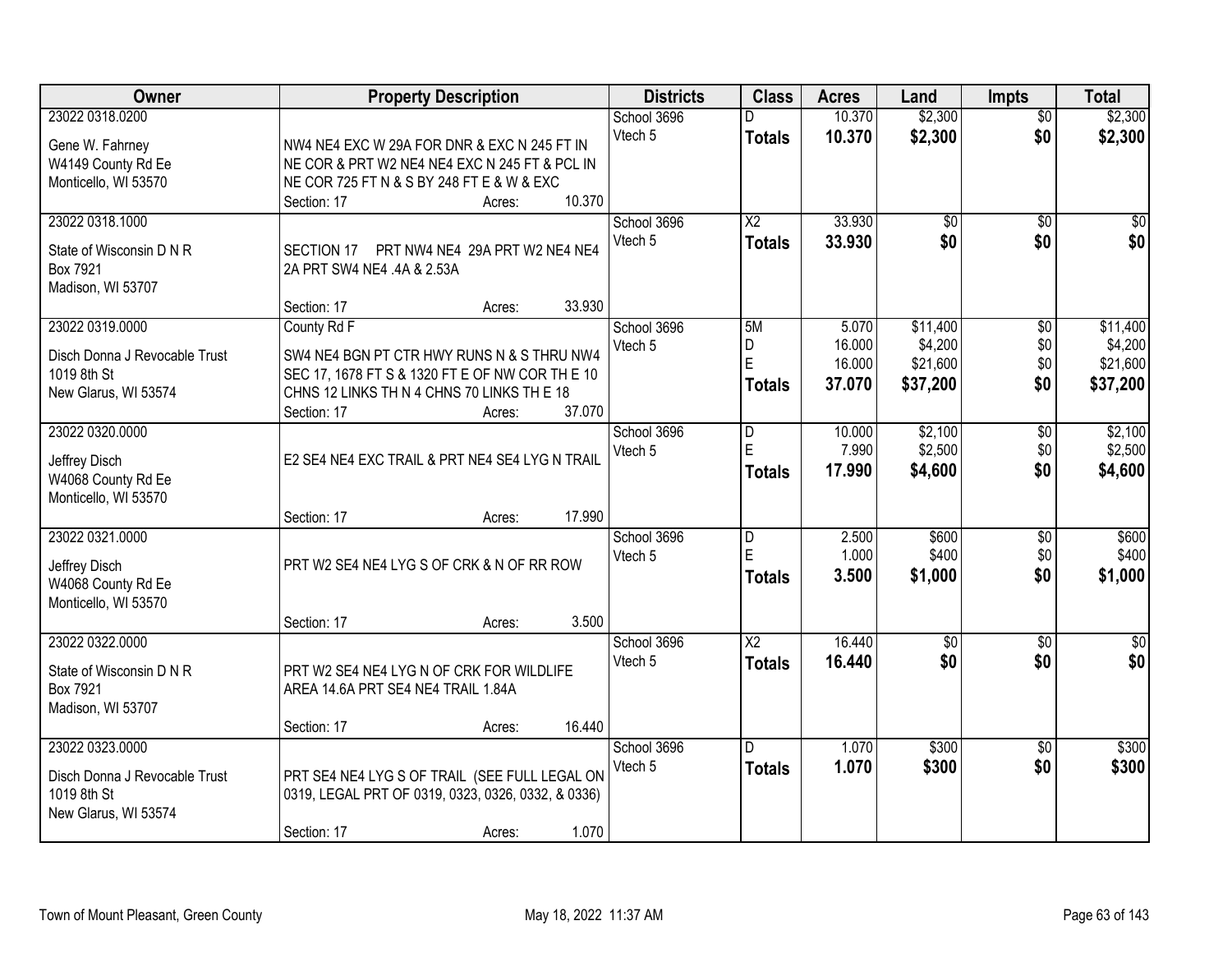| Owner                                                   | <b>Property Description</b>                                                                   | <b>Districts</b> | <b>Class</b>    | <b>Acres</b> | Land              | <b>Impts</b>    | <b>Total</b> |
|---------------------------------------------------------|-----------------------------------------------------------------------------------------------|------------------|-----------------|--------------|-------------------|-----------------|--------------|
| 23022 0324.0000                                         |                                                                                               | School 3696      | F               | 5.000        | \$900             | $\overline{50}$ | \$900        |
| Stenbroten John A Rev Trust                             | EAST 1/2 NW4 SEC 17 BGN NE COR NW4 TH S 90                                                    | Vtech 5          | <b>Totals</b>   | 5.000        | \$900             | \$0             | \$900        |
| <b>PO Box 131</b>                                       | RODS & 19 LNKS TH W 40 RODS TH S 10 RODS TH W                                                 |                  |                 |              |                   |                 |              |
| Monticello, WI 53570                                    | 40 RODS & 12 LNKS TO 80 LN TH N 100 RODS & 19                                                 |                  |                 |              |                   |                 |              |
|                                                         | 5.000<br>Section: 17<br>Acres:                                                                |                  |                 |              |                   |                 |              |
| 23022 0325.0000                                         |                                                                                               | School 3696      | 5M              | 3.600        | \$6,200           | \$0             | \$6,200      |
| Stenbroten John A Rev Trust                             | PRT SW4 NW4 LYG S VLG BOUNDARY & LYG W RD                                                     | Vtech 5          | D               | 13.300       | \$3,300           | \$0             | \$3,300      |
| PO Box 131                                              | EXC COM NW COR SEC 17 TH N90*E 1321.65 FT TH                                                  |                  | E               | 0.600        | \$100             | \$0             | \$100        |
| Monticello, WI 53570                                    | S0*W 2268.78 FT POB CTR HWY 39 TH S0*W 250 FT                                                 |                  | <b>Totals</b>   | 17.500       | \$9,600           | \$0             | \$9,600      |
|                                                         | 17.500<br>Section: 17<br>Acres:                                                               |                  |                 |              |                   |                 |              |
| 23022 0325.0100                                         |                                                                                               | School 3696      | $\overline{X2}$ | 13.300       | $\overline{50}$   | \$0             | $\sqrt{50}$  |
| State of Wisconsin D N R                                | PRT NE4 NW4 CONT 11.1A; PRT SE4 NW4 CONT 2.2A                                                 | Vtech 5          | <b>Totals</b>   | 13.300       | \$0               | \$0             | \$0          |
| Box 7921                                                |                                                                                               |                  |                 |              |                   |                 |              |
| Madison, WI 53707                                       |                                                                                               |                  |                 |              |                   |                 |              |
|                                                         | 13.300<br>Section: 17<br>Acres:                                                               |                  |                 |              |                   |                 |              |
| 23022 0325.1000                                         |                                                                                               | School 3696      | Е               | 0.800        | \$100             | \$0             | \$100        |
| Stenbroten John A Rev Trust                             | PRT SW4 NW4                                                                                   | Vtech 5          | M7              | 11.000       | $($ \$66,000) $ $ | \$0             | \$0          |
| PO Box 131                                              |                                                                                               |                  | <b>Totals</b>   | 11.800       | \$100             | \$0             | \$100        |
| Monticello, WI 53570                                    |                                                                                               |                  |                 |              |                   |                 |              |
|                                                         | 11.800<br>Section: 17<br>Acres:                                                               |                  |                 |              |                   |                 |              |
| 23022 0325.2000                                         | N6311 County Hwy F                                                                            | School 3696      | A               | 1.722        | \$41,400          | \$113,300       | \$154,700    |
| Raymond F. Updike                                       | PRT SW4 NW4 COM NW COR SEC 17 TH N90*E                                                        | Vtech 5          | <b>Totals</b>   | 1.722        | \$41,400          | \$113,300       | \$154,700    |
| N6311 County Rd F                                       | 1321.65 FT TH S0*W 2268.78 FT POB CTR HWY 39 TH                                               |                  |                 |              |                   |                 |              |
| Monticello, WI 53570                                    | S0*W 250 FT TH N88*W 33 FT TH N88*W 267 FT TH                                                 |                  |                 |              |                   |                 |              |
|                                                         | 1.722<br>Section: 17<br>Acres:                                                                |                  |                 |              |                   |                 |              |
| 23022 0326.0000                                         | N6352 County Hwy F                                                                            | School 3696      | 5M              | 8.000        | \$14,400          | $\overline{30}$ | \$14,400     |
| Disch Donna J Revocable Trust                           | PRT SE4 NW4, EXC PRT NW4 .87A, EXC CSM 39 LOT                                                 | Vtech 5          | Α               | 1.400        | \$30,200          | \$48,800        | \$79,000     |
| 1019 8th St                                             | 1, & EXC PARC IN SE4 NW4 (SEE FULL LEGAL ON                                                   |                  | D               | 13.000       | \$3,200           | \$0             | \$3,200      |
| New Glarus, WI 53574                                    | 0319, LEGAL PRT OF 0319, 0323, 0326, 0332, & 0336)                                            |                  | E               | 1.630        | \$800             | \$0             | \$800        |
|                                                         | Section: 17<br>24.030<br>Acres:                                                               |                  | <b>Totals</b>   | 24.030       | \$48,600          | \$48,800        | \$97,400     |
| 23022 0326.1000                                         | N6314 County Hwy F                                                                            | School 3696      | А               | 0.870        | \$20,000          | \$171,100       | \$191,100    |
|                                                         |                                                                                               | Vtech 5          | <b>Totals</b>   | 0.870        | \$20,000          | \$171,100       | \$191,100    |
| Wahl Michael D & Diane M Rev Trust<br>N6314 County Rd F | PARC IN SE4 NW4, COM NW COR SEC 17 TH S ALG<br>W LN 2263.85 FT TH N88*E 1334 FT TO CNTRLN HWY |                  |                 |              |                   |                 |              |
| Monticello, WI 53570                                    | 39 POB TH N88*E 240 FT TH S1*E 120 FT TH S88*W                                                |                  |                 |              |                   |                 |              |
|                                                         | 0.870<br>Section: 17<br>Acres:                                                                |                  |                 |              |                   |                 |              |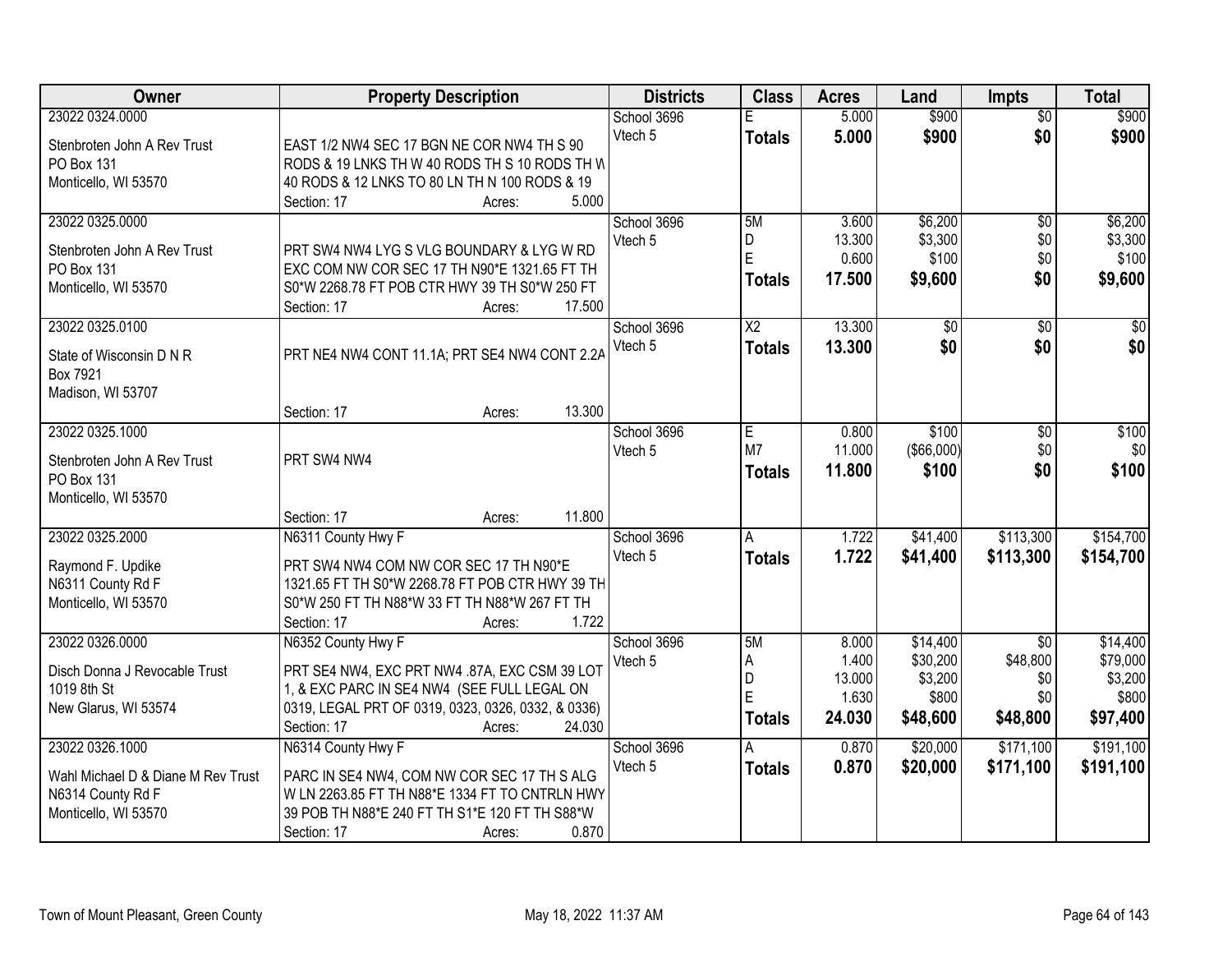| Owner                              | <b>Property Description</b>                   |        | <b>Districts</b> | <b>Class</b> | <b>Acres</b>        | Land            | <b>Impts</b>      | <b>Total</b>    |                   |
|------------------------------------|-----------------------------------------------|--------|------------------|--------------|---------------------|-----------------|-------------------|-----------------|-------------------|
| 23022 0326.2000                    | N6310 County Hwy F                            |        |                  | School 3696  |                     | 1.420           | \$33,600          | \$92,200        | \$125,800         |
| Daniel J. Lehr                     | CSM 39 (V1-P39) LOT 1 BNG PRT SE4 NW4         |        |                  | Vtech 5      | <b>Totals</b>       | 1.420           | \$33,600          | \$92,200        | \$125,800         |
| N6310 County Rd F                  |                                               |        |                  |              |                     |                 |                   |                 |                   |
| Monticello, WI 53570               |                                               |        |                  |              |                     |                 |                   |                 |                   |
|                                    | Section: 17                                   | Acres: | 1.420            |              |                     |                 |                   |                 |                   |
| 23022 0326.3000                    | County Rd F                                   |        |                  | School 3696  | A                   | 3.236           | \$34,700          | \$0             | \$34,700          |
| Wahl Michael D & Diane M Rev Trust | PRT SE4 NW4 (POS V4-P53)                      |        |                  | Vtech 5      | <b>Totals</b>       | 3.236           | \$34,700          | \$0             | \$34,700          |
| N6314 County Rd F                  |                                               |        |                  |              |                     |                 |                   |                 |                   |
| Monticello, WI 53570               |                                               |        |                  |              |                     |                 |                   |                 |                   |
|                                    | Section: 17                                   | Acres: | 3.236            |              |                     |                 |                   |                 |                   |
| 23022 0327.0000                    |                                               |        |                  | School 3696  | 5M                  | 3.500           | \$5,500           | \$0             | \$5,500           |
| <b>Brugger Living Trust</b>        | NE4 SW4 EXC RR                                |        |                  | Vtech 5      | D.                  | 33.000          | \$8,500           | \$0             | \$8,500           |
| Roger & Karen Brugger Trustees     |                                               |        |                  |              | <b>Totals</b>       | 36.500          | \$14,000          | \$0             | \$14,000          |
| N6187 County Rd F                  |                                               |        |                  |              |                     |                 |                   |                 |                   |
| Monticello, WI 53570               | Section: 17                                   | Acres: | 36.500           |              |                     |                 |                   |                 |                   |
| 23022 0328.0000                    |                                               |        |                  | School 3696  | 5M                  | 1.000           | \$1,600           | \$0             | \$1,600           |
| <b>Brugger Living Trust</b>        | NW4 SW4                                       |        |                  | Vtech 5      | D<br>E              | 37.000          | \$9,100           | \$0             | \$9,100           |
| Roger & Karen Brugger Trustees     |                                               |        |                  |              |                     | 2.000           | \$200             | \$0<br>\$0      | \$200             |
| N6187 County Rd F                  |                                               |        |                  |              | <b>Totals</b>       | 40.000          | \$10,900          |                 | \$10,900          |
| Monticello, WI 53570               | Section: 17                                   | Acres: | 40.000           |              |                     |                 |                   |                 |                   |
| 23022 0329.0000                    | N6187 County Hwy F                            |        |                  | School 3696  | 5M                  | 14.300          | \$22,200          | $\overline{50}$ | \$22,200          |
| <b>Brugger Living Trust</b>        | PRT SW4 SW4                                   |        |                  | Vtech 5      | D<br>E              | 17.000<br>3.300 | \$4,900<br>\$400  | \$0<br>\$0      | \$4,900<br>\$400  |
| Roger & Karen Brugger Trustees     |                                               |        |                  |              | G                   | 4.900           | \$51,700          | \$227,800       | \$279,500         |
| N6187 County Rd F                  |                                               |        |                  |              | <b>Totals</b>       | 39.500          | \$79,200          | \$227,800       | \$307,000         |
| Monticello, WI 53570               | Section: 17                                   | Acres: | 39.500           |              |                     |                 |                   |                 |                   |
| 23022 0330.0000                    | W4498 Wittenwyler Rd                          |        |                  | School 3696  | A                   | 0.500           | \$11,500          | \$60,500        | \$72,000          |
| Ruth Wittenwyler                   | COM SW COR SW4 SW4 TH E 165 FT TH N 132 FT TH |        |                  | Vtech 5      | <b>Totals</b>       | 0.500           | \$11,500          | \$60,500        | \$72,000          |
| W4498 Wittenwyler Rd               | W 165 FT TH S 132 FT TO POB                   |        |                  |              |                     |                 |                   |                 |                   |
| Monticello, WI 53570               |                                               |        |                  |              |                     |                 |                   |                 |                   |
|                                    | Section: 17                                   | Acres: | 0.500            |              |                     |                 |                   |                 |                   |
| 23022 0331.0000                    |                                               |        |                  | School 3696  | $\overline{D}$<br>E | 36.100<br>0.900 | \$10,200<br>\$100 | $\overline{50}$ | \$10,200<br>\$100 |
| <b>Brugger Living Trust</b>        | SE4 SW4 EXC RR                                |        |                  | Vtech 5      |                     | 37.000          |                   | \$0<br>\$0      | \$10,300          |
| Roger & Karen Brugger Trustees     |                                               |        |                  |              | <b>Totals</b>       |                 | \$10,300          |                 |                   |
| N6187 County Rd F                  |                                               |        |                  |              |                     |                 |                   |                 |                   |
| Monticello, WI 53570               | Section: 17                                   | Acres: | 37.000           |              |                     |                 |                   |                 |                   |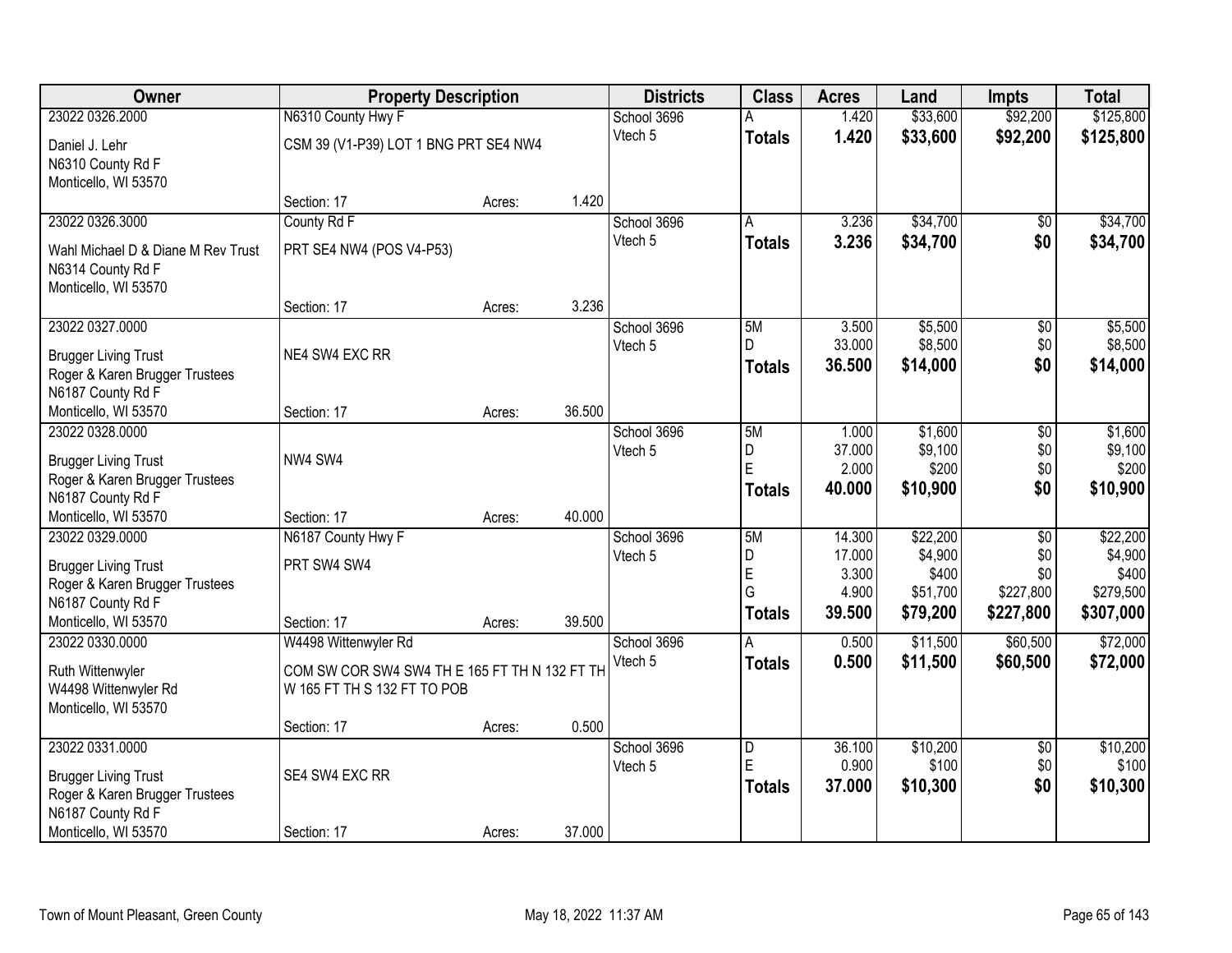| Owner                         | <b>Property Description</b>                  |        |        | <b>Districts</b> | <b>Class</b>            | <b>Acres</b> | Land     | <b>Impts</b>    | <b>Total</b> |
|-------------------------------|----------------------------------------------|--------|--------|------------------|-------------------------|--------------|----------|-----------------|--------------|
| 23022 0332.0000               |                                              |        |        | School 3696      |                         | 6.500        | \$1,400  | $\overline{50}$ | \$1,400      |
| Disch Donna J Revocable Trust | PRT OF N 4 CH & 48 LKS NE4 SE4 LYG S OF RR   |        |        | Vtech 5          | <b>Totals</b>           | 6.500        | \$1,400  | \$0             | \$1,400      |
| 1019 8th St                   | ROW, (SEE FULL LEGAL ON 0319, LEGAL PRT OF   |        |        |                  |                         |              |          |                 |              |
| New Glarus, WI 53574          | 0319, 0323, 0326, 0332, & 0336)              |        |        |                  |                         |              |          |                 |              |
|                               | Section: 17                                  | Acres: | 6.500  |                  |                         |              |          |                 |              |
| 23022 0333.0000               |                                              |        |        | School 3696      | $\overline{\mathsf{D}}$ | 12.000       | \$3,000  | $\overline{50}$ | \$3,000      |
| Jeffrey C. Pfeuti             | PRT NE4 SE4 LYG E OF CRK                     |        |        | Vtech 5          | $\mathsf E$             | 1.000        | \$500    | \$0             | \$500        |
| Cathy E. Pfeuti               |                                              |        |        |                  | Totals                  | 13.000       | \$3,500  | \$0             | \$3,500      |
| W2975 Purintun Rd             |                                              |        |        |                  |                         |              |          |                 |              |
| Albany, WI 53502              | Section: 17                                  | Acres: | 13.000 |                  |                         |              |          |                 |              |
| 23022 0334.0000               |                                              |        |        | School 3696      | D                       | 11.000       | \$3,100  | \$0             | \$3,100      |
| Mark D. Aquino                | PRT S 31.5A NE4 SE4 LYG W OF CRK             |        |        | Vtech 5          | $\mathsf E$             | 7.000        | \$7,900  | \$0             | \$7,900      |
| N6094 County Rd F             |                                              |        |        |                  | Totals                  | 18.000       | \$11,000 | \$0             | \$11,000     |
| Monticello, WI 53570          |                                              |        |        |                  |                         |              |          |                 |              |
|                               | Section: 17                                  | Acres: | 18.000 |                  |                         |              |          |                 |              |
| 23022 0335.0000               |                                              |        |        | School 3696      | ID.                     | 19.000       | \$5,300  | \$0             | \$5,300      |
| Mark D. Aquino                | S 31A NW4 SE4                                |        |        | Vtech 5          | $\mathsf E$             | 12.000       | \$15,400 | \$0             | \$15,400     |
| N6094 County Rd F             |                                              |        |        |                  | <b>Totals</b>           | 31.000       | \$20,700 | \$0             | \$20,700     |
| Monticello, WI 53570          |                                              |        |        |                  |                         |              |          |                 |              |
|                               | Section: 17                                  | Acres: | 31.000 |                  |                         |              |          |                 |              |
| 23022 0336.0000               |                                              |        |        | School 3696      | $\overline{D}$          | 9.000        | \$2,500  | $\overline{30}$ | \$2,500      |
| Disch Donna J Revocable Trust | N 9A NW4 SE4, (SEE FULL LEGAL ON 0319, LEGAL |        |        | Vtech 5          | <b>Totals</b>           | 9.000        | \$2,500  | \$0             | \$2,500      |
| 1019 8th St                   | PRT OF 0319, 0323, 0326, 0332, & 0336)       |        |        |                  |                         |              |          |                 |              |
| New Glarus, WI 53574          |                                              |        |        |                  |                         |              |          |                 |              |
|                               | Section: 17                                  | Acres: | 9.000  |                  |                         |              |          |                 |              |
| 23022 0337.0000               | N6094 County Hwy F                           |        |        | School 3696      | D                       | 36.900       | \$10,100 | $\overline{50}$ | \$10,100     |
| Mark D. Aquino                | SW4 SE4                                      |        |        | Vtech 5          | E                       | 0.700        | \$100    | \$0             | \$100        |
| N6094 County Rd F             |                                              |        |        |                  | G                       | 2.400        | \$37,400 | \$109,300       | \$146,700    |
| Monticello, WI 53570          |                                              |        |        |                  | Totals                  | 40.000       | \$47,600 | \$109,300       | \$156,900    |
|                               | Section: 17                                  | Acres: | 40.000 |                  |                         |              |          |                 |              |
| 23022 0338,0000               |                                              |        |        | School 3696      | $\overline{D}$          | 20.500       | \$5,000  | $\overline{50}$ | \$5,000      |
| Mark D. Aquino                | PRT SE4 SE4 LYG W OF CRK                     |        |        | Vtech 5          | E                       | 2.500        | \$1,200  | \$0             | \$1,200      |
| N6094 County Rd F             |                                              |        |        |                  | <b>Totals</b>           | 23.000       | \$6,200  | \$0             | \$6,200      |
| Monticello, WI 53570          |                                              |        |        |                  |                         |              |          |                 |              |
|                               | Section: 17                                  | Acres: | 23.000 |                  |                         |              |          |                 |              |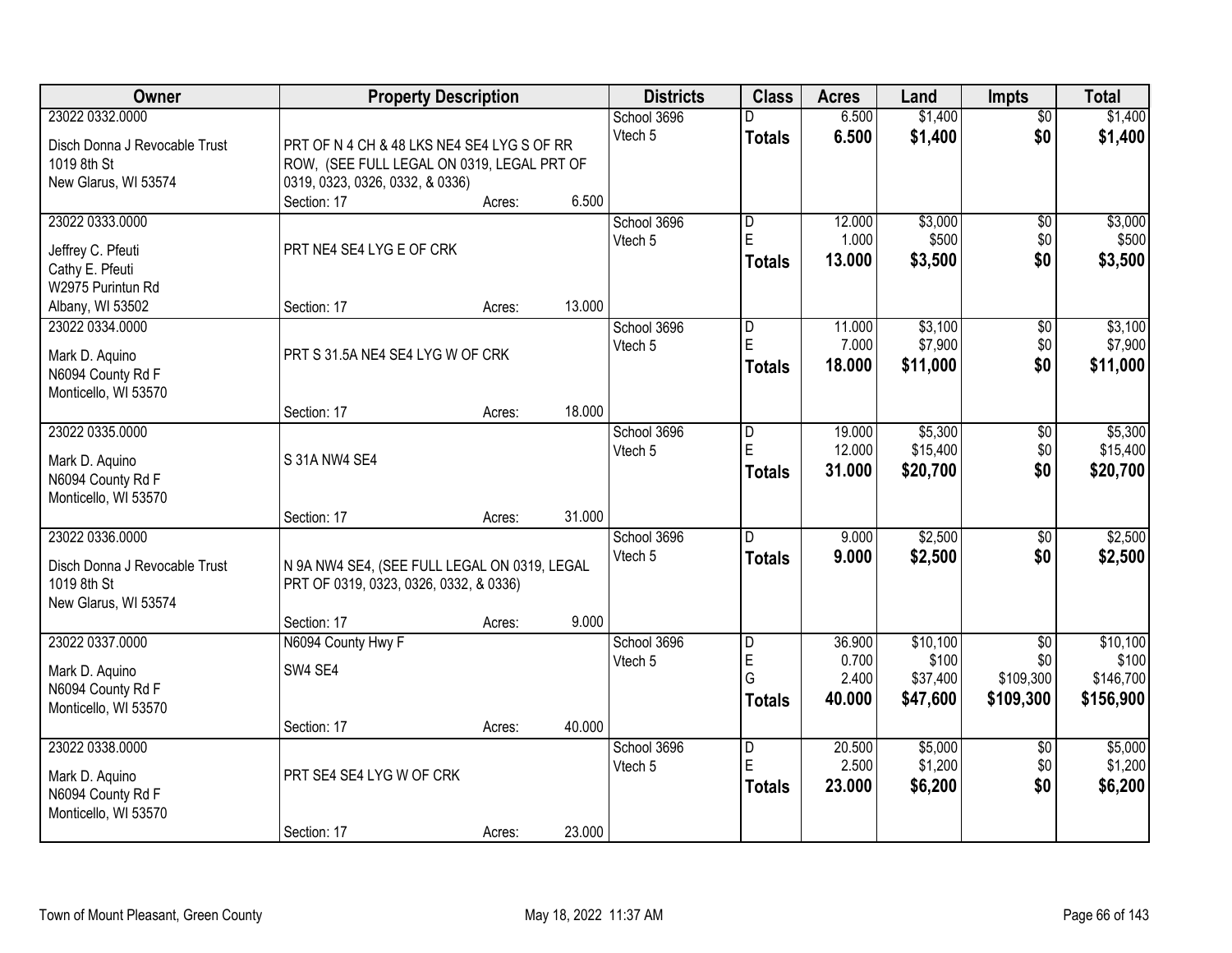| <b>Owner</b>                  | <b>Property Description</b>                       |                               |        | <b>Districts</b> | <b>Class</b>           | <b>Acres</b> | Land            | <b>Impts</b>    | <b>Total</b> |
|-------------------------------|---------------------------------------------------|-------------------------------|--------|------------------|------------------------|--------------|-----------------|-----------------|--------------|
| 23022 0339.0000               |                                                   |                               |        | School 3696      | D                      | 6.000        | \$1,600         | $\overline{50}$ | \$1,600      |
| Jeffrey C. Pfeuti             | PRT SE4 SE4 LYG E OF CRK                          |                               |        | Vtech 5          | E                      | 1.000        | \$500           | \$0             | \$500        |
| Cathy E. Pfeuti               |                                                   |                               |        |                  | <b>Totals</b>          | 7.000        | \$2,100         | \$0             | \$2,100      |
| W2975 Purintun Rd             |                                                   |                               |        |                  |                        |              |                 |                 |              |
| Albany, WI 53502              | Section: 17                                       | Acres:                        | 7.000  |                  |                        |              |                 |                 |              |
| 23022 0339.1000               |                                                   |                               |        | School 3696      | $\overline{\text{X2}}$ | 8.070        | $\overline{50}$ | $\overline{30}$ | $\sqrt{50}$  |
|                               |                                                   |                               |        | Vtech 5          | <b>Totals</b>          | 8.070        | \$0             | \$0             | \$0          |
| State of Wisconsin D N R      | SECTION 17                                        | . BICYCLE TRAIL PRT SW4 NE4   |        |                  |                        |              |                 |                 |              |
| Box 7921                      | 2.53A PRT NE4 NW4 3.47A PRT NE4 SE4 2.07A         |                               |        |                  |                        |              |                 |                 |              |
| Madison, WI 53707             |                                                   |                               |        |                  |                        |              |                 |                 |              |
|                               | Section: 17                                       | Acres:                        | 8.070  |                  |                        |              |                 |                 |              |
| 23022 0339.2000               |                                                   |                               |        | School 3696      | D                      | 10.000       | \$2,700         | \$0             | \$2,700      |
| Jeffrey C. Pfeuti             | PARC IN SE4 SE4 E OF CRK                          |                               |        | Vtech 5          | <b>Totals</b>          | 10.000       | \$2,700         | \$0             | \$2,700      |
| Cathy E. Pfeuti               |                                                   |                               |        |                  |                        |              |                 |                 |              |
| W2975 Purintun Rd             |                                                   |                               |        |                  |                        |              |                 |                 |              |
| Albany, WI 53502              | Section: 17                                       | Acres:                        | 10.000 |                  |                        |              |                 |                 |              |
| 23022 0340.0000               |                                                   |                               |        | School 3696      | D                      | 14.600       | \$3,300         | \$0             | \$3,300      |
| Derek W. Luchsinger           | PARC SW4 NE4 COM 20 RDS (330 FT) N SW COR         |                               |        | Vtech 5          | <b>Totals</b>          | 14.600       | \$3,300         | \$0             | \$3,300      |
| 640 S Monroe St               | SW4 NE4 TH E 80 RDS (1320 FT) TH N 37-1/5 RODS    |                               |        |                  |                        |              |                 |                 |              |
| Monticello, WI 53570          | (613.8 FT) TH W 80 RDS (1320 FT) TH S 37-1/5 RODS |                               |        |                  |                        |              |                 |                 |              |
|                               | Section: 18                                       | Acres:                        | 14.600 |                  |                        |              |                 |                 |              |
| 23022 0341.0000               |                                                   |                               |        | School 3696      | 5M                     | 10.000       | \$15,500        | \$0             | \$15,500     |
|                               |                                                   |                               |        | Vtech 5          | D.                     | 24.240       | \$6,100         | \$0             | \$6,100      |
| Derek W. Luchsinger           | S 34.24A OF SE4 NE4                               |                               |        |                  | <b>Totals</b>          | 34.240       | \$21,600        | \$0             | \$21,600     |
| 640 S Monroe St               |                                                   |                               |        |                  |                        |              |                 |                 |              |
| Monticello, WI 53570          |                                                   |                               |        |                  |                        |              |                 |                 |              |
|                               | Section: 18                                       | Acres:                        | 34.240 |                  |                        |              |                 |                 |              |
| 23022 0342.0000               | Cemetery Rd                                       |                               |        | School 3696      | X5                     | 4.000        | $\sqrt{6}$      | $\sqrt{6}$      | $\sqrt{50}$  |
| Monticello Cemetery           | SECTION 18                                        | PARC SW4 NE4 COM PT 1729 FT S |        | Vtech 5          | <b>Totals</b>          | 4.000        | \$0             | \$0             | \$0          |
|                               | NW COR NE4 ON E LN MONROE RD S 396 FT E           |                               |        |                  |                        |              |                 |                 |              |
|                               | 439.95 FT N 396 FT W 439.95 POB                   | CONT <sub>4A</sub>            |        |                  |                        |              |                 |                 |              |
|                               | Section: 18                                       | Acres:                        | 4.000  |                  |                        |              |                 |                 |              |
| 23022 0343.0000               | N6346 Cemetery Rd                                 |                               |        | School 3696      | Α                      | 1.700        | \$33,800        | \$193,400       | \$227,200    |
| Sunderlage Robert E Lvg Trust | CSM 2150 (V7-P107) LOT 1 BNG PRT SW4 NE4 INCL     |                               |        | Vtech 5          | D                      | 4.050        | \$700           | \$0             | \$700        |
| N6346 Cemetery Rd             | <b>EASEMENT</b>                                   |                               |        |                  | <b>Totals</b>          | 5.750        | \$34,500        | \$193,400       | \$227,900    |
| Monticello, WI 53570          |                                                   |                               |        |                  |                        |              |                 |                 |              |
|                               | Section: 18                                       | Acres:                        | 5.750  |                  |                        |              |                 |                 |              |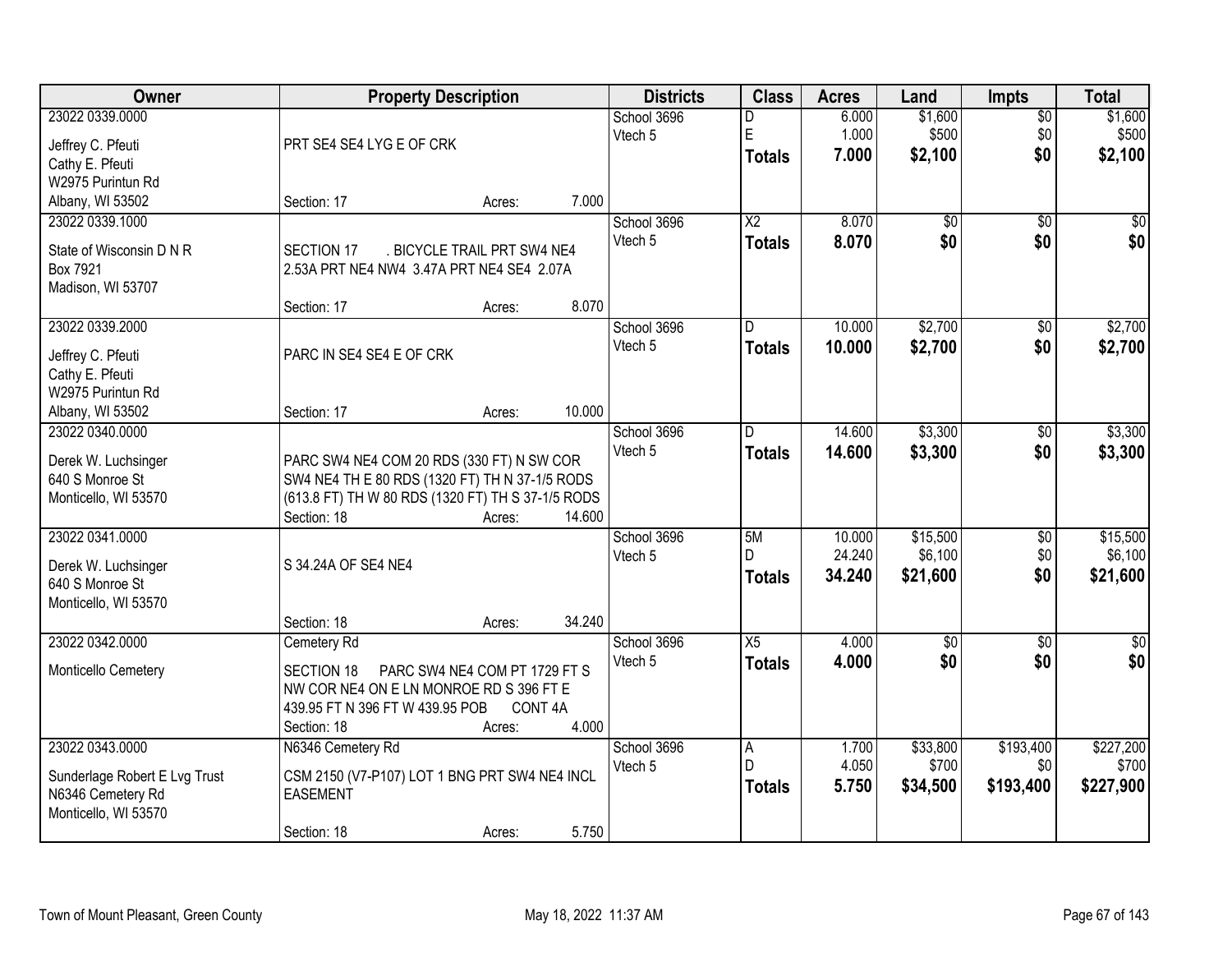| Owner                                                                             |                                                                                                                                                                                 | <b>Property Description</b> |       |                        | <b>Class</b>                    | <b>Acres</b>   | Land                 | <b>Impts</b>           | <b>Total</b>           |
|-----------------------------------------------------------------------------------|---------------------------------------------------------------------------------------------------------------------------------------------------------------------------------|-----------------------------|-------|------------------------|---------------------------------|----------------|----------------------|------------------------|------------------------|
| 23022 0343.1000                                                                   | N6350 Cemetery Rd                                                                                                                                                               |                             |       | School 3696            |                                 | 4.330          | \$56,500             | \$185,900              | \$242,400              |
| Elizabeth Bauer<br>N6350 Cemetery Rd<br>Monticello, WI 53570                      | CSM 2150 (V7-P107) LOT 2 BNG PRT SW4 NE4 INCL<br><b>EASEMENT</b>                                                                                                                |                             |       | Vtech 5                | <b>Totals</b>                   | 4.330          | \$56,500             | \$185,900              | \$242,400              |
|                                                                                   | Section: 18                                                                                                                                                                     | Acres:                      | 4.330 |                        |                                 |                |                      |                        |                        |
| 23022 0344.0000<br>Jacob M. Heiser<br>601 S Monroe St<br>Monticello, WI 53570     | CSM 3321 (V12-P130) PRT LOT 1 BNG PRT NE4 NW4                                                                                                                                   |                             |       | School 3696<br>Vtech 5 | $\overline{D}$<br><b>Totals</b> | 2.000<br>2.000 | \$500<br>\$500       | $\overline{50}$<br>\$0 | \$500<br>\$500         |
|                                                                                   | Section: 18                                                                                                                                                                     | Acres:                      | 2.000 |                        |                                 |                |                      |                        |                        |
| 23022 0345.0000<br>Brian L. Sherman<br>W4845 County Rd C<br>Monticello, WI 53570  | W4845 County Hwy C<br>PARC LYG W HWY 69 & S CTY C PRT NW4 NW4 &<br>NE4 NW4 COM PT S37*E 73 LNKS FROM N4 POST &<br>45 1/2 LNKS E LAST PT / CNTR HWY TH S 1 CHN 53<br>Section: 18 | Acres:                      | 3.330 | School 3696<br>Vtech 5 | А<br><b>Totals</b>              | 3.330<br>3.330 | \$47,300<br>\$47,300 | \$119,900<br>\$119,900 | \$167,200<br>\$167,200 |
| 23022 0346,0000                                                                   | 515 S Monroe St                                                                                                                                                                 |                             |       | School 3696            | A                               | 1.220          | \$28,300             | \$262,500              | \$290,800              |
| Michael A. Blum<br>PO Box 8<br>Monticello, WI 53570                               | CSM 4206 (V16-P318) PRT LOT 1 BNG PRT OL 138 &<br>139 AP                                                                                                                        |                             |       | Vtech 5                | <b>Totals</b>                   | 1.220          | \$28,300             | \$262,500              | \$290,800              |
|                                                                                   | Section: 18                                                                                                                                                                     | Acres:                      | 1.220 |                        |                                 |                |                      |                        |                        |
| 23022 0346.0100<br>Thomas A. Aeberhard<br>571 S Monroe St<br>Monticello, WI 53570 | Monroe St<br>PRT NW4 NW4 LYG E HWY (SEE ALSO V<br>MONTICELLO PCL 151-489.0)<br>Section: 18                                                                                      | Acres:                      | 0.500 | School 3696<br>Vtech 5 | <b>Totals</b>                   | 0.500<br>0.500 | \$900<br>\$900       | $\overline{50}$<br>\$0 | \$900<br>\$900         |
| 23022 0346.0200                                                                   | Monroe St                                                                                                                                                                       |                             |       | School 3696            |                                 | 1.000          | \$1,800              | $\sqrt{6}$             | \$1,800                |
| Maynard Hefty<br>575 S Monroe St<br>Monticello, WI 53570                          | CSM 75 (V1-P75) PRT LOT 1 BNG PRT NW4 NW4(SEE<br>ALSO V-MONTICELLO PCL 490.1)                                                                                                   |                             |       | Vtech 5                | <b>Totals</b>                   | 1.000          | \$1,800              | \$0                    | \$1,800                |
|                                                                                   | Section: 18                                                                                                                                                                     | Acres:                      | 1.000 |                        |                                 |                |                      |                        |                        |
| 23022 0346.1000<br>Brian L. Sherman<br>W4845 County Rd C<br>Monticello, WI 53570  | W4845 County Rd C<br>PARC LYG W OF ROW HWY 69 PRT NE4 NW4 COM<br>48.51 FT E N4 POST TH S5*W 313 FT ALG CNTRLN<br>OLD HWY/MONROE ST TH ELY 28 FT TO STAKE NE<br>Section: 18      | Acres:                      | 2.210 | School 3696<br>Vtech 5 | E<br><b>Totals</b>              | 2.210<br>2.210 | \$2,900<br>\$2,900   | $\overline{50}$<br>\$0 | \$2,900<br>\$2,900     |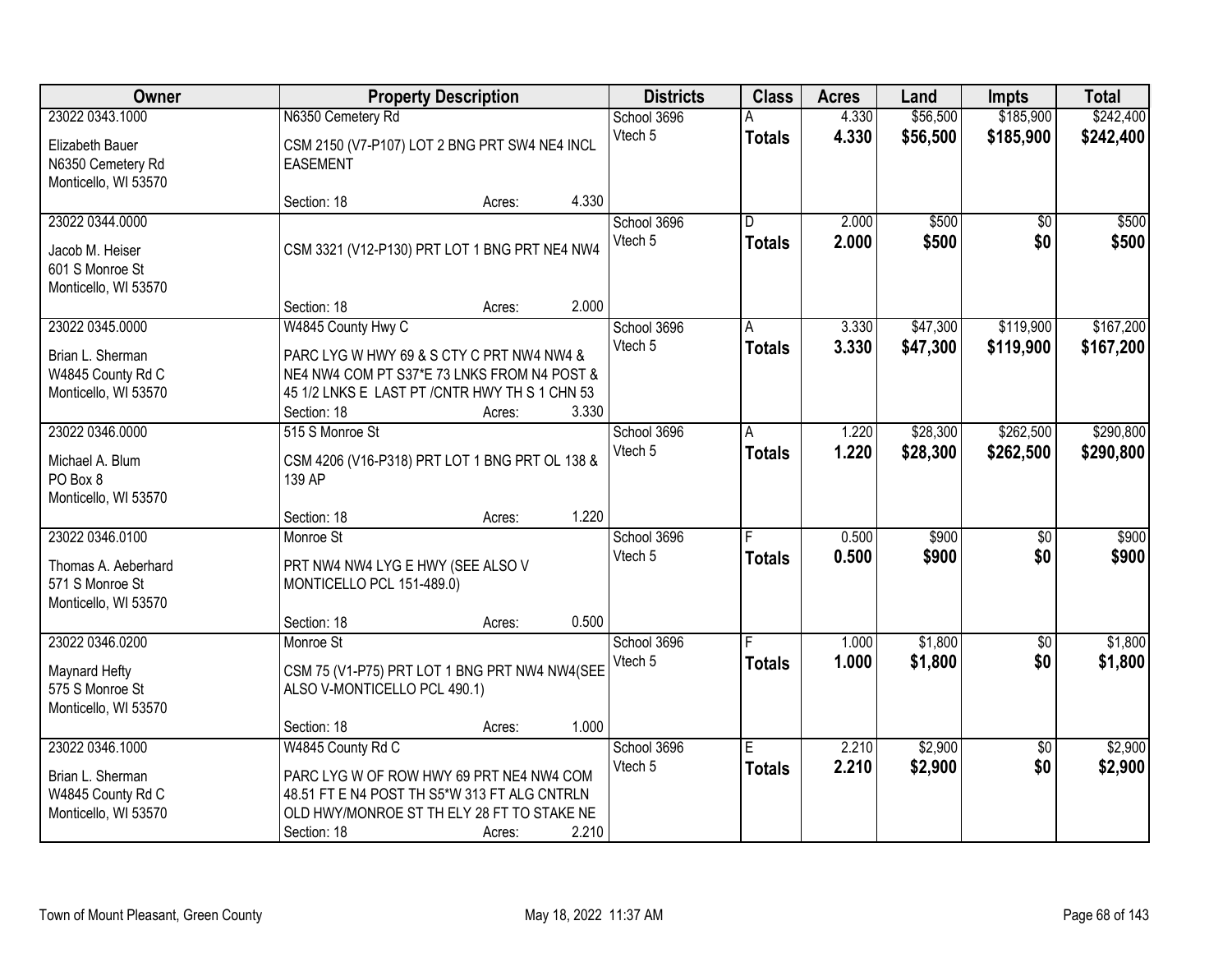| Owner                                                                                        | <b>Property Description</b>                                                                                                                                                             | <b>Districts</b>                           | <b>Class</b>                           | <b>Acres</b>              | Land                            | <b>Impts</b>                  | <b>Total</b>                      |
|----------------------------------------------------------------------------------------------|-----------------------------------------------------------------------------------------------------------------------------------------------------------------------------------------|--------------------------------------------|----------------------------------------|---------------------------|---------------------------------|-------------------------------|-----------------------------------|
| 23022 0347.0000<br>Nancy J. Karlen                                                           | PRT NW4 NW4 COM NW COR SEC THE ON SEC LN                                                                                                                                                | School 3696<br>Vtech 5                     | D<br>$\mathsf E$                       | 8.800<br>0.500<br>9.300   | \$1,900<br>\$100                | $\overline{50}$<br>\$0<br>\$0 | \$1,900<br>\$100                  |
| W4876 County Rd C<br>Monticello, WI 53570                                                    | 305 FT TH SLY 1122.5 FT TH WLY 407.5 FT TO SEC<br>LN TH N ON SEC LN 1116 FT TO POB<br>Section: 18<br>Acres:                                                                             | 9.300                                      | <b>Totals</b>                          |                           | \$2,000                         |                               | \$2,000                           |
| 23022 0348.0000<br>Roe Family Land Holdings, LLC<br>N5680 Gutzmer Rd<br>Monticello, WI 53570 | PRT OF S 818 FT OF NW4 NW4 LYG S & E OF<br>PROPERTY LN OF LAND IN V 167-P339                                                                                                            | School 3696<br>Vtech 5                     | $\overline{\mathsf{D}}$<br>E<br>Totals | 9.000<br>2.500<br>11.500  | \$2,200<br>\$1,200<br>\$3,400   | $\overline{50}$<br>\$0<br>\$0 | \$2,200<br>\$1,200<br>\$3,400     |
| 23022 0349.0000<br>Roe Family Land Holdings, LLC<br>N5680 Gutzmer Rd<br>Monticello, WI 53570 | Section: 18<br>Acres:<br>FR SW4 NW4 EXC CSM 1462 LOT 1                                                                                                                                  | 11.500<br>School 3696<br>Vtech 5           | D<br><b>Totals</b>                     | 11.850<br>11.850          | \$3,400<br>\$3,400              | \$0<br>\$0                    | \$3,400<br>\$3,400                |
| 23022 0349.1000<br>Joel K. Espe<br>W4840 Pierce Rd<br>Monticello, WI 53570                   | Section: 18<br>Acres:<br>CSM 1462 (V4-P439) PRT LOT 1 BNG PRT SW4 NW4                                                                                                                   | 11.850<br>School 3696<br>Vtech 5           | F<br><b>Totals</b>                     | 2.650<br>2.650            | \$6,600<br>\$6,600              | \$0<br>\$0                    | \$6,600<br>\$6,600                |
| 23022 0350.0000<br>Roe Family Land Holdings, LLC<br>N5680 Gutzmer Rd<br>Monticello, WI 53570 | Section: 18<br>Acres:<br>SW4 NW4 EXC N L2 RDS OF E 36 RDS & EXC HWY &<br><b>EXC CSM 1459 LOT 1</b>                                                                                      | 2.650<br>School 3696<br>Vtech 5            | D<br>E<br>Totals                       | 17.000<br>1.950<br>18.950 | \$4,500<br>\$2,600<br>\$7,100   | $\overline{30}$<br>\$0<br>\$0 | \$4,500<br>\$2,600<br>\$7,100     |
| 23022 0350.1000<br>Robert L. Briggs<br>231 S Pierce St<br>Monticello, WI 53570               | Section: 18<br>Acres:<br>N6383 Cemetery Rd<br>CSM 3321 (V12-P130) PRT LOT 2 BNG PRT LOT 1<br>CSM 1459 (V4-P435) IN SE4 NW4 EXC CSM 3873<br>(SEE PCL 151-490.3)<br>Section: 18<br>Acres: | 18.950<br>School 3696<br>Vtech 5<br>10.850 | A<br>D<br><b>Totals</b>                | 1.850<br>9.000<br>10.850  | \$24,900<br>\$2,100<br>\$27,000 | \$112,600<br>\$0<br>\$112,600 | \$137,500<br>\$2,100<br>\$139,600 |
| 23022 0350.1100<br>Robert L. Briggs<br>231 S Pierce St<br>Monticello, WI 53570               | CSM 3873 (V15-P75) LOT 1 BNG PRT SE4 NW4<br>Section: 18<br>Acres:                                                                                                                       | School 3696<br>Vtech 5<br>8.570            | D.<br><b>Totals</b>                    | 8.570<br>8.570            | \$1,500<br>\$1,500              | $\overline{50}$<br>\$0        | \$1,500<br>\$1,500                |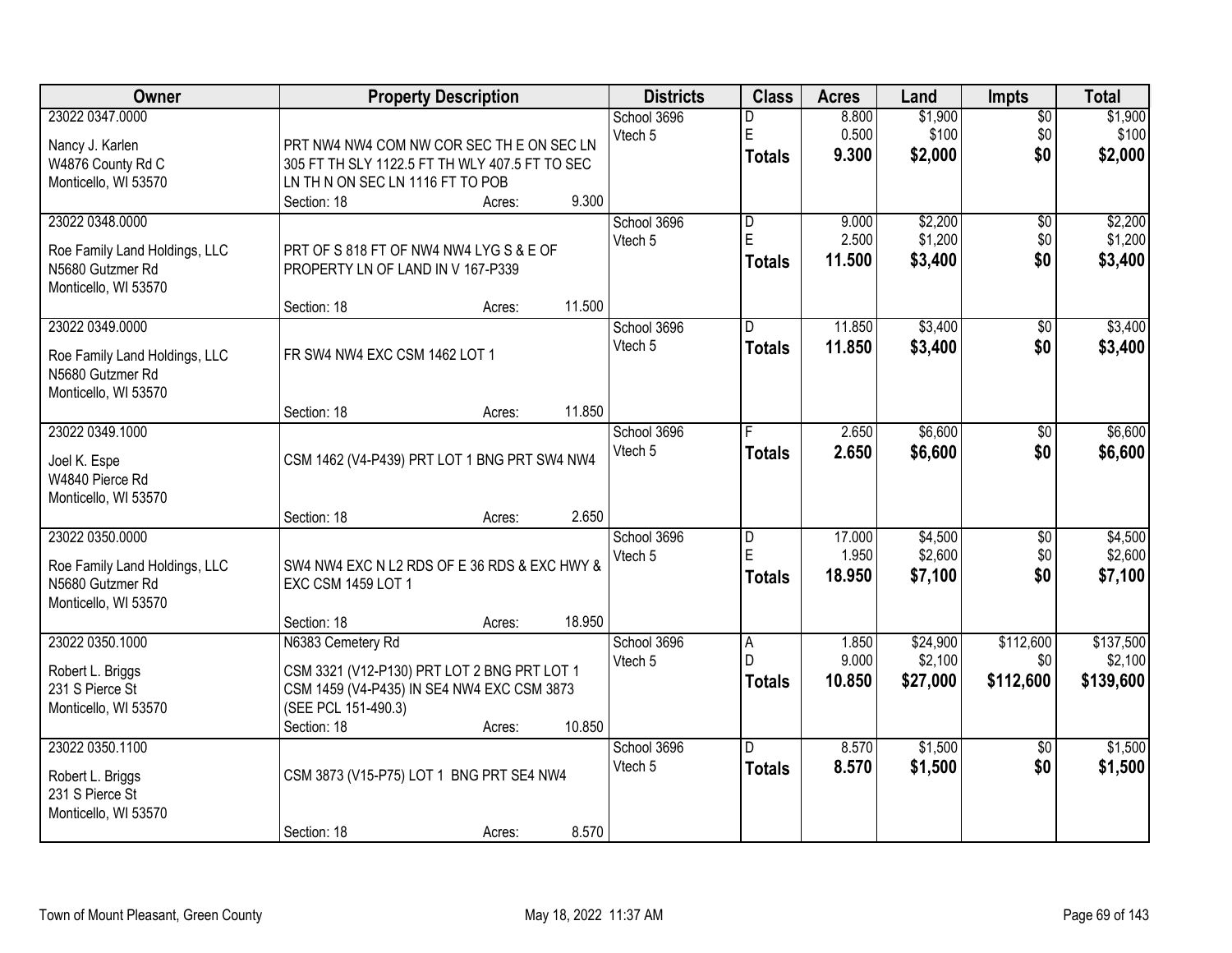| Owner                                                                                                 | <b>Property Description</b>                                                                                                                                |        |       | <b>Districts</b>       | <b>Class</b>                  | <b>Acres</b>                     | Land                                     | Impts                                            | <b>Total</b>                               |
|-------------------------------------------------------------------------------------------------------|------------------------------------------------------------------------------------------------------------------------------------------------------------|--------|-------|------------------------|-------------------------------|----------------------------------|------------------------------------------|--------------------------------------------------|--------------------------------------------|
| 23022 0351.0000<br>Roe Family Land Holdings, LLC<br>N5680 Gutzmer Rd<br>Monticello, WI 53570          | PRT OF W 23.36 RDS NW4 SW4 LYG N OF HWY                                                                                                                    |        |       | School 3696<br>Vtech 5 | 5M<br>D<br><b>Totals</b>      | 0.950<br>6.000<br>6.950          | \$1,500<br>\$1,800<br>\$3,300            | $\overline{50}$<br>\$0<br>\$0                    | \$1,500<br>\$1,800<br>\$3,300              |
|                                                                                                       | Section: 18                                                                                                                                                | Acres: | 6.950 |                        |                               |                                  |                                          |                                                  |                                            |
| 23022 0352.0000<br>Joel K. Espe<br>W4840 Pierce Rd<br>Monticello, WI 53570                            | PRT N2 SW4, LYG N CNTRLN PIERCE RD & W OF W<br>ROW HWY 69 (V168-P579) DESC AS: COM 14.92 CH E<br>OF SW COR SEC 18 TO PONT OF INTERSECT OF S<br>Section: 18 | Acres: | 5.170 | School 3696<br>Vtech 5 | 5M<br>D.<br><b>Totals</b>     | 1.170<br>4.000<br>5.170          | \$1,800<br>\$1,000<br>\$2,800            | $\overline{50}$<br>\$0<br>\$0                    | \$1,800<br>\$1,000<br>\$2,800              |
| 23022 0352.1000                                                                                       | N6263 Cemetery Rd                                                                                                                                          |        |       | School 3696            | A                             | 6.550                            | \$57,800                                 | \$348,900                                        | \$406,700                                  |
| Brian G. Grossen<br>N6263 Cemetery Rd<br>Monticello, WI 53570                                         | CSM 1883 (V6-P157) LOT 1 BNG PRT N2 SW4                                                                                                                    |        |       | Vtech 5                | <b>Totals</b>                 | 6.550                            | \$57,800                                 | \$348,900                                        | \$406,700                                  |
|                                                                                                       | Section: 18                                                                                                                                                | Acres: | 6.550 |                        |                               |                                  |                                          |                                                  |                                            |
| 23022 0352.2000<br>Powell Family Rev Lvg Trust<br>Samuel W & Carol J Powell Ttee<br>N6249 Cemetery Rd | N6249 Cemetery Rd<br>CSM 1883 (V6-P157) LOT 2 BNG PRT N2 SW4                                                                                               |        |       | School 3696<br>Vtech 5 | A<br>D<br><b>Totals</b>       | 3.000<br>1.500<br>4.500          | \$50,600<br>\$400<br>\$51,000            | \$171,800<br>\$0<br>\$171,800                    | \$222,400<br>\$400<br>\$222,800            |
| Monticello, WI 53570-9770                                                                             | Section: 18                                                                                                                                                | Acres: | 4.500 |                        |                               |                                  |                                          |                                                  |                                            |
| 23022 0353.0000<br>Steven R. Dilley<br>N6204 Cemetery Rd<br>Monticello, WI 53570                      | N6204 Cemetery Rd<br>PRT NE4 SW4 LYG E CEMETERY RD EXC PRT LOT 1<br><b>CSM 2060</b><br>Section: 18                                                         | Acres: | 5.220 | School 3696<br>Vtech 5 | 5M<br>D<br>G<br><b>Totals</b> | 1.720<br>2.500<br>1.000<br>5.220 | \$2,700<br>\$600<br>\$27,600<br>\$30,900 | $\overline{50}$<br>\$0<br>\$127,100<br>\$127,100 | \$2,700<br>\$600<br>\$154,700<br>\$158,000 |
| 23022 0353.1000                                                                                       |                                                                                                                                                            |        |       | School 3696            | X5                            | 3.290                            | $\sqrt{50}$                              | $\sqrt{6}$                                       | $\frac{1}{6}$                              |
| <b>Green County Forestry</b><br>1401 26th Ave<br>Monroe, WI 53566                                     | CSM 3454 (V13-P22) LOT 1 BNG PRT NE4 & SE4 OF<br>SW4                                                                                                       |        |       | Vtech 5                | <b>Totals</b>                 | 3.290                            | \$0                                      | \$0                                              | \$0                                        |
|                                                                                                       | Section: 18                                                                                                                                                | Acres: | 3.290 |                        |                               |                                  |                                          |                                                  |                                            |
| 23022 0353.2000<br>Roger A. Rufener<br>N6256 Cemetery Rd<br>Monticello, WI 53570                      | N6256 Cemetery Rd<br>CSM 2060 (V6-P398) LOT 1 BNG PRT NE4 SW4 & NW4<br>SE4<br>Section: 18                                                                  | Acres: | 5.500 | School 3696<br>Vtech 5 | A<br>D<br><b>Totals</b>       | 3.500<br>2.000<br>5.500          | \$48,000<br>\$500<br>\$48,500            | \$234,800<br>\$0<br>\$234,800                    | \$282,800<br>\$500<br>\$283,300            |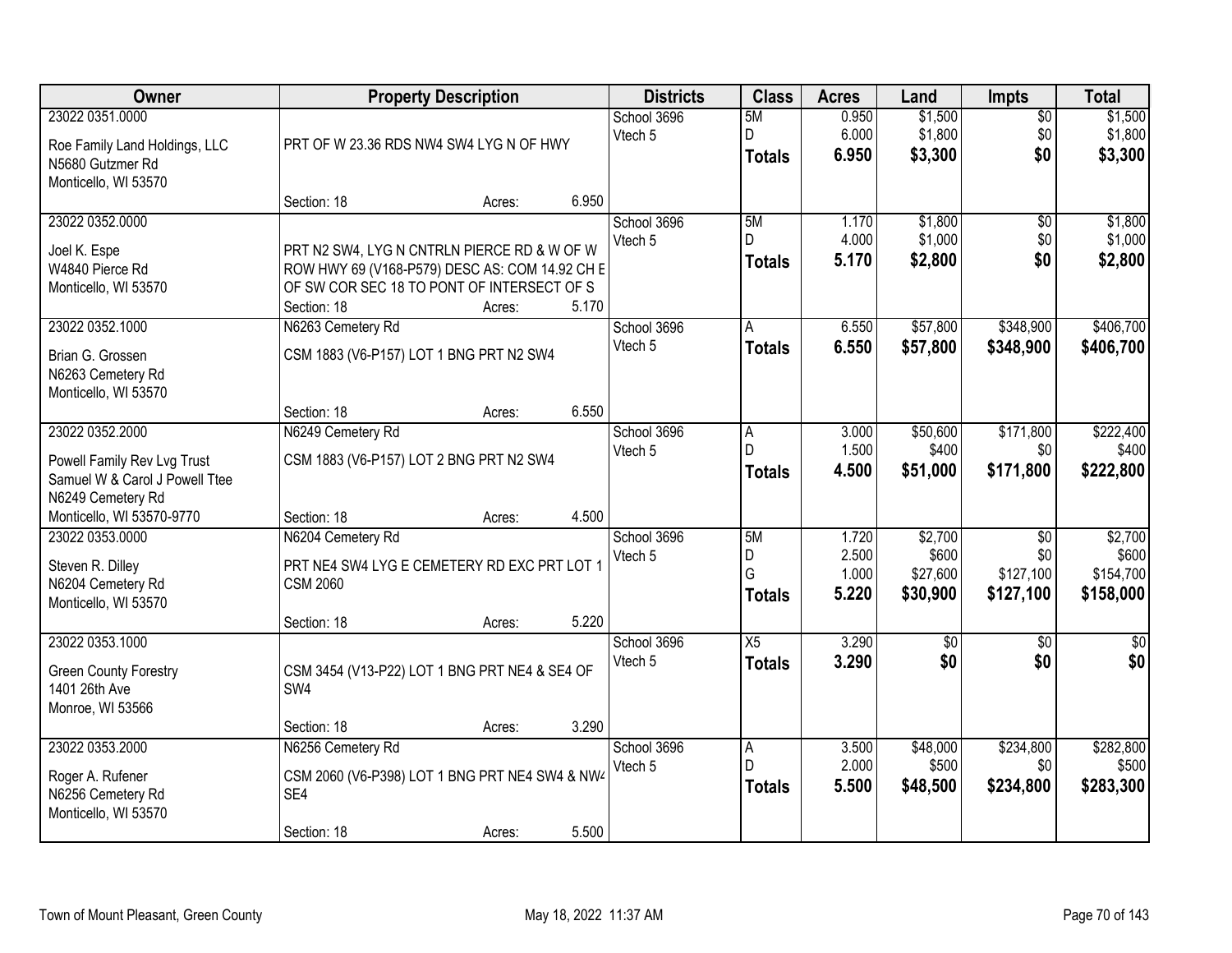| <b>Owner</b>                     |                                                | <b>Property Description</b> |        | <b>Districts</b> | <b>Class</b>  | <b>Acres</b> | Land     | <b>Impts</b>    | <b>Total</b> |
|----------------------------------|------------------------------------------------|-----------------------------|--------|------------------|---------------|--------------|----------|-----------------|--------------|
| 23022 0353.3000                  | Cemetery Rd                                    |                             |        | School 3696      |               | 0.150        | \$3,500  | \$17,900        | \$21,400     |
| Roger A. Rufener                 | PRT SW4 LYGING SLY & ELY OF FOLLOWING: PRT     |                             |        | Vtech 5          | F             | 2.850        | \$7,400  | \$0             | \$7,400      |
| N6256 Cemetery Rd                | FR 1 SW4 OF SD SEC COM 14.92 CHNS E OF SW      |                             |        |                  | <b>Totals</b> | 3.000        | \$10,900 | \$17,900        | \$28,800     |
| Monticello, WI 53570             | COR TO PT INTERSEC S LN SD SEC & W LN OF HWY   |                             |        |                  |               |              |          |                 |              |
|                                  | Section: 18                                    | Acres:                      | 3.000  |                  |               |              |          |                 |              |
| 23022 0354.0000                  | W4840 Pierce Rd                                |                             |        | School 3696      | A             | 5.000        | \$51,800 | \$326,600       | \$378,400    |
| Joel K. Espe                     | CSM 1462 (V4-P439) PRT LOT 1 BNG PRT NW4 SW4   |                             |        | Vtech 5          | D.            | 5.420        | \$1,300  | \$0             | \$1,300      |
| W4840 Pierce Rd                  |                                                |                             |        |                  | <b>Totals</b> | 10.420       | \$53,100 | \$326,600       | \$379,700    |
| Monticello, WI 53570             |                                                |                             |        |                  |               |              |          |                 |              |
|                                  | Section: 18                                    | Acres:                      | 10.420 |                  |               |              |          |                 |              |
| 23022 0355.1100                  | Pierce Rd                                      |                             |        | School 3696      | D             | 1.500        | \$300    | \$0             | \$300        |
| Mark J. Olson                    | CSM 5373 (V26-P138) LOT 2 BNG PRT NW4 SW4      |                             |        | Vtech 5          | <b>Totals</b> | 1.500        | \$300    | \$0             | \$300        |
| W4893 Pierce Rd                  |                                                |                             |        |                  |               |              |          |                 |              |
| Monticello, WI 53570             |                                                |                             |        |                  |               |              |          |                 |              |
|                                  | Section: 18                                    | Acres:                      | 1.500  |                  |               |              |          |                 |              |
| 23022 0355.3100                  | W4893 Pierce Rd                                |                             |        | School 3696      | A             | 1.410        | \$31,900 | \$442,900       | \$474,800    |
|                                  |                                                |                             |        | Vtech 5          | D             | 3.280        | \$900    | \$0             | \$900        |
| Mark J. Olson                    | CSM 5373 (V26-P138) PRT LOT 1 BNG PRT NW4, SW4 |                             |        |                  | E             | 6.000        | \$8,400  | \$0             | \$8,400      |
| W4893 Pierce Rd                  | & SE4 OF SW4                                   |                             |        |                  | <b>Totals</b> | 10.690       | \$41,200 | \$442,900       | \$484,100    |
| Monticello, WI 53570             | Section: 18                                    |                             | 10.690 |                  |               |              |          |                 |              |
| 23022 0356.0000                  | Pierce Rd                                      | Acres:                      |        | School 3696      | D.            | 3.750        | \$700    | $\overline{50}$ | \$700        |
|                                  |                                                |                             |        | Vtech 5          |               | 3.750        | \$700    | \$0             | \$700        |
| Ronald W. Blumer                 | CSM 3442 (V13-P1) LOT 10 BNG PRT FR W2 SW4     |                             |        |                  | <b>Totals</b> |              |          |                 |              |
| W4835 Pierce Rd                  |                                                |                             |        |                  |               |              |          |                 |              |
| Monticello, WI 53570             |                                                |                             |        |                  |               |              |          |                 |              |
|                                  | Section: 18                                    | Acres:                      | 3.750  |                  |               |              |          |                 |              |
| 23022 0356.1000                  | N6133 State Hwy 69                             |                             |        | School 3696      | A             | 7.580        | \$61,100 | \$281,100       | \$342,200    |
| Klassy Jerry L and Mardena R Rev | CSM 2786 (V10-P1) LOT 1 BNG PRT SW4 & SE4 SW4  |                             |        | Vtech 5          | <b>Totals</b> | 7.580        | \$61,100 | \$281,100       | \$342,200    |
| Trust                            |                                                |                             |        |                  |               |              |          |                 |              |
| N6133 State Rd 69                |                                                |                             |        |                  |               |              |          |                 |              |
| Monticello, WI 53570             | Section: 18                                    | Acres:                      | 7.580  |                  |               |              |          |                 |              |
| 23022 0356.2000                  | W4831 Pierce Rd                                |                             |        | School 3696      | A             | 0.590        | \$13,600 | \$124,400       | \$138,000    |
| Wilbert C. Blumer                | CSM 3442 (V13-P1) LOT 11 BNG PRT NW4 SW4       |                             |        | Vtech 5          | <b>Totals</b> | 0.590        | \$13,600 | \$124,400       | \$138,000    |
| W4831 Pierce Rd                  |                                                |                             |        |                  |               |              |          |                 |              |
| Monticello, WI 53570             |                                                |                             |        |                  |               |              |          |                 |              |
|                                  | Section: 18                                    | Acres:                      | 0.590  |                  |               |              |          |                 |              |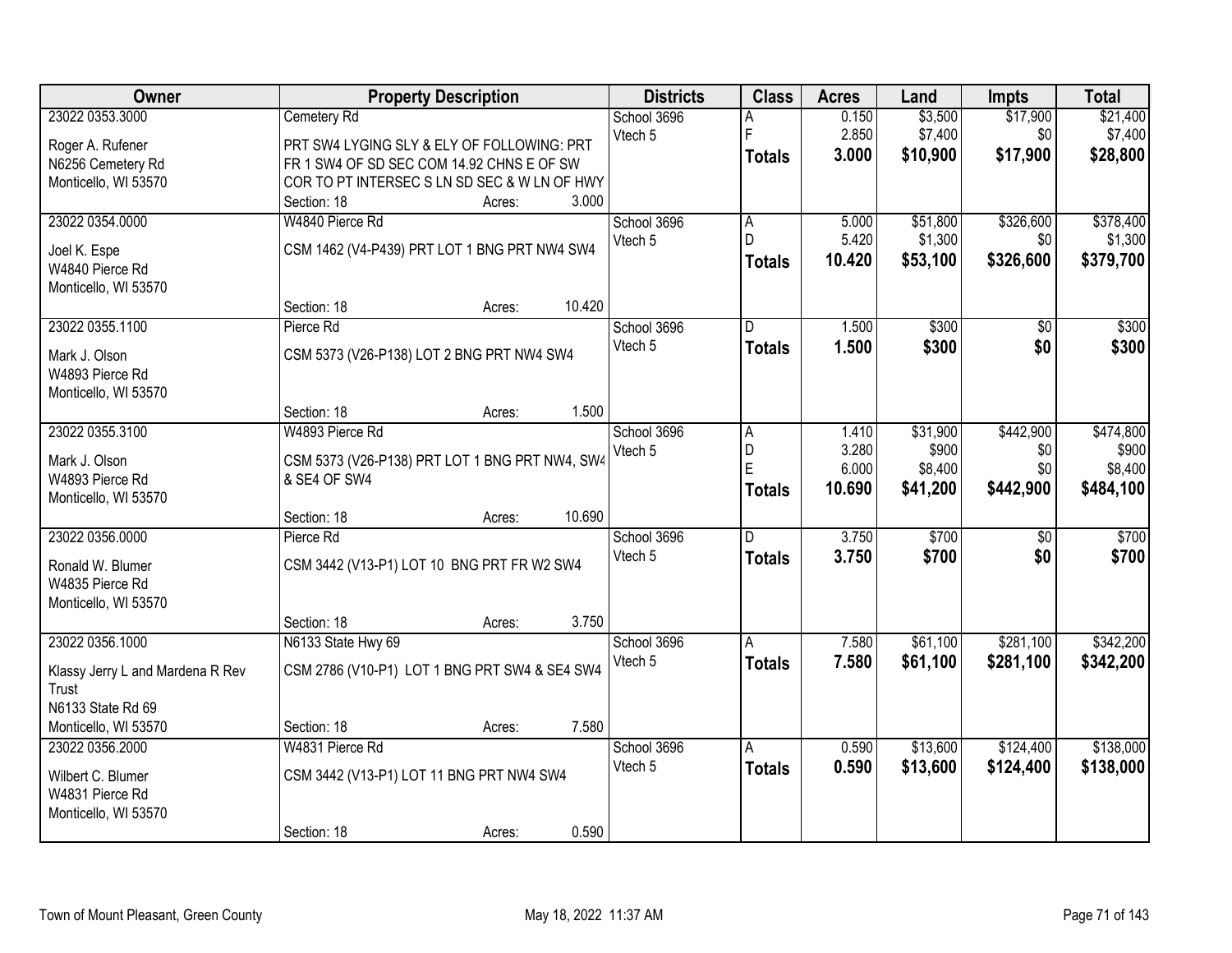| Owner                          | <b>Property Description</b>                       |        |        | <b>Districts</b> | <b>Class</b>           | <b>Acres</b> | Land            | Impts           | <b>Total</b> |
|--------------------------------|---------------------------------------------------|--------|--------|------------------|------------------------|--------------|-----------------|-----------------|--------------|
| 23022 0357.1000                |                                                   |        |        | School 3696      | $\overline{\text{X3}}$ | 5.580        | $\overline{60}$ | $\overline{50}$ | \$0          |
| <b>Green County</b>            | PARC IN SE4 SW4 FOR WAYSIDE PARK                  |        |        | Vtech 5          | <b>Totals</b>          | 5.580        | \$0             | \$0             | \$0          |
| 1016 16th Ave                  |                                                   |        |        |                  |                        |              |                 |                 |              |
| Monroe, WI 53566               |                                                   |        |        |                  |                        |              |                 |                 |              |
|                                | Section: 18                                       | Acres: | 5.580  |                  |                        |              |                 |                 |              |
| 23022 0357.2100                | W4835 Pierce Rd                                   |        |        | School 3696      | 5M                     | 1.350        | \$2,700         | $\overline{30}$ | \$2,700      |
| Ronald W. Blumer               | CSM 5192 (V24-P252) LOT 2 BNG PRT NW4, SW4 &      |        |        | Vtech 5          | A                      | 2.000        | \$41,000        | \$231,800       | \$272,800    |
| W4835 Pierce Rd                | SE4 OF SW4                                        |        |        |                  | D                      | 5.300        | \$1,300         | \$0             | \$1,300      |
| Monticello, WI 53570           |                                                   |        |        |                  | <b>Totals</b>          | 8.650        | \$45,000        | \$231,800       | \$276,800    |
|                                | Section: 18                                       | Acres: | 8.650  |                  |                        |              |                 |                 |              |
| 23022 0358.0000                |                                                   |        |        | School 3696      | 5M                     | 2.450        | \$3,800         | $\overline{50}$ | \$3,800      |
| Steven R. Dilley               | E 934 FT OF N 856 FT SE4 SW4 & THAT PRT OF S      |        |        | Vtech 5          | D                      | 17.000       | \$3,700         | \$0             | \$3,700      |
| N6204 Cemetery Rd              | 464 FT LYG E OF HY EXC STATE HY ROW EXC 2.11A     |        |        |                  | <b>Totals</b>          | 19.450       | \$7,500         | \$0             | \$7,500      |
| Monticello, WI 53570           |                                                   |        |        |                  |                        |              |                 |                 |              |
|                                | Section: 18                                       | Acres: | 19.450 |                  |                        |              |                 |                 |              |
| 23022 0358.1000                | W4748 Wittenwyler Rd                              |        |        | School 3696      | l A                    | 2.110        | \$39,900        | \$211,400       | \$251,300    |
| Paul J. Fredrickson            | PARC SE4 SW4 COM PT SW COR SEC 18 TH N90*E        |        |        | Vtech 5          | <b>Totals</b>          | 2.110        | \$39,900        | \$211,400       | \$251,300    |
| W4748 Wittenwyler Rd           | 1179.45 FT TO POB TH N46*W 117.67 FT TO PT ON     |        |        |                  |                        |              |                 |                 |              |
| Monticello, WI 53570           | CRV TH NLY ON CRV TO RT RAD 1850 FT CHD           |        |        |                  |                        |              |                 |                 |              |
|                                | Section: 18                                       | Acres: | 2.110  |                  |                        |              |                 |                 |              |
| 23022 0359.0000                |                                                   |        |        | School 3696      | 5M                     | 13.000       | \$16,900        | $\overline{50}$ | \$16,900     |
| <b>Brugger Living Trust</b>    | NE4 SE4                                           |        |        | Vtech 5          | D.                     | 27.000       | \$6,700         | \$0             | \$6,700      |
| Roger & Karen Brugger Trustees |                                                   |        |        |                  | <b>Totals</b>          | 40.000       | \$23,600        | \$0             | \$23,600     |
| N6187 County Rd F              |                                                   |        |        |                  |                        |              |                 |                 |              |
| Monticello, WI 53570           | Section: 18                                       | Acres: | 40.000 |                  |                        |              |                 |                 |              |
| 23022 0360,0000                | Cemetery Rd                                       |        |        | School 3696      | $\overline{D}$         | 36.616       | \$8,100         | $\overline{50}$ | \$8,100      |
| Steven R. Dilley               | NW4 SE4 EXC .884A & EXC PRT LOT 1 CSM 2060        |        |        | Vtech 5          | G                      | 0.500        | \$5,000         | \$103,000       | \$108,000    |
| N6204 Cemetery Rd              |                                                   |        |        |                  | <b>Totals</b>          | 37.116       | \$13,100        | \$103,000       | \$116,100    |
| Monticello, WI 53570           |                                                   |        |        |                  |                        |              |                 |                 |              |
|                                | Section: 18                                       | Acres: | 37.116 |                  |                        |              |                 |                 |              |
| 23022 0360.1000                | N6296 Cemetery Rd                                 |        |        | School 3696      | A                      | 0.884        | \$19,300        | \$102,700       | \$122,000    |
| Armin Daubert                  | PARC COM 1159.8 FT W OF NE COR NW4 SE4 S2*W       |        |        | Vtech 5          | <b>Totals</b>          | 0.884        | \$19,300        | \$102,700       | \$122,000    |
| N6296 Cemetery Rd              | 283.17 FT N84*W 150.81 FT TO W LN SE4 N 264.85 FT |        |        |                  |                        |              |                 |                 |              |
| Monticello, WI 53570           | TO PT CTR RD E 163.27 FT POB                      |        |        |                  |                        |              |                 |                 |              |
|                                | Section: 18                                       | Acres: | 0.884  |                  |                        |              |                 |                 |              |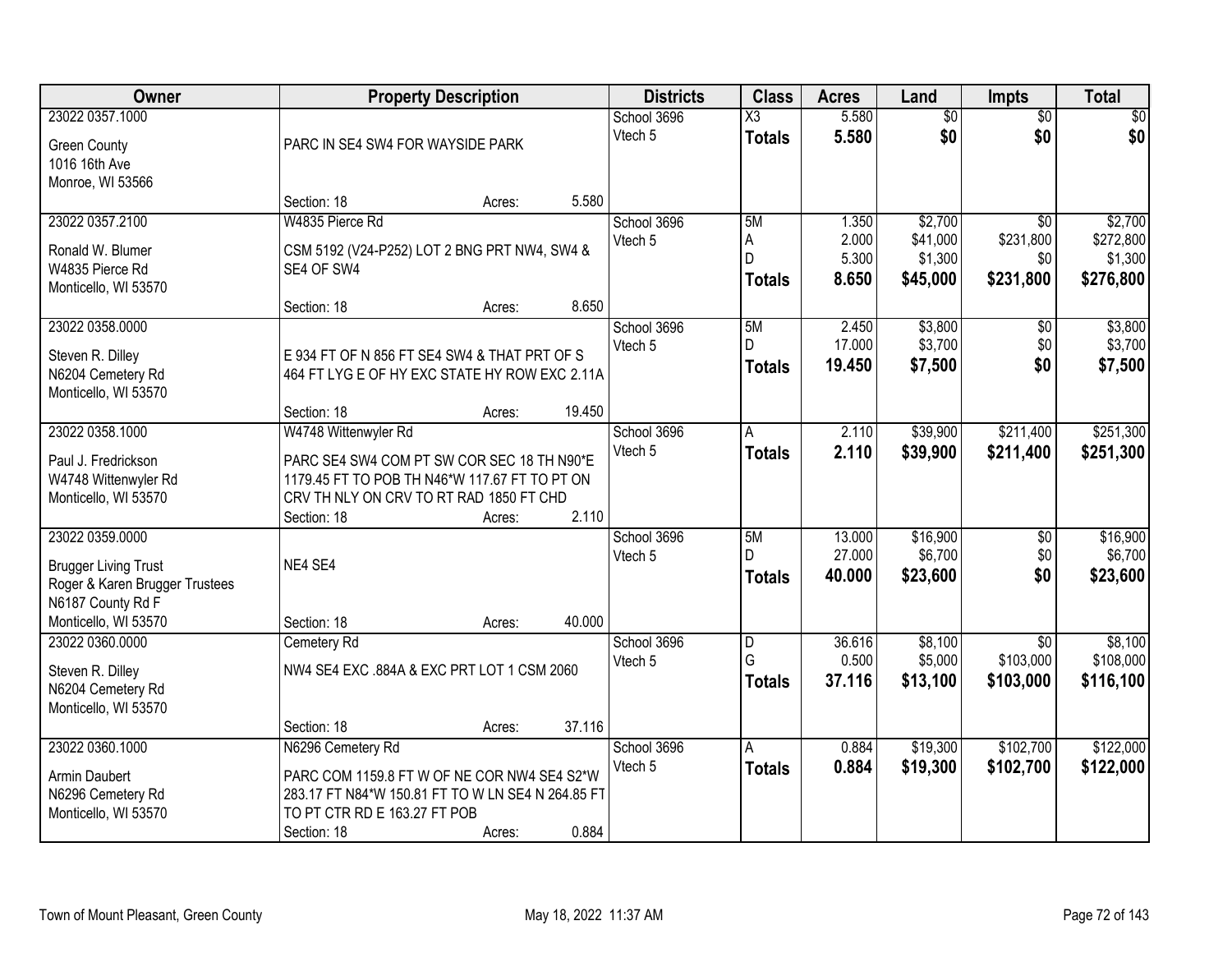| Owner                 |                                                 | <b>Property Description</b> |        |             | <b>Class</b>  | <b>Acres</b> | Land     | <b>Impts</b>    | <b>Total</b> |
|-----------------------|-------------------------------------------------|-----------------------------|--------|-------------|---------------|--------------|----------|-----------------|--------------|
| 23022 0361.0000       | N6204 Cemetery Rd                               |                             |        | School 3696 | D             | 39.000       | \$8,800  | $\overline{50}$ | \$8,800      |
| Steven R. Dilley      | SW4 SE4                                         |                             |        | Vtech 5     | G             | 1.000        | \$10,800 | \$28,000        | \$38,800     |
| N6204 Cemetery Rd     |                                                 |                             |        |             | <b>Totals</b> | 40.000       | \$19,600 | \$28,000        | \$47,600     |
| Monticello, WI 53570  |                                                 |                             |        |             |               |              |          |                 |              |
|                       | Section: 18                                     | Acres:                      | 40.000 |             |               |              |          |                 |              |
| 23022 0362.0000       | W4514 Wittenwyler Rd                            |                             |        | School 3696 | 5M            | 6.310        | \$9,800  | $\overline{30}$ | \$9,800      |
| Kurt Wade Wittenwyler | PRT SE4 SE4                                     |                             |        | Vtech 5     | D             | 28.000       | \$6,200  | \$0             | \$6,200      |
| W4514 Wittenwyler Rd  |                                                 |                             |        |             | G             | 1.000        | \$25,200 | \$46,200        | \$71,400     |
| Monticello, WI 53570  |                                                 |                             |        |             | <b>Totals</b> | 35.310       | \$41,200 | \$46,200        | \$87,400     |
|                       | Section: 18                                     | Acres:                      | 35.310 |             |               |              |          |                 |              |
| 23022 0362.1000       | W4498 Wittenwyler Rd                            |                             |        | School 3696 | A             | 0.420        | \$11,600 | \$6,300         | \$17,900     |
| Ruth Wittenwyler      | PARC SE4 SE4 COM SE COR TH N 174.48 FT TH N     |                             |        | Vtech 5     | <b>Totals</b> | 0.420        | \$11,600 | \$6,300         | \$17,900     |
| W4498 Wittenwyler Rd  | 88*W 102.18 FT TH S1*W 177.75 FT TO S LN SEC TH |                             |        |             |               |              |          |                 |              |
| Monticello, WI 53570  | S89*E 107.06 FT POB                             |                             |        |             |               |              |          |                 |              |
|                       | Section: 18                                     | Acres:                      | 0.420  |             |               |              |          |                 |              |
| 23022 0362.2000       | W4586 Wittenwyler Rd                            |                             |        | School 3696 | A             | 1.000        | \$23,000 | \$108,900       | \$131,900    |
| Mark Wittenwyler      | CSM 73 (V1-P73) LOT 3 BNG PRT SE4 SE4           |                             |        | Vtech 5     | <b>Totals</b> | 1.000        | \$23,000 | \$108,900       | \$131,900    |
| W4586 Wittenwyler Rd  |                                                 |                             |        |             |               |              |          |                 |              |
| Monticello, WI 53570  |                                                 |                             |        |             |               |              |          |                 |              |
|                       | Section: 18                                     | Acres:                      | 1.000  |             |               |              |          |                 |              |
| 23022 0362.3000       | Wittenwyler Rd                                  |                             |        | School 3696 | 5M            | 1.250        | \$300    | $\overline{50}$ | \$300        |
| Kurt W. Wittenwyler   | CSM 73 (V1-P73) LOT 1 BNG PRT SE4 SE4           |                             |        | Vtech 5     | <b>Totals</b> | 1.250        | \$300    | \$0             | \$300        |
| W4514 Wittenwyler Rd  |                                                 |                             |        |             |               |              |          |                 |              |
| Monticello, WI 53570  |                                                 |                             |        |             |               |              |          |                 |              |
|                       | Section: 18                                     | Acres:                      | 1.250  |             |               |              |          |                 |              |
| 23022 0362.4000       | W4586 Wittenwyler Rd                            |                             |        | School 3696 | A             | 1.220        | \$32,400 | \$12,100        | \$44,500     |
| Mark Wittenwyler      | CSM 73 (V1-P73) LOT 2 BNG PRT SE4 SE4           |                             |        | Vtech 5     | <b>Totals</b> | 1.220        | \$32,400 | \$12,100        | \$44,500     |
| W4586 Wittenwyler Rd  |                                                 |                             |        |             |               |              |          |                 |              |
| Monticello, WI 53570  |                                                 |                             |        |             |               |              |          |                 |              |
|                       | Section: 18                                     | Acres:                      | 1.220  |             |               |              |          |                 |              |
| 23022 0363,0000       | W4514 Wittenwyler Rd                            |                             |        | School 3696 | 5M            | 2.000        | \$2,600  | $\overline{50}$ | \$2,600      |
| Kurt Wade Wittenwyler | NE4 NE4                                         |                             |        | Vtech 5     | D             | 32.500       | \$8,000  | \$0             | \$8,000      |
| W4514 Wittenwyler Rd  |                                                 |                             |        |             | E             | 2.000        | \$200    | \$0             | \$200        |
| Monticello, WI 53570  |                                                 |                             |        |             | G             | 3.500        | \$29,400 | \$19,800        | \$49,200     |
|                       | Section: 19                                     | Acres:                      | 40.000 |             | <b>Totals</b> | 40.000       | \$40,200 | \$19,800        | \$60,000     |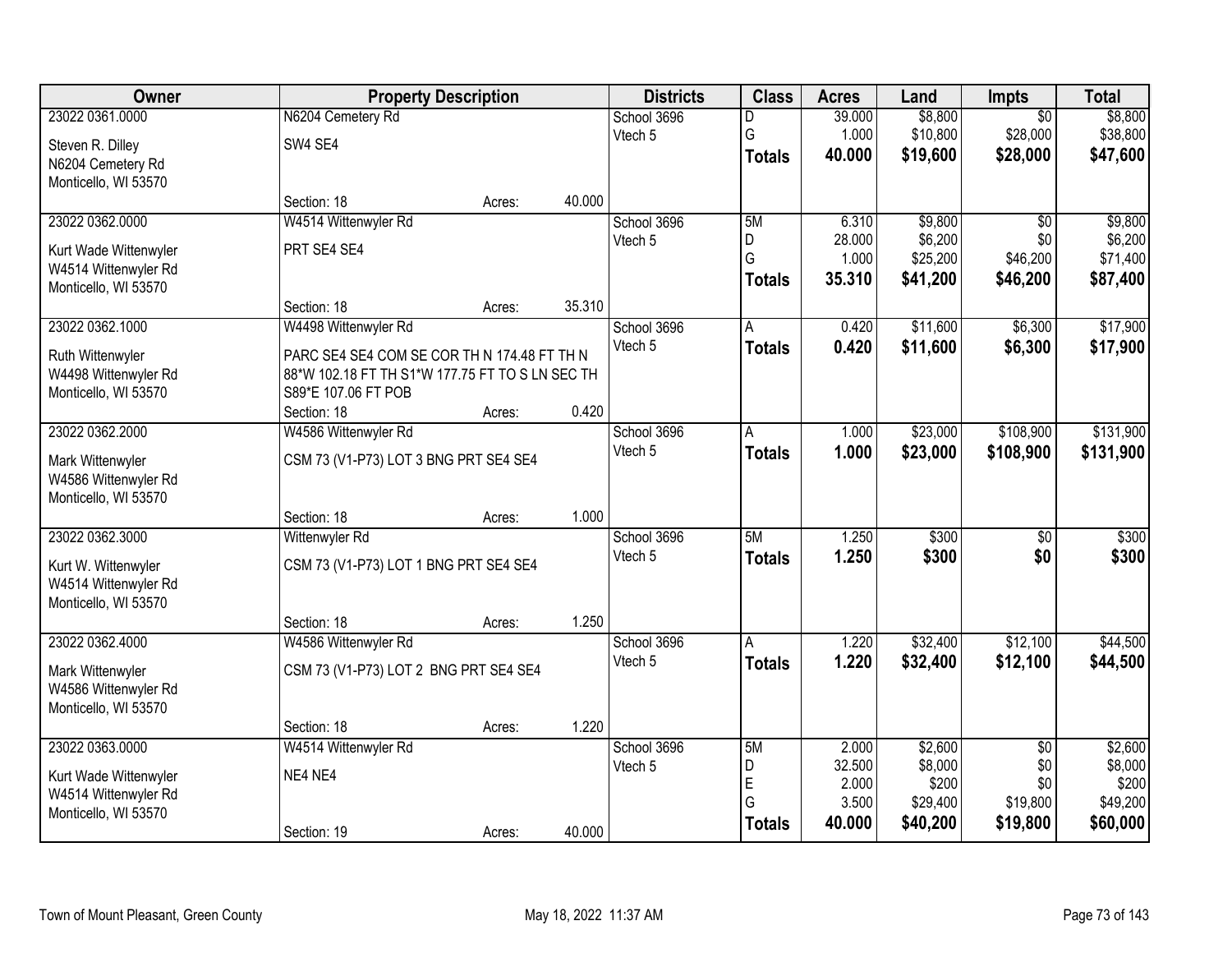| 23022 0364.0000<br>\$10,700<br>School 3696<br>39.000<br>$\overline{50}$<br>D<br>E<br>1.000<br>\$100<br>\$0<br>\$100<br>Vtech 5<br>NW4 NE4<br>Steven R. Dilley<br>\$0<br>40.000<br>\$10,800<br><b>Totals</b><br>N6204 Cemetery Rd<br>Monticello, WI 53570<br>40.000<br>Section: 19<br>Acres:<br>23022 0365.0000<br>\$11,300<br>$\overline{D}$<br>40.000<br>$\overline{50}$<br>School 3696<br>\$0<br>Vtech 5<br>40.000<br>\$11,300<br><b>Totals</b><br>SW4 NE4<br>Smith Family Enterprises, Inc.<br>N5773 Feldt Rd<br>Monticello, WI 53570<br>40.000<br>Section: 19<br>Acres:<br>23022 0366.0000<br>\$11,000<br>$\overline{50}$<br>School 3696<br>$\overline{D}$<br>39.000<br>E<br>\$100<br>\$0<br>Vtech 5<br>1.000<br>SE4 NE4<br>Smith Family Enterprises, Inc.<br>\$0<br>40.000<br>\$11,100<br><b>Totals</b><br>N5773 Feldt Rd<br>Monticello, WI 53570<br>40.000<br>Section: 19<br>Acres:<br>23022 0367.0000<br>School 3696<br>5M<br>\$1,500<br>0.950<br>\$0<br>18.000<br>\$4,500<br>\$0<br>Vtech 5<br>D<br>PRT NE4 NW4 LYG E OF E ROW HWY 69<br>Steven R. Dilley<br>\$0<br>18.950<br>\$6,000<br>\$6,000<br><b>Totals</b><br>N6204 Cemetery Rd<br>Monticello, WI 53570<br>18.950<br>Section: 19<br>Acres:<br>23022 0367.1000<br>\$37,200<br>\$166,700<br>W4703 Wittenwyler Rd<br>2.060<br>School 3696<br>A<br>Vtech 5<br>2.060<br>\$37,200<br>\$166,700<br><b>Totals</b><br>Shawn R. Weeden<br>CSM 1716 (V5-P291) LOT 1 BNG PRT NE4 NW4 & NW4<br>W4703 Wittenwyler Rd<br>NE4<br>Monticello, WI 53570<br>2.060<br>Section: 19<br>Acres:<br>23022 0368.0000<br>14.350<br>\$3,400<br>School 3696<br>$\overline{50}$<br>D<br>Vtech 5<br>14.350<br>\$3,400<br>\$0<br><b>Totals</b><br>W PRT NE4 NW4 EXC HWY<br>Ralph F. Gempeler<br>N6125 Pierce Rd<br>Monticello, WI 53570-9623<br>14.350<br>Section: 19<br>Acres:<br>23022 0369.0000<br>\$2,300<br>D.<br>9.500<br>$\overline{50}$<br>School 3696<br>\$0<br>Vtech 5<br>9.500<br>\$2,300<br><b>Totals</b><br>PRT NW4 NW4<br>Ralph F. Gempeler<br>N6125 Pierce Rd<br>Monticello, WI 53570-9623 | Owner | <b>Property Description</b> |        |       | <b>Districts</b> | <b>Class</b> | <b>Acres</b> | Land | Impts | <b>Total</b> |
|------------------------------------------------------------------------------------------------------------------------------------------------------------------------------------------------------------------------------------------------------------------------------------------------------------------------------------------------------------------------------------------------------------------------------------------------------------------------------------------------------------------------------------------------------------------------------------------------------------------------------------------------------------------------------------------------------------------------------------------------------------------------------------------------------------------------------------------------------------------------------------------------------------------------------------------------------------------------------------------------------------------------------------------------------------------------------------------------------------------------------------------------------------------------------------------------------------------------------------------------------------------------------------------------------------------------------------------------------------------------------------------------------------------------------------------------------------------------------------------------------------------------------------------------------------------------------------------------------------------------------------------------------------------------------------------------------------------------------------------------------------------------------------------------------------------------------------------------------------------------------------------------------------------------------------------------------------------------------------------------------------------------------------------|-------|-----------------------------|--------|-------|------------------|--------------|--------------|------|-------|--------------|
| \$10,800                                                                                                                                                                                                                                                                                                                                                                                                                                                                                                                                                                                                                                                                                                                                                                                                                                                                                                                                                                                                                                                                                                                                                                                                                                                                                                                                                                                                                                                                                                                                                                                                                                                                                                                                                                                                                                                                                                                                                                                                                                 |       |                             |        |       |                  |              |              |      |       | \$10,700     |
|                                                                                                                                                                                                                                                                                                                                                                                                                                                                                                                                                                                                                                                                                                                                                                                                                                                                                                                                                                                                                                                                                                                                                                                                                                                                                                                                                                                                                                                                                                                                                                                                                                                                                                                                                                                                                                                                                                                                                                                                                                          |       |                             |        |       |                  |              |              |      |       |              |
| \$11,300<br>\$11,300<br>\$11,000<br>\$100<br>\$11,100<br>\$1,500<br>\$4,500<br>\$203,900<br>\$203,900<br>\$3,400<br>\$3,400<br>\$2,300<br>\$2,300                                                                                                                                                                                                                                                                                                                                                                                                                                                                                                                                                                                                                                                                                                                                                                                                                                                                                                                                                                                                                                                                                                                                                                                                                                                                                                                                                                                                                                                                                                                                                                                                                                                                                                                                                                                                                                                                                        |       |                             |        |       |                  |              |              |      |       |              |
|                                                                                                                                                                                                                                                                                                                                                                                                                                                                                                                                                                                                                                                                                                                                                                                                                                                                                                                                                                                                                                                                                                                                                                                                                                                                                                                                                                                                                                                                                                                                                                                                                                                                                                                                                                                                                                                                                                                                                                                                                                          |       |                             |        |       |                  |              |              |      |       |              |
|                                                                                                                                                                                                                                                                                                                                                                                                                                                                                                                                                                                                                                                                                                                                                                                                                                                                                                                                                                                                                                                                                                                                                                                                                                                                                                                                                                                                                                                                                                                                                                                                                                                                                                                                                                                                                                                                                                                                                                                                                                          |       |                             |        |       |                  |              |              |      |       |              |
|                                                                                                                                                                                                                                                                                                                                                                                                                                                                                                                                                                                                                                                                                                                                                                                                                                                                                                                                                                                                                                                                                                                                                                                                                                                                                                                                                                                                                                                                                                                                                                                                                                                                                                                                                                                                                                                                                                                                                                                                                                          |       |                             |        |       |                  |              |              |      |       |              |
|                                                                                                                                                                                                                                                                                                                                                                                                                                                                                                                                                                                                                                                                                                                                                                                                                                                                                                                                                                                                                                                                                                                                                                                                                                                                                                                                                                                                                                                                                                                                                                                                                                                                                                                                                                                                                                                                                                                                                                                                                                          |       |                             |        |       |                  |              |              |      |       |              |
|                                                                                                                                                                                                                                                                                                                                                                                                                                                                                                                                                                                                                                                                                                                                                                                                                                                                                                                                                                                                                                                                                                                                                                                                                                                                                                                                                                                                                                                                                                                                                                                                                                                                                                                                                                                                                                                                                                                                                                                                                                          |       |                             |        |       |                  |              |              |      |       |              |
|                                                                                                                                                                                                                                                                                                                                                                                                                                                                                                                                                                                                                                                                                                                                                                                                                                                                                                                                                                                                                                                                                                                                                                                                                                                                                                                                                                                                                                                                                                                                                                                                                                                                                                                                                                                                                                                                                                                                                                                                                                          |       |                             |        |       |                  |              |              |      |       |              |
|                                                                                                                                                                                                                                                                                                                                                                                                                                                                                                                                                                                                                                                                                                                                                                                                                                                                                                                                                                                                                                                                                                                                                                                                                                                                                                                                                                                                                                                                                                                                                                                                                                                                                                                                                                                                                                                                                                                                                                                                                                          |       |                             |        |       |                  |              |              |      |       |              |
|                                                                                                                                                                                                                                                                                                                                                                                                                                                                                                                                                                                                                                                                                                                                                                                                                                                                                                                                                                                                                                                                                                                                                                                                                                                                                                                                                                                                                                                                                                                                                                                                                                                                                                                                                                                                                                                                                                                                                                                                                                          |       |                             |        |       |                  |              |              |      |       |              |
|                                                                                                                                                                                                                                                                                                                                                                                                                                                                                                                                                                                                                                                                                                                                                                                                                                                                                                                                                                                                                                                                                                                                                                                                                                                                                                                                                                                                                                                                                                                                                                                                                                                                                                                                                                                                                                                                                                                                                                                                                                          |       |                             |        |       |                  |              |              |      |       |              |
|                                                                                                                                                                                                                                                                                                                                                                                                                                                                                                                                                                                                                                                                                                                                                                                                                                                                                                                                                                                                                                                                                                                                                                                                                                                                                                                                                                                                                                                                                                                                                                                                                                                                                                                                                                                                                                                                                                                                                                                                                                          |       |                             |        |       |                  |              |              |      |       |              |
|                                                                                                                                                                                                                                                                                                                                                                                                                                                                                                                                                                                                                                                                                                                                                                                                                                                                                                                                                                                                                                                                                                                                                                                                                                                                                                                                                                                                                                                                                                                                                                                                                                                                                                                                                                                                                                                                                                                                                                                                                                          |       |                             |        |       |                  |              |              |      |       |              |
|                                                                                                                                                                                                                                                                                                                                                                                                                                                                                                                                                                                                                                                                                                                                                                                                                                                                                                                                                                                                                                                                                                                                                                                                                                                                                                                                                                                                                                                                                                                                                                                                                                                                                                                                                                                                                                                                                                                                                                                                                                          |       |                             |        |       |                  |              |              |      |       |              |
|                                                                                                                                                                                                                                                                                                                                                                                                                                                                                                                                                                                                                                                                                                                                                                                                                                                                                                                                                                                                                                                                                                                                                                                                                                                                                                                                                                                                                                                                                                                                                                                                                                                                                                                                                                                                                                                                                                                                                                                                                                          |       |                             |        |       |                  |              |              |      |       |              |
|                                                                                                                                                                                                                                                                                                                                                                                                                                                                                                                                                                                                                                                                                                                                                                                                                                                                                                                                                                                                                                                                                                                                                                                                                                                                                                                                                                                                                                                                                                                                                                                                                                                                                                                                                                                                                                                                                                                                                                                                                                          |       |                             |        |       |                  |              |              |      |       |              |
|                                                                                                                                                                                                                                                                                                                                                                                                                                                                                                                                                                                                                                                                                                                                                                                                                                                                                                                                                                                                                                                                                                                                                                                                                                                                                                                                                                                                                                                                                                                                                                                                                                                                                                                                                                                                                                                                                                                                                                                                                                          |       |                             |        |       |                  |              |              |      |       |              |
|                                                                                                                                                                                                                                                                                                                                                                                                                                                                                                                                                                                                                                                                                                                                                                                                                                                                                                                                                                                                                                                                                                                                                                                                                                                                                                                                                                                                                                                                                                                                                                                                                                                                                                                                                                                                                                                                                                                                                                                                                                          |       |                             |        |       |                  |              |              |      |       |              |
|                                                                                                                                                                                                                                                                                                                                                                                                                                                                                                                                                                                                                                                                                                                                                                                                                                                                                                                                                                                                                                                                                                                                                                                                                                                                                                                                                                                                                                                                                                                                                                                                                                                                                                                                                                                                                                                                                                                                                                                                                                          |       |                             |        |       |                  |              |              |      |       |              |
|                                                                                                                                                                                                                                                                                                                                                                                                                                                                                                                                                                                                                                                                                                                                                                                                                                                                                                                                                                                                                                                                                                                                                                                                                                                                                                                                                                                                                                                                                                                                                                                                                                                                                                                                                                                                                                                                                                                                                                                                                                          |       |                             |        |       |                  |              |              |      |       |              |
|                                                                                                                                                                                                                                                                                                                                                                                                                                                                                                                                                                                                                                                                                                                                                                                                                                                                                                                                                                                                                                                                                                                                                                                                                                                                                                                                                                                                                                                                                                                                                                                                                                                                                                                                                                                                                                                                                                                                                                                                                                          |       |                             |        |       |                  |              |              |      |       |              |
|                                                                                                                                                                                                                                                                                                                                                                                                                                                                                                                                                                                                                                                                                                                                                                                                                                                                                                                                                                                                                                                                                                                                                                                                                                                                                                                                                                                                                                                                                                                                                                                                                                                                                                                                                                                                                                                                                                                                                                                                                                          |       |                             |        |       |                  |              |              |      |       |              |
|                                                                                                                                                                                                                                                                                                                                                                                                                                                                                                                                                                                                                                                                                                                                                                                                                                                                                                                                                                                                                                                                                                                                                                                                                                                                                                                                                                                                                                                                                                                                                                                                                                                                                                                                                                                                                                                                                                                                                                                                                                          |       |                             |        |       |                  |              |              |      |       |              |
|                                                                                                                                                                                                                                                                                                                                                                                                                                                                                                                                                                                                                                                                                                                                                                                                                                                                                                                                                                                                                                                                                                                                                                                                                                                                                                                                                                                                                                                                                                                                                                                                                                                                                                                                                                                                                                                                                                                                                                                                                                          |       |                             |        |       |                  |              |              |      |       |              |
|                                                                                                                                                                                                                                                                                                                                                                                                                                                                                                                                                                                                                                                                                                                                                                                                                                                                                                                                                                                                                                                                                                                                                                                                                                                                                                                                                                                                                                                                                                                                                                                                                                                                                                                                                                                                                                                                                                                                                                                                                                          |       |                             |        |       |                  |              |              |      |       |              |
|                                                                                                                                                                                                                                                                                                                                                                                                                                                                                                                                                                                                                                                                                                                                                                                                                                                                                                                                                                                                                                                                                                                                                                                                                                                                                                                                                                                                                                                                                                                                                                                                                                                                                                                                                                                                                                                                                                                                                                                                                                          |       |                             |        |       |                  |              |              |      |       |              |
|                                                                                                                                                                                                                                                                                                                                                                                                                                                                                                                                                                                                                                                                                                                                                                                                                                                                                                                                                                                                                                                                                                                                                                                                                                                                                                                                                                                                                                                                                                                                                                                                                                                                                                                                                                                                                                                                                                                                                                                                                                          |       |                             |        |       |                  |              |              |      |       |              |
|                                                                                                                                                                                                                                                                                                                                                                                                                                                                                                                                                                                                                                                                                                                                                                                                                                                                                                                                                                                                                                                                                                                                                                                                                                                                                                                                                                                                                                                                                                                                                                                                                                                                                                                                                                                                                                                                                                                                                                                                                                          |       | Section: 19                 | Acres: | 9.500 |                  |              |              |      |       |              |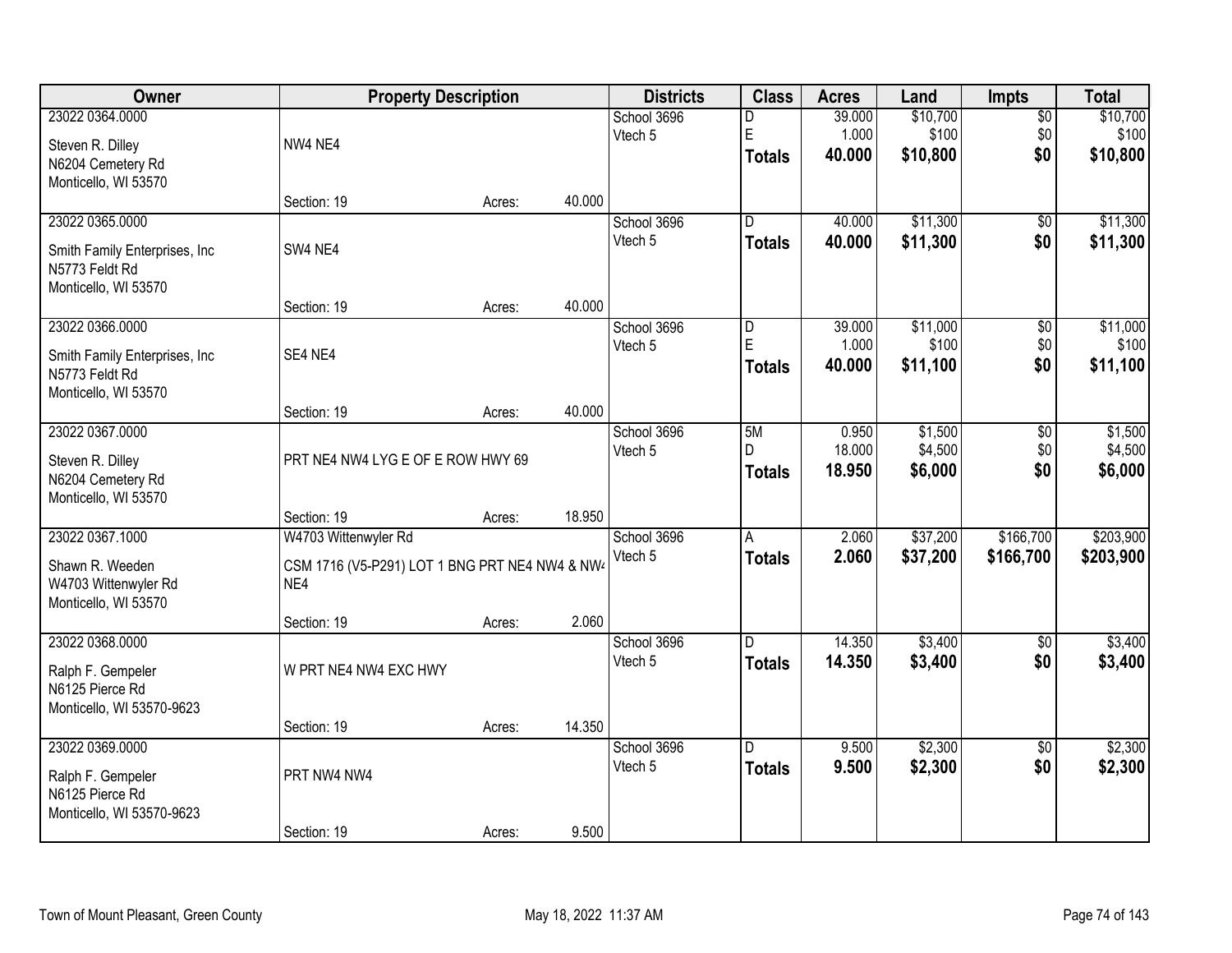| <b>Owner</b>                                                              |                                                                      | <b>Property Description</b> |        | <b>Districts</b>       | <b>Class</b>            | <b>Acres</b>            | Land                            | <b>Impts</b>                  | <b>Total</b>                      |
|---------------------------------------------------------------------------|----------------------------------------------------------------------|-----------------------------|--------|------------------------|-------------------------|-------------------------|---------------------------------|-------------------------------|-----------------------------------|
| 23022 0369.1000<br>Steven J. Deremer                                      | N6097 State Hwy 69<br>CSM 2180 (V7-P146) LOT 1 BNG PRT NW4 & NE4 NW4 |                             |        | School 3696<br>Vtech 5 | Α<br>D<br><b>Totals</b> | 4.150<br>5.030<br>9.180 | \$49,100<br>\$1,500<br>\$50,600 | \$135,900<br>\$0<br>\$135,900 | \$185,000<br>\$1,500<br>\$186,500 |
| N6097 State Rd 69<br>Monticello, WI 53570                                 |                                                                      |                             | 9.180  |                        |                         |                         |                                 |                               |                                   |
| 23022 0370.0000                                                           | Section: 19                                                          | Acres:                      |        | School 3696            | $\overline{D}$          | 5.000                   | \$1,200                         | \$0                           | \$1,200                           |
| Ralph F. Gempeler<br>N6125 Pierce Rd<br>Monticello, WI 53570-9623         | SW4 NW4 EXC PRT CSM 1418                                             |                             |        | Vtech 5                | <b>Totals</b>           | 5.000                   | \$1,200                         | \$0                           | \$1,200                           |
|                                                                           | Section: 19                                                          | Acres:                      | 5.000  |                        |                         |                         |                                 |                               |                                   |
| 23022 0371.0000<br>Ralph F. Gempeler                                      | SE4 NW4 EXC HWY                                                      |                             |        | School 3696<br>Vtech 5 | D<br><b>Totals</b>      | 27.000<br>27.000        | \$6,700<br>\$6,700              | \$0<br>\$0                    | \$6,700<br>\$6,700                |
| N6125 Pierce Rd<br>Monticello, WI 53570-9623                              |                                                                      |                             |        |                        |                         |                         |                                 |                               |                                   |
|                                                                           | Section: 19                                                          | Acres:                      | 27.000 |                        |                         |                         |                                 |                               |                                   |
| 23022 0372.0000                                                           |                                                                      |                             |        | School 3696            | D                       | 21.000                  | \$6,000                         | \$0                           | \$6,000                           |
| Roe Family Land Holdings, LLC<br>N5680 Gutzmer Rd<br>Monticello, WI 53570 | E 21A NE4 SW4                                                        |                             |        | Vtech 5                | <b>Totals</b>           | 21.000                  | \$6,000                         | \$0                           | \$6,000                           |
|                                                                           | Section: 19                                                          | Acres:                      | 21.000 |                        |                         |                         |                                 |                               |                                   |
| 23022 0373.0000                                                           |                                                                      |                             |        | School 3696<br>Vtech 5 | D.<br><b>Totals</b>     | 17.000<br>17.000        | \$4,800<br>\$4,800              | $\overline{50}$<br>\$0        | \$4,800<br>\$4,800                |
| Ralph F. Gempeler<br>N6125 Pierce Rd<br>Monticello, WI 53570-9623         | W19A NE4 SW4 EXC HWY & EXC PRT CSM 1418                              |                             |        |                        |                         |                         |                                 |                               |                                   |
|                                                                           | Section: 19                                                          | Acres:                      | 17.000 |                        |                         |                         |                                 |                               |                                   |
| 23022 0373.1000                                                           |                                                                      |                             |        | School 3696            | $\overline{\text{X2}}$  | 4.110                   | $\sqrt{6}$                      | $\overline{50}$               | \$0                               |
| State Of Wisconsin D O T                                                  | SECTION 19 PRT NE4 SW4 & SE4 NW4 & NE4 NW4<br>FOR HWY CONT 4.11A     |                             |        | Vtech 5                | <b>Totals</b>           | 4.110                   | \$0                             | \$0                           | \$0                               |
|                                                                           | Section: 19                                                          | Acres:                      | 4.110  |                        |                         |                         |                                 |                               |                                   |
| 23022 0374.0000                                                           |                                                                      |                             |        | School 3696            | $\overline{\mathsf{D}}$ | 11.700                  | \$3,200                         | $\overline{50}$               | \$3,200                           |
| Ralph F. Gempeler<br>N6125 Pierce Rd<br>Monticello, WI 53570-9623         | PRT NW4 SW4 EXC PRT CSM 1418                                         |                             |        | Vtech 5                | E<br><b>Totals</b>      | 1.300<br>13.000         | \$600<br>\$3,800                | \$0<br>\$0                    | \$600<br>\$3,800                  |
|                                                                           | Section: 19                                                          | Acres:                      | 13.000 |                        |                         |                         |                                 |                               |                                   |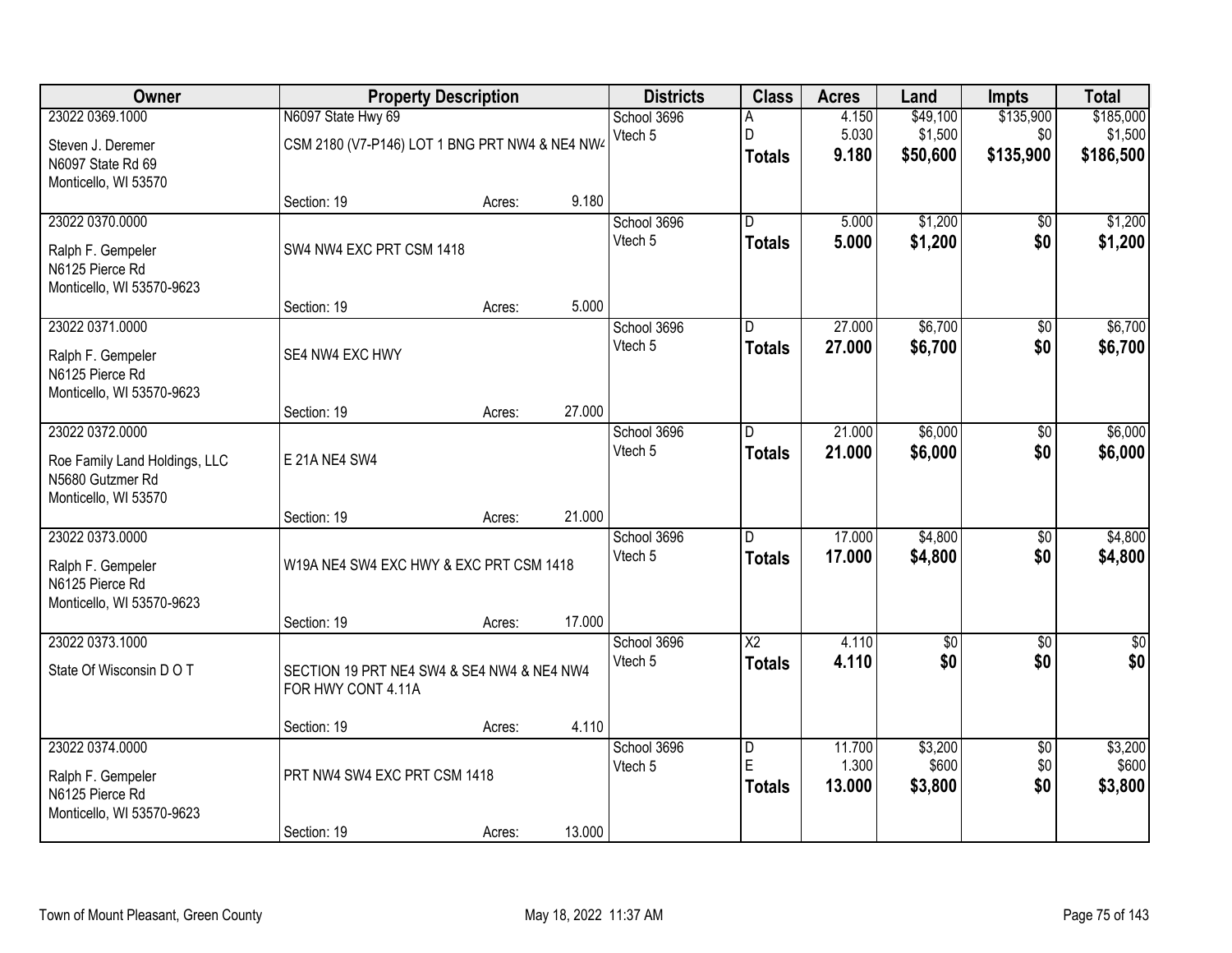| <b>Owner</b>                                     |                                             | <b>Property Description</b> |        | <b>Districts</b> | <b>Class</b>            | <b>Acres</b>     | Land                | <b>Impts</b>     | <b>Total</b>         |
|--------------------------------------------------|---------------------------------------------|-----------------------------|--------|------------------|-------------------------|------------------|---------------------|------------------|----------------------|
| 23022 0374.1000                                  | N5933 State Hwy 69                          |                             |        | School 3696      |                         | 3.000            | \$36,800            | \$107,300        | \$144,100            |
| Michael P. Carlino                               | CSM 1418 (V4-P375) LOT 1 BNG PRT SE & SW OF |                             |        | Vtech 5          | D<br><b>Totals</b>      | 17.000<br>20.000 | \$4,200<br>\$41,000 | \$0<br>\$107,300 | \$4,200<br>\$148,300 |
| N5933 State Rd 69<br>Monticello, WI 53570        | NW4 AND PRT NE & NW OF SW4                  |                             |        |                  |                         |                  |                     |                  |                      |
|                                                  | Section: 19                                 | Acres:                      | 20.000 |                  |                         |                  |                     |                  |                      |
| 23022 0375.0000                                  |                                             |                             |        | School 3696      | $\overline{\mathsf{D}}$ | 2.000            | \$500               | \$0              | \$500                |
| Ralph F. Gempeler                                | N 4.65A SW4 SW4                             |                             |        | Vtech 5          | E                       | 2.650            | \$2,400             | \$0              | \$2,400              |
| N6125 Pierce Rd                                  |                                             |                             |        |                  | <b>Totals</b>           | 4.650            | \$2,900             | \$0              | \$2,900              |
| Monticello, WI 53570-9623                        |                                             |                             |        |                  |                         |                  |                     |                  |                      |
|                                                  | Section: 19                                 | Acres:                      | 4.650  |                  |                         |                  |                     |                  |                      |
| 23022 0376.0000                                  |                                             |                             |        | School 3696      | D                       | 8.000            | \$2,200             | $\overline{50}$  | \$2,200              |
| Roe Family Land Holdings, LLC                    | S 9.25A SW4 SW4                             |                             |        | Vtech 5          | E                       | 1.250            | \$600               | \$0              | \$600                |
| N5680 Gutzmer Rd                                 |                                             |                             |        |                  | <b>Totals</b>           | 9.250            | \$2,800             | \$0              | \$2,800              |
| Monticello, WI 53570                             |                                             |                             |        |                  |                         |                  |                     |                  |                      |
|                                                  | Section: 19                                 | Acres:                      | 9.250  |                  |                         |                  |                     |                  |                      |
| 23022 0377.0000                                  |                                             |                             |        | School 3696      | D<br>E                  | 27.600<br>6.400  | \$7,100<br>\$2,500  | \$0<br>\$0       | \$7,100<br>\$2,500   |
| Roe Family Land Holdings, LLC                    | SE4 SW4 EXC PRT N OF CRK & W OF HWY 69      |                             |        | Vtech 5          | <b>Totals</b>           | 34.000           | \$9,600             | \$0              | \$9,600              |
| N5680 Gutzmer Rd                                 |                                             |                             |        |                  |                         |                  |                     |                  |                      |
| Monticello, WI 53570                             |                                             |                             |        |                  |                         |                  |                     |                  |                      |
| 23022 0378.0000                                  | Section: 19                                 | Acres:                      | 34.000 | School 3696      | D.                      | 3.970            | \$1,100             | $\overline{50}$  | \$1,100              |
|                                                  |                                             |                             |        | Vtech 5          | <b>Totals</b>           | 3.970            | \$1,100             | \$0              | \$1,100              |
| Ralph F. Gempeler                                | PRT SE4 SW4 LYG N OF CRK & W OF HWY 69 EXC  |                             |        |                  |                         |                  |                     |                  |                      |
| N6125 Pierce Rd                                  | <b>ROW</b>                                  |                             |        |                  |                         |                  |                     |                  |                      |
| Monticello, WI 53570-9623                        | Section: 19                                 | Acres:                      | 3.970  |                  |                         |                  |                     |                  |                      |
| 23022 0379.0000                                  |                                             |                             |        | School 3696      | D                       | 27.000           | \$7,400             | $\overline{50}$  | \$7,400              |
|                                                  |                                             |                             |        | Vtech 5          | E                       | 13.000           | \$16,200            | \$0              | \$16,200             |
| Smith Family Enterprises, Inc.<br>N5773 Feldt Rd | NE4 SE4                                     |                             |        |                  | <b>Totals</b>           | 40.000           | \$23,600            | \$0              | \$23,600             |
| Monticello, WI 53570                             |                                             |                             |        |                  |                         |                  |                     |                  |                      |
|                                                  | Section: 19                                 | Acres:                      | 40.000 |                  |                         |                  |                     |                  |                      |
| 23022 0380.0000                                  |                                             |                             |        | School 3696      | D                       | 28.000           | \$7,800             | $\overline{50}$  | \$7,800              |
| Smith Family Enterprises, Inc.                   | NW4 SE4                                     |                             |        | Vtech 5          | E                       | 12.000           | \$18,700            | \$0              | \$18,700             |
| N5773 Feldt Rd                                   |                                             |                             |        |                  | <b>Totals</b>           | 40.000           | \$26,500            | \$0              | \$26,500             |
| Monticello, WI 53570                             |                                             |                             |        |                  |                         |                  |                     |                  |                      |
|                                                  | Section: 19                                 | Acres:                      | 40.000 |                  |                         |                  |                     |                  |                      |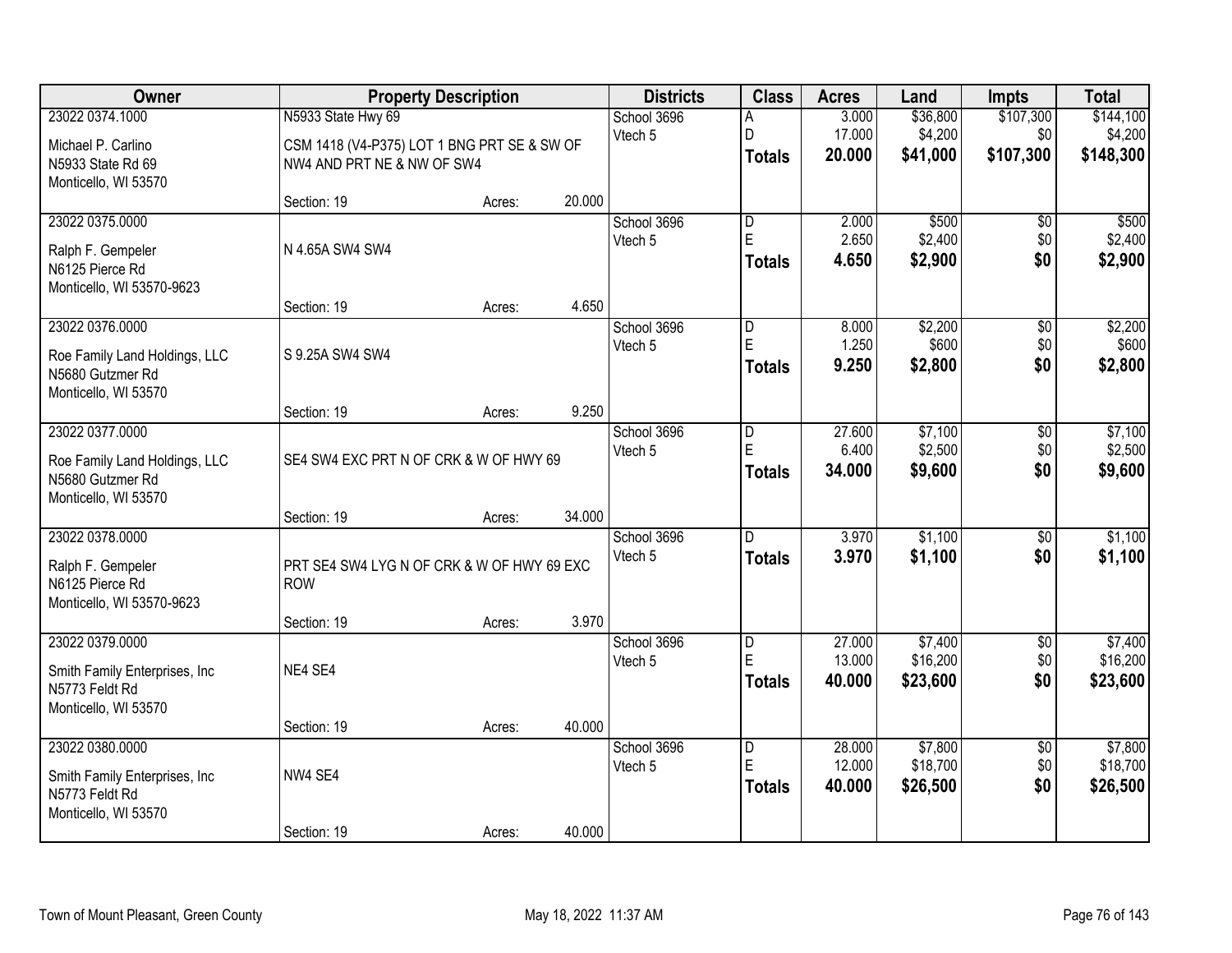| Owner                          |                                                 | <b>Property Description</b> |        | <b>Districts</b> | <b>Class</b>           | <b>Acres</b>    | Land            | <b>Impts</b>    | <b>Total</b> |
|--------------------------------|-------------------------------------------------|-----------------------------|--------|------------------|------------------------|-----------------|-----------------|-----------------|--------------|
| 23022 0381.0000                |                                                 |                             |        | School 3696      | D                      | 21.000          | \$5,400         | $\overline{50}$ | \$5,400      |
| Smith Family Enterprises, Inc. | SW4 SE4 EXC PRT LOT 1 CSM 3279                  |                             |        | Vtech 5          | E                      | 13.000          | \$18,900        | \$0             | \$18,900     |
| N5773 Feldt Rd                 |                                                 |                             |        |                  | <b>Totals</b>          | 34.000          | \$24,300        | \$0             | \$24,300     |
| Monticello, WI 53570           |                                                 |                             |        |                  |                        |                 |                 |                 |              |
|                                | Section: 19                                     | Acres:                      | 34.000 |                  |                        |                 |                 |                 |              |
| 23022 0381.1000                | N5773 Feldt Rd                                  |                             |        | School 3696      | A                      | 4.500           | \$39,000        | \$334,800       | \$373,800    |
| <b>Rbsmith Revocable Trust</b> | CSM 3279 (V12-P72) LOT 1 BNG PRT SW4 SE4 - 6A & |                             |        | Vtech 5          | D<br>E                 | 2.930<br>5.000  | \$700           | \$0<br>\$0      | \$700        |
| Ronald & Barbara Smith, Truste | PRT SE4 SE4 - 6.43A                             |                             |        |                  |                        | 12.430          | \$8,400         |                 | \$8,400      |
| N5773 Feldt Rd                 |                                                 |                             |        |                  | <b>Totals</b>          |                 | \$48,100        | \$334,800       | \$382,900    |
| Monticello, WI 53570           | Section: 19                                     | Acres:                      | 12.430 |                  |                        |                 |                 |                 |              |
| 23022 0382.0000                |                                                 |                             |        | School 3696      | $\overline{D}$         | 29.570          | \$7,300         | \$0             | \$7,300      |
| Smith Family Enterprises, Inc. | SE4 SE4 EXC RR & EXC PRT LOT 1 CSM 3279         |                             |        | Vtech 5          | Ė                      | 2.000           | \$2,600         | \$0             | \$2,600      |
| N5773 Feldt Rd                 |                                                 |                             |        |                  | <b>Totals</b>          | 31.570          | \$9,900         | \$0             | \$9,900      |
| Monticello, WI 53570           |                                                 |                             |        |                  |                        |                 |                 |                 |              |
|                                | Section: 19                                     | Acres:                      | 31.570 |                  |                        |                 |                 |                 |              |
| 23022 0383.0000                | N6006 River Rd                                  |                             |        | School 3696      | D                      | 29.100          | \$6,400         | \$0             | \$6,400      |
| Robert W. Durtschi             | NE4 NE4 EXC HWY                                 |                             |        | Vtech 5          | E                      | 6.900           | \$1,900         | \$0             | \$1,900      |
| W5092 Washington Rd            |                                                 |                             |        |                  | G                      | 2.000<br>38.000 | \$37,000        | \$216,100       | \$253,100    |
| Monticello, WI 53570           |                                                 |                             |        |                  | <b>Totals</b>          |                 | \$45,300        | \$216,100       | \$261,400    |
|                                | Section: 20                                     | Acres:                      | 38.000 |                  |                        |                 |                 |                 |              |
| 23022 0383.1000                |                                                 |                             |        | School 3696      | $\overline{\text{X3}}$ | 6.600           | $\overline{50}$ | $\overline{50}$ | \$0          |
| <b>Green County</b>            | PRT NE4 NE4, NW4 NE4 & NW4 NW4                  |                             |        | Vtech 5          | <b>Totals</b>          | 6.600           | \$0             | \$0             | \$0          |
| 1016 16th Ave                  |                                                 |                             |        |                  |                        |                 |                 |                 |              |
| Monroe, WI 53566               |                                                 |                             |        |                  |                        |                 |                 |                 |              |
|                                | Section: 20                                     | Acres:                      | 6.600  |                  |                        |                 |                 |                 |              |
| 23022 0384.0000                |                                                 |                             |        | School 3696      | D                      | 34.200          | \$8,400         | $\sqrt{$0}$     | \$8,400      |
| Robert W. Durtschi             | NW4 NE4                                         |                             |        | Vtech 5          | Ė                      | 5.800           | \$2,300         | \$0             | \$2,300      |
| W5092 Washington Rd            |                                                 |                             |        |                  | <b>Totals</b>          | 40.000          | \$10,700        | \$0             | \$10,700     |
| Monticello, WI 53570           |                                                 |                             |        |                  |                        |                 |                 |                 |              |
|                                | Section: 20                                     | Acres:                      | 40.000 |                  |                        |                 |                 |                 |              |
| 23022 0385.0000                |                                                 |                             |        | School 3696      | D                      | 33.500          | \$6,300         | $\overline{30}$ | \$6,300      |
| <b>Brugger Living Trust</b>    | SW4 NE4                                         |                             |        | Vtech 5          | E                      | 6.500           | \$3,000         | \$0             | \$3,000      |
| Brian & Teresa Brugger         |                                                 |                             |        |                  | <b>Totals</b>          | 40.000          | \$9,300         | \$0             | \$9,300      |
| N4611 Rechsteiner Rd           |                                                 |                             |        |                  |                        |                 |                 |                 |              |
| Monroe, WI 53566-9574          | Section: 20                                     | Acres:                      | 40.000 |                  |                        |                 |                 |                 |              |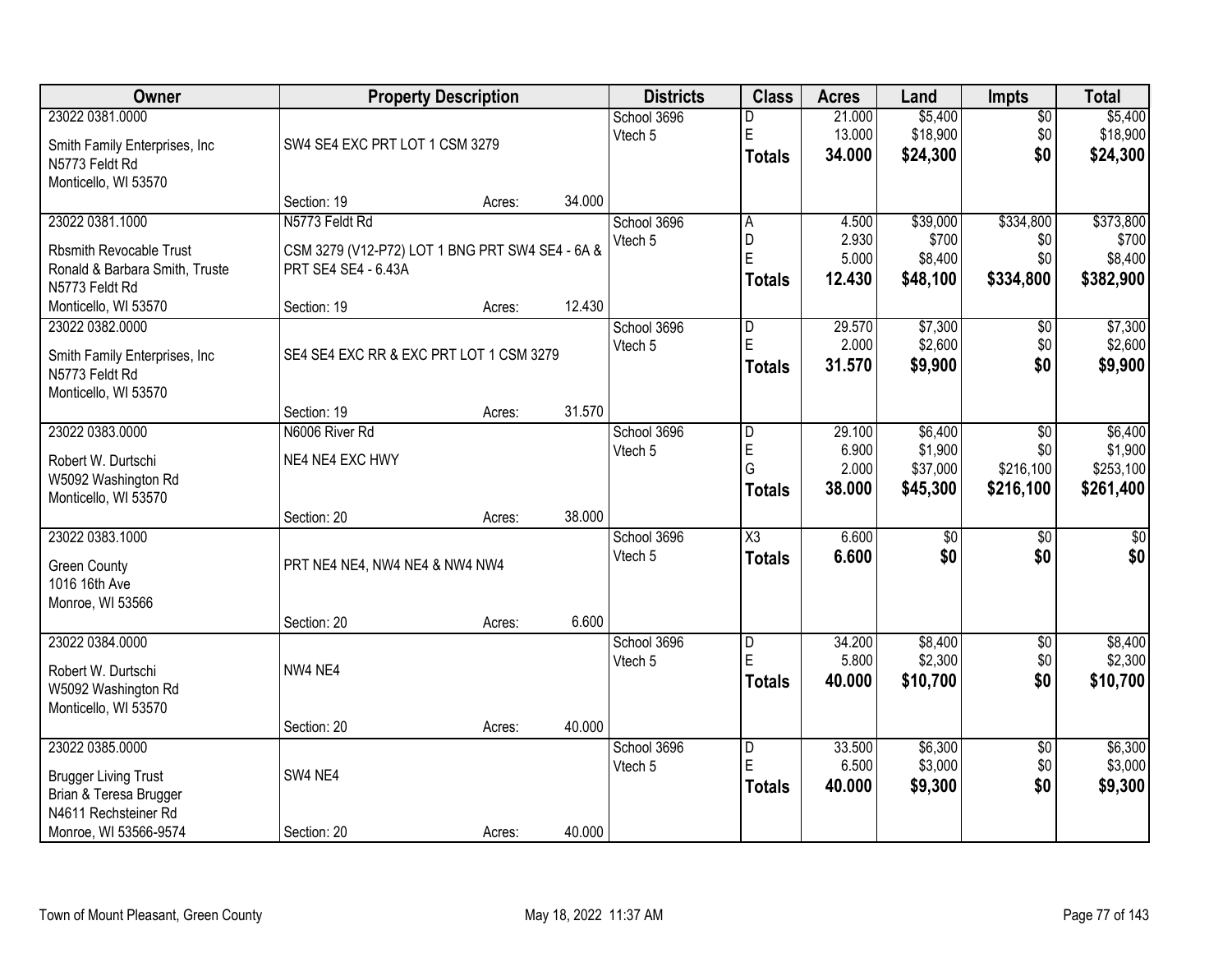| Owner                                        |                                       | <b>Property Description</b> |        | <b>Districts</b>       | <b>Class</b>            | <b>Acres</b> | Land     | Impts           | <b>Total</b> |
|----------------------------------------------|---------------------------------------|-----------------------------|--------|------------------------|-------------------------|--------------|----------|-----------------|--------------|
| 23022 0386.0000                              | N5951 County Hwy F                    |                             |        | School 3696            | D                       | 38.500       | \$8,700  | $\overline{50}$ | \$8,700      |
| <b>Brugger Living Trust</b>                  | SE4 NE4                               |                             |        | Vtech 5                | E                       | 0.500        | \$100    | \$0             | \$100        |
| Brian & Teresa Brugger                       |                                       |                             |        |                        | G                       | 1.000        | \$10,800 | \$12,700        | \$23,500     |
| N4611 Rechsteiner Rd                         |                                       |                             |        |                        | <b>Totals</b>           | 40.000       | \$19,600 | \$12,700        | \$32,300     |
| Monroe, WI 53566-9574                        | Section: 20                           | Acres:                      | 40.000 |                        |                         |              |          |                 |              |
| 23022 0387.0000                              |                                       |                             |        | School 3696            | $\overline{\mathsf{D}}$ | 38.000       | \$9,200  | $\overline{50}$ | \$9,200      |
| <b>Brugger Living Trust</b>                  |                                       |                             |        | Vtech 5                | E                       | 0.500        | \$100    | \$0             | \$100        |
| Roger & Karen Brugger Trustees               | PRT NE4 NW4 & NW4 NW4 LYG E OF RR ROW |                             |        |                        | <b>Totals</b>           | 38.500       | \$9,300  | \$0             | \$9,300      |
| N6187 County Rd F                            |                                       |                             |        |                        |                         |              |          |                 |              |
| Monticello, WI 53570                         | Section: 20                           | Acres:                      | 38.500 |                        |                         |              |          |                 |              |
| 23022 0388.0000                              |                                       |                             |        | School 3696            | D                       | 36.400       | \$9,000  | \$0             | \$9,000      |
|                                              |                                       |                             |        | Vtech 5                | E                       | 2.100        | \$200    | \$0             | \$200        |
| Kurt Wade Wittenwyler                        | PRT NW4 NW4 & NE4 NW4 LYG W OF RR ROW |                             |        |                        | <b>Totals</b>           | 38.500       | \$9,200  | \$0             | \$9,200      |
| W4514 Wittenwyler Rd<br>Monticello, WI 53570 |                                       |                             |        |                        |                         |              |          |                 |              |
|                                              | Section: 20                           | Acres:                      | 38.500 |                        |                         |              |          |                 |              |
| 23022 0389.0000                              |                                       |                             |        | School 3696            | D                       | 21.700       | \$6,000  | \$0             | \$6,000      |
|                                              |                                       |                             |        | Vtech 5                | E                       | 3.800        | \$3,800  | \$0             | \$3,800      |
| Donald L. Witt                               | PRT SW4 NW4 LYG W OF RR ROW           |                             |        |                        | <b>Totals</b>           | 25.500       | \$9,800  | \$0             | \$9,800      |
| N5726 Feldt Rd                               |                                       |                             |        |                        |                         |              |          |                 |              |
| Monticello, WI 53570                         |                                       |                             | 25.500 |                        |                         |              |          |                 |              |
| 23022 0390.0000                              | Section: 20                           | Acres:                      |        |                        | $\overline{\mathsf{D}}$ | 48.700       | \$12,900 | $\overline{50}$ | \$12,900     |
|                                              |                                       |                             |        | School 3696<br>Vtech 5 | E                       | 2.800        | \$1,300  | \$0             | \$1,300      |
| <b>Brugger Living Trust</b>                  | PRT SE4 NW4 & SW4 NW4 LYG E OF RR ROW |                             |        |                        |                         | 51.500       | \$14,200 | \$0             | \$14,200     |
| Roger & Karen Brugger Trustees               |                                       |                             |        |                        | <b>Totals</b>           |              |          |                 |              |
| N6187 County Rd F                            |                                       |                             |        |                        |                         |              |          |                 |              |
| Monticello, WI 53570                         | Section: 20                           | Acres:                      | 51.500 |                        |                         |              |          |                 |              |
| 23022 0391.0000                              |                                       |                             |        | School 3696            | D                       | 38.000       | \$10,500 | $\overline{50}$ | \$10,500     |
| Donald L. Witt                               | NE4 SW4                               |                             |        | Vtech 5                | E                       | 2.000        | \$900    | \$0             | \$900        |
| N5726 Feldt Rd                               |                                       |                             |        |                        | <b>Totals</b>           | 40.000       | \$11,400 | \$0             | \$11,400     |
| Monticello, WI 53570                         |                                       |                             |        |                        |                         |              |          |                 |              |
|                                              | Section: 20                           | Acres:                      | 40.000 |                        |                         |              |          |                 |              |
| 23022 0392.0000                              |                                       |                             |        | School 3696            | $\overline{D}$          | 26.000       | \$6,800  | $\overline{50}$ | \$6,800      |
| Donald L. Witt                               | NW4 SW4 EXC RR ROW                    |                             |        | Vtech 5                | E                       | 4.000        | \$3,000  | \$0             | \$3,000      |
| N5726 Feldt Rd                               |                                       |                             |        |                        | <b>Totals</b>           | 30.000       | \$9,800  | \$0             | \$9,800      |
| Monticello, WI 53570                         |                                       |                             |        |                        |                         |              |          |                 |              |
|                                              | Section: 20                           | Acres:                      | 30.000 |                        |                         |              |          |                 |              |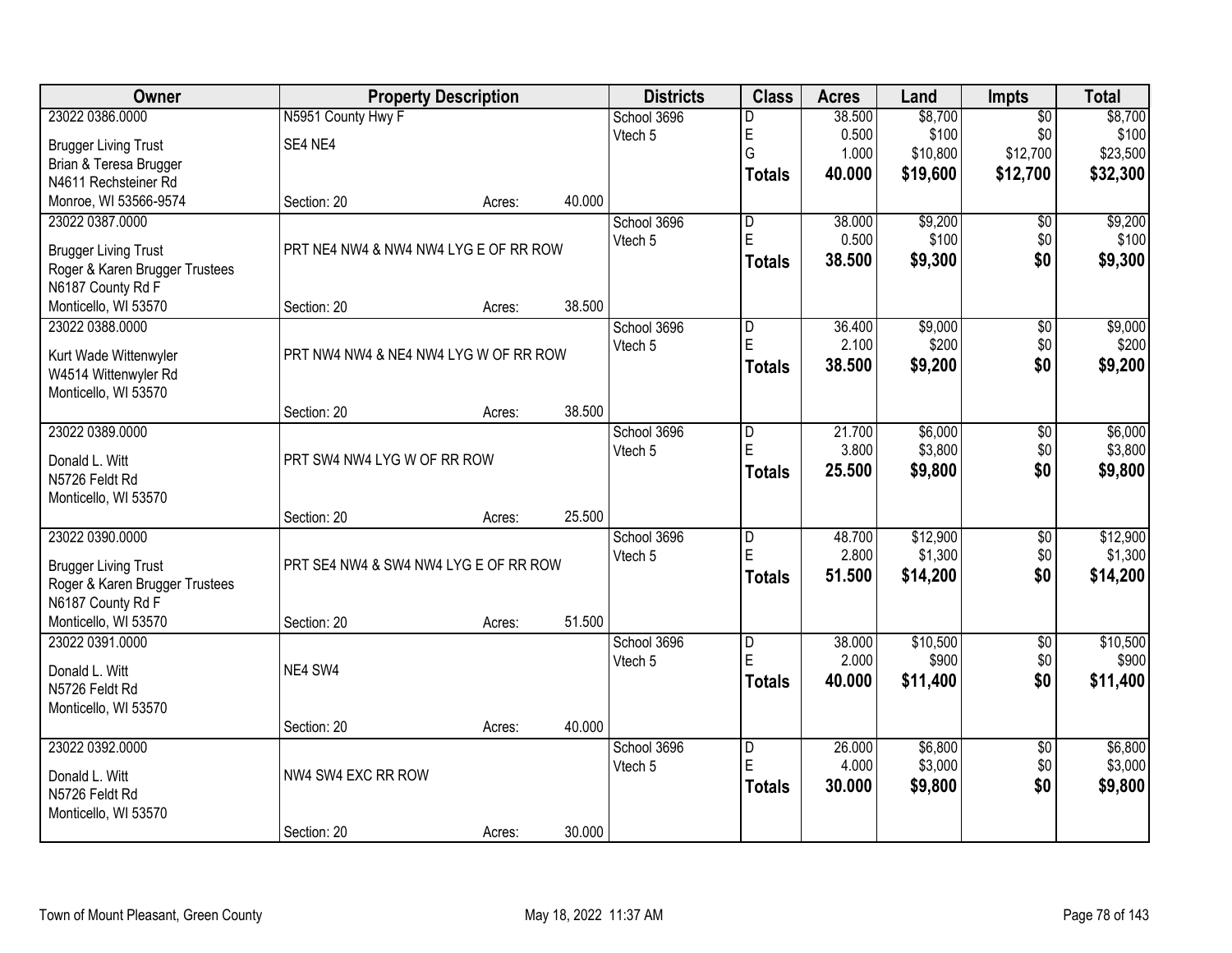| Owner                       | <b>Property Description</b> |        | <b>Districts</b> | <b>Class</b> | <b>Acres</b>            | Land   | Impts    | <b>Total</b>    |           |
|-----------------------------|-----------------------------|--------|------------------|--------------|-------------------------|--------|----------|-----------------|-----------|
| 23022 0393.0000             | N5726 Feldt Rd              |        |                  | School 3696  | D                       | 34.000 | \$9,200  | $\overline{50}$ | \$9,200   |
| Donald L. Witt              | SW4 SW4, EXC RR ROW         |        |                  | Vtech 5      | E                       | 1.000  | \$100    | \$0             | \$100     |
| N5726 Feldt Rd              |                             |        |                  |              | G                       | 3.000  | \$40,900 | \$177,800       | \$218,700 |
| Monticello, WI 53570        |                             |        |                  |              | <b>Totals</b>           | 38.000 | \$50,200 | \$177,800       | \$228,000 |
|                             | Section: 20                 | Acres: | 38.000           |              |                         |        |          |                 |           |
| 23022 0394.0000             |                             |        |                  | School 3696  | $\overline{\mathsf{D}}$ | 26.300 | \$7,200  | \$0             | \$7,200   |
| Donald L. Witt              | W 3/4 SE4 SW4               |        |                  | Vtech 5      | E                       | 3.700  | \$1,700  | \$0             | \$1,700   |
| N5726 Feldt Rd              |                             |        |                  |              | <b>Totals</b>           | 30.000 | \$8,900  | \$0             | \$8,900   |
| Monticello, WI 53570        |                             |        |                  |              |                         |        |          |                 |           |
|                             | Section: 20                 | Acres: | 30.000           |              |                         |        |          |                 |           |
| 23022 0395.0000             |                             |        |                  | School 3696  | D                       | 7.800  | \$2,000  | $\overline{50}$ | \$2,000   |
| Mack Eugene F Marital Trust | E4 SE4 SW4                  |        |                  | Vtech 5      | E                       | 2.200  | \$1,000  | \$0             | \$1,000   |
| 992 Sweeney Dr              |                             |        |                  |              | <b>Totals</b>           | 10.000 | \$3,000  | \$0             | \$3,000   |
| Dayton, OH 45458            |                             |        |                  |              |                         |        |          |                 |           |
|                             | Section: 20                 | Acres: | 10.000           |              |                         |        |          |                 |           |
| 23022 0396.0000             |                             |        |                  | School 3696  | 5M                      | 1.000  | \$1,600  | $\overline{50}$ | \$1,600   |
| Mack Eugene F Marital Trust | NE4 SE4                     |        |                  | Vtech 5      | D                       | 36.000 | \$7,200  | \$0             | \$7,200   |
| 992 Sweeney Dr              |                             |        |                  |              | E                       | 1.340  | \$300    | \$0             | \$300     |
| Dayton, OH 45458            |                             |        |                  |              | <b>Totals</b>           | 38.340 | \$9,100  | \$0             | \$9,100   |
|                             | Section: 20                 | Acres: | 38.340           |              |                         |        |          |                 |           |
| 23022 0397.0000             |                             |        |                  | School 3696  | $\overline{D}$          | 36.600 | \$8,500  | $\overline{50}$ | \$8,500   |
| <b>Brugger Living Trust</b> | NW4 SE4                     |        |                  | Vtech 5      | E                       | 3.400  | \$1,600  | \$0             | \$1,600   |
| Brian & Teresa Brugger      |                             |        |                  |              | <b>Totals</b>           | 40.000 | \$10,100 | \$0             | \$10,100  |
| N4611 Rechsteiner Rd        |                             |        |                  |              |                         |        |          |                 |           |
| Monroe, WI 53566-9574       | Section: 20                 | Acres: | 40.000           |              |                         |        |          |                 |           |
| 23022 0398.0000             |                             |        |                  | School 3696  | $\overline{D}$          | 40.000 | \$10,000 | $\overline{60}$ | \$10,000  |
| Mack Eugene F Marital Trust | SW4 SE4                     |        |                  | Vtech 5      | <b>Totals</b>           | 40.000 | \$10,000 | \$0             | \$10,000  |
| 992 Sweeney Dr              |                             |        |                  |              |                         |        |          |                 |           |
| Dayton, OH 45458            |                             |        |                  |              |                         |        |          |                 |           |
|                             | Section: 20                 | Acres: | 40.000           |              |                         |        |          |                 |           |
| 23022 0399.0000             |                             |        |                  | School 3696  | D.                      | 40.000 | \$8,300  | $\overline{50}$ | \$8,300   |
| Mack Eugene F Marital Trust | SE4 SE4                     |        |                  | Vtech 5      | <b>Totals</b>           | 40.000 | \$8,300  | \$0             | \$8,300   |
| 992 Sweeney Dr              |                             |        |                  |              |                         |        |          |                 |           |
| Dayton, OH 45458            |                             |        |                  |              |                         |        |          |                 |           |
|                             | Section: 20                 | Acres: | 40.000           |              |                         |        |          |                 |           |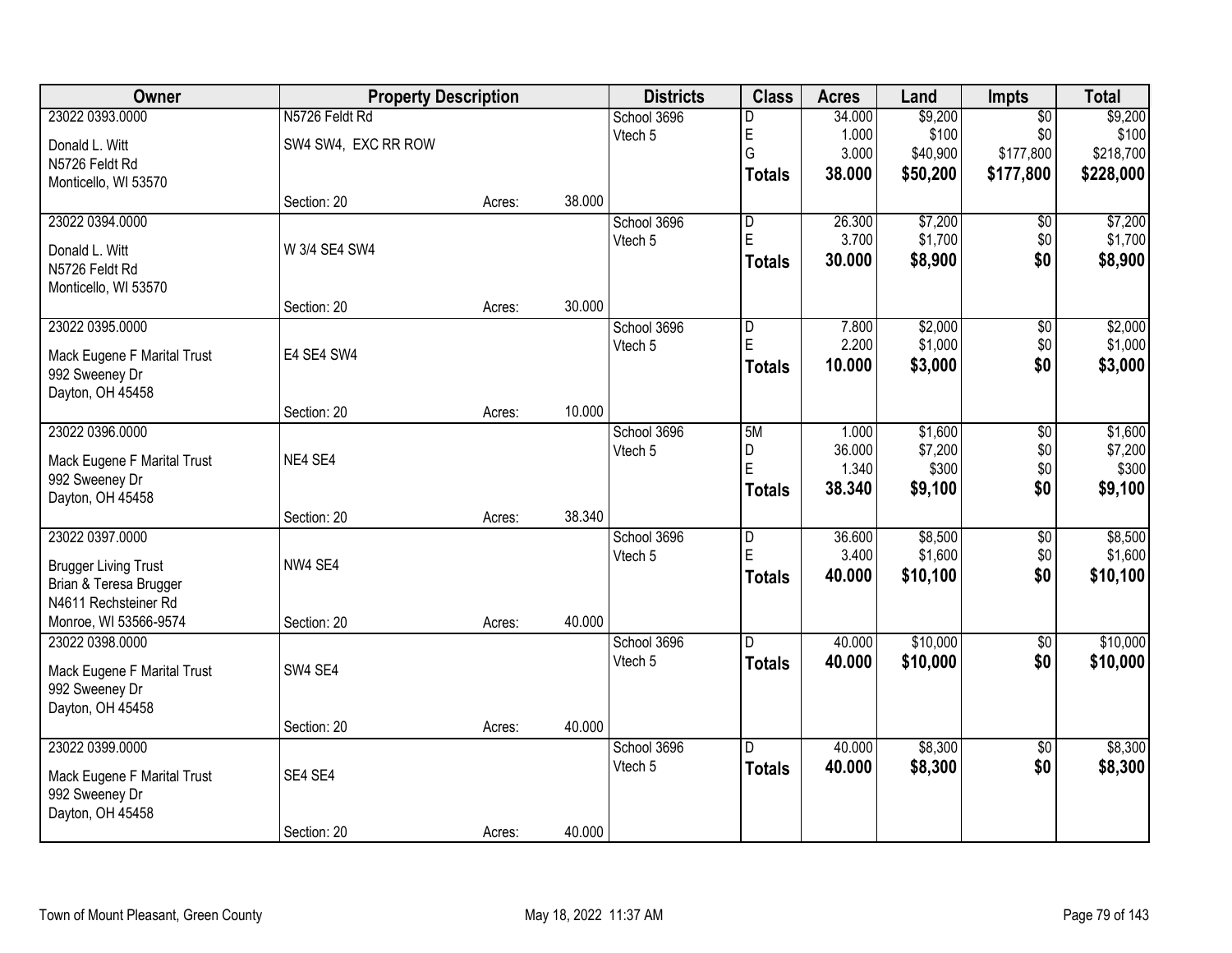| Owner                                                                               |                                                                            | <b>Property Description</b> |        |                        | <b>Class</b>                            | <b>Acres</b>               | Land                          | <b>Impts</b>                  | <b>Total</b>                  |
|-------------------------------------------------------------------------------------|----------------------------------------------------------------------------|-----------------------------|--------|------------------------|-----------------------------------------|----------------------------|-------------------------------|-------------------------------|-------------------------------|
| 23022 0400.0000<br>Gertrude M. Waelchli<br>W3737 Krueger Rd<br>Monticello, WI 53570 | PRT NE4 NE4 & NW4 NE4 LYG N OF RR ROW EXC<br>20A BTWN RR & RIV             |                             |        | School 3696<br>Vtech 5 | D<br>E<br><b>Totals</b>                 | 9.000<br>1.000<br>10.000   | \$800<br>\$200<br>\$1,000     | $\overline{50}$<br>\$0<br>\$0 | \$800<br>\$200<br>\$1,000     |
|                                                                                     | Section: 21                                                                | Acres:                      | 10.000 |                        |                                         |                            |                               |                               |                               |
| 23022 0400.1000<br>State of Wisconsin D N R<br>Box 7921<br>Madison, WI 53707        | PRT NE4 NE4 20.13A; PRT NW4 NE4 5.48A<br>(INCLUDES BICYCLE TRAIL N1/2 NE4) |                             |        | School 3696<br>Vtech 5 | $\overline{\text{X2}}$<br><b>Totals</b> | 25.570<br>25.570           | $\overline{50}$<br>\$0        | $\overline{50}$<br>\$0        | $\sqrt{50}$<br>\$0            |
| 23022 0401.0000                                                                     | Section: 21                                                                | Acres:                      | 25.570 | School 3696            | D                                       | 9.000                      | \$700                         | \$0                           | \$700                         |
| Arleen R. Lehr<br>W3860 County Rd F<br>Monticello, WI 53570                         | PRT NE4 NE4 LYG S OF RR ROW                                                |                             |        | Vtech 5                | <b>Totals</b>                           | 9.000                      | \$700                         | \$0                           | \$700                         |
|                                                                                     | Section: 21                                                                | Acres:                      | 9.000  |                        |                                         |                            |                               |                               |                               |
| 23022 0402.0000<br>Arleen R. Lehr<br>W3860 County Rd F<br>Monticello, WI 53570      | PRT NW4 NE4 LYG SW OF RR ROW                                               |                             |        | School 3696<br>Vtech 5 | D<br>E<br><b>Totals</b>                 | 25.000<br>10.000<br>35.000 | \$1,800<br>\$2,000<br>\$3,800 | \$0<br>\$0<br>\$0             | \$1,800<br>\$2,000<br>\$3,800 |
|                                                                                     | Section: 21                                                                | Acres:                      | 35.000 |                        |                                         |                            |                               |                               |                               |
| 23022 0403.0000<br>Arleen R. Lehr<br>W3860 County Rd F<br>Monticello, WI 53570      | SW4 NE4                                                                    |                             | 40.000 | School 3696<br>Vtech 5 | D.<br><b>Totals</b>                     | 40.000<br>40.000           | \$8,800<br>\$8,800            | $\overline{30}$<br>\$0        | \$8,800<br>\$8,800            |
| 23022 0404.0000                                                                     | Section: 21                                                                | Acres:                      |        | School 3696            | D                                       | 38.000                     | \$8,200                       | $\overline{60}$               | \$8,200                       |
| Arleen R. Lehr<br>W3860 County Rd F<br>Monticello, WI 53570                         | SE4 NE4                                                                    |                             |        | Vtech 5                | E<br><b>Totals</b>                      | 2.000<br>40.000            | \$400<br>\$8,600              | \$0<br>\$0                    | \$400<br>\$8,600              |
|                                                                                     | Section: 21                                                                | Acres:                      | 40.000 |                        |                                         |                            |                               |                               |                               |
| 23022 0405.0000<br>Arthur P. Studer Jr<br>N5810 County Rd F<br>Monticello, WI 53570 | NE4 NW4                                                                    |                             |        | School 3696<br>Vtech 5 | $\overline{D}$<br>E<br><b>Totals</b>    | 36,000<br>4.000<br>40.000  | \$7,100<br>\$1,800<br>\$8,900 | $\overline{50}$<br>\$0<br>\$0 | \$7,100<br>\$1,800<br>\$8,900 |
|                                                                                     | Section: 21                                                                | Acres:                      | 40.000 |                        |                                         |                            |                               |                               |                               |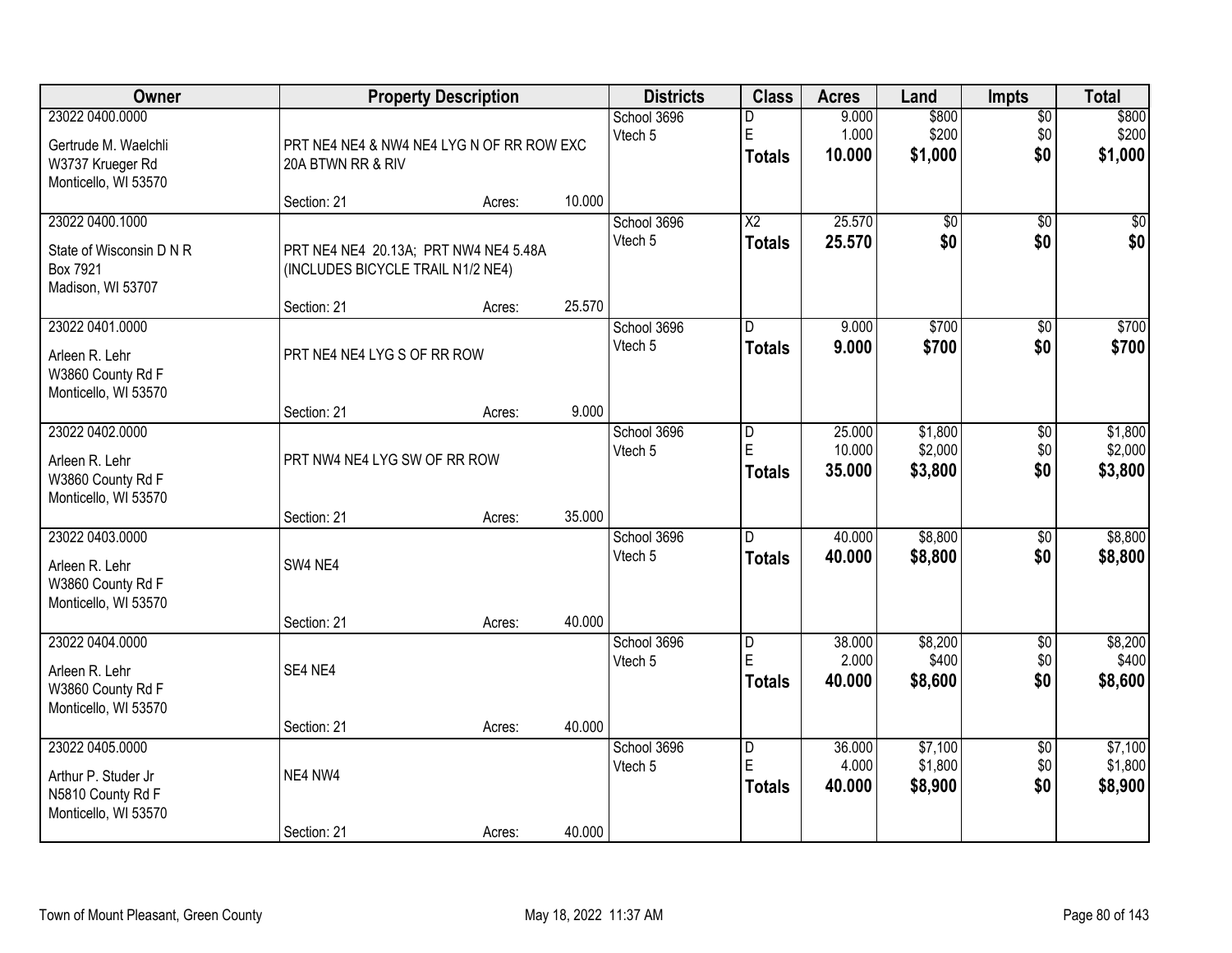| Owner                                                                                                                     | <b>Property Description</b>                                                                                                                                                                             | <b>Districts</b>       | <b>Class</b>                         | <b>Acres</b>                       | Land                                      | Impts                                          | <b>Total</b>                               |
|---------------------------------------------------------------------------------------------------------------------------|---------------------------------------------------------------------------------------------------------------------------------------------------------------------------------------------------------|------------------------|--------------------------------------|------------------------------------|-------------------------------------------|------------------------------------------------|--------------------------------------------|
| 23022 0406.0000<br>Robert W. Durtschi<br>W5092 Washington Rd<br>Monticello, WI 53570                                      | NW4 NW4 EXC COM NW COR SD SEC TH S 11 RODS<br>TH E 14 1/2 RODS TH N 11 RODS TH W 14 1/2 RODS<br>POB<br>39.000<br>Section: 21<br>Acres:                                                                  | School 3696<br>Vtech 5 | D<br>E<br>G<br><b>Totals</b>         | 32.800<br>6.000<br>0.200<br>39.000 | \$5,700<br>\$1,200<br>\$4,300<br>\$11,200 | $\overline{50}$<br>\$0<br>\$14,600<br>\$14,600 | \$5,700<br>\$1,200<br>\$18,900<br>\$25,800 |
| 23022 0407.0000<br>Jeffrey C. Pfeuti<br>Cathy E. Pfeuti<br>W2975 Purintun Rd<br>Albany, WI 53502                          | N6023 River Rd<br>PRT NW4 NW4 COM NW COR TH S 11 RODS TH E<br>14.5 RODS TH N 11 RODS TH W 14.5 RODS POB<br>1.000<br>Section: 21<br>Acres:                                                               | School 3696<br>Vtech 5 | G<br><b>Totals</b>                   | 1.000<br>1.000                     | \$10,800<br>\$10,800                      | \$12,200<br>\$12,200                           | \$23,000<br>\$23,000                       |
| 23022 0408.0000<br><b>Green County</b><br>1016 16th Ave<br>Monroe, WI 53566                                               | SECTION 21PRT SW4 NW4 - CONT 6A M/L FOR HWY<br><b>EXEMPT</b><br>6.000<br>Section: 21<br>Acres:                                                                                                          | School 3696<br>Vtech 5 | $\overline{\chi_3}$<br><b>Totals</b> | 6.000<br>6.000                     | $\overline{60}$<br>\$0                    | $\overline{50}$<br>\$0                         | $\overline{50}$<br>\$0                     |
| 23022 0408.0100<br>Eric S. Holt<br>N5912 County Rd F<br>Monticello, WI 53570                                              | N5912 County Hwy F<br>PRT SW4 NW4: COM W4 COR (BNG POB) TH S 89*E<br>ALG E/W QUARTER LN 1098.49 FT TH N 30*W 172.75<br>FT TH N 2*E 147.27 FT TO TH S 89*W TO W LN SEC<br>6.000<br>Section: 21<br>Acres: | School 3696<br>Vtech 5 | l A<br><b>Totals</b>                 | 6.000<br>6.000                     | \$55,100<br>\$55,100                      | \$93,200<br>\$93,200                           | \$148,300<br>\$148,300                     |
| 23022 0408.0200<br><b>Brugger Living Trust</b><br>Brian & Teresa Brugger<br>N4611 Rechsteiner Rd<br>Monroe, WI 53566-9574 | PRT SW4 NW4<br>20.000<br>Section: 21<br>Acres:                                                                                                                                                          | School 3696<br>Vtech 5 | $\overline{D}$<br>E<br><b>Totals</b> | 19.200<br>0.800<br>20.000          | \$4,700<br>\$100<br>\$4,800               | $\overline{50}$<br>\$0<br>\$0                  | \$4,700<br>\$100<br>\$4,800                |
| 23022 0408.1000<br>Paul W. Mudgett<br>N5916 County Rd F<br>Monticello, WI 53570                                           | N5916 County Hwy F<br>PARC SW4 NW4 COM W4 COR TH S89*E ALG E-W4<br>LN 1098.49 POB TH S89*E 233.83 FT TH N 239.82 FT<br>TH N89*W 195.32 FT TH N5*E 55.91 FT TH S89*W<br>1.790<br>Section: 21<br>Acres:   | School 3696<br>Vtech 5 | A<br><b>Totals</b>                   | 1.790<br>1.790                     | \$35,700<br>\$35,700                      | \$124,300<br>\$124,300                         | \$160,000<br>\$160,000                     |
| 23022 0408.1100<br>Paul W. Mudgett<br>N5916 County Rd F<br>Monticello, WI 53570                                           | N5916 County Rd F<br>PRT SE4 NW4 COM W4 COR S89*E 1332.32 FT POB<br>TH S89*E 58.89 FT TH N1*W 239.73 FT TH N89*W<br>53.59 FT TH S 239.82 FT POB; ALSO 66 FT<br>0.310<br>Section: 21<br>Acres:           | School 3696<br>Vtech 5 | A<br><b>Totals</b>                   | 0.310<br>0.310                     | \$3,100<br>\$3,100                        | $\overline{30}$<br>\$0                         | \$3,100<br>\$3,100                         |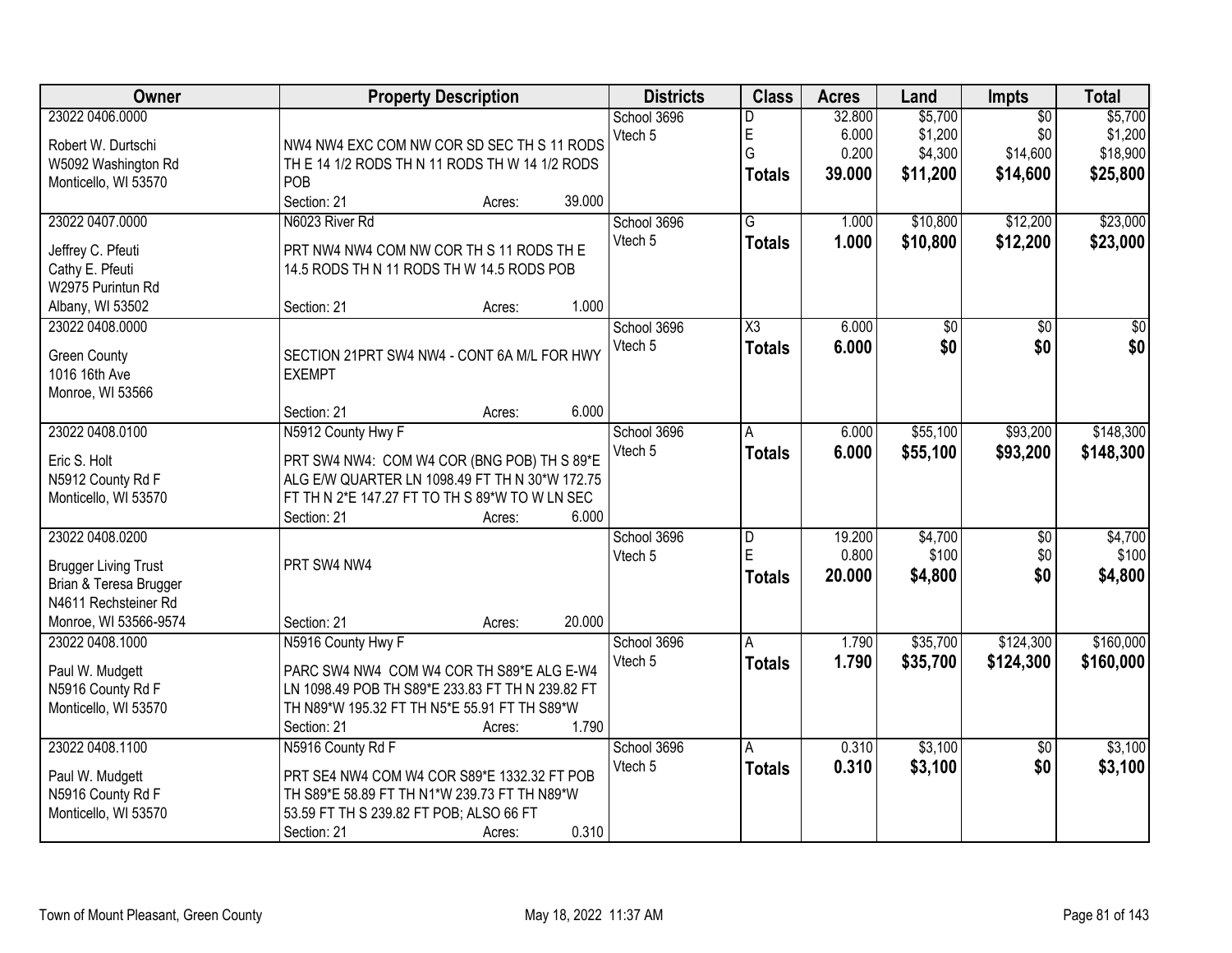| \$23,000<br>\$83,000<br>\$106,000<br>23022 0408.2000<br>N5920 County Hwy F<br>1.000<br>School 3696<br>Vtech 5<br>1.000<br>\$23,000<br>\$83,000<br>\$106,000<br><b>Totals</b><br>David W. Sink<br>PARC IN SW4 NW4 COM W COR SEC 21 TH N0*E |  |
|-------------------------------------------------------------------------------------------------------------------------------------------------------------------------------------------------------------------------------------------|--|
|                                                                                                                                                                                                                                           |  |
|                                                                                                                                                                                                                                           |  |
| 426.08 FT TH E 1003.97 FT POB TH E 377.59 FT TH<br>N5920 County Rd F                                                                                                                                                                      |  |
| N0*W 115.37 FT TH W 377.59 FT TH S 0*E 115.37 FT<br>Monticello, WI 53570                                                                                                                                                                  |  |
| 1.000<br>Section: 21<br>Acres:                                                                                                                                                                                                            |  |
| N5924 County Hwy F<br>\$51,100<br>\$129,800<br>\$180,900<br>23022 0408.3000<br>School 3696<br>4.280<br>A                                                                                                                                  |  |
| Vtech 5<br>4.280<br>\$51,100<br>\$129,800<br>\$180,900<br><b>Totals</b>                                                                                                                                                                   |  |
| CSM 668 (V2-P220) LOT 1 - 3.28A SW4 NW4; ALSO S<br>Robert H. Babler                                                                                                                                                                       |  |
| 454.9 FT OF SW4 NW4 LYG E OF CLN EASE DESC AS<br>N5924 County Rd F                                                                                                                                                                        |  |
| Monticello, WI 53570<br>FOLLOWS: A STRIP 24.75 FT WIDE COM W4 COR SD                                                                                                                                                                      |  |
| 4.280<br>Section: 21<br>Acres:                                                                                                                                                                                                            |  |
| 23022 0409.0000<br>School 3696<br>\$5,700<br>\$5,700<br>5M<br>3.690<br>\$0                                                                                                                                                                |  |
| 36.000<br>\$6,300<br>\$0<br>\$6,300<br>Vtech 5<br>D.<br>SE4 NW4 EXC .31A<br>Arthur P. Studer Jr                                                                                                                                           |  |
| 39.690<br>\$12,000<br>\$0<br>\$12,000<br><b>Totals</b><br>N5810 County Rd F                                                                                                                                                               |  |
| Monticello, WI 53570                                                                                                                                                                                                                      |  |
| 39.690<br>Section: 21<br>Acres:                                                                                                                                                                                                           |  |
| 23022 0410.0000<br>\$7,200<br>\$7,200<br>N5810 County Rd F<br>School 3696<br>38.000<br>\$0<br>D                                                                                                                                           |  |
| E<br>1.000<br>\$200<br>\$0<br>Vtech 5                                                                                                                                                                                                     |  |
| NE4 SW4<br>Arthur P. Studer Jr<br>\$4,800<br>\$15,600<br>G<br>1.000<br>\$10,800                                                                                                                                                           |  |
| N5810 County Rd F<br>40.000<br>\$18,200<br>\$4,800<br>\$23,000<br><b>Totals</b>                                                                                                                                                           |  |
| Monticello, WI 53570                                                                                                                                                                                                                      |  |
| 40.000<br>Section: 21<br>Acres:                                                                                                                                                                                                           |  |
| \$3,200<br>\$3,200<br>23022 0411.0000<br>23.000<br>$\overline{30}$<br>N5810 County Hwy F<br>School 3696<br>$\overline{\mathsf{D}}$                                                                                                        |  |
| G<br>\$35,200<br>\$124,200<br>2.000<br>\$159,400<br>Vtech 5<br>PRT NW4 SW4 LYG E OF HWY<br>Arthur P. Studer Jr                                                                                                                            |  |
| 25.000<br>\$162,600<br>\$38,400<br>\$124,200<br><b>Totals</b><br>N5810 County Rd F                                                                                                                                                        |  |
| Monticello, WI 53570                                                                                                                                                                                                                      |  |
| 25.000<br>Section: 21<br>Acres:                                                                                                                                                                                                           |  |
| \$2,500<br>23022 0412.0000<br>School 3696<br>$\overline{\mathsf{D}}$<br>13.000<br>$\overline{50}$<br>\$2,500<br>County Rd F                                                                                                               |  |
| G<br>0.340<br>\$4,900<br>\$700<br>\$5,600<br>Vtech 5                                                                                                                                                                                      |  |
| PRT NW4 SW4 LYG W OF HWY<br>Mack Eugene F Marital Trust<br>13.340<br>\$7,400<br>\$700<br>\$8,100<br><b>Totals</b>                                                                                                                         |  |
| 992 Sweeney Dr                                                                                                                                                                                                                            |  |
| Dayton, OH 45458                                                                                                                                                                                                                          |  |
| 13.340<br>Section: 21<br>Acres:                                                                                                                                                                                                           |  |
| 23022 0412.1000<br>\$35,000<br>\$81,500<br>\$116,500<br>N5897 County Hwy F<br>School 3696<br>1.664<br>A                                                                                                                                   |  |
| Vtech 5<br>1.664<br>\$35,000<br>\$81,500<br>\$116,500<br><b>Totals</b><br>COM W4 COR SEC 21 TH S88*E ALG N LN 172.14 FT<br>Gary L. Kuebli                                                                                                 |  |
| N5897 County Rd F<br>TO CTRL HWY 39 TH SELY 153.1 FT ALG CTRLN CRV                                                                                                                                                                        |  |
| TO LEFT RAD 2292 FT CHD S23*E 153.07 FT TH<br>Monticello, WI 53570                                                                                                                                                                        |  |
| 1.664<br>Section: 21<br>Acres:                                                                                                                                                                                                            |  |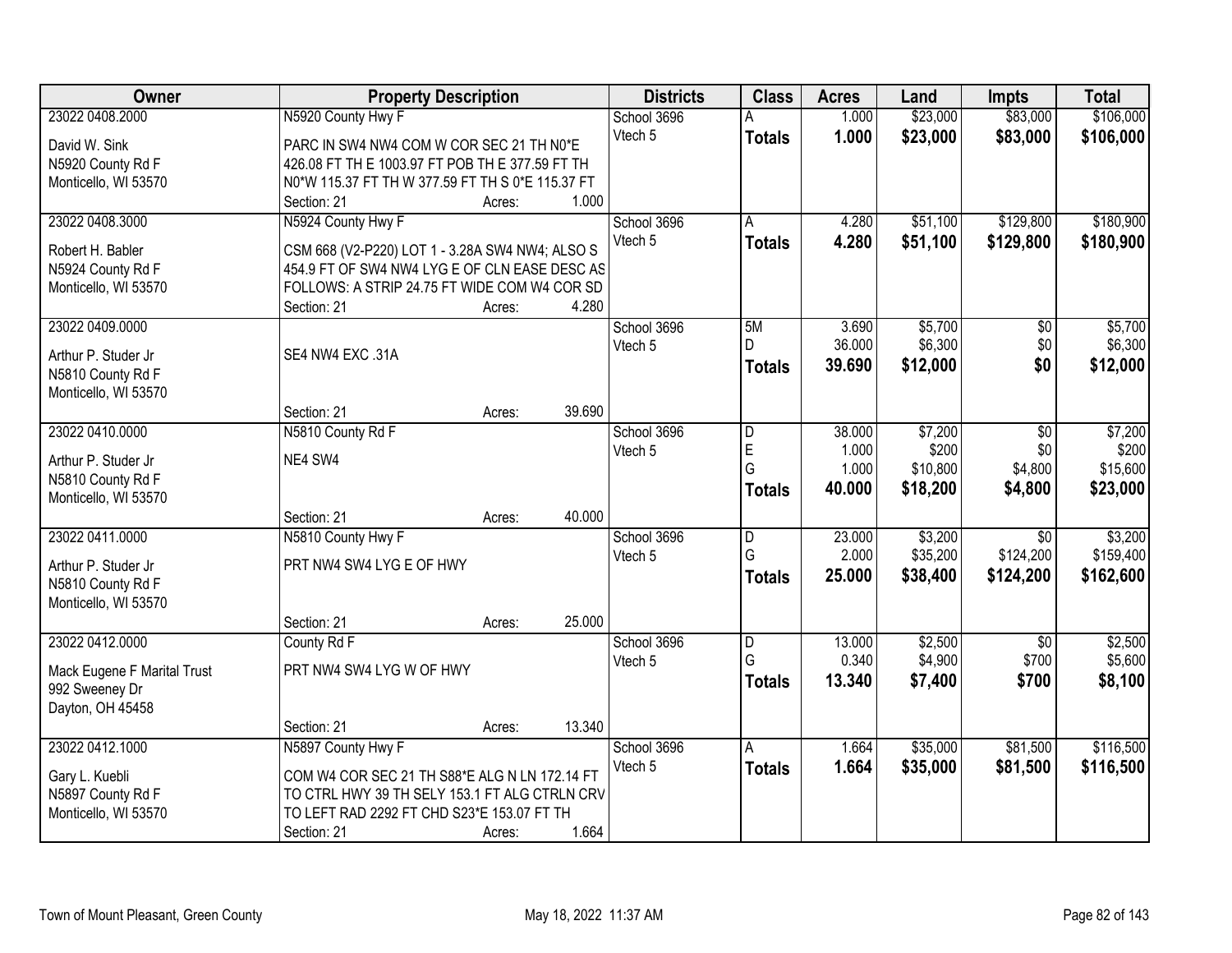| <b>Owner</b>                              |                                                                | <b>Property Description</b> |        |                        | <b>Class</b>            | <b>Acres</b>            | Land                | <b>Impts</b>     | <b>Total</b>         |
|-------------------------------------------|----------------------------------------------------------------|-----------------------------|--------|------------------------|-------------------------|-------------------------|---------------------|------------------|----------------------|
| 23022 0413.0100<br>Theodore E. Wiley      | N5761 County Hwy F<br>CSM 4636 (V20-P22) LOT 1 BNG PRT SW4 SW4 |                             |        | School 3696<br>Vtech 5 | D                       | 2.650<br>2.350<br>5.000 | \$42,000<br>\$600   | \$59,600<br>\$0  | \$101,600<br>\$600   |
| N5761 County Rd F<br>Monticello, WI 53570 |                                                                |                             |        |                        | <b>Totals</b>           |                         | \$42,600            | \$59,600         | \$102,200            |
|                                           | Section: 21                                                    | Acres:                      | 5.000  |                        |                         |                         |                     |                  |                      |
| 23022 0413.0200                           | N5777 County Hwy F                                             |                             |        | School 3696            | 5M                      | 11.800                  | \$15,400            | $\overline{30}$  | \$15,400             |
| Pleasant Wether Farm, LLC                 | PRT SW4 SW4 LYG W OF HWY COM SE COR SW4                        |                             |        | Vtech 5                | D<br>G                  | 14.200<br>3.000         | \$3,600<br>\$43,000 | \$0<br>\$353,800 | \$3,600<br>\$396,800 |
| N5835 Biggs Rd                            | SW4 TH W TO SW COR TH N TO NW COR TH E 49                      |                             |        |                        |                         | 29.000                  | \$62,000            |                  |                      |
| Argyle, WI 53504                          | RDS TH SELY TO POB EXC CSM 4636 (V20-P22) LOT                  |                             |        |                        | <b>Totals</b>           |                         |                     | \$353,800        | \$415,800            |
|                                           | Section: 21                                                    | Acres:                      | 29.000 |                        |                         |                         |                     |                  |                      |
| 23022 0414.0000                           |                                                                |                             |        | School 3696            | D                       | 6.000                   | \$1,500             | \$0              | \$1,500              |
| Arthur P. Studer Jr<br>N5810 County Rd F  | PRT SW4 SW4 LYG E OF HY                                        |                             |        | Vtech 5                | <b>Totals</b>           | 6.000                   | \$1,500             | \$0              | \$1,500              |
| Monticello, WI 53570                      |                                                                |                             |        |                        |                         |                         |                     |                  |                      |
|                                           | Section: 21                                                    | Acres:                      | 6.000  |                        |                         |                         |                     |                  |                      |
| 23022 0415.0000                           |                                                                |                             |        | School 3696            | D                       | 31.000                  | \$7,200             | \$0              | \$7,200              |
| Arthur P. Studer Jr                       | PRT SE4 SW4                                                    |                             |        | Vtech 5                | E                       | 2.850                   | \$1,200             | \$0              | \$1,200              |
| N5810 County Rd F<br>Monticello, WI 53570 |                                                                |                             |        |                        | <b>Totals</b>           | 33.850                  | \$8,400             | \$0              | \$8,400              |
|                                           | Section: 21                                                    | Acres:                      | 33.850 |                        |                         |                         |                     |                  |                      |
| 23022 0416.0000                           |                                                                |                             |        | School 3696            | $\overline{\mathsf{D}}$ | 5.000                   | \$800               | $\overline{50}$  | \$800                |
| Arleen R. Lehr                            | APPRX S 7 1/2A IN SE COR SE4 SW4                               |                             |        | Vtech 5                | E                       | 1.900                   | \$900               | \$0              | \$900                |
| W3860 County Rd F                         |                                                                |                             |        |                        | G                       | 0.100                   | \$600               | \$600            | \$1,200              |
| Monticello, WI 53570                      |                                                                |                             |        |                        | <b>Totals</b>           | 7.000                   | \$2,300             | \$600            | \$2,900              |
|                                           | Section: 21                                                    | Acres:                      | 7.000  |                        |                         |                         |                     |                  |                      |
| 23022 0417.0000                           |                                                                |                             |        | School 3696            | 5M                      | 12.000                  | \$18,600            | $\overline{50}$  | \$18,600             |
| Urs Gafner                                | NE4 SE4                                                        |                             |        | Vtech 5                | D                       | 27.000                  | \$3,800             | \$0              | \$3,800              |
| W3676 Purintun Rd                         |                                                                |                             |        |                        | E                       | 1.000                   | \$500               | \$0              | \$500                |
| Monticello, WI 53570                      |                                                                |                             |        |                        | <b>Totals</b>           | 40.000                  | \$22,900            | \$0              | \$22,900             |
|                                           | Section: 21                                                    | Acres:                      | 40.000 |                        |                         |                         |                     |                  |                      |
| 23022 0418,0000                           |                                                                |                             |        | School 3696            | $\overline{D}$          | 31.000                  | \$6,600             | $\overline{50}$  | \$6,600              |
| Arleen R. Lehr                            | E 33A NW4 SE4                                                  |                             |        | Vtech 5                | E                       | 2.000                   | \$900               | \$0              | \$900                |
| W3860 County Rd F                         |                                                                |                             |        |                        | <b>Totals</b>           | 33.000                  | \$7,500             | \$0              | \$7,500              |
| Monticello, WI 53570                      | Section: 21                                                    | Acres:                      | 33.000 |                        |                         |                         |                     |                  |                      |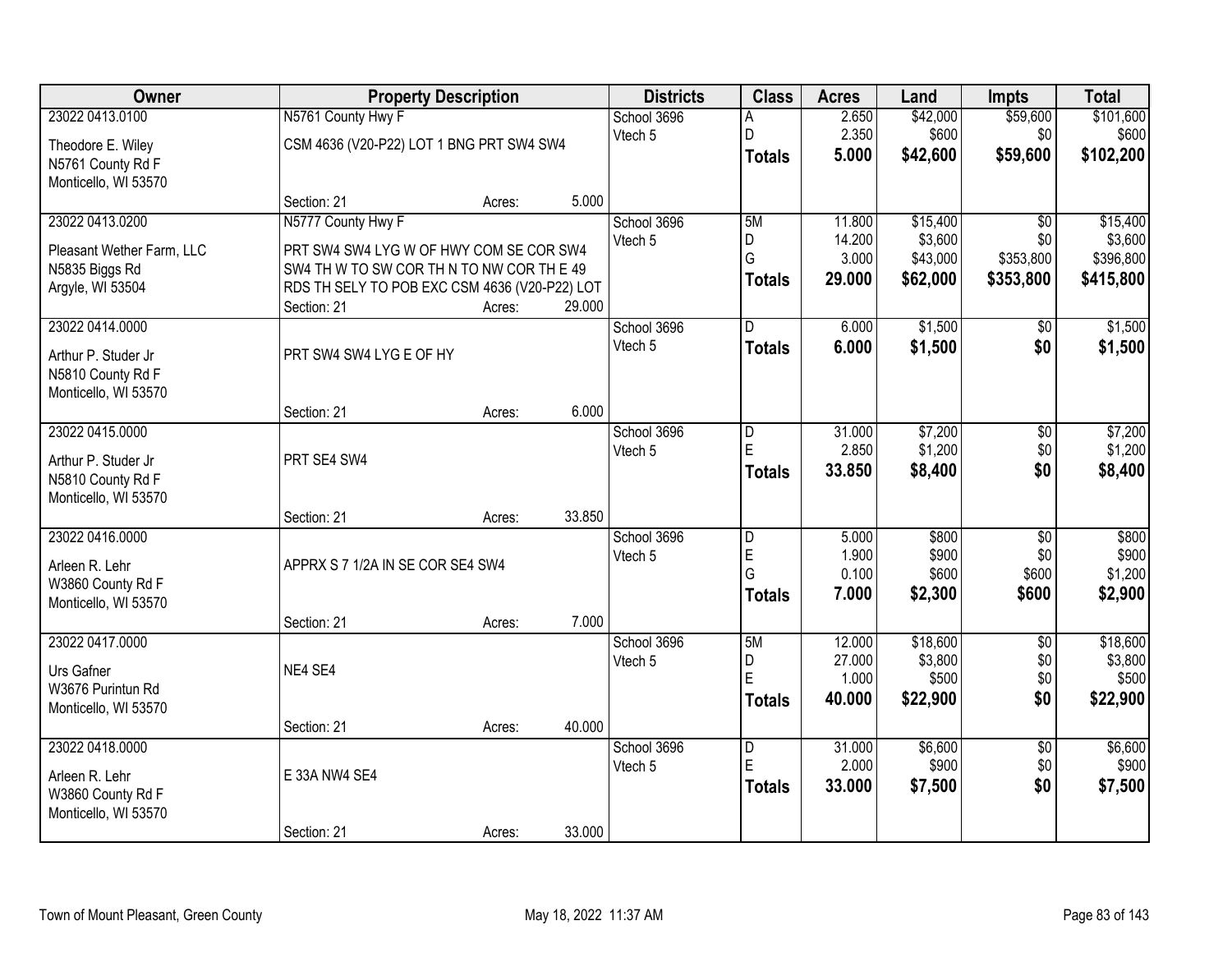| <b>Owner</b>                                        |                                                | <b>Property Description</b> |        | <b>Districts</b> | <b>Class</b>            | <b>Acres</b> | Land            | <b>Impts</b>    | <b>Total</b>     |
|-----------------------------------------------------|------------------------------------------------|-----------------------------|--------|------------------|-------------------------|--------------|-----------------|-----------------|------------------|
| 23022 0419.0000                                     |                                                |                             |        | School 3696      | D                       | 6.000        | \$1,500         | $\overline{50}$ | \$1,500          |
| Arthur P. Studer Jr                                 | W 7A NW4 SE4                                   |                             |        | Vtech 5          | E                       | 1.000        | \$500           | \$0             | \$500            |
| N5810 County Rd F                                   |                                                |                             |        |                  | <b>Totals</b>           | 7.000        | \$2,000         | \$0             | \$2,000          |
| Monticello, WI 53570                                |                                                |                             |        |                  |                         |              |                 |                 |                  |
|                                                     | Section: 21                                    | Acres:                      | 7.000  |                  |                         |              |                 |                 |                  |
| 23022 0420.0000                                     | W3860 County Hwy F                             |                             |        | School 3696      | $\overline{\mathsf{D}}$ | 35.500       | \$6,600         | $\overline{50}$ | \$6,600          |
| Arleen R. Lehr                                      | SW4 SE4                                        |                             |        | Vtech 5          | E                       | 1.000        | \$100           | \$0             | \$100            |
| W3860 County Rd F                                   |                                                |                             |        |                  | G                       | 3.500        | \$46,000        | \$170,200       | \$216,200        |
| Monticello, WI 53570                                |                                                |                             |        |                  | <b>Totals</b>           | 40.000       | \$52,700        | \$170,200       | \$222,900        |
|                                                     | Section: 21                                    | Acres:                      | 40.000 |                  |                         |              |                 |                 |                  |
| 23022 0421.0000                                     |                                                |                             |        | School 3696      | $\overline{D}$          | 36.000       | \$9,000         | \$0             | \$9,000          |
| Arleen R. Lehr                                      | SE4 SE4, EXC LOT 1 CSM 3199                    |                             |        | Vtech 5          | E                       | 1.000        | \$100           | \$0             | \$100            |
| W3860 County Rd F                                   |                                                |                             |        |                  | <b>Totals</b>           | 37,000       | \$9,100         | \$0             | \$9,100          |
| Monticello, WI 53570                                |                                                |                             |        |                  |                         |              |                 |                 |                  |
|                                                     | Section: 21                                    | Acres:                      | 37.000 |                  |                         |              |                 |                 |                  |
| 23022 0421.1000                                     | W3704 Purintun Rd                              |                             |        | School 3696      | A                       | 3.000        | \$46,000        | \$282,500       | \$328,500        |
|                                                     | CSM 3199 (V11-P271) LOT 1 BNG PRT SE4 SE4      |                             |        | Vtech 5          | <b>Totals</b>           | 3.000        | \$46,000        | \$282,500       | \$328,500        |
| Lehr David J & Amy J Rev Trust<br>W3704 Purintun Rd |                                                |                             |        |                  |                         |              |                 |                 |                  |
| Monticello, WI 53570                                |                                                |                             |        |                  |                         |              |                 |                 |                  |
|                                                     | Section: 21                                    | Acres:                      | 3.000  |                  |                         |              |                 |                 |                  |
| 23022 0422.0000                                     |                                                |                             |        | School 3696      | $\overline{\text{X2}}$  | 27.000       | $\overline{50}$ | $\overline{30}$ | $\overline{\$0}$ |
| State of Wisconsin D N R                            | PRT NE4 NE4 LYG N OF RIV & E OF HWY - CONT     |                             |        | Vtech 5          | <b>Totals</b>           | 27,000       | \$0             | \$0             | \$0              |
| Box 7921                                            | 13A; PRT NE4 NE4 LYG W HWY 14A (INCLUDES 1.93/ |                             |        |                  |                         |              |                 |                 |                  |
| Madison, WI 53707                                   | <b>BICYCLE TRAIL NE4 NE4)</b>                  |                             |        |                  |                         |              |                 |                 |                  |
|                                                     | Section: 22                                    | Acres:                      | 27.000 |                  |                         |              |                 |                 |                  |
| 23022 0423.0000                                     |                                                |                             |        | School 0063      | D.                      | 12.000       | \$1,700         | $\sqrt{$0}$     | \$1,700          |
|                                                     | PRT NE4 NE4 LYG S OF RIV & E OF HY EXC RR ROW  |                             |        | Vtech 5          | <b>Totals</b>           | 12.000       | \$1,700         | \$0             | \$1,700          |
| Kenneth W. Christen<br>W3810 Oliver Rd              |                                                |                             |        |                  |                         |              |                 |                 |                  |
| Monticello, WI 53570                                |                                                |                             |        |                  |                         |              |                 |                 |                  |
|                                                     | Section: 22                                    | Acres:                      | 12.000 |                  |                         |              |                 |                 |                  |
| 23022 0423.1000                                     |                                                |                             |        | School 0063      | $\overline{X4}$         | 0.110        | $\overline{50}$ | $\overline{50}$ | $\frac{1}{6}$    |
|                                                     |                                                |                             |        | Vtech 5          | <b>Totals</b>           | 0.110        | \$0             | \$0             | \$0              |
| Town of Mt Pleasant                                 | PARC IN NE4 NE4 FOR HWY                        |                             |        |                  |                         |              |                 |                 |                  |
|                                                     |                                                |                             |        |                  |                         |              |                 |                 |                  |
|                                                     | Section: 22                                    | Acres:                      | 0.110  |                  |                         |              |                 |                 |                  |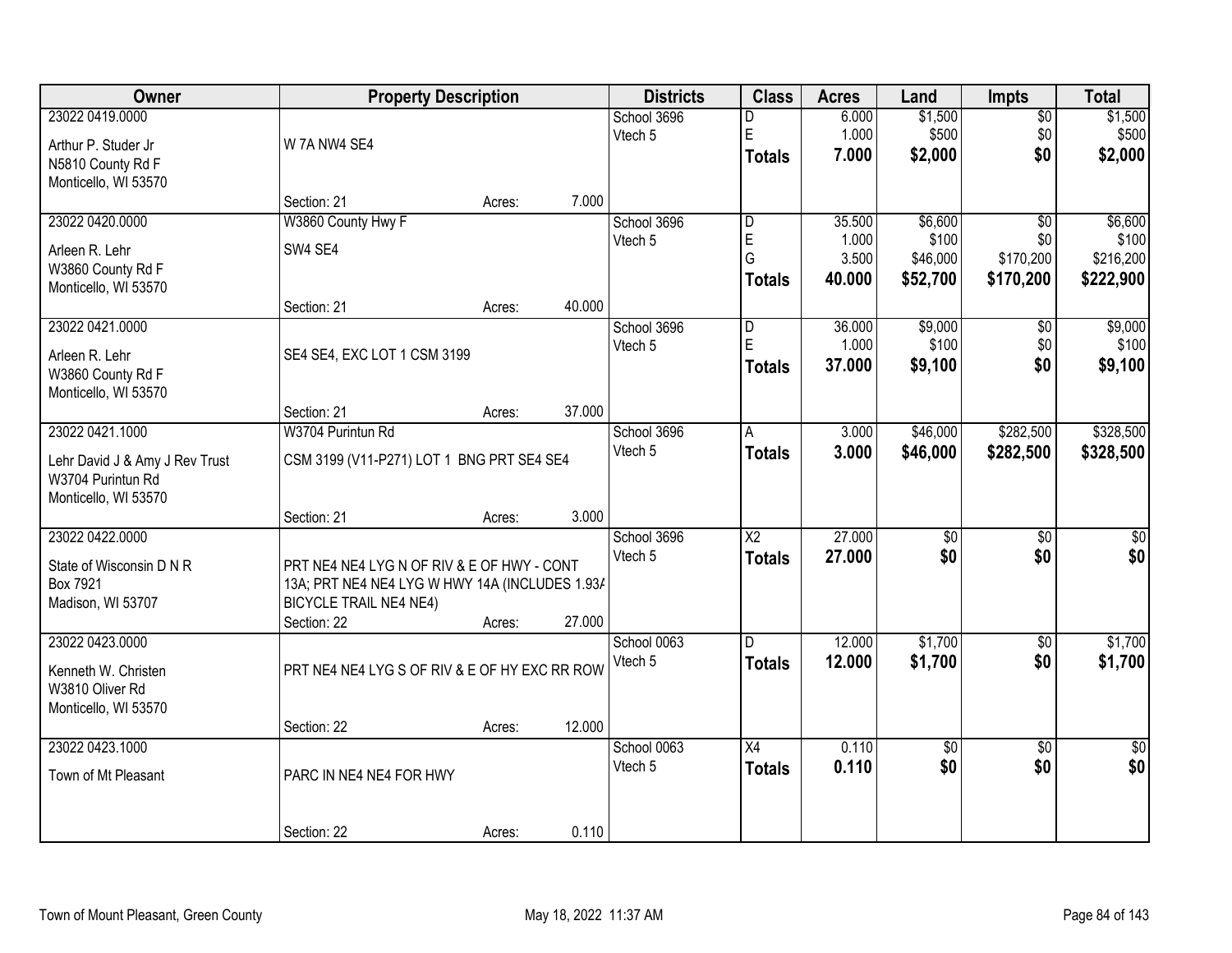| Owner                             |                                                              | <b>Property Description</b> |        | <b>Districts</b> | <b>Class</b>    | <b>Acres</b> | Land            | <b>Impts</b>    | <b>Total</b> |
|-----------------------------------|--------------------------------------------------------------|-----------------------------|--------|------------------|-----------------|--------------|-----------------|-----------------|--------------|
| 23022 0424.0000                   |                                                              |                             |        | School 3696      |                 | 3.390        | \$800           | $\overline{50}$ | \$800        |
| Dorothy Christen                  | PRT N1/2 NE4 COM 765 FT E NW COR NE4 TH E TO                 |                             |        | Vtech 5          | <b>Totals</b>   | 3.390        | \$800           | \$0             | \$800        |
| 631 Terrace Ct                    | CTRLN HWY TH S & W ALG HWY 215 FT TH W TO PT                 |                             |        |                  |                 |              |                 |                 |              |
| Monticello, WI 53570              | 765 FT E OF W LN NE4 TH N POB                                |                             |        |                  |                 |              |                 |                 |              |
|                                   | Section: 22                                                  | Acres:                      | 3.390  |                  |                 |              |                 |                 |              |
| 23022 0425.0000                   |                                                              |                             |        | School 3696      | $\overline{X2}$ | 37.500       | $\overline{50}$ | $\overline{50}$ | \$0          |
|                                   |                                                              |                             |        | Vtech 5          | <b>Totals</b>   | 37.500       | \$0             | \$0             | \$0          |
| State of Wisconsin D N R          | PRT NW4 NE4                                                  |                             |        |                  |                 |              |                 |                 |              |
| Box 7921<br>Madison, WI 53707     |                                                              |                             |        |                  |                 |              |                 |                 |              |
|                                   | Section: 22                                                  | Acres:                      | 37.500 |                  |                 |              |                 |                 |              |
| 23022 0426.0000                   |                                                              |                             |        | School 0063      | D               | 36.000       | \$9,400         | \$0             | \$9,400      |
|                                   |                                                              |                             |        | Vtech 5          | E               | 0.730        | \$100           | \$0             | \$100        |
| Kenneth W. Christen               | PRT SW4 NE4 LYG S OF TRAIL                                   |                             |        |                  | <b>Totals</b>   | 36.730       | \$9,500         | \$0             | \$9,500      |
| W3810 Oliver Rd                   |                                                              |                             |        |                  |                 |              |                 |                 |              |
| Monticello, WI 53570              |                                                              |                             |        |                  |                 |              |                 |                 |              |
|                                   | Section: 22                                                  | Acres:                      | 36.730 |                  |                 |              |                 |                 |              |
| 23022 0427.0000                   | N5958 Silver Rd                                              |                             |        | School 0063      | D               | 36.490       | \$9,200         | $\sqrt[6]{3}$   | \$9,200      |
| Kenneth W. Christen               | SE4 NE4 EXC TRAIL                                            |                             |        | Vtech 5          | E<br>G          | 1.250        | \$200           | \$0<br>\$84,700 | \$200        |
| W3810 Oliver Rd                   |                                                              |                             |        |                  |                 | 0.800        | \$11,500        |                 | \$96,200     |
| Monticello, WI 53570              |                                                              |                             |        |                  | Totals          | 38.540       | \$20,900        | \$84,700        | \$105,600    |
|                                   | Section: 22                                                  | Acres:                      | 38.540 |                  |                 |              |                 |                 |              |
| 23022 0428.0000                   |                                                              |                             |        | School 3696      | $\overline{X2}$ | 39.100       | $\overline{50}$ | \$0             | $\sqrt{50}$  |
| State of Wisconsin D N R          | CSM 770 (V2-P339) PRT LOT 1 CONT 33.67A NE4                  |                             |        | Vtech 5          | <b>Totals</b>   | 39.100       | \$0             | \$0             | \$0          |
| Box 7921                          | NW4 ALSO ALL PRT NE4 NW4 EXC RR ROW 5.43A                    |                             |        |                  |                 |              |                 |                 |              |
| Madison, WI 53707                 |                                                              |                             |        |                  |                 |              |                 |                 |              |
|                                   | Section: 22                                                  | Acres:                      | 39.100 |                  |                 |              |                 |                 |              |
| 23022 0429.0000                   |                                                              |                             |        | School 3696      | D               | 1.700        | \$500           | \$0             | \$500        |
| Schwartzlow Gregory J Irrev Trust | E 20A PRT NW4 NW4 LYG N CTR LITTLE SUGAR                     |                             |        | Vtech 5          | E               | 19.300       | \$5,200         | \$0             | \$5,200      |
| W3685 County Rd Ee                | <b>RIVER</b>                                                 |                             |        |                  | <b>Totals</b>   | 21.000       | \$5,700         | \$0             | \$5,700      |
| Monticello, WI 53570              |                                                              |                             |        |                  |                 |              |                 |                 |              |
|                                   | Section: 22                                                  | Acres:                      | 21.000 |                  |                 |              |                 |                 |              |
| 23022 0429.1000                   |                                                              |                             |        | School 3696      | $\overline{X2}$ | 11.500       | $\overline{50}$ | $\overline{30}$ | $\sqrt{30}$  |
| State of Wisconsin D N R          |                                                              |                             |        | Vtech 5          | <b>Totals</b>   | 11.500       | \$0             | \$0             | \$0          |
| Box 7921                          | PRT NW4 NW4 (INCLUDES 3.27A BICYCLE TRAIL<br><b>NW4 NW4)</b> |                             |        |                  |                 |              |                 |                 |              |
| Madison, WI 53707                 |                                                              |                             |        |                  |                 |              |                 |                 |              |
|                                   | Section: 22                                                  | Acres:                      | 11.500 |                  |                 |              |                 |                 |              |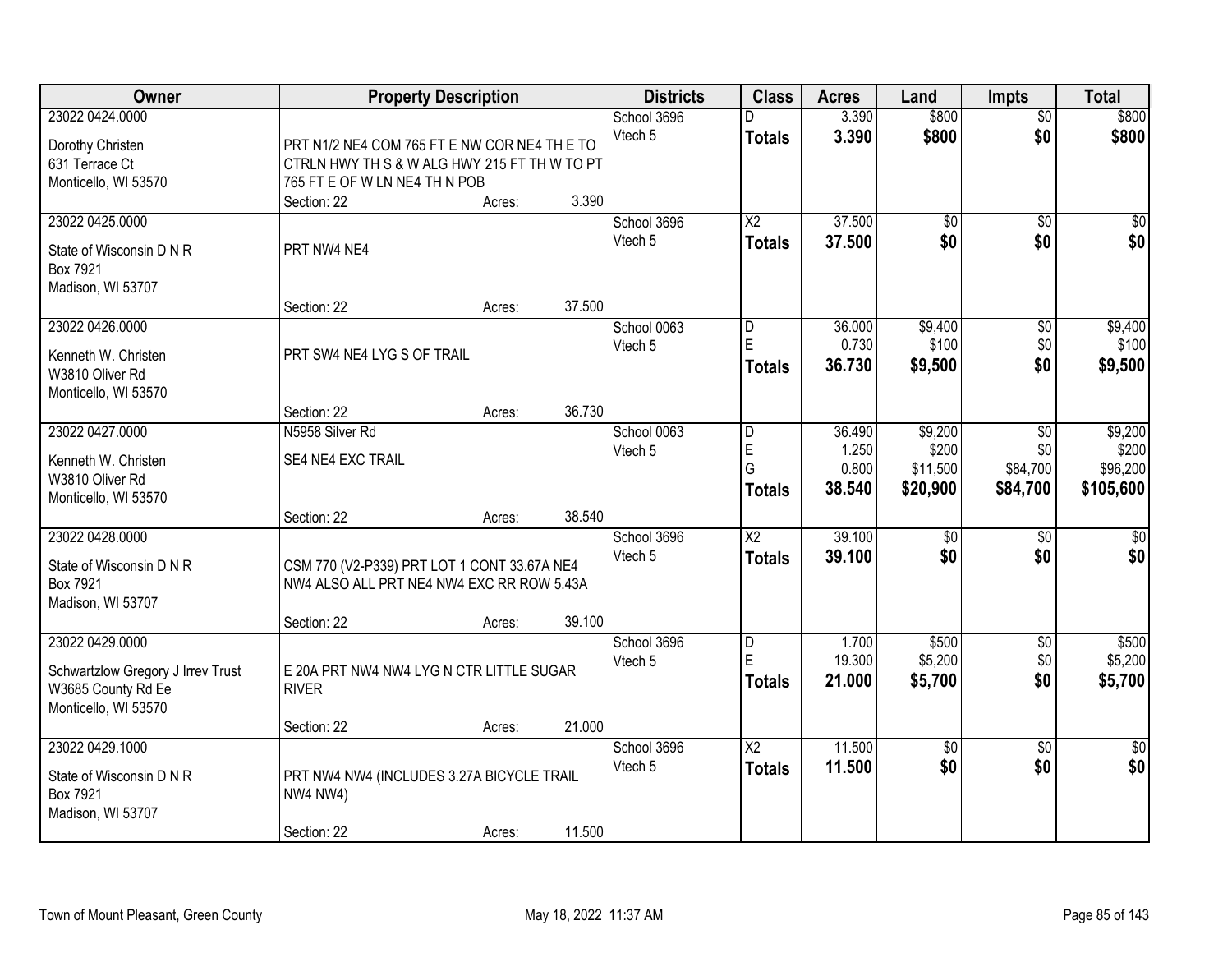| <b>Owner</b>                                                                        |                                                                                 | <b>Property Description</b> |        | <b>Districts</b>       | <b>Class</b>                              | <b>Acres</b>                       | Land                                     | <b>Impts</b>                                     | <b>Total</b>                               |
|-------------------------------------------------------------------------------------|---------------------------------------------------------------------------------|-----------------------------|--------|------------------------|-------------------------------------------|------------------------------------|------------------------------------------|--------------------------------------------------|--------------------------------------------|
| 23022 0430.0000<br>Gertrude M. Waelchli<br>W3737 Krueger Rd<br>Monticello, WI 53570 | W4 NW4 NW4, EXC RR ROW                                                          |                             |        | School 3696<br>Vtech 5 | D<br>E<br><b>Totals</b>                   | 1.300<br>5.200<br>6.500            | \$300<br>\$1,400<br>\$1,700              | $\overline{50}$<br>\$0<br>\$0                    | \$300<br>\$1,400<br>\$1,700                |
|                                                                                     | Section: 22                                                                     | Acres:                      | 6.500  |                        |                                           |                                    |                                          |                                                  |                                            |
| 23022 0431.0000<br>Urs Gafner<br>W3676 Purintun Rd<br>Monticello, WI 53570          | SW4 NW4 40A; 3A S OF RR IN NW4 NW4                                              |                             |        | School 3696<br>Vtech 5 | $\overline{D}$<br><b>Totals</b>           | 43.000<br>43.000                   | \$3,100<br>\$3,100                       | \$0<br>\$0                                       | \$3,100<br>\$3,100                         |
| 23022 0432.0000                                                                     | Section: 22                                                                     | Acres:                      | 43.000 | School 3696            | 5M                                        | 6.800                              | \$10,600                                 | \$0                                              | \$10,600                                   |
| Michael L. Zweifel<br>W3127 Purintun Rd<br>Albany, WI 53502                         | SE4 NW4 EXC TRAIL, ALSO EXC 2 RODS WIDE OF N<br><b>END</b>                      |                             |        | Vtech 5                | D<br>E<br><b>Totals</b>                   | 28.000<br>4.000<br>38,800          | \$7,400<br>\$5,400<br>\$23,400           | \$0<br>\$0<br>\$0                                | \$7,400<br>\$5,400<br>\$23,400             |
|                                                                                     | Section: 22                                                                     | Acres:                      | 38.800 |                        |                                           |                                    |                                          |                                                  |                                            |
| 23022 0433.0000<br>Michael L. Zweifel<br>W3127 Purintun Rd<br>Albany, WI 53502      | NE4 SW4                                                                         |                             |        | School 3696<br>Vtech 5 | D<br>E<br><b>Totals</b>                   | 38.000<br>2.000<br>40.000          | \$9,800<br>\$2,600<br>\$12,400           | \$0<br>\$0<br>\$0                                | \$9,800<br>\$2,600<br>\$12,400             |
|                                                                                     | Section: 22                                                                     | Acres:                      | 40.000 |                        |                                           |                                    |                                          |                                                  |                                            |
| 23022 0434.0000<br>Urs Gafner<br>W3676 Purintun Rd<br>Monticello, WI 53570          | NW4 SW4                                                                         |                             |        | School 3696<br>Vtech 5 | D.<br><b>Totals</b>                       | 40.000<br>40.000                   | \$6,900<br>\$6,900                       | \$0<br>\$0                                       | \$6,900<br>\$6,900                         |
|                                                                                     | Section: 22                                                                     | Acres:                      | 40.000 |                        |                                           |                                    |                                          |                                                  |                                            |
| 23022 0435.0000<br>Urs Gafner<br>W3676 Purintun Rd<br>Monticello, WI 53570          | W3676 Purintun Rd<br>SW4 SW4 EXC 1 SQ ACRE IN SW COR                            |                             |        | School 3696<br>Vtech 5 | $\overline{D}$<br>E<br>G<br><b>Totals</b> | 36.500<br>0.500<br>2.000<br>39.000 | \$8,300<br>\$100<br>\$35,200<br>\$43,600 | $\overline{50}$<br>\$0<br>\$120,300<br>\$120,300 | \$8,300<br>\$100<br>\$155,500<br>\$163,900 |
|                                                                                     | Section: 22                                                                     | Acres:                      | 39.000 |                        |                                           |                                    |                                          |                                                  |                                            |
| 23022 0435.1000<br>Urs Gafner<br>W3676 Purintun Rd<br>Monticello, WI 53570          | W3690 Purintun Rd<br>PARC SW COR SW4 208 FT E & W X 208 FT N & S<br>Section: 22 | Acres:                      | 1.000  | School 3696<br>Vtech 5 | A<br><b>Totals</b>                        | 1.000<br>1.000                     | \$23,000<br>\$23,000                     | \$81,600<br>\$81,600                             | \$104,600<br>\$104,600                     |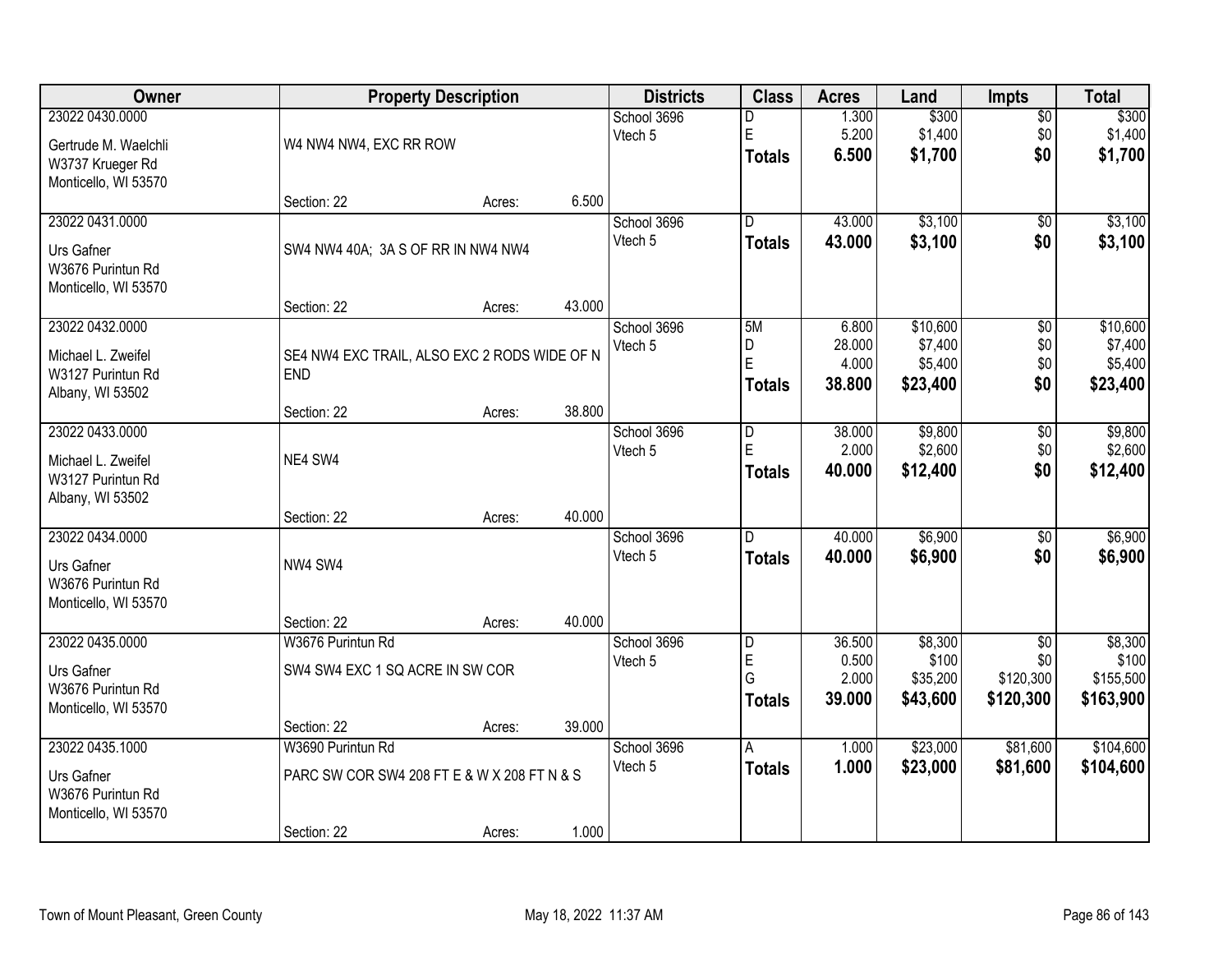| Owner                                   |                                                                          | <b>Property Description</b> |        | <b>Districts</b>       | <b>Class</b>            | <b>Acres</b>    | Land              | <b>Impts</b>     | <b>Total</b>       |
|-----------------------------------------|--------------------------------------------------------------------------|-----------------------------|--------|------------------------|-------------------------|-----------------|-------------------|------------------|--------------------|
| 23022 0436.0000                         | W3580 Purintun Rd                                                        |                             |        | School 3696            | D                       | 39.000          | \$10,200          | $\overline{50}$  | \$10,200           |
| Michael L. Zweifel                      | SE4 SW4                                                                  |                             |        | Vtech 5                | E                       | 1.000           | \$100             | \$0              | \$100              |
| W3127 Purintun Rd                       |                                                                          |                             |        |                        | <b>Totals</b>           | 40.000          | \$10,300          | \$0              | \$10,300           |
| Albany, WI 53502                        |                                                                          |                             |        |                        |                         |                 |                   |                  |                    |
|                                         | Section: 22                                                              | Acres:                      | 40.000 |                        |                         |                 |                   |                  |                    |
| 23022 0437.0000                         | Silver <sub>Rd</sub>                                                     |                             |        | School 3696            | $\overline{\mathsf{D}}$ | 36.300          | \$9,800           | $\overline{30}$  | \$9,800            |
| Michael L. Zweifel                      | NE4 SE4                                                                  |                             |        | Vtech 5                | E<br>G                  | 0.700<br>3.000  | \$100<br>\$43,000 | \$0<br>\$186,600 | \$100<br>\$229,600 |
| W3127 Purintun Rd                       |                                                                          |                             |        |                        | <b>Totals</b>           | 40.000          | \$52,900          | \$186,600        | \$239,500          |
| Albany, WI 53502                        |                                                                          |                             |        |                        |                         |                 |                   |                  |                    |
|                                         | Section: 22                                                              | Acres:                      | 40.000 |                        |                         |                 |                   |                  |                    |
| 23022 0438.0000                         |                                                                          |                             |        | School 0063<br>Vtech 5 | D<br>E                  | 39.000<br>1.000 | \$9,600<br>\$100  | \$0<br>\$0       | \$9,600<br>\$100   |
| Kenneth W. Christen                     | NW4 SE4                                                                  |                             |        |                        | <b>Totals</b>           | 40.000          | \$9,700           | \$0              | \$9,700            |
| W3810 Oliver Rd                         |                                                                          |                             |        |                        |                         |                 |                   |                  |                    |
| Monticello, WI 53570                    |                                                                          |                             | 40.000 |                        |                         |                 |                   |                  |                    |
| 23022 0439.0000                         | Section: 22                                                              | Acres:                      |        | School 0063            | D                       | 37.310          | \$9,800           | \$0              | \$9,800            |
|                                         |                                                                          |                             |        | Vtech 5                | E                       | 2.000           | \$200             | \$0              | \$200              |
| Kenneth W. Christen                     | SW4 SE4 EXC .689A IN SE COR                                              |                             |        |                        | <b>Totals</b>           | 39.310          | \$10,000          | \$0              | \$10,000           |
| W3810 Oliver Rd<br>Monticello, WI 53570 |                                                                          |                             |        |                        |                         |                 |                   |                  |                    |
|                                         | Section: 22                                                              | Acres:                      | 39.310 |                        |                         |                 |                   |                  |                    |
| 23022 0439.1000                         |                                                                          |                             |        | School 0063            | $\overline{\text{X2}}$  | 9.700           | $\overline{30}$   | $\overline{30}$  | $\overline{30}$    |
| State of Wisconsin                      |                                                                          |                             |        | Vtech 5                | <b>Totals</b>           | 9.700           | \$0               | \$0              | \$0                |
|                                         | SECTION 22BICYCLE TRAIL - PARC IN NE4 SE4; S1/2<br>NE4 NW4; NE4 NE4; NW4 |                             |        |                        |                         |                 |                   |                  |                    |
|                                         |                                                                          |                             |        |                        |                         |                 |                   |                  |                    |
|                                         | Section: 22                                                              | Acres:                      | 9.700  |                        |                         |                 |                   |                  |                    |
| 23022 0439.2000                         | W3402 Purintun Rd                                                        |                             |        | School 0063            | A                       | 0.689           | \$15,800          | \$92,800         | \$108,600          |
| Judy M. Kehm                            | COM SE COR SW4 SE4 TH W CL RD 150 FT TH N 200                            |                             |        | Vtech 5                | <b>Totals</b>           | 0.689           | \$15,800          | \$92,800         | \$108,600          |
| W3402 Purintun Rd                       | FT THE 150 FT THS 200 FT TO POB                                          |                             |        |                        |                         |                 |                   |                  |                    |
| Monticello, WI 53570                    |                                                                          |                             |        |                        |                         |                 |                   |                  |                    |
|                                         | Section: 22                                                              | Acres:                      | 0.689  |                        |                         |                 |                   |                  |                    |
| 23022 0440.0000                         | N5806 Silver Rd                                                          |                             |        | School 3696            | $\overline{D}$          | 37.500          | \$9,500           | $\overline{50}$  | \$9,500            |
| Michael L. Zweifel                      | SE4 SE4                                                                  |                             |        | Vtech 5                | E<br>G                  | 2.000<br>0.500  | \$200<br>\$3,000  | \$0<br>\$99,800  | \$200<br>\$102,800 |
| W3127 Purintun Rd                       |                                                                          |                             |        |                        |                         | 40.000          | \$12,700          | \$99,800         | \$112,500          |
| Albany, WI 53502                        |                                                                          |                             |        |                        | <b>Totals</b>           |                 |                   |                  |                    |
|                                         | Section: 22                                                              | Acres:                      | 40.000 |                        |                         |                 |                   |                  |                    |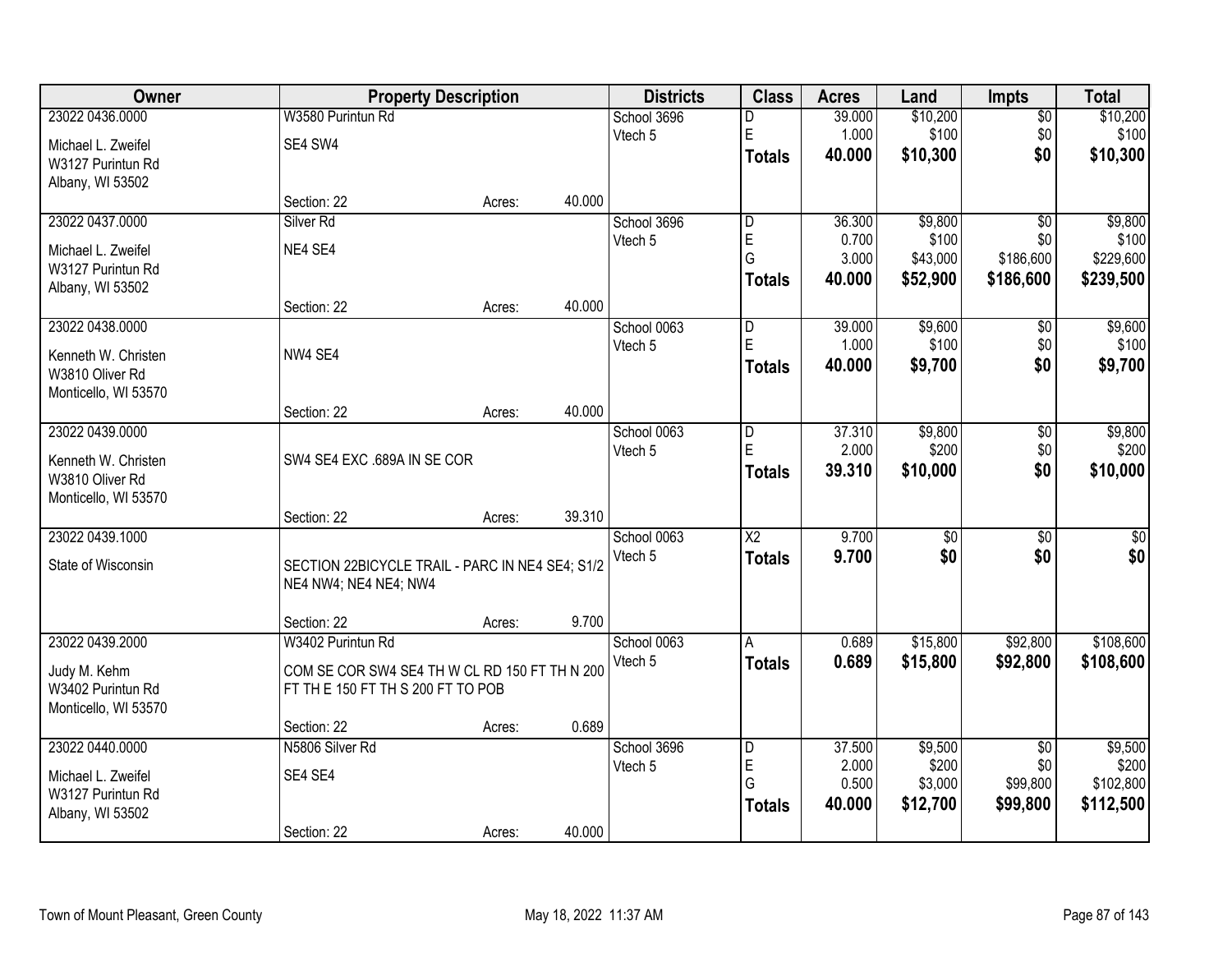| <b>Owner</b>             | <b>Property Description</b>                 |        |             | <b>Districts</b> | <b>Class</b>           | <b>Acres</b> | Land            | <b>Impts</b>    | <b>Total</b>    |
|--------------------------|---------------------------------------------|--------|-------------|------------------|------------------------|--------------|-----------------|-----------------|-----------------|
| 23022 0440.1000          |                                             |        | School 3696 |                  | $\overline{X2}$        | 8.270        | \$0             | $\overline{50}$ | \$0             |
| State of Wisconsin D N R | SECTION 22 BICYCLE TRAIL PRT NW4 NE4 .05A   |        | Vtech 5     |                  | <b>Totals</b>          | 8.270        | \$0             | \$0             | \$0             |
| Box 7921                 | PRT SW4 NE4 3.27A PRT SE4 NE4 1.46A PRT NE4 |        |             |                  |                        |              |                 |                 |                 |
| Madison, WI 53707        | NW4 2.29A PRT SE4 NW4 1.2A                  |        |             |                  |                        |              |                 |                 |                 |
|                          | Section: 22                                 | Acres: | 8.270       |                  |                        |              |                 |                 |                 |
| 23022 0441.0000          |                                             |        | School 0063 |                  | $\overline{\text{X2}}$ | 6.810        | \$0             | $\overline{50}$ | \$0             |
| State of Wisconsin D N R | PRT NE4 NE4 TRAIL 6.81A                     |        | Vtech 5     |                  | <b>Totals</b>          | 6.810        | \$0             | \$0             | \$0             |
| Box 7921                 |                                             |        |             |                  |                        |              |                 |                 |                 |
| Madison, WI 53707        |                                             |        |             |                  |                        |              |                 |                 |                 |
|                          | Section: 23                                 | Acres: | 6.810       |                  |                        |              |                 |                 |                 |
| 23022 0442.0000          |                                             |        | School 0063 |                  | 5M                     | 8.190        | \$12,700        | $\overline{50}$ | \$12,700        |
| Paul A. Garvoille        | PRT NE4 NE4 S OF RR ROW EXC PRT LOT 1 CSM   |        | Vtech 5     |                  | D                      | 22.260       | \$5,400         | \$0             | \$5,400         |
| N5990 Schneeberger Rd    | 2046                                        |        |             |                  | <b>Totals</b>          | 30.450       | \$18,100        | \$0             | \$18,100        |
| Albany, WI 53502         |                                             |        |             |                  |                        |              |                 |                 |                 |
|                          | Section: 23                                 | Acres: | 30.450      |                  |                        |              |                 |                 |                 |
| 23022 0442.0100          | N5990 Schneeberger Rd                       |        | School 0063 |                  | A                      | 1.480        | \$31,600        | \$199,400       | \$231,000       |
| Paul A. Garvoille        | CSM 2046 (V6-P381) LOT 1 BNG PRT E2 NE4     |        | Vtech 5     |                  | D                      | 4.000        | \$1,000         | \$0             | \$1,000         |
| N5990 Schneeberger Rd    |                                             |        |             |                  | <b>Totals</b>          | 5.480        | \$32,600        | \$199,400       | \$232,000       |
| Albany, WI 53502         |                                             |        |             |                  |                        |              |                 |                 |                 |
|                          | Section: 23                                 | Acres: | 5.480       |                  |                        |              |                 |                 |                 |
| 23022 0443.0000          |                                             |        | School 0063 |                  | $\overline{\text{X2}}$ | 21.300       | \$0             | $\overline{60}$ | \$0             |
| State of Wisconsin D N R | PRT NW4 NE4 S OF RR ROW EXC LA IN NE COR    |        | Vtech 5     |                  | <b>Totals</b>          | 21.300       | \$0             | \$0             | \$0             |
| Box 7921                 | 21.3A BNG PRT LOT 1 CSM 193 (V1-P198)       |        |             |                  |                        |              |                 |                 |                 |
| Madison, WI 53707        |                                             |        |             |                  |                        |              |                 |                 |                 |
|                          | Section: 23                                 | Acres: | 21.300      |                  |                        |              |                 |                 |                 |
| 23022 0443.1000          |                                             |        | School 0063 |                  |                        | 2.000        | \$6,200         | $\sqrt{6}$      | \$6,200         |
| James B. Graves          | PARC IN NE COR NW4 NE4 S OF RR ROW          |        | Vtech 5     |                  | <b>Totals</b>          | 2.000        | \$6,200         | \$0             | \$6,200         |
| PO Box 27                |                                             |        |             |                  |                        |              |                 |                 |                 |
| Albany, WI 53502         |                                             |        |             |                  |                        |              |                 |                 |                 |
|                          | Section: 23                                 | Acres: | 2.000       |                  |                        |              |                 |                 |                 |
| 23022 0444.0000          |                                             |        | School 0063 |                  | $\overline{\text{X2}}$ | 13.000       | $\overline{60}$ | $\overline{50}$ | $\overline{30}$ |
| State Of Wisconsin Dnr   | PRT NW4 NE4 N OF RR ROW                     |        | Vtech 5     |                  | <b>Totals</b>          | 13.000       | \$0             | \$0             | \$0             |
| 101 S Webster            |                                             |        |             |                  |                        |              |                 |                 |                 |
| Madison, WI 53707        |                                             |        |             |                  |                        |              |                 |                 |                 |
|                          | Section: 23                                 | Acres: | 13.000      |                  |                        |              |                 |                 |                 |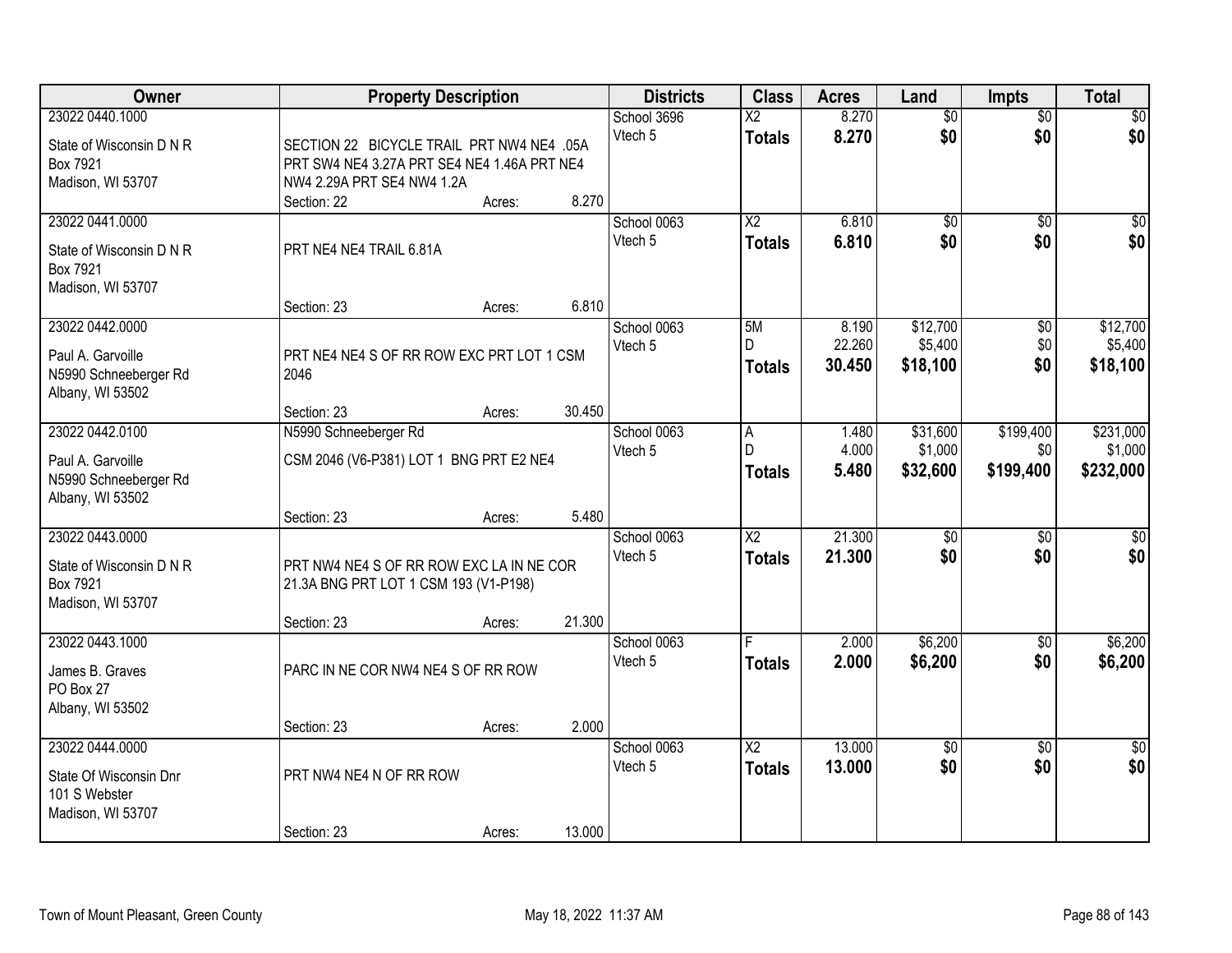| Owner                    |                                                 | <b>Property Description</b> |        | <b>Districts</b> | <b>Class</b>           | <b>Acres</b>    | Land     | Impts           | <b>Total</b>     |
|--------------------------|-------------------------------------------------|-----------------------------|--------|------------------|------------------------|-----------------|----------|-----------------|------------------|
| 23022 0445.0000          | Schneeberger Rd                                 |                             |        | School 0063      | 5M                     | 1.420           | \$2,200  | $\overline{50}$ | \$2,200          |
| Grant D. Westfall        | CSM 2100 (V7-P42) LOT 2 BNG PRT SW4 NE4         |                             |        | Vtech 5          | D                      | 3.220           | \$600    | \$0             | \$600            |
| N5929 Schneeberger Rd    |                                                 |                             |        |                  | <b>Totals</b>          | 4.640           | \$2,800  | \$0             | \$2,800          |
| Albany, WI 53502         |                                                 |                             |        |                  |                        |                 |          |                 |                  |
|                          | Section: 23                                     | Acres:                      | 4.640  |                  |                        |                 |          |                 |                  |
| 23022 0445.0100          | N5931 Schneeberger Rd                           |                             |        | School 0063      | A                      | 2.000           | \$45,100 | \$206,400       | \$251,500        |
| Grant D. Westfall        | CSM 4448 (V18-P213) LOT 1 BNG PRT SW4 NE4       |                             |        | Vtech 5          | D.                     | 9.460           | \$2,300  | \$0             | \$2,300          |
| N5929 Schneeberger Rd    |                                                 |                             |        |                  | <b>Totals</b>          | 11.460          | \$47,400 | \$206,400       | \$253,800        |
| Albany, WI 53502         |                                                 |                             |        |                  |                        |                 |          |                 |                  |
|                          | Section: 23                                     | Acres:                      | 11.460 |                  |                        |                 |          |                 |                  |
| 23022 0445.0200          | N5927 Schneeberger Rd                           |                             |        | School 0063      | A                      | 0.500           | \$4,600  | \$32,200        | \$36,800         |
| Grant D. Westfall        | CSM 4448 (V18-P213) LOT 2 BNG PRT SW4 NE4       |                             |        | Vtech 5          | D.                     | 2.820           | \$500    | \$0             | \$500            |
| N5929 Schneeberger Rd    |                                                 |                             |        |                  | <b>Totals</b>          | 3.320           | \$5,100  | \$32,200        | \$37,300         |
| Albany, WI 53502         |                                                 |                             |        |                  |                        |                 |          |                 |                  |
|                          | Section: 23                                     | Acres:                      | 3.320  |                  |                        |                 |          |                 |                  |
| 23022 0445.1000          |                                                 |                             |        | School 0063      | $\overline{\text{X2}}$ | 20.780          | \$0      | \$0             | \$0              |
| State of Wisconsin D N R | PARC IN SW4 NE4 BNG PRT LOT 1 CSM 193 (V1-P     |                             |        | Vtech 5          | <b>Totals</b>          | 20.780          | \$0      | \$0             | \$0              |
| Box 7921                 | 198)                                            |                             |        |                  |                        |                 |          |                 |                  |
| Madison, WI 53707        |                                                 |                             |        |                  |                        |                 |          |                 |                  |
|                          | Section: 23                                     | Acres:                      | 20.780 |                  |                        |                 |          |                 |                  |
| 23022 0446.0000          |                                                 |                             |        | School 0063      | 5M                     | 10.000          | \$2,300  | $\overline{50}$ | \$2,300          |
| Crescent J. Vale         | SE4 NE4 EXC CSM 2046 LOT 1 & EXC COM NE COR     |                             |        | Vtech 5          | D                      | 16.660          | \$3,500  | \$0             | \$3,500          |
| c/o Tom Vale             | SEC 23 TH S0*W 101.40 FT POB TH S0*W 1222.80 FT |                             |        |                  | E                      | 0.600<br>27.260 | \$100    | \$0<br>\$0      | \$100<br>\$5,900 |
| W5681 Melvin Rd          | TH S89*E 1325.69 FT TH S0*W 483.88 FT TH S89*W  |                             |        |                  | <b>Totals</b>          |                 | \$5,900  |                 |                  |
| Monroe, WI 53566         | Section: 23                                     | Acres:                      | 27.260 |                  |                        |                 |          |                 |                  |
| 23022 0446.0100          |                                                 |                             |        | School 0063      | 5M                     | 5.000           | \$7,800  | $\overline{50}$ | \$7,800          |
| Paul A. Garvoille        | PRT SE4 NE4                                     |                             |        | Vtech 5          | D.                     | 5.000           | \$1,200  | \$0             | \$1,200          |
| N5990 Schneeberger Rd    |                                                 |                             |        |                  | <b>Totals</b>          | 10.000          | \$9,000  | \$0             | \$9,000          |
| Albany, WI 53502         |                                                 |                             |        |                  |                        |                 |          |                 |                  |
|                          | Section: 23                                     | Acres:                      | 10.000 |                  |                        |                 |          |                 |                  |
| 23022 0447.0000          |                                                 |                             |        | School 0063      | $\overline{\text{X2}}$ | 16.610          | \$0      | $\overline{50}$ | \$0              |
| State of Wisconsin D N R | PRT NE4 NW4 LYG S OF RR ROW 16.61A BNG PRT      |                             |        | Vtech 5          | <b>Totals</b>          | 16.610          | \$0      | \$0             | \$0              |
| Box 7921                 | LOT 1 CSM 193 (V1-P 198)                        |                             |        |                  |                        |                 |          |                 |                  |
| Madison, WI 53707        |                                                 |                             |        |                  |                        |                 |          |                 |                  |
|                          | Section: 23                                     | Acres:                      | 16.610 |                  |                        |                 |          |                 |                  |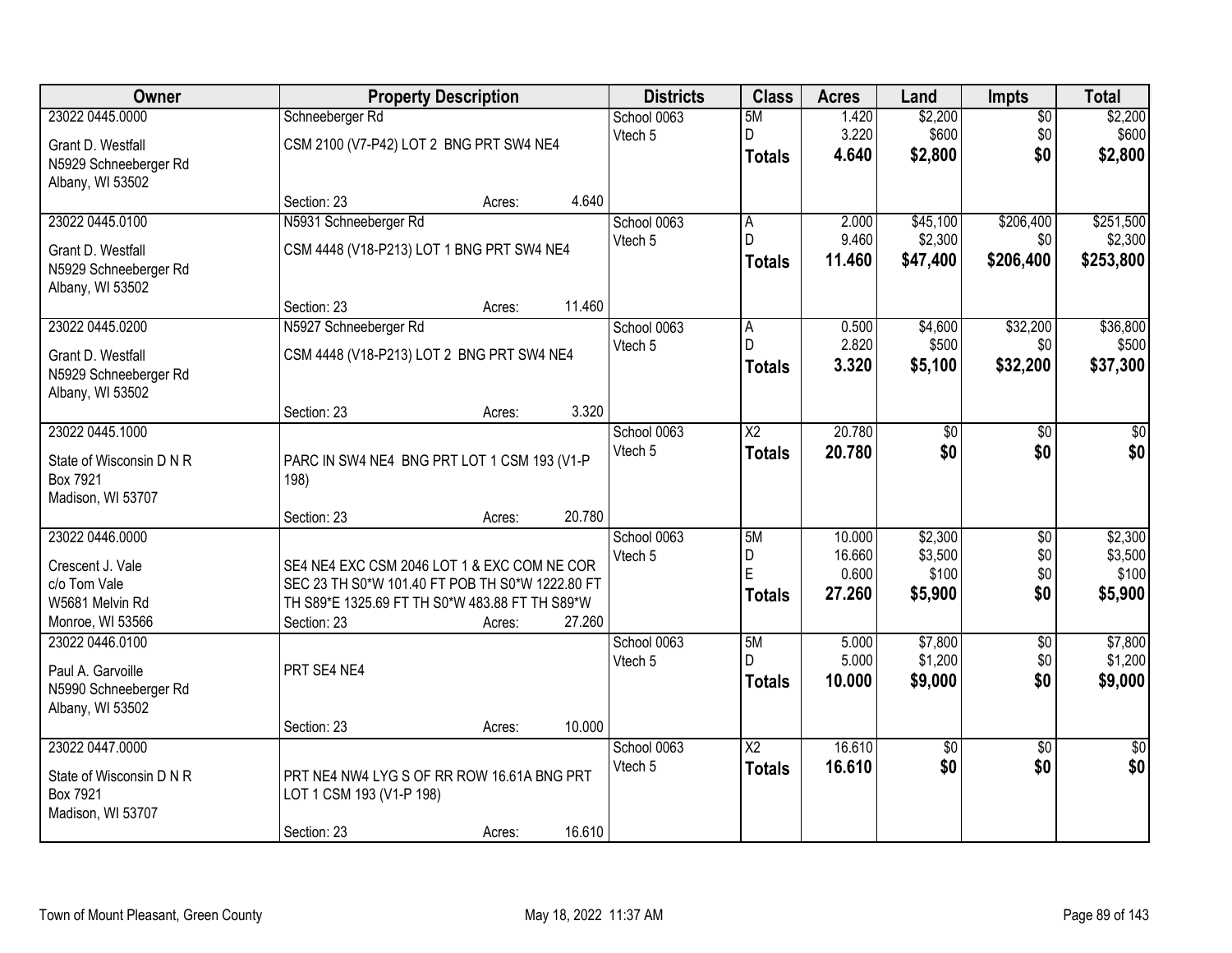| Owner                    |                                               | <b>Property Description</b> |        | <b>Districts</b> | <b>Class</b>             | <b>Acres</b>    | Land               | Impts           | <b>Total</b>       |
|--------------------------|-----------------------------------------------|-----------------------------|--------|------------------|--------------------------|-----------------|--------------------|-----------------|--------------------|
| 23022 0448.0000          |                                               |                             |        | School 0063      | $\overline{\mathsf{X2}}$ | 20.000          | $\overline{60}$    | $\overline{50}$ | \$0                |
| State Of Wisconsin Dnr   | PRT NE4 NW4 LYG N OF RR ROW                   |                             |        | Vtech 5          | <b>Totals</b>            | 20.000          | \$0                | \$0             | \$0                |
| 101 S Webster            |                                               |                             |        |                  |                          |                 |                    |                 |                    |
| Madison, WI 53707        | Section: 23                                   | Acres:                      | 20.000 |                  |                          |                 |                    |                 |                    |
| 23022 0449.0000          |                                               |                             |        | School 0063      | $\overline{X2}$          | 7.000           | $\overline{60}$    | $\overline{50}$ | $\sqrt{50}$        |
| State of Wisconsin       | PRT NW4 NW4 LYG N & W OF RIV                  |                             |        | Vtech 5          | <b>Totals</b>            | 7.000           | \$0                | \$0             | \$0                |
|                          |                                               |                             |        |                  |                          |                 |                    |                 |                    |
|                          |                                               |                             |        |                  |                          |                 |                    |                 |                    |
|                          | Section: 23                                   | Acres:                      | 7.000  |                  |                          |                 |                    |                 |                    |
| 23022 0450.0000          |                                               |                             |        | School 0063      | D                        | 27.000          | \$3,400            | \$0             | \$3,400            |
| Kenneth W. Christen      | PRT NW4 NW4 LYG S & E OF RIV EXC RR ROW       |                             |        | Vtech 5          | E<br><b>Totals</b>       | 3.000<br>30.000 | \$1,400<br>\$4,800 | \$0<br>\$0      | \$1,400<br>\$4,800 |
| W3810 Oliver Rd          |                                               |                             |        |                  |                          |                 |                    |                 |                    |
| Monticello, WI 53570     | Section: 23                                   | Acres:                      | 30.000 |                  |                          |                 |                    |                 |                    |
| 23022 0451.0000          |                                               |                             |        | School 0063      | D                        | 33.000          | \$8,600            | \$0             | \$8,600            |
| Kenneth W. Christen      | SW4 NW4                                       |                             |        | Vtech 5          | E                        | 7.000           | \$4,700            | \$0             | \$4,700            |
| W3810 Oliver Rd          |                                               |                             |        |                  | <b>Totals</b>            | 40.000          | \$13,300           | \$0             | \$13,300           |
| Monticello, WI 53570     |                                               |                             |        |                  |                          |                 |                    |                 |                    |
|                          | Section: 23                                   | Acres:                      | 40.000 |                  |                          |                 |                    |                 |                    |
| 23022 0452.0000          |                                               |                             |        | School 0063      | $\overline{\text{X2}}$   | 40.000          | $\overline{50}$    | $\overline{50}$ | $\overline{50}$    |
| State of Wisconsin D N R | SE4 NW4 BNG PRT LOT 1 CSM 193 (V1-P 198)      |                             |        | Vtech 5          | <b>Totals</b>            | 40.000          | \$0                | \$0             | \$0                |
| Box 7921                 |                                               |                             |        |                  |                          |                 |                    |                 |                    |
| Madison, WI 53707        | Section: 23                                   | Acres:                      | 40.000 |                  |                          |                 |                    |                 |                    |
| 23022 0453.0000          |                                               |                             |        | School 0063      | D                        | 12.590          | \$2,800            | $\overline{50}$ | \$2,800            |
| Crescent J. Vale         | NE4 SW4 EXC CSM 193 LOT 1 TO DNR & EXC 16.05A |                             |        | Vtech 5          | <b>Totals</b>            | 12.590          | \$2,800            | \$0             | \$2,800            |
| c/o Tom Vale             | TO SW WI PRAIRIE                              |                             |        |                  |                          |                 |                    |                 |                    |
| W5681 Melvin Rd          |                                               |                             |        |                  |                          |                 |                    |                 |                    |
| Monroe, WI 53566         | Section: 23                                   | Acres:                      | 12.590 |                  |                          |                 |                    |                 |                    |
| 23022 0453.1000          |                                               |                             |        | School 0063      | $\overline{X2}$          | 11.360          | $\sqrt{$0}$        | $\overline{50}$ | $\overline{50}$    |
| State of Wisconsin D N R | PARC NE4 SW4 BNG PRT LOT 1 CSM 193 (V1-P 198) |                             |        | Vtech 5          | <b>Totals</b>            | 11.360          | \$0                | \$0             | \$0                |
| Box 7921                 |                                               |                             |        |                  |                          |                 |                    |                 |                    |
| Madison, WI 53707        | Section: 23                                   | Acres:                      | 11.360 |                  |                          |                 |                    |                 |                    |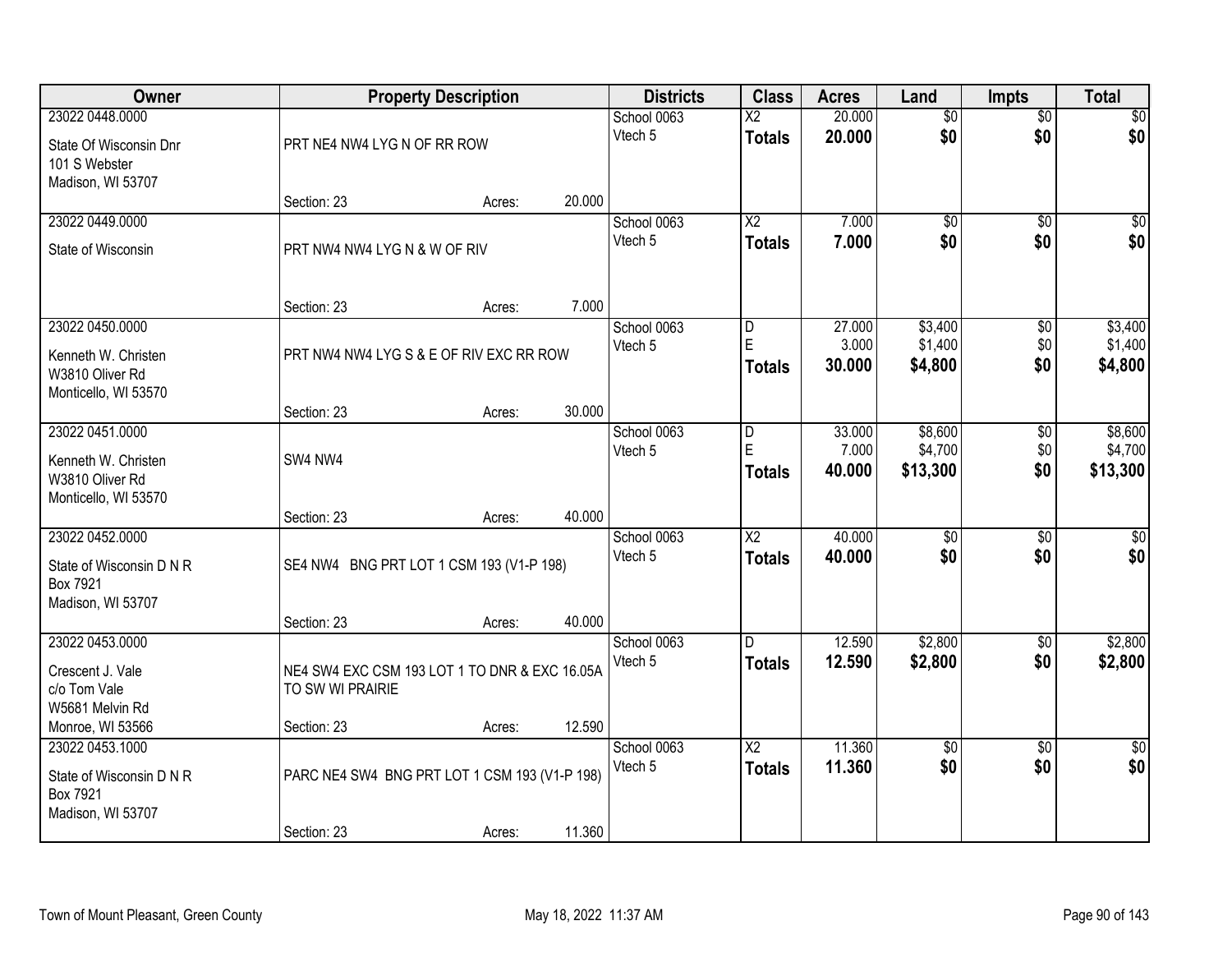| 16.050<br>23022 0453.2000<br>$\overline{50}$<br>\$0<br>School 0063<br>X5<br>$\overline{50}$<br>\$0<br>\$0<br>\$0<br>Vtech 5<br>16.050<br><b>Totals</b><br>SECTION 23COM E4COR SD SEC, N88*37'W 1319.17<br>WI P. Enthusiast<br>110 S Main St<br>FT, S0*17'E 1322.22 FT, N88*31'W 1313.73 FT, N88*<br>PO Box 824<br>54'W 617.83 FT POB, N88*54'W 739.7 FT, N0*15'W<br>Viroqua, WI 54665-1646<br>16.050<br>Section: 23<br>Acres:<br>\$8,500<br>23022 0454.0000<br>36.000<br>$\overline{50}$<br>\$8,500<br>School 3696<br>$\overline{D}$<br>E<br>\$800<br>\$800<br>4.000<br>\$0<br>Vtech 5<br>NW4 SW4<br>Michael L. Zweifel<br>\$0<br>\$9,300<br>\$9,300<br>Totals<br>40.000<br>W3127 Purintun Rd<br>Albany, WI 53502<br>40.000<br>Section: 23<br>Acres:<br>23022 0455.0000<br>39.000<br>\$9,500<br>\$9,500<br>School 3696<br>\$0<br>D<br>E<br>\$100<br>1.000<br>\$0<br>\$100<br>Vtech 5<br>SW4 SW4<br>Michael L. Zweifel |
|-----------------------------------------------------------------------------------------------------------------------------------------------------------------------------------------------------------------------------------------------------------------------------------------------------------------------------------------------------------------------------------------------------------------------------------------------------------------------------------------------------------------------------------------------------------------------------------------------------------------------------------------------------------------------------------------------------------------------------------------------------------------------------------------------------------------------------------------------------------------------------------------------------------------------|
|                                                                                                                                                                                                                                                                                                                                                                                                                                                                                                                                                                                                                                                                                                                                                                                                                                                                                                                       |
|                                                                                                                                                                                                                                                                                                                                                                                                                                                                                                                                                                                                                                                                                                                                                                                                                                                                                                                       |
|                                                                                                                                                                                                                                                                                                                                                                                                                                                                                                                                                                                                                                                                                                                                                                                                                                                                                                                       |
|                                                                                                                                                                                                                                                                                                                                                                                                                                                                                                                                                                                                                                                                                                                                                                                                                                                                                                                       |
|                                                                                                                                                                                                                                                                                                                                                                                                                                                                                                                                                                                                                                                                                                                                                                                                                                                                                                                       |
|                                                                                                                                                                                                                                                                                                                                                                                                                                                                                                                                                                                                                                                                                                                                                                                                                                                                                                                       |
|                                                                                                                                                                                                                                                                                                                                                                                                                                                                                                                                                                                                                                                                                                                                                                                                                                                                                                                       |
|                                                                                                                                                                                                                                                                                                                                                                                                                                                                                                                                                                                                                                                                                                                                                                                                                                                                                                                       |
|                                                                                                                                                                                                                                                                                                                                                                                                                                                                                                                                                                                                                                                                                                                                                                                                                                                                                                                       |
|                                                                                                                                                                                                                                                                                                                                                                                                                                                                                                                                                                                                                                                                                                                                                                                                                                                                                                                       |
|                                                                                                                                                                                                                                                                                                                                                                                                                                                                                                                                                                                                                                                                                                                                                                                                                                                                                                                       |
|                                                                                                                                                                                                                                                                                                                                                                                                                                                                                                                                                                                                                                                                                                                                                                                                                                                                                                                       |
|                                                                                                                                                                                                                                                                                                                                                                                                                                                                                                                                                                                                                                                                                                                                                                                                                                                                                                                       |
| \$0<br>40.000<br>\$9,600<br>\$9,600<br><b>Totals</b><br>W3127 Purintun Rd                                                                                                                                                                                                                                                                                                                                                                                                                                                                                                                                                                                                                                                                                                                                                                                                                                             |
| Albany, WI 53502                                                                                                                                                                                                                                                                                                                                                                                                                                                                                                                                                                                                                                                                                                                                                                                                                                                                                                      |
| 40.000<br>Section: 23<br>Acres:                                                                                                                                                                                                                                                                                                                                                                                                                                                                                                                                                                                                                                                                                                                                                                                                                                                                                       |
| 23022 0456.0000<br>\$1,300<br>\$1,300<br>School 0063<br>5M<br>1.000<br>\$0                                                                                                                                                                                                                                                                                                                                                                                                                                                                                                                                                                                                                                                                                                                                                                                                                                            |
| 38.000<br>\$8,200<br>\$0<br>\$8,200<br>D<br>Vtech 5<br>CSM 470 (V1-P494) LOT 1 BNG PRT SE4 SW4<br>Pfeuti Albert & Karen Revocable Trust                                                                                                                                                                                                                                                                                                                                                                                                                                                                                                                                                                                                                                                                                                                                                                               |
| $\mathsf E$<br>\$100<br>\$100<br>1.000<br>\$0<br>Albert & Karen Pfeuti Ttees                                                                                                                                                                                                                                                                                                                                                                                                                                                                                                                                                                                                                                                                                                                                                                                                                                          |
| \$0<br>40.000<br>\$9,600<br>\$9,600<br><b>Totals</b><br>W2975 Purintun Rd                                                                                                                                                                                                                                                                                                                                                                                                                                                                                                                                                                                                                                                                                                                                                                                                                                             |
| 40.000<br>Albany, WI 53502<br>Section: 23<br>Acres:                                                                                                                                                                                                                                                                                                                                                                                                                                                                                                                                                                                                                                                                                                                                                                                                                                                                   |
| 23022 0457.0000<br>5M<br>12.000<br>\$2,700<br>$\overline{50}$<br>\$2,700<br>School 0063                                                                                                                                                                                                                                                                                                                                                                                                                                                                                                                                                                                                                                                                                                                                                                                                                               |
| D<br>27.200<br>\$6,200<br>\$6,200<br>\$0<br>Vtech 5                                                                                                                                                                                                                                                                                                                                                                                                                                                                                                                                                                                                                                                                                                                                                                                                                                                                   |
| NE4 SE4<br>Crescent J. Vale<br>E<br>\$100<br>0.800<br>\$0<br>\$100                                                                                                                                                                                                                                                                                                                                                                                                                                                                                                                                                                                                                                                                                                                                                                                                                                                    |
| c/o Tom Vale<br>\$0<br>\$9,000<br>40.000<br>\$9,000<br><b>Totals</b>                                                                                                                                                                                                                                                                                                                                                                                                                                                                                                                                                                                                                                                                                                                                                                                                                                                  |
| W5681 Melvin Rd                                                                                                                                                                                                                                                                                                                                                                                                                                                                                                                                                                                                                                                                                                                                                                                                                                                                                                       |
| 40.000<br>Monroe, WI 53566<br>Section: 23<br>Acres:                                                                                                                                                                                                                                                                                                                                                                                                                                                                                                                                                                                                                                                                                                                                                                                                                                                                   |
| \$1,300<br>5M<br>\$1,300<br>23022 0458.0000<br>School 0063<br>1.400<br>$\overline{50}$<br>Schneeberger Rd                                                                                                                                                                                                                                                                                                                                                                                                                                                                                                                                                                                                                                                                                                                                                                                                             |
| \$4,100<br>23.160<br>\$4,100<br>\$0<br>D<br>Vtech 5<br>NW4 SE4 EXC 4.6A TO DNR & EXC LOT 1 CSM 4433<br>Crescent J. Vale<br>E                                                                                                                                                                                                                                                                                                                                                                                                                                                                                                                                                                                                                                                                                                                                                                                          |
| 0.500<br>\$100<br>\$0<br>\$100<br>c/o Tom Vale                                                                                                                                                                                                                                                                                                                                                                                                                                                                                                                                                                                                                                                                                                                                                                                                                                                                        |
| 25.060<br>\$5,500<br>\$0<br>\$5,500<br><b>Totals</b><br>W5681 Melvin Rd                                                                                                                                                                                                                                                                                                                                                                                                                                                                                                                                                                                                                                                                                                                                                                                                                                               |
| 25.060<br>Monroe, WI 53566<br>Section: 23<br>Acres:                                                                                                                                                                                                                                                                                                                                                                                                                                                                                                                                                                                                                                                                                                                                                                                                                                                                   |
| 23022 0458.0100<br>\$39,000<br>\$108,600<br>\$147,600<br>N5869 Schneeberger Rd<br>$\overline{A}$<br>2.000<br>School 0063                                                                                                                                                                                                                                                                                                                                                                                                                                                                                                                                                                                                                                                                                                                                                                                              |
| 8.340<br>D<br>\$2,100<br>\$0<br>\$2,100<br>Vtech 5<br>CSM 4433 (V18-P171) LOT 1 BNG PRT NW4 SE4<br>William C. Scott                                                                                                                                                                                                                                                                                                                                                                                                                                                                                                                                                                                                                                                                                                                                                                                                   |
| 10.340<br>\$108,600<br>\$41,100<br>\$149,700<br><b>Totals</b><br>N5869 Schneeberger Rd                                                                                                                                                                                                                                                                                                                                                                                                                                                                                                                                                                                                                                                                                                                                                                                                                                |
| Albany, WI 53502                                                                                                                                                                                                                                                                                                                                                                                                                                                                                                                                                                                                                                                                                                                                                                                                                                                                                                      |
| 10.340<br>Section: 23<br>Acres:                                                                                                                                                                                                                                                                                                                                                                                                                                                                                                                                                                                                                                                                                                                                                                                                                                                                                       |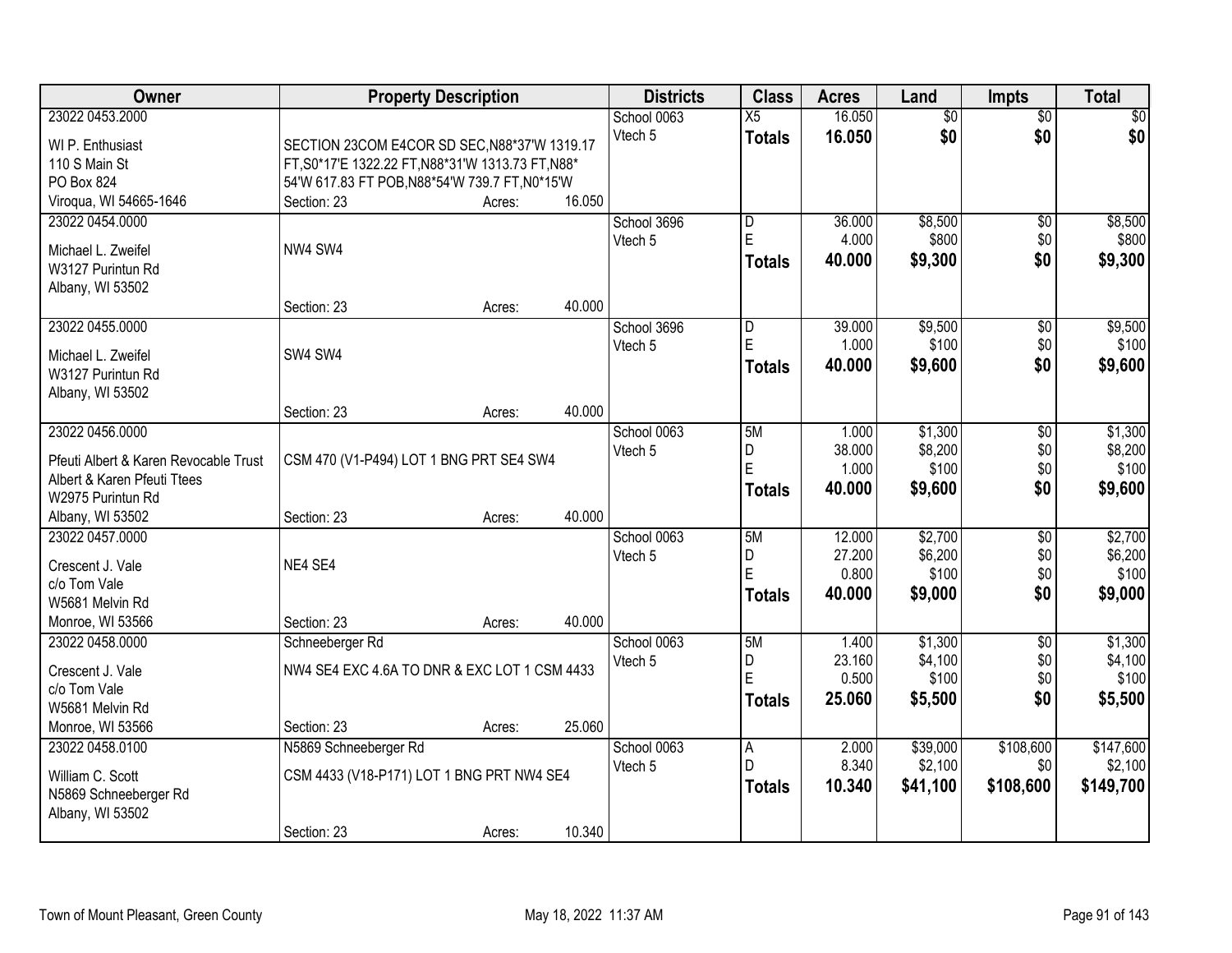| Owner                                                                                      |                                                                                             | <b>Property Description</b> | <b>Districts</b>       | <b>Class</b>                            | <b>Acres</b>                              | Land                               | <b>Impts</b>                               | <b>Total</b>                                     |                                              |
|--------------------------------------------------------------------------------------------|---------------------------------------------------------------------------------------------|-----------------------------|------------------------|-----------------------------------------|-------------------------------------------|------------------------------------|--------------------------------------------|--------------------------------------------------|----------------------------------------------|
| 23022 0458.1000<br>State of Wisconsin D N R<br>Box 7921<br>Madison, WI 53707               | PARC IN NW4 SE4 BNG PRT LOT 1 CSM 193 (V1-P<br>198)                                         |                             | School 0063<br>Vtech 5 | $\overline{\text{X2}}$<br><b>Totals</b> | 4.600<br>4.600                            | $\overline{50}$<br>\$0             | $\overline{50}$<br>\$0                     | $\sqrt{50}$<br>\$0                               |                                              |
|                                                                                            | Section: 23                                                                                 | Acres:                      | 4.600                  |                                         |                                           |                                    |                                            |                                                  |                                              |
| 23022 0459.0000<br>Michael L. Zweifel<br>W3127 Purintun Rd<br>Albany, WI 53502             | SW4 SE4                                                                                     |                             |                        | School 0063<br>Vtech 5                  | D<br>E<br><b>Totals</b>                   | 38,000<br>2.000<br>40.000          | \$7,900<br>\$200<br>\$8,100                | \$0<br>\$0<br>\$0                                | \$7,900<br>\$200<br>\$8,100                  |
|                                                                                            | Section: 23                                                                                 | Acres:                      | 40.000                 |                                         |                                           |                                    |                                            |                                                  |                                              |
| 23022 0460.0000<br>Albright Century Farms, LLC<br>c/o Kathy Mangan<br>6187 Sun Valley Pkwy | W2934 Purintun Rd<br>SE4 SE4                                                                |                             |                        | School 0063<br>Vtech 5                  | $\overline{D}$<br>E<br>G<br><b>Totals</b> | 29.000<br>8.500<br>2.500<br>40.000 | \$7,400<br>\$8,100<br>\$40,000<br>\$55,500 | $\overline{50}$<br>\$0<br>\$116,900<br>\$116,900 | \$7,400<br>\$8,100<br>\$156,900<br>\$172,400 |
| Oregon, WI 53575                                                                           | Section: 23                                                                                 | Acres:                      | 40.000                 |                                         |                                           |                                    |                                            |                                                  |                                              |
| 23022 0460.1000<br>State of Wisconsin D N R<br>Box 7921<br>Madison, WI 53707               | BICYCLE TRAIL PRT NW4 NE4 3.3A PRT NE4 NW4<br>3.39A PRT NW4 NW4 3.39A                       |                             |                        | School 0063<br>Vtech 5                  | $\overline{\text{X2}}$<br><b>Totals</b>   | 10.080<br>10.080                   | \$0<br>\$0                                 | \$0<br>\$0                                       | \$0<br>\$0                                   |
|                                                                                            | Section: 23                                                                                 | Acres:                      | 10.080                 |                                         |                                           |                                    |                                            |                                                  |                                              |
| 23022 0461.0000<br>Town of Mt Pleasant                                                     | WINDMILL HILLS, PRT NE4 NE4 EXEMPT                                                          |                             |                        | School 0063<br>Vtech 5                  | $\overline{X4}$<br><b>Totals</b>          | 2.013<br>2.013                     | $\overline{50}$<br>\$0                     | $\overline{30}$<br>\$0                           | $\overline{50}$<br>\$0                       |
|                                                                                            | Section: 24                                                                                 | Acres:                      | 2.013                  |                                         |                                           |                                    |                                            |                                                  |                                              |
| 23022 0461.1000<br>Mitchell T. Wendt<br>W2579 Zurfluh Rd<br>Albany, WI 53502               | W2579 Zurfluh Rd<br>WINDMILL HILLSCSM 468 (V1-P491) LOT 1 BNG PRT<br>NE4 NE4                |                             |                        | School 0063<br>Vtech 5                  | A<br><b>Totals</b>                        | 3.660<br>3.660                     | \$43,800<br>\$43,800                       | \$164,600<br>\$164,600                           | \$208,400<br>\$208,400                       |
|                                                                                            | Section: 24                                                                                 | Acres:                      | 3.660                  |                                         |                                           |                                    |                                            |                                                  |                                              |
| 23022 0461.2000<br>Alan Paul Walker<br>W2541 Zurfluh Rd<br>Albany, WI 53502                | W2541 Zurfluh Rd<br>WINDMILL HILLSCSM 468 (V1-P491) LOT 2 BNG PRT<br>NE4 NE4<br>Section: 24 | Acres:                      | 7.640                  | School 0063<br>Vtech 5                  | Α<br><b>Totals</b>                        | 7.640<br>7.640                     | \$58,100<br>\$58,100                       | \$218,000<br>\$218,000                           | \$276,100<br>\$276,100                       |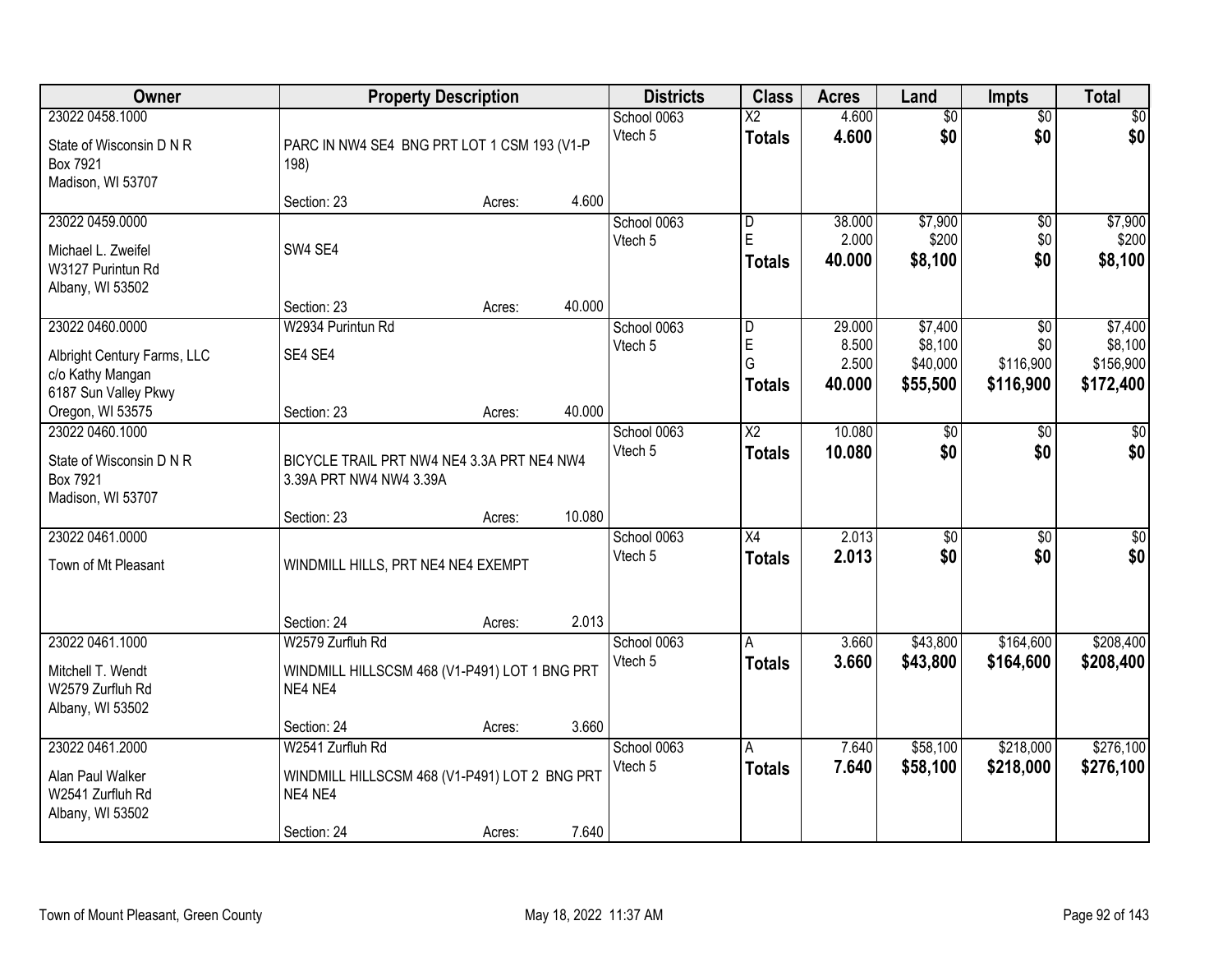| Owner                                                                         | <b>Property Description</b>                                                                                                                                                                         |                        | <b>Class</b>       | <b>Acres</b>             | Land                             | Impts                         | <b>Total</b>                       |
|-------------------------------------------------------------------------------|-----------------------------------------------------------------------------------------------------------------------------------------------------------------------------------------------------|------------------------|--------------------|--------------------------|----------------------------------|-------------------------------|------------------------------------|
| 23022 0461.3000<br>Trevor A. Gorr<br>W2495 Zurfluh Rd                         | W2495 Zurfluh Rd<br>CSM 468 (V1-P491) PRT LOT 3 BNG PRT NE4 NE4<br>(SEE T ALBANY-PCL 349.01) (WINDMILL HILLS)                                                                                       | School 0063<br>Vtech 5 | <b>Totals</b>      | 4.020<br>4.020           | \$39,600<br>\$39,600             | $\overline{50}$<br>\$0        | \$39,600<br>\$39,600               |
| Albany, WI 53502                                                              | 4.020<br>Section: 24<br>Acres:                                                                                                                                                                      |                        |                    |                          |                                  |                               |                                    |
| 23022 0461.4000<br>Daniel N. Lacy<br>N6074 Fiedler Rd<br>Albany, WI 53502     | N6074 Fiedler Rd<br>CSM 467 (V1-P489) LOT 1 BNG PRT NE4 NE4 (4.12A<br>INCL RW)                                                                                                                      | School 0063<br>Vtech 5 | A<br><b>Totals</b> | 3.940<br>3.940           | \$43,800<br>\$43,800             | \$146,900<br>\$146,900        | \$190,700<br>\$190,700             |
| 23022 0461.5000<br>George C. Halik<br>N6050 Fiedler Rd<br>Albany, WI 53502    | 3.940<br>Section: 24<br>Acres:<br>N6050 Fiedler Rd<br>WINDMILL HILLSCSM 467 (V1-P489) LOT 2 BNG PRT<br>NE4 NE4<br>3.940<br>Section: 24<br>Acres:                                                    | School 0063<br>Vtech 5 | A<br><b>Totals</b> | 3.940<br>3.940           | \$43,800<br>\$43,800             | \$131,100<br>\$131,100        | \$174,900<br>\$174,900             |
| 23022 0461.6000<br>Bradley W. Bates<br>N6040 Fiedler Rd<br>Albany, WI 53502   | N6040 Fiedler Rd<br>CSM 467 (V1-P489) LOT 3 PRT NE4 NE4 EXC COM<br>SW COR LOT 3 TH N0* W 17 FT POB TH S0*E 17 FT<br>TO SW COR LOT 3 TH N89*E 365 FT TH NWLY TO<br>7.580<br>Section: 24<br>Acres:    | School 0063<br>Vtech 5 | A<br><b>Totals</b> | 7.580<br>7.580           | \$57,900<br>\$57,900             | \$165,800<br>\$165,800        | \$223,700<br>\$223,700             |
| 23022 0461.7000<br>John C. Bauman<br>N6032 Fiedler Rd<br>Albany, WI 53502     | N6032 Fiedler Rd<br>CSM 467 (V1-P489) LOT 4 CONT 7.72A & PRT LOT 3<br>BNG PRT LOT 1 OF CSM 369 IN NE4 NE4 SEC 24<br>COM SW COR LOT 3 TH N0*W 17 FT POB TH S0*E 17<br>Section: 24<br>7.860<br>Acres: | School 0063<br>Vtech 5 | A<br><b>Totals</b> | 7.860<br>7.860           | \$58,900<br>\$58,900             | \$172,100<br>\$172,100        | \$231,000<br>\$231,000             |
| 23022 0462.0000<br>Scott R. Magnusson<br>N6001 Fiedler Rd<br>Albany, WI 53502 | N6001 Fiedler Rd<br>CSM 3037 (V11-P37) LOT 1 BNG PRT NW4 NE4<br>10.120<br>Section: 24<br>Acres:                                                                                                     | School 0063<br>Vtech 5 | A<br><b>Totals</b> | 5.000<br>5.120<br>10.120 | \$55,000<br>\$16,600<br>\$71,600 | \$210,000<br>\$0<br>\$210,000 | \$265,000<br>\$16,600<br>\$281,600 |
| 23022 0463.0000<br>James J. Scofield<br>W2659 Zurfluh Rd<br>Albany, WI 53502  | W2659 Zurfluh Rd<br>CSM 2508 (V8-P276) LOT 2 BNG PRT NW4 NE4 INCL<br>EASM<br>3.890<br>Section: 24<br>Acres:                                                                                         | School 0063<br>Vtech 5 | A<br><b>Totals</b> | 3.890<br>3.890           | \$38,900<br>\$38,900             | \$167,400<br>\$167,400        | \$206,300<br>\$206,300             |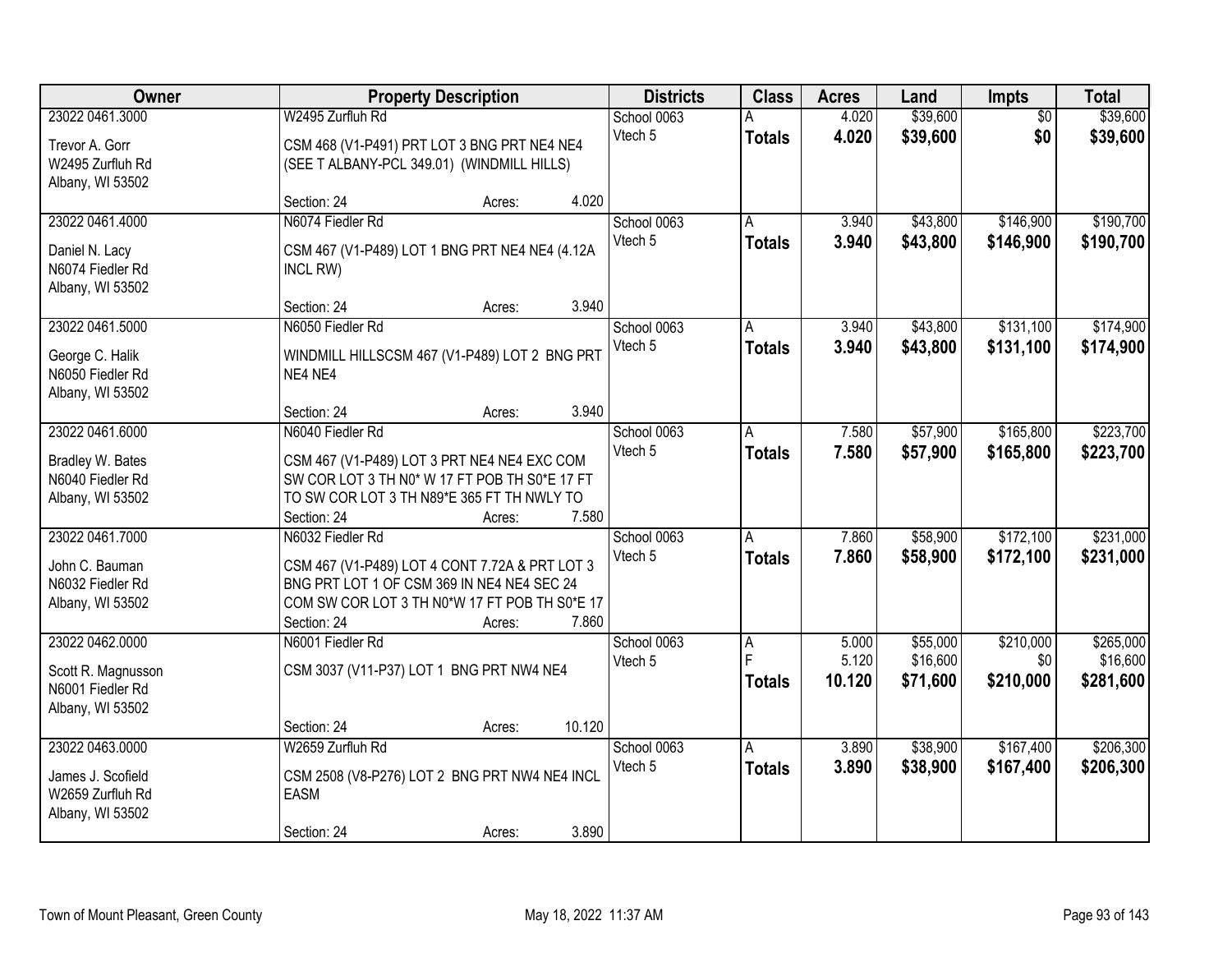| Owner               |                                                | <b>Property Description</b> |        | <b>Districts</b> | <b>Class</b>  | <b>Acres</b> | Land     | <b>Impts</b>   | <b>Total</b> |
|---------------------|------------------------------------------------|-----------------------------|--------|------------------|---------------|--------------|----------|----------------|--------------|
| 23022 0463.1000     | W2637 Zurfluh Rd                               |                             |        | School 0063      | A             | 3.000        | \$33,000 | \$124,900      | \$157,900    |
| Thomas M. Modaff Jr | NE4 NW4 NE4                                    |                             |        | Vtech 5          | D<br>F        | 3.000        | \$700    | \$0            | \$700        |
| W2637 Zurfluh Rd    |                                                |                             |        |                  |               | 4.000        | \$15,500 | \$0            | \$15,500     |
| Albany, WI 53502    |                                                |                             |        |                  | <b>Totals</b> | 10.000       | \$49,200 | \$124,900      | \$174,100    |
|                     | Section: 24                                    | Acres:                      | 10.000 |                  |               |              |          |                |              |
| 23022 0463.2000     | W2663 Zurfluh Rd                               |                             |        | School 0063      | A             | 5.740        | \$56,800 | \$288,100      | \$344,900    |
| Candace Ann Sagan   | CSM 2508 (V8-P276) LOT 3 BNG PRT NW4 NE4 INCL  |                             |        | Vtech 5          | <b>Totals</b> | 5.740        | \$56,800 | \$288,100      | \$344,900    |
| W2663 Zurfluh Rd    | <b>EASEMENT</b>                                |                             |        |                  |               |              |          |                |              |
| Albany, WI 53502    |                                                |                             |        |                  |               |              |          |                |              |
|                     | Section: 24                                    | Acres:                      | 5.740  |                  |               |              |          |                |              |
| 23022 0463.4000     | W2645 Zurfluh Rd                               |                             |        | School 0063      | l A           | 4.280        | \$47,100 | \$126,000      | \$173,100    |
| Russell A. Roling   | CSM 2508 (V8-P276) LOT 1 BNG PRT NW4 NE4       |                             |        | Vtech 5          | <b>Totals</b> | 4.280        | \$47,100 | \$126,000      | \$173,100    |
| W2645 Zurfluh Rd    |                                                |                             |        |                  |               |              |          |                |              |
| Albany, WI 53502    |                                                |                             |        |                  |               |              |          |                |              |
|                     | Section: 24                                    | Acres:                      | 4.280  |                  |               |              |          |                |              |
| 23022 0464.0000     |                                                |                             |        | School 0063      | A             | 5.190        | \$55,400 | $\sqrt[6]{30}$ | \$55,400     |
| Eric W. Henry       | CSM 2509 (V8-P277) LOT 7 BNG PRT SW4 NE4 & SE4 |                             |        | Vtech 5          | <b>Totals</b> | 5.190        | \$55,400 | \$0            | \$55,400     |
| W2685 Zurfluh Rd    | NW4                                            |                             |        |                  |               |              |          |                |              |
| Albany, WI 53502    |                                                |                             |        |                  |               |              |          |                |              |
|                     | Section: 24                                    | Acres:                      | 5.190  |                  |               |              |          |                |              |
| 23022 0464.1000     | W2667 Zurfluh Rd                               |                             |        | School 0063      | A             | 5.370        | \$56,100 | \$194,600      | \$250,700    |
| <b>Brian Lince</b>  | CSM 2509 (V8-P277) LOT 4 BNG PRT SW4 NE4 & NW4 |                             |        | Vtech 5          | <b>Totals</b> | 5.370        | \$56,100 | \$194,600      | \$250,700    |
| W2667 Zurfluh Rd    | <b>NE4 INCL EASEMENT</b>                       |                             |        |                  |               |              |          |                |              |
| Albany, WI 53502    |                                                |                             |        |                  |               |              |          |                |              |
|                     | Section: 24                                    | Acres:                      | 5.370  |                  |               |              |          |                |              |
| 23022 0464.2000     | W2679 Zurfluh Rd                               |                             |        | School 0063      | A             | 5.120        | \$53,500 | \$197,400      | \$250,900    |
| Scott Western       | CSM 2509 (V8-P277) LOT 6 BNG PRT SW4 NE4       |                             |        | Vtech 5          | <b>Totals</b> | 5.120        | \$53,500 | \$197,400      | \$250,900    |
| W2679 Zurfluh Rd    |                                                |                             |        |                  |               |              |          |                |              |
| Albany, WI 53502    |                                                |                             |        |                  |               |              |          |                |              |
|                     | Section: 24                                    | Acres:                      | 5.120  |                  |               |              |          |                |              |
| 23022 0464.3000     | W2675 Zurfluh Rd                               |                             |        | School 0063      | A             | 5.270        | \$55,100 | \$212,900      | \$268,000    |
| Bruce A. Delahaut   | CSM 2509 (V8-P277) LOT 5 BNG PRT SW4 NE4       |                             |        | Vtech 5          | Totals        | 5.270        | \$55,100 | \$212,900      | \$268,000    |
| W2675 Zurfluh Rd    |                                                |                             |        |                  |               |              |          |                |              |
| Albany, WI 53502    |                                                |                             |        |                  |               |              |          |                |              |
|                     | Section: 24                                    | Acres:                      | 5.270  |                  |               |              |          |                |              |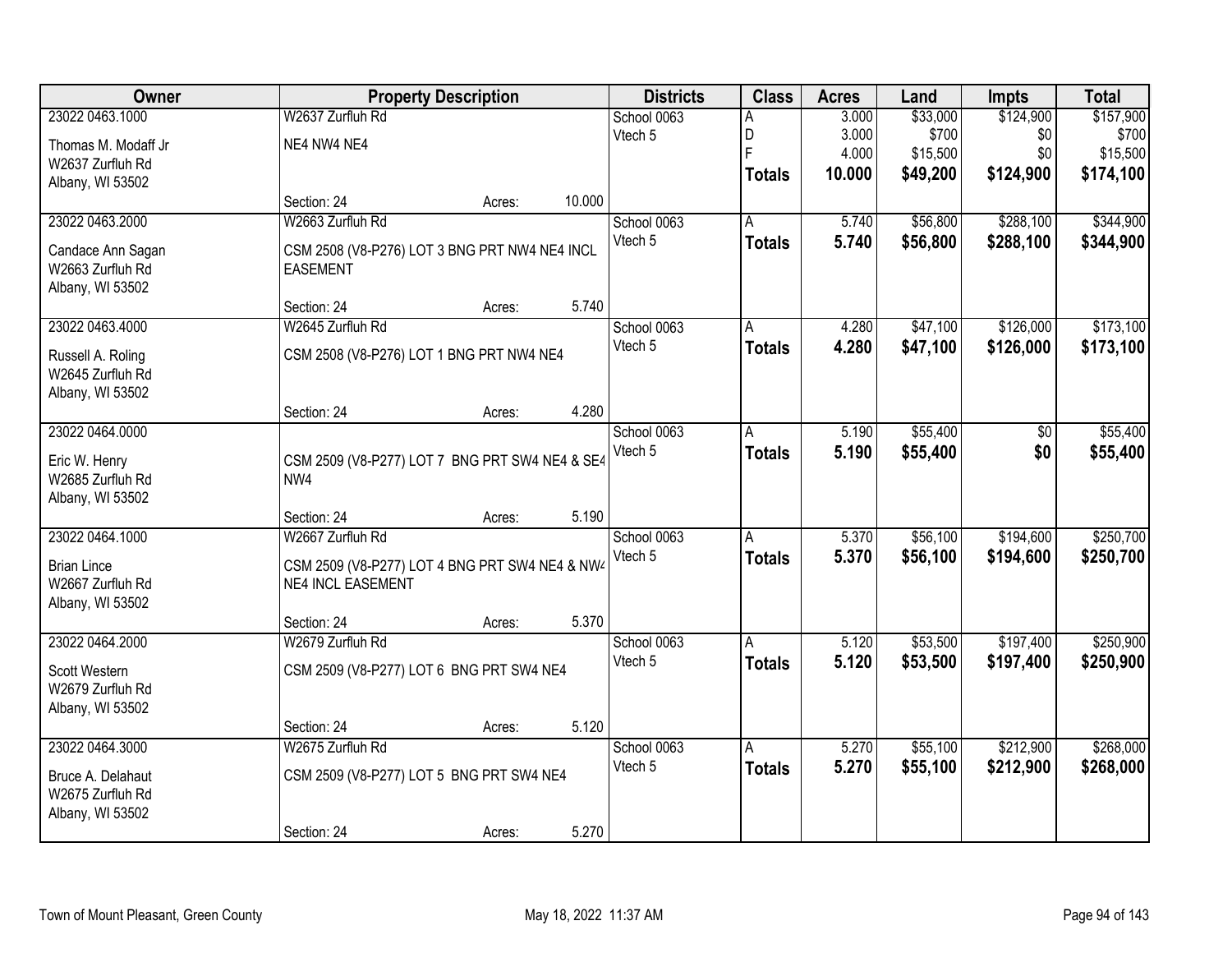| Owner                 |                                                | <b>Property Description</b> |        | <b>Districts</b> | <b>Class</b>  | <b>Acres</b> | Land        | Impts           | <b>Total</b> |
|-----------------------|------------------------------------------------|-----------------------------|--------|------------------|---------------|--------------|-------------|-----------------|--------------|
| 23022 0465.0000       | <b>Fiedler Rd</b>                              |                             |        | School 0063      | M8            | 19.000       | ( \$58,900) | $\overline{50}$ | \$0          |
| Don C. Zurfluh        | E2 SW4 NE4 EXC CSM 1360                        |                             |        | Vtech 5          | <b>Totals</b> | 19.000       | \$0         | \$0             | \$0          |
| Eileen Zurfluh Le     |                                                |                             |        |                  |               |              |             |                 |              |
| N5027 State Rd 59     |                                                |                             |        |                  |               |              |             |                 |              |
| Albany, WI 53502-9724 | Section: 24                                    | Acres:                      | 19.000 |                  |               |              |             |                 |              |
| 23022 0465.1000       | N5905 Fiedler Rd                               |                             |        | School 0063      | A             | 1.000        | \$22,000    | \$154,900       | \$176,900    |
| Don C. Zurfluh        | CSM 1360 (V4-P278) LOT 1 BNG PRT SW4 NE4       |                             |        | Vtech 5          | <b>Totals</b> | 1.000        | \$22,000    | \$154,900       | \$176,900    |
| N5905 Fiedler Rd      |                                                |                             |        |                  |               |              |             |                 |              |
| Albany, WI 53502      |                                                |                             |        |                  |               |              |             |                 |              |
|                       | Section: 24                                    | Acres:                      | 1.000  |                  |               |              |             |                 |              |
| 23022 0466.0000       | <b>Fiedler Rd</b>                              |                             |        | School 3696      | 5M            | 8.000        | \$12,400    | $\overline{50}$ | \$12,400     |
| John C. Bauman        | SE4 NE4                                        |                             |        | Vtech 5          | D<br>Ė        | 28.000       | \$6,200     | \$0             | \$6,200      |
| N6032 Fiedler Rd      |                                                |                             |        |                  |               | 4.000        | \$4,700     | \$0             | \$4,700      |
| Albany, WI 53502      |                                                |                             |        |                  | <b>Totals</b> | 40.000       | \$23,300    | \$0             | \$23,300     |
|                       | Section: 24                                    | Acres:                      | 40.000 |                  |               |              |             |                 |              |
| 23022 0467.0000       | W2723 Zurfluh Rd                               |                             |        | School 0063      | A             | 1.000        | \$15,400    | \$157,000       | \$172,400    |
| Everett K. Propst     | CSM 4185 (V16-P281) LOT 1 BNG PRT NE4 NW4      |                             |        | Vtech 5          | E             | 11.827       | \$20,700    | \$0             | \$20,700     |
| W2723 Zurfluh Rd      |                                                |                             |        |                  | <b>Totals</b> | 12.827       | \$36,100    | \$157,000       | \$193,100    |
| Albany, WI 53502      |                                                |                             |        |                  |               |              |             |                 |              |
|                       | Section: 24                                    | Acres:                      | 12.827 |                  |               |              |             |                 |              |
| 23022 0467.0100       | Zurfluh Rd                                     |                             |        | School 0063      | E             | 3.292        | \$6,000     | $\overline{50}$ | \$6,000      |
| Kevin M. Hrpcek       | CSM 4185 (V16-P281) LOT 2 BNG PRT NE4 NW4      |                             |        | Vtech 5          | <b>Totals</b> | 3.292        | \$6,000     | \$0             | \$6,000      |
| W2717 Zurfluh Rd      |                                                |                             |        |                  |               |              |             |                 |              |
| Albany, WI 53502      |                                                |                             |        |                  |               |              |             |                 |              |
|                       | Section: 24                                    | Acres:                      | 3.292  |                  |               |              |             |                 |              |
| 23022 0467.1000       | W2741 Zurfluh Rd                               |                             |        | School 0063      | A             | 3.500        | \$40,400    | \$100,200       | \$140,600    |
| Lisa G. Kitchell      | CSM 3267 (V12-P55) LOT 1 BNG PRT NE4 NW4       |                             |        | Vtech 5          | <b>Totals</b> | 3.500        | \$40,400    | \$100,200       | \$140,600    |
| W2741 Zurfluh Rd      |                                                |                             |        |                  |               |              |             |                 |              |
| Albany, WI 53502      |                                                |                             |        |                  |               |              |             |                 |              |
|                       | Section: 24                                    | Acres:                      | 3.500  |                  |               |              |             |                 |              |
| 23022 0467.2000       | W2665 Zurfluh Rd                               |                             |        | School 0063      | A             | 3.000        | \$39,600    | \$223,700       | \$263,300    |
| Eric Martinson        | CSM 3391 (V12-P245) LOT 1 BNG PRT NE4 NW4 - 9A |                             |        | Vtech 5          | E             | 7.000        | \$12,300    | \$0             | \$12,300     |
| W2665 Zurfluh Rd      | & PRT NW4 NE4 - 1A                             |                             |        |                  | <b>Totals</b> | 10.000       | \$51,900    | \$223,700       | \$275,600    |
| Albany, WI 53502      |                                                |                             |        |                  |               |              |             |                 |              |
|                       | Section: 24                                    | Acres:                      | 10.000 |                  |               |              |             |                 |              |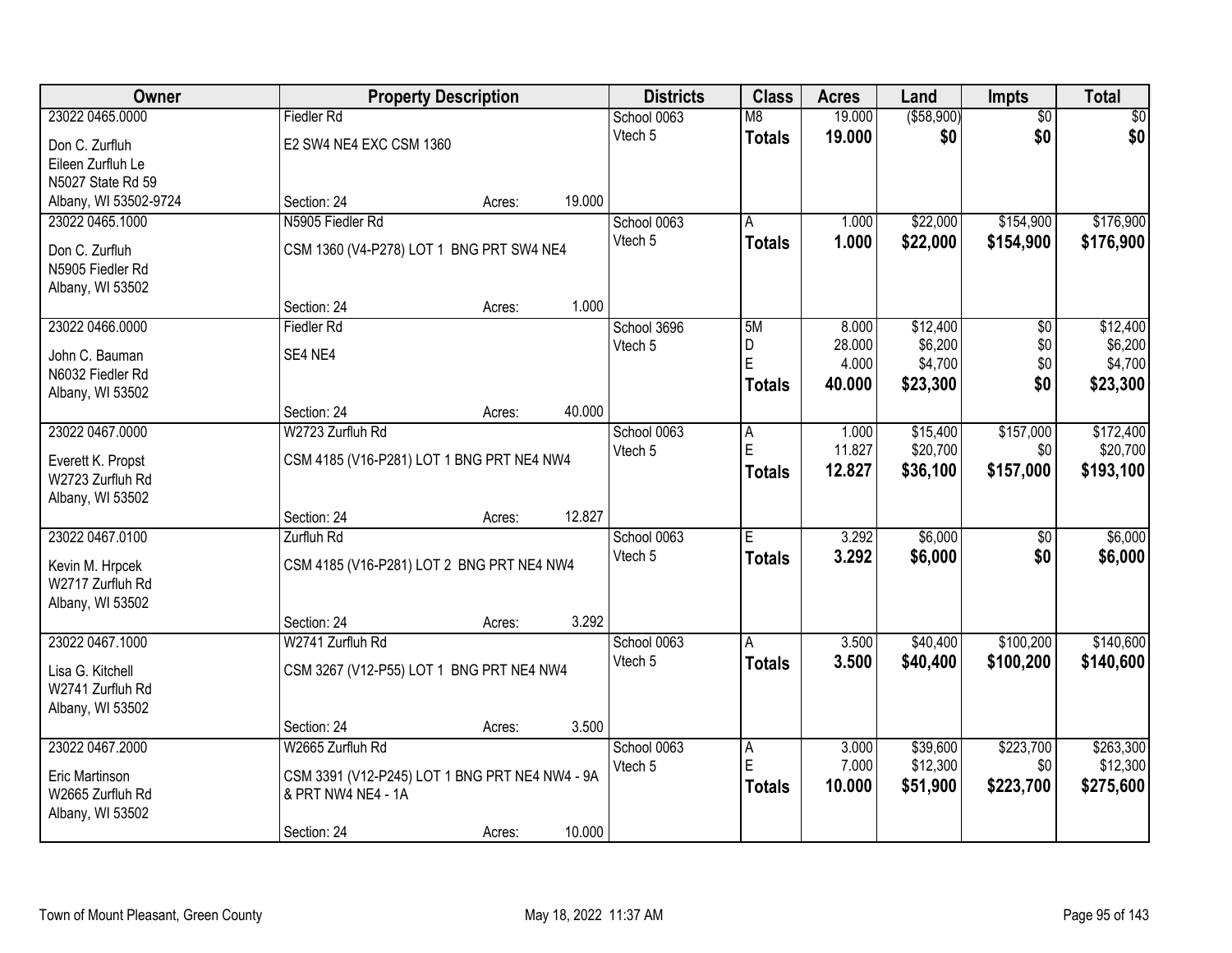| <b>Owner</b>             |                                                | <b>Property Description</b> |        | <b>Districts</b> | <b>Class</b>            | <b>Acres</b> | Land     | <b>Impts</b>    | <b>Total</b> |
|--------------------------|------------------------------------------------|-----------------------------|--------|------------------|-------------------------|--------------|----------|-----------------|--------------|
| 23022 0467.3000          | W2711 Zurfluh Rd                               |                             |        | School 0063      |                         | 5.390        | \$35,600 | \$376,700       | \$412,300    |
| Corinne L. Watkins       | CSM 3407 (V12-P270) LOT 1 BNG PRT NE4 NW4      |                             |        | Vtech 5          | <b>Totals</b>           | 5.390        | \$35,600 | \$376,700       | \$412,300    |
| W2711 Zurfluh Rd         | 3.82A & PRT NW4 NE4 1.57A                      |                             |        |                  |                         |              |          |                 |              |
| Albany, WI 53502-9735    |                                                |                             |        |                  |                         |              |          |                 |              |
|                          | Section: 24                                    | Acres:                      | 5.390  |                  |                         |              |          |                 |              |
| 23022 0467.4000          | W2717 Zurfluh Rd                               |                             |        | School 0063      | A                       | 5.000        | \$33,000 | \$187,000       | \$220,000    |
| Kevin M. Hrpcek          | CSM 3407 (V12-P270) LOT 2 BNG PRT NE4 NW4 3.6A |                             |        | Vtech 5          | <b>Totals</b>           | 5.000        | \$33,000 | \$187,000       | \$220,000    |
| W2717 Zurfluh Rd         | & PRT NW4 NE4 1.4A                             |                             |        |                  |                         |              |          |                 |              |
| Albany, WI 53502         |                                                |                             |        |                  |                         |              |          |                 |              |
|                          | Section: 24                                    | Acres:                      | 5.000  |                  |                         |              |          |                 |              |
| 23022 0468.0000          | W2829 Zurfluh Rd                               |                             |        | School 0063      | D                       | 36.960       | \$8,500  | \$0             | \$8,500      |
| Russell D. Hill          | NW4 NW4 EXC TRAIL                              |                             |        | Vtech 5          | G                       | 2.000        | \$37,000 | \$86,700        | \$123,700    |
| N5181 State Rd 59        |                                                |                             |        |                  | <b>Totals</b>           | 38.960       | \$45,500 | \$86,700        | \$132,200    |
| Albany, WI 53502         |                                                |                             |        |                  |                         |              |          |                 |              |
|                          | Section: 24                                    | Acres:                      | 38.960 |                  |                         |              |          |                 |              |
| 23022 0468.1000          |                                                |                             |        | School 0063      | $\overline{\text{X2}}$  | 1.040        | \$0      | \$0             | \$0          |
| State of Wisconsin D N R | BICYCLE TRAIL PRT NW4 NW4                      |                             |        | Vtech 5          | <b>Totals</b>           | 1.040        | \$0      | \$0             | \$0          |
| Box 7921                 |                                                |                             |        |                  |                         |              |          |                 |              |
| Madison, WI 53707        |                                                |                             |        |                  |                         |              |          |                 |              |
|                          | Section: 24                                    | Acres:                      | 1.040  |                  |                         |              |          |                 |              |
| 23022 0469.0000          |                                                |                             |        | School 0063      | $\overline{\mathsf{D}}$ | 18.840       | \$4,300  | $\overline{50}$ | \$4,300      |
| Crescent J. Vale         | PRT SW4 NW4                                    |                             |        | Vtech 5          | E                       | 5.000        | \$6,500  | \$0             | \$6,500      |
| c/o Tom Vale             |                                                |                             |        |                  | <b>Totals</b>           | 23.840       | \$10,800 | \$0             | \$10,800     |
| W5681 Melvin Rd          |                                                |                             |        |                  |                         |              |          |                 |              |
| Monroe, WI 53566         | Section: 24                                    | Acres:                      | 23.840 |                  |                         |              |          |                 |              |
| 23022 0469.0100          |                                                |                             |        | School 0063      | D                       | 13.160       | \$2,800  | $\overline{50}$ | \$2,800      |
| Paul A. Garvoille        | PRT SW4 NW4                                    |                             |        | Vtech 5          | E                       | 3.000        | \$600    | \$0             | \$600        |
| N5990 Schneeberger Rd    |                                                |                             |        |                  | <b>Totals</b>           | 16.160       | \$3,400  | \$0             | \$3,400      |
| Albany, WI 53502         |                                                |                             |        |                  |                         |              |          |                 |              |
|                          | Section: 24                                    | Acres:                      | 16.160 |                  |                         |              |          |                 |              |
| 23022 0470.0000          | W2687 Zurfluh Rd                               |                             |        | School 0063      | A                       | 3.850        | \$42,400 | \$197,900       | \$240,300    |
| Jessica D. Edwards       | CSM 2510 (V8-P279) LOT 9 BNG PRT SE4 NW4       |                             |        | Vtech 5          | E                       | 7.000        | \$24,500 | \$0             | \$24,500     |
| W2687 Zurfluh Rd         |                                                |                             |        |                  | <b>Totals</b>           | 10.850       | \$66,900 | \$197,900       | \$264,800    |
| Albany, WI 53502         |                                                |                             |        |                  |                         |              |          |                 |              |
|                          | Section: 24                                    | Acres:                      | 10.850 |                  |                         |              |          |                 |              |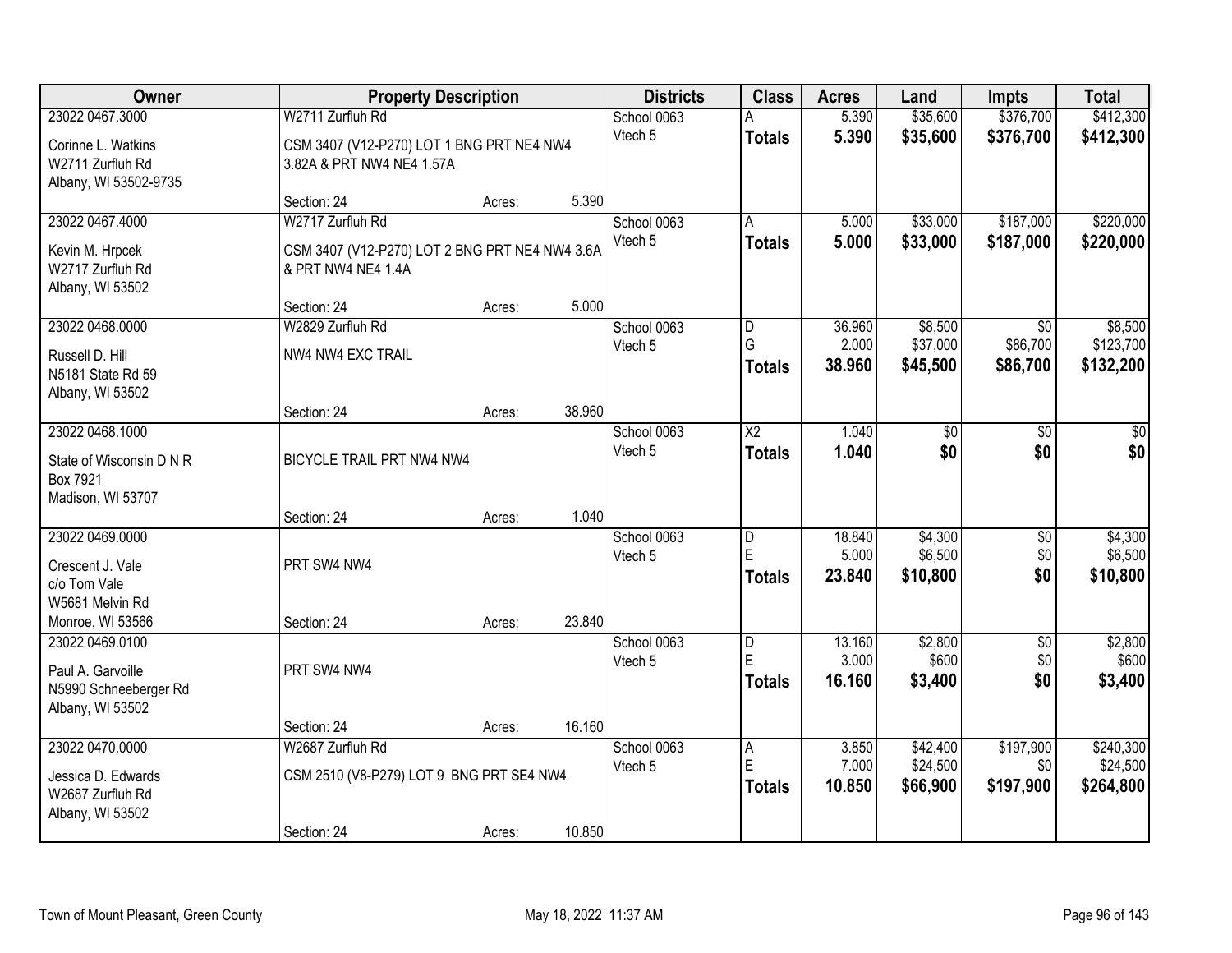| Owner                     |                                             | <b>Property Description</b> | <b>Districts</b> | <b>Class</b> | <b>Acres</b>  | Land            | <b>Impts</b>       | <b>Total</b>           |                    |
|---------------------------|---------------------------------------------|-----------------------------|------------------|--------------|---------------|-----------------|--------------------|------------------------|--------------------|
| 23022 0470.1000           | W2685 Zurfluh Rd                            |                             |                  | School 0063  |               | 6.380           | \$62,500           | \$199,000              | \$261,500          |
| Eric W. Henry             | CSM 2510 (V8-P279) LOT 8 BNG PRT SE4 NW4    |                             |                  | Vtech 5      | <b>Totals</b> | 6.380           | \$62,500           | \$199,000              | \$261,500          |
| W2685 Zurfluh Rd          |                                             |                             |                  |              |               |                 |                    |                        |                    |
| Albany, WI 53502          |                                             |                             |                  |              |               |                 |                    |                        |                    |
|                           | Section: 24                                 | Acres:                      | 6.380            |              |               |                 |                    |                        |                    |
| 23022 0470.2000           | W2695 Zurfluh Rd                            |                             |                  | School 0063  | A             | 5.020           | \$54,100           | \$88,900               | \$143,000          |
| Paul Larsen               | CSM 2510 (V8-P279) LOT 11 BNG PRT SE4 NW4 & |                             |                  | Vtech 5      | <b>Totals</b> | 5.020           | \$54,100           | \$88,900               | \$143,000          |
| W2695 Zurfluh Rd          | NE4 NW4                                     |                             |                  |              |               |                 |                    |                        |                    |
| Albany, WI 53502          |                                             |                             |                  |              |               |                 |                    |                        |                    |
|                           | Section: 24                                 | Acres:                      | 5.020            |              |               |                 |                    |                        |                    |
| 23022 0470.3000           | W2673 Zurfluh Rd                            |                             |                  | School 0063  | A             | 5.020           | \$52,500           | \$163,800              | \$216,300          |
| Thomas W. Jeffries        | CSM 2507 (V8-P274) LOT 14 BNG PRT SE4 NW4 & |                             |                  | Vtech 5      | D.            | 1.000           | \$200              | \$0                    | \$200              |
| W2673 Zurfluh Rd          | SW4 NE4                                     |                             |                  |              | <b>Totals</b> | 6.020           | \$52,700           | \$163,800              | \$216,500          |
| Albany, WI 53502          |                                             |                             |                  |              |               |                 |                    |                        |                    |
|                           | Section: 24                                 | Acres:                      | 6.020            |              |               |                 |                    |                        |                    |
| 23022 0470.4000           | W2691 Zurfluh Rd                            |                             |                  | School 0063  | Α             | 3.740           | \$44,000           | \$216,600              | \$260,600          |
| Daniel R. Mcdermott       | CSM 2510 (V8-P279) LOT 10 BNG PRT SE4 NW4   |                             |                  | Vtech 5      | E             | 4.000           | \$8,800            | \$0                    | \$8,800            |
| W2691 Zurfluh Rd          |                                             |                             |                  |              | <b>Totals</b> | 7.740           | \$52,800           | \$216,600              | \$269,400          |
| Albany, WI 53502          |                                             |                             |                  |              |               |                 |                    |                        |                    |
|                           | Section: 24                                 | Acres:                      | 7.740            |              |               |                 |                    |                        |                    |
| 23022 0470.5000           | W2693 Zurfluh Rd                            |                             |                  | School 0063  | A             | 5.090           | \$50,400           | $\overline{50}$        | \$50,400           |
| True W. Livingston        | CSM 2507 (V8-P274) LOT 12 BNG PRT SE4 NW4 & |                             |                  | Vtech 5      | <b>Totals</b> | 5.090           | \$50,400           | \$0                    | \$50,400           |
| 652 E Countryside Dr      | NE4 NW4 SUBJ TO EASEMENT                    |                             |                  |              |               |                 |                    |                        |                    |
| Evansville, WI 53536-2107 |                                             |                             |                  |              |               |                 |                    |                        |                    |
|                           | Section: 24                                 | Acres:                      | 5.090            |              |               |                 |                    |                        |                    |
| 23022 0470.6000           | W2671 Zurfluh Rd                            |                             |                  | School 0063  | A             | 5.370           | \$54,300           | \$140,400              | \$194,700          |
| Brian C. Wildt            | CSM 2507 (V8-P274) LOT 13 BNG PRT SE4 NW4 & |                             |                  | Vtech 5      | <b>Totals</b> | 5.370           | \$54,300           | \$140,400              | \$194,700          |
| W2671 Zurfluh Rd          | NE4 NW4                                     |                             |                  |              |               |                 |                    |                        |                    |
| Albany, WI 53502          |                                             |                             |                  |              |               |                 |                    |                        |                    |
|                           | Section: 24                                 | Acres:                      | 5.370            |              |               |                 |                    |                        |                    |
| 23022 0471.0000           |                                             |                             |                  | School 0063  | 5M            | 3.000<br>34.000 | \$4,700<br>\$6,700 | $\overline{50}$<br>\$0 | \$4,700<br>\$6,700 |
| Thomas M. Modaff Sr       | NE4 SW4                                     |                             |                  | Vtech 5      | D<br>Ė        | 3.000           | \$3,900            | \$0                    | \$3,900            |
| W2716 Purintun Rd         |                                             |                             |                  |              | <b>Totals</b> | 40.000          | \$15,300           | \$0                    | \$15,300           |
| Albany, WI 53502          |                                             |                             |                  |              |               |                 |                    |                        |                    |
|                           | Section: 24                                 | Acres:                      | 40.000           |              |               |                 |                    |                        |                    |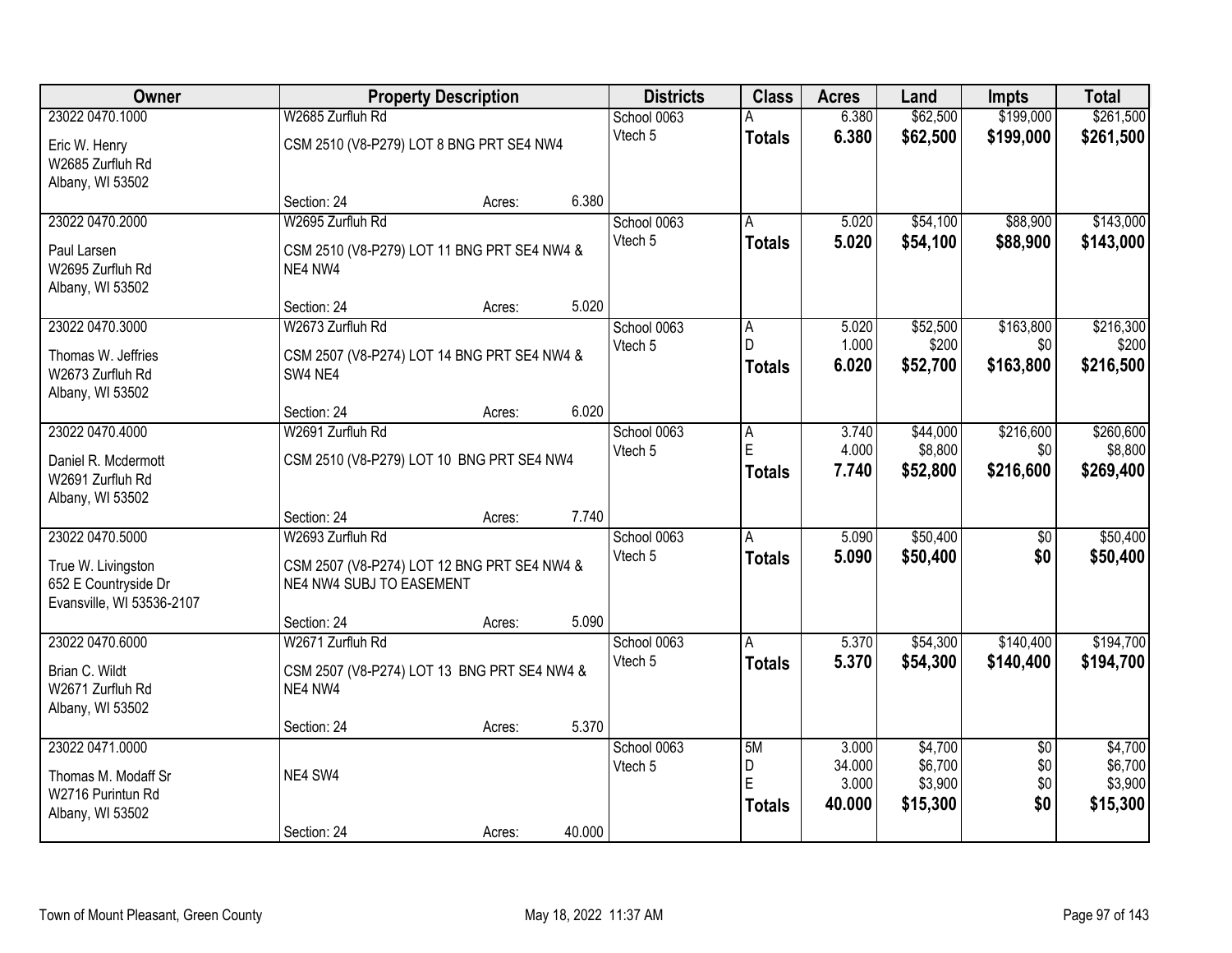| Owner                                    |                                         | <b>Property Description</b> |        | <b>Districts</b> | <b>Class</b>            | <b>Acres</b>    | Land                | <b>Impts</b>     | <b>Total</b>         |
|------------------------------------------|-----------------------------------------|-----------------------------|--------|------------------|-------------------------|-----------------|---------------------|------------------|----------------------|
| 23022 0472.0000                          |                                         |                             |        | School 0063      | 5M                      | 10.000          | \$14,300            | $\overline{30}$  | \$14,300             |
| Crescent J. Vale                         | NW4 SW4                                 |                             |        | Vtech 5          | D                       | 30.000          | \$6,200             | \$0              | \$6,200              |
| c/o Tom Vale                             |                                         |                             |        |                  | <b>Totals</b>           | 40.000          | \$20,500            | \$0              | \$20,500             |
| W5681 Melvin Rd                          |                                         |                             |        |                  |                         |                 |                     |                  |                      |
| Monroe, WI 53566                         | Section: 24                             | Acres:                      | 40.000 |                  |                         |                 |                     |                  |                      |
| 23022 0473.0000                          |                                         |                             |        | School 0063      | $\overline{\mathsf{D}}$ | 25.000          | \$5,800             | \$0              | \$5,800              |
|                                          |                                         |                             |        | Vtech 5          | E                       | 5.000           | \$5,300             | \$0              | \$5,300              |
| Albright Century Farms, LLC              | W 3/4 SW4 SW4                           |                             |        |                  | <b>Totals</b>           | 30.000          | \$11,100            | \$0              | \$11,100             |
| c/o Kathy Mangan<br>6187 Sun Valley Pkwy |                                         |                             |        |                  |                         |                 |                     |                  |                      |
| Oregon, WI 53575                         | Section: 30                             | Acres:                      | 30.000 |                  |                         |                 |                     |                  |                      |
| 23022 0474.0000                          |                                         |                             |        | School 0063      | D                       | 10.000          | \$1,800             | \$0              | \$1,800              |
|                                          |                                         |                             |        | Vtech 5          | <b>Totals</b>           | 10.000          | \$1,800             | \$0              | \$1,800              |
| Thomas M. Modaff Sr                      | E4 SW4 SW4                              |                             |        |                  |                         |                 |                     |                  |                      |
| W2716 Purintun Rd                        |                                         |                             |        |                  |                         |                 |                     |                  |                      |
| Albany, WI 53502                         |                                         |                             |        |                  |                         |                 |                     |                  |                      |
|                                          | Section: 24                             | Acres:                      | 10.000 |                  |                         |                 |                     |                  |                      |
| 23022 0475.0000                          | W2716 Purintun Rd                       |                             |        | School 0063      | D<br>E                  | 36.200<br>1.800 | \$7,600             | $\sqrt{6}$       | \$7,600              |
| Thomas M. Modaff Sr                      | SE4 SW4                                 |                             |        | Vtech 5          | G                       | 2.000           | \$1,400<br>\$37,000 | \$0<br>\$116,900 | \$1,400<br>\$153,900 |
| W2716 Purintun Rd                        |                                         |                             |        |                  |                         | 40.000          | \$46,000            | \$116,900        |                      |
| Albany, WI 53502                         |                                         |                             |        |                  | <b>Totals</b>           |                 |                     |                  | \$162,900            |
|                                          | Section: 24                             | Acres:                      | 40.000 |                  |                         |                 |                     |                  |                      |
| 23022 0476.0000                          |                                         |                             |        | School 0063      | D.                      | 13.780          | \$3,000             | \$0              | \$3,000              |
| Feller Wilkinson Living Trust            | PRT NE4 SE4 EXC PRT LOT 1 CSM 4009      |                             |        | Vtech 5          | <b>Totals</b>           | 13.780          | \$3,000             | \$0              | \$3,000              |
| W3131 County Rd Ee                       |                                         |                             |        |                  |                         |                 |                     |                  |                      |
| Monticello, WI 53570                     |                                         |                             |        |                  |                         |                 |                     |                  |                      |
|                                          | Section: 24                             | Acres:                      | 13.780 |                  |                         |                 |                     |                  |                      |
| 23022 0476.1000                          | N5884 Fiedler Rd                        |                             |        | School 0063      | A                       | 5.190           | \$52,000            | \$146,600        | \$198,600            |
| Todd T. Eisch                            | CSM 188 (V1-P193) LOT 1 BNG PRT NE4 SE4 |                             |        | Vtech 5          | <b>Totals</b>           | 5.190           | \$52,000            | \$146,600        | \$198,600            |
| N5884 Fiedler Rd                         |                                         |                             |        |                  |                         |                 |                     |                  |                      |
| Albany, WI 53502                         |                                         |                             |        |                  |                         |                 |                     |                  |                      |
|                                          | Section: 24                             | Acres:                      | 5.190  |                  |                         |                 |                     |                  |                      |
| 23022 0476.2000                          | N5854 Fiedler Rd                        |                             |        | School 0063      | A                       | 6.310           | \$56,300            | \$146,800        | \$203,100            |
|                                          |                                         |                             |        | Vtech 5          | <b>Totals</b>           | 6.310           | \$56,300            | \$146,800        | \$203,100            |
| Shane E. Hlavachek<br>N5854 Fiedler Rd   | CSM 188 (V1-P193) LOT 2 BNG PRT NE4 SE4 |                             |        |                  |                         |                 |                     |                  |                      |
| Albany, WI 53502                         |                                         |                             |        |                  |                         |                 |                     |                  |                      |
|                                          | Section: 24                             | Acres:                      | 6.310  |                  |                         |                 |                     |                  |                      |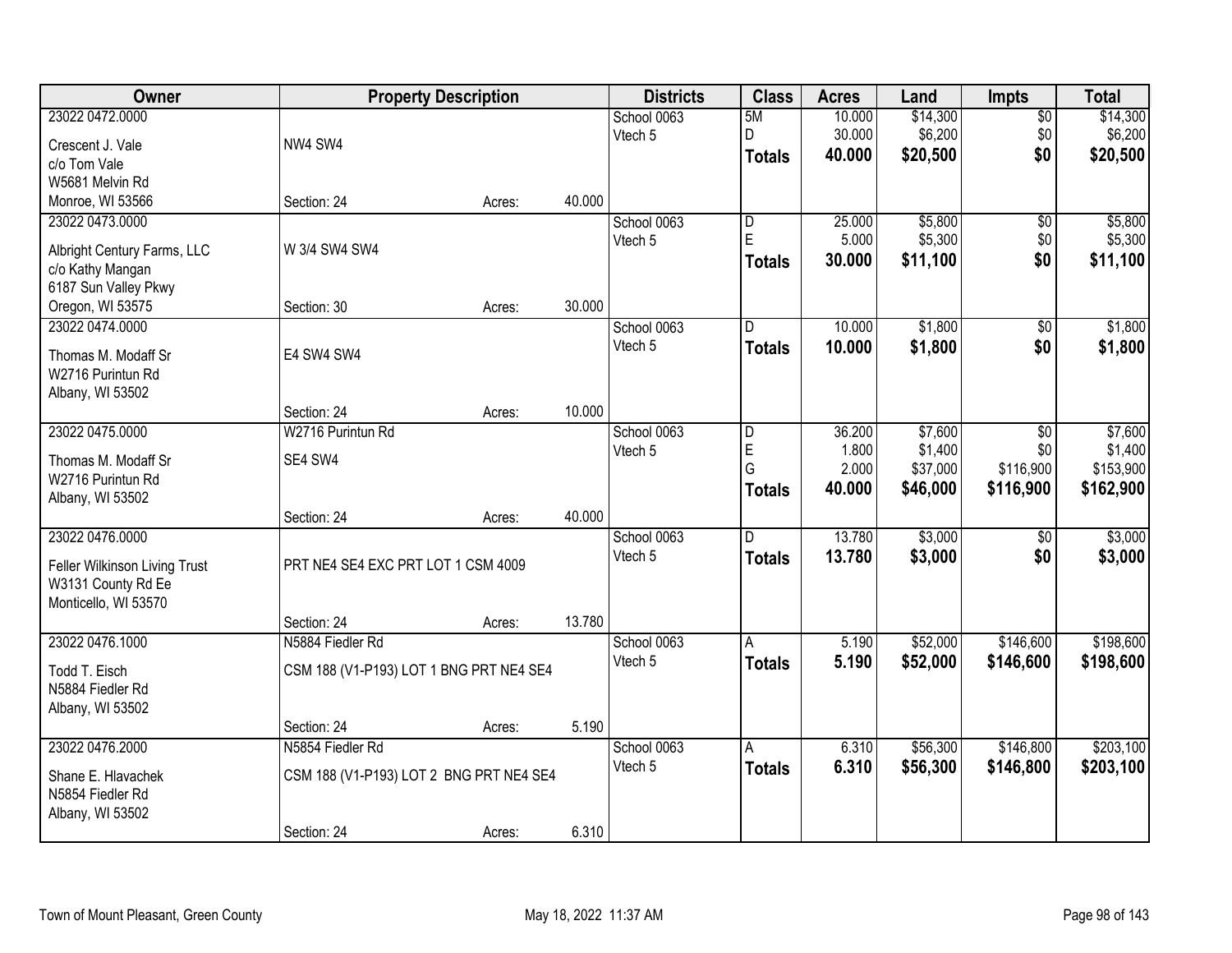| <b>Owner</b>                            | <b>Property Description</b>                         | <b>Districts</b> | <b>Class</b>  | <b>Acres</b> | Land     | <b>Impts</b> | <b>Total</b> |
|-----------------------------------------|-----------------------------------------------------|------------------|---------------|--------------|----------|--------------|--------------|
| 23022 0476.3000                         | N5808 Fiedler Rd                                    | School 0063      |               | 5.250        | \$58,900 | \$53,900     | \$112,800    |
| Sonia Tomlin                            | CSM 188 (V1-P193) LOT 3 BNG PRT NE4 SE4             | Vtech 5          | <b>Totals</b> | 5.250        | \$58,900 | \$53,900     | \$112,800    |
| N5804 Fiedler Rd                        |                                                     |                  |               |              |          |              |              |
| Albany, WI 53502                        |                                                     |                  |               |              |          |              |              |
|                                         | 5.250<br>Section: 24<br>Acres:                      |                  |               |              |          |              |              |
| 23022 0476.4000                         | N5804 Fiedler Rd                                    | School 0063      | Α             | 2.500        | \$39,200 | \$138,600    | \$177,800    |
| Sonia Tomlin                            | CSM 188 (V1-P193) N1/2 LOT 4 BNG PRT NE4 SE4        | Vtech 5          | <b>Totals</b> | 2.500        | \$39,200 | \$138,600    | \$177,800    |
| N5804 Fiedler Rd                        |                                                     |                  |               |              |          |              |              |
| Albany, WI 53502                        |                                                     |                  |               |              |          |              |              |
|                                         | 2.500<br>Section: 24<br>Acres:                      |                  |               |              |          |              |              |
| 23022 0476.5000                         | N5780 Fiedler Rd                                    | School 0063      | A             | 2.500        | \$45,700 | \$253,100    | \$298,800    |
| Alejandro A. Arriaga                    | CSM 188 (V1-P193) S1/2 LOT 4 BNG PRT NE4 SE4        | Vtech 5          | <b>Totals</b> | 2.500        | \$45,700 | \$253,100    | \$298,800    |
| N5780 Fiedler Rd                        |                                                     |                  |               |              |          |              |              |
| Albany, WI 53502                        |                                                     |                  |               |              |          |              |              |
| 23022 0476.6000                         | 2.500<br>Section: 24<br>Acres:<br><b>Fiedler Rd</b> | School 0063      | 5M            | 1.330        | \$2,700  | \$0          | \$2,700      |
|                                         |                                                     | Vtech 5          | A             | 0.500        | \$2,500  | \$800        | \$3,300      |
| Sonia Tomlin                            | CSM 4009 (V15-P323) LOT 1 BNG PRT NE4 SE4 -         |                  | D             | 4.500        | \$1,100  | \$0          | \$1,100      |
| N5804 Fiedler Rd                        | 4.47A & PRT SE4 SE4 - 1.86A                         |                  | <b>Totals</b> | 6.330        | \$6,300  | \$800        | \$7,100      |
| Albany, WI 53502                        | 6.330<br>Section: 24                                |                  |               |              |          |              |              |
| 23022 0477.0000                         | Acres:                                              | School 0063      | E             | 27.500       | \$23,300 | \$0          | \$23,300     |
|                                         |                                                     | Vtech 5          | Ė             | 13.000       | \$39,100 | \$0          | \$39,100     |
| Bruce J. Loften                         | NW4 SE4 (PRT POS V13-P90 - SEE PCL 0478.0 FOR       |                  | <b>Totals</b> | 40.500       | \$62,400 | \$0          | \$62,400     |
| N5811 Fiedler Rd<br>Albany, WI 53502    | <b>COMPLETE DESCRIPTION)</b>                        |                  |               |              |          |              |              |
|                                         | 40.500<br>Section: 24<br>Acres:                     |                  |               |              |          |              |              |
| 23022 0478.0100                         | N5703 Fiedler Rd                                    | School 0063      | A             | 5.000        | \$51,300 | \$47,300     | \$98,600     |
|                                         |                                                     | Vtech 5          | <b>Totals</b> | 5.000        | \$51,300 | \$47,300     | \$98,600     |
| Robert D. Clason Jr<br>N5703 Fiedler Rd | CSM 4796 (V21-P103) LOT 1 BNG PRT SW4 SE4           |                  |               |              |          |              |              |
| Albany, WI 53502                        |                                                     |                  |               |              |          |              |              |
|                                         | 5.000<br>Section: 24<br>Acres:                      |                  |               |              |          |              |              |
| 23022 0478.0200                         | N5811 Fiedler Rd                                    | School 0063      | A             | 1.500        | \$28,800 | \$280,000    | \$308,800    |
| Bruce J. Loften                         | COM S4 COR SD SEC TH N0*E 2666.90 FT TH S89*E       | Vtech 5          | E             | 34.000       | \$33,300 | \$0          | \$33,300     |
| N5811 Fiedler Rd                        | 1324.39 FT TH S0*W 2675.60 FT TH N89*W 1321.18      |                  | <b>Totals</b> | 35.500       | \$62,100 | \$280,000    | \$342,100    |
| Albany, WI 53502                        | FT POB, EXC LOT 1 CSM 4796 IN SW4 SE4 (DESC         |                  |               |              |          |              |              |
|                                         | Section: 24<br>35.500<br>Acres:                     |                  |               |              |          |              |              |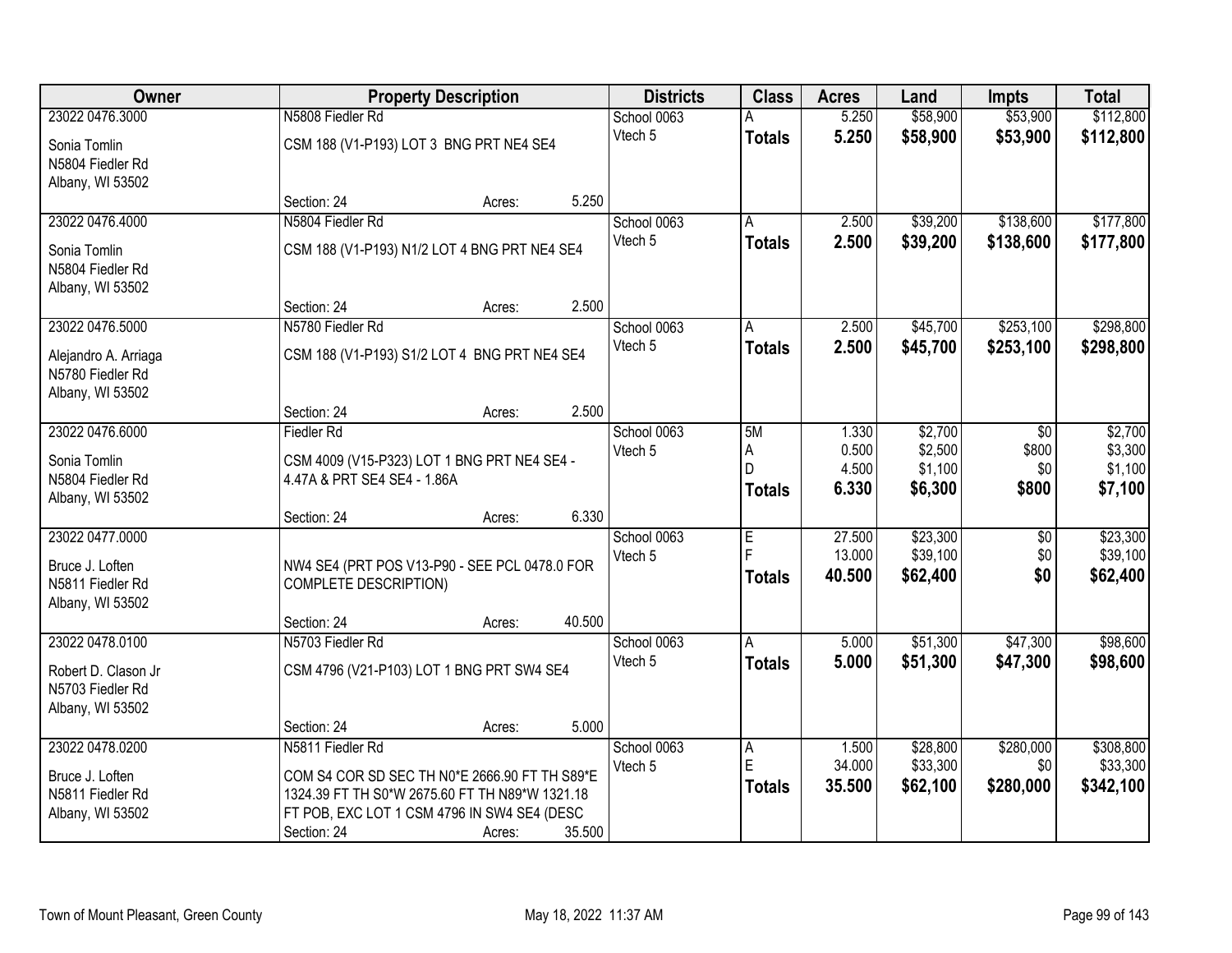| Owner                                                                                          |                                                             | <b>Property Description</b> |        | <b>Districts</b>       | <b>Class</b>                                  | <b>Acres</b>                       | Land                                   | <b>Impts</b>                         | <b>Total</b>                           |
|------------------------------------------------------------------------------------------------|-------------------------------------------------------------|-----------------------------|--------|------------------------|-----------------------------------------------|------------------------------------|----------------------------------------|--------------------------------------|----------------------------------------|
| 23022 0479.0000<br>Feller Wilkinson Living Trust<br>W3131 County Rd Ee<br>Monticello, WI 53570 | PRT SE4 SE4, EXC CSM 189 LOTS 1 & 2, EXC CSM<br>4009 LOT 1  |                             |        | School 0063<br>Vtech 5 | 5M<br>D<br>E<br><b>Totals</b>                 | 1.200<br>24.530<br>0.800<br>26.530 | \$1,600<br>\$6,100<br>\$100<br>\$7,800 | $\overline{50}$<br>\$0<br>\$0<br>\$0 | \$1,600<br>\$6,100<br>\$100<br>\$7,800 |
|                                                                                                | Section: 24                                                 | Acres:                      | 26.530 |                        |                                               |                                    |                                        |                                      |                                        |
| 23022 0479.2000<br>Andrew Converse<br>N5768 Fiedler Rd<br>Albany, WI 53502                     | N5768 Fiedler Rd<br>CSM 189 (V1-P194) LOT 1 BNG PRT SE4 SE4 |                             |        | School 0063<br>Vtech 5 | A<br><b>Totals</b>                            | 5.420<br>5.420                     | \$50,100<br>\$50,100                   | \$136,900<br>\$136,900               | \$187,000<br>\$187,000                 |
| 23022 0479.3000                                                                                | Section: 24<br>N5736 Fiedler Rd                             | Acres:                      | 5.420  | School 0063            | A                                             | 6.190                              | \$49,900                               | \$141,400                            | \$191,300                              |
| Bernard C. Vine<br>N5736 Fiedler Rd<br>Albany, WI 53502-9731                                   | CSM 189 (V1-P194) LOT 2 BNG PRT SE4 SE4                     |                             |        | Vtech 5                | <b>Totals</b>                                 | 6.190                              | \$49,900                               | \$141,400                            | \$191,300                              |
|                                                                                                | Section: 24                                                 | Acres:                      | 6.190  |                        |                                               |                                    |                                        |                                      |                                        |
| 23022 0480.0000<br>Michael L. Zweifel<br>W3127 Purintun Rd<br>Albany, WI 53502                 | NE4 NE4                                                     |                             |        | School 0063<br>Vtech 5 | D<br>E<br><b>Totals</b>                       | 39.000<br>1.000<br>40.000          | \$8,900<br>\$100<br>\$9,000            | \$0<br>\$0<br>\$0                    | \$8,900<br>\$100<br>\$9,000            |
|                                                                                                | Section: 25                                                 | Acres:                      | 40.000 |                        |                                               |                                    |                                        |                                      |                                        |
| 23022 0481.0000<br>Michael L. Zweifel<br>W3127 Purintun Rd<br>Albany, WI 53502                 | NW4 NE4                                                     |                             |        | School 0063<br>Vtech 5 | $\overline{D}$<br>E<br><b>Totals</b>          | 39.000<br>1.000<br>40.000          | \$6,800<br>\$100<br>\$6,900            | $\overline{50}$<br>\$0<br>\$0        | \$6,800<br>\$100<br>\$6,900            |
| 23022 0482.0000                                                                                | Section: 25                                                 | Acres:                      | 40.000 | School 0063            | D                                             | 39.000                             | \$8,900                                | $\overline{60}$                      | \$8,900                                |
| Michael L. Zweifel<br>W3127 Purintun Rd<br>Albany, WI 53502                                    | SW4 NE4                                                     |                             |        | Vtech 5                | E<br><b>Totals</b>                            | 1.000<br>40.000                    | \$100<br>\$9,000                       | \$0<br>\$0                           | \$100<br>\$9,000                       |
|                                                                                                | Section: 25                                                 | Acres:                      | 40.000 |                        |                                               |                                    |                                        |                                      |                                        |
| 23022 0483.0000<br>Michael L. Zweifel<br>W3127 Purintun Rd<br>Albany, WI 53502                 | PRT SE4 NE4 EXC CSM 1150 LOT 1<br>Section: 25               | Acres:                      | 35.000 | School 0063<br>Vtech 5 | $\overline{\mathsf{D}}$<br>E<br><b>Totals</b> | 30.000<br>5.000<br>35.000          | \$6,700<br>\$6,000<br>\$12,700         | $\overline{50}$<br>\$0<br>\$0        | \$6,700<br>\$6,000<br>\$12,700         |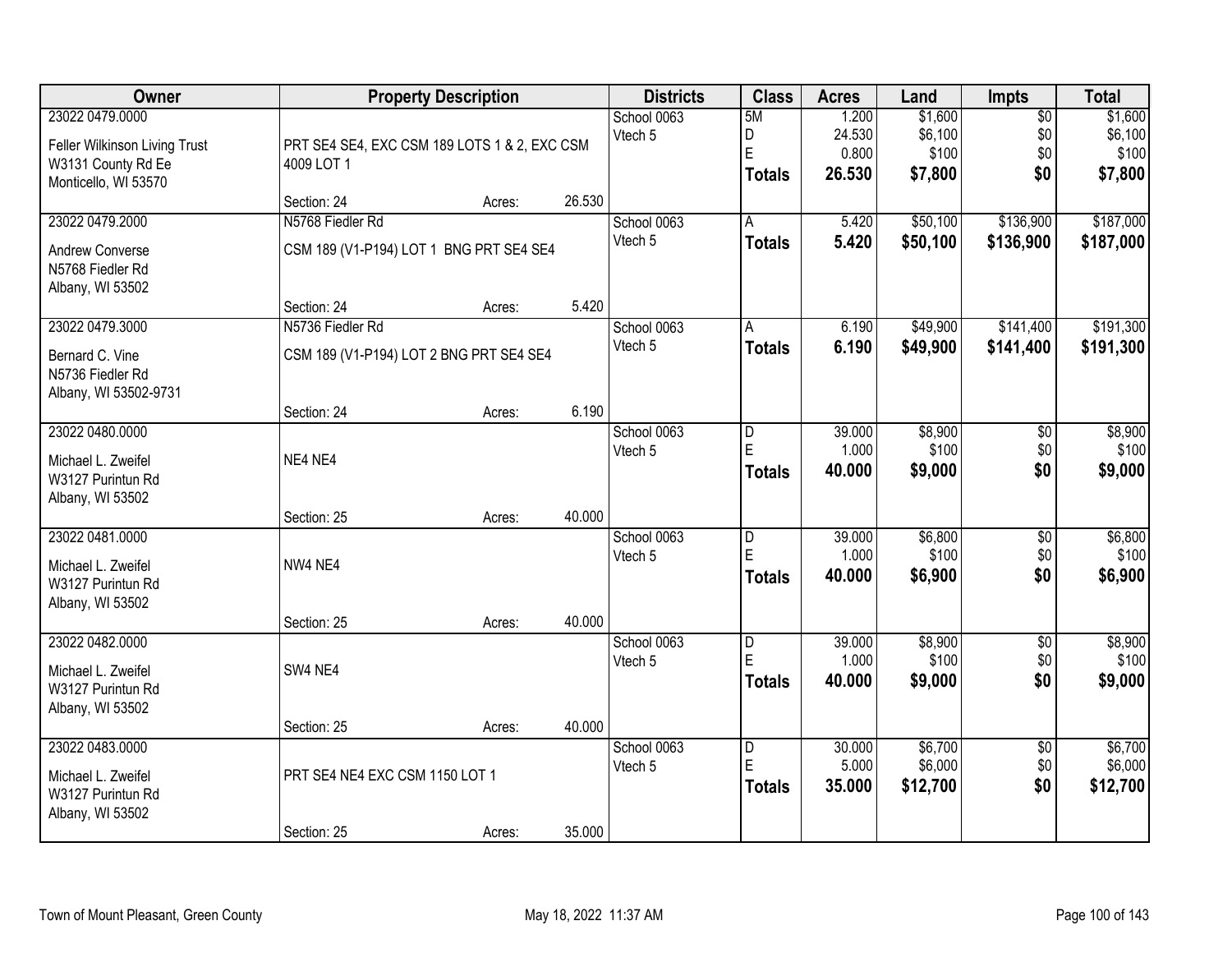| <b>Owner</b>                          |                                               | <b>Property Description</b> |        | <b>Districts</b> | <b>Class</b>        | <b>Acres</b>    | Land                 | <b>Impts</b>           | <b>Total</b>     |
|---------------------------------------|-----------------------------------------------|-----------------------------|--------|------------------|---------------------|-----------------|----------------------|------------------------|------------------|
| 23022 0483.1000                       | W2576 County Hwy F                            |                             |        | School 0063      | A                   | 5.000           | \$54,000             | \$36,800               | \$90,800         |
| <b>Clarence Pluss</b>                 | CSM 1150 (V3-P494) LOT 1 BNG PRT SE4 NE4      |                             |        | Vtech 5          | <b>Totals</b>       | 5.000           | \$54,000             | \$36,800               | \$90,800         |
| W2345 County Rd F                     |                                               |                             |        |                  |                     |                 |                      |                        |                  |
| Albany, WI 53502                      |                                               |                             |        |                  |                     |                 |                      |                        |                  |
|                                       | Section: 25                                   | Acres:                      | 5.000  |                  |                     |                 |                      |                        |                  |
| 23022 0484.0000                       | Purintun Rd                                   |                             |        | School 0063      | $\overline{D}$      | 39.000          | \$8,100              | $\overline{50}$        | \$8,100          |
| Michael L. Zweifel                    | NE4 NW4                                       |                             |        | Vtech 5          | E                   | 1.000           | \$100                | \$0                    | \$100            |
| W3127 Purintun Rd                     |                                               |                             |        |                  | <b>Totals</b>       | 40.000          | \$8,200              | \$0                    | \$8,200          |
| Albany, WI 53502                      |                                               |                             |        |                  |                     |                 |                      |                        |                  |
|                                       | Section: 25                                   | Acres:                      | 40.000 |                  |                     |                 |                      |                        |                  |
| 23022 0485.0000                       | W2893 Purintun Rd                             |                             |        | School 3696      | D                   | 36.000          | \$8,300              | $\overline{50}$        | \$8,300          |
| Zurfluh Irrevocable Trust             | NW4 NW4                                       |                             |        | Vtech 5          | E<br>G              | 1.300           | \$200                | \$0                    | \$200            |
| Frederick J & Juliene K Zurflu        |                                               |                             |        |                  |                     | 2.700<br>40.000 | \$41,200<br>\$49,700 | \$105,100              | \$146,300        |
| W2893 Purintun Rd                     |                                               |                             |        |                  | <b>Totals</b>       |                 |                      | \$105,100              | \$154,800        |
| Albany, WI 53502                      | Section: 25                                   | Acres:                      | 40.000 |                  |                     |                 |                      |                        |                  |
| 23022 0486.0000                       |                                               |                             |        | School 3696      | D                   | 38.000          | \$9,600              | $\sqrt[6]{3}$          | \$9,600          |
| Zurfluh Irrevocable Trust             | SW4 NW4                                       |                             |        | Vtech 5          | E                   | 2.000           | \$200                | \$0                    | \$200            |
| Frederick J & Juliene K Zurflu        |                                               |                             |        |                  | <b>Totals</b>       | 40.000          | \$9,800              | \$0                    | \$9,800          |
| W2893 Purintun Rd                     |                                               |                             |        |                  |                     |                 |                      |                        |                  |
| Albany, WI 53502                      | Section: 25                                   | Acres:                      | 40.000 |                  |                     |                 |                      |                        |                  |
| 23022 0487.0000                       |                                               |                             |        | School 0063      | $\overline{D}$      | 39.000          | \$9,600              | $\overline{50}$        | \$9,600          |
| Michael L. Zweifel                    | SE4 NW4                                       |                             |        | Vtech 5          | E                   | 1.000           | \$100                | \$0                    | \$100            |
| W3127 Purintun Rd                     |                                               |                             |        |                  | <b>Totals</b>       | 40.000          | \$9,700              | \$0                    | \$9,700          |
| Albany, WI 53502                      |                                               |                             |        |                  |                     |                 |                      |                        |                  |
|                                       | Section: 25                                   | Acres:                      | 40.000 |                  |                     |                 |                      |                        |                  |
| 23022 0488.0000                       |                                               |                             |        | School 0063      | $\overline{D}$<br>E | 39.000          | \$10,100             | $\overline{60}$        | \$10,100         |
| Pfeuti Albert & Karen Revocable Trust | PLAT OF SURVEY (V4-P6) PRT PARC 1 NE4 SW4     |                             |        | Vtech 5          |                     | 1.000           | \$100                | \$0<br>\$0             | \$100            |
| Albert & Karen Pfeuti Ttees           |                                               |                             |        |                  | <b>Totals</b>       | 40.000          | \$10,200             |                        | \$10,200         |
| W2975 Purintun Rd                     |                                               |                             |        |                  |                     |                 |                      |                        |                  |
| Albany, WI 53502                      | Section: 25                                   | Acres:                      | 40.000 |                  |                     |                 |                      |                        |                  |
| 23022 0489.0000                       | County Rd F                                   |                             |        | School 0063      | D<br>E              | 34.900<br>0.400 | \$9,400<br>\$100     | $\overline{30}$<br>\$0 | \$9,400<br>\$100 |
| Pfeuti Albert & Karen Revocable Trust | PLAT OF SURVEY (V4-P6) PRT PARC 1 IN NW4 SW4, |                             |        | Vtech 5          | G                   | 2.700           | \$18,500             | \$29,300               | \$47,800         |
| Albert & Karen Pfeuti Ttees           | <b>EXC 2.0A</b>                               |                             |        |                  | <b>Totals</b>       | 38.000          | \$28,000             | \$29,300               | \$57,300         |
| W2975 Purintun Rd                     |                                               |                             |        |                  |                     |                 |                      |                        |                  |
| Albany, WI 53502                      | Section: 25                                   | Acres:                      | 38.000 |                  |                     |                 |                      |                        |                  |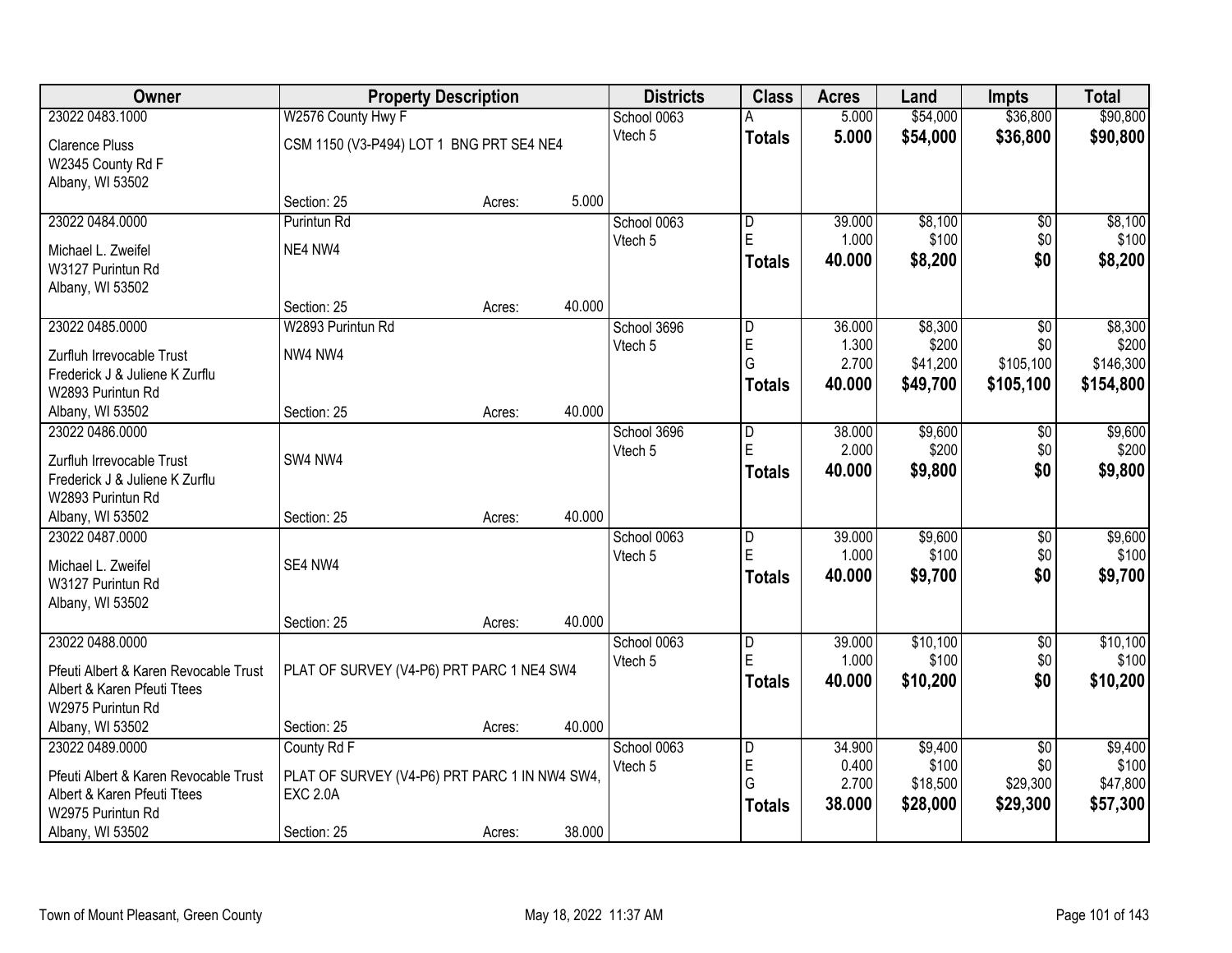| Owner                                 | <b>Property Description</b>                     |        |        | <b>Districts</b> | <b>Class</b>    | <b>Acres</b> | Land        | <b>Impts</b>    | <b>Total</b>    |
|---------------------------------------|-------------------------------------------------|--------|--------|------------------|-----------------|--------------|-------------|-----------------|-----------------|
| 23022 0489.1000                       | W2875 County Hwy F                              |        |        | School 0063      |                 | 2.000        | \$43,100    | \$192,800       | \$235,900       |
| <b>Brian Dahl</b>                     | PRT NW4 SW4 COM W4 COR SD SEC TH S89*E          |        |        | Vtech 5          | <b>Totals</b>   | 2.000        | \$43,100    | \$192,800       | \$235,900       |
| W2875 County Rd F                     | 552.78 FT POB TH S89*E 354.15 FT TH S0*W 246.00 |        |        |                  |                 |              |             |                 |                 |
| Albany, WI 53502                      | FT TH N89*W 354.15 FT TH N0*E 246.0 FT POB      |        |        |                  |                 |              |             |                 |                 |
|                                       | Section: 25                                     | Acres: | 2.000  |                  |                 |              |             |                 |                 |
| 23022 0490.0000                       |                                                 |        |        | School 0063      | $\overline{D}$  | 40.000       | \$8,200     | $\overline{50}$ | \$8,200         |
|                                       |                                                 |        |        | Vtech 5          | <b>Totals</b>   | 40.000       | \$8,200     | \$0             | \$8,200         |
| Pfeuti Albert & Karen Revocable Trust | PLAT OF SURVEY (V4-P6) PRT PARC 1, PRT SW4      |        |        |                  |                 |              |             |                 |                 |
| Albert & Karen Pfeuti Ttees           | SW4                                             |        |        |                  |                 |              |             |                 |                 |
| W2975 Purintun Rd                     |                                                 |        |        |                  |                 |              |             |                 |                 |
| Albany, WI 53502                      | Section: 25                                     | Acres: | 40.000 |                  |                 |              |             |                 |                 |
| 23022 0491.0000                       |                                                 |        |        | School 0063      | D               | 30.000       | \$8,000     | $\overline{50}$ | \$8,000         |
| Pfeuti Albert & Karen Revocable Trust | PLAT OF SURVEY (V4-P6) PRT PARC 1 EXC 9A TO     |        |        | Vtech 5          | E               | 1.000        | \$900       | \$0             | \$900           |
| Albert & Karen Pfeuti Ttees           | GR CTY PRT SE4 SW4                              |        |        |                  | <b>Totals</b>   | 31.000       | \$8,900     | \$0             | \$8,900         |
| W2975 Purintun Rd                     |                                                 |        |        |                  |                 |              |             |                 |                 |
| Albany, WI 53502                      | Section: 25                                     | Acres: | 31.000 |                  |                 |              |             |                 |                 |
| 23022 0491.1000                       |                                                 |        |        | School 0063      | $\overline{X5}$ | 9.000        | \$0         | \$0             | \$0             |
|                                       |                                                 |        |        | Vtech 5          | <b>Totals</b>   | 9.000        | \$0         | \$0             | \$0             |
| Prairie Enthusiasts, Inc.             | PARC IN SE4 SW4 (SEE PARCEL 0495.1 FOR          |        |        |                  |                 |              |             |                 |                 |
| 110 S Main St                         | COMPLETE DESC)(EXEMPT)                          |        |        |                  |                 |              |             |                 |                 |
| PO Box 824                            |                                                 |        |        |                  |                 |              |             |                 |                 |
| Viroqua, WI 54665                     | Section: 25                                     | Acres: | 9.000  |                  |                 |              |             |                 |                 |
| 23022 0492.3000                       | W2501 County Hwy F                              |        |        | School 0063      | 5M              | 4.300        | \$8,600     | $\overline{50}$ | \$8,600         |
| Trumpy Dairy Farms, Inc               | CSM 4935 (V22-P159) LOT 1 BNG PRT NE4 SE4 FKA   |        |        | Vtech 5          | Α               | 3.370        | \$47,500    | \$311,900       | \$359,400       |
| W2501 County Rd F                     | <b>CSM 3393</b>                                 |        |        |                  | D               | 12.300       | \$2,200     | \$0             | \$2,200         |
| Albany, WI 53502                      |                                                 |        |        |                  | <b>Totals</b>   | 19.970       | \$58,300    | \$311,900       | \$370,200       |
|                                       | Section: 25                                     | Acres: | 19.970 |                  |                 |              |             |                 |                 |
| 23022 0493.1000                       | County Rd F                                     |        |        | School 0063      | $\overline{X5}$ | 20.510       | $\sqrt{50}$ | $\overline{50}$ | $\overline{50}$ |
|                                       |                                                 |        |        | Vtech 5          |                 | 20.510       | \$0         | \$0             | \$0             |
| Prairie Enthusiasts, Inc.             | CSM 5215 (V25-P13) LOT 1 BNG W 1/2 NE4 SE4 &    |        |        |                  | <b>Totals</b>   |              |             |                 |                 |
| 110 S Main St                         | PRT NW4 SE4                                     |        |        |                  |                 |              |             |                 |                 |
| PO Box 824                            |                                                 |        |        |                  |                 |              |             |                 |                 |
| Viroqua, WI 54665                     | Section: 25                                     | Acres: | 20.510 |                  |                 |              |             |                 |                 |
| 23022 0494.0000                       |                                                 |        |        | School 0063      | $\overline{D}$  | 15.000       | \$4,000     | $\overline{50}$ | \$4,000         |
| Pfeuti Albert & Karen Revocable Trust | PLAT OF SURVEY (V4-P6) PRT PARC 1, PRT NW4      |        |        | Vtech 5          | E               | 0.710        | \$100       | \$0             | \$100           |
| Albert & Karen Pfeuti Ttees           | SE4                                             |        |        |                  | <b>Totals</b>   | 15.710       | \$4,100     | \$0             | \$4,100         |
| W2975 Purintun Rd                     |                                                 |        |        |                  |                 |              |             |                 |                 |
| Albany, WI 53502                      | Section: 25                                     | Acres: | 15.710 |                  |                 |              |             |                 |                 |
|                                       |                                                 |        |        |                  |                 |              |             |                 |                 |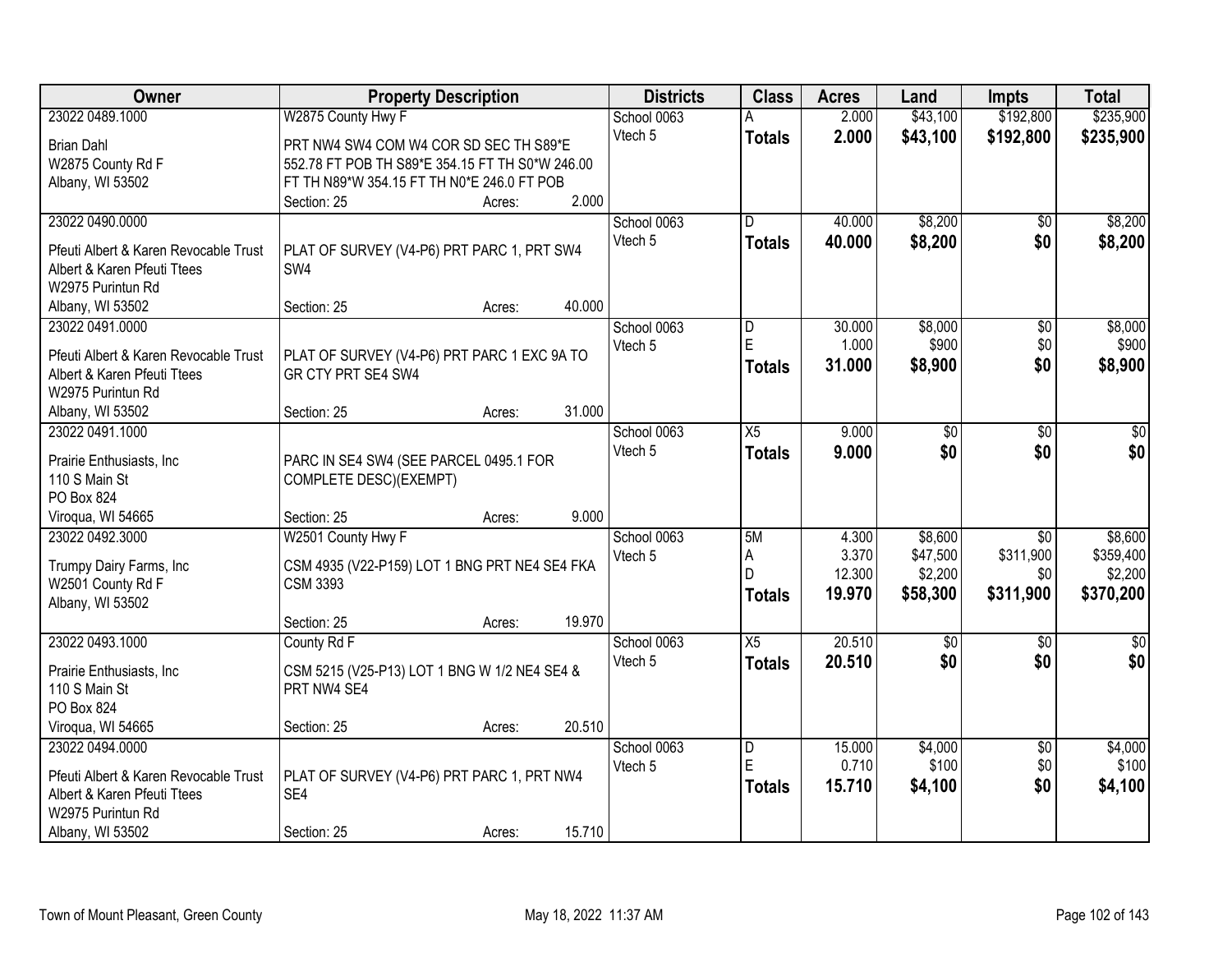| <b>Owner</b>                          |                                                 | <b>Property Description</b> |        | <b>Districts</b> | <b>Class</b>    | <b>Acres</b> | Land            | <b>Impts</b>    | <b>Total</b> |
|---------------------------------------|-------------------------------------------------|-----------------------------|--------|------------------|-----------------|--------------|-----------------|-----------------|--------------|
| 23022 0494.1110                       | County Rd F                                     |                             |        | School 0063      | $\overline{X5}$ | 19.950       | $\overline{60}$ | $\overline{50}$ | \$0          |
| Prairie Enthusiasts, Inc.             | CSM 5214 (V25-P10) LOT 1 BNG PRT NW4 SE4        |                             |        | Vtech 5          | <b>Totals</b>   | 19.950       | \$0             | \$0             | \$0          |
| 110 S Main St                         |                                                 |                             |        |                  |                 |              |                 |                 |              |
| PO Box 824                            |                                                 |                             |        |                  |                 |              |                 |                 |              |
| Viroqua, WI 54665                     | Section: 25                                     | Acres:                      | 19.950 |                  |                 |              |                 |                 |              |
| 23022 0494.2400                       | W2635 County Hwy F                              |                             |        | School 0063      | A               | 1.000        | \$23,000        | \$94,500        | \$117,500    |
|                                       |                                                 |                             |        | Vtech 5          | F               | 3.150        | \$12,300        | \$0             | \$12,300     |
| Anthony R. Cutrano                    | PRT NW4 SE4, EXC CSM'S 5214 & 5215 & EXC LANDS  |                             |        |                  | <b>Totals</b>   | 4.150        | \$35,300        | \$94,500        | \$129,800    |
| W2635 County Rd F                     | DESC IN V300-P39 & DOC 258622                   |                             |        |                  |                 |              |                 |                 |              |
| Albany, WI 53502                      | Section: 25                                     |                             | 4.150  |                  |                 |              |                 |                 |              |
| 23022 0495.0000                       |                                                 | Acres:                      |        |                  | 5M              | 2.000        | \$3,100         |                 | \$3,100      |
|                                       |                                                 |                             |        | School 0063      | D               | 10.000       | \$2,600         | \$0<br>\$0      | \$2,600      |
| Pfeuti Albert & Karen Revocable Trust | PLAT OF SURVEY (V4-P6) PRT PARC 1 EXC 28A GR    |                             |        | Vtech 5          |                 | 12.000       | \$5,700         | \$0             |              |
| Albert & Karen Pfeuti Ttees           | CTY, PRT SW4 SE4                                |                             |        |                  | <b>Totals</b>   |              |                 |                 | \$5,700      |
| W2975 Purintun Rd                     |                                                 |                             |        |                  |                 |              |                 |                 |              |
| Albany, WI 53502                      | Section: 25                                     | Acres:                      | 12.000 |                  |                 |              |                 |                 |              |
| 23022 0495.1000                       |                                                 |                             |        | School 0063      | $\overline{X5}$ | 28.000       | $\overline{50}$ | $\overline{50}$ | \$0          |
| Prairie Enthusiasts, Inc.             | BEG S4 COR SD SEC 25 TH E 1327.61 FT TO SE COR  |                             |        | Vtech 5          | <b>Totals</b>   | 28.000       | \$0             | \$0             | \$0          |
| 110 S Main St                         | OF W 1/2 SE4 TH N0*E 1317.85 FT TH N89*W 214.67 |                             |        |                  |                 |              |                 |                 |              |
| PO Box 824                            | FT TH N0*W 288.59 FT TH S89*E 215.77 FT TH N0*E |                             |        |                  |                 |              |                 |                 |              |
| Viroqua, WI 54665                     | Section: 25                                     | Acres:                      | 28.000 |                  |                 |              |                 |                 |              |
| 23022 0496.0000                       | <b>Broughton Rd</b>                             |                             |        | School 0063      | 5M              | 13.030       | \$17,000        | $\overline{50}$ | \$17,000     |
|                                       |                                                 |                             |        | Vtech 5          | D.              | 24.000       | \$4,300         | \$0             | \$4,300      |
| Lori J. Brown                         | SE4 SE4 EXC CSM 587                             |                             |        |                  | <b>Totals</b>   | 37.030       | \$21,300        | \$0             | \$21,300     |
| N5295 Broughton Rd                    |                                                 |                             |        |                  |                 |              |                 |                 |              |
| Albany, WI 53502                      |                                                 |                             |        |                  |                 |              |                 |                 |              |
|                                       | Section: 25                                     | Acres:                      | 37.030 |                  |                 |              |                 |                 |              |
| 23022 0496.1000                       | N5295 Broughton Rd                              |                             |        | School 0063      | A               | 2.970        | \$47,200        | \$146,200       | \$193,400    |
| Lori J. Brown                         | CSM 587 (V2-P127) LOT 1 BNG PRT SE4 SE4         |                             |        | Vtech 5          | <b>Totals</b>   | 2.970        | \$47,200        | \$146,200       | \$193,400    |
| N5295 Broughton Rd                    |                                                 |                             |        |                  |                 |              |                 |                 |              |
| Albany, WI 53502                      |                                                 |                             |        |                  |                 |              |                 |                 |              |
|                                       | Section: 25                                     | Acres:                      | 2.970  |                  |                 |              |                 |                 |              |
| 23022 0497.0000                       | W2975 Purintun Rd                               |                             |        | School 0063      | D               | 33.000       | \$6,800         | $\overline{50}$ | \$6,800      |
| Pfeuti Albert & Karen Revocable Trust | NE4 NE4 EXC 1A                                  |                             |        | Vtech 5          | E               | 1.400        | \$200           | \$0             | \$200        |
| Albert & Karen Pfeuti Ttees           |                                                 |                             |        |                  | G               | 4.600        | \$50,000        | \$342,200       | \$392,200    |
| W2975 Purintun Rd                     |                                                 |                             |        |                  | <b>Totals</b>   | 39.000       | \$57,000        | \$342,200       | \$399,200    |
| Albany, WI 53502                      | Section: 26                                     | Acres:                      | 39.000 |                  |                 |              |                 |                 |              |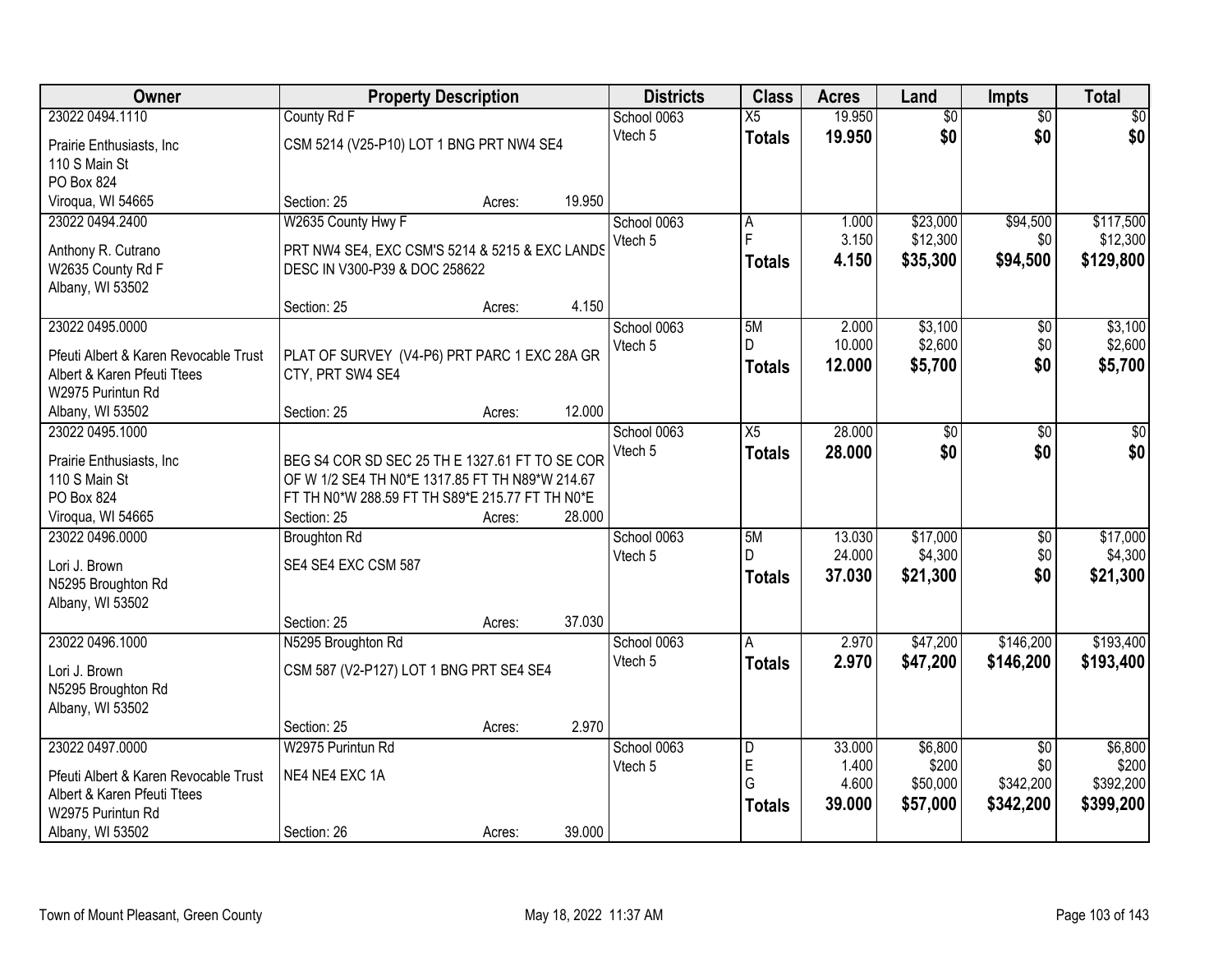| Owner                                 |                                              | <b>Property Description</b> |        | <b>Districts</b> | <b>Class</b>            | <b>Acres</b> | Land     | Impts           | <b>Total</b> |
|---------------------------------------|----------------------------------------------|-----------------------------|--------|------------------|-------------------------|--------------|----------|-----------------|--------------|
| 23022 0497.1000                       | N5697 Pfeuti Rd                              |                             |        | School 0063      |                         | 1.000        | \$24,200 | \$140,000       | \$164,200    |
| Pfeuti Albert & Karen Revocable Trust | PRT NE4 NE4 COM AT SEC COR BTWN SEC 23 24,25 |                             |        | Vtech 5          | <b>Totals</b>           | 1.000        | \$24,200 | \$140,000       | \$164,200    |
| Albert & Karen Pfeuti Ttees           | & 26 RUNNING S 13 1/3 RODS TH W 12 RODS TH N |                             |        |                  |                         |              |          |                 |              |
| W2975 Purintun Rd                     | 13 1/3 RODS TH E 12 RODS TO POB              |                             |        |                  |                         |              |          |                 |              |
| Albany, WI 53502                      | Section: 26                                  | Acres:                      | 1.000  |                  |                         |              |          |                 |              |
| 23022 0498.0000                       |                                              |                             |        | School 0063      | $\overline{\mathsf{D}}$ | 39.000       | \$9,900  | $\overline{50}$ | \$9,900      |
|                                       |                                              |                             |        | Vtech 5          | E                       | 1.000        | \$100    | \$0             | \$100        |
| Pfeuti Albert & Karen Revocable Trust | NW4 NE4                                      |                             |        |                  | <b>Totals</b>           | 40.000       | \$10,000 | \$0             | \$10,000     |
| Albert & Karen Pfeuti Ttees           |                                              |                             |        |                  |                         |              |          |                 |              |
| W2975 Purintun Rd                     |                                              |                             |        |                  |                         |              |          |                 |              |
| Albany, WI 53502                      | Section: 26                                  | Acres:                      | 40.000 |                  |                         |              |          |                 |              |
| 23022 0499.0000                       |                                              |                             |        | School 0063      | D                       | 36.000       | \$10,200 | \$0             | \$10,200     |
| Pfeuti Albert & Karen Revocable Trust | SW4 NE4                                      |                             |        | Vtech 5          | E                       | 4.000        | \$4,000  | \$0             | \$4,000      |
| Albert & Karen Pfeuti Ttees           |                                              |                             |        |                  | <b>Totals</b>           | 40.000       | \$14,200 | \$0             | \$14,200     |
| W2975 Purintun Rd                     |                                              |                             |        |                  |                         |              |          |                 |              |
| Albany, WI 53502                      | Section: 26                                  | Acres:                      | 40.000 |                  |                         |              |          |                 |              |
| 23022 0500.0000                       |                                              |                             |        | School 0063      | D                       | 38.000       | \$7,400  | \$0             | \$7,400      |
|                                       |                                              |                             |        | Vtech 5          | E                       | 2.000        | \$200    | \$0             | \$200        |
| Pfeuti Albert & Karen Revocable Trust | SE4 NE4                                      |                             |        |                  | <b>Totals</b>           | 40.000       | \$7,600  | \$0             | \$7,600      |
| Albert & Karen Pfeuti Ttees           |                                              |                             |        |                  |                         |              |          |                 |              |
| W2975 Purintun Rd                     |                                              |                             |        |                  |                         |              |          |                 |              |
| Albany, WI 53502                      | Section: 26                                  | Acres:                      | 40.000 |                  |                         |              |          |                 |              |
| 23022 0501.0000                       | W3127 Purintun Rd                            |                             |        | School 0063      | $\overline{D}$          | 26.000       | \$6,500  | $\overline{50}$ | \$6,500      |
| Michael L. Zweifel                    | NE4 NW4                                      |                             |        | Vtech 5          | E                       | 1.000        | \$100    | \$0             | \$100        |
| W3127 Purintun Rd                     |                                              |                             |        |                  | Ġ                       | 13.000       | \$56,700 | \$363,500       | \$420,200    |
| Albany, WI 53502                      |                                              |                             |        |                  | <b>Totals</b>           | 40.000       | \$63,300 | \$363,500       | \$426,800    |
|                                       | Section: 26                                  | Acres:                      | 40.000 |                  |                         |              |          |                 |              |
| 23022 0502.0000                       |                                              |                             |        | School 3696      | D                       | 24.250       | \$5,400  | $\overline{50}$ | \$5,400      |
|                                       |                                              |                             |        | Vtech 5          | E                       | 0.750        | \$100    | \$0             | \$100        |
| Randy V. Groth                        | NW4 NW4 EXC CSM 1339 LOTS 1 & 2              |                             |        |                  | <b>Totals</b>           | 25,000       | \$5,500  | \$0             | \$5,500      |
| N5641 Rechsteiner Rd                  |                                              |                             |        |                  |                         |              |          |                 |              |
| Monticello, WI 53570                  |                                              |                             |        |                  |                         |              |          |                 |              |
|                                       | Section: 26                                  | Acres:                      | 25.000 |                  |                         |              |          |                 |              |
| 23022 0502.0100                       |                                              |                             |        | School 3696      | $\overline{D}$          | 9.100        | \$2,300  | $\overline{50}$ | \$2,300      |
| Randy V. Groth                        | CSM 1339 (V4-P251) LOT 1 BNG PRT NW4 NW4     |                             |        | Vtech 5          | E                       | 0.900        | \$100    | \$0             | \$100        |
| N5641 Rechsteiner Rd                  |                                              |                             |        |                  | <b>Totals</b>           | 10.000       | \$2,400  | \$0             | \$2,400      |
| Monticello, WI 53570                  |                                              |                             |        |                  |                         |              |          |                 |              |
|                                       | Section: 26                                  | Acres:                      | 10.000 |                  |                         |              |          |                 |              |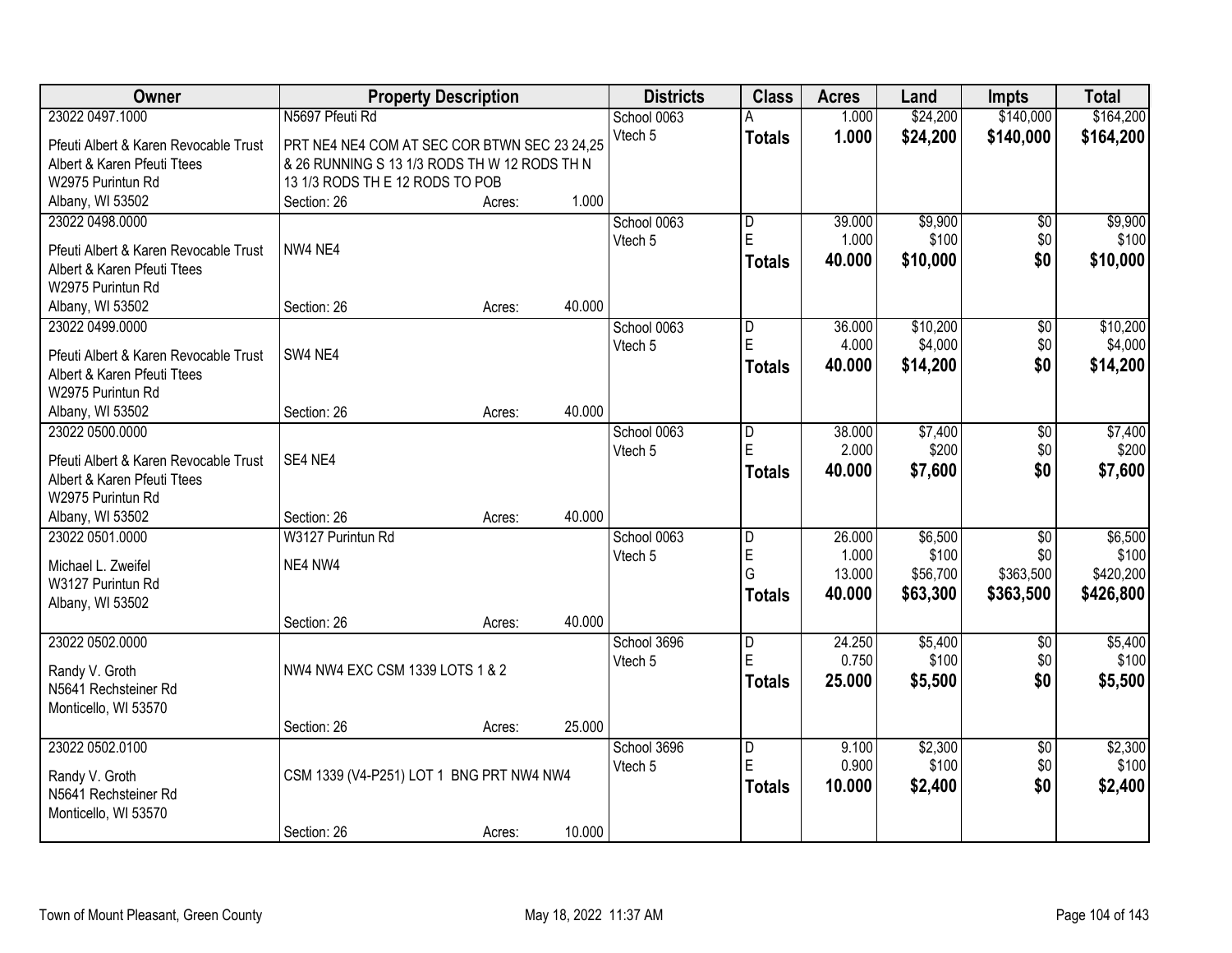| Owner                 |                                          | <b>Property Description</b> |        | <b>Districts</b> | <b>Class</b>            | <b>Acres</b>    | Land                        | <b>Impts</b>    | <b>Total</b>   |
|-----------------------|------------------------------------------|-----------------------------|--------|------------------|-------------------------|-----------------|-----------------------------|-----------------|----------------|
| 23022 0502.1000       | N5641 Rechsteiner Rd                     |                             |        | School 3696      | Α                       | 3.000           | \$43,700                    | \$162,300       | \$206,000      |
| Randy V. Groth        | CSM 1339 (V4-P251) LOT 2 BNG PRT NW4 NW4 |                             |        | Vtech 5          | D                       | 2.000           | \$500                       | \$0             | \$500          |
| N5641 Rechsteiner Rd  |                                          |                             |        |                  | <b>Totals</b>           | 5.000           | \$44,200                    | \$162,300       | \$206,500      |
| Monticello, WI 53570  |                                          |                             |        |                  |                         |                 |                             |                 |                |
|                       | Section: 26                              | Acres:                      | 5.000  |                  |                         |                 |                             |                 |                |
| 23022 0503.0000       |                                          |                             |        | School 3696      | $\overline{\mathsf{D}}$ | 38.000          | \$9,700                     | $\overline{50}$ | \$9,700        |
| Waelchli Living Trust | SW4 NW4                                  |                             |        | Vtech 5          | E                       | 2.000           | \$200                       | \$0             | \$200          |
| 3023 6th Ave          |                                          |                             |        |                  | <b>Totals</b>           | 40.000          | \$9,900                     | \$0             | \$9,900        |
| Monroe, WI 53566-3561 |                                          |                             |        |                  |                         |                 |                             |                 |                |
|                       | Section: 26                              | Acres:                      | 40.000 |                  |                         |                 |                             |                 |                |
| 23022 0504.0000       | N5590 Rechsteiner Rd                     |                             |        | School 0063      | D                       | 37.200          | \$10,000                    | \$0             | \$10,000       |
| Michael L. Zweifel    | SE4 NW4                                  |                             |        | Vtech 5          | E                       | 1.800           | \$300                       | \$0             | \$300          |
| W3127 Purintun Rd     |                                          |                             |        |                  | G                       | 1.000           | \$26,400                    | \$88,000        | \$114,400      |
| Albany, WI 53502      |                                          |                             |        |                  | <b>Totals</b>           | 40.000          | \$36,700                    | \$88,000        | \$124,700      |
|                       | Section: 26                              | Acres:                      | 40.000 |                  |                         |                 |                             |                 |                |
| 23022 0505.0000       |                                          |                             |        | School 0063      | D                       | 38.000          | \$9,000                     | $\sqrt[6]{}$    | \$9,000        |
| Michael L. Zweifel    | NE4 SW4                                  |                             |        | Vtech 5          | E                       | 2.000           | \$200                       | \$0             | \$200          |
| W3127 Purintun Rd     |                                          |                             |        |                  | <b>Totals</b>           | 40.000          | \$9,200                     | \$0             | \$9,200        |
| Albany, WI 53502      |                                          |                             |        |                  |                         |                 |                             |                 |                |
|                       | Section: 26                              | Acres:                      | 40.000 |                  |                         |                 |                             |                 |                |
| 23022 0506.0000       |                                          |                             |        | School 0063      | $\overline{\mathsf{D}}$ | 38.000          | \$10,000                    | $\overline{50}$ | \$10,000       |
| Jeffrey C. Pfeuti     | NW4 SW4                                  |                             |        | Vtech 5          | E                       | 2.000           | \$200                       | \$0             | \$200          |
| N5697 Pfeuti Rd       |                                          |                             |        |                  | <b>Totals</b>           | 40.000          | \$10,200                    | \$0             | \$10,200       |
| Albany, WI 53502      |                                          |                             |        |                  |                         |                 |                             |                 |                |
|                       | Section: 26                              | Acres:                      | 40.000 |                  |                         |                 |                             |                 |                |
| 23022 0507.0000       |                                          |                             |        | School 0063      | D                       | 35.200          | \$8,700                     | $\overline{50}$ | \$8,700        |
| Jeffrey C. Pfeuti     | SW4 SW4                                  |                             |        | Vtech 5          | E<br>M <sub>6</sub>     | 0.800           | \$100                       | \$0             | \$100          |
| N5697 Pfeuti Rd       |                                          |                             |        |                  |                         | 4.000<br>40.000 | $($ \$6,200) $ $<br>\$8,800 | \$0<br>\$0      | \$0<br>\$8,800 |
| Albany, WI 53502      |                                          |                             |        |                  | <b>Totals</b>           |                 |                             |                 |                |
|                       | Section: 26                              | Acres:                      | 40.000 |                  |                         |                 |                             |                 |                |
| 23022 0508.0000       |                                          |                             |        | School 0063      | $\overline{\mathsf{D}}$ | 39.000          | \$8,600                     | $\overline{50}$ | \$8,600        |
| Thomas Durtschi       | SE4 SW4                                  |                             |        | Vtech 5          | E                       | 1.000           | \$100                       | \$0             | \$100          |
| W3053 County Rd F     |                                          |                             |        |                  | <b>Totals</b>           | 40.000          | \$8,700                     | \$0             | \$8,700        |
| Albany, WI 53502      |                                          |                             |        |                  |                         |                 |                             |                 |                |
|                       | Section: 26                              | Acres:                      | 40.000 |                  |                         |                 |                             |                 |                |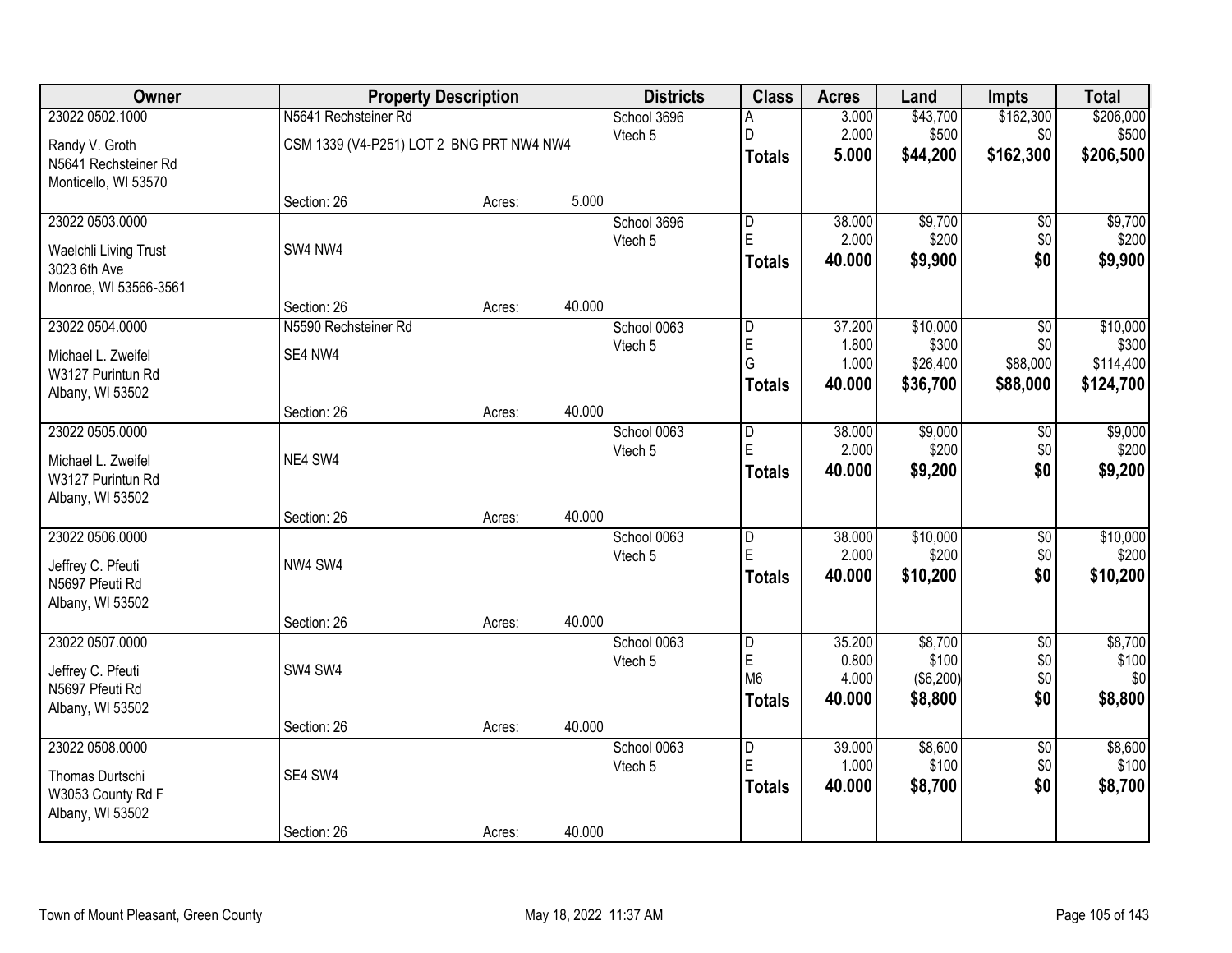| Owner              | <b>Property Description</b>                     |        |        | <b>Districts</b> | <b>Class</b>  | <b>Acres</b>    | Land               | Impts                  | <b>Total</b>     |
|--------------------|-------------------------------------------------|--------|--------|------------------|---------------|-----------------|--------------------|------------------------|------------------|
| 23022 0509.0000    |                                                 |        |        | School 0063      | D             | 31.500          | \$7,500            | $\overline{60}$        | \$7,500          |
| Jeffrey C. Pfeuti  | NE4 SE4 EXC LOT 1 CSM 1491 & EXC COM E4 COR     |        |        | Vtech 5          | E             | 0.500           | \$100              | \$0                    | \$100            |
| N5697 Pfeuti Rd    | N89*W 668.66 FT TO POB S0*W 560 FT TH N89*W 640 |        |        |                  | <b>Totals</b> | 32.000          | \$7,600            | \$0                    | \$7,600          |
| Albany, WI 53502   | FT TO W LN TH N0*E 382 FT TO S LN CSM 1491 TH   |        |        |                  |               |                 |                    |                        |                  |
|                    | Section: 26                                     | Acres: | 32.000 |                  |               |                 |                    |                        |                  |
| 23022 0509.1100    | W2969 County Hwy F                              |        |        | School 0063      | A             | 3.450           | \$47,800           | \$139,100              | \$186,900        |
|                    |                                                 |        |        | Vtech 5          | <b>Totals</b> | 3.450           | \$47,800           | \$139,100              | \$186,900        |
| Marianne Macgrath  | CSM 5095 (V24-P8) LOT 1 BNG PRT NE4 SE4         |        |        |                  |               |                 |                    |                        |                  |
| W2969 County Rd F  |                                                 |        |        |                  |               |                 |                    |                        |                  |
| Albany, WI 53502   | Section: 26                                     | Acres: | 3.450  |                  |               |                 |                    |                        |                  |
| 23022 0509.2200    | County Rd F                                     |        |        | School 0063      | E             | 4.780           | \$1,000            | $\overline{50}$        | \$1,000          |
|                    |                                                 |        |        | Vtech 5          | <b>Totals</b> | 4.780           | \$1,000            | \$0                    | \$1,000          |
| Jeffrey C. Pfeuti  | PRT NE4 SE4 COM E4 COR N89*W 668.66 FT TO POB   |        |        |                  |               |                 |                    |                        |                  |
| N5697 Pfeuti Rd    | S0*W 560 FT TH N89*W 640 FT TO W LN TH N0*E 382 |        |        |                  |               |                 |                    |                        |                  |
| Albany, WI 53502   | FT TO S LN CSM 1491 TH S89*E 298 FT TH S0*W 156 |        |        |                  |               |                 |                    |                        |                  |
|                    | Section: 26                                     | Acres: | 4.780  |                  |               |                 |                    |                        |                  |
| 23022 0510.0000    | W3053 County Hwy F                              |        |        | School 0063      | D             | 35.500          | \$7,400            | \$0                    | \$7,400          |
| Thomas Durtschi    | NW4 SE4                                         |        |        | Vtech 5          | E             | 0.500           | \$100              | \$0                    | \$100            |
| W3053 County Rd F  |                                                 |        |        |                  | G             | 4.000           | \$45,100           | \$97,600               | \$142,700        |
| Albany, WI 53502   |                                                 |        |        |                  | <b>Totals</b> | 40.000          | \$52,600           | \$97,600               | \$150,200        |
|                    | Section: 26                                     | Acres: | 40.000 |                  |               |                 |                    |                        |                  |
| 23022 0511.0000    |                                                 |        |        | School 0063      | D.            | 40.000          | \$9,200            | $\overline{50}$        | \$9,200          |
| Thomas Durtschi    | SW4 SE4                                         |        |        | Vtech 5          | <b>Totals</b> | 40.000          | \$9,200            | \$0                    | \$9,200          |
| W3053 County Rd F  |                                                 |        |        |                  |               |                 |                    |                        |                  |
| Albany, WI 53502   |                                                 |        |        |                  |               |                 |                    |                        |                  |
|                    | Section: 26                                     | Acres: | 40.000 |                  |               |                 |                    |                        |                  |
| 23022 0512.0000    |                                                 |        |        | School 0063      | D.            | 40.000          | \$8,400            | $\sqrt{6}$             | \$8,400          |
|                    |                                                 |        |        | Vtech 5          | <b>Totals</b> | 40.000          | \$8,400            | \$0                    | \$8,400          |
| Jeffrey C. Pfeuti  | SE4 SE4                                         |        |        |                  |               |                 |                    |                        |                  |
| N5697 Pfeuti Rd    |                                                 |        |        |                  |               |                 |                    |                        |                  |
| Albany, WI 53502   |                                                 |        |        |                  |               |                 |                    |                        |                  |
|                    | Section: 26                                     | Acres: | 40.000 |                  |               |                 |                    |                        |                  |
| 23022 0513.0000    |                                                 |        |        | School 3696      | 5M            | 1.000<br>38.000 | \$1,600<br>\$9,400 | $\overline{30}$<br>\$0 | \$1,600          |
| Michael L. Zweifel | NE4 NE4                                         |        |        | Vtech 5          | D<br>E        | 1.000           | \$100              | \$0                    | \$9,400<br>\$100 |
| W3127 Purintun Rd  |                                                 |        |        |                  |               | 40.000          | \$11,100           | \$0                    | \$11,100         |
| Albany, WI 53502   |                                                 |        |        |                  | <b>Totals</b> |                 |                    |                        |                  |
|                    | Section: 27                                     | Acres: | 40.000 |                  |               |                 |                    |                        |                  |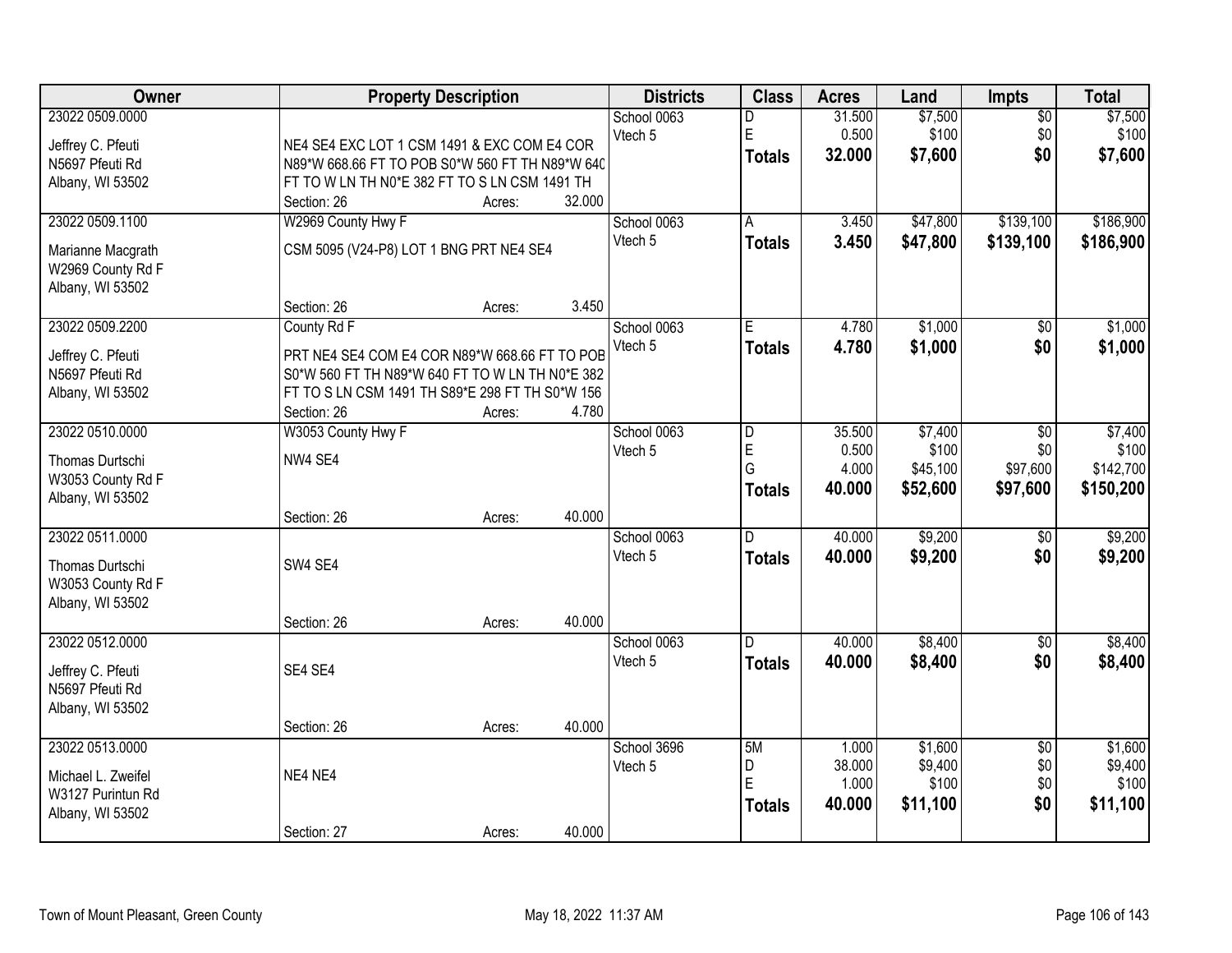| Owner                       |                                             | <b>Property Description</b> |        | <b>Districts</b> | <b>Class</b>            | <b>Acres</b> | Land     | <b>Impts</b>    | <b>Total</b> |
|-----------------------------|---------------------------------------------|-----------------------------|--------|------------------|-------------------------|--------------|----------|-----------------|--------------|
| 23022 0514.0000             |                                             |                             |        | School 3696      | D                       | 39.000       | \$9,400  | $\overline{50}$ | \$9,400      |
| Michael L. Zweifel          | NW4 NE4                                     |                             |        | Vtech 5          | E                       | 1.000        | \$100    | \$0             | \$100        |
| W3127 Purintun Rd           |                                             |                             |        |                  | <b>Totals</b>           | 40.000       | \$9,500  | \$0             | \$9,500      |
| Albany, WI 53502            |                                             |                             |        |                  |                         |              |          |                 |              |
|                             | Section: 27                                 | Acres:                      | 40.000 |                  |                         |              |          |                 |              |
| 23022 0515.0000             | W3454 County Hwy F                          |                             |        | School 3696      | $\overline{\mathsf{D}}$ | 4.500        | \$800    | $\overline{50}$ | \$800        |
| <b>Richard Baebler</b>      | SW4 NE4 EXC COM NE COR SEC 27 POB TH S89*W  |                             |        | Vtech 5          | E                       | 13.000       | \$16,100 | \$0             | \$16,100     |
| W3454 County Rd F           | 2674.37 FT TO N4 COR TH S02*E 2110.76 FT TH |                             |        |                  | G                       | 2.500        | \$42,000 | \$114,800       | \$156,800    |
| Monticello, WI 53570        | S89*E 559.93 FT TH N76*E 257.93 FT TH N20*E |                             |        |                  | <b>Totals</b>           | 20.000       | \$58,900 | \$114,800       | \$173,700    |
|                             | Section: 27                                 | Acres:                      | 20.000 |                  |                         |              |          |                 |              |
| 23022 0515.1000             |                                             |                             |        | School 3696      | $\overline{D}$          | 17.700       | \$4,600  | \$0             | \$4,600      |
| Michael L. Zweifel          | PRT SW4 NE4 COM N4 COR SEC 27 POB TH S89*W  |                             |        | Vtech 5          | E                       | 2.300        | \$3,000  | \$0             | \$3,000      |
| W3127 Purintun Rd           | 2674.37 FT TO N4 COR TH S02*E 2110.76 FT TH |                             |        |                  | <b>Totals</b>           | 20.000       | \$7,600  | \$0             | \$7,600      |
| Albany, WI 53502            | S89*E 559.93 FT TH N76*E 257.93 FT TH N20*E |                             |        |                  |                         |              |          |                 |              |
|                             | Section: 27                                 | Acres:                      | 20.000 |                  |                         |              |          |                 |              |
| 23022 0516.0000             |                                             |                             |        | School 3696      | D                       | 36.130       | \$7,000  | \$0             | \$7,000      |
| Waelchli Living Trust       | PRT SE4 NE4 EXC LOT 1 CSM 2884              |                             |        | Vtech 5          | E                       | 0.700        | \$100    | \$0             | \$100        |
| 3023 6th Ave                |                                             |                             |        |                  | <b>Totals</b>           | 36.830       | \$7,100  | \$0             | \$7,100      |
| Monroe, WI 53566-3561       |                                             |                             |        |                  |                         |              |          |                 |              |
|                             | Section: 27                                 | Acres:                      | 36.830 |                  |                         |              |          |                 |              |
| 23022 0516.1000             | W3336 County Hwy F                          |                             |        | School 3696      | A                       | 1.140        | \$25,500 | \$93,900        | \$119,400    |
| John J. Baebler             | CSM 279 (V1-P286) LOT 1 BNG PRT SE4 NE4     |                             |        | Vtech 5          | <b>Totals</b>           | 1.140        | \$25,500 | \$93,900        | \$119,400    |
| W3336 County Rd F           |                                             |                             |        |                  |                         |              |          |                 |              |
| Monticello, WI 53570        |                                             |                             |        |                  |                         |              |          |                 |              |
|                             | Section: 27                                 | Acres:                      | 1.140  |                  |                         |              |          |                 |              |
| 23022 0516.2000             | W3336 County Rd F                           |                             |        | School 3696      | A                       | 2.030        | \$24,700 | \$4,400         | \$29,100     |
| John J. Baebler             | CSM 2884 (V10-P133) LOT 1 BNG PRT SE4 NE4   |                             |        | Vtech 5          | <b>Totals</b>           | 2.030        | \$24,700 | \$4,400         | \$29,100     |
| W3336 County Rd F           |                                             |                             |        |                  |                         |              |          |                 |              |
| Monticello, WI 53570        |                                             |                             |        |                  |                         |              |          |                 |              |
|                             | Section: 27                                 | Acres:                      | 2.030  |                  |                         |              |          |                 |              |
| 23022 0517.0000             |                                             |                             |        | School 3696      | $\overline{\mathsf{D}}$ | 37.000       | \$9,400  | $\overline{50}$ | \$9,400      |
| Mack Eugene F Marital Trust | NE4 NW4                                     |                             |        | Vtech 5          | E                       | 3.000        | \$2,700  | \$0             | \$2,700      |
| 992 Sweeney Dr              |                                             |                             |        |                  | <b>Totals</b>           | 40.000       | \$12,100 | \$0             | \$12,100     |
| Dayton, OH 45458            |                                             |                             |        |                  |                         |              |          |                 |              |
|                             | Section: 27                                 | Acres:                      | 40.000 |                  |                         |              |          |                 |              |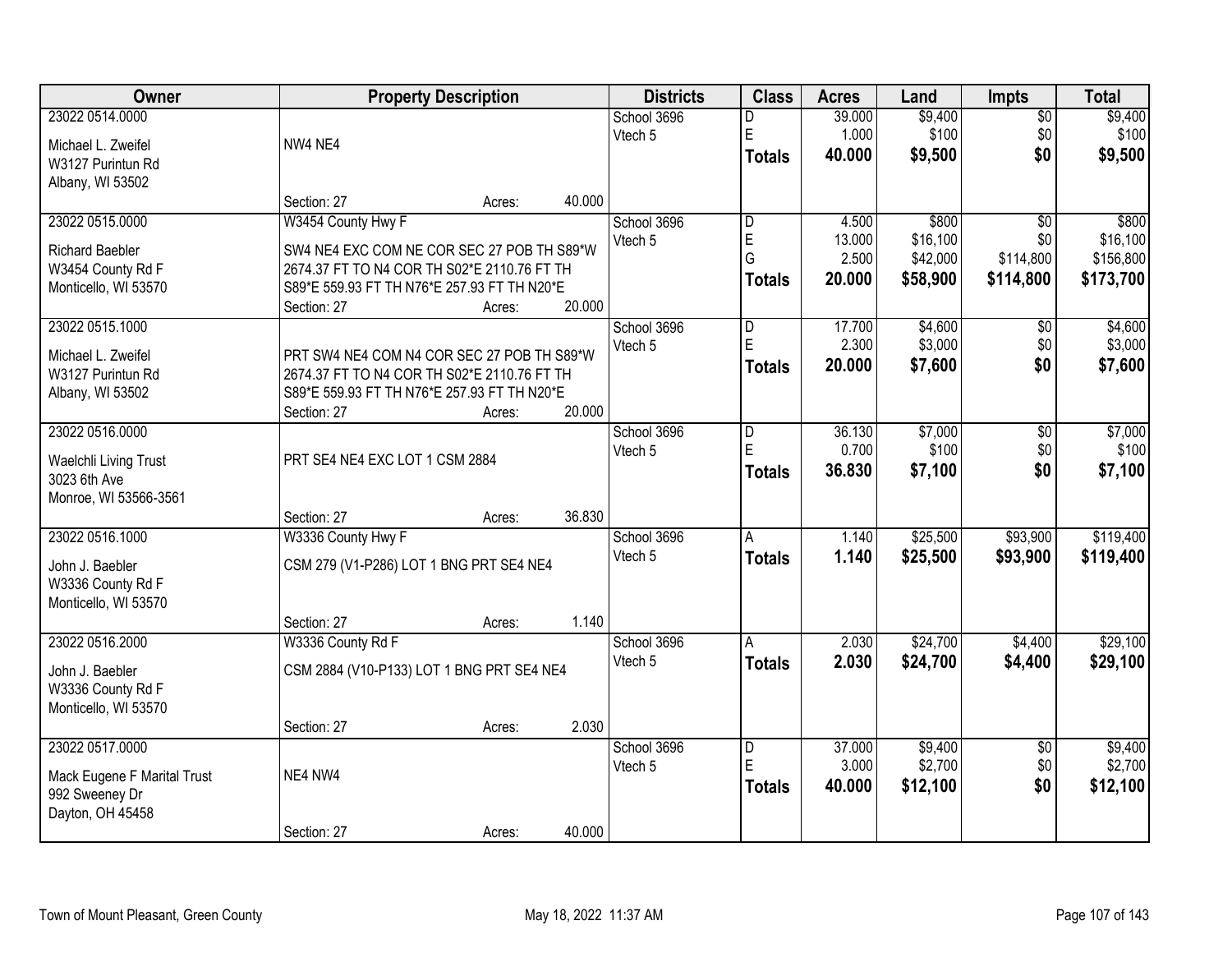| Owner                              | <b>Property Description</b>         |        |        | <b>Districts</b> | <b>Class</b>            | <b>Acres</b> | Land     | <b>Impts</b>    | <b>Total</b> |
|------------------------------------|-------------------------------------|--------|--------|------------------|-------------------------|--------------|----------|-----------------|--------------|
| 23022 0518.0000                    |                                     |        |        | School 3696      | 5M                      | 3.000        | \$3,900  | $\overline{50}$ | \$3,900      |
| Mack Eugene F Marital Trust        | NW4 NW4                             |        |        | Vtech 5          | D                       | 36.000       | \$8,900  | \$0             | \$8,900      |
| 992 Sweeney Dr                     |                                     |        |        |                  | E                       | 1.000        | \$100    | \$0             | \$100        |
| Dayton, OH 45458                   |                                     |        |        |                  | <b>Totals</b>           | 40.000       | \$12,900 | \$0             | \$12,900     |
|                                    | Section: 27                         | Acres: | 40.000 |                  |                         |              |          |                 |              |
| 23022 0519.0000                    |                                     |        |        | School 3696      | $\overline{\mathsf{D}}$ | 29.500       | \$8,200  | $\overline{50}$ | \$8,200      |
| Mack Eugene F Marital Trust        | SW4 NW4 EXC CSM 2035                |        |        | Vtech 5          | E                       | 0.500        | \$100    | \$0             | \$100        |
| 992 Sweeney Dr<br>Dayton, OH 45458 |                                     |        |        |                  | <b>Totals</b>           | 30.000       | \$8,300  | \$0             | \$8,300      |
|                                    | Section: 27                         | Acres: | 30.000 |                  |                         |              |          |                 |              |
| 23022 0520.0000                    |                                     |        |        | School 3696      | D                       | 39.000       | \$10,400 | \$0             | \$10,400     |
| Mack Eugene F Marital Trust        | SE4 NW4                             |        |        | Vtech 5          | E                       | 1.000        | \$100    | \$0             | \$100        |
| 992 Sweeney Dr                     |                                     |        |        |                  | <b>Totals</b>           | 40.000       | \$10,500 | \$0             | \$10,500     |
| Dayton, OH 45458                   |                                     |        |        |                  |                         |              |          |                 |              |
|                                    | Section: 27                         | Acres: | 40.000 |                  |                         |              |          |                 |              |
| 23022 0521.0000                    |                                     |        |        | School 3696      | D                       | 39.000       | \$10,300 | \$0             | \$10,300     |
| Mack Eugene F Marital Trust        | NE4 SW4                             |        |        | Vtech 5          | E                       | 1.000        | \$100    | \$0             | \$100        |
| 992 Sweeney Dr                     |                                     |        |        |                  | <b>Totals</b>           | 40.000       | \$10,400 | \$0             | \$10,400     |
| Dayton, OH 45458                   |                                     |        |        |                  |                         |              |          |                 |              |
|                                    | Section: 27                         | Acres: | 40.000 |                  |                         |              |          |                 |              |
| 23022 0522.0000                    |                                     |        |        | School 3696      | $\overline{\mathsf{D}}$ | 19.500       | \$5,000  | $\overline{30}$ | \$5,000      |
| Mack Eugene F Marital Trust        | E2 NW4 SW4                          |        |        | Vtech 5          | E                       | 0.500        | \$100    | \$0             | \$100        |
| 992 Sweeney Dr                     |                                     |        |        |                  | <b>Totals</b>           | 20.000       | \$5,100  | \$0             | \$5,100      |
| Dayton, OH 45458                   |                                     |        |        |                  |                         |              |          |                 |              |
|                                    | Section: 27                         | Acres: | 20.000 |                  |                         |              |          |                 |              |
| 23022 0523.0000                    | W3810 Oliver Rd                     |        |        | School 3696      | 5M                      | 2.000        | \$3,100  | $\overline{50}$ | \$3,100      |
| Ken-Lin Farms, LLC                 | E2 NW4 NW4 SW4 5A; SW4 NW4 SW4 10A; |        |        | Vtech 5          | D                       | 11.000       | \$2,500  | \$0             | \$2,500      |
| W3810 Oliver Rd                    |                                     |        |        |                  | G                       | 2.000        | \$35,200 | \$142,300       | \$177,500    |
| Monticello, WI 53570               |                                     |        |        |                  | <b>Totals</b>           | 15.000       | \$40,800 | \$142,300       | \$183,100    |
|                                    | Section: 27                         | Acres: | 15.000 |                  |                         |              |          |                 |              |
| 23022 0524.0000                    |                                     |        |        | School 3696      | $\overline{\mathsf{D}}$ | 4.500        | \$1,200  | $\overline{50}$ | \$1,200      |
| Kenneth W. Christen                | W2 NW4 NW4 SW4                      |        |        | Vtech 5          | E                       | 0.500        | \$100    | \$0             | \$100        |
| W3810 Oliver Rd                    |                                     |        |        |                  | <b>Totals</b>           | 5.000        | \$1,300  | \$0             | \$1,300      |
| Monticello, WI 53570               |                                     |        |        |                  |                         |              |          |                 |              |
|                                    | Section: 27                         | Acres: | 5.000  |                  |                         |              |          |                 |              |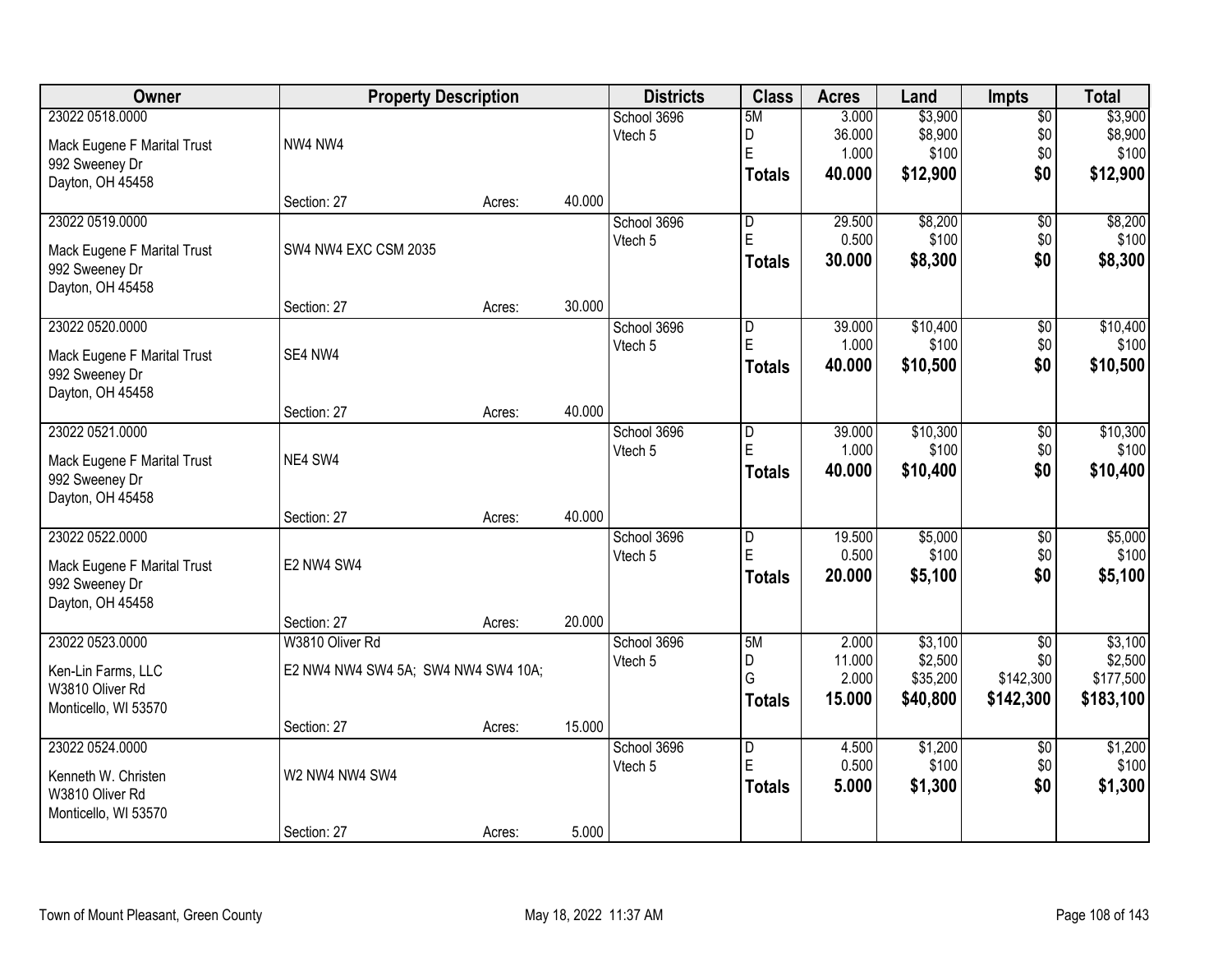| Owner                                                                             |                                                                                                                  | <b>Property Description</b> |        | <b>Districts</b>       | <b>Class</b>                  | <b>Acres</b>                       | Land                                      | Impts                                | <b>Total</b>                              |
|-----------------------------------------------------------------------------------|------------------------------------------------------------------------------------------------------------------|-----------------------------|--------|------------------------|-------------------------------|------------------------------------|-------------------------------------------|--------------------------------------|-------------------------------------------|
| 23022 0525.0000<br>Kenneth W. Christen<br>W3810 Oliver Rd<br>Monticello, WI 53570 | NE4 SW4 SW4 10A; NW4 SW4 SW4 10A; SE4 SW4 SW<br>10A                                                              |                             |        | School 3696<br>Vtech 5 | 5M<br>D<br><b>Totals</b>      | 2.000<br>28.000<br>30.000          | \$3,100<br>\$6,300<br>\$9,400             | $\overline{50}$<br>\$0<br>\$0        | \$3,100<br>\$6,300<br>\$9,400             |
|                                                                                   | Section: 27                                                                                                      | Acres:                      | 30.000 |                        |                               |                                    |                                           |                                      |                                           |
| 23022 0526.0000<br>Arleen R. Lehr<br>W3860 County Rd F<br>Monticello, WI 53570    | N2 SW4 SW4 SW4                                                                                                   |                             |        | School 3696<br>Vtech 5 | F<br><b>Totals</b>            | 5.000<br>5.000                     | \$15,500<br>\$15,500                      | $\overline{50}$<br>\$0               | \$15,500<br>\$15,500                      |
| 23022 0527.0000                                                                   | Section: 27<br>W3698 Oliver Rd                                                                                   | Acres:                      | 5.000  | School 3696            | A                             | 3.780                              | \$49,100                                  | \$154,500                            | \$203,600                                 |
| Dewey D. Peer<br>W3698 Oliver Rd<br>Monticello, WI 53570                          | CSM 1452 (V4-P427) LOT 1 BNG PRT SW4 SW4                                                                         |                             |        | Vtech 5                | <b>Totals</b>                 | 3.780                              | \$49,100                                  | \$154,500                            | \$203,600                                 |
|                                                                                   | Section: 27                                                                                                      | Acres:                      | 3.780  |                        |                               |                                    |                                           |                                      |                                           |
| 23022 0528.0000<br>Town of Mount Pleasant<br>PO Box 491<br>Monticello, WI 53570   | PRT SW4 SW4 COM SW COR SEC 27 TH N 4 CH TH E<br>2 CH 50 LKS TH S 4 CH TH W 2 CH 50 LKS TO<br>POB(TRUAX CEMETERY) |                             |        | School 3696<br>Vtech 5 | X4<br><b>Totals</b>           | 1.000<br>1.000                     | \$0<br>\$0                                | \$0<br>\$0                           | \$0<br>\$0                                |
|                                                                                   | Section: 27                                                                                                      | Acres:                      | 1.000  |                        |                               |                                    |                                           |                                      |                                           |
| 23022 0529.0000<br>Kenneth W. Christen<br>W3810 Oliver Rd<br>Monticello, WI 53570 | SE4 SW4                                                                                                          |                             | 40.000 | School 3696<br>Vtech 5 | 5M<br>D<br>E<br><b>Totals</b> | 2.000<br>35.000<br>3.000<br>40.000 | \$3,100<br>\$9,000<br>\$3,900<br>\$16,000 | $\overline{50}$<br>\$0<br>\$0<br>\$0 | \$3,100<br>\$9,000<br>\$3,900<br>\$16,000 |
| 23022 0530.0000                                                                   | Section: 27<br>County Rd F                                                                                       | Acres:                      |        | School 0063            | D                             | 34.500                             | \$6,400                                   | $\overline{30}$                      | \$6,400                                   |
| Jeffrey C. Pfeuti<br>N5697 Pfeuti Rd<br>Albany, WI 53502                          | NE4 SE4 EXC LOT 1 CSM 1248                                                                                       |                             |        | Vtech 5                | E<br>G<br><b>Totals</b>       | 0.500<br>2.000<br>37.000           | \$100<br>\$17,400<br>\$23,900             | \$0<br>\$49,100<br>\$49,100          | \$100<br>\$66,500<br>\$73,000             |
|                                                                                   | Section: 27                                                                                                      | Acres:                      | 37.000 |                        |                               |                                    |                                           |                                      |                                           |
| 23022 0530.1000<br>Jeffrey C. Pfeuti<br>N5697 Pfeuti Rd<br>Albany, WI 53502       | W3395 County Hwy F<br>CSM 1248 (V4-P111) LOT 1 BNG PRT NE4 SE4<br>Section: 27                                    | Acres:                      | 3.000  | School 0063<br>Vtech 5 | A<br><b>Totals</b>            | 3.000<br>3.000                     | \$43,700<br>\$43,700                      | \$165,200<br>\$165,200               | \$208,900<br>\$208,900                    |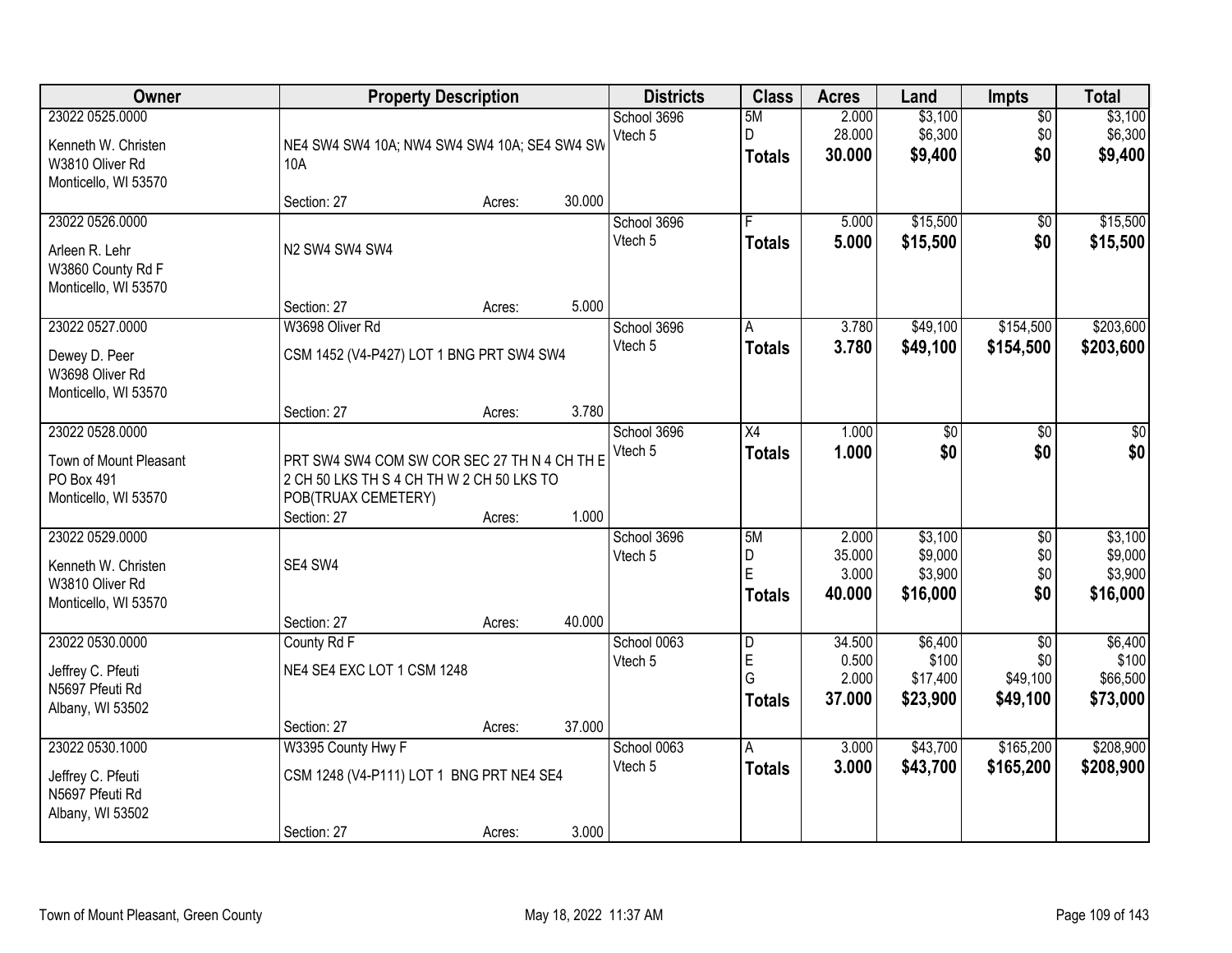| <b>Owner</b>                                  | <b>Property Description</b>                  |        |        | <b>Districts</b> | <b>Class</b>   | <b>Acres</b> | Land       | <b>Impts</b>    | <b>Total</b> |
|-----------------------------------------------|----------------------------------------------|--------|--------|------------------|----------------|--------------|------------|-----------------|--------------|
| 23022 0531.0000                               |                                              |        |        | School 0063      | D              | 39.000       | \$8,500    | \$0             | \$8,500      |
| Jeffrey C. Pfeuti                             | NW4 SE4                                      |        |        | Vtech 5          | $\mathsf E$    | 1.000        | \$100      | \$0             | \$100        |
| N5697 Pfeuti Rd                               |                                              |        |        |                  | <b>Totals</b>  | 40.000       | \$8,600    | \$0             | \$8,600      |
| Albany, WI 53502                              |                                              |        |        |                  |                |              |            |                 |              |
|                                               | Section: 27                                  | Acres: | 40.000 |                  |                |              |            |                 |              |
| 23022 0532.0000                               |                                              |        |        | School 3696      | $\overline{D}$ | 40.000       | \$6,400    | \$0             | \$6,400      |
| Malkow Glen E & Linda Irrey Trust             | SW4 SE4                                      |        |        | Vtech 5          | <b>Totals</b>  | 40.000       | \$6,400    | \$0             | \$6,400      |
| c/o Debra Cann                                |                                              |        |        |                  |                |              |            |                 |              |
| W3293 Blazer Rd                               |                                              |        |        |                  |                |              |            |                 |              |
| Belleville, WI 53508                          | Section: 27                                  | Acres: | 40.000 |                  |                |              |            |                 |              |
| 23022 0533.0000                               |                                              |        |        | School 0063      | 5M             | 7.000        | \$10,900   | $\overline{60}$ | \$10,900     |
|                                               | SE4 SE4                                      |        |        | Vtech 5          | D              | 16.000       | \$4,700    | \$0             | \$4,700      |
| Jeffrey C. Pfeuti<br>N5697 Pfeuti Rd          |                                              |        |        |                  | M <sub>6</sub> | 17.000       | (\$26,400) | \$0             | \$0          |
| Albany, WI 53502                              |                                              |        |        |                  | <b>Totals</b>  | 40.000       | \$15,600   | \$0             | \$15,600     |
|                                               | Section: 27                                  | Acres: | 40.000 |                  |                |              |            |                 |              |
| 23022 0534.0000                               |                                              |        |        | School 3696      | D              | 38.000       | \$9,800    | \$0             | \$9,800      |
|                                               | NE4 NE4                                      |        |        | Vtech 5          | $\mathsf E$    | 2.000        | \$200      | \$0             | \$200        |
| Mack Eugene F Marital Trust<br>992 Sweeney Dr |                                              |        |        |                  | <b>Totals</b>  | 40.000       | \$10,000   | \$0             | \$10,000     |
| Dayton, OH 45458                              |                                              |        |        |                  |                |              |            |                 |              |
|                                               | Section: 28                                  | Acres: | 40.000 |                  |                |              |            |                 |              |
| 23022 0535.0000                               |                                              |        |        | School 3696      | $\overline{D}$ | 38.000       | \$9,300    | $\overline{50}$ | \$9,300      |
|                                               |                                              |        |        | Vtech 5          | E              | 2.000        | \$200      | \$0             | \$200        |
| Mack Eugene F Marital Trust                   | NW4 NE4                                      |        |        |                  | <b>Totals</b>  | 40.000       | \$9,500    | \$0             | \$9,500      |
| 992 Sweeney Dr<br>Dayton, OH 45458            |                                              |        |        |                  |                |              |            |                 |              |
|                                               | Section: 28                                  | Acres: | 40.000 |                  |                |              |            |                 |              |
| 23022 0536.0000                               |                                              |        |        | School 3696      | 5M             | 5.000        | \$7,800    | $\sqrt{6}$      | \$7,800      |
|                                               |                                              |        |        | Vtech 5          | D              | 34.400       | \$8,100    | \$0             | \$8,100      |
| Malkow Jeffrey G Testamentary Trust           | SW4 NE4                                      |        |        |                  | E              | 0.600        | \$100      | \$0             | \$100        |
| W3293 Blazer Rd                               |                                              |        |        |                  | <b>Totals</b>  | 40.000       | \$16,000   | \$0             | \$16,000     |
| Belleville, WI 53508                          | Section: 28                                  | Acres: | 40.000 |                  |                |              |            |                 |              |
| 23022 0536.1000                               | W3775 Gilbertson Rd                          |        |        | School 3696      | A              | 1.000        | \$23,000   | \$62,100        | \$85,100     |
|                                               |                                              |        |        | Vtech 5          | <b>Totals</b>  | 1.000        | \$23,000   | \$62,100        | \$85,100     |
| Dave Luchsinger                               | SECTION 28 COM SW COR OF E2 NE4 TH ALG S LN  |        |        |                  |                |              |            |                 |              |
| W3775 Gilbertson Rd                           | SD LOT 12 RODS E TH 6 RODS + 10 FT N TH 12   |        |        |                  |                |              |            |                 |              |
| Monticello, WI 53570                          | RODS W TO W LN SD LOT TH S ON SD LN 6 RODS + |        |        |                  |                |              |            |                 |              |
|                                               | Section: 28                                  | Acres: | 1.000  |                  |                |              |            |                 |              |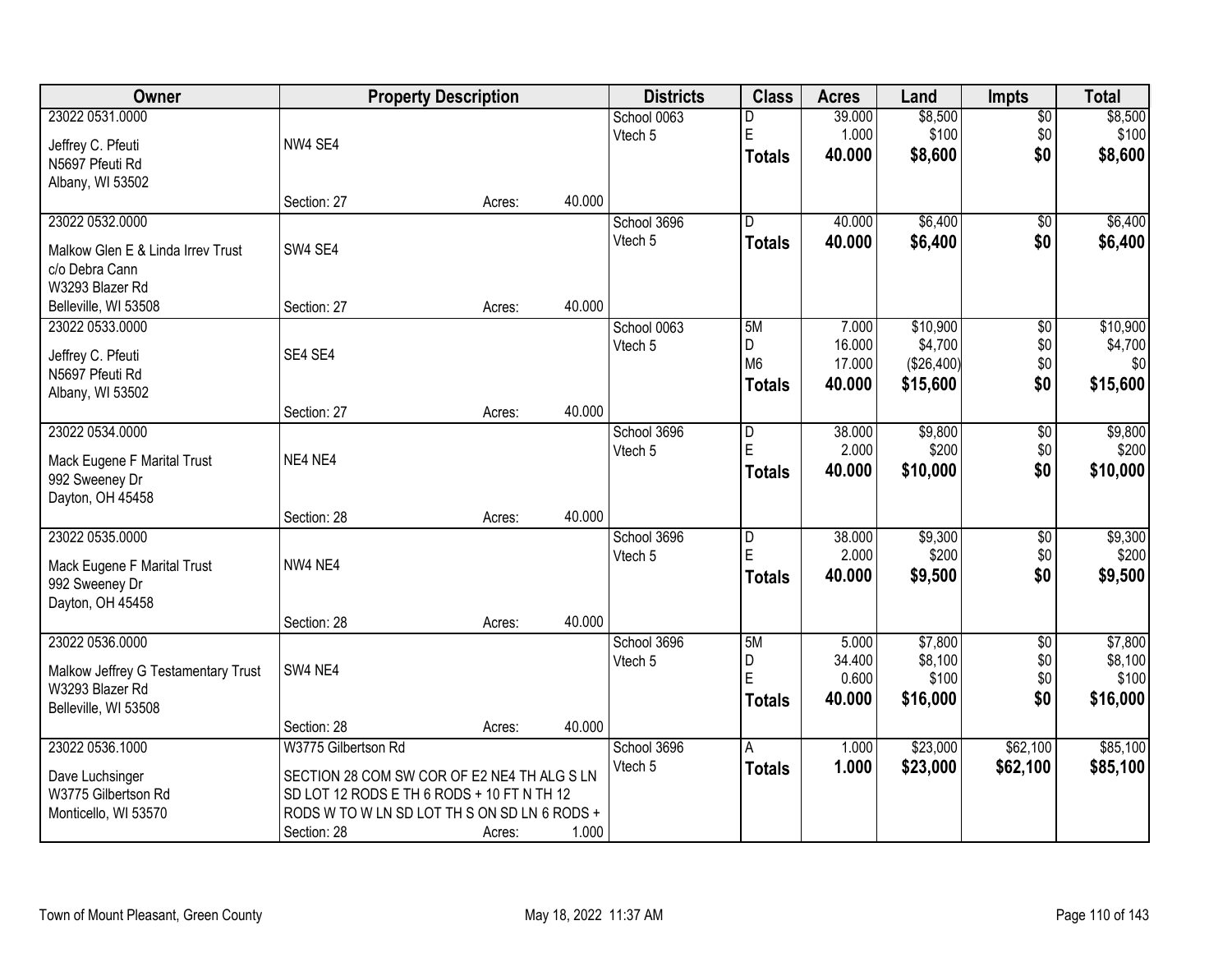| Owner                               | <b>Property Description</b>                  |        |        | <b>Districts</b>       | <b>Class</b>   | <b>Acres</b>    | Land             | Impts                  | <b>Total</b>     |
|-------------------------------------|----------------------------------------------|--------|--------|------------------------|----------------|-----------------|------------------|------------------------|------------------|
| 23022 0537.0000                     |                                              |        |        | School 3696            | D              | 30.260          | \$8,000          | $\overline{50}$        | \$8,000          |
| Mack Eugene F Marital Trust         | SE4 NE4 EXC SCHOOL HOUSE SITE BNG THAT PRT   |        |        | Vtech 5                | E              | 1.200           | \$100            | \$0                    | \$100            |
| 992 Sweeney Dr                      | LYG S & W OF HWY, ALSO EXC 7.54A IN SE COR   |        |        |                        | <b>Totals</b>  | 31.460          | \$8,100          | \$0                    | \$8,100          |
| Dayton, OH 45458                    |                                              |        |        |                        |                |                 |                  |                        |                  |
|                                     | Section: 28                                  | Acres: | 31.460 |                        |                |                 |                  |                        |                  |
| 23022 0537.0100                     | W3732 County Hwy F                           |        |        | School 3696            | D              | 10.330          | \$1,900          | $\overline{30}$        | \$1,900          |
| GI Farm Land, LLC                   | CSM 2035 (V6-P369) LOT 1 BGN PRT SW4 NW4 SEC |        |        | Vtech 5                | $\mathsf E$    | 0.600           | \$100            | \$0                    | \$100            |
| N5835 Biggs Rd                      | 27-10.0A & PRT SE4 NE4 SEC 28-7.43A          |        |        |                        | G              | 6.500           | \$54,400         | \$238,200              | \$292,600        |
| Argyle, WI 53504                    |                                              |        |        |                        | <b>Totals</b>  | 17.430          | \$56,400         | \$238,200              | \$294,600        |
|                                     | Section: 28                                  | Acres: | 17.430 |                        |                |                 |                  |                        |                  |
| 23022 0538.0000                     |                                              |        |        | School 3696            | D              | 30.000          | \$7,800          | \$0                    | \$7,800          |
| Mack Eugene F Marital Trust         | NE4 NW4 EXC LOT 1 CSM 1378                   |        |        | Vtech 5                | E              | 4.182           | \$3,200          | \$0                    | \$3,200          |
| 992 Sweeney Dr                      |                                              |        |        |                        | <b>Totals</b>  | 34.182          | \$11,000         | \$0                    | \$11,000         |
| Dayton, OH 45458                    |                                              |        |        |                        |                |                 |                  |                        |                  |
|                                     | Section: 28                                  | Acres: | 34.182 |                        |                |                 |                  |                        |                  |
| 23022 0538.1000                     | W3931 County Hwy F                           |        |        | School 3696            | $\overline{A}$ | 2.320           | \$42,600         | \$140,900              | \$183,500        |
| Gregory C. Silver                   | CSM 1378 (V4-P303) LOT 1 BNG PRT NE4 NW4     |        |        | Vtech 5                | D<br>E         | 2.680<br>0.818  | \$400<br>\$2,200 | \$0<br>\$0             | \$400<br>\$2,200 |
| W3931 County Rd F                   |                                              |        |        |                        | <b>Totals</b>  | 5.818           | \$45,200         | \$140,900              | \$186,100        |
| Monticello, WI 53570                |                                              |        |        |                        |                |                 |                  |                        |                  |
|                                     | Section: 28                                  | Acres: | 5.818  |                        |                |                 |                  |                        |                  |
| 23022 0539.0000                     |                                              |        |        | School 3696            | D<br>E         | 18.300<br>1.700 | \$4,200<br>\$800 | $\overline{60}$<br>\$0 | \$4,200<br>\$800 |
| Pleasant Wether Farm, LLC           | N2 NW4 NW4                                   |        |        | Vtech 5                |                | 20.000          | \$5,000          | \$0                    | \$5,000          |
| N5835 Biggs Rd                      |                                              |        |        |                        | <b>Totals</b>  |                 |                  |                        |                  |
| Argyle, WI 53504                    |                                              |        |        |                        |                |                 |                  |                        |                  |
|                                     | Section: 28                                  | Acres: | 20.000 |                        |                |                 |                  |                        |                  |
| 23022 0540.0000                     |                                              |        |        | School 3696<br>Vtech 5 | D.             | 20.000          | \$5,200          | $\overline{50}$<br>\$0 | \$5,200          |
| Malkow Jeffrey G Testamentary Trust | S2 NW4 NW4                                   |        |        |                        | <b>Totals</b>  | 20.000          | \$5,200          |                        | \$5,200          |
| W3293 Blazer Rd                     |                                              |        |        |                        |                |                 |                  |                        |                  |
| Belleville, WI 53508                |                                              |        |        |                        |                |                 |                  |                        |                  |
| 23022 0541.0000                     | Section: 28                                  | Acres: | 20.000 | School 3696            | D              | 38.000          | \$9,000          | $\overline{50}$        | \$9,000          |
|                                     |                                              |        |        | Vtech 5                | E              | 2.000           | \$2,600          | \$0                    | \$2,600          |
| Malkow Jeffrey G Testamentary Trust | SW4 NW4                                      |        |        |                        | <b>Totals</b>  | 40.000          | \$11,600         | \$0                    | \$11,600         |
| W3293 Blazer Rd                     |                                              |        |        |                        |                |                 |                  |                        |                  |
| Belleville, WI 53508                | Section: 28                                  | Acres: | 40.000 |                        |                |                 |                  |                        |                  |
|                                     |                                              |        |        |                        |                |                 |                  |                        |                  |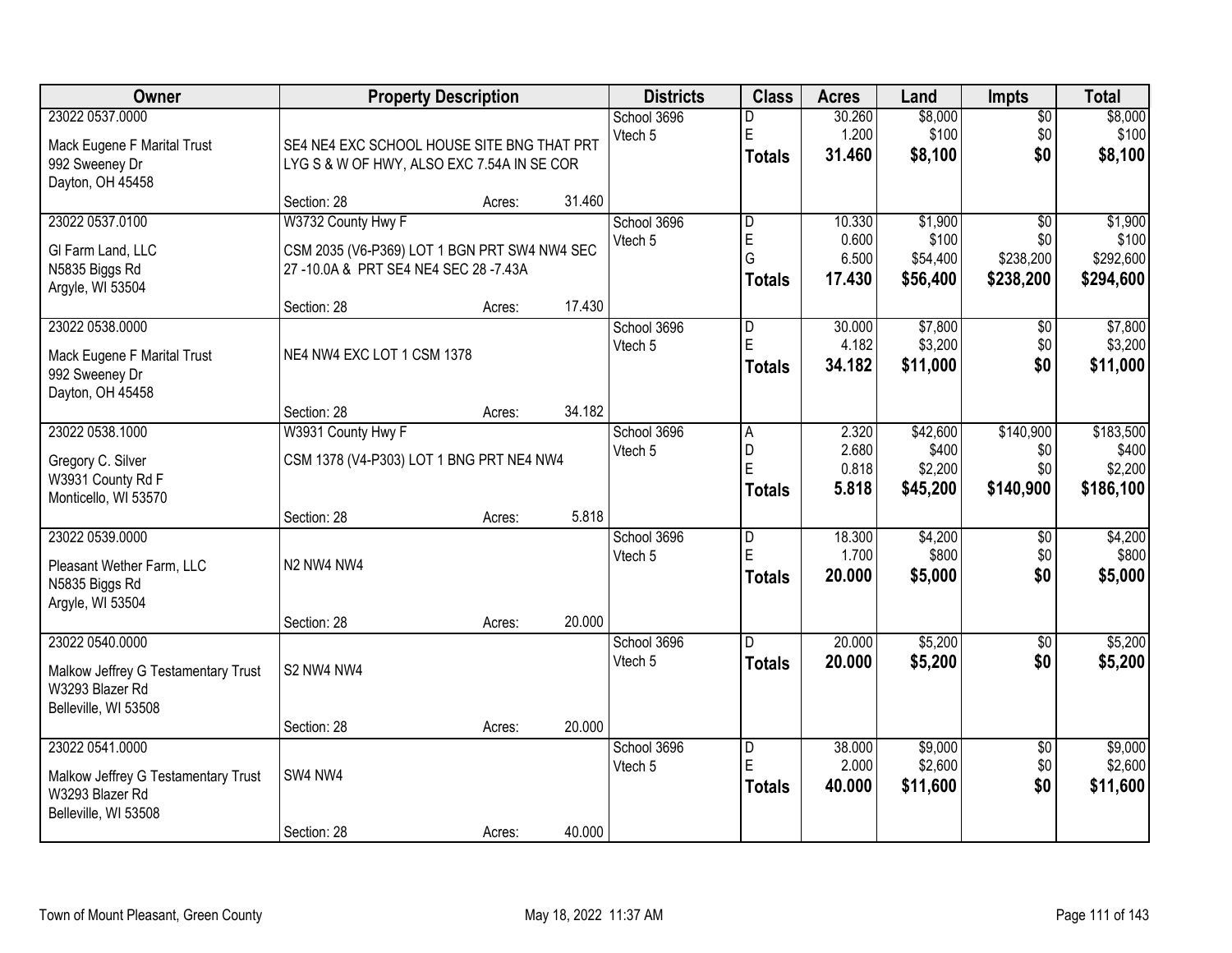| Owner                               | <b>Property Description</b>                   |        |        | <b>Districts</b> | <b>Class</b>            | <b>Acres</b> | Land     | <b>Impts</b>    | <b>Total</b> |
|-------------------------------------|-----------------------------------------------|--------|--------|------------------|-------------------------|--------------|----------|-----------------|--------------|
| 23022 0542.0000                     |                                               |        |        | School 3696      | D                       | 39.000       | \$9,600  | $\overline{30}$ | \$9,600      |
| Mack Eugene F Marital Trust         | SE4 NW4                                       |        |        | Vtech 5          | E                       | 1.000        | \$1,300  | \$0             | \$1,300      |
| 992 Sweeney Dr                      |                                               |        |        |                  | <b>Totals</b>           | 40.000       | \$10,900 | \$0             | \$10,900     |
| Dayton, OH 45458                    |                                               |        |        |                  |                         |              |          |                 |              |
|                                     | Section: 28                                   | Acres: | 40.000 |                  |                         |              |          |                 |              |
| 23022 0543.0000                     | W3959 Gilbertson Rd                           |        |        | School 3696      | D                       | 35.000       | \$6,600  | $\overline{50}$ | \$6,600      |
|                                     |                                               |        |        | Vtech 5          | E                       | 1.500        | \$200    | \$0             | \$200        |
| Malkow Jeffrey G Testamentary Trust | NE4 SW4                                       |        |        |                  | G                       | 3.500        | \$41,400 | \$105,700       | \$147,100    |
| W3293 Blazer Rd                     |                                               |        |        |                  |                         |              |          |                 |              |
| Belleville, WI 53508                |                                               |        |        |                  | <b>Totals</b>           | 40.000       | \$48,200 | \$105,700       | \$153,900    |
|                                     | Section: 28                                   | Acres: | 40.000 |                  |                         |              |          |                 |              |
| 23022 0544.0000                     |                                               |        |        | School 3696      | 5M                      | 5.000        | \$7,800  | $\overline{50}$ | \$7,800      |
| Malkow Jeffrey G Testamentary Trust | PRT NW4 SW4 EXC COM NE COR NW4 SW4 TH S AL    |        |        | Vtech 5          | D                       | 23.000       | \$5,600  | \$0             | \$5,600      |
| W3293 Blazer Rd                     | E LN 80 RDS TO SE COR TH W 40 RDS TH N 10 RDS |        |        |                  | E                       | 2.000        | \$1,400  | \$0             | \$1,400      |
| Belleville, WI 53508                | TH NWLY TO PT 10 RDS DUE S OF NW COR TH N 10  |        |        |                  | <b>Totals</b>           | 30.000       | \$14,800 | \$0             | \$14,800     |
|                                     | Section: 28                                   | Acres: | 30.000 |                  |                         |              |          |                 |              |
| 23022 0545.0000                     |                                               |        |        | School 3696      | D                       | 9.250        | \$1,200  | \$0             | \$1,200      |
|                                     |                                               |        |        | Vtech 5          | E                       | 0.750        | \$100    | \$0             | \$100        |
| James Marty Farm, LLC               | PRT NW4 SW4 COM QTR SEC POST BTW SEC 28 &     |        |        |                  |                         | 10.000       | \$1,300  | \$0             | \$1,300      |
| N5307 Ringhand Rd                   | 29 TH S 165 FT SELY TO PT 165 FT N NE COR W2  |        |        |                  | <b>Totals</b>           |              |          |                 |              |
| Monticello, WI 53570                | SW4 SW4 TH S 165 FT TH W 660 FT TH N 1155 FT  |        |        |                  |                         |              |          |                 |              |
|                                     | Section: 28                                   | Acres: | 10.000 |                  |                         |              |          |                 |              |
| 23022 0546.0000                     | N5307 Ringhand Rd                             |        |        | School 3696      | $\overline{\mathsf{D}}$ | 26.250       | \$4,900  | $\overline{30}$ | \$4,900      |
| James Marty Farm, LLC               | SW4 SW4 EXC NE4 THEREOF                       |        |        | Vtech 5          | E                       | 1.000        | \$100    | \$0             | \$100        |
| N5307 Ringhand Rd                   |                                               |        |        |                  | G                       | 2.750        | \$43,600 | \$148,000       | \$191,600    |
| Monticello, WI 53570                |                                               |        |        |                  | <b>Totals</b>           | 30.000       | \$48,600 | \$148,000       | \$196,600    |
|                                     | Section: 28                                   | Acres: | 30.000 |                  |                         |              |          |                 |              |
| 23022 0547.0000                     |                                               |        |        | School 3696      | 5M                      | 8.000        | \$12,400 | $\sqrt{6}$      | \$12,400     |
|                                     |                                               |        |        | Vtech 5          | D                       | 2.000        | \$500    | \$0             | \$500        |
| Malkow Jeffrey G Testamentary Trust | NE4 SW4 SW4                                   |        |        |                  | <b>Totals</b>           | 10.000       | \$12,900 | \$0             | \$12,900     |
| W3293 Blazer Rd                     |                                               |        |        |                  |                         |              |          |                 |              |
| Belleville, WI 53508                |                                               |        |        |                  |                         |              |          |                 |              |
|                                     | Section: 28                                   | Acres: | 10.000 |                  |                         |              |          |                 |              |
| 23022 0548.0000                     |                                               |        |        | School 3696      | 5M                      | 10.000       | \$15,500 | $\overline{30}$ | \$15,500     |
| Malkow Jeffrey G Testamentary Trust | SE4 SW4 EXC CSM 653 LOT 1                     |        |        | Vtech 5          | D                       | 20.000       | \$5,700  | \$0             | \$5,700      |
| W3293 Blazer Rd                     |                                               |        |        |                  | <b>Totals</b>           | 30.000       | \$21,200 | \$0             | \$21,200     |
| Belleville, WI 53508                |                                               |        |        |                  |                         |              |          |                 |              |
|                                     | Section: 28                                   | Acres: | 30.000 |                  |                         |              |          |                 |              |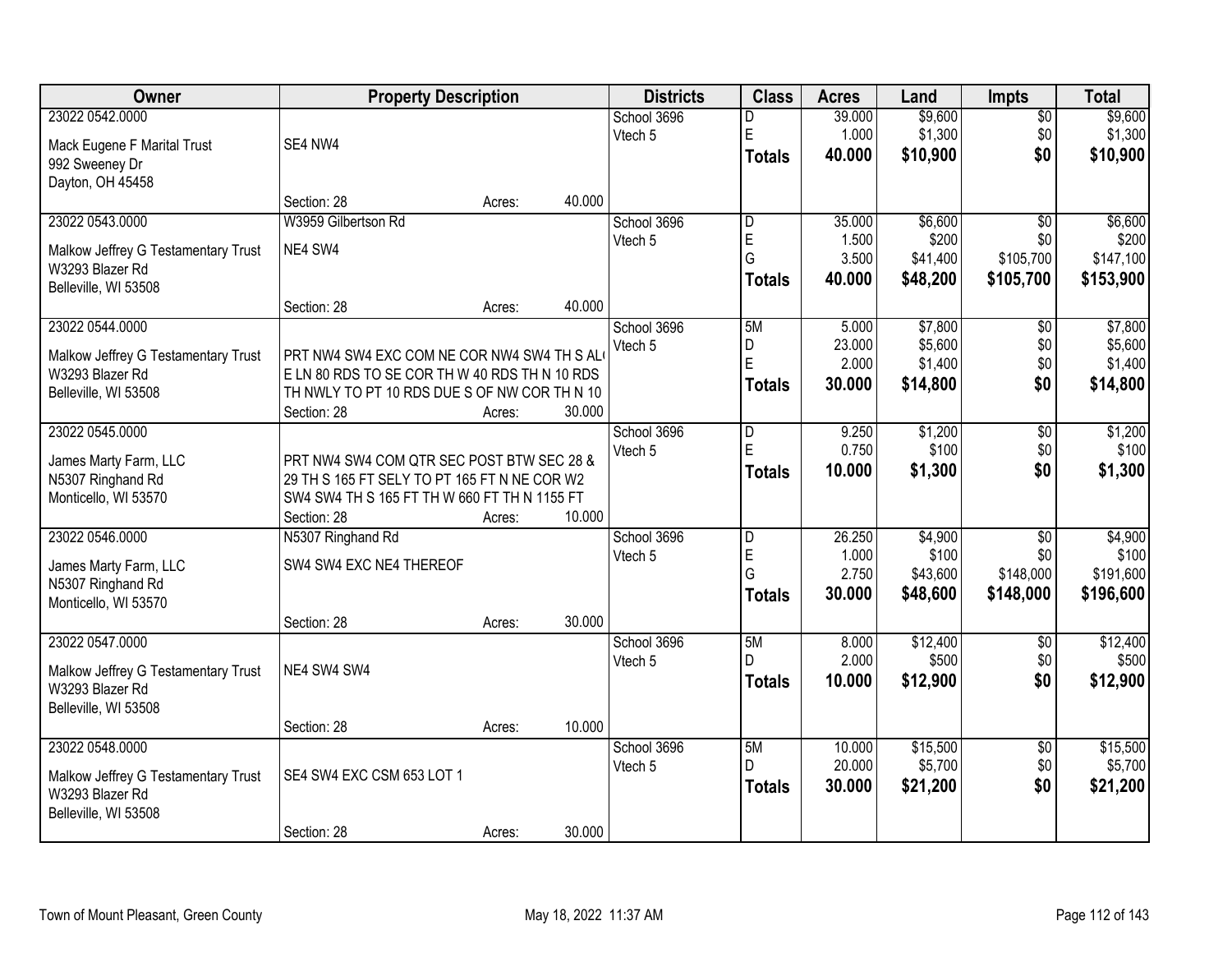| Owner                                                                                             |                                                                                                                                                                  | <b>Property Description</b> |        | <b>Districts</b>       | <b>Class</b>                         | <b>Acres</b>                                 | Land                                                 | <b>Impts</b>                                          | <b>Total</b>                                         |
|---------------------------------------------------------------------------------------------------|------------------------------------------------------------------------------------------------------------------------------------------------------------------|-----------------------------|--------|------------------------|--------------------------------------|----------------------------------------------|------------------------------------------------------|-------------------------------------------------------|------------------------------------------------------|
| 23022 0549.0000                                                                                   | W3903 Gilbertson Rd                                                                                                                                              |                             |        | School 3696            | А                                    | 2.110                                        | \$39,500                                             | \$181,000                                             | \$220,500                                            |
| Brandon E. Johnson<br>W3903 Gilbertson Rd<br>Monticello, WI 53570                                 | CSM 653 (V2-P204) LOT 1 BNG PRT SE4 SW4; ALSO<br>ROADWAY 1 RD WD FOR INGRESS & EGRESS                                                                            |                             |        | Vtech 5                | F<br><b>Totals</b>                   | 8.000<br>10.110                              | \$32,000<br>\$71,500                                 | \$0<br>\$181,000                                      | \$32,000<br>\$252,500                                |
|                                                                                                   | Section: 28                                                                                                                                                      | Acres:                      | 10.110 |                        |                                      |                                              |                                                      |                                                       |                                                      |
| 23022 0550.0000<br>Mack Eugene F Marital Trust<br>992 Sweeney Dr<br>Dayton, OH 45458              | E2 W2 NE4 SE4; E2 NE4 SE4                                                                                                                                        |                             |        | School 3696<br>Vtech 5 | 5M<br>D<br>E<br><b>Totals</b>        | 15.500<br>11.800<br>1.200<br>28.500          | \$24,100<br>\$3,100<br>\$100<br>\$27,300             | $\overline{50}$<br>\$0<br>\$0<br>\$0                  | \$24,100<br>\$3,100<br>\$100<br>\$27,300             |
|                                                                                                   | Section: 28                                                                                                                                                      | Acres:                      | 28.500 |                        |                                      |                                              |                                                      |                                                       |                                                      |
| 23022 0550.1000<br><b>Bryce Blaser</b><br>W3811 Oliver Rd<br>Monticello, WI 53570                 | W3811 Oliver Rd<br>PARC NE4 SE4 SEC COM E4 COR S 1075.52 FT POB<br>TH S 256 FT TH N89*W 256 FT TH N 256 FT TH S89*E<br>256 FT POB<br>Section: 28                 | Acres:                      | 1.504  | School 3696<br>Vtech 5 | A<br><b>Totals</b>                   | 1.504<br>1.504                               | \$32,100<br>\$32,100                                 | \$103,100<br>\$103,100                                | \$135,200<br>\$135,200                               |
| 23022 0551.0000                                                                                   | W3797 Gilbertson Rd                                                                                                                                              |                             |        | School 3696            | A                                    | 8.000                                        | \$62,700                                             | \$151,400                                             | \$214,100                                            |
| Jerome T. Nelson<br>W3797 Gilbertson Rd<br>Monticello, WI 53570                                   | N 8A OF W 10A OF NE4 SE4                                                                                                                                         |                             |        | Vtech 5                | <b>Totals</b>                        | 8.000                                        | \$62,700                                             | \$151,400                                             | \$214,100                                            |
|                                                                                                   | Section: 28                                                                                                                                                      | Acres:                      | 8.000  |                        |                                      |                                              |                                                      |                                                       |                                                      |
| 23022 0552.0000<br>FI Morris<br>W3828 Gilbertson Rd<br>Monticello, WI 53570                       | W3828 Gilbertson Rd<br>CSM 4136 (V16-P190) LOT 1 BNG PRT NW4 SE4<br>Section: 28                                                                                  |                             | 1.230  | School 3696<br>Vtech 5 | $\overline{A}$<br>D<br><b>Totals</b> | 0.720<br>0.510<br>1.230                      | \$20,700<br>\$100<br>\$20,800                        | \$41,800<br>\$0<br>\$41,800                           | \$62,500<br>\$100<br>\$62,600                        |
| 23022 0552.1000                                                                                   | W3872 Gilbertson Rd                                                                                                                                              | Acres:                      |        | School 3696            | A                                    | 3.000                                        | \$52,900                                             | \$140,900                                             | \$193,800                                            |
| Gary A. Gilbertson<br>W3872 Gilbertson Rd<br>Monticello, WI 53570                                 | CSM 1793 (V6-P21) LOT 1 BNG PRT NW4 SE4                                                                                                                          |                             |        | Vtech 5                | D<br><b>Totals</b>                   | 2.000<br>5.000                               | \$500<br>\$53,400                                    | \$0<br>\$140,900                                      | \$500<br>\$194,300                                   |
|                                                                                                   | Section: 28                                                                                                                                                      | Acres:                      | 5.000  |                        |                                      |                                              |                                                      |                                                       |                                                      |
| 23022 0552.2000<br>Malkow Jeffrey G Testamentary Trust<br>W3293 Blazer Rd<br>Belleville, WI 53508 | Gilbertson Rd<br>NW4 SE4 EXC CSM 1793 LOT 1 & CSM 4136 LOT 1,<br>EXC COM 17 RDS S OF NE COR TH W 6 RDS TH S 11<br>RDS THE 6 RDS THN 11 RDS TO POB<br>Section: 28 | Acres:                      | 33.770 | School 3696<br>Vtech 5 | 5M<br>D<br>E<br>G<br><b>Totals</b>   | 13.570<br>18.000<br>0.700<br>1.500<br>33.770 | \$17,700<br>\$4,700<br>\$100<br>\$18,300<br>\$40,800 | $\overline{30}$<br>\$0<br>\$0<br>\$15,500<br>\$15,500 | \$17,700<br>\$4,700<br>\$100<br>\$33,800<br>\$56,300 |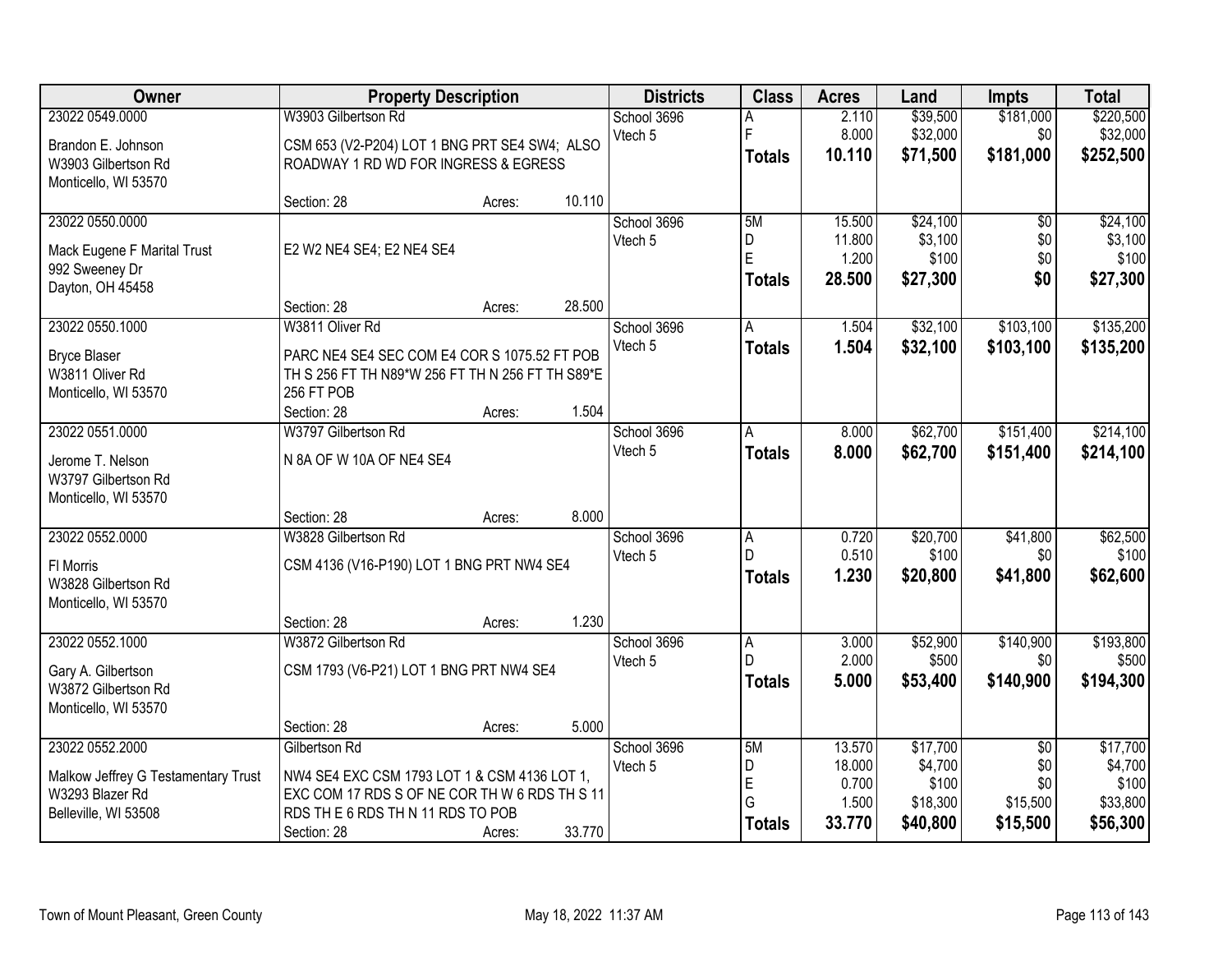| Owner                                                                                             |                                                                                                                                                         | <b>Property Description</b> |        | <b>Districts</b>       | <b>Class</b>                    | <b>Acres</b>                        | Land                                     | Impts                                | <b>Total</b>                             |
|---------------------------------------------------------------------------------------------------|---------------------------------------------------------------------------------------------------------------------------------------------------------|-----------------------------|--------|------------------------|---------------------------------|-------------------------------------|------------------------------------------|--------------------------------------|------------------------------------------|
| 23022 0553.0000<br>Malkow Jeffrey G Testamentary Trust<br>W3293 Blazer Rd<br>Belleville, WI 53508 | SW4 SE4 EXC 1 ROD IN WIDTH COM SW COR TH N<br>124 RDS ALG QTR SEC LN TO HWY CONT .78A                                                                   |                             |        | School 3696<br>Vtech 5 | <b>Totals</b>                   | 39.220<br>39.220                    | \$9,100<br>\$9,100                       | $\overline{50}$<br>\$0               | \$9,100<br>\$9,100                       |
|                                                                                                   | Section: 28                                                                                                                                             | Acres:                      | 39.220 |                        |                                 |                                     |                                          |                                      |                                          |
| 23022 0553.1000<br>Stephanie A. Denure<br>W3897 Gilbertson Rd<br>Monticello, WI 53570             | Gilbertson Rd<br>PARC 1 ROD IN WIDTH COM SW COR SW4 SE4 SEC<br>28 TH N 2046 FT ALG QTR SEC LN TO HWY, ALSO<br>TRIANGULAR EASM SW COR SE4<br>Section: 28 | Acres:                      | 0.780  | School 3696<br>Vtech 5 | $\overline{D}$<br><b>Totals</b> | 0.780<br>0.780                      | \$100<br>\$100                           | $\overline{50}$<br>\$0               | \$100<br>\$100                           |
| 23022 0554.0000<br>Malkow Jeffrey G Testamentary Trust<br>W3293 Blazer Rd<br>Belleville, WI 53508 | SE4 SE4 & S 2A OF W 10A NE4 SE4                                                                                                                         |                             |        | School 3696<br>Vtech 5 | 5M<br>D<br>E<br><b>Totals</b>   | 18.000<br>23.200<br>0.800<br>42.000 | \$23,400<br>\$5,400<br>\$100<br>\$28,900 | $\overline{50}$<br>\$0<br>\$0<br>\$0 | \$23,400<br>\$5,400<br>\$100<br>\$28,900 |
|                                                                                                   | Section: 28                                                                                                                                             | Acres:                      | 42.000 |                        |                                 |                                     |                                          |                                      |                                          |
| 23022 0555.0000<br>Pleasant Wether Farm, LLC<br>N5835 Biggs Rd<br>Argyle, WI 53504                | E2 NE4 NE4                                                                                                                                              |                             |        | School 3696<br>Vtech 5 | D<br>E<br><b>Totals</b>         | 18.000<br>2.000<br>20.000           | \$3,700<br>\$2,600<br>\$6,300            | \$0<br>\$0<br>\$0                    | \$3,700<br>\$2,600<br>\$6,300            |
|                                                                                                   | Section: 29                                                                                                                                             | Acres:                      | 20.000 |                        |                                 |                                     |                                          |                                      |                                          |
| 23022 0556.0000<br>Mack Eugene F Marital Trust<br>992 Sweeney Dr<br>Dayton, OH 45458              | W2 NE4 NE4                                                                                                                                              |                             | 20.000 | School 3696<br>Vtech 5 | D.<br><b>Totals</b>             | 20.000<br>20.000                    | \$4,600<br>\$4,600                       | $\overline{50}$<br>\$0               | \$4,600<br>\$4,600                       |
| 23022 0557.0000                                                                                   | Section: 29                                                                                                                                             | Acres:                      |        | School 3696            | D.                              | 40.000                              | \$10,700                                 | $\sqrt{6}$                           | \$10,700                                 |
| Mack Eugene F Marital Trust<br>992 Sweeney Dr<br>Dayton, OH 45458                                 | NW4 NE4                                                                                                                                                 |                             |        | Vtech 5                | <b>Totals</b>                   | 40.000                              | \$10,700                                 | \$0                                  | \$10,700                                 |
|                                                                                                   | Section: 29                                                                                                                                             | Acres:                      | 40.000 |                        |                                 |                                     |                                          |                                      |                                          |
| 23022 0558.0000<br>Mack Eugene F Marital Trust<br>992 Sweeney Dr<br>Dayton, OH 45458              | SW4 NE4 EXC PRT CSM 1676 & EXC .34A PCL<br>Section: 29                                                                                                  | Acres:                      | 32.660 | School 3696<br>Vtech 5 | D<br>E<br><b>Totals</b>         | 32.000<br>0.660<br>32.660           | \$7,700<br>\$100<br>\$7,800              | $\overline{50}$<br>\$0<br>\$0        | \$7,700<br>\$100<br>\$7,800              |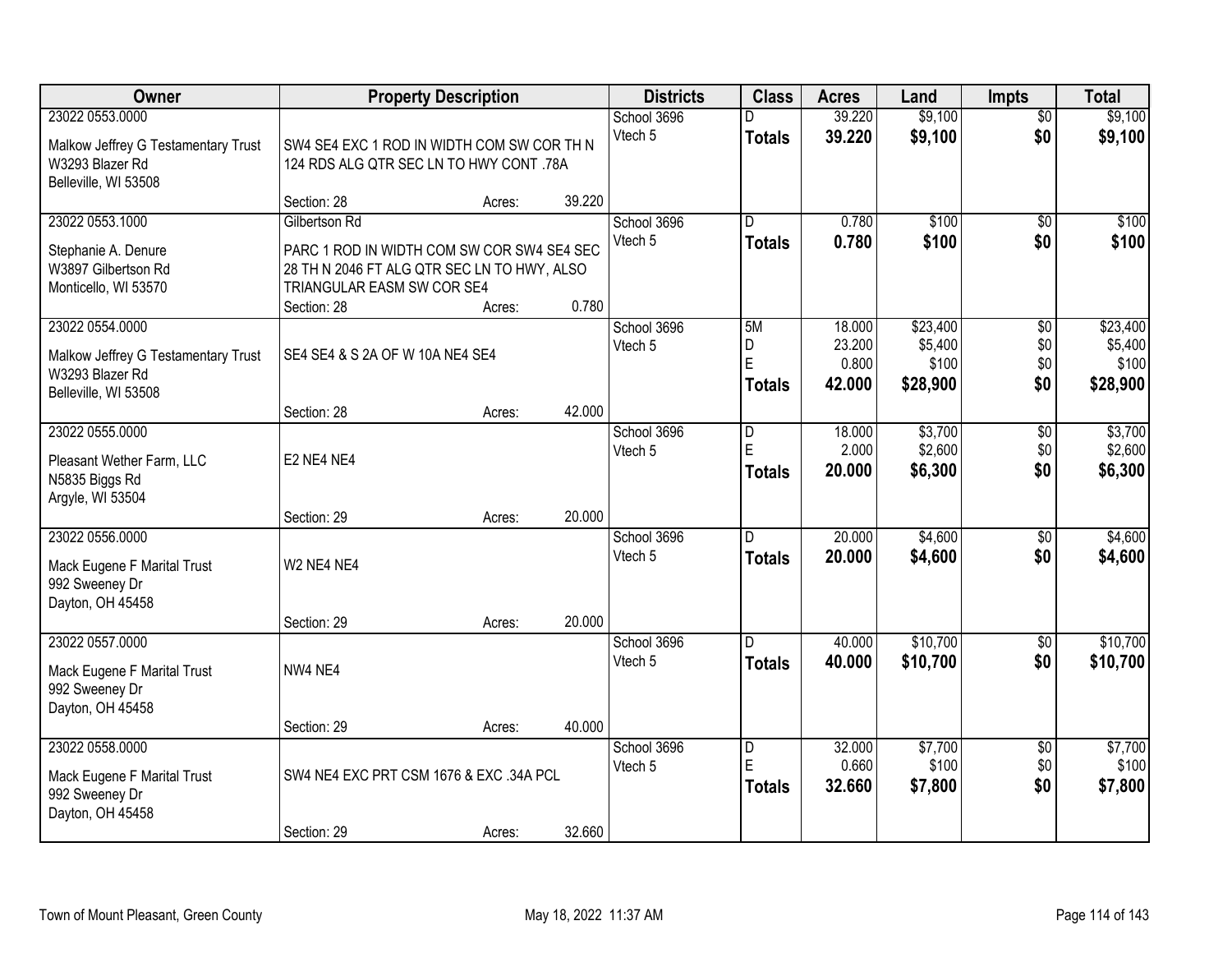| Owner                                                                                            |                                                                                               | <b>Property Description</b> |                        | <b>Districts</b>        | <b>Class</b>                    | <b>Acres</b>                  | Land                                    | Impts                         | <b>Total</b>                    |
|--------------------------------------------------------------------------------------------------|-----------------------------------------------------------------------------------------------|-----------------------------|------------------------|-------------------------|---------------------------------|-------------------------------|-----------------------------------------|-------------------------------|---------------------------------|
| 23022 0558.1000<br>Mark A. Ostby<br>W4208 Gilbertson Rd<br>Monticello, WI 53570-9758             | W4192 Gilbertson Rd<br>CSM 1676 (V5-P230) LOT 1 EXC CSM 2074 & EXC<br>CSM 2217 BNG PRT S2 NE4 |                             | School 3696<br>Vtech 5 | D<br>G<br><b>Totals</b> | 2.500<br>3.390<br>5.890         | \$500<br>\$20,400<br>\$20,900 | $\overline{50}$<br>\$32,800<br>\$32,800 | \$500<br>\$53,200<br>\$53,700 |                                 |
|                                                                                                  | Section: 29                                                                                   | Acres:                      | 5.890                  |                         |                                 |                               |                                         |                               |                                 |
| 23022 0558.1110<br>Jason J. Gillette<br>W4220 Gilbertson Rd<br>Monticello, WI 53570              | W4220 Gilbertson Rd<br>CSM 5093 (V24-P1) LOT 1 PRT SW4 NE4 BNG CSM<br>2071 LOT 1              |                             |                        | School 3696<br>Vtech 5  | $\overline{A}$<br><b>Totals</b> | 1.011<br>1.011                | \$24,400<br>\$24,400                    | \$138,700<br>\$138,700        | \$163,100<br>\$163,100          |
| 23022 0558.1200                                                                                  | Section: 29<br>W4208 Gilbertson Rd                                                            | Acres:                      | 1.011                  | School 3696             | A                               | 0.950                         | \$21,900                                | \$103,700                     | \$125,600                       |
| Mark A. Ostby<br>W4208 Gilbertson Rd<br>Monticello, WI 53570-9758                                | CSM 2217 (V7-P203) LOT 1 BNG PRT SW4 NE4                                                      |                             |                        | Vtech 5                 | <b>Totals</b>                   | 0.950                         | \$21,900                                | \$103,700                     | \$125,600                       |
|                                                                                                  | Section: 29                                                                                   | Acres:                      | 0.950                  |                         |                                 |                               |                                         |                               |                                 |
| 23022 0559.0000<br>Mack Eugene F Marital Trust<br>992 Sweeney Dr<br>Dayton, OH 45458             | W2 SE4 NE4 EXC PRT CSM 1676                                                                   |                             |                        | School 3696<br>Vtech 5  | D<br>E<br><b>Totals</b>         | 17.000<br>2.500<br>19.500     | \$3,500<br>\$3,300<br>\$6,800           | \$0<br>\$0<br>\$0             | \$3,500<br>\$3,300<br>\$6,800   |
|                                                                                                  | Section: 29                                                                                   | Acres:                      | 19.500                 |                         |                                 |                               |                                         |                               |                                 |
| 23022 0560.0000<br>Pleasant Wether Farm, LLC<br>N5835 Biggs Rd<br>Argyle, WI 53504               | E2 SE4 NE4                                                                                    |                             |                        | School 3696<br>Vtech 5  | 5M<br>D.<br><b>Totals</b>       | 8.200<br>11.800<br>20.000     | \$10,700<br>\$2,100<br>\$12,800         | $\overline{50}$<br>\$0<br>\$0 | \$10,700<br>\$2,100<br>\$12,800 |
| 23022 0561.0000                                                                                  | Section: 29                                                                                   | Acres:                      | 20.000                 | School 3696             | $\overline{D}$                  | 40.000                        | \$10,000                                | $\overline{60}$               | \$10,000                        |
| Donald L. Witt<br>N5726 Feldt Rd<br>Monticello, WI 53570                                         | NE4 NW4                                                                                       |                             |                        | Vtech 5                 | <b>Totals</b>                   | 40.000                        | \$10,000                                | \$0                           | \$10,000                        |
|                                                                                                  | Section: 29                                                                                   | Acres:                      | 40.000                 |                         |                                 |                               |                                         |                               |                                 |
| 23022 0562.0000<br>D S Roe Family Land Holdings, LLC<br>N5680 Gutzmer Rd<br>Monticello, WI 53570 | NW4 NW4                                                                                       |                             |                        | School 3696<br>Vtech 5  | D<br>E<br><b>Totals</b>         | 33.000<br>7.000<br>40.000     | \$8,600<br>\$8,200<br>\$16,800          | $\overline{50}$<br>\$0<br>\$0 | \$8,600<br>\$8,200<br>\$16,800  |
|                                                                                                  | Section: 29                                                                                   | Acres:                      | 40.000                 |                         |                                 |                               |                                         |                               |                                 |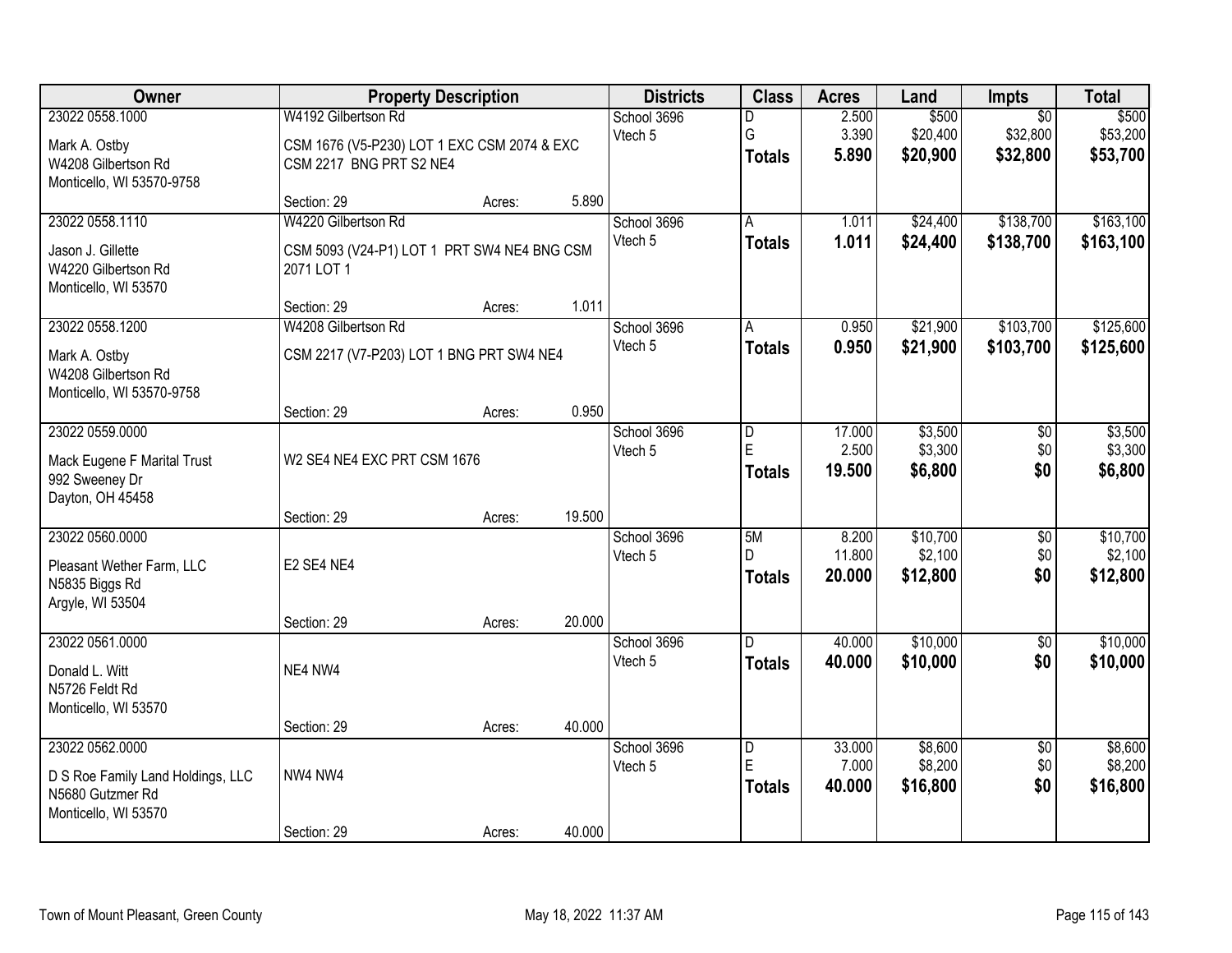| Owner                             |                                    | <b>Property Description</b> |        | <b>Districts</b> | <b>Class</b>   | <b>Acres</b>    | Land                | <b>Impts</b>    | <b>Total</b>        |
|-----------------------------------|------------------------------------|-----------------------------|--------|------------------|----------------|-----------------|---------------------|-----------------|---------------------|
| 23022 0563.0000                   |                                    |                             |        | School 3696      | D              | 28.000          | \$3,200             | $\overline{30}$ | \$3,200             |
| D S Roe Family Land Holdings, LLC | SW4 NW4                            |                             |        | Vtech 5          | E              | 12.000          | \$10,700            | \$0             | \$10,700            |
| N5680 Gutzmer Rd                  |                                    |                             |        |                  | <b>Totals</b>  | 40.000          | \$13,900            | \$0             | \$13,900            |
| Monticello, WI 53570              |                                    |                             |        |                  |                |                 |                     |                 |                     |
|                                   | Section: 29                        | Acres:                      | 40.000 |                  |                |                 |                     |                 |                     |
| 23022 0564.0000                   |                                    |                             |        | School 3696      | D              | 39.000          | \$8,700             | $\overline{50}$ | \$8,700             |
| Mack Eugene F Marital Trust       | SE4 NW4                            |                             |        | Vtech 5          | E              | 1.000           | \$100               | \$0             | \$100               |
| 992 Sweeney Dr                    |                                    |                             |        |                  | <b>Totals</b>  | 40.000          | \$8,800             | \$0             | \$8,800             |
| Dayton, OH 45458                  |                                    |                             |        |                  |                |                 |                     |                 |                     |
|                                   | Section: 29                        | Acres:                      | 40.000 |                  |                |                 |                     |                 |                     |
| 23022 0565.1000                   |                                    |                             |        | School 3696      | $\overline{D}$ | 32.500          | \$8,600             | \$0             | \$8,600             |
| Mack Eugene F Marital Trust       | PRT NE4 SW4 EXC PRT LOT 1 CSM 3227 |                             |        | Vtech 5          | E              | 5.800           | \$8,000             | \$0             | \$8,000             |
| 992 Sweeney Dr                    |                                    |                             |        |                  | <b>Totals</b>  | 38.300          | \$16,600            | \$0             | \$16,600            |
| Dayton, OH 45458                  |                                    |                             |        |                  |                |                 |                     |                 |                     |
|                                   | Section: 29                        | Acres:                      | 38.300 |                  |                |                 |                     |                 |                     |
| 23022 0566.0000                   |                                    |                             |        | School 3696      | D              | 36.000          | \$10,300            | \$0             | \$10,300            |
| D S Roe Family Land Holdings, LLC | NW4 SW4                            |                             |        | Vtech 5          | E              | 4.000           | \$3,200             | \$0             | \$3,200             |
| N5680 Gutzmer Rd                  |                                    |                             |        |                  | <b>Totals</b>  | 40.000          | \$13,500            | \$0             | \$13,500            |
| Monticello, WI 53570              |                                    |                             |        |                  |                |                 |                     |                 |                     |
|                                   | Section: 29                        | Acres:                      | 40.000 |                  |                |                 |                     |                 |                     |
| 23022 0567.0000                   |                                    |                             |        | School 3696      | 5M             | 3.000           | \$4,700             | \$0             | \$4,700             |
| Mack Eugene F Marital Trust       | SW4 SW4                            |                             |        | Vtech 5          | D<br>E         | 35.000          | \$8,700             | \$0             | \$8,700             |
| 992 Sweeney Dr                    |                                    |                             |        |                  |                | 2.000<br>40.000 | \$2,600<br>\$16,000 | \$0<br>\$0      | \$2,600<br>\$16,000 |
| Dayton, OH 45458                  |                                    |                             |        |                  | <b>Totals</b>  |                 |                     |                 |                     |
|                                   | Section: 29                        | Acres:                      | 40.000 |                  |                |                 |                     |                 |                     |
| 23022 0568.0000                   |                                    |                             |        | School 3696      | 5M             | 2.000           | \$3,100             | $\overline{60}$ | \$3,100             |
| Mack Eugene F Marital Trust       | SE4 SW4                            |                             |        | Vtech 5          | D<br>E         | 35.000<br>3.000 | \$9,700<br>\$3,900  | \$0<br>\$0      | \$9,700<br>\$3,900  |
| 992 Sweeney Dr                    |                                    |                             |        |                  | <b>Totals</b>  | 40.000          | \$16,700            | \$0             | \$16,700            |
| Dayton, OH 45458                  |                                    |                             |        |                  |                |                 |                     |                 |                     |
|                                   | Section: 29                        | Acres:                      | 40.000 |                  |                |                 |                     |                 |                     |
| 23022 0569.0000                   |                                    |                             |        | School 3696      | 5M             | 4.850           | \$6,300             | $\overline{30}$ | \$6,300             |
| James Marty Farm, LLC             | NE4 SE4                            |                             |        | Vtech 5          | D<br>E         | 34.000<br>1.150 | \$8,500<br>\$100    | \$0<br>\$0      | \$8,500<br>\$100    |
| N5307 Ringhand Rd                 |                                    |                             |        |                  |                | 40.000          | \$14,900            | \$0             | \$14,900            |
| Monticello, WI 53570              |                                    |                             |        |                  | <b>Totals</b>  |                 |                     |                 |                     |
|                                   | Section: 29                        | Acres:                      | 40.000 |                  |                |                 |                     |                 |                     |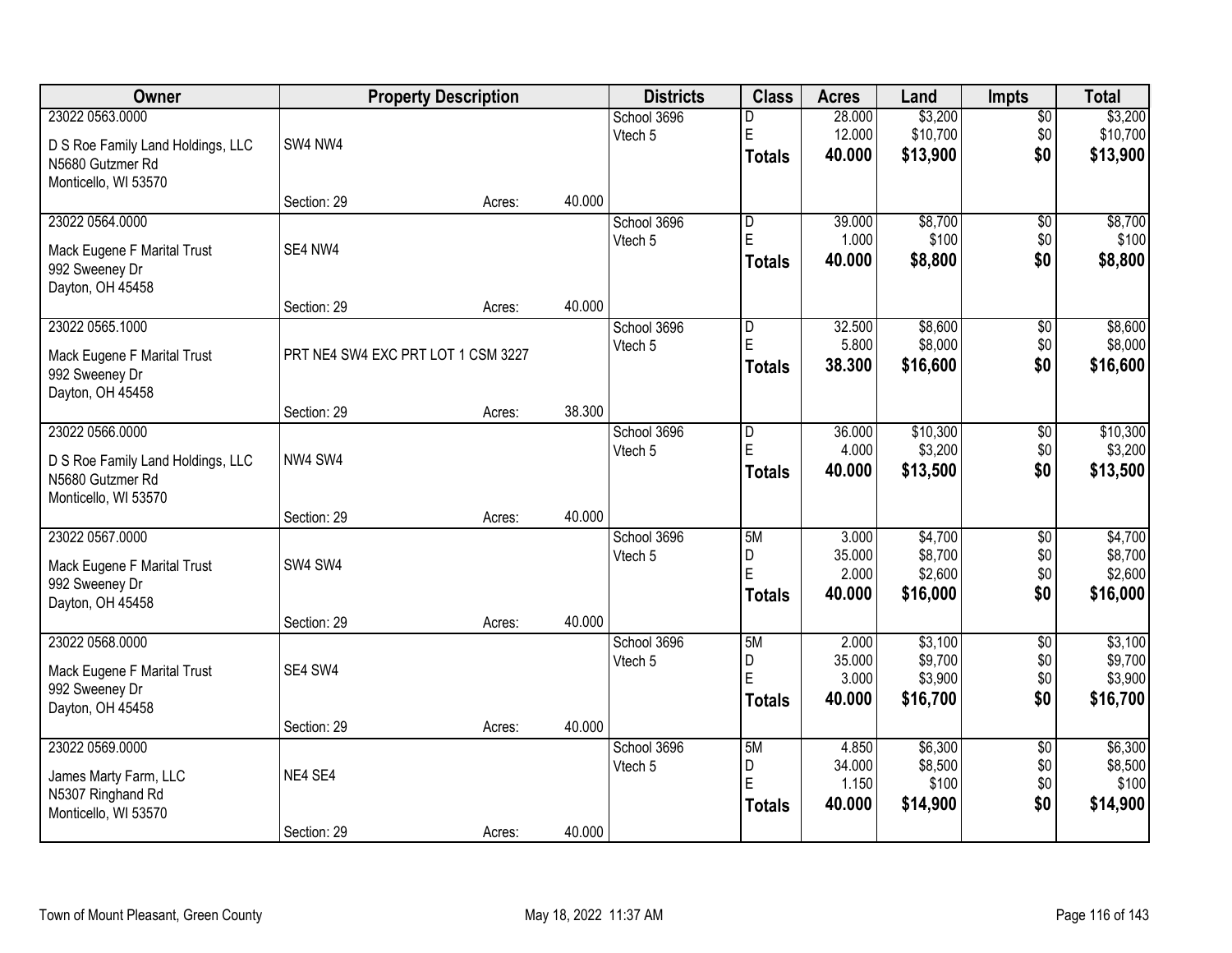| Owner                                                                                            |                                                                         | <b>Property Description</b> |        | <b>Districts</b>       | <b>Class</b>                                  | <b>Acres</b>                       | Land                                   | <b>Impts</b>                         | <b>Total</b>                           |
|--------------------------------------------------------------------------------------------------|-------------------------------------------------------------------------|-----------------------------|--------|------------------------|-----------------------------------------------|------------------------------------|----------------------------------------|--------------------------------------|----------------------------------------|
| 23022 0570.0000                                                                                  | W4307 Gilbertson Rd                                                     |                             |        | School 3696            | A                                             | 2.700                              | \$44,500                               | \$328,800                            | \$373,300                              |
| Ronald E. Koci<br>W4307 Gilbertson Rd<br>Monticello, WI 53570                                    | CSM 3277 (V12-P67) LOT 1 BNG PRT NW4 SE4 - 4.4A<br>& PRT NE4 SW4 - 1.7A |                             |        | Vtech 5                | D<br><b>Totals</b>                            | 3.400<br>6.100                     | \$800<br>\$45,300                      | \$0<br>\$328,800                     | \$800<br>\$374,100                     |
|                                                                                                  | Section: 29                                                             | Acres:                      | 6.100  |                        |                                               |                                    |                                        |                                      |                                        |
| 23022 0570.1000<br>Mack Eugene F Marital Trust<br>992 Sweeney Dr<br>Dayton, OH 45458             | PRT NW4 SE4 EXC PRT LOT 1 CSM 3277                                      |                             |        | School 3696<br>Vtech 5 | $\overline{\mathsf{D}}$<br>E<br><b>Totals</b> | 35.000<br>0.600<br>35.600          | \$9,100<br>\$100<br>\$9,200            | \$0<br>\$0<br>\$0                    | \$9,100<br>\$100<br>\$9,200            |
|                                                                                                  | Section: 29                                                             | Acres:                      | 35.600 |                        |                                               |                                    |                                        |                                      |                                        |
| 23022 0571.0000<br>Mack Eugene F Marital Trust<br>992 Sweeney Dr<br>Dayton, OH 45458             | SW4 SE4                                                                 |                             |        | School 3696<br>Vtech 5 | D<br><b>Totals</b>                            | 40.000<br>40.000                   | \$10,500<br>\$10,500                   | \$0<br>\$0                           | \$10,500<br>\$10,500                   |
|                                                                                                  | Section: 29                                                             | Acres:                      | 40.000 |                        |                                               |                                    |                                        |                                      |                                        |
| 23022 0572.0000<br>James Marty Farm, LLC<br>N5307 Ringhand Rd<br>Monticello, WI 53570            | SE4 SE4                                                                 |                             |        | School 3696<br>Vtech 5 | D.<br><b>Totals</b>                           | 40.000<br>40.000                   | \$11,100<br>\$11,100                   | \$0<br>\$0                           | \$11,100<br>\$11,100                   |
|                                                                                                  | Section: 29                                                             | Acres:                      | 40.000 |                        |                                               |                                    |                                        |                                      |                                        |
| 23022 0573.0000<br>D S Roe Family Land Holdings, LLC<br>N5680 Gutzmer Rd<br>Monticello, WI 53570 | NE4 NE4 EXC RR ROW & EXC CSM 2127                                       |                             |        | School 3696<br>Vtech 5 | 5M<br>D<br>E<br><b>Totals</b>                 | 2.000<br>26.820<br>0.500<br>29.320 | \$1,800<br>\$7,600<br>\$100<br>\$9,500 | $\overline{50}$<br>\$0<br>\$0<br>\$0 | \$1,800<br>\$7,600<br>\$100<br>\$9,500 |
| 23022 0573.0100                                                                                  | Section: 30<br>N5675 Feldt Rd                                           | Acres:                      | 29.320 | School 3696            | A                                             | 1.680                              | \$35,200                               | \$96,000                             | \$131,200                              |
| Duwayne L. Fenner<br>N5675 Feldt Rd<br>Monticello, WI 53570                                      | CSM 2127 (V7-P72) LOT 1 BNG PRT NE4 NE4                                 |                             |        | Vtech 5                | D<br><b>Totals</b>                            | 4.000<br>5.680                     | \$300<br>\$35,500                      | \$0<br>\$96,000                      | \$300<br>\$131,500                     |
|                                                                                                  | Section: 30                                                             | Acres:                      | 5.680  |                        |                                               |                                    |                                        |                                      |                                        |
| 23022 0574.0000<br>D S Roe Family Land Holdings, LLC<br>N5680 Gutzmer Rd<br>Monticello, WI 53570 | NW4 NE4<br>Section: 30                                                  | Acres:                      | 40.000 | School 3696<br>Vtech 5 | $\overline{D}$<br>E<br><b>Totals</b>          | 36,000<br>4.000<br>40.000          | \$9,200<br>\$5,200<br>\$14,400         | $\overline{50}$<br>\$0<br>\$0        | \$9,200<br>\$5,200<br>\$14,400         |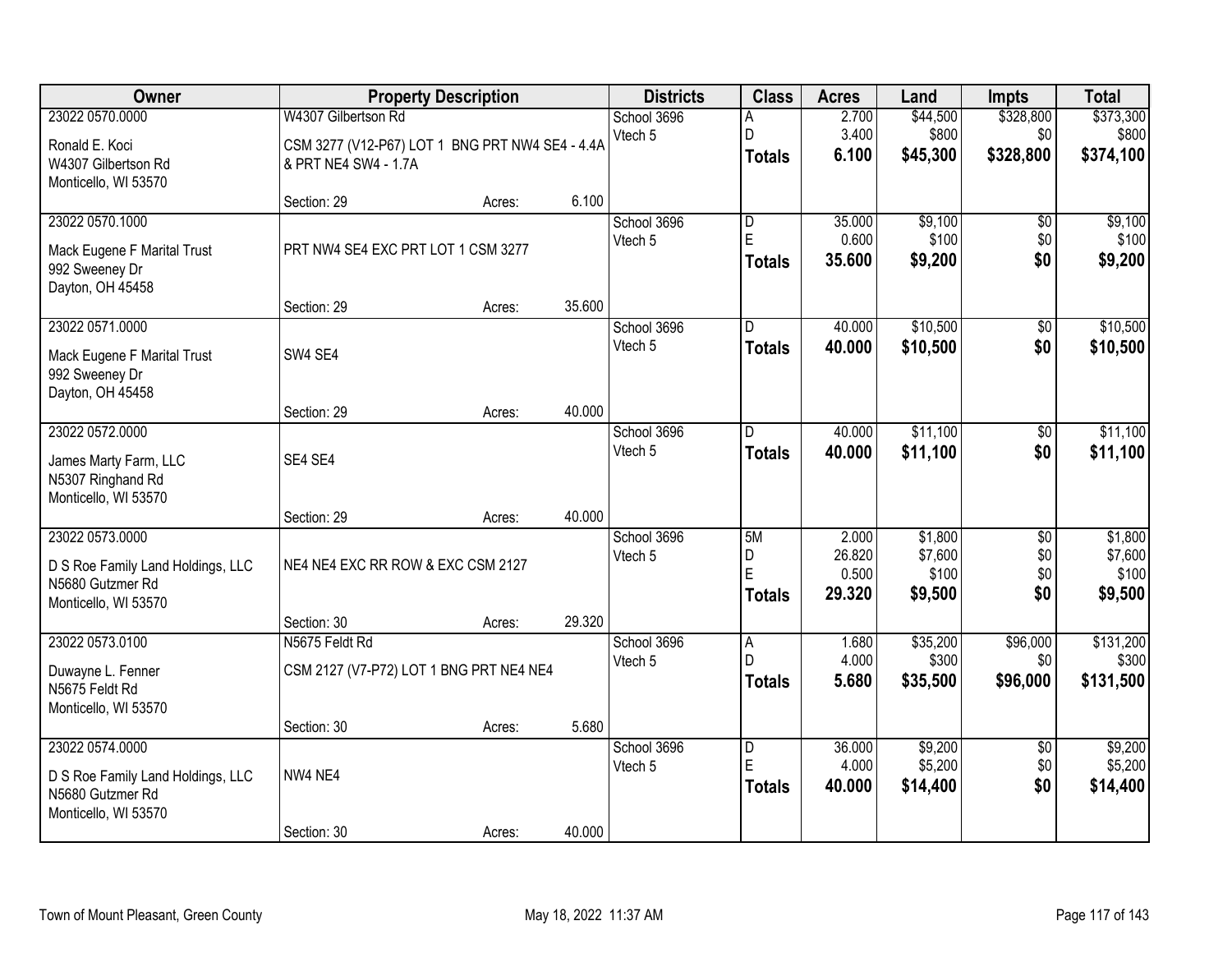| Owner                                                                                            | <b>Property Description</b>              |        |        | <b>Districts</b>       | <b>Class</b>                                  | <b>Acres</b>                       | Land                                     | Impts                                            | <b>Total</b>                               |
|--------------------------------------------------------------------------------------------------|------------------------------------------|--------|--------|------------------------|-----------------------------------------------|------------------------------------|------------------------------------------|--------------------------------------------------|--------------------------------------------|
| 23022 0575.0000<br>John J. Kaczmarski<br>36 Carriage House Ln<br>Orland Park, IL 60467-1286      | SW4 NE4 EXC RR ROW                       |        |        | School 3696<br>Vtech 5 | D<br>E<br><b>Totals</b>                       | 33.000<br>2.000<br>35.000          | \$9,000<br>\$2,600<br>\$11,600           | $\overline{50}$<br>\$0<br>\$0                    | \$9,000<br>\$2,600<br>\$11,600             |
|                                                                                                  | Section: 30                              | Acres: | 35.000 |                        |                                               |                                    |                                          |                                                  |                                            |
| 23022 0576.0000<br>D S Roe Family Land Holdings, LLC<br>N5680 Gutzmer Rd<br>Monticello, WI 53570 | SE4 NE4                                  |        |        | School 3696<br>Vtech 5 | $\overline{\mathsf{D}}$<br>E<br><b>Totals</b> | 38.000<br>2.000<br>40.000          | \$9,900<br>\$200<br>\$10,100             | $\overline{50}$<br>\$0<br>\$0                    | \$9,900<br>\$200<br>\$10,100               |
|                                                                                                  | Section: 30                              | Acres: | 40.000 |                        |                                               |                                    |                                          |                                                  |                                            |
| 23022 0577.0000<br>Roe Family Land Holdings, LLC<br>N5680 Gutzmer Rd<br>Monticello, WI 53570     | N5670 Gutzmer Rd<br>NE4 NW4 EXC CSM 3828 |        |        | School 3696<br>Vtech 5 | $\overline{D}$<br>E<br>G<br><b>Totals</b>     | 31.000<br>1.470<br>4.700<br>37.170 | \$8,300<br>\$200<br>\$47,900<br>\$56,400 | $\overline{50}$<br>\$0<br>\$393,900<br>\$393,900 | \$8,300<br>\$200<br>\$441,800<br>\$450,300 |
|                                                                                                  | Section: 30                              | Acres: | 37.170 |                        |                                               |                                    |                                          |                                                  |                                            |
| 23022 0577.1000                                                                                  | N5680 Gutzmer Rd                         |        |        | School 3696            | G                                             | 2.830                              | \$39,900                                 | \$222,300                                        | \$262,200                                  |
| Daniel D. Roe<br>N5680 Gutzmer Rd<br>Monticello, WI 53570                                        | CSM 3828 (V15-P3) LOT 1 BNG PRT NE4 NW4  |        |        | Vtech 5                | <b>Totals</b>                                 | 2.830                              | \$39,900                                 | \$222,300                                        | \$262,200                                  |
|                                                                                                  | Section: 30                              | Acres: | 2.830  |                        |                                               |                                    |                                          |                                                  |                                            |
| 23022 0578.0000<br>Roe Family Land Holdings, LLC<br>N5680 Gutzmer Rd<br>Monticello, WI 53570     | FR NW4 NW4<br>Section: 30                | Acres: | 17.000 | School 3696<br>Vtech 5 | $\overline{D}$<br>E<br><b>Totals</b>          | 16.000<br>1.000<br>17.000          | \$4,500<br>\$100<br>\$4,600              | $\overline{50}$<br>\$0<br>\$0                    | \$4,500<br>\$100<br>\$4,600                |
| 23022 0579.0000                                                                                  |                                          |        |        | School 3696            | $\overline{D}$                                | 17.000                             | \$3,800                                  | $\overline{60}$                                  | \$3,800                                    |
| Roe Family Land Holdings, LLC<br>N5680 Gutzmer Rd<br>Monticello, WI 53570                        | FR SW4 NW4                               |        |        | Vtech 5                | E<br><b>Totals</b>                            | 1.000<br>18.000                    | \$100<br>\$3,900                         | \$0<br>\$0                                       | \$100<br>\$3,900                           |
|                                                                                                  | Section: 30                              | Acres: | 18.000 |                        |                                               |                                    |                                          |                                                  |                                            |
| 23022 0580.0000<br>Roe Family Land Holdings, LLC<br>N5680 Gutzmer Rd<br>Monticello, WI 53570     | SE4 NW4 EXC CSM 4059<br>Section: 30      | Acres: | 37.590 | School 3696<br>Vtech 5 | D<br>E<br><b>Totals</b>                       | 35.200<br>2.390<br>37.590          | \$8,800<br>\$2,200<br>\$11,000           | $\overline{50}$<br>\$0<br>\$0                    | \$8,800<br>\$2,200<br>\$11,000             |
|                                                                                                  |                                          |        |        |                        |                                               |                                    |                                          |                                                  |                                            |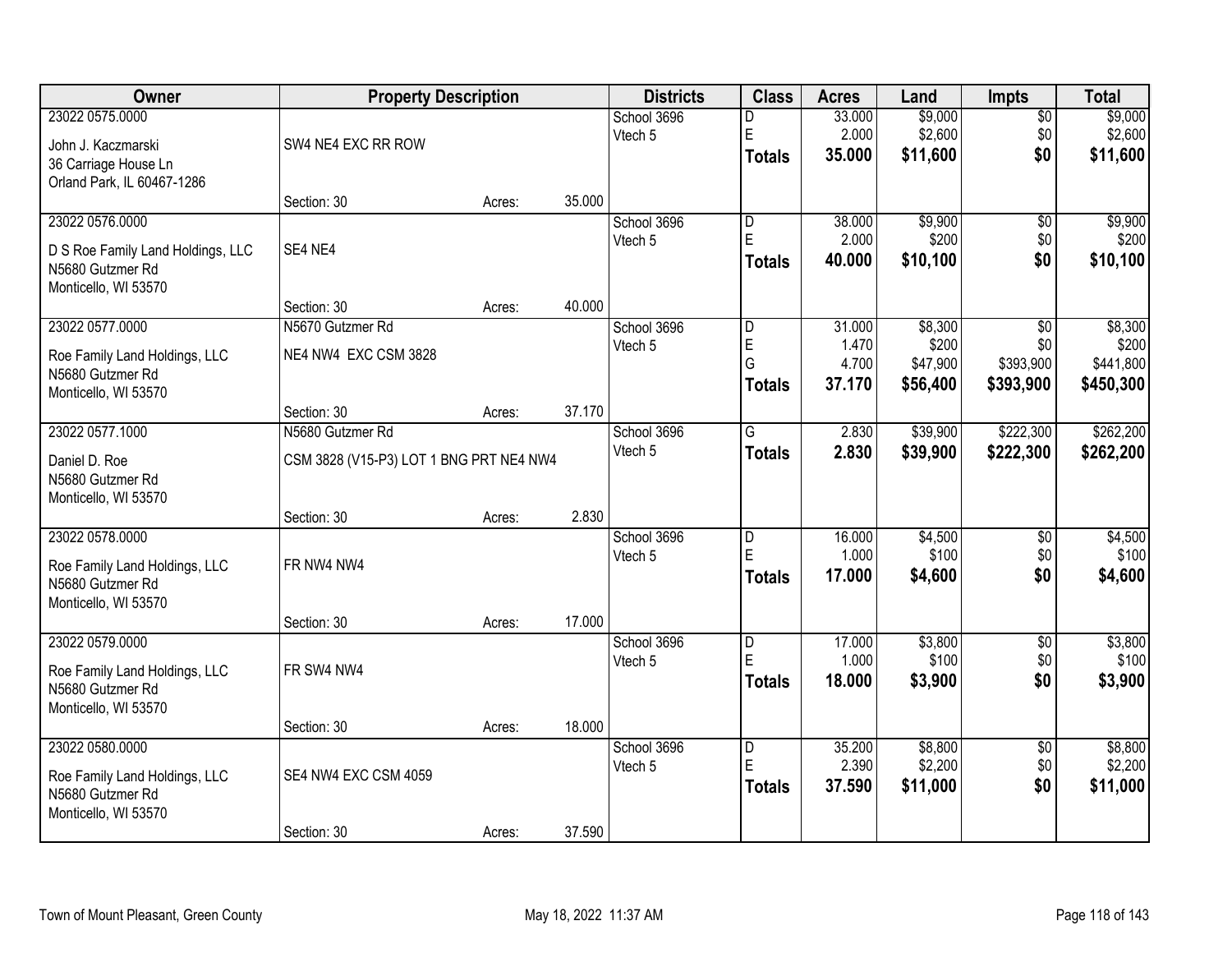| Owner                                                                                       |                                                                | <b>Property Description</b> |        | <b>Districts</b>       | <b>Class</b>                              | <b>Acres</b>                       | Land                                       | <b>Impts</b>                                     | <b>Total</b>                               |
|---------------------------------------------------------------------------------------------|----------------------------------------------------------------|-----------------------------|--------|------------------------|-------------------------------------------|------------------------------------|--------------------------------------------|--------------------------------------------------|--------------------------------------------|
| 23022 0580.1000                                                                             | N5502 Gutzmer Rd                                               |                             |        | School 3696            |                                           | 2.410                              | \$40,900                                   | \$194,100                                        | \$235,000                                  |
| Roe Donald and Karen Living Trust<br>N5502 Gutzmer Rd<br>Monticello, WI 53570               | CSM 4059 (V16-P61) LOT 1 BNG PRT SE4 NW4                       |                             |        | Vtech 5                | <b>Totals</b>                             | 2.410                              | \$40,900                                   | \$194,100                                        | \$235,000                                  |
|                                                                                             | Section: 30                                                    | Acres:                      | 2.410  |                        |                                           |                                    |                                            |                                                  |                                            |
| 23022 0581.0000                                                                             | N5494 Gutzmer Rd                                               |                             |        | School 3696            | D                                         | 26.500                             | \$6,500                                    | $\overline{50}$                                  | \$6,500                                    |
| John J. Kaczmarski<br>36 Carriage House Ln<br>Orland Park, IL 60467-1286                    | NE4 SW4 EXC RR ROW                                             |                             |        | Vtech 5                | E<br>G<br><b>Totals</b>                   | 7.700<br>2.800<br>37.000           | \$9,200<br>\$37,600<br>\$53,300            | \$0<br>\$59,500<br>\$59,500                      | \$9,200<br>\$97,100<br>\$112,800           |
|                                                                                             | Section: 30                                                    | Acres:                      | 37.000 |                        |                                           |                                    |                                            |                                                  |                                            |
| 23022 0582.0000<br>John J. Kaczmarski<br>36 Carriage House Ln<br>Orland Park, IL 60467-1286 | FR NW4 SW4                                                     |                             |        | School 3696<br>Vtech 5 | $\overline{D}$<br>E<br><b>Totals</b>      | 12.000<br>8.000<br>20.000          | \$3,100<br>\$11,300<br>\$14,400            | \$0<br>\$0<br>\$0                                | \$3,100<br>\$11,300<br>\$14,400            |
|                                                                                             | Section: 30                                                    | Acres:                      | 20.000 |                        |                                           |                                    |                                            |                                                  |                                            |
| 23022 0583.0000<br>John J. Kaczmarski<br>36 Carriage House Ln<br>Orland Park, IL 60467-1286 | FR SW4 SW4 - 21.5A; PRT SE4 SW4 LYG W OF RR<br><b>ROW 6.5A</b> |                             |        | School 3696<br>Vtech 5 | $\overline{D}$<br>E<br><b>Totals</b>      | 26.000<br>2.000<br>28,000          | \$5,900<br>\$1,400<br>\$7,300              | \$0<br>\$0<br>\$0                                | \$5,900<br>\$1,400<br>\$7,300              |
|                                                                                             | Section: 30                                                    | Acres:                      | 28.000 |                        |                                           |                                    |                                            |                                                  |                                            |
| 23022 0584.0000<br>John J. Kaczmarski<br>36 Carriage House Ln<br>Orland Park, IL 60467-1286 | PRT SE4 SW4 LYG E OF RR ROW                                    |                             |        | School 3696<br>Vtech 5 | D<br>E<br><b>Totals</b>                   | 29.000<br>1.000<br>30.000          | \$8,100<br>\$1,300<br>\$9,400              | \$0<br>\$0<br>\$0                                | \$8,100<br>\$1,300<br>\$9,400              |
|                                                                                             | Section: 30                                                    | Acres:                      | 30.000 |                        |                                           |                                    |                                            |                                                  |                                            |
| 23022 0585.0000<br>John J. Kaczmarski<br>36 Carriage House Ln<br>Orland Park, IL 60467-1286 | N5441 Feldt Rd<br>NE4 SE4                                      |                             |        | School 3696<br>Vtech 5 | $\overline{D}$<br>E<br>G<br><b>Totals</b> | 33.200<br>4.800<br>2.000<br>40.000 | \$9,200<br>\$3,300<br>\$23,300<br>\$35,800 | $\overline{50}$<br>\$0<br>\$35,200<br>\$35,200   | \$9,200<br>\$3,300<br>\$58,500<br>\$71,000 |
|                                                                                             | Section: 30                                                    | Acres:                      | 40.000 |                        |                                           |                                    |                                            |                                                  |                                            |
| 23022 0586.0000<br>John J. Kaczmarski<br>36 Carriage House Ln<br>Orland Park, IL 60467-1286 | N5441 Feldt Rd<br>NW4 SE4 EXC RR ROW<br>Section: 30            | Acres:                      | 39.000 | School 3696<br>Vtech 5 | D<br>E<br>G<br><b>Totals</b>              | 34.000<br>2.000<br>3.000<br>39.000 | \$9,800<br>\$200<br>\$30,100<br>\$40,100   | $\overline{30}$<br>\$0<br>\$114,600<br>\$114,600 | \$9,800<br>\$200<br>\$144,700<br>\$154,700 |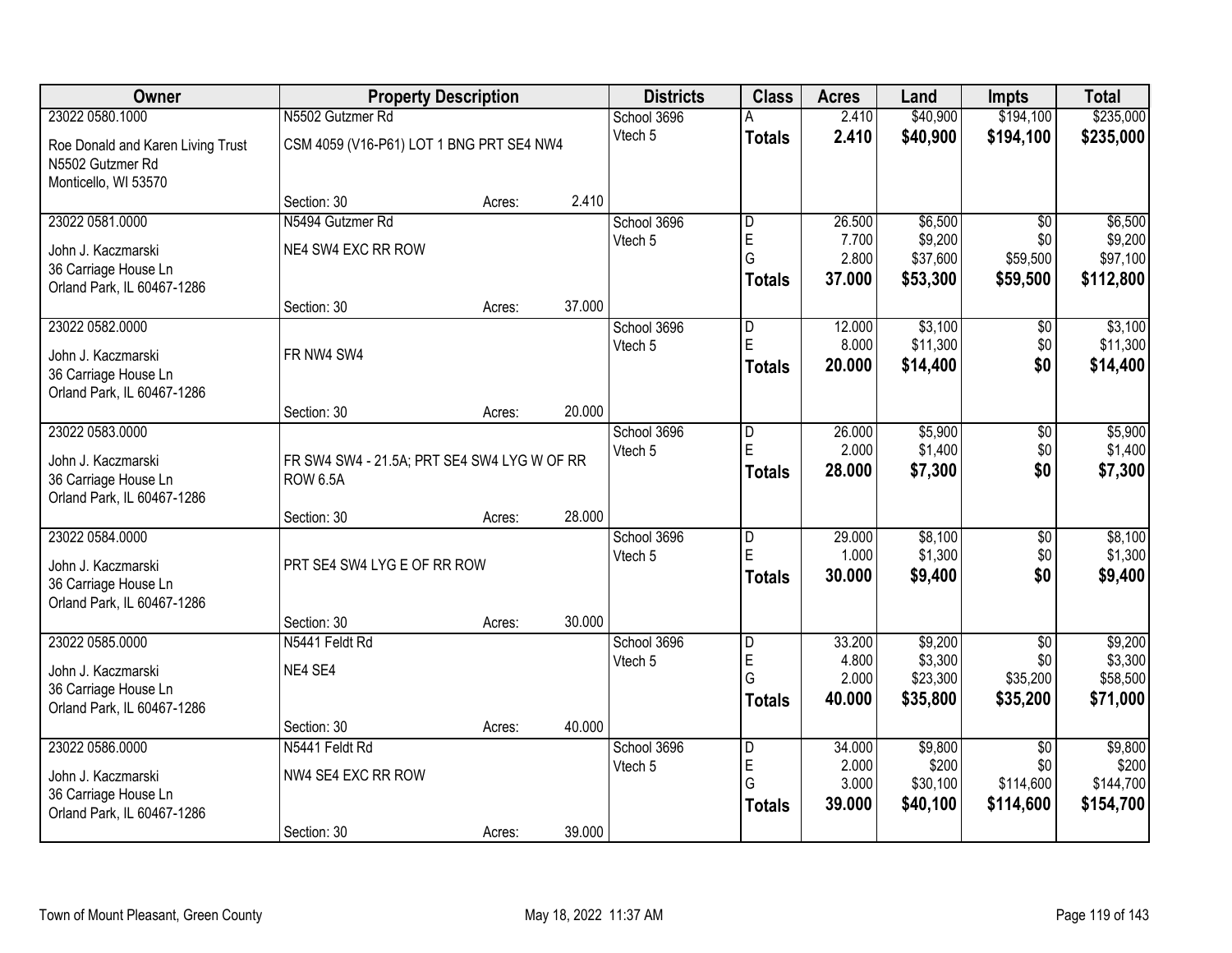| Owner                       |                                                  | <b>Property Description</b> |        | <b>Districts</b> | <b>Class</b>            | <b>Acres</b> | Land     | <b>Impts</b>    | <b>Total</b> |
|-----------------------------|--------------------------------------------------|-----------------------------|--------|------------------|-------------------------|--------------|----------|-----------------|--------------|
| 23022 0587.0000             |                                                  |                             |        | School 3696      | D                       | 39.000       | \$10,800 | $\overline{50}$ | \$10,800     |
| John J. Kaczmarski          | SW4 SE4                                          |                             |        | Vtech 5          | E                       | 1.000        | \$100    | \$0             | \$100        |
| 36 Carriage House Ln        |                                                  |                             |        |                  | <b>Totals</b>           | 40.000       | \$10,900 | \$0             | \$10,900     |
| Orland Park, IL 60467-1286  |                                                  |                             |        |                  |                         |              |          |                 |              |
|                             | Section: 30                                      | Acres:                      | 40.000 |                  |                         |              |          |                 |              |
| 23022 0588.0000             |                                                  |                             |        | School 3696      | $\overline{\mathsf{D}}$ | 35.400       | \$9,600  | \$0             | \$9,600      |
| John J. Kaczmarski          | SE4 SE4                                          |                             |        | Vtech 5          | E                       | 4.600        | \$1,700  | \$0             | \$1,700      |
| 36 Carriage House Ln        |                                                  |                             |        |                  | <b>Totals</b>           | 40.000       | \$11,300 | \$0             | \$11,300     |
| Orland Park, IL 60467-1286  |                                                  |                             |        |                  |                         |              |          |                 |              |
|                             | Section: 30                                      | Acres:                      | 40.000 |                  |                         |              |          |                 |              |
| 23022 0589.0000             | N5248 Feldt Rd                                   |                             |        | School 3696      | $\overline{A}$          | 3.600        | \$50,800 | \$133,800       | \$184,600    |
| Justin Sandlin              | PRT NE4 NE4 COM N4 COR SD SEC TH E 1332.46 FT    |                             |        | Vtech 5          | D.                      | 5.120        | \$1,500  | \$0             | \$1,500      |
| N5248 Feldt Rd              | TH S0*E 693.38 FT POB TH S0*E 636.28 FT TH S89*E |                             |        |                  | <b>Totals</b>           | 8.720        | \$52,300 | \$133,800       | \$186,100    |
| Monticello, WI 53570        | 500 FT TH N0*W 700 FT TH N50*W 289.69 FT TH      |                             |        |                  |                         |              |          |                 |              |
|                             | Section: 31                                      | Acres:                      | 8.720  |                  |                         |              |          |                 |              |
| 23022 0589.1000             |                                                  |                             |        | School 3696      | D                       | 29.000       | \$8,200  | \$0             | \$8,200      |
| Mack Eugene F Marital Trust | PRT NE4 NE4 EXC COM N4 COR SD SEC TH E           |                             |        | Vtech 5          | E                       | 2.280        | \$1,100  | \$0             | \$1,100      |
| 992 Sweeney Dr              | 1332.46 FT TH S0*E 693.38 FT POB TH S0*E 636.28  |                             |        |                  | <b>Totals</b>           | 31.280       | \$9,300  | \$0             | \$9,300      |
| Dayton, OH 45458            | FT TH S89*E 500 FT TH N0*W 700 FT TH N50*W       |                             |        |                  |                         |              |          |                 |              |
|                             | Section: 31                                      | Acres:                      | 31.280 |                  |                         |              |          |                 |              |
| 23022 0590.0000             |                                                  |                             |        | School 3696      | D                       | 17.110       | \$4,500  | \$0             | \$4,500      |
| Hans A. Sulzer              | NW4 NE4 EXC E 785 FT OF N 77 RDS                 |                             |        | Vtech 5          | <b>Totals</b>           | 17.110       | \$4,500  | \$0             | \$4,500      |
| W4661 Sulzer Rd             |                                                  |                             |        |                  |                         |              |          |                 |              |
| Monroe, WI 53566            |                                                  |                             |        |                  |                         |              |          |                 |              |
|                             | Section: 31                                      | Acres:                      | 17.110 |                  |                         |              |          |                 |              |
| 23022 0590.1000             | N5299 Feldt Rd                                   |                             |        | School 3696      | D                       | 19.000       | \$4,600  | $\overline{50}$ | \$4,600      |
| Frank Steven Kraak          | E 785 FT OF N 77 RDS W2 NE4                      |                             |        | Vtech 5          | E                       | 2.090        | \$1,000  | \$0             | \$1,000      |
| N5299 Feldt Rd              |                                                  |                             |        |                  | G                       | 1.800        | \$37,800 | \$82,400        | \$120,200    |
| Monticello, WI 53570        |                                                  |                             |        |                  | <b>Totals</b>           | 22.890       | \$43,400 | \$82,400        | \$125,800    |
|                             | Section: 31                                      | Acres:                      | 22.890 |                  |                         |              |          |                 |              |
| 23022 0591.0000             |                                                  |                             |        | School 3696      | $\overline{\mathsf{D}}$ | 37.000       | \$6,200  | $\overline{50}$ | \$6,200      |
| Hans A. Sulzer              | SW4 NE4                                          |                             |        | Vtech 5          | E                       | 3.000        | \$1,000  | \$0             | \$1,000      |
| W4661 Sulzer Rd             |                                                  |                             |        |                  | <b>Totals</b>           | 40.000       | \$7,200  | \$0             | \$7,200      |
| Monroe, WI 53566            |                                                  |                             |        |                  |                         |              |          |                 |              |
|                             | Section: 31                                      | Acres:                      | 40.000 |                  |                         |              |          |                 |              |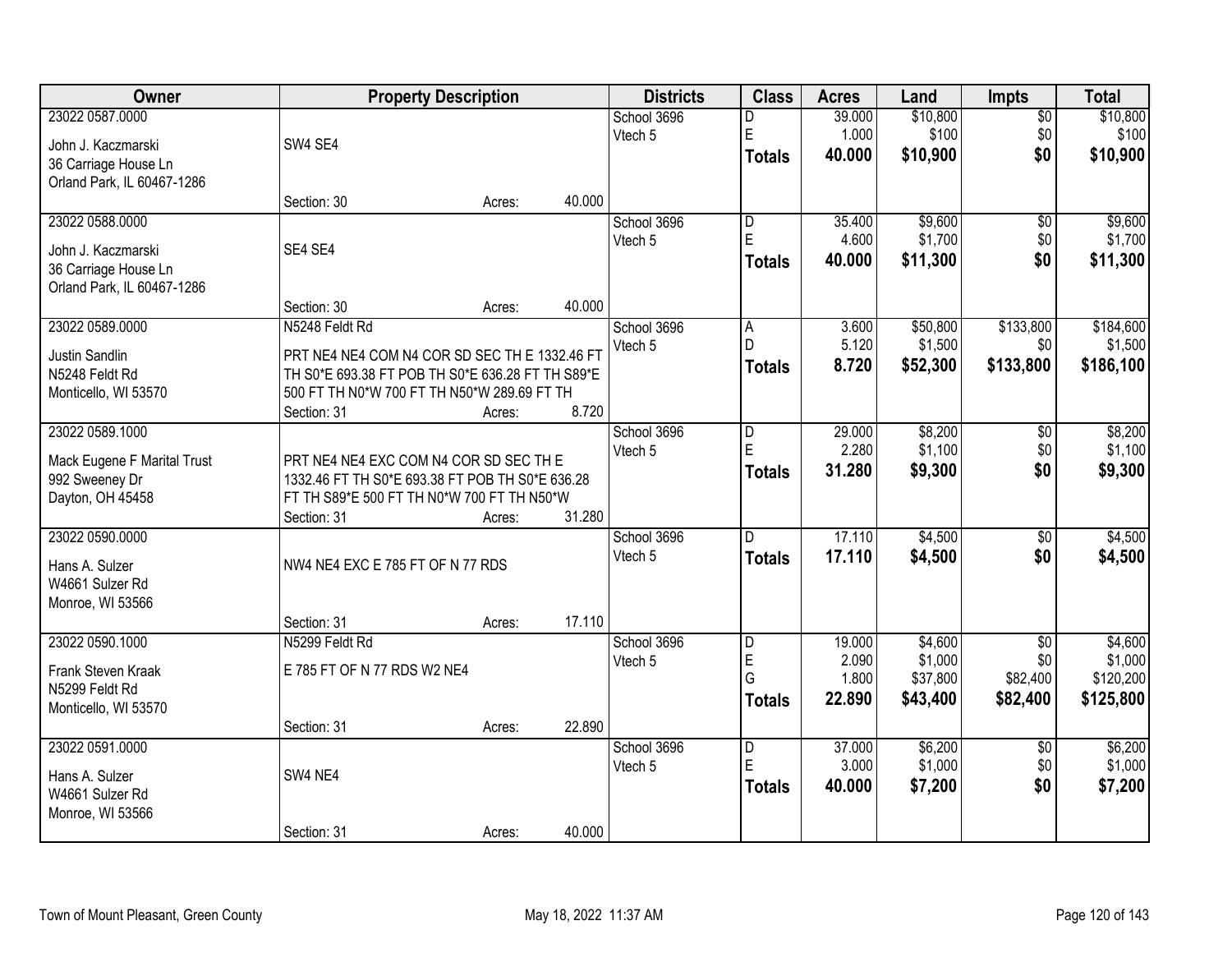| Owner                                                                           |                                          | <b>Property Description</b> |        | <b>Districts</b>       | <b>Class</b>                                  | <b>Acres</b>                       | Land                                       | <b>Impts</b>                     | <b>Total</b>                               |
|---------------------------------------------------------------------------------|------------------------------------------|-----------------------------|--------|------------------------|-----------------------------------------------|------------------------------------|--------------------------------------------|----------------------------------|--------------------------------------------|
| 23022 0592.0000<br>Mack Eugene F Marital Trust<br>992 Sweeney Dr                | SE4 NE4                                  |                             |        | School 3696<br>Vtech 5 | D<br>E<br><b>Totals</b>                       | 38.000<br>2.000<br>40.000          | \$10,900<br>\$600<br>\$11,500              | $\overline{50}$<br>\$0<br>\$0    | \$10,900<br>\$600<br>\$11,500              |
| Dayton, OH 45458                                                                | Section: 31                              | Acres:                      | 40.000 |                        |                                               |                                    |                                            |                                  |                                            |
| 23022 0593.0000<br>Hans A. Sulzer<br>W4661 Sulzer Rd<br>Monroe, WI 53566        | FRAC NE4 NW4 EXC RR ROW                  |                             |        | School 3682<br>Vtech 5 | $\overline{D}$<br><b>Totals</b>               | 39.000<br>39.000                   | \$9,200<br>\$9,200                         | \$0<br>\$0                       | \$9,200<br>\$9,200                         |
| 23022 0594.0000                                                                 | Section: 31                              | Acres:                      | 39.000 | School 3682            | D                                             | 1.500                              | \$300                                      | \$0                              | \$300                                      |
| Hans A. Sulzer<br>W4661 Sulzer Rd<br>Monroe, WI 53566                           | PRT FRAC NW4 NW4 E OF RR ROW             |                             |        | Vtech 5                | <b>Totals</b>                                 | 1.500                              | \$300                                      | \$0                              | \$300                                      |
|                                                                                 | Section: 31                              | Acres:                      | 1.500  |                        |                                               |                                    |                                            |                                  |                                            |
| 23022 0594.1000<br>Craig Barclay<br>W3129 Daytonwood Rd<br>Belleville, WI 53508 | Gutzmer Rd<br>PRT FR NW4 NW4 W OF RR ROW |                             |        | School 3682<br>Vtech 5 | 5M<br>D<br>G<br><b>Totals</b>                 | 3.700<br>13.800<br>1.000<br>18.500 | \$5,800<br>\$2,600<br>\$12,000<br>\$20,400 | \$0<br>\$0<br>\$7,300<br>\$7,300 | \$5,800<br>\$2,600<br>\$19,300<br>\$27,700 |
|                                                                                 | Section: 31                              | Acres:                      | 18.500 |                        |                                               |                                    |                                            |                                  |                                            |
| 23022 0595.0000<br>Hans A. Sulzer<br>W4661 Sulzer Rd<br>Monroe, WI 53566        | PRT FR SW4 NW4 LYG E OF RR ROW           |                             |        | School 3682<br>Vtech 5 | $\overline{D}$<br><b>Totals</b>               | 14.100<br>14.100                   | \$3,500<br>\$3,500                         | \$0<br>\$0                       | \$3,500<br>\$3,500                         |
|                                                                                 | Section: 31                              | Acres:                      | 14.100 |                        |                                               |                                    |                                            |                                  |                                            |
| 23022 0595.1000<br>Craig Barclay<br>W3129 Daytonwood Rd<br>Belleville, WI 53508 | Gutzmer Rd<br>PRT FR SW4 NW4 W OF RR ROW |                             |        | School 3682<br>Vtech 5 | 5M<br>D.<br><b>Totals</b>                     | 1.000<br>3.900<br>4.900            | \$1,600<br>\$700<br>\$2,300                | $\sqrt{6}$<br>\$0<br>\$0         | \$1,600<br>\$700<br>\$2,300                |
|                                                                                 | Section: 31                              | Acres:                      | 4.900  |                        |                                               |                                    |                                            |                                  |                                            |
| 23022 0596.0000<br>Hans A. Sulzer<br>W4661 Sulzer Rd<br>Monroe, WI 53566        | SE4 NW4<br>Section: 31                   |                             | 40.000 | School 3682<br>Vtech 5 | $\overline{\mathsf{D}}$<br>E<br><b>Totals</b> | 39.000<br>1.000<br>40.000          | \$9,200<br>\$1,300<br>\$10,500             | $\overline{50}$<br>\$0<br>\$0    | \$9,200<br>\$1,300<br>\$10,500             |
|                                                                                 |                                          | Acres:                      |        |                        |                                               |                                    |                                            |                                  |                                            |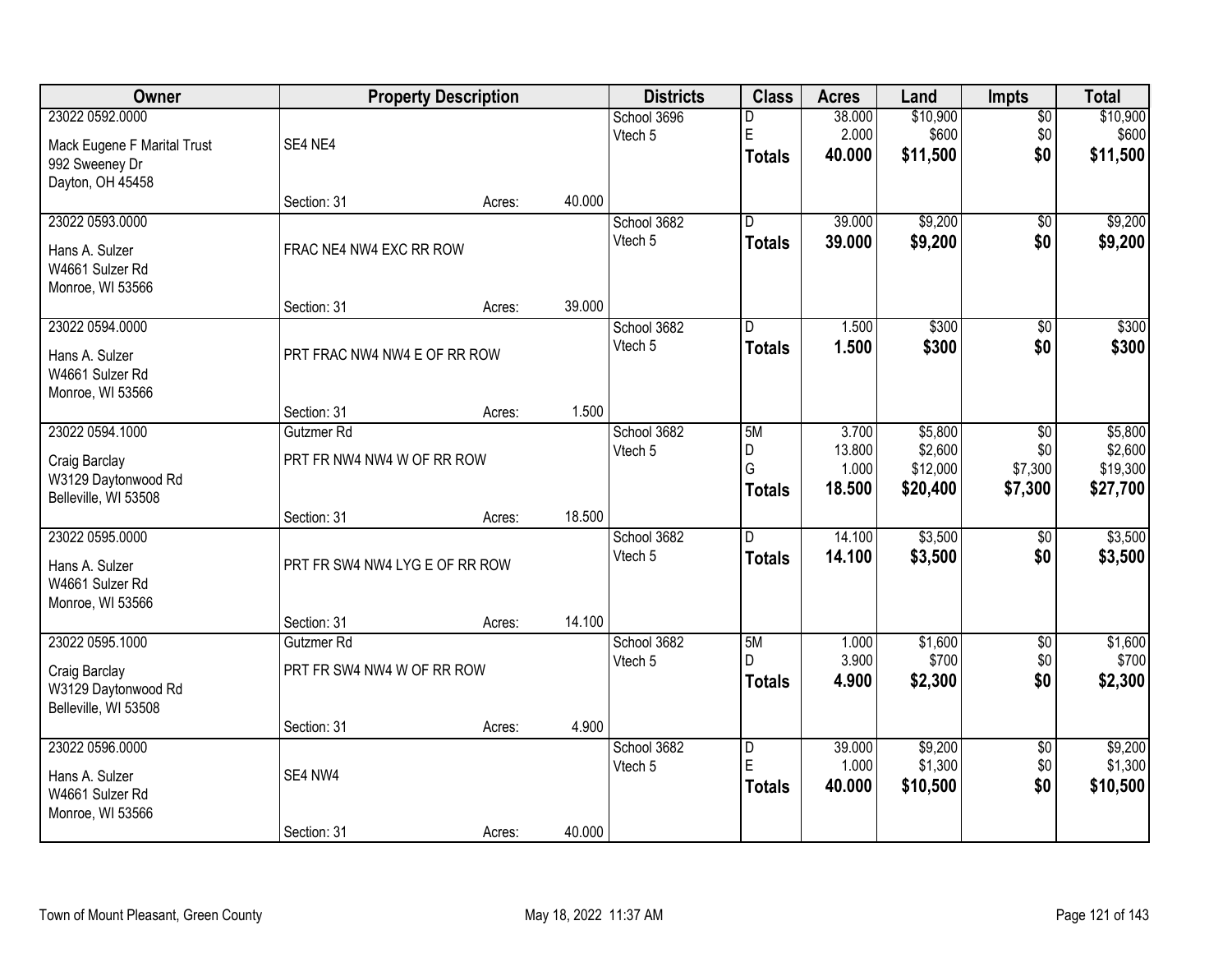| Owner                |                                              | <b>Property Description</b> |        | <b>Districts</b> | <b>Class</b>            | <b>Acres</b> | Land     | Impts           | <b>Total</b> |
|----------------------|----------------------------------------------|-----------------------------|--------|------------------|-------------------------|--------------|----------|-----------------|--------------|
| 23022 0597.0000      | W4790 Sulzer Rd                              |                             |        | School 3682      | D                       | 29.500       | \$6,300  | $\overline{50}$ | \$6,300      |
| Hans A. Sulzer       | W 33A OF NE4 SW4                             |                             |        | Vtech 5          | E                       | 0.800        | \$100    | \$0             | \$100        |
| W4661 Sulzer Rd      |                                              |                             |        |                  | Ġ                       | 2.700        | \$39,100 | \$156,800       | \$195,900    |
| Monroe, WI 53566     |                                              |                             |        |                  | <b>Totals</b>           | 33.000       | \$45,500 | \$156,800       | \$202,300    |
|                      | Section: 31                                  | Acres:                      | 33.000 |                  |                         |              |          |                 |              |
| 23022 0598.0000      |                                              |                             |        | School 3682      | $\overline{\mathsf{D}}$ | 9.580        | \$2,400  | \$0             | \$2,400      |
| Hans A. Sulzer       | FR NW4 SW4 EXC LOTS 1 & 2 CSM 2810           |                             |        | Vtech 5          | <b>Totals</b>           | 9.580        | \$2,400  | \$0             | \$2,400      |
| W4661 Sulzer Rd      |                                              |                             |        |                  |                         |              |          |                 |              |
| Monroe, WI 53566     |                                              |                             |        |                  |                         |              |          |                 |              |
|                      | Section: 31                                  | Acres:                      | 9.580  |                  |                         |              |          |                 |              |
| 23022 0598.1000      | N5044 Gutzmer Rd                             |                             |        | School 3682      | A                       | 4.370        | \$51,500 | \$216,200       | \$267,700    |
| Keith R. Elmer       | CSM 2810 (V10-P33) LOT 1 BNG PRT NW4 SW4     |                             |        | Vtech 5          | <b>Totals</b>           | 4.370        | \$51,500 | \$216,200       | \$267,700    |
| N5044 Gutzmer Rd     |                                              |                             |        |                  |                         |              |          |                 |              |
| Monroe, WI 53566     |                                              |                             |        |                  |                         |              |          |                 |              |
|                      | Section: 31                                  | Acres:                      | 4.370  |                  |                         |              |          |                 |              |
| 23022 0598.2000      |                                              |                             |        | School 3682      | D                       | 8.550        | \$2,100  | \$0             | \$2,100      |
| Hans A. Sulzer       | CSM 2810 (V10-P33) LOT 2 BNG PRT NW4 SW4     |                             |        | Vtech 5          | <b>Totals</b>           | 8.550        | \$2,100  | \$0             | \$2,100      |
| W4661 Sulzer Rd      |                                              |                             |        |                  |                         |              |          |                 |              |
| Monroe, WI 53566     |                                              |                             |        |                  |                         |              |          |                 |              |
|                      | Section: 31                                  | Acres:                      | 8.550  |                  |                         |              |          |                 |              |
| 23022 0599.0000      |                                              |                             |        | School 3682      | D                       | 5.830        | \$1,400  | $\overline{50}$ | \$1,400      |
| Joseph G. Buol       | CSM 2503 (V8-P269) LOT 1 BNG PRT SW4 SW4     |                             |        | Vtech 5          | <b>Totals</b>           | 5.830        | \$1,400  | \$0             | \$1,400      |
| W3773 Fahey Rd       |                                              |                             |        |                  |                         |              |          |                 |              |
| Belleville, WI 53508 |                                              |                             |        |                  |                         |              |          |                 |              |
|                      | Section: 31                                  | Acres:                      | 5.830  |                  |                         |              |          |                 |              |
| 23022 0599.0200      |                                              |                             |        | School 3682      | D                       | 5.280        | \$1,400  | $\overline{60}$ | \$1,400      |
| Joseph G. Buol       | HIDDEN VALLEY ESTATES CSM 2503 (V8-P269) LOT |                             |        | Vtech 5          | <b>Totals</b>           | 5.280        | \$1,400  | \$0             | \$1,400      |
| W3773 Fahey Rd       | 2 BNG PRT FR SW4 SW4                         |                             |        |                  |                         |              |          |                 |              |
| Belleville, WI 53508 |                                              |                             |        |                  |                         |              |          |                 |              |
|                      | Section: 31                                  | Acres:                      | 5.280  |                  |                         |              |          |                 |              |
| 23022 0599.1900      |                                              |                             |        | School 3682      | D                       | 5.130        | \$1,100  | $\overline{50}$ | \$1,100      |
| Clive M. Jones       | HIDDEN VALLEY ESTATES CSM 2514 (V8-P285) LOT |                             |        | Vtech 5          | <b>Totals</b>           | 5.130        | \$1,100  | \$0             | \$1,100      |
| 153 Valle Tell Dr    | 19 PRT FR SW4 SW4                            |                             |        |                  |                         |              |          |                 |              |
| New Glarus, WI 53574 |                                              |                             |        |                  |                         |              |          |                 |              |
|                      | Section: 31                                  | Acres:                      | 5.130  |                  |                         |              |          |                 |              |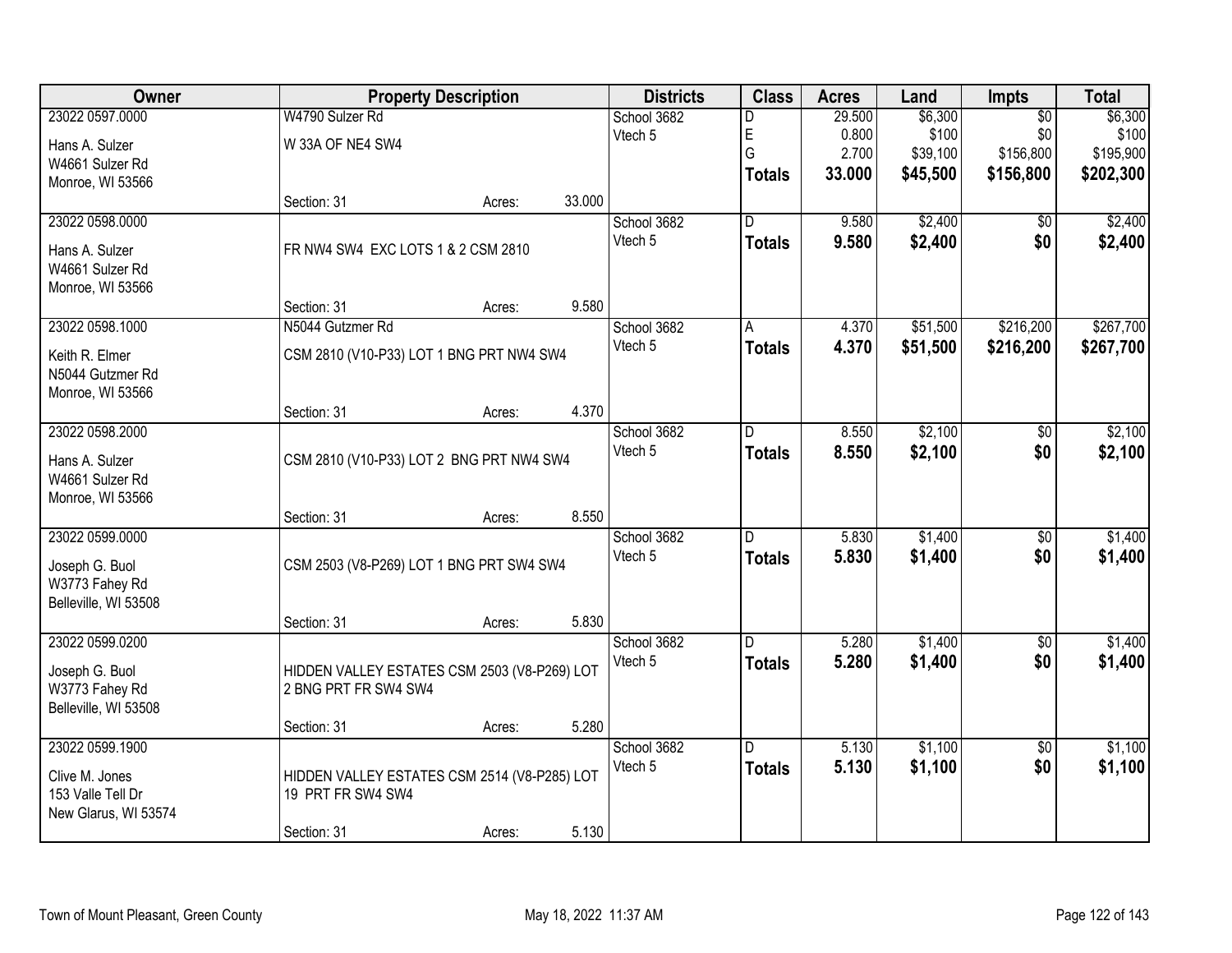| Owner                             |                                               | <b>Property Description</b> |        | <b>Districts</b> | <b>Class</b>   | <b>Acres</b> | Land     | <b>Impts</b>          | <b>Total</b> |
|-----------------------------------|-----------------------------------------------|-----------------------------|--------|------------------|----------------|--------------|----------|-----------------------|--------------|
| 23022 0599.2000                   |                                               |                             |        | School 3682      |                | 5.570        | \$1,200  | $\overline{50}$       | \$1,200      |
| Joseph G. Buol                    | HIDDEN VALLEY ESTATES CSM 2503 (V8-P269) LOT  |                             |        | Vtech 5          | <b>Totals</b>  | 5.570        | \$1,200  | \$0                   | \$1,200      |
| W3773 Fahey Rd                    | 20 BNG PRT FR SW4 SW4 - 4.76A & PRT SE4 SW4 - |                             |        |                  |                |              |          |                       |              |
| Belleville, WI 53508              | .81A                                          |                             |        |                  |                |              |          |                       |              |
|                                   | Section: 31                                   | Acres:                      | 5.570  |                  |                |              |          |                       |              |
| 23022 0600.0000                   |                                               |                             |        | School 3682      | A              | 1.710        | \$6,200  | $\overline{50}$       | \$6,200      |
| Steinmann Mark F Rev Living Trust | CSM 2504 (V8-P270) OUTLOT 1 BNG PRT SE4 SW4   |                             |        | Vtech 5          | <b>Totals</b>  | 1.710        | \$6,200  | \$0                   | \$6,200      |
| N2323 Bethel Rd                   |                                               |                             |        |                  |                |              |          |                       |              |
| Monroe, WI 53566                  |                                               |                             |        |                  |                |              |          |                       |              |
|                                   | Section: 31                                   | Acres:                      | 1.710  |                  |                |              |          |                       |              |
| 23022 0600.1700                   |                                               |                             |        | School 3682      | D              | 1.750        | \$300    | \$0                   | \$300        |
|                                   |                                               |                             |        | Vtech 5          | <b>Totals</b>  | 1.750        | \$300    | \$0                   | \$300        |
| John P. Fandrich                  | CSM 2516 (V8-P288) PRT LOT 17 BNG PRT SE4 SW4 |                             |        |                  |                |              |          |                       |              |
| N4887 Thunder Rd                  | (SEE T SYLVESTER-PCL 47.17 FOR REST LOT 17)   |                             |        |                  |                |              |          |                       |              |
| Monroe, WI 53566                  | Section: 31                                   |                             | 1.750  |                  |                |              |          |                       |              |
| 23022 0600.1800                   | N4902 Gutzmer Rd                              | Acres:                      |        | School 3682      |                | 10.000       | \$1,300  |                       | \$1,300      |
|                                   |                                               |                             |        | Vtech 5          | D<br>G         | 0.990        | \$5,900  | $\sqrt{6}$<br>\$8,500 | \$14,400     |
| Peter Kind                        | CSM 4728 (V20-P247) PRT LOT 1 BNG PRT SW4 SW4 |                             |        |                  |                | 10.990       | \$7,200  | \$8,500               | \$15,700     |
| N4953 Thunder Rd                  | & SE4 SW4                                     |                             |        |                  | <b>Totals</b>  |              |          |                       |              |
| Monroe, WI 53566                  |                                               |                             |        |                  |                |              |          |                       |              |
|                                   | Section: 31                                   | Acres:                      | 10.990 |                  |                |              |          |                       |              |
| 23022 0600.3000                   |                                               |                             |        | School 3682      | $\overline{D}$ | 5.500        | \$1,200  | $\overline{50}$       | \$1,200      |
| Joseph G. Buol                    | HIDDEN VALLEY ESTATES CSM 2503 (V8-P269) LOT  |                             |        | Vtech 5          | <b>Totals</b>  | 5.500        | \$1,200  | \$0                   | \$1,200      |
| W3773 Fahey Rd                    | 3 BNG PRT FR SW4 SW4 - .50A & PRT SE4 SW4 -   |                             |        |                  |                |              |          |                       |              |
| Belleville, WI 53508              | 5.00A                                         |                             |        |                  |                |              |          |                       |              |
|                                   | Section: 31                                   | Acres:                      | 5.500  |                  |                |              |          |                       |              |
| 23022 0600.4000                   | N4953 Thunder Rd                              |                             |        | School 3682      | Α              | 3.900        | \$54,600 | \$271,400             | \$326,000    |
| Peter Kind                        | HIDDEN VALLEY ESTATES CSM 2504 (V8-P270) LOT  |                             |        | Vtech 5          | $\mathsf E$    | 3.000        | \$1,200  | \$0                   | \$1,200      |
| N4953 Thunder Rd                  | 4 BNG PRT SE4 SW4                             |                             |        |                  | <b>Totals</b>  | 6.900        | \$55,800 | \$271,400             | \$327,200    |
| Monroe, WI 53566                  |                                               |                             |        |                  |                |              |          |                       |              |
|                                   | Section: 31                                   | Acres:                      | 6.900  |                  |                |              |          |                       |              |
| 23022 0600.5000                   |                                               |                             |        | School 3682      | D.             | 5.300        | \$1,000  | $\overline{50}$       | \$1,000      |
|                                   |                                               |                             |        | Vtech 5          | <b>Totals</b>  | 5.300        | \$1,000  | \$0                   | \$1,000      |
| James D. Sulzer                   | CSM 2504 (V8-P270) LOT 5 BNG PRT SE4 SW4      |                             |        |                  |                |              |          |                       |              |
| W256 N5832 N Hill Dr              |                                               |                             |        |                  |                |              |          |                       |              |
| Sussex, WI 53089                  |                                               |                             |        |                  |                |              |          |                       |              |
|                                   | Section: 31                                   | Acres:                      | 5.300  |                  |                |              |          |                       |              |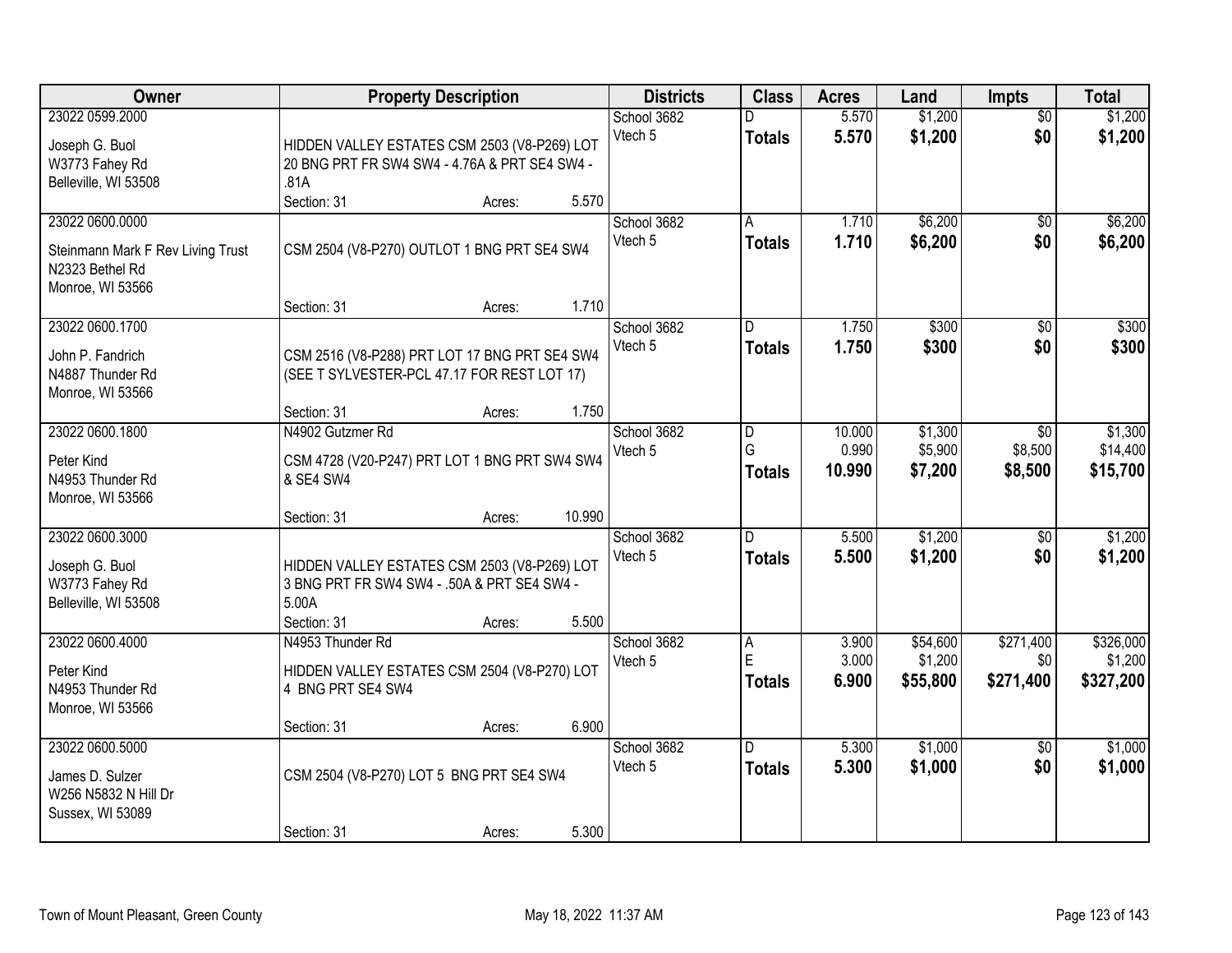| <b>Owner</b>                                                                   | <b>Property Description</b>                                                                                                                                   | <b>Districts</b>       | <b>Class</b>                              | <b>Acres</b>                       | Land                                     | <b>Impts</b>                                   | <b>Total</b>                               |
|--------------------------------------------------------------------------------|---------------------------------------------------------------------------------------------------------------------------------------------------------------|------------------------|-------------------------------------------|------------------------------------|------------------------------------------|------------------------------------------------|--------------------------------------------|
| 23022 0600.6000<br>John P. Fandrich<br>N4887 Thunder Rd<br>Monroe, WI 53566    | CSM 2504 (V8-P270) LOT 6 BNG PRT SE4 SW4 INCL<br>EASEMENT OVER OL 1                                                                                           | School 3682<br>Vtech 5 | <b>Totals</b>                             | 5.040<br>5.040                     | \$1,000<br>\$1,000                       | $\overline{30}$<br>\$0                         | \$1,000<br>\$1,000                         |
|                                                                                | 5.040<br>Section: 31<br>Acres:                                                                                                                                |                        |                                           |                                    |                                          |                                                |                                            |
| 23022 0600.7000<br>John P. Fandrich<br>N4887 Thunder Rd<br>Monroe, WI 53566    | CSM 2504 (V8-P270) PRT LOT 7 BNG PRT SE4 SW4<br>INCL EASEMENT OVER OL 1                                                                                       | School 3682<br>Vtech 5 | $\overline{D}$<br><b>Totals</b>           | 3.500<br>3.500                     | \$900<br>\$900                           | $\overline{50}$<br>\$0                         | \$900<br>\$900                             |
| 23022 0601.0000<br>J Donald Halvorsen<br>N5117 Church Rd<br>Monroe, WI 53566   | 3.500<br>Section: 31<br>Acres:<br>NE4 SE4 EXC .43A<br>39.570<br>Section: 31<br>Acres:                                                                         | School 3682<br>Vtech 5 | D<br>E<br><b>Totals</b>                   | 38.000<br>1.570<br>39.570          | \$8,700<br>\$700<br>\$9,400              | \$0<br>\$0<br>\$0                              | \$8,700<br>\$700<br>\$9,400                |
| 23022 0602.0000<br>Patrick A. Monehan<br>N5004 Feldt Rd<br>Monroe, WI 53566    | N5004 Feldt Rd<br>COM 1083 FT S OF NW COR NE4 SE4 TH E 125 FT<br>TH S 150 FT TH W 125 FT TH N 150 FT POB BNG PRT<br>NE4 SE4<br>0.430<br>Section: 31<br>Acres: | School 3682<br>Vtech 5 | A<br><b>Totals</b>                        | 0.430<br>0.430                     | \$11,400<br>\$11,400                     | \$79,900<br>\$79,900                           | \$91,300<br>\$91,300                       |
| 23022 0603.0000<br>Michael D. Sulzer<br>W4790 Sulzer Rd<br>Monroe, WI 53566    | NW4 SE4 & E 7A OF NE4 SW4<br>47.000<br>Section: 31<br>Acres:                                                                                                  | School 3682<br>Vtech 5 | $\overline{D}$<br>E<br><b>Totals</b>      | 42.000<br>5.000<br>47.000          | \$11,800<br>\$4,700<br>\$16,500          | $\overline{50}$<br>\$0<br>\$0                  | \$11,800<br>\$4,700<br>\$16,500            |
| 23022 0604.0000<br>James D. Sulzer<br>W256 N5832 N Hill Dr<br>Sussex, WI 53089 | W4661 Sulzer Rd<br>SW4 SE4 EXC CSM 3758 LOT 1 (FKA CSM 3718)<br>31.700<br>Section: 31<br>Acres:                                                               | School 3682<br>Vtech 5 | D<br>E<br>G<br><b>Totals</b>              | 28.100<br>0.800<br>2.800<br>31.700 | \$6,400<br>\$100<br>\$41,800<br>\$48,300 | $\overline{50}$<br>\$0<br>\$95,000<br>\$95,000 | \$6,400<br>\$100<br>\$136,800<br>\$143,300 |
| 23022 0604.1000<br>Michael D. Sulzer<br>W4790 Sulzer Rd<br>Monroe, WI 53566    | W4641 Sulzer Rd<br>CSM 3758 (V14-P215) LOT 1 BNG PRT SW4 SE4<br>8.300<br>Section: 31<br>Acres:                                                                | School 3682<br>Vtech 5 | $\overline{B}$<br>D<br>E<br><b>Totals</b> | 1.200<br>6.370<br>0.730<br>8.300   | \$31,900<br>\$1,600<br>\$100<br>\$33,600 | \$112,400<br>\$0<br>\$0<br>\$112,400           | \$144,300<br>\$1,600<br>\$100<br>\$146,000 |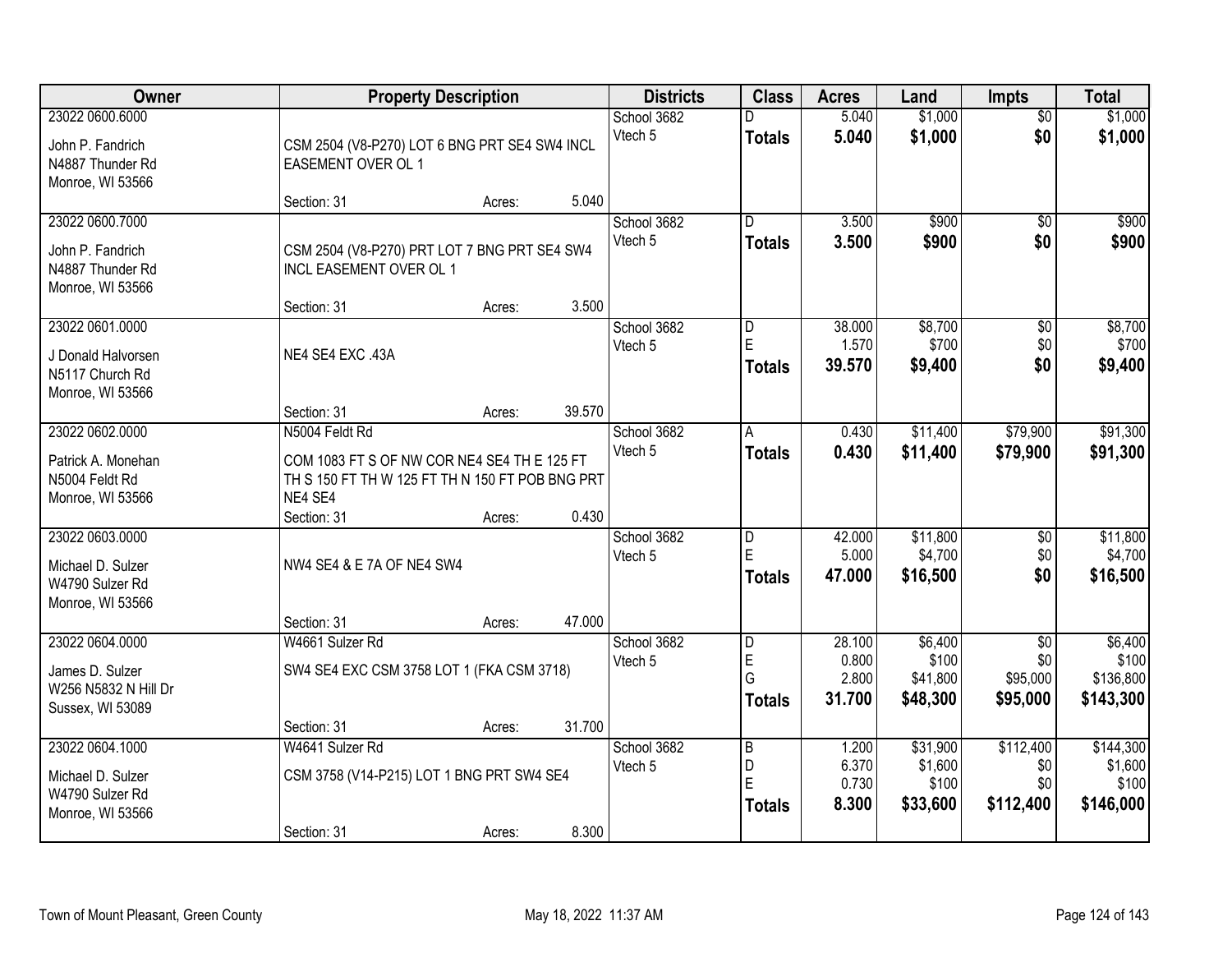| <b>Owner</b>             |                                            | <b>Property Description</b> |        | <b>Districts</b> | <b>Class</b>   | <b>Acres</b> | Land     | Impts           | <b>Total</b> |
|--------------------------|--------------------------------------------|-----------------------------|--------|------------------|----------------|--------------|----------|-----------------|--------------|
| 23022 0605.0000          | W4516 Witt Rd                              |                             |        | School 3682      | D              | 35.000       | \$6,300  | $\overline{50}$ | \$6,300      |
| J Donald Halvorsen       | SE4 SE4                                    |                             |        | Vtech 5          | E              | 1.000        | \$100    | \$0             | \$100        |
| N5117 Church Rd          |                                            |                             |        |                  | G              | 4.000        | \$49,000 | \$234,900       | \$283,900    |
| Monroe, WI 53566         |                                            |                             |        |                  | <b>Totals</b>  | 40.000       | \$55,400 | \$234,900       | \$290,300    |
|                          | Section: 31                                | Acres:                      | 40.000 |                  |                |              |          |                 |              |
| 23022 0606.0000          |                                            |                             |        | School 3696      | $\overline{D}$ | 38.500       | \$10,500 | $\overline{50}$ | \$10,500     |
| James Marty Farm, LLC    | NE4 NE4                                    |                             |        | Vtech 5          | E              | 0.500        | \$100    | \$0             | \$100        |
| N5307 Ringhand Rd        |                                            |                             |        |                  | G              | 1.000        | \$10,800 | \$25,000        | \$35,800     |
| Monticello, WI 53570     |                                            |                             |        |                  | <b>Totals</b>  | 40.000       | \$21,400 | \$25,000        | \$46,400     |
|                          | Section: 32                                | Acres:                      | 40.000 |                  |                |              |          |                 |              |
| 23022 0607.0000          |                                            |                             |        | School 3696      | D              | 34.000       | \$7,700  | $\overline{50}$ | \$7,700      |
| James Marty Farm, LLC    | NW4 NE4                                    |                             |        | Vtech 5          | E              | 6.000        | \$9,000  | \$0             | \$9,000      |
| N5307 Ringhand Rd        |                                            |                             |        |                  | <b>Totals</b>  | 40.000       | \$16,700 | \$0             | \$16,700     |
| Monticello, WI 53570     |                                            |                             |        |                  |                |              |          |                 |              |
|                          | Section: 32                                | Acres:                      | 40.000 |                  |                |              |          |                 |              |
| 23022 0608.0000          |                                            |                             |        | School 3696      | 5M             | 5.610        | \$8,700  | $\overline{50}$ | \$8,700      |
| J Donald Halvorsen       | PRT SW4 NE4                                |                             |        | Vtech 5          | D              | 28.000       | \$5,600  | \$0             | \$5,600      |
| N5117 Church Rd          |                                            |                             |        |                  | E              | 5.000        | \$6,500  | \$0<br>\$0      | \$6,500      |
| Monroe, WI 53566         |                                            |                             |        |                  | <b>Totals</b>  | 38.610       | \$20,800 |                 | \$20,800     |
|                          | Section: 32                                | Acres:                      | 38.610 |                  |                |              |          |                 |              |
| 23022 0608.1000          |                                            |                             |        | School 3696      | F              | 1.390        | \$3,500  | \$0             | \$3,500      |
| Heather Louise Casey     | CSM 477 (V2-P2) LOT 1 BNG PRT SW4 NE4 INCL |                             |        | Vtech 5          | <b>Totals</b>  | 1.390        | \$3,500  | \$0             | \$3,500      |
| Jenny L (Casey) Elmer Le | <b>EASEMENT</b>                            |                             |        |                  |                |              |          |                 |              |
| 9600 Malone Rd           |                                            |                             |        |                  |                |              |          |                 |              |
| Mt Horeb, WI 53572       | Section: 32                                | Acres:                      | 1.390  |                  |                |              |          |                 |              |
| 23022 0609.0000          |                                            |                             |        | School 3696      | D              | 33.000       | \$9,100  | $\sqrt{6}$      | \$9,100      |
| J Donald Halvorsen       | SE4 NE4 EXC PRT LOT 1 OF CSM 1165          |                             |        | Vtech 5          | E              | 1.392        | \$200    | \$0             | \$200        |
| N5117 Church Rd          |                                            |                             |        |                  | <b>Totals</b>  | 34.392       | \$9,300  | \$0             | \$9,300      |
| Monroe, WI 53566         |                                            |                             |        |                  |                |              |          |                 |              |
|                          | Section: 32                                | Acres:                      | 34.392 |                  |                |              |          |                 |              |
| 23022 0610.0000          |                                            |                             |        | School 3682      | 5M             | 3.000        | \$4,700  | $\overline{50}$ | \$4,700      |
| Donald L. Witt           | NE4 NW4                                    |                             |        | Vtech 5          | D.             | 37.000       | \$7,100  | \$0             | \$7,100      |
| N5726 Feldt Rd           |                                            |                             |        |                  | <b>Totals</b>  | 40.000       | \$11,800 | \$0             | \$11,800     |
| Monticello, WI 53570     |                                            |                             |        |                  |                |              |          |                 |              |
|                          | Section: 32                                | Acres:                      | 40.000 |                  |                |              |          |                 |              |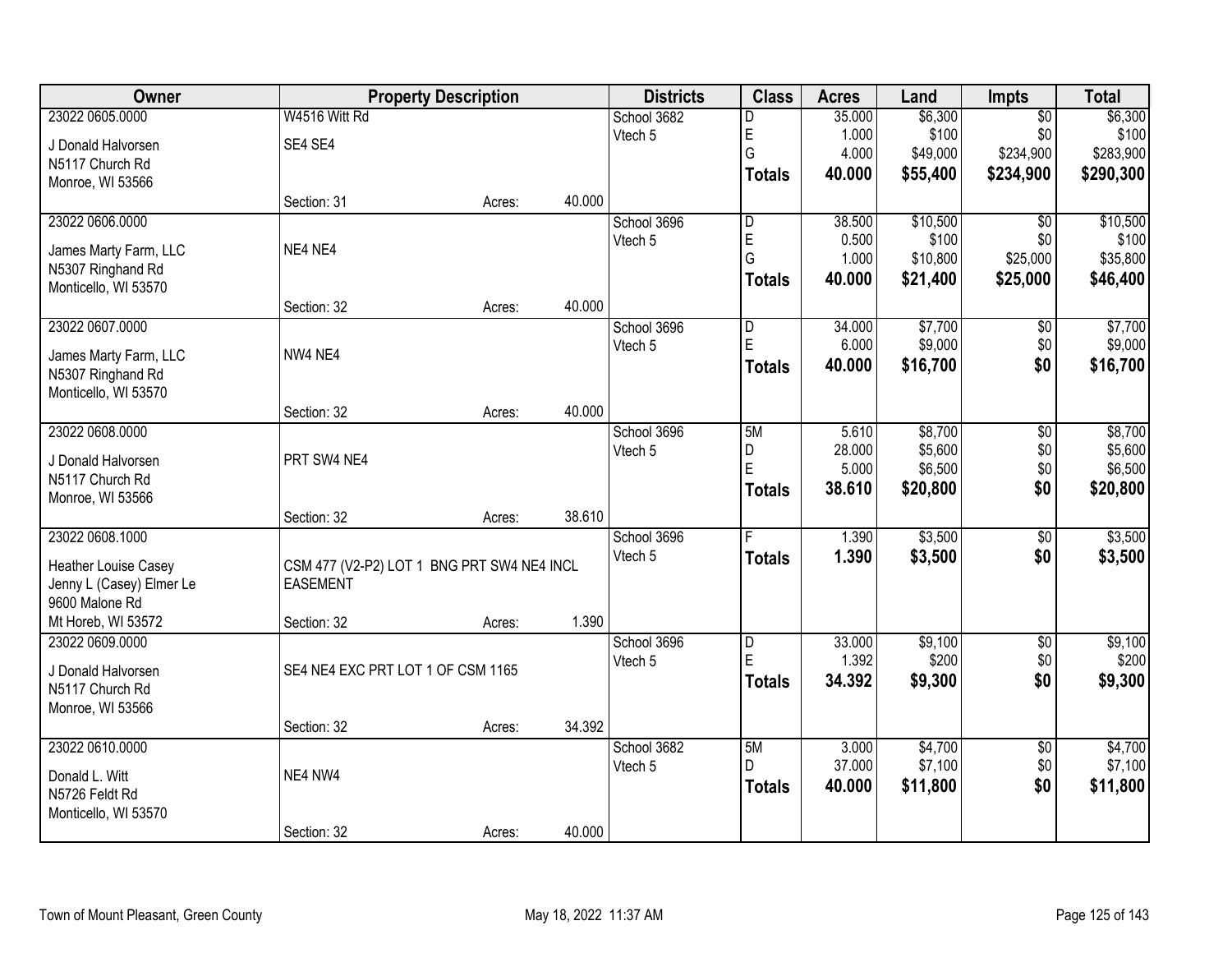| Owner                          |                                          | <b>Property Description</b> |        | <b>Districts</b> | <b>Class</b>   | <b>Acres</b> | Land     | <b>Impts</b>    | <b>Total</b> |
|--------------------------------|------------------------------------------|-----------------------------|--------|------------------|----------------|--------------|----------|-----------------|--------------|
| 23022 0611.0000                |                                          |                             |        | School 3696      | D              | 37.000       | \$9,700  | \$0             | \$9,700      |
| Mack Eugene F Marital Trust    | NW4 NW4                                  |                             |        | Vtech 5          | $\mathsf E$    | 3.000        | \$3,900  | \$0             | \$3,900      |
| 992 Sweeney Dr                 |                                          |                             |        |                  | <b>Totals</b>  | 40.000       | \$13,600 | \$0             | \$13,600     |
| Dayton, OH 45458               |                                          |                             |        |                  |                |              |          |                 |              |
|                                | Section: 32                              | Acres:                      | 40.000 |                  |                |              |          |                 |              |
| 23022 0612.0000                |                                          |                             |        | School 3682      | 5M             | 1.000        | \$1,600  | $\overline{50}$ | \$1,600      |
| Donald L. Witt                 | SW4 NW4                                  |                             |        | Vtech 5          | D              | 36.000       | \$9,600  | \$0             | \$9,600      |
| N5726 Feldt Rd                 |                                          |                             |        |                  | $\overline{E}$ | 3.000        | \$600    | \$0             | \$600        |
| Monticello, WI 53570           |                                          |                             |        |                  | <b>Totals</b>  | 40.000       | \$11,800 | \$0             | \$11,800     |
|                                | Section: 32                              | Acres:                      | 40.000 |                  |                |              |          |                 |              |
| 23022 0613.0000                |                                          |                             |        | School 3682      | D              | 39.000       | \$9,400  | \$0             | \$9,400      |
| Donald L. Witt                 | SE4 NW4                                  |                             |        | Vtech 5          | $\mathsf E$    | 1.000        | \$1,300  | \$0             | \$1,300      |
| N5726 Feldt Rd                 |                                          |                             |        |                  | <b>Totals</b>  | 40.000       | \$10,700 | \$0             | \$10,700     |
| Monticello, WI 53570           |                                          |                             |        |                  |                |              |          |                 |              |
|                                | Section: 32                              | Acres:                      | 40.000 |                  |                |              |          |                 |              |
| 23022 0614.0000                | Dutch Hollow Rd                          |                             |        | School 3682      | 5M             | 3.000        | \$4,700  | $\sqrt[6]{3}$   | \$4,700      |
| Donald L. Witt                 | NE4 SW4                                  |                             |        | Vtech 5          | D              | 32.000       | \$6,600  | \$0             | \$6,600      |
| N5726 Feldt Rd                 |                                          |                             |        |                  | E              | 4.700        | \$4,900  | \$0             | \$4,900      |
| Monticello, WI 53570           |                                          |                             |        |                  | G              | 0.300        | \$3,600  | \$7,400         | \$11,000     |
|                                | Section: 32                              | Acres:                      | 40.000 |                  | <b>Totals</b>  | 40.000       | \$19,800 | \$7,400         | \$27,200     |
| 23022 0615.0000                |                                          |                             |        | School 3682      | 5M             | 2.000        | \$3,100  | $\overline{50}$ | \$3,100      |
| Donald L. Witt                 | NW4 SW4                                  |                             |        | Vtech 5          | D              | 36.000       | \$9,000  | \$0             | \$9,000      |
| N5726 Feldt Rd                 |                                          |                             |        |                  | E              | 2.000        | \$400    | \$0             | \$400        |
| Monticello, WI 53570           |                                          |                             |        |                  | <b>Totals</b>  | 40.000       | \$12,500 | \$0             | \$12,500     |
|                                | Section: 32                              | Acres:                      | 40.000 |                  |                |              |          |                 |              |
| 23022 0616.0000                | Dutch Hollow Rd                          |                             |        | School 3682      | D              | 33.100       | \$7,400  | $\overline{50}$ | \$7,400      |
| Donald L. Witt                 | SW4 SW4 EXC 1A CSM 1015 (V3-P204)        |                             |        | Vtech 5          | E              | 4.400        | \$1,600  | \$0             | \$1,600      |
| N5726 Feldt Rd                 |                                          |                             |        |                  | G              | 1.500        | \$16,800 | \$70,300        | \$87,100     |
| Monticello, WI 53570           |                                          |                             |        |                  | <b>Totals</b>  | 39.000       | \$25,800 | \$70,300        | \$96,100     |
|                                | Section: 32                              | Acres:                      | 39.000 |                  |                |              |          |                 |              |
| 23022 0616.1000                | N4953 Dutch Hollow Rd                    |                             |        | School 3682      | A              | 1.000        | \$11,500 | \$0             | \$11,500     |
| Witt Revocable Trust           | CSM 1015 (V3-P204) LOT 1 BNG PRT SW4 SW4 |                             |        | Vtech 5          | <b>Totals</b>  | 1.000        | \$11,500 | \$0             | \$11,500     |
| Donald L & Marilynn A Witt, Tr |                                          |                             |        |                  |                |              |          |                 |              |
| N5726 Feldt Rd                 |                                          |                             |        |                  |                |              |          |                 |              |
| Monticello, WI 53570           | Section: 32                              | Acres:                      | 1.000  |                  |                |              |          |                 |              |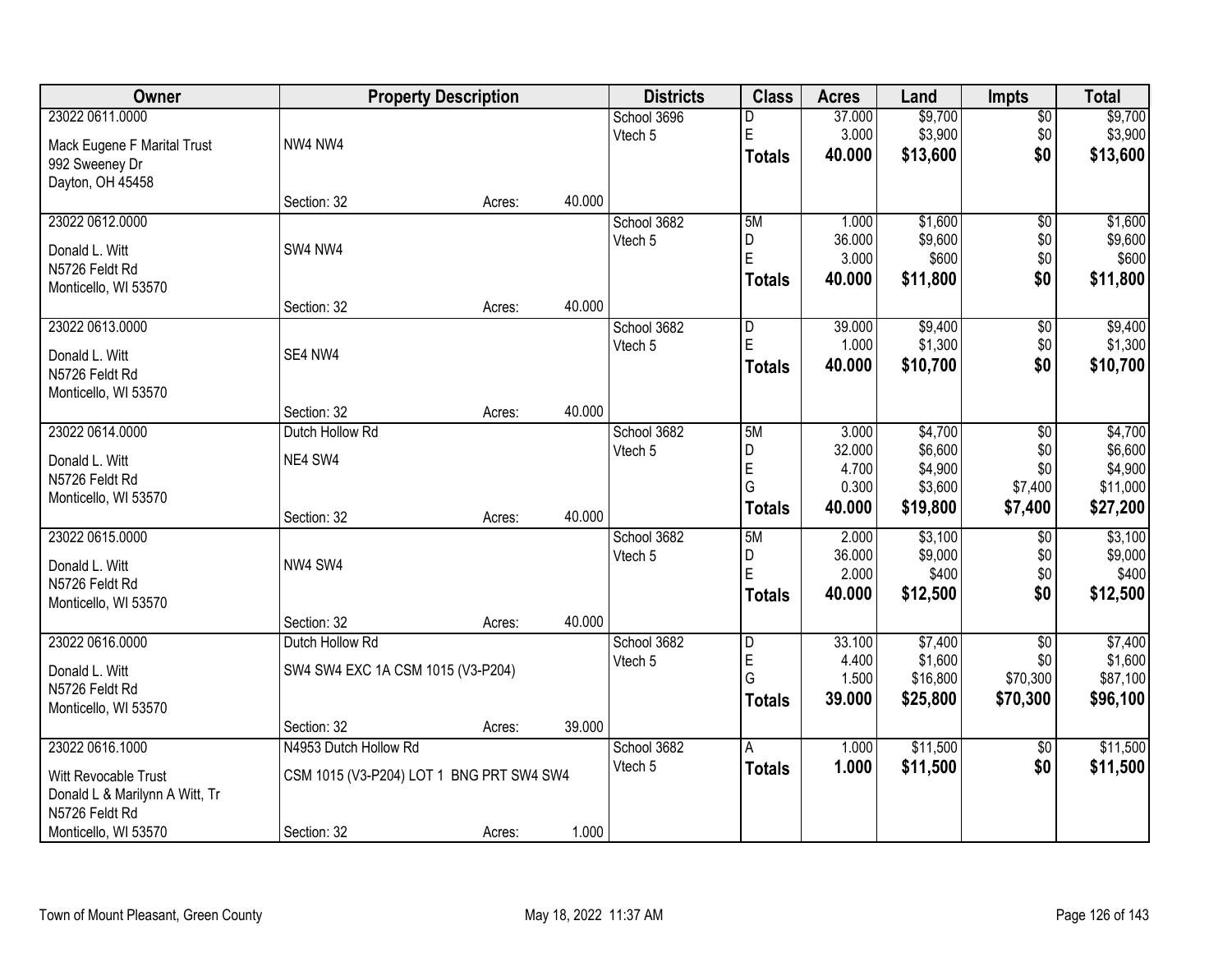| Owner                    |                                                | <b>Property Description</b> |        | <b>Districts</b> | <b>Class</b>   | <b>Acres</b> | Land      | Impts           | <b>Total</b>    |
|--------------------------|------------------------------------------------|-----------------------------|--------|------------------|----------------|--------------|-----------|-----------------|-----------------|
| 23022 0617.0000          | Dutch Hollow Rd                                |                             |        | School 3682      | D              | 37.300       | \$7,000   | $\overline{50}$ | \$7,000         |
| Donald L. Witt           | SE4 SW4                                        |                             |        | Vtech 5          | E              | 1.700        | \$200     | \$0             | \$200           |
| N5726 Feldt Rd           |                                                |                             |        |                  | G              | 1.000        | \$10,800  | \$20,100        | \$30,900        |
| Monticello, WI 53570     |                                                |                             |        |                  | <b>Totals</b>  | 40.000       | \$18,000  | \$20,100        | \$38,100        |
|                          | Section: 32                                    | Acres:                      | 40.000 |                  |                |              |           |                 |                 |
| 23022 0618.0000          |                                                |                             |        | School 3696      | 5M             | 1.168        | \$1,800   | $\overline{60}$ | \$1,800         |
| J Donald Halvorsen       | PRT NE4 SE4 EXC PRT LOT 1 OF CSM 1165 & EXC    |                             |        | Vtech 5          | D              | 15.000       | \$3,700   | \$0             | \$3,700         |
| N5117 Church Rd          | 3A                                             |                             |        |                  | <b>Totals</b>  | 16.168       | \$5,500   | \$0             | \$5,500         |
| Monroe, WI 53566         |                                                |                             |        |                  |                |              |           |                 |                 |
|                          | Section: 32                                    | Acres:                      | 16.168 |                  |                |              |           |                 |                 |
| 23022 0618.1000          |                                                |                             |        | School 3696      | M8             | 1.440        | (\$4,500) | $\overline{50}$ | $\overline{50}$ |
| Heather Louise Casey     | CSM 476 (V2-P1) PRT LOT 1 BNG PRT NE4 SE4      |                             |        | Vtech 5          | <b>Totals</b>  | 1.440        | \$0       | \$0             | \$0             |
| Jenny L (Casey) Elmer Le |                                                |                             |        |                  |                |              |           |                 |                 |
| 9600 Malone Rd           |                                                |                             |        |                  |                |              |           |                 |                 |
| Mt Horeb, WI 53572       | Section: 32                                    | Acres:                      | 1.440  |                  |                |              |           |                 |                 |
| 23022 0618.2000          | N5108 Dutch Hollow Rd                          |                             |        | School 3696      | $\overline{A}$ | 4.000        | \$51,500  | \$162,700       | \$214,200       |
| Dean P. Havens           | CSM 1165 (V4-P12) LOT 1 BNG PRT CSM 476 & PRT  |                             |        | Vtech 5          | D              | 21.000       | \$1,500   | \$0             | \$1,500         |
| N5108 S Dutch Hollow Rd  | <b>SE4 NE4 &amp; NE4 SE4</b>                   |                             |        |                  | <b>Totals</b>  | 25.000       | \$53,000  | \$162,700       | \$215,700       |
| Monticello, WI 53570     |                                                |                             |        |                  |                |              |           |                 |                 |
|                          | Section: 32                                    | Acres:                      | 25.000 |                  |                |              |           |                 |                 |
| 23022 0618.3000          | N5004 Dutch Hollow Rd                          |                             |        | School 3696      | $\overline{A}$ | 3.000        | \$41,400  | \$178,300       | \$219,700       |
| Stephen L. Pederson      | PRT SE4 SE4 & NE4 SE4 COM SE COR SD SEC TH     |                             |        | Vtech 5          | F              | 3.000        | \$15,600  | \$0             | \$15,600        |
| N5004 Dutch Hollow Rd    | S89*W 1318.97 FT TO SW COR SD SE4 SE4 TH N1*W  |                             |        |                  | <b>Totals</b>  | 6.000        | \$57,000  | \$178,300       | \$235,300       |
| Monticello, WI 53570     | 1205.89 FT POB TH CONT N1*W 768.71 FT TH N88*E |                             |        |                  |                |              |           |                 |                 |
|                          | Section: 32                                    | Acres:                      | 6.000  |                  |                |              |           |                 |                 |
| 23022 0619.0000          |                                                |                             |        | School 3682      | 5M             | 7.000        | \$10,900  | $\overline{50}$ | \$10,900        |
| Donald L. Witt           | NW4 SE4                                        |                             |        | Vtech 5          | D              | 31.800       | \$5,900   | \$0             | \$5,900         |
| N5726 Feldt Rd           |                                                |                             |        |                  | E              | 1.200        | \$100     | \$0             | \$100           |
| Monticello, WI 53570     |                                                |                             |        |                  | <b>Totals</b>  | 40.000       | \$16,900  | \$0             | \$16,900        |
|                          | Section: 32                                    | Acres:                      | 40.000 |                  |                |              |           |                 |                 |
| 23022 0620.0000          |                                                |                             |        | School 3682      | 5M             | 1.000        | \$1,300   | $\overline{50}$ | \$1,300         |
| Donald L. Witt           | SW4 SE4                                        |                             |        | Vtech 5          | D              | 38.300       | \$6,900   | \$0             | \$6,900         |
| N5726 Feldt Rd           |                                                |                             |        |                  | E              | 0.700        | \$100     | \$0             | \$100           |
| Monticello, WI 53570     |                                                |                             |        |                  | <b>Totals</b>  | 40.000       | \$8,300   | \$0             | \$8,300         |
|                          | Section: 32                                    | Acres:                      | 40.000 |                  |                |              |           |                 |                 |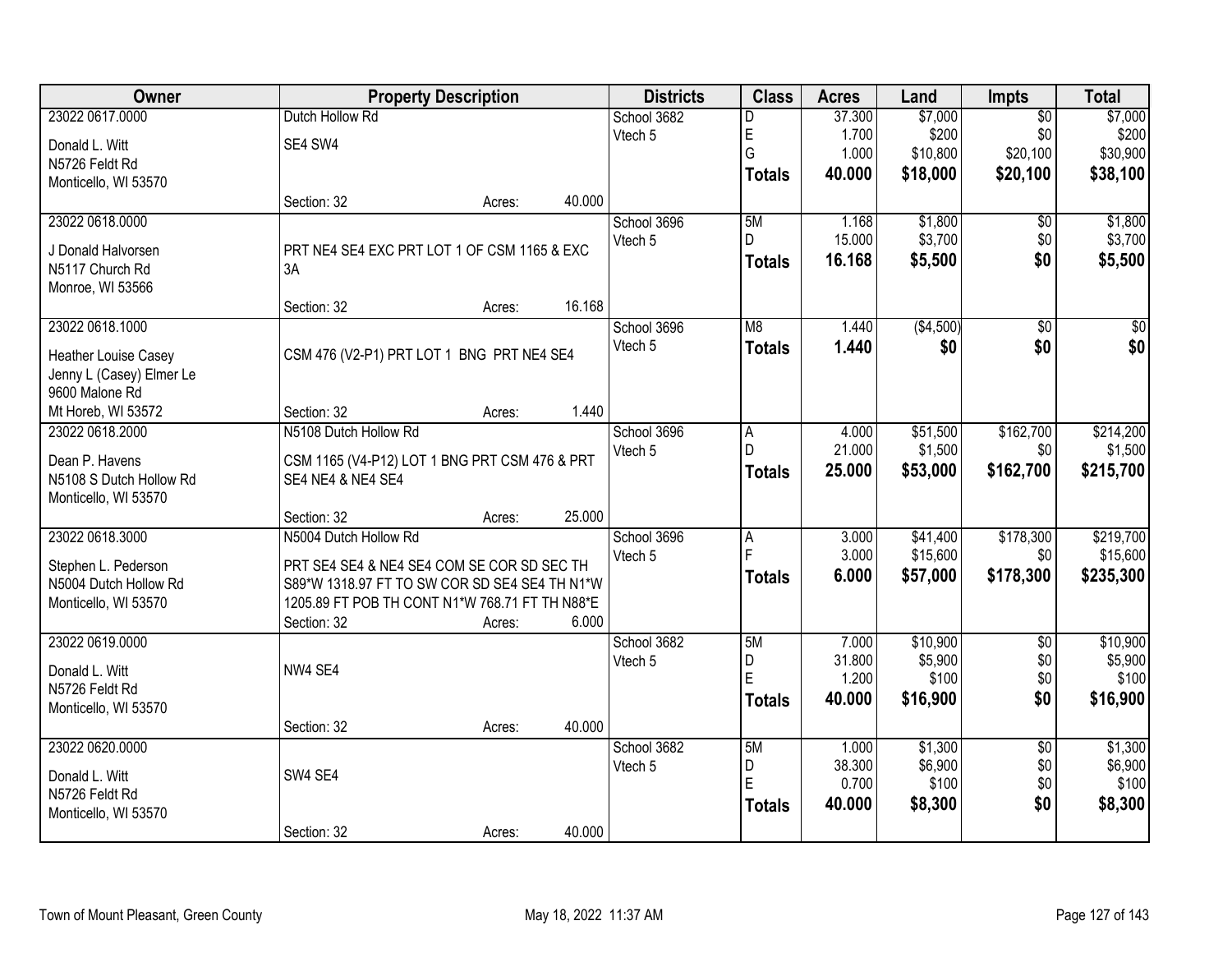| <b>Owner</b>                        | <b>Property Description</b>            |        |        | <b>Districts</b> | <b>Class</b>  | <b>Acres</b>     | Land                | <b>Impts</b>                 | <b>Total</b>         |
|-------------------------------------|----------------------------------------|--------|--------|------------------|---------------|------------------|---------------------|------------------------------|----------------------|
| 23022 0621.0000                     |                                        |        |        | School 3696      |               | 37.000           | \$7,200             | $\overline{50}$              | \$7,200              |
| J Donald Halvorsen                  | PRT SE4 SE4                            |        |        | Vtech 5          | <b>Totals</b> | 37.000           | \$7,200             | \$0                          | \$7,200              |
| N5117 Church Rd                     |                                        |        |        |                  |               |                  |                     |                              |                      |
| Monroe, WI 53566                    |                                        |        |        |                  |               |                  |                     |                              |                      |
|                                     | Section: 32                            | Acres: | 37.000 |                  |               |                  |                     |                              |                      |
| 23022 0622.0000                     |                                        |        |        | School 3696      | 5M<br>D.      | 10.000           | \$13,000            | $\overline{50}$              | \$13,000             |
| Malkow Jeffrey G Testamentary Trust | NE4 NE4 EXC SW 2A IN SW4 NE4 NE4       |        |        | Vtech 5          | <b>Totals</b> | 28.000<br>38.000 | \$6,200<br>\$19,200 | \$0<br>\$0                   | \$6,200<br>\$19,200  |
| W3293 Blazer Rd                     |                                        |        |        |                  |               |                  |                     |                              |                      |
| Belleville, WI 53508                |                                        |        |        |                  |               |                  |                     |                              |                      |
| 23022 0623.0000                     | Section: 33<br>Gilbertson Rd           | Acres: | 38.000 | School 3696      | 5M            | 10.000           | \$13,000            |                              | \$13,000             |
|                                     |                                        |        |        | Vtech 5          | D             | 12.000           | \$2,400             | \$0<br>\$0                   | \$2,400              |
| Stephanie A. Denure                 | E1/2 NW4 NE4 20A; SW 2A OF SW4 NE4 NE4 |        |        |                  | <b>Totals</b> | 22.000           | \$15,400            | \$0                          | \$15,400             |
| W3897 Gilbertson Rd                 |                                        |        |        |                  |               |                  |                     |                              |                      |
| Monticello, WI 53570                | Section: 33                            | Acres: | 22.000 |                  |               |                  |                     |                              |                      |
| 23022 0624.0000                     |                                        |        |        | School 3696      |               | 10.000           | \$25,700            | \$0                          | \$25,700             |
|                                     |                                        |        |        | Vtech 5          | <b>Totals</b> | 10.000           | \$25,700            | \$0                          | \$25,700             |
| Donald L. Witt<br>N5726 Feldt Rd    | E2 W2 NW4 NE4                          |        |        |                  |               |                  |                     |                              |                      |
| Monticello, WI 53570                |                                        |        |        |                  |               |                  |                     |                              |                      |
|                                     | Section: 33                            | Acres: | 10.000 |                  |               |                  |                     |                              |                      |
| 23022 0625.0000                     |                                        |        |        | School 3696      | 5M            | 9.700            | \$12,600            | \$0                          | \$12,600             |
| James Marty Farm, LLC               | W1/2 OF W1/2 NW4 NE4                   |        |        | Vtech 5          | D             | 0.300            | \$100               | \$0                          | \$100                |
| N5307 Ringhand Rd                   |                                        |        |        |                  | <b>Totals</b> | 10.000           | \$12,700            | \$0                          | \$12,700             |
| Monticello, WI 53570                |                                        |        |        |                  |               |                  |                     |                              |                      |
|                                     | Section: 33                            | Acres: | 10.000 |                  |               |                  |                     |                              |                      |
| 23022 0626.0000                     |                                        |        |        | School 3696      | 5M            | 17.000           | \$22,100            | $\overline{50}$              | \$22,100             |
| James Marty Farm, LLC               | SW4 NE4                                |        |        | Vtech 5          | D<br>E        | 21.000           | \$3,900             | \$0                          | \$3,900              |
| N5307 Ringhand Rd                   |                                        |        |        |                  | <b>Totals</b> | 2.000<br>40.000  | \$2,600<br>\$28,600 | \$0<br>\$0                   | \$2,600<br>\$28,600  |
| Monticello, WI 53570                |                                        |        |        |                  |               |                  |                     |                              |                      |
|                                     | Section: 33                            | Acres: | 40.000 |                  |               |                  |                     |                              |                      |
| 23022 0627.0000                     | W3897 Gilbertson Rd                    |        |        | School 3696      | 5M            | 2.000<br>2.000   | \$2,600<br>\$37,000 | $\overline{50}$<br>\$197,700 | \$2,600<br>\$234,700 |
| Stephanie A. Denure                 | SE4 NE4                                |        |        | Vtech 5          | Α<br>D        | 25.000           | \$4,800             | \$0                          | \$4,800              |
| W3897 Gilbertson Rd                 |                                        |        |        |                  | E             | 11.000           | \$14,300            | \$0                          | \$14,300             |
| Monticello, WI 53570                |                                        |        |        |                  | <b>Totals</b> | 40.000           | \$58,700            | \$197,700                    | \$256,400            |
|                                     | Section: 33                            | Acres: | 40.000 |                  |               |                  |                     |                              |                      |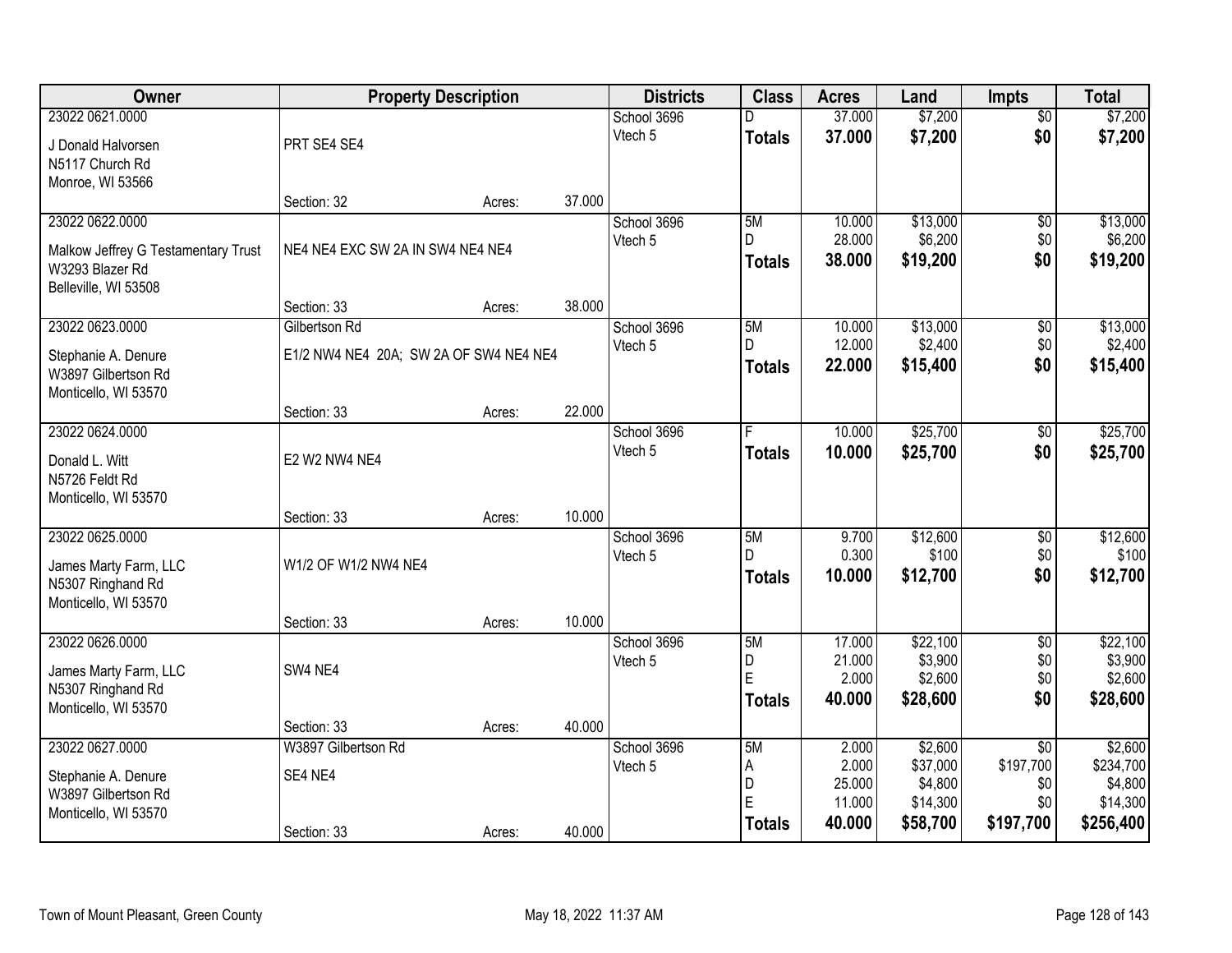| Owner                                                                                 |                                                                | <b>Property Description</b> |                  | <b>Districts</b>       | <b>Class</b>                                  | <b>Acres</b>                        | Land                                       | <b>Impts</b>                            | <b>Total</b>                               |
|---------------------------------------------------------------------------------------|----------------------------------------------------------------|-----------------------------|------------------|------------------------|-----------------------------------------------|-------------------------------------|--------------------------------------------|-----------------------------------------|--------------------------------------------|
| 23022 0628.0000<br>James Marty Farm, LLC<br>N5307 Ringhand Rd                         | NE4 NW4                                                        |                             |                  | School 3696<br>Vtech 5 | 5M<br>D<br><b>Totals</b>                      | 12.000<br>28.000<br>40.000          | \$15,600<br>\$6,800<br>\$22,400            | $\sqrt{$0}$<br>\$0<br>\$0               | \$15,600<br>\$6,800<br>\$22,400            |
| Monticello, WI 53570                                                                  | Section: 33                                                    | Acres:                      | 40.000           |                        |                                               |                                     |                                            |                                         |                                            |
| 23022 0629.0000<br>James Marty Farm, LLC<br>N5307 Ringhand Rd<br>Monticello, WI 53570 | <b>Ringhand Rd</b><br>N4 NW4 NW4                               |                             |                  | School 3696<br>Vtech 5 | $\overline{\mathsf{D}}$<br>G<br><b>Totals</b> | 8.500<br>1.500<br>10.000            | \$1,600<br>\$16,800<br>\$18,400            | $\overline{50}$<br>\$93,100<br>\$93,100 | \$1,600<br>\$109,900<br>\$111,500          |
| 23022 0630.0000<br>James Marty Farm, LLC<br>N5307 Ringhand Rd<br>Monticello, WI 53570 | Section: 33<br>N5256 Ringhand Rd<br>S 3/4 NW4 NW4              | Acres:                      | 10.000           | School 3696<br>Vtech 5 | 5M<br>D<br>G<br><b>Totals</b>                 | 1.000<br>27.000<br>2.000<br>30.000  | \$1,600<br>\$6,700<br>\$34,400<br>\$42,700 | \$0<br>\$0<br>\$29,300<br>\$29,300      | \$1,600<br>\$6,700<br>\$63,700<br>\$72,000 |
| 23022 0631.0000<br>James Marty Farm, LLC<br>N5307 Ringhand Rd<br>Monticello, WI 53570 | Section: 33<br>SW4 NW4                                         | Acres:                      | 30.000           | School 3696<br>Vtech 5 | 5M<br>D<br>E<br><b>Totals</b>                 | 1.000<br>37.000<br>2.000<br>40.000  | \$1,300<br>\$10,600<br>\$2,600<br>\$14,500 | \$0<br>\$0<br>\$0<br>\$0                | \$1,300<br>\$10,600<br>\$2,600<br>\$14,500 |
| 23022 0632.0000<br>James Marty Farm, LLC<br>N5307 Ringhand Rd<br>Monticello, WI 53570 | Section: 33<br>SE4 NW4<br>Section: 33                          | Acres:<br>Acres:            | 40.000<br>40.000 | School 3696<br>Vtech 5 | 5M<br>D<br>Ė<br><b>Totals</b>                 | 11.000<br>28.000<br>1.000<br>40.000 | \$14,300<br>\$7,300<br>\$1,300<br>\$22,900 | \$0<br>\$0<br>\$0<br>\$0                | \$14,300<br>\$7,300<br>\$1,300<br>\$22,900 |
| 23022 0633.0000<br>Dale Trumpy<br>W5108 Washington Rd<br>Monticello, WI 53570         | E1/2 OF E1/2 NE4 SW4; ALSO W3/4 OF S1/2 NE4 SW4<br>Section: 33 | Acres:                      | 25.000           | School 3696<br>Vtech 5 | D<br>E<br><b>Totals</b>                       | 24.700<br>0.300<br>25.000           | \$5,800<br>\$100<br>\$5,900                | \$0<br>\$0<br>\$0                       | \$5,800<br>\$100<br>\$5,900                |
| 23022 0634.0000<br>Dale Trumpy<br>W5108 Washington Rd<br>Monticello, WI 53570         | W 3/4 N2 NE4 SW4<br>Section: 33                                | Acres:                      | 15.000           | School 3696<br>Vtech 5 | $\overline{D}$<br><b>Totals</b>               | 15.000<br>15.000                    | \$3,900<br>\$3,900                         | $\overline{60}$<br>\$0                  | \$3,900<br>\$3,900                         |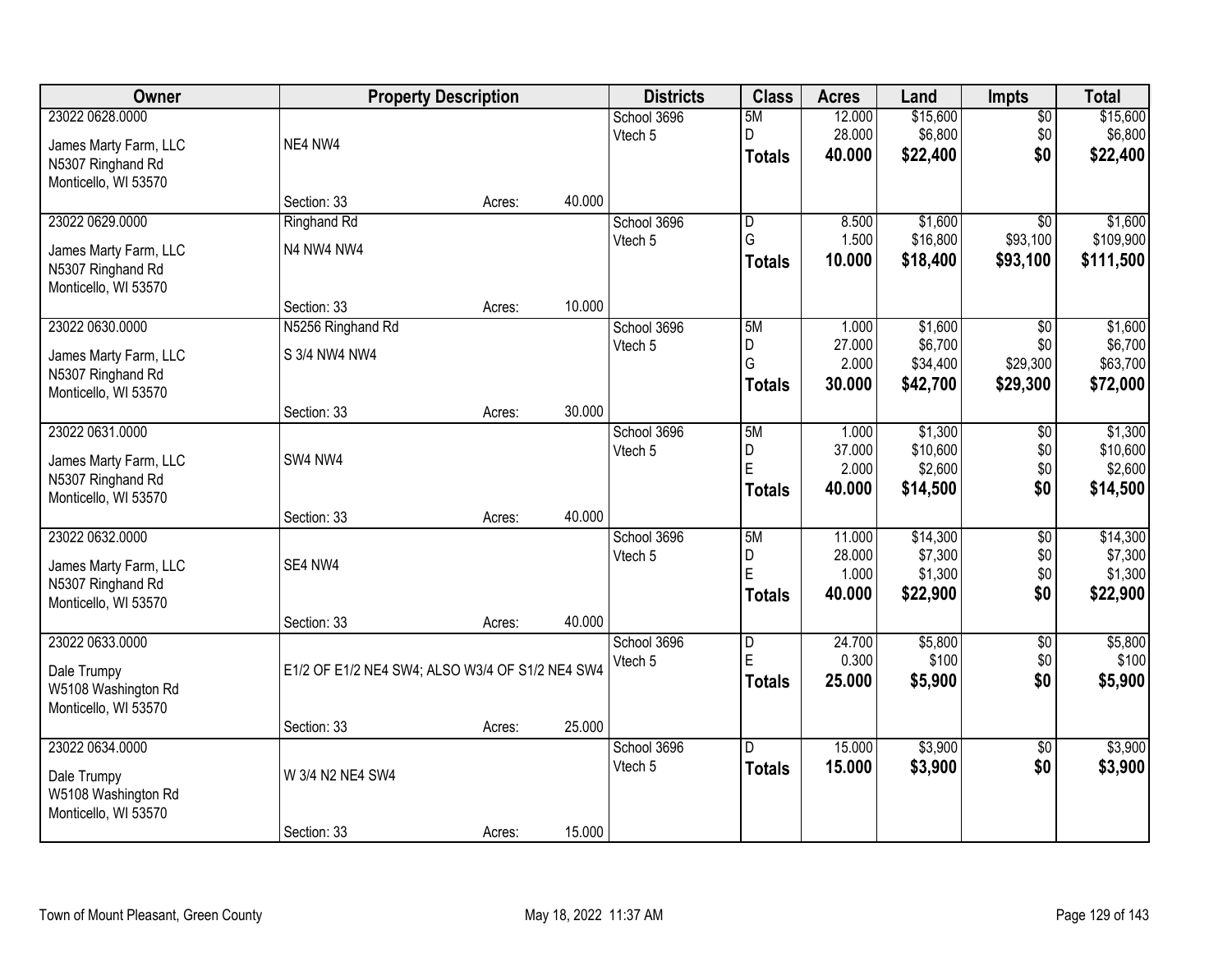| Owner                                                                                 |                                                                                                          | <b>Property Description</b> |        | <b>Districts</b>       | <b>Class</b>                              | <b>Acres</b>              | Land                        | <b>Impts</b>              | <b>Total</b>                |
|---------------------------------------------------------------------------------------|----------------------------------------------------------------------------------------------------------|-----------------------------|--------|------------------------|-------------------------------------------|---------------------------|-----------------------------|---------------------------|-----------------------------|
| 23022 0635.0000<br>Dale Trumpy<br>W5108 Washington Rd<br>Monticello, WI 53570         | N2 NW4 SW4, LYG E CTRLN RINGHAND RD                                                                      |                             |        | School 3696<br>Vtech 5 | E<br><b>Totals</b>                        | 10.740<br>0.700<br>11.440 | \$2,900<br>\$100<br>\$3,000 | $\sqrt{$0}$<br>\$0<br>\$0 | \$2,900<br>\$100<br>\$3,000 |
|                                                                                       | Section: 33                                                                                              | Acres:                      | 11.440 |                        |                                           |                           |                             |                           |                             |
| 23022 0635.1000<br>Heather Louise Casey<br>Jenny L (Casey) Elmer Le<br>9600 Malone Rd | CSM 476 (V2-P1) PRT LOT 1 BNG PRT NW4 SW4                                                                |                             |        | School 3696<br>Vtech 5 | $\overline{\mathsf{M}8}$<br><b>Totals</b> | 8.560<br>8.560            | (\$26,500)<br>\$0           | \$0<br>\$0                | \$0<br>\$0                  |
| Mt Horeb, WI 53572<br>23022 0636.0000                                                 | Section: 33                                                                                              | Acres:                      | 8.560  | School 3696            | M <sub>6</sub>                            | 10.000                    | ( \$31,000)                 | \$0                       | $\overline{50}$             |
| James Marty Farm, LLC<br>N5307 Ringhand Rd<br>Monticello, WI 53570                    | N1/2 S1/2 NW4 SW4                                                                                        |                             |        | Vtech 5                | <b>Totals</b>                             | 10.000                    | \$0                         | \$0                       | \$0                         |
|                                                                                       | Section: 33                                                                                              | Acres:                      | 10.000 |                        |                                           |                           |                             |                           |                             |
| 23022 0637.0000<br>James Marty Farm, LLC<br>N5307 Ringhand Rd<br>Monticello, WI 53570 | S1/2 S1/2 NW4 SW4                                                                                        |                             |        | School 3696<br>Vtech 5 | M <sub>6</sub><br><b>Totals</b>           | 10.000<br>10.000          | ( \$31,000)<br>\$0          | \$0<br>\$0                | $\sqrt{50}$<br>\$0          |
|                                                                                       | Section: 33                                                                                              | Acres:                      | 10.000 |                        |                                           |                           |                             |                           |                             |
| 23022 0638.0000<br>Robert G. Gielissen<br>N4791 Ringhand Rd<br>Monticello, WI 53570   | <b>Ringhand Rd</b><br>CSM 3563 (V13-P210) LOT 14 BNG PRT SW4 SW4                                         |                             |        | School 3696<br>Vtech 5 | A<br><b>Totals</b>                        | 5.135<br>5.135            | \$36,700<br>\$36,700        | \$0<br>\$0                | \$36,700<br>\$36,700        |
|                                                                                       | Section: 33                                                                                              | Acres:                      | 5.135  |                        |                                           |                           |                             |                           |                             |
| 23022 0638.1200<br>Claire J. Schwartz<br>N4781 Ringhand Rd<br>Monticello, WI 53570    | N4781 Ringhand Rd<br>CSM 3562 (V13-P208) PRT LOT 12 BNG PRT SW4<br>SW4 (SEE T SYLVESTER - PARC 0027.012) |                             |        | School 3696<br>Vtech 5 | A<br><b>Totals</b>                        | 4.736<br>4.736            | \$35,900<br>\$35,900        | \$336,600<br>\$336,600    | \$372,500<br>\$372,500      |
|                                                                                       | Section: 33                                                                                              | Acres:                      | 4.736  |                        |                                           |                           |                             |                           |                             |
| 23022 0638.1300<br>Randal A. Whyte<br>N4789 Ringhand Rd<br>Monticello, WI 53570       | N4789 Ringhand Rd<br>CSM 3562 (V13-P208) LOT 13 BNG PRT SW4 SW4<br>Section: 33                           | Acres:                      | 5.351  | School 3696<br>Vtech 5 | A<br><b>Totals</b>                        | 5.351<br>5.351            | \$41,200<br>\$41,200        | \$186,900<br>\$186,900    | \$228,100<br>\$228,100      |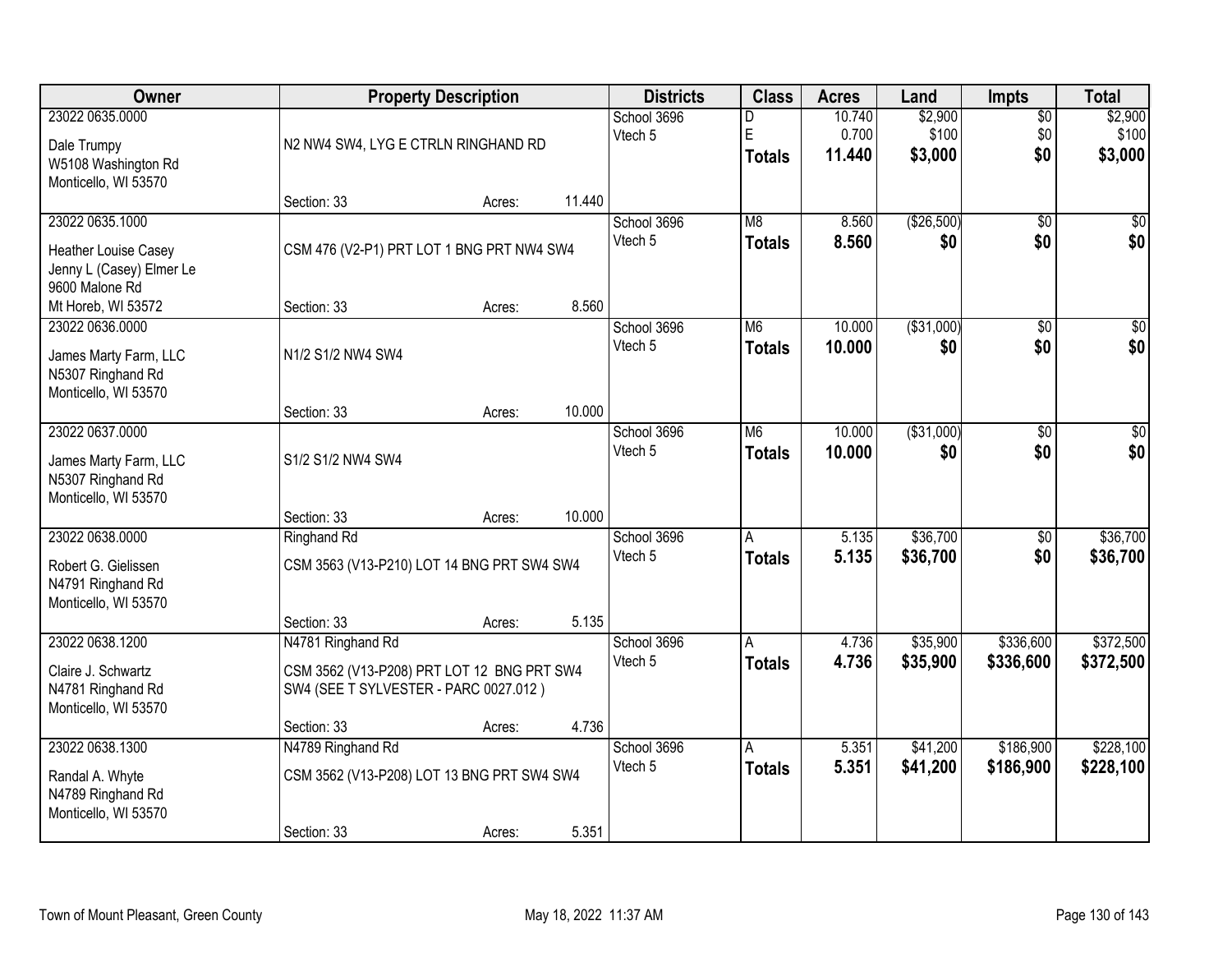| Owner                                     |                                                                         | <b>Property Description</b> |       | <b>Districts</b>       | <b>Class</b>  | <b>Acres</b>   | Land                 | Impts                  | <b>Total</b> |
|-------------------------------------------|-------------------------------------------------------------------------|-----------------------------|-------|------------------------|---------------|----------------|----------------------|------------------------|--------------|
| 23022 0638.1500                           | <b>Ringhand Rd</b>                                                      |                             |       | School 3696            |               | 5.076          | \$36,900             | $\overline{50}$        | \$36,900     |
| Robert G. Gielissen                       | CSM 3563 (V13-P210) LOT 15 BNG PRT SW4 SW4                              |                             |       | Vtech 5                | <b>Totals</b> | 5.076          | \$36,900             | \$0                    | \$36,900     |
| N4791 Ringhand Rd                         |                                                                         |                             |       |                        |               |                |                      |                        |              |
| Monticello, WI 53570                      |                                                                         |                             |       |                        |               |                |                      |                        |              |
|                                           | Section: 33                                                             | Acres:                      | 5.076 |                        |               |                |                      |                        |              |
| 23022 0638.1600                           | Ringhand Rd                                                             |                             |       | School 3696<br>Vtech 5 | A             | 5.181<br>5.181 | \$37,600<br>\$37,600 | \$14,300<br>\$14,300   | \$51,900     |
| Robert G. Gielissen                       | CSM 3563 (V13-P210) LOT 16 BNG PRT SW4 SW4                              |                             |       |                        | <b>Totals</b> |                |                      |                        | \$51,900     |
| N4791 Ringhand Rd                         |                                                                         |                             |       |                        |               |                |                      |                        |              |
| Monticello, WI 53570                      | Section: 33                                                             | Acres:                      | 5.181 |                        |               |                |                      |                        |              |
| 23022 0638.1700                           | N4791 Ringhand Rd                                                       |                             |       | School 3696            | A             | 5.225          | \$37,900             | \$205,000              | \$242,900    |
|                                           |                                                                         |                             |       | Vtech 5                | <b>Totals</b> | 5.225          | \$37,900             | \$205,000              | \$242,900    |
| Robert G. Gielissen                       | CSM 3563 (V13-P210) LOT 17 BNG PRT SW4 SW4                              |                             |       |                        |               |                |                      |                        |              |
| N4791 Ringhand Rd<br>Monticello, WI 53570 |                                                                         |                             |       |                        |               |                |                      |                        |              |
|                                           | Section: 33                                                             | Acres:                      | 5.225 |                        |               |                |                      |                        |              |
| 23022 0638.1800                           | N4787 Ringhand Rd                                                       |                             |       | School 3696            | A             | 5.217          | \$39,000             | \$250,000              | \$289,000    |
| Kevin D. Hawkins                          | CSM 3564 (V13-P212) LOT 18 BNG PRT SW4 SW4                              |                             |       | Vtech 5                | <b>Totals</b> | 5.217          | \$39,000             | \$250,000              | \$289,000    |
| N4787 Ringhand Rd                         | <b>INCL EASEMENT</b>                                                    |                             |       |                        |               |                |                      |                        |              |
| Monticello, WI 53570                      |                                                                         |                             |       |                        |               |                |                      |                        |              |
|                                           | Section: 33                                                             | Acres:                      | 5.217 |                        |               |                |                      |                        |              |
| 23022 0638.1900                           |                                                                         |                             |       | School 3696            | A             | 4.741          | \$36,000             | $\overline{50}$        | \$36,000     |
| Robert W. Freitag                         | CSM 3564 (V13-P212) PRT LOT 19 BNG PRT SW4                              |                             |       | Vtech 5                | <b>Totals</b> | 4.741          | \$36,000             | \$0                    | \$36,000     |
| 618 Yellowstone Dr                        | SW4 (SEE T SYLVESTER - PARCEL 27.019 FOR                                |                             |       |                        |               |                |                      |                        |              |
| Elgin, IL 60123-2515                      | <b>REMAING ACRES)</b>                                                   |                             |       |                        |               |                |                      |                        |              |
|                                           | Section: 33                                                             | Acres:                      | 4.741 |                        |               |                |                      |                        |              |
| 23022 0639.0000                           | N4949 Ringhand Rd                                                       |                             |       | School 3696<br>Vtech 5 | A             | 4.090<br>4.090 | \$42,700<br>\$42,700 | \$100,800<br>\$100,800 | \$143,500    |
| <b>Steven Mark Marovets</b>               | CSM 2286 (V7-P299) LOT 1 BNG PRT SE4 SW4                                |                             |       |                        | <b>Totals</b> |                |                      |                        | \$143,500    |
| N4949 Ringhand Rd                         |                                                                         |                             |       |                        |               |                |                      |                        |              |
| Monticello, WI 53570                      | Section: 33                                                             | Acres:                      | 4.090 |                        |               |                |                      |                        |              |
| 23022 0639.0100                           | N4901 Ringhand Rd                                                       |                             |       | School 3696            | A             | 5.410          | \$51,800             | \$186,400              | \$238,200    |
|                                           |                                                                         |                             |       | Vtech 5                | <b>Totals</b> | 5.410          | \$51,800             | \$186,400              | \$238,200    |
| Charles J. Izui<br>4908 W Carmen Ave      | CSM 2286 (V7-P299) PRT LOT 2 BNG PRT SE4 SW4<br>(SEE T-SYLV, PCL 27.30) |                             |       |                        |               |                |                      |                        |              |
| Chicago, IL 60630                         |                                                                         |                             |       |                        |               |                |                      |                        |              |
|                                           | Section: 33                                                             | Acres:                      | 5.410 |                        |               |                |                      |                        |              |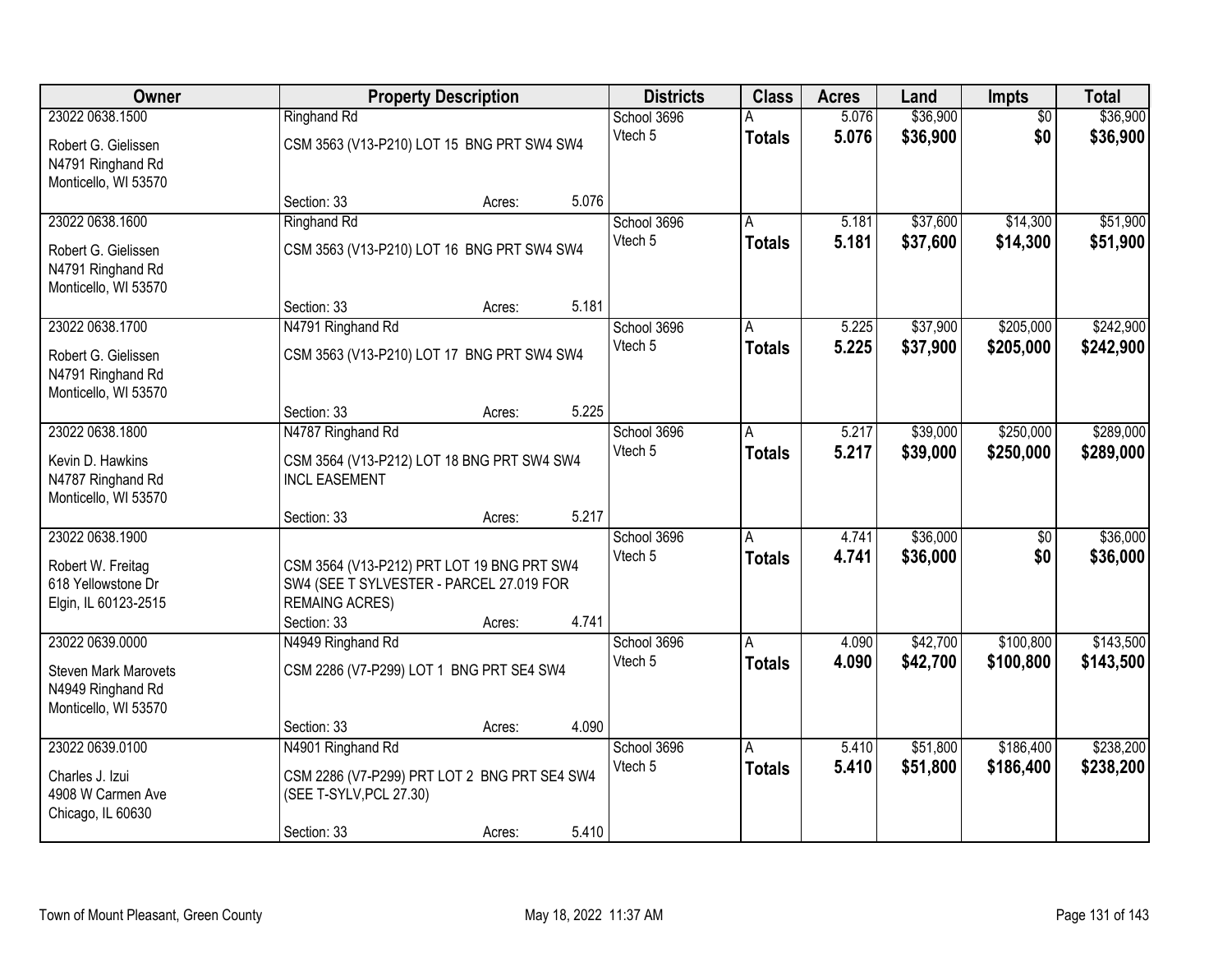| \$107,500<br>\$134,400<br>23022 0639.1000<br>N4935 Ringhand Rd<br>2.040<br>\$26,900<br>School 3696<br>Vtech 5<br>2.040<br>\$26,900<br>\$107,500<br>\$134,400<br><b>Totals</b><br>Perry Graber<br>COM NE COR SE4 SW4 TH S 429 FT TO N LN S 27A<br>TH W 743.23 FT TO CTR RD TH S34*E 288.12 FT POB<br>N4935 Ringhand Rd<br>Monticello, WI 53570<br>TH S38*E ALG CTR RD 395.2 FT TH S57*W 138.45 FT<br>2.040<br>Section: 33<br>Acres:<br>\$12,500<br>\$12,500<br>23022 0639.2000<br>N4896 Ringhand Rd<br>School 3696<br>5M<br>10.000<br>$\overline{30}$<br>2.000<br>\$26,400<br>\$240,300<br>\$266,700<br>Vtech 5<br>А<br>PRT SE4 SW4 & LAND IN SEC 4 T SYLVESTER COM<br>Thomas J. Janssen |
|-----------------------------------------------------------------------------------------------------------------------------------------------------------------------------------------------------------------------------------------------------------------------------------------------------------------------------------------------------------------------------------------------------------------------------------------------------------------------------------------------------------------------------------------------------------------------------------------------------------------------------------------------------------------------------------------|
|                                                                                                                                                                                                                                                                                                                                                                                                                                                                                                                                                                                                                                                                                         |
|                                                                                                                                                                                                                                                                                                                                                                                                                                                                                                                                                                                                                                                                                         |
|                                                                                                                                                                                                                                                                                                                                                                                                                                                                                                                                                                                                                                                                                         |
|                                                                                                                                                                                                                                                                                                                                                                                                                                                                                                                                                                                                                                                                                         |
|                                                                                                                                                                                                                                                                                                                                                                                                                                                                                                                                                                                                                                                                                         |
|                                                                                                                                                                                                                                                                                                                                                                                                                                                                                                                                                                                                                                                                                         |
|                                                                                                                                                                                                                                                                                                                                                                                                                                                                                                                                                                                                                                                                                         |
| 4.000<br>\$1,000<br>D<br>\$1,000<br>\$0                                                                                                                                                                                                                                                                                                                                                                                                                                                                                                                                                                                                                                                 |
| N4896 Ringhand Rd<br>N4 COR SEC 4 T SYLV POB TH N88*W ALG N LN NW4<br>16.000<br>\$39,900<br>\$240,300<br>\$280,200<br>Totals                                                                                                                                                                                                                                                                                                                                                                                                                                                                                                                                                            |
| Monticello, WI 53570<br>30 FT TO S4 COR SEC 33 TH N0*E 896.35 FT TH<br>16.000                                                                                                                                                                                                                                                                                                                                                                                                                                                                                                                                                                                                           |
| Section: 33<br>Acres:<br>\$7,800<br>\$7,800<br>23022 0640.0000<br>School 3696<br>5M<br>$\overline{50}$<br>5.000                                                                                                                                                                                                                                                                                                                                                                                                                                                                                                                                                                         |
| \$0<br>6.000<br>\$1,500<br>\$1,500<br>Vtech 5<br>D                                                                                                                                                                                                                                                                                                                                                                                                                                                                                                                                                                                                                                      |
| COM NE COR SE4 SW4 TH S 26 RODS TH W 80 RODS<br>Dale Trumpy<br>E<br>2.000<br>\$2,600<br>\$0<br>\$2,600                                                                                                                                                                                                                                                                                                                                                                                                                                                                                                                                                                                  |
| W5108 Washington Rd<br>TH N 26 RODS TH E POB<br>13.000<br>\$11,900<br>\$0<br>\$11,900<br><b>Totals</b>                                                                                                                                                                                                                                                                                                                                                                                                                                                                                                                                                                                  |
| Monticello, WI 53570                                                                                                                                                                                                                                                                                                                                                                                                                                                                                                                                                                                                                                                                    |
| 13.000<br>Section: 33<br>Acres:                                                                                                                                                                                                                                                                                                                                                                                                                                                                                                                                                                                                                                                         |
| 23022 0641.0000<br>\$1,600<br>School 3696<br>5M<br>1.000<br>\$1,600<br>$\overline{50}$                                                                                                                                                                                                                                                                                                                                                                                                                                                                                                                                                                                                  |
| 39.000<br>\$7,500<br>\$7,500<br>\$0<br>Vtech 5<br>D<br>NE4 SE4<br>Dale Trumpy                                                                                                                                                                                                                                                                                                                                                                                                                                                                                                                                                                                                           |
| \$9,100<br>\$0<br>\$9,100<br>40.000<br><b>Totals</b><br>W5108 Washington Rd                                                                                                                                                                                                                                                                                                                                                                                                                                                                                                                                                                                                             |
| Monticello, WI 53570                                                                                                                                                                                                                                                                                                                                                                                                                                                                                                                                                                                                                                                                    |
| 40.000<br>Section: 33<br>Acres:                                                                                                                                                                                                                                                                                                                                                                                                                                                                                                                                                                                                                                                         |
| \$2,700<br>\$2,700<br>23022 0642.0000<br>N4980 Ringhand Rd<br>5M<br>3.000<br>$\overline{30}$<br>School 3696                                                                                                                                                                                                                                                                                                                                                                                                                                                                                                                                                                             |
| \$5,000<br>\$5,000<br>D<br>34.200<br>\$0<br>Vtech 5                                                                                                                                                                                                                                                                                                                                                                                                                                                                                                                                                                                                                                     |
| NW4 SE4<br>Dale Trumpy<br>G<br>\$41,800<br>\$104,600<br>2.800<br>\$146,400                                                                                                                                                                                                                                                                                                                                                                                                                                                                                                                                                                                                              |
| W5108 Washington Rd<br>40.000<br>\$49,500<br>\$104,600<br>\$154,100<br><b>Totals</b>                                                                                                                                                                                                                                                                                                                                                                                                                                                                                                                                                                                                    |
| Monticello, WI 53570                                                                                                                                                                                                                                                                                                                                                                                                                                                                                                                                                                                                                                                                    |
| 40.000<br>Section: 33<br>Acres:                                                                                                                                                                                                                                                                                                                                                                                                                                                                                                                                                                                                                                                         |
| \$9,300<br>23022 0643.0000<br>5M<br>6.000<br>\$9,300<br>School 3696<br>$\overline{50}$                                                                                                                                                                                                                                                                                                                                                                                                                                                                                                                                                                                                  |
| 28.000<br>\$5,700<br>\$0<br>\$5,700<br>D<br>Vtech 5<br>SW4 SE4<br>Dale Trumpy<br>E<br>6.000<br>\$7,800<br>\$7,800                                                                                                                                                                                                                                                                                                                                                                                                                                                                                                                                                                       |
| \$0<br>W5108 Washington Rd                                                                                                                                                                                                                                                                                                                                                                                                                                                                                                                                                                                                                                                              |
| 40.000<br>\$22,800<br>\$0<br>\$22,800<br><b>Totals</b><br>Monticello, WI 53570                                                                                                                                                                                                                                                                                                                                                                                                                                                                                                                                                                                                          |
| 40.000<br>Section: 33<br>Acres:                                                                                                                                                                                                                                                                                                                                                                                                                                                                                                                                                                                                                                                         |
| \$7,600<br>\$7,600<br>23022 0644.0000<br>40.000<br>School 3696<br>D.<br>$\overline{50}$                                                                                                                                                                                                                                                                                                                                                                                                                                                                                                                                                                                                 |
| \$0<br>\$7,600<br>Vtech 5<br>40.000<br>\$7,600<br><b>Totals</b><br>SE4 SE4<br>Dale Trumpy                                                                                                                                                                                                                                                                                                                                                                                                                                                                                                                                                                                               |
| W5108 Washington Rd                                                                                                                                                                                                                                                                                                                                                                                                                                                                                                                                                                                                                                                                     |
| Monticello, WI 53570                                                                                                                                                                                                                                                                                                                                                                                                                                                                                                                                                                                                                                                                    |
| 40.000<br>Section: 33<br>Acres:                                                                                                                                                                                                                                                                                                                                                                                                                                                                                                                                                                                                                                                         |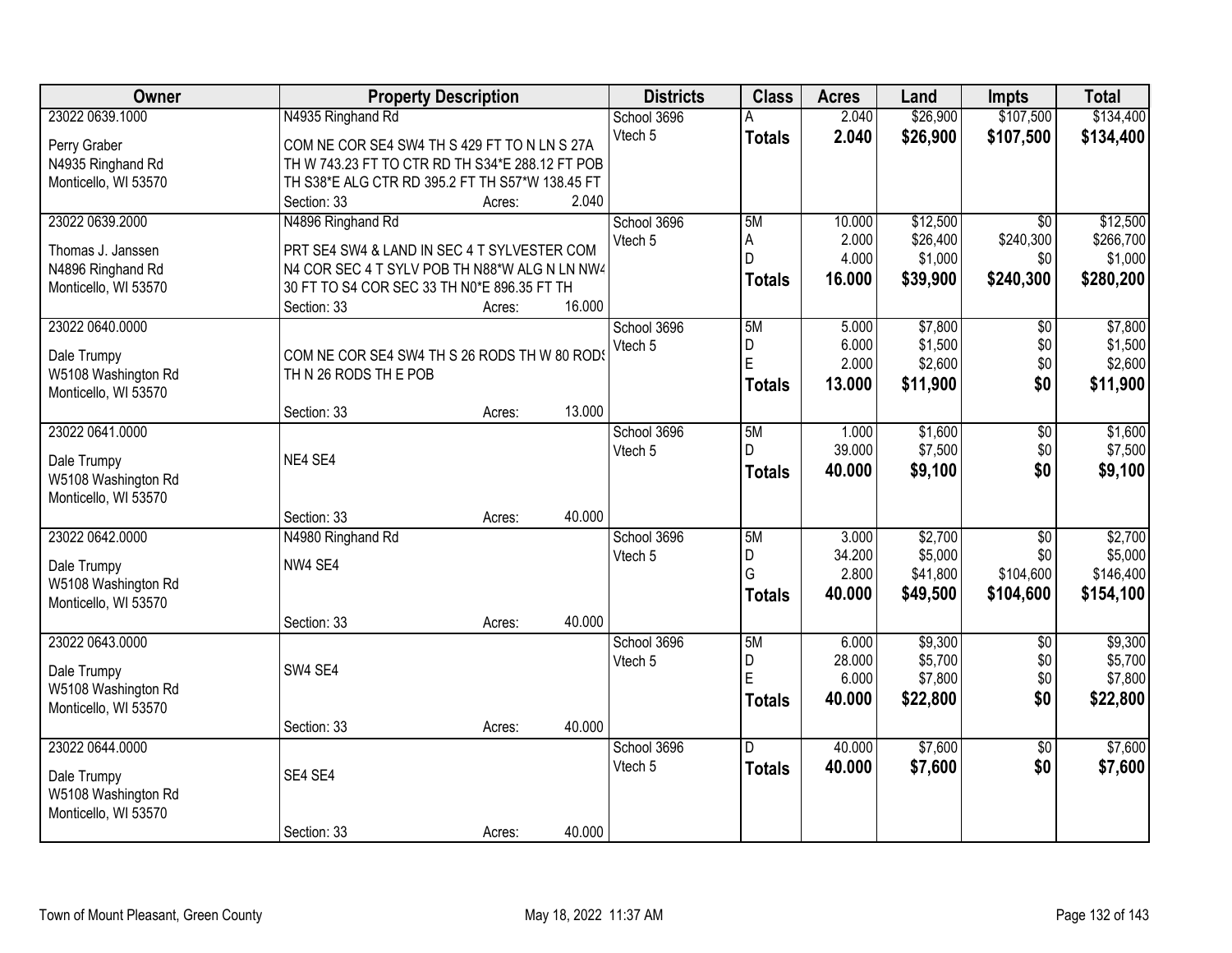| Owner                             |                                          | <b>Property Description</b> |        | <b>Districts</b> | <b>Class</b>   | <b>Acres</b> | Land     | <b>Impts</b>    | <b>Total</b> |
|-----------------------------------|------------------------------------------|-----------------------------|--------|------------------|----------------|--------------|----------|-----------------|--------------|
| 23022 0645.0000                   |                                          |                             |        | School 0063      |                | 40.000       | \$7,900  | $\overline{50}$ | \$7,900      |
| Malkow Glen E & Linda Irrev Trust | NE4 NE4                                  |                             |        | Vtech 5          | <b>Totals</b>  | 40.000       | \$7,900  | \$0             | \$7,900      |
| c/o Debra Cann                    |                                          |                             |        |                  |                |              |          |                 |              |
| W3293 Blazer Rd                   |                                          |                             |        |                  |                |              |          |                 |              |
| Belleville, WI 53508              | Section: 34                              | Acres:                      | 40.000 |                  |                |              |          |                 |              |
| 23022 0646.0000                   |                                          |                             |        | School 0063      | $\overline{D}$ | 39.000       | \$6,200  | \$0             | \$6,200      |
| Malkow Glen E & Linda Irrev Trust | NW4 NE4                                  |                             |        | Vtech 5          | E              | 1.000        | \$100    | \$0             | \$100        |
| c/o Debra Cann                    |                                          |                             |        |                  | <b>Totals</b>  | 40.000       | \$6,300  | \$0             | \$6,300      |
| W3293 Blazer Rd                   |                                          |                             |        |                  |                |              |          |                 |              |
| Belleville, WI 53508              | Section: 34                              | Acres:                      | 40.000 |                  |                |              |          |                 |              |
| 23022 0647.0000                   |                                          |                             |        | School 0063      | 5M             | 25.500       | \$31,600 | \$0             | \$31,600     |
| Malkow Nelson Rev Living Trust    | SW4 NE4 EXC CSM 2042 LOT 1; N 3A NW4 SE4 |                             |        | Vtech 5          | D              | 15.200       | \$3,700  | \$0             | \$3,700      |
| W3599 Oliver Rd                   |                                          |                             |        |                  | E              | 0.500        | \$100    | \$0             | \$100        |
| Monticello, WI 53570              |                                          |                             |        |                  | <b>Totals</b>  | 41.200       | \$35,400 | \$0             | \$35,400     |
|                                   | Section: 34                              | Acres:                      | 41.200 |                  |                |              |          |                 |              |
| 23022 0647.0100                   | W3403 Oliver Rd                          |                             |        | School 0063      | A              | 1.800        | \$35,500 | \$230,400       | \$265,900    |
| Thomas N. Malkow                  | CSM 2042 (V6-P377) LOT 1 BNG PRT SW4 NE4 |                             |        | Vtech 5          | <b>Totals</b>  | 1.800        | \$35,500 | \$230,400       | \$265,900    |
| W3403 Oliver Rd                   |                                          |                             |        |                  |                |              |          |                 |              |
| Monticello, WI 53570              |                                          |                             |        |                  |                |              |          |                 |              |
|                                   | Section: 34                              | Acres:                      | 1.800  |                  |                |              |          |                 |              |
| 23022 0648.0000                   |                                          |                             |        | School 0063      | D              | 38.000       | \$9,200  | \$0             | \$9,200      |
| Malkow Glen E & Linda Irrev Trust | SE4 NE4                                  |                             |        | Vtech 5          | E              | 2.000        | \$200    | \$0             | \$200        |
| c/o Debra Cann                    |                                          |                             |        |                  | <b>Totals</b>  | 40.000       | \$9,400  | \$0             | \$9,400      |
| W3293 Blazer Rd                   |                                          |                             |        |                  |                |              |          |                 |              |
| Belleville, WI 53508              | Section: 34                              | Acres:                      | 40.000 |                  |                |              |          |                 |              |
| 23022 0649.0000                   |                                          |                             |        | School 3696      | 5M             | 2.000        | \$3,100  | $\overline{50}$ | \$3,100      |
| Kenneth W. Christen               | NE4 NW4                                  |                             |        | Vtech 5          | D              | 37.000       | \$8,500  | \$0             | \$8,500      |
| W3810 Oliver Rd                   |                                          |                             |        |                  | E              | 1.000        | \$100    | \$0             | \$100        |
| Monticello, WI 53570              |                                          |                             |        |                  | <b>Totals</b>  | 40.000       | \$11,700 | \$0             | \$11,700     |
|                                   | Section: 34                              | Acres:                      | 40.000 |                  |                |              |          |                 |              |
| 23022 0650.0000                   | W3668 Oliver Rd                          |                             |        | School 3696      | A              | 5.220        | \$54,900 | \$200,500       | \$255,400    |
| Randall S. Wiesner                | CSM 3643 (V14-P2) LOT 1 BNG PRT NW4 NW4  |                             |        | Vtech 5          | <b>Totals</b>  | 5.220        | \$54,900 | \$200,500       | \$255,400    |
| W3668 Oliver Rd                   |                                          |                             |        |                  |                |              |          |                 |              |
| Monticello, WI 53570              |                                          |                             |        |                  |                |              |          |                 |              |
|                                   | Section: 34                              | Acres:                      | 5.220  |                  |                |              |          |                 |              |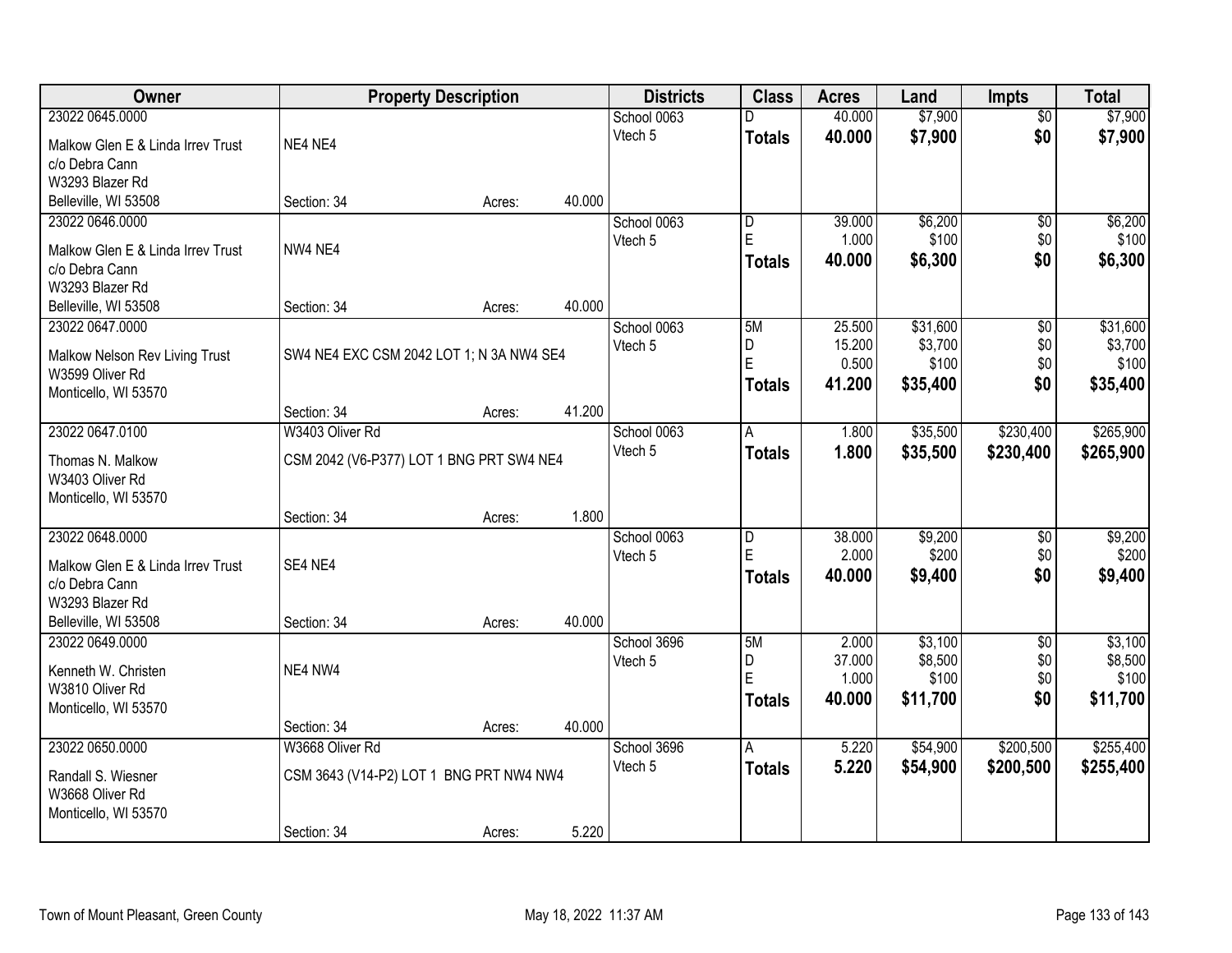| <b>Owner</b>                                                                         |                                                                                          | <b>Property Description</b>                                       |        | <b>Districts</b>       | <b>Class</b>                  | <b>Acres</b>                       | Land                                     | <b>Impts</b>                              | <b>Total</b>                             |
|--------------------------------------------------------------------------------------|------------------------------------------------------------------------------------------|-------------------------------------------------------------------|--------|------------------------|-------------------------------|------------------------------------|------------------------------------------|-------------------------------------------|------------------------------------------|
| 23022 0650.1000<br>Randall S. Wiesner<br>W3668 Oliver Rd<br>Monticello, WI 53570     |                                                                                          | School 3696<br>Vtech 5<br>CSM 3643 (V14-P2) LOT 2 BNG PRT NW4 NW4 |        |                        | <b>Totals</b>                 | 4.900<br>4.900                     | \$15,200<br>\$15,200                     | $\overline{50}$<br>\$0                    | \$15,200<br>\$15,200                     |
|                                                                                      | Section: 34                                                                              | Acres:                                                            | 4.900  |                        |                               |                                    |                                          |                                           |                                          |
| 23022 0651.0000<br>Marley Davidson Malkow<br>W3403 Oliver Rd<br>Monticello, WI 53570 | NW4 NW4 EXC CEMETERY LYG IN NW COR & EXC<br>CSM 3643 LYG IN NE PRT<br>Section: 34        | Acres:                                                            | 30.000 | School 0063<br>Vtech 5 | 5M<br>D<br>E<br><b>Totals</b> | 3.000<br>25.000<br>2.000<br>30.000 | \$3,900<br>\$4,700<br>\$200<br>\$8,800   | $\overline{50}$<br>\$0<br>\$0<br>\$0      | \$3,900<br>\$4,700<br>\$200<br>\$8,800   |
| 23022 0652.0000                                                                      | W3599 Oliver Rd                                                                          |                                                                   |        | School 0063            | 5M                            | 4.000                              | \$5,200                                  | \$0                                       | \$5,200                                  |
| <b>Marley Davidson Malkow</b><br>W3403 Oliver Rd<br>Monticello, WI 53570             | SW4 NW4                                                                                  |                                                                   |        | Vtech 5                | D<br>G<br><b>Totals</b>       | 34.300<br>1.700<br>40.000          | \$6,700<br>\$13,200<br>\$25,100          | \$0<br>\$11,700<br>\$11,700               | \$6,700<br>\$24,900<br>\$36,800          |
|                                                                                      | Section: 34                                                                              | Acres:                                                            | 40.000 |                        |                               |                                    |                                          |                                           |                                          |
| 23022 0653.0000<br>Marley Davidson Malkow<br>W3403 Oliver Rd<br>Monticello, WI 53570 | W3599 Oliver Rd<br>SE4 NW4                                                               |                                                                   |        | School 0063<br>Vtech 5 | D<br>E<br>G<br><b>Totals</b>  | 37.000<br>1.000<br>2.000<br>40.000 | \$5,800<br>\$100<br>\$37,000<br>\$42,900 | $\sqrt{6}$<br>\$0<br>\$41,800<br>\$41,800 | \$5,800<br>\$100<br>\$78,800<br>\$84,700 |
|                                                                                      | Section: 34                                                                              | Acres:                                                            | 40.000 |                        |                               |                                    |                                          |                                           |                                          |
| 23022 0654.0000<br>Marley Davidson Malkow<br>W3403 Oliver Rd<br>Monticello, WI 53570 | NE4 SW4                                                                                  |                                                                   |        | School 0063<br>Vtech 5 | D<br><b>Totals</b>            | 40.000<br>40.000                   | \$7,100<br>\$7,100                       | \$0<br>\$0                                | \$7,100<br>\$7,100                       |
| 23022 0655.0000                                                                      | Section: 34                                                                              | Acres:                                                            | 40.000 | School 0063            | D                             | 40.000                             | \$7,700                                  | $\sqrt{6}$                                | \$7,700                                  |
| Marley Davidson Malkow<br>W3403 Oliver Rd<br>Monticello, WI 53570                    | NW4 SW4                                                                                  |                                                                   |        | Vtech 5                | <b>Totals</b>                 | 40.000                             | \$7,700                                  | \$0                                       | \$7,700                                  |
|                                                                                      | Section: 34                                                                              | Acres:                                                            | 40.000 |                        |                               |                                    |                                          |                                           |                                          |
| 23022 0656.0300<br>Ricky J. Crooks<br>16407 Parkinson Rd<br>Darlington, WI 53530     | CSM 5061 (V23-P214) PRT LOT 2 BNG PRT SE4 &<br>SW4 SW4 INCLUDING EASEMENT<br>Section: 34 | Acres:                                                            | 64.280 | School 0063<br>Vtech 5 | D<br><b>Totals</b>            | 64.280<br>64.280                   | \$13,300<br>\$13,300                     | $\overline{50}$<br>\$0                    | \$13,300<br>\$13,300                     |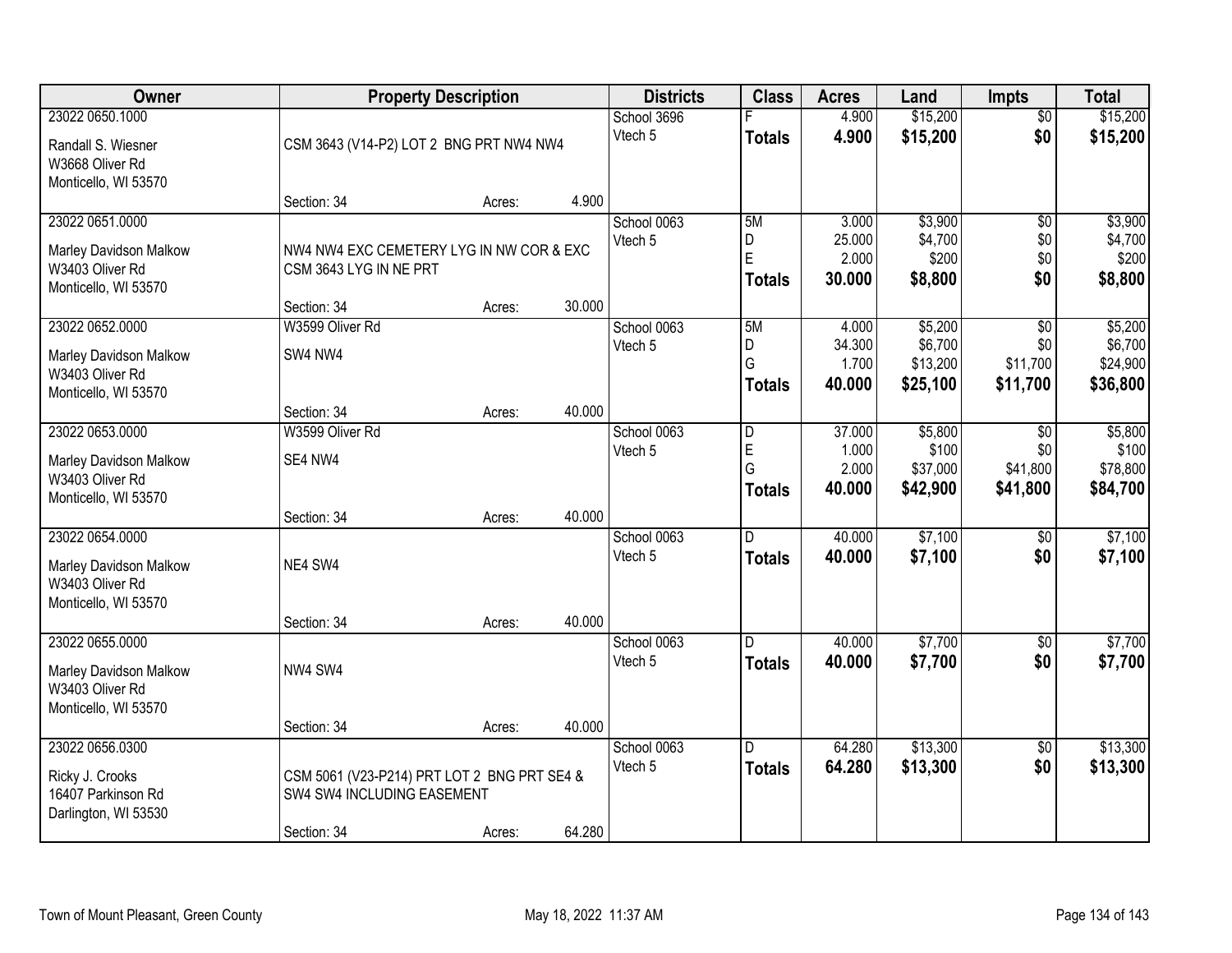| Owner                                                                         |                                                                                            | <b>Property Description</b> |        | <b>Districts</b>       | <b>Class</b>                  | <b>Acres</b>                       | Land                                      | <b>Impts</b>                          | <b>Total</b>                              |
|-------------------------------------------------------------------------------|--------------------------------------------------------------------------------------------|-----------------------------|--------|------------------------|-------------------------------|------------------------------------|-------------------------------------------|---------------------------------------|-------------------------------------------|
| 23022 0657.0300<br>Debra L. Cline<br>N2492 County Rd Gg<br>Brodhead, WI 53520 | CSM 5061 (V23-P214) PRT LOT 3 BNG PRT SE4 &<br>SW4 OF SW4                                  |                             |        | School 0063<br>Vtech 5 | D<br>G<br><b>Totals</b>       | 14.720<br>1.000<br>15.720          | \$1,100<br>\$12,000<br>\$13,100           | $\overline{50}$<br>\$3,600<br>\$3,600 | \$1,100<br>\$15,600<br>\$16,700           |
|                                                                               | Section: 34                                                                                | Acres:                      | 15.720 |                        |                               |                                    |                                           |                                       |                                           |
| 23022 0658.0000<br>Duane W. Gertsch<br>W3060 Towns Rd<br>Monticello, WI 53570 | CSM 1162 (V4-P8) PRT LOT 2 BNG PRT NE4 SE4<br>Section: 34                                  | Acres:                      | 19.500 | School 0063<br>Vtech 5 | M6<br><b>Totals</b>           | 19.500<br>19.500                   | ( \$48,200)<br>\$0                        | $\overline{50}$<br>\$0                | \$0<br>\$0                                |
| 23022 0658.1000                                                               |                                                                                            |                             |        | School 0063            | 5M                            | 2.500                              | \$3,300                                   | $\overline{50}$                       | \$3,300                                   |
| Duane W. Gertsch<br>W3060 Towns Rd<br>Monticello, WI 53570                    | CSM 1162 (V4-P8) PRT LOT 1 BNG PRT NE4 SE4                                                 |                             |        | Vtech 5                | D<br><b>Totals</b>            | 18.000<br>20.500                   | \$4,600<br>\$7,900                        | \$0<br>\$0                            | \$4,600<br>\$7,900                        |
|                                                                               | Section: 34                                                                                | Acres:                      | 20.500 |                        |                               |                                    |                                           |                                       |                                           |
| 23022 0659.0000<br>Duane W. Gertsch<br>W3060 Towns Rd<br>Monticello, WI 53570 | NW4 SE4 EXC THE N 3A                                                                       |                             |        | School 0063<br>Vtech 5 | 5M<br>D.<br><b>Totals</b>     | 14.000<br>23.000<br>37.000         | \$18,200<br>\$5,600<br>\$23,800           | \$0<br>\$0<br>\$0                     | \$18,200<br>\$5,600<br>\$23,800           |
|                                                                               | Section: 34                                                                                | Acres:                      | 37.000 |                        |                               |                                    |                                           |                                       |                                           |
| 23022 0660.0000<br>Duane W. Gertsch<br>W3060 Towns Rd<br>Monticello, WI 53570 | SW4 SE4<br>Section: 34                                                                     | Acres:                      | 40.000 | School 0063<br>Vtech 5 | 5M<br>D<br>E<br><b>Totals</b> | 3.000<br>36.000<br>1.000<br>40.000 | \$3,900<br>\$8,200<br>\$1,300<br>\$13,400 | $\overline{50}$<br>\$0<br>\$0<br>\$0  | \$3,900<br>\$8,200<br>\$1,300<br>\$13,400 |
| 23022 0661.0000                                                               |                                                                                            |                             |        | School 0063            | M6                            | 21.360                             | ( \$55,500)                               | $\overline{60}$                       | $\frac{1}{6}$                             |
| Duane W. Gertsch<br>W3060 Towns Rd<br>Monticello, WI 53570                    | CSM 1162 (V4-P8) PRT LOT 2 BNG PRT SE4 SE4                                                 |                             |        | Vtech 5                | <b>Totals</b>                 | 21.360                             | \$0                                       | \$0                                   | \$0                                       |
|                                                                               | Section: 34                                                                                | Acres:                      | 21.360 |                        |                               |                                    |                                           |                                       |                                           |
| 23022 0661.1000<br>Duane W. Gertsch<br>W3060 Towns Rd<br>Monticello, WI 53570 | SE4 SE4 EXC PRT LOT 2 CSM 1162 (INCL PRT LOT 1<br>CSM 1162 (V4-P8) - 10.01A<br>Section: 34 | Acres:                      | 18.640 | School 0063<br>Vtech 5 | 5M<br>D.<br><b>Totals</b>     | 3.640<br>15.000<br>18.640          | \$4,800<br>\$1,100<br>\$5,900             | $\overline{50}$<br>\$0<br>\$0         | \$4,800<br>\$1,100<br>\$5,900             |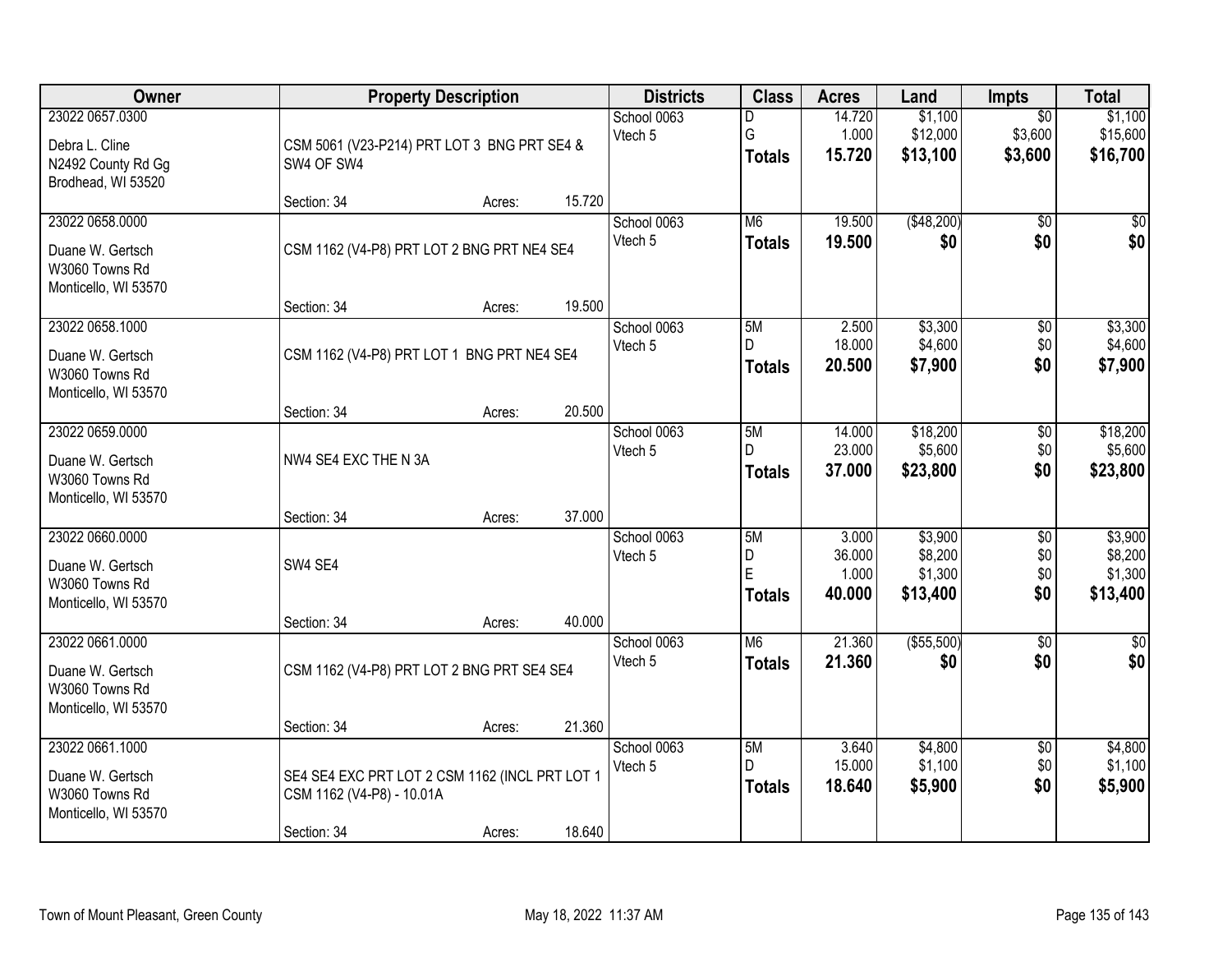| Owner                             |                                              | <b>Property Description</b> |        | <b>Districts</b> | <b>Class</b>            | <b>Acres</b> | Land     | <b>Impts</b>    | <b>Total</b> |
|-----------------------------------|----------------------------------------------|-----------------------------|--------|------------------|-------------------------|--------------|----------|-----------------|--------------|
| 23022 0662.0000                   |                                              |                             |        | School 0063      |                         | 40.000       | \$7,000  | $\overline{50}$ | \$7,000      |
| Jeffrey C. Pfeuti                 | NE4 NE4                                      |                             |        | Vtech 5          | <b>Totals</b>           | 40.000       | \$7,000  | \$0             | \$7,000      |
| N5697 Pfeuti Rd                   |                                              |                             |        |                  |                         |              |          |                 |              |
| Albany, WI 53502                  |                                              |                             |        |                  |                         |              |          |                 |              |
|                                   | Section: 35                                  | Acres:                      | 40.000 |                  |                         |              |          |                 |              |
| 23022 0663.0000                   |                                              |                             |        | School 0063      | $\overline{\mathsf{D}}$ | 37.000       | \$7,600  | $\overline{50}$ | \$7,600      |
| Thomas Durtschi                   | NW4 NE4                                      |                             |        | Vtech 5          | E                       | 3.000        | \$3,900  | \$0             | \$3,900      |
| W3053 County Rd F                 |                                              |                             |        |                  | <b>Totals</b>           | 40.000       | \$11,500 | \$0             | \$11,500     |
| Albany, WI 53502                  |                                              |                             |        |                  |                         |              |          |                 |              |
|                                   | Section: 35                                  | Acres:                      | 40.000 |                  |                         |              |          |                 |              |
| 23022 0664.0000                   |                                              |                             |        | School 0063      | D                       | 39.000       | \$7,700  | \$0             | \$7,700      |
| Glen E. Malkow                    | SW4 NE4                                      |                             |        | Vtech 5          | E                       | 1.000        | \$100    | \$0             | \$100        |
| c/o Debra Cann                    |                                              |                             |        |                  | <b>Totals</b>           | 40.000       | \$7,800  | \$0             | \$7,800      |
| W3293 Blazer Rd                   |                                              |                             |        |                  |                         |              |          |                 |              |
| Belleville, WI 53508              | Section: 35                                  | Acres:                      | 40.000 |                  |                         |              |          |                 |              |
| 23022 0665.0000                   |                                              |                             |        | School 0063      | D                       | 40.000       | \$6,800  | $\sqrt[6]{3}$   | \$6,800      |
| Duane A. Meier                    | SE4 NE4                                      |                             |        | Vtech 5          | <b>Totals</b>           | 40.000       | \$6,800  | \$0             | \$6,800      |
| W2902 Oliver Rd                   |                                              |                             |        |                  |                         |              |          |                 |              |
| Monticello, WI 53570              |                                              |                             |        |                  |                         |              |          |                 |              |
|                                   | Section: 35                                  | Acres:                      | 40.000 |                  |                         |              |          |                 |              |
| 23022 0666.0000                   |                                              |                             |        | School 0063      | $\overline{D}$          | 39.000       | \$8,100  | \$0             | \$8,100      |
| Thomas Durtschi                   | NE4 NW4                                      |                             |        | Vtech 5          | E                       | 1.000        | \$100    | \$0             | \$100        |
| W3053 County Rd F                 |                                              |                             |        |                  | <b>Totals</b>           | 40.000       | \$8,200  | \$0             | \$8,200      |
| Albany, WI 53502                  |                                              |                             |        |                  |                         |              |          |                 |              |
|                                   | Section: 35                                  | Acres:                      | 40.000 |                  |                         |              |          |                 |              |
| 23022 0667.0000                   |                                              |                             |        | School 0063      | 5M                      | 6.500        | \$8,500  | $\sqrt{6}$      | \$8,500      |
| Malkow Glen E & Linda Irrev Trust | NW4 NW4                                      |                             |        | Vtech 5          | D                       | 31.500       | \$7,100  | \$0             | \$7,100      |
| c/o Debra Cann                    |                                              |                             |        |                  | E                       | 1.000        | \$100    | \$0             | \$100        |
| W3293 Blazer Rd                   |                                              |                             |        |                  | <b>Totals</b>           | 39.000       | \$15,700 | \$0             | \$15,700     |
| Belleville, WI 53508              | Section: 35                                  | Acres:                      | 39.000 |                  |                         |              |          |                 |              |
| 23022 0668.0000                   | N5129 Rechsteiner Rd                         |                             |        | School 0063      | D                       | 35.400       | \$5,400  | $\overline{50}$ | \$5,400      |
| Malkow Glen E & Linda Irrev Trust | SW4 NW4 EXC COM SE COR SW4 NW4 TH NALG       |                             |        | Vtech 5          | $\mathsf E$             | 1.600        | \$200    | \$0             | \$200        |
| c/o Debra Cann                    | CNTRLN 1342 FT TO POB TH N310 FT TH W 140.51 |                             |        |                  | G                       | 3.000        | \$45,200 | \$175,100       | \$220,300    |
| W3293 Blazer Rd                   | FT TH S 310 FT TH E 140.51 FT TO POB         |                             |        |                  | <b>Totals</b>           | 40.000       | \$50,800 | \$175,100       | \$225,900    |
| Belleville, WI 53508              | Section: 35                                  | Acres:                      | 40.000 |                  |                         |              |          |                 |              |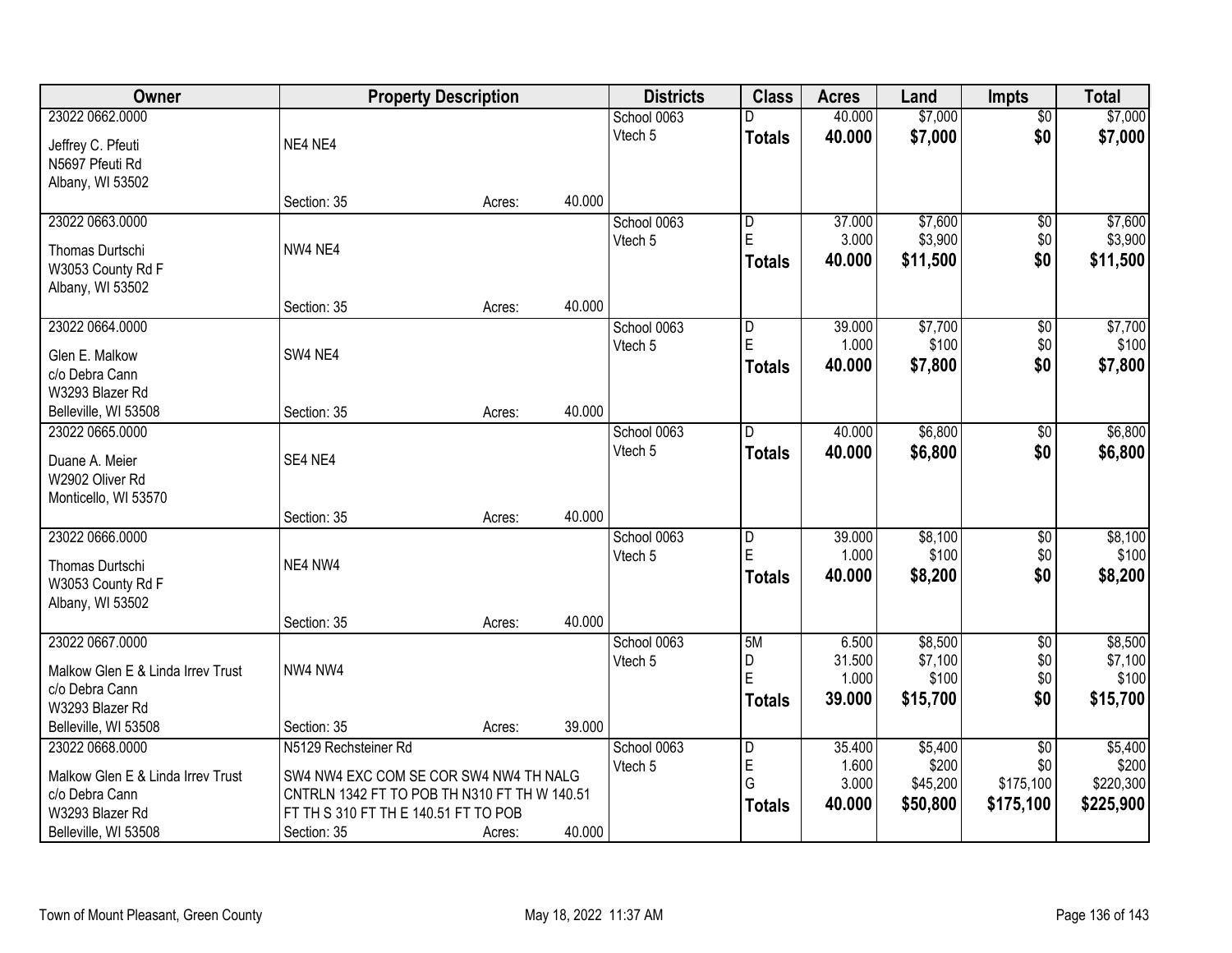| Owner                               | <b>Property Description</b>                     | <b>Districts</b> | <b>Class</b>   | <b>Acres</b> | Land     | <b>Impts</b>    | <b>Total</b> |
|-------------------------------------|-------------------------------------------------|------------------|----------------|--------------|----------|-----------------|--------------|
| 23022 0668.1000                     | N5215 Rechsteiner Rd                            | School 0063      |                | 1.000        | \$23,000 | \$115,700       | \$138,700    |
| Darlene Gill) Meier                 | PRT NW4 NW4 SEC 35 COM SE COR SW4 NW4 SEC       | Vtech 5          | <b>Totals</b>  | 1.000        | \$23,000 | \$115,700       | \$138,700    |
| N5215 Rechsteiner Rd                | 35 TH N 1342 FT TO POB TH N 310 FT TH W 140.51  |                  |                |              |          |                 |              |
| Monticello, WI 53570-9747           | FT TH S 310 FT TH E 140.51 FT TO POB            |                  |                |              |          |                 |              |
|                                     | 1.000<br>Section: 35<br>Acres:                  |                  |                |              |          |                 |              |
| 23022 0669.0000                     | N5184 Rechsteiner Rd                            | School 0063      | $\overline{B}$ | 0.200        | \$1,200  | $\overline{50}$ | \$1,200      |
|                                     |                                                 | Vtech 5          | D              | 38.000       | \$9,100  | \$0             | \$9,100      |
| Glen E. Malkow                      | SE4 NW4                                         |                  | E              | 1.800        | \$200    | \$0             | \$200        |
| c/o Debra Cann                      |                                                 |                  | <b>Totals</b>  | 40.000       | \$10,500 | \$0             | \$10,500     |
| W3293 Blazer Rd                     |                                                 |                  |                |              |          |                 |              |
| Belleville, WI 53508                | Section: 35<br>40.000<br>Acres:                 |                  |                |              |          |                 |              |
| 23022 0670.0100                     | W3187 Oliver Rd                                 | School 0063      | A<br>D.        | 1.000        | \$23,000 | \$227,300       | \$250,300    |
| Michael J. Parker                   | CSM 4144 (V16-P204) LOT 1 BNG PRT NE4 NW4       | Vtech 5          |                | 5.060        | \$900    | \$0             | \$900        |
| W3187 Oliver Rd                     |                                                 |                  | <b>Totals</b>  | 6.060        | \$23,900 | \$227,300       | \$251,200    |
| Monticello, WI 53570                |                                                 |                  |                |              |          |                 |              |
|                                     | 6.060<br>Section: 35<br>Acres:                  |                  |                |              |          |                 |              |
| 23022 0670.0200                     | W3131 Oliver Rd                                 | School 0063      | Α              | 1.300        | \$29,800 | \$163,000       | \$192,800    |
| Gerald E. Rufer                     | CSM 5185 (V24-P235) PRT LOT 1 IN NE4 NW4, FKA   | Vtech 5          | D              | 8.700        | \$1,600  | \$0             | \$1,600      |
| W3131 Oliver Rd                     | <b>CSM 4144 LOT 2</b>                           |                  | <b>Totals</b>  | 10.000       | \$31,400 | \$163,000       | \$194,400    |
| Monticello, WI 53570                |                                                 |                  |                |              |          |                 |              |
|                                     | 10.000<br>Section: 35<br>Acres:                 |                  |                |              |          |                 |              |
| 23022 0670.1000                     | Rechsteiner Rd                                  | School 0063      | D              | 13.300       | \$1,700  | $\overline{30}$ | \$1,700      |
|                                     |                                                 | Vtech 5          | <b>Totals</b>  | 13.300       | \$1,700  | \$0             | \$1,700      |
| Mariann Rufer                       | CSM 5185 (V24-P235) PRT LOT 1 BNG PRT NE4 SW4   |                  |                |              |          |                 |              |
| W3131 Oliver Rd                     |                                                 |                  |                |              |          |                 |              |
| Monticello, WI 53570                |                                                 |                  |                |              |          |                 |              |
|                                     | 13.300<br>Section: 35<br>Acres:                 |                  |                |              |          |                 |              |
| 23022 0670.2000                     | Rechsteiner Rd                                  | School 0063      | $\overline{D}$ | 10.240       | \$2,700  | $\overline{50}$ | \$2,700      |
| Malkow Jeffrey G Testamentary Trust | NE4 SW4 EXC CSM 5185 LOT 1, CSM 4144 LOTS 1 & 2 | Vtech 5          | E              | 0.400        | \$100    | \$0             | \$100        |
| W3293 Blazer Rd                     |                                                 |                  | <b>Totals</b>  | 10.640       | \$2,800  | \$0             | \$2,800      |
| Belleville, WI 53508                |                                                 |                  |                |              |          |                 |              |
|                                     | 10.640<br>Section: 35<br>Acres:                 |                  |                |              |          |                 |              |
| 23022 0671.0000                     | W3207 Oliver Rd                                 | School 0063      | A              | 1.000        | \$23,000 | \$119,000       | \$142,000    |
|                                     |                                                 | Vtech 5          | <b>Totals</b>  | 1.000        | \$23,000 | \$119,000       | \$142,000    |
| Michael V. O'Berem                  | PRT NW4 SW4 BEG NE COR S 208.7 FT W 208.7 FT N  |                  |                |              |          |                 |              |
| W3207 Oliver Rd                     | 208.7 FT E 208.7 FT POB                         |                  |                |              |          |                 |              |
| Monticello, WI 53570                |                                                 |                  |                |              |          |                 |              |
|                                     | 1.000<br>Section: 35<br>Acres:                  |                  |                |              |          |                 |              |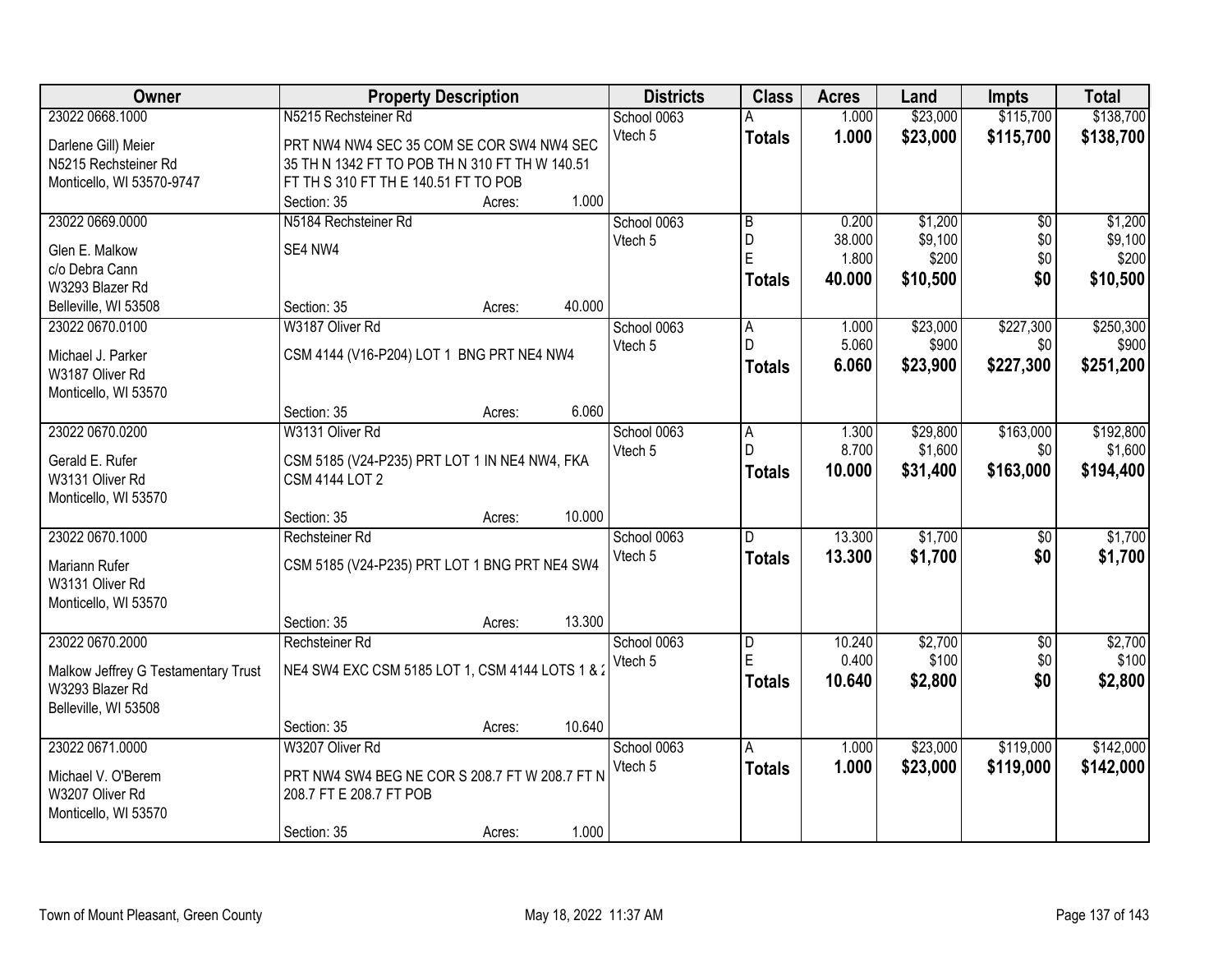| <b>Owner</b>                        |                                               | <b>Property Description</b> |        | <b>Districts</b> | <b>Class</b>            | <b>Acres</b> | Land     | <b>Impts</b>    | <b>Total</b> |
|-------------------------------------|-----------------------------------------------|-----------------------------|--------|------------------|-------------------------|--------------|----------|-----------------|--------------|
| 23022 0672.0000                     |                                               |                             |        | School 0063      | D                       | 38.500       | \$6,800  | $\overline{50}$ | \$6,800      |
| Duane W. Gertsch                    | NW4 SW4 EXC BEG NE COR NW4 SW4 TH S 208.7 FT  |                             |        | Vtech 5          | E                       | 0.500        | \$100    | \$0             | \$100        |
| W3060 Towns Rd                      | TH W 208.7 FT TH N 208.7 FT TH E 208.7 FT POB |                             |        |                  | <b>Totals</b>           | 39.000       | \$6,900  | \$0             | \$6,900      |
| Monticello, WI 53570                |                                               |                             |        |                  |                         |              |          |                 |              |
|                                     | Section: 35                                   | Acres:                      | 39.000 |                  |                         |              |          |                 |              |
| 23022 0673.0000                     | Rechsteiner Rd                                |                             |        | School 0063      | $\overline{\mathsf{D}}$ | 39.000       | \$10,800 | $\overline{50}$ | \$10,800     |
| Duane W. Gertsch                    | SW4 SW4                                       |                             |        | Vtech 5          | E                       | 1.000        | \$100    | \$0             | \$100        |
| W3060 Towns Rd                      |                                               |                             |        |                  | <b>Totals</b>           | 40.000       | \$10,900 | \$0             | \$10,900     |
| Monticello, WI 53570                |                                               |                             |        |                  |                         |              |          |                 |              |
|                                     | Section: 35                                   | Acres:                      | 40.000 |                  |                         |              |          |                 |              |
| 23022 0674.0000                     | Rechsteiner Rd                                |                             |        | School 0063      | D                       | 39.000       | \$9,800  | \$0             | \$9,800      |
| Malkow Jeffrey G Testamentary Trust | SE4 SW4                                       |                             |        | Vtech 5          | E                       | 1.000        | \$100    | \$0             | \$100        |
| W3293 Blazer Rd                     |                                               |                             |        |                  | <b>Totals</b>           | 40.000       | \$9,900  | \$0             | \$9,900      |
| Belleville, WI 53508                |                                               |                             |        |                  |                         |              |          |                 |              |
|                                     | Section: 35                                   | Acres:                      | 40.000 |                  |                         |              |          |                 |              |
| 23022 0675.0000                     | W2902 Oliver Rd                               |                             |        | School 0063      | D                       | 14.000       | \$2,200  | $\sqrt{6}$      | \$2,200      |
| Duane A. Meier                      | PRT N2 NE4 SE4 LYG N HWY                      |                             |        | Vtech 5          | ΙĖ                      | 1.000        | \$100    | \$0             | \$100        |
| W2902 Oliver Rd                     |                                               |                             |        |                  | G                       | 3.000        | \$21,500 | \$266,000       | \$287,500    |
| Monticello, WI 53570                |                                               |                             |        |                  | <b>Totals</b>           | 18.000       | \$23,800 | \$266,000       | \$289,800    |
|                                     | Section: 35                                   | Acres:                      | 18.000 |                  |                         |              |          |                 |              |
| 23022 0676.0000                     |                                               |                             |        | School 0063      | $\overline{D}$          | 19.000       | \$5,100  | $\overline{50}$ | \$5,100      |
| Spring Edge Farm LLC                | PRT NE4 SE4 S OF HWY EXC PRT N2 NE4 SE4 LYG S |                             |        | Vtech 5          | E                       | 1.780        | \$200    | \$0             | \$200        |
| c/o Andrew Houlberg                 | & W OF HY EXC .22A IN SE COR                  |                             |        |                  | <b>Totals</b>           | 20.780       | \$5,300  | \$0             | \$5,300      |
| N4991 Spoerry Rd                    |                                               |                             |        |                  |                         |              |          |                 |              |
| Monticello, WI 53570                | Section: 35                                   | Acres:                      | 20.780 |                  |                         |              |          |                 |              |
| 23022 0676.1000                     |                                               |                             |        | School 0063      | Ē                       | 0.220        | \$100    | $\overline{50}$ | \$100        |
| Andrew G. Houlberg                  | PRT NE4 SE4 LYG IN SE COR (SEE PCL 680.1 FOR  |                             |        | Vtech 5          | <b>Totals</b>           | 0.220        | \$100    | \$0             | \$100        |
| N4991 Spoerry Rd                    | COMPLETE DESC) (PRT POS V11-P54)              |                             |        |                  |                         |              |          |                 |              |
| Monticello, WI 53570                |                                               |                             |        |                  |                         |              |          |                 |              |
|                                     | Section: 35                                   | Acres:                      | 0.220  |                  |                         |              |          |                 |              |
| 23022 0677.0000                     |                                               |                             |        | School 0063      | D.                      | 38.380       | \$2,800  | $\overline{50}$ | \$2,800      |
| Spring Edge Farm LLC                | NW4 SE4 EXC W 100 FT OF N 706 FT              |                             |        | Vtech 5          | <b>Totals</b>           | 38.380       | \$2,800  | \$0             | \$2,800      |
| c/o Andrew Houlberg                 |                                               |                             |        |                  |                         |              |          |                 |              |
| N4991 Spoerry Rd                    |                                               |                             |        |                  |                         |              |          |                 |              |
| Monticello, WI 53570                | Section: 35                                   | Acres:                      | 38.380 |                  |                         |              |          |                 |              |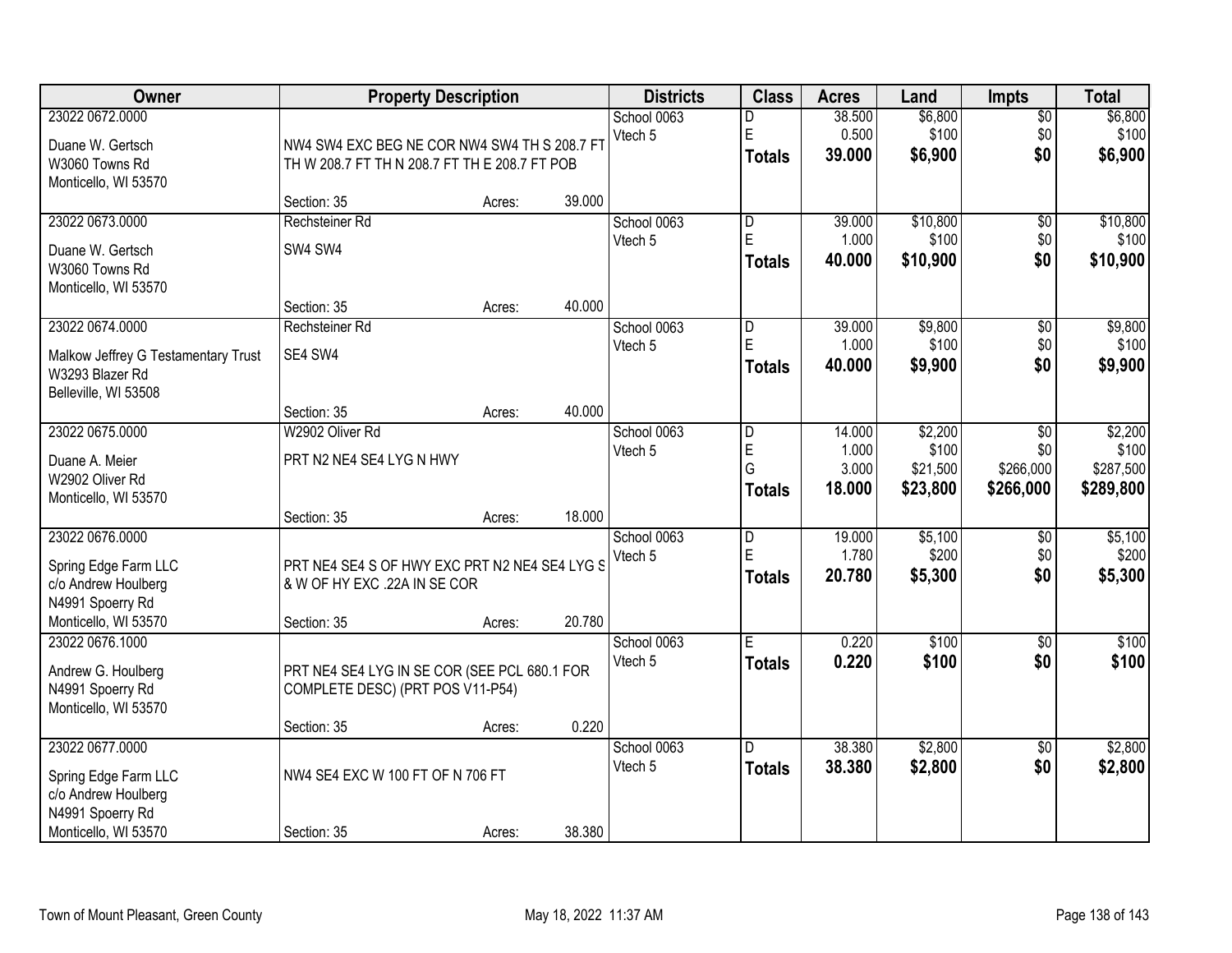| Owner                                                          |                                                                                                | <b>Property Description</b> |        | <b>Districts</b> | <b>Class</b>            | <b>Acres</b> | Land             | <b>Impts</b>    | <b>Total</b>    |
|----------------------------------------------------------------|------------------------------------------------------------------------------------------------|-----------------------------|--------|------------------|-------------------------|--------------|------------------|-----------------|-----------------|
| 23022 0678.0000                                                | W3095 Oliver Rd                                                                                |                             |        | School 0063      |                         | 1.620        | \$30,700         | \$42,700        | \$73,400        |
| Stephen W. Eldred                                              | W 100 FT OF N 706 FT NW4 SE4                                                                   |                             |        | Vtech 5          | <b>Totals</b>           | 1.620        | \$30,700         | \$42,700        | \$73,400        |
| W3095 Oliver Rd                                                |                                                                                                |                             |        |                  |                         |              |                  |                 |                 |
| Monticello, WI 53570                                           |                                                                                                |                             |        |                  |                         |              |                  |                 |                 |
|                                                                | Section: 35                                                                                    | Acres:                      | 1.620  |                  |                         |              |                  |                 |                 |
| 23022 0679.0000                                                |                                                                                                |                             |        | School 0063      | D                       | 39.000       | \$8,100          | \$0             | \$8,100         |
| Spring Edge Farm LLC                                           | SW4 SE4                                                                                        |                             |        | Vtech 5          | E                       | 1.000        | \$1,300          | \$0             | \$1,300         |
| c/o Andrew Houlberg                                            |                                                                                                |                             |        |                  | <b>Totals</b>           | 40.000       | \$9,400          | \$0             | \$9,400         |
| N4991 Spoerry Rd                                               |                                                                                                |                             |        |                  |                         |              |                  |                 |                 |
| Monticello, WI 53570                                           | Section: 35                                                                                    | Acres:                      | 40.000 |                  |                         |              |                  |                 |                 |
| 23022 0680.0000                                                |                                                                                                |                             |        | School 0063      | $\overline{\mathsf{D}}$ | 34.000       | \$9,700          | $\overline{50}$ | \$9,700         |
| Spring Edge Farm LLC                                           | SE4 SE4 EXC 5.28A PCL IN NE COR                                                                |                             |        | Vtech 5          | E                       | 0.720        | \$100            | \$0             | \$100           |
| c/o Andrew Houlberg                                            |                                                                                                |                             |        |                  | <b>Totals</b>           | 34.720       | \$9,800          | \$0             | \$9,800         |
| N4991 Spoerry Rd                                               |                                                                                                |                             |        |                  |                         |              |                  |                 |                 |
| Monticello, WI 53570                                           | Section: 35                                                                                    | Acres:                      | 34.720 |                  |                         |              |                  |                 |                 |
| 23022 0680.1000                                                | N4991 Spoerry Rd                                                                               |                             |        | School 0063      | D                       | 1.000        | \$300            | \$0             | \$300           |
|                                                                |                                                                                                |                             |        | Vtech 5          | E                       | 1.280        | \$1,700          | \$0             | \$1,700         |
| Andrew G. Houlberg<br>N4991 Spoerry Rd                         | PRT SE4 SE4 COM SE COR SEC 35 TH N0*W 636.71<br>FT POB TH N89*W 348.24 FT TH N0*E 679.29 FT TH |                             |        |                  | G                       | 3.000        | \$43,000         | \$191,800       | \$234,800       |
| Monticello, WI 53570                                           | S89*E 278.76 FT TH N1*W 152.81 FT TH S89 *E 63.64                                              |                             |        |                  | <b>Totals</b>           | 5.280        | \$45,000         | \$191,800       | \$236,800       |
|                                                                | Section: 35                                                                                    | Acres:                      | 5.280  |                  |                         |              |                  |                 |                 |
| 23022 0681.0000                                                |                                                                                                |                             |        | School 0063      | X4                      | 1.000        | $\overline{\$0}$ | $\overline{50}$ | $\overline{50}$ |
|                                                                |                                                                                                |                             |        | Vtech 5          | <b>Totals</b>           | 1.000        | \$0              | \$0             | \$0             |
| Town of Mt Pleasant                                            | PRT N2 NE4 SE4 LYG S & W OF HWY                                                                |                             |        |                  |                         |              |                  |                 |                 |
|                                                                |                                                                                                |                             |        |                  |                         |              |                  |                 |                 |
|                                                                | Section: 35                                                                                    | Acres:                      | 1.000  |                  |                         |              |                  |                 |                 |
| 23022 0682.0000                                                |                                                                                                |                             |        | School 0063      | D.                      | 40.000       | \$10,400         | $\sqrt{6}$      | \$10,400        |
|                                                                | NE4 NE4                                                                                        |                             |        | Vtech 5          | <b>Totals</b>           | 40.000       | \$10,400         | \$0             | \$10,400        |
| Kopp Harvey L Revocable Living Trust<br>2700 E Ridge Rd Unit 1 |                                                                                                |                             |        |                  |                         |              |                  |                 |                 |
| Beloit, WI 53511                                               |                                                                                                |                             |        |                  |                         |              |                  |                 |                 |
|                                                                | Section: 36                                                                                    | Acres:                      | 40.000 |                  |                         |              |                  |                 |                 |
| 23022 0683.0000                                                |                                                                                                |                             |        | School 0063      | D.                      | 40.000       | \$9,300          | $\overline{50}$ | \$9,300         |
|                                                                | NW4 NE4                                                                                        |                             |        | Vtech 5          | <b>Totals</b>           | 40.000       | \$9,300          | \$0             | \$9,300         |
| Kopp Harvey L Revocable Living Trust<br>2700 E Ridge Rd Unit 1 |                                                                                                |                             |        |                  |                         |              |                  |                 |                 |
| Beloit, WI 53511                                               |                                                                                                |                             |        |                  |                         |              |                  |                 |                 |
|                                                                | Section: 36                                                                                    | Acres:                      | 40.000 |                  |                         |              |                  |                 |                 |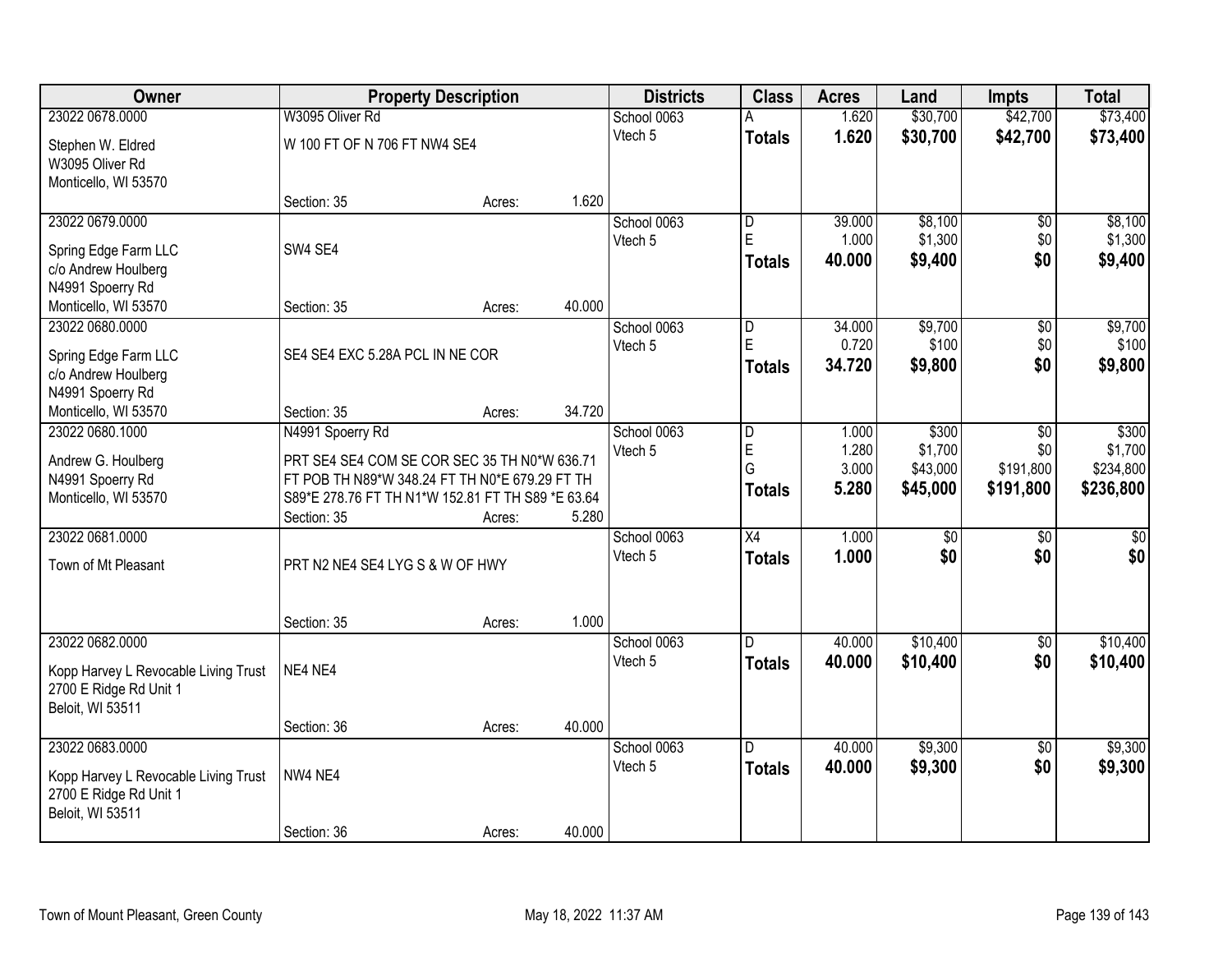| Owner                                 |                                            | <b>Property Description</b> |        | <b>Districts</b> | <b>Class</b>    | <b>Acres</b> | Land            | <b>Impts</b>    | <b>Total</b> |
|---------------------------------------|--------------------------------------------|-----------------------------|--------|------------------|-----------------|--------------|-----------------|-----------------|--------------|
| 23022 0684.0000                       |                                            |                             |        | School 0063      | 5M              | 6.000        | \$7,800         | $\overline{50}$ | \$7,800      |
| Richard J. Oliver                     | SW4 NE4                                    |                             |        | Vtech 5          | D               | 34.000       | \$7,100         | \$0             | \$7,100      |
| W2670 Oliver Rd                       |                                            |                             |        |                  | <b>Totals</b>   | 40.000       | \$14,900        | \$0             | \$14,900     |
| Monticello, WI 53570                  |                                            |                             |        |                  |                 |              |                 |                 |              |
|                                       | Section: 36                                | Acres:                      | 40.000 |                  |                 |              |                 |                 |              |
| 23022 0685.0000                       |                                            |                             |        | School 0063      | 5M              | 6.000        | \$7,800         | \$0             | \$7,800      |
|                                       |                                            |                             |        | Vtech 5          | D.              | 34.000       | \$7,400         | \$0             | \$7,400      |
| Richard J. Oliver<br>W2670 Oliver Rd  | SE4 NE4                                    |                             |        |                  | <b>Totals</b>   | 40.000       | \$15,200        | \$0             | \$15,200     |
|                                       |                                            |                             |        |                  |                 |              |                 |                 |              |
| Monticello, WI 53570                  | Section: 36                                | Acres:                      | 40.000 |                  |                 |              |                 |                 |              |
| 23022 0686.0000                       |                                            |                             |        | School 0063      | D               | 27.720       | \$5,800         | \$0             | \$5,800      |
|                                       |                                            |                             |        | Vtech 5          |                 | 27.720       |                 | \$0             |              |
| Pfeuti Albert & Karen Revocable Trust | PLAT OF SURVEY (V4-P6) PRT PARC 1, PRT NE4 |                             |        |                  | <b>Totals</b>   |              | \$5,800         |                 | \$5,800      |
| Albert & Karen Pfeuti Ttees           | NW4                                        |                             |        |                  |                 |              |                 |                 |              |
| W2975 Purintun Rd                     |                                            |                             |        |                  |                 |              |                 |                 |              |
| Albany, WI 53502                      | Section: 36                                | Acres:                      | 27.720 |                  |                 |              |                 |                 |              |
| 23022 0686.1000                       |                                            |                             |        | School 0063      | X5              | 6.500        | \$0             | $\sqrt[6]{3}$   | $\sqrt{50}$  |
| Prairie Enthusiasts, Inc.             | PRT NE4 NW4 (SEE DESC IN PARCEL 0495.1 FOR |                             |        | Vtech 5          | <b>Totals</b>   | 6.500        | \$0             | \$0             | \$0          |
| 110 S Main St                         | FULL DESC)(EXEMPT)                         |                             |        |                  |                 |              |                 |                 |              |
| PO Box 824                            |                                            |                             |        |                  |                 |              |                 |                 |              |
| Viroqua, WI 54665                     | Section: 36                                | Acres:                      | 6.500  |                  |                 |              |                 |                 |              |
| 23022 0686.2000                       |                                            |                             |        | School 0063      | $\overline{X5}$ | 5.780        | $\overline{50}$ | $\overline{50}$ | $\sqrt{50}$  |
|                                       |                                            |                             |        | Vtech 5          | <b>Totals</b>   | 5.780        | \$0             | \$0             | \$0          |
| Prairie Enthusiasts, Inc              | PLAT OF SURVEY (V4-P6) PRT PARC 2, PRT NE4 |                             |        |                  |                 |              |                 |                 |              |
| 110 S Main St                         | NW4(EXEMPT)                                |                             |        |                  |                 |              |                 |                 |              |
| PO Box 824                            |                                            |                             |        |                  |                 |              |                 |                 |              |
| Viroqua, WI 54665                     | Section: 36                                | Acres:                      | 5.780  |                  |                 |              |                 |                 |              |
| 23022 0687.0000                       |                                            |                             |        | School 0063      | 5M<br>D.        | 1.850        | \$2,900         | $\sqrt{6}$      | \$2,900      |
| Pfeuti Albert & Karen Revocable Trust | PLAT OF SURVEY (V4-P6) PRT PARC 1, PRT NW4 |                             |        | Vtech 5          |                 | 30.000       | \$4,300         | \$0             | \$4,300      |
| Albert & Karen Pfeuti Ttees           | NW4                                        |                             |        |                  | <b>Totals</b>   | 31.850       | \$7,200         | \$0             | \$7,200      |
| W2975 Purintun Rd                     |                                            |                             |        |                  |                 |              |                 |                 |              |
| Albany, WI 53502                      | Section: 36                                | Acres:                      | 31.850 |                  |                 |              |                 |                 |              |
| 23022 0687.1000                       |                                            |                             |        | School 0063      | $\overline{X5}$ | 1.250        | $\overline{50}$ | $\overline{30}$ | $\sqrt{30}$  |
| Prairie Enthusiasts, Inc              | PARC IN NW4 NW4 (SEE PARCEL 0495.1 FOR     |                             |        | Vtech 5          | <b>Totals</b>   | 1.250        | \$0             | \$0             | \$0          |
| 110 S Main St                         | COMPLETE DESC)(EXEMPT)                     |                             |        |                  |                 |              |                 |                 |              |
| PO Box 824                            |                                            |                             |        |                  |                 |              |                 |                 |              |
| Viroqua, WI 54665                     | Section: 36                                | Acres:                      | 1.250  |                  |                 |              |                 |                 |              |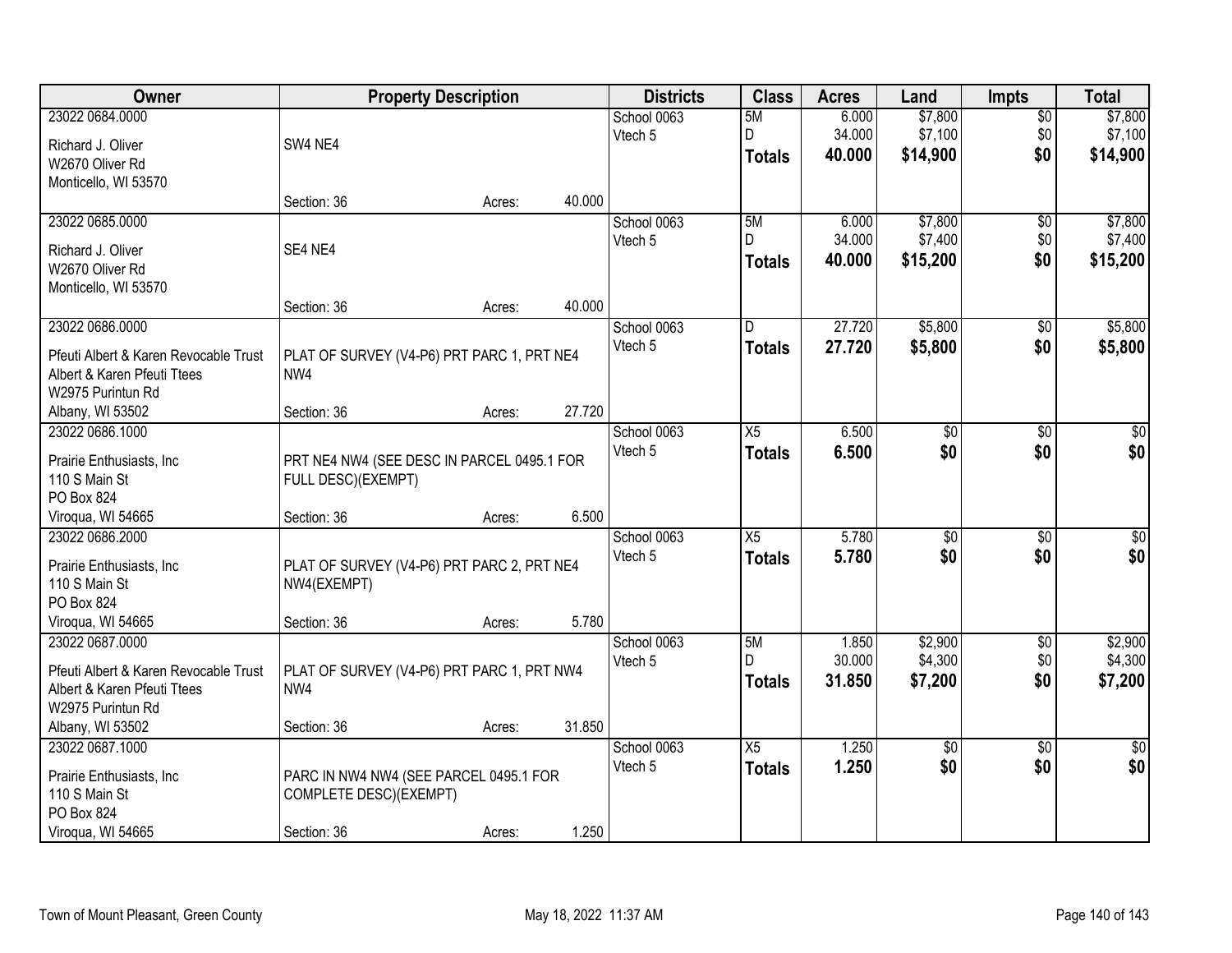| Owner                                                                                                      |                                                                                                                                                            | <b>Property Description</b> |        | <b>Districts</b>       | <b>Class</b>                               | <b>Acres</b>                       | Land                                      | <b>Impts</b>                       | <b>Total</b>                              |
|------------------------------------------------------------------------------------------------------------|------------------------------------------------------------------------------------------------------------------------------------------------------------|-----------------------------|--------|------------------------|--------------------------------------------|------------------------------------|-------------------------------------------|------------------------------------|-------------------------------------------|
| 23022 0687.2000<br>Prairie Enthusiasts, Inc.<br>110 S Main St                                              | PLAT OF SURVEY (V4-P6) PRT PARC 2, PRT NW4<br>NW4(EXEMPT)                                                                                                  |                             |        | School 0063<br>Vtech 5 | $\overline{X5}$<br><b>Totals</b>           | 6.900<br>6.900                     | $\overline{50}$<br>\$0                    | $\overline{50}$<br>\$0             | \$0<br>\$0                                |
| PO Box 824<br>Viroqua, WI 54665                                                                            | Section: 36                                                                                                                                                | Acres:                      | 6.900  |                        |                                            |                                    |                                           |                                    |                                           |
| 23022 0688.0000<br>Duane A. Meier<br>W2902 Oliver Rd<br>Monticello, WI 53570                               | SW4 NW4                                                                                                                                                    |                             |        | School 0063<br>Vtech 5 | D.<br><b>Totals</b>                        | 40.000<br>40.000                   | \$8,600<br>\$8,600                        | \$0<br>\$0                         | \$8,600<br>\$8,600                        |
| 23022 0689.0000<br>Richard J. Oliver<br>W2670 Oliver Rd<br>Monticello, WI 53570                            | Section: 36<br>SE4 NW4                                                                                                                                     | Acres:                      | 40.000 | School 0063<br>Vtech 5 | D<br>E<br><b>Totals</b>                    | 38.000<br>2.000<br>40.000          | \$8,000<br>\$2,600<br>\$10,600            | \$0<br>\$0<br>\$0                  | \$8,000<br>\$2,600<br>\$10,600            |
|                                                                                                            | Section: 36                                                                                                                                                | Acres:                      | 40.000 |                        |                                            |                                    |                                           |                                    |                                           |
| 23022 0690.0000<br>Richard J. Oliver<br>W2670 Oliver Rd<br>Monticello, WI 53570                            | PRT NE4 SW4                                                                                                                                                |                             |        | School 0063<br>Vtech 5 | $\overline{B}$<br>D<br>ΙE<br><b>Totals</b> | 2.000<br>28.000<br>5.870<br>35.870 | \$8,400<br>\$6,100<br>\$4,500<br>\$19,000 | $\sqrt[6]{3}$<br>\$0<br>\$0<br>\$0 | \$8,400<br>\$6,100<br>\$4,500<br>\$19,000 |
|                                                                                                            | Section: 36                                                                                                                                                | Acres:                      | 35.870 |                        |                                            |                                    |                                           |                                    |                                           |
| 23022 0691.0000<br>University of Wisconsin<br>Madison, WI                                                  | PRT NE4 SW4 COM SW COR TH E 404.2 FT TO POB<br>TH E 488.3 FT TH N 104 FT TH N 52*E 409.2 FT TO<br>CL HY TH WLY & SLY ON CL 992.85 FT TO POB<br>Section: 36 | Acres:                      | 4.130  | School 0063<br>Vtech 5 | $\overline{X5}$<br><b>Totals</b>           | 4.130<br>4.130                     | $\overline{50}$<br>\$0                    | $\overline{50}$<br>\$0             | $\sqrt{50}$<br>\$0                        |
| 23022 0692.0000<br>Duane A. Meier<br>W2902 Oliver Rd<br>Monticello, WI 53570                               | W2902 Oliver Rd<br>NW4 SW4                                                                                                                                 |                             | 40.000 | School 0063<br>Vtech 5 | D<br>G<br><b>Totals</b>                    | 39.200<br>0.800<br>40.000          | \$10,400<br>\$21,100<br>\$31,500          | \$0<br>\$90,400<br>\$90,400        | \$10,400<br>\$111,500<br>\$121,900        |
| 23022 0693.0000<br>Spring Edge Farm LLC<br>c/o Andrew Houlberg<br>N4991 Spoerry Rd<br>Monticello, WI 53570 | Section: 36<br>SW4 SW4<br>Section: 36                                                                                                                      | Acres:<br>Acres:            | 40.000 | School 0063<br>Vtech 5 | D<br>E<br><b>Totals</b>                    | 31.000<br>9.000<br>40.000          | \$8,900<br>\$10,700<br>\$19,600           | $\overline{60}$<br>\$0<br>\$0      | \$8,900<br>\$10,700<br>\$19,600           |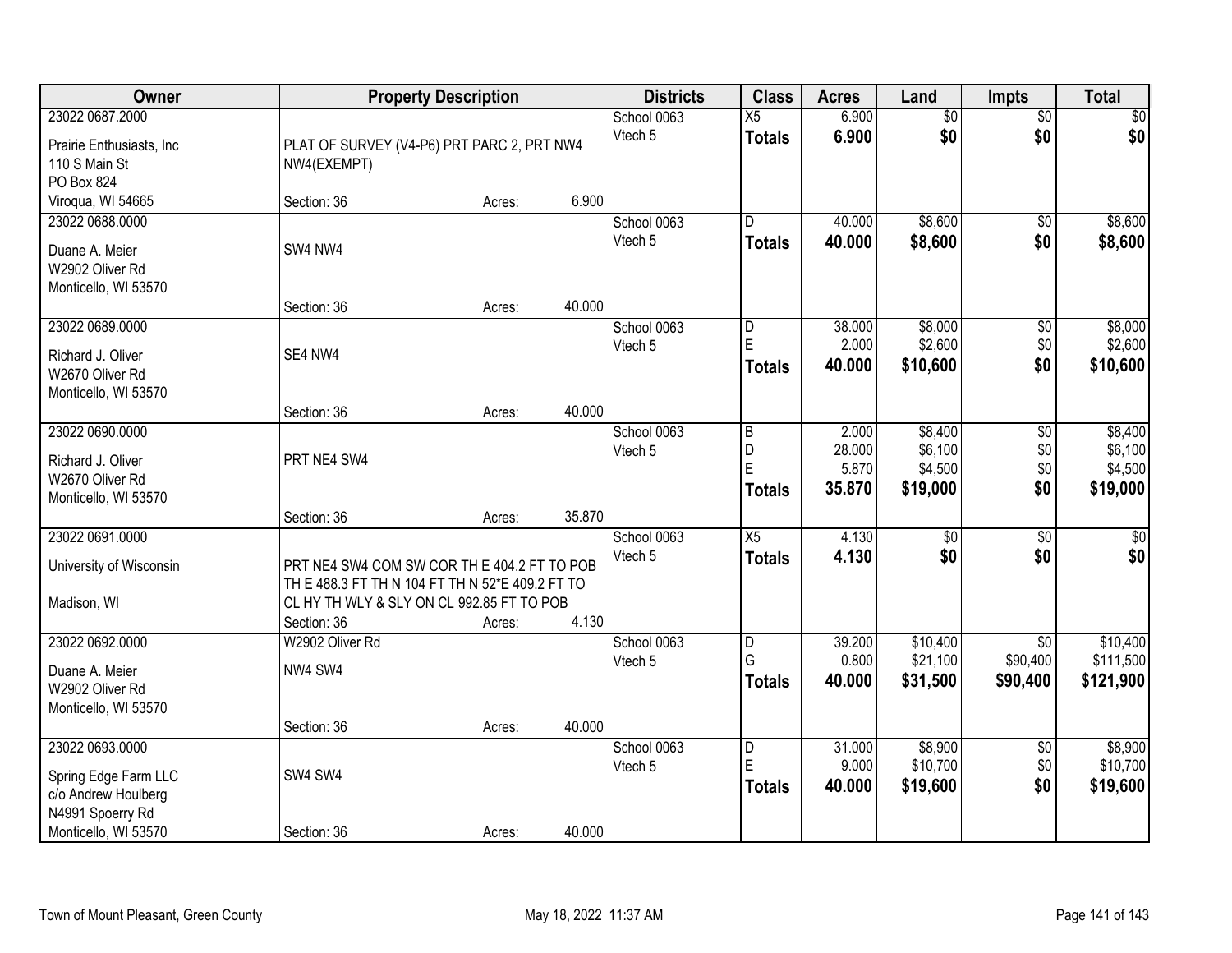| <b>Owner</b>                            | <b>Property Description</b>                       |        |        | <b>Districts</b>       | <b>Class</b>   | <b>Acres</b>    | Land     | <b>Impts</b>    | <b>Total</b> |
|-----------------------------------------|---------------------------------------------------|--------|--------|------------------------|----------------|-----------------|----------|-----------------|--------------|
| 23022 0694.0000                         |                                                   |        |        | School 0063            | 5M             | 10.800          | \$9,700  | $\overline{60}$ | \$9,700      |
| Duane A. Meier                          | SE4 SW4 EXC 9.2A PCL LYG ON W SD (PRT POS         |        |        | Vtech 5                | D              | 20.000          | \$5,800  | \$0             | \$5,800      |
| W2902 Oliver Rd                         | V11-P58)                                          |        |        |                        | <b>Totals</b>  | 30.800          | \$15,500 | \$0             | \$15,500     |
| Monticello, WI 53570                    |                                                   |        |        |                        |                |                 |          |                 |              |
|                                         | Section: 36                                       | Acres: | 30.800 |                        |                |                 |          |                 |              |
| 23022 0694.1000                         |                                                   |        |        | School 0063            | $\overline{D}$ | 3.000           | \$900    | \$0             | \$900        |
| Spring Edge Farm LLC                    | SE4 SW4 EXC COM S4 COR SD SEC TH N89*W            |        |        | Vtech 5                | E              | 6.200           | \$9,300  | \$0             | \$9,300      |
| c/o Andrew Houlberg                     | 1021.89 FT TH N1*E 1288.59 FT TH N0*E 30.74 FT TH |        |        |                        | <b>Totals</b>  | 9.200           | \$10,200 | \$0             | \$10,200     |
| N4991 Spoerry Rd                        | S89*E 985.0 FT TH S0*E 1320.1 FT POB              |        |        |                        |                |                 |          |                 |              |
| Monticello, WI 53570                    | Section: 36                                       | Acres: | 9.200  |                        |                |                 |          |                 |              |
| 23022 0695.0000                         |                                                   |        |        | School 0063            | D              | 39.000          | \$6,500  | \$0             | \$6,500      |
|                                         |                                                   |        |        | Vtech 5                | E              | 1.000           | \$100    | \$0             | \$100        |
| Richard J. Oliver                       | NE4 SE4                                           |        |        |                        | <b>Totals</b>  | 40.000          | \$6,600  | \$0             | \$6,600      |
| W2670 Oliver Rd<br>Monticello, WI 53570 |                                                   |        |        |                        |                |                 |          |                 |              |
|                                         | Section: 36                                       | Acres: | 40.000 |                        |                |                 |          |                 |              |
| 23022 0696.0000                         | W2670 Oliver Rd                                   |        |        | School 0063            | $\overline{D}$ | 35.400          | \$5,800  | \$0             | \$5,800      |
|                                         |                                                   |        |        | Vtech 5                | ΙE             | 1.000           | \$100    | \$0             | \$100        |
| Richard J. Oliver                       | NW4 SE4                                           |        |        |                        | G              | 3.600           | \$44,300 | \$107,200       | \$151,500    |
| W2670 Oliver Rd                         |                                                   |        |        |                        | <b>Totals</b>  | 40.000          | \$50,200 | \$107,200       | \$157,400    |
| Monticello, WI 53570                    |                                                   |        |        |                        |                |                 |          |                 |              |
| 23022 0697.0000                         | Section: 36                                       | Acres: | 40.000 |                        | 5M             |                 | \$5,200  |                 | \$5,200      |
|                                         |                                                   |        |        | School 0063<br>Vtech 5 | D              | 4.000<br>34.000 | \$6,500  | \$0<br>\$0      | \$6,500      |
| Duane A. Meier                          | SW4 SE4 EXC 2A IN NE COR (PRT POS V11-P58)        |        |        |                        | <b>Totals</b>  | 38.000          | \$11,700 | \$0             | \$11,700     |
| W2902 Oliver Rd                         |                                                   |        |        |                        |                |                 |          |                 |              |
| Monticello, WI 53570                    |                                                   |        |        |                        |                |                 |          |                 |              |
|                                         | Section: 36                                       | Acres: | 38.000 |                        |                |                 |          |                 |              |
| 23022 0697.1000                         | W2603 Oliver Rd                                   |        |        | School 0063            | A              | 1.602           | \$33,800 | \$96,300        | \$130,100    |
| <b>Marion Spoerry</b>                   | PARC IN SW4 SE4 SEC 36 COM E4 COR SD SEC TH       |        |        | Vtech 5                | <b>Totals</b>  | 1.602           | \$33,800 | \$96,300        | \$130,100    |
| 700 8th Ave Apt 203                     | S0*E ALG E LN SD SE4 1322.70 FT TH N89*W 1322.12  |        |        |                        |                |                 |          |                 |              |
| Monroe, WI 53566-4003                   | FT TO NE COR SW4 SE4 POB TH S0*E ALG E LN SW4     |        |        |                        |                |                 |          |                 |              |
|                                         | Section: 36                                       | Acres: | 1.602  |                        |                |                 |          |                 |              |